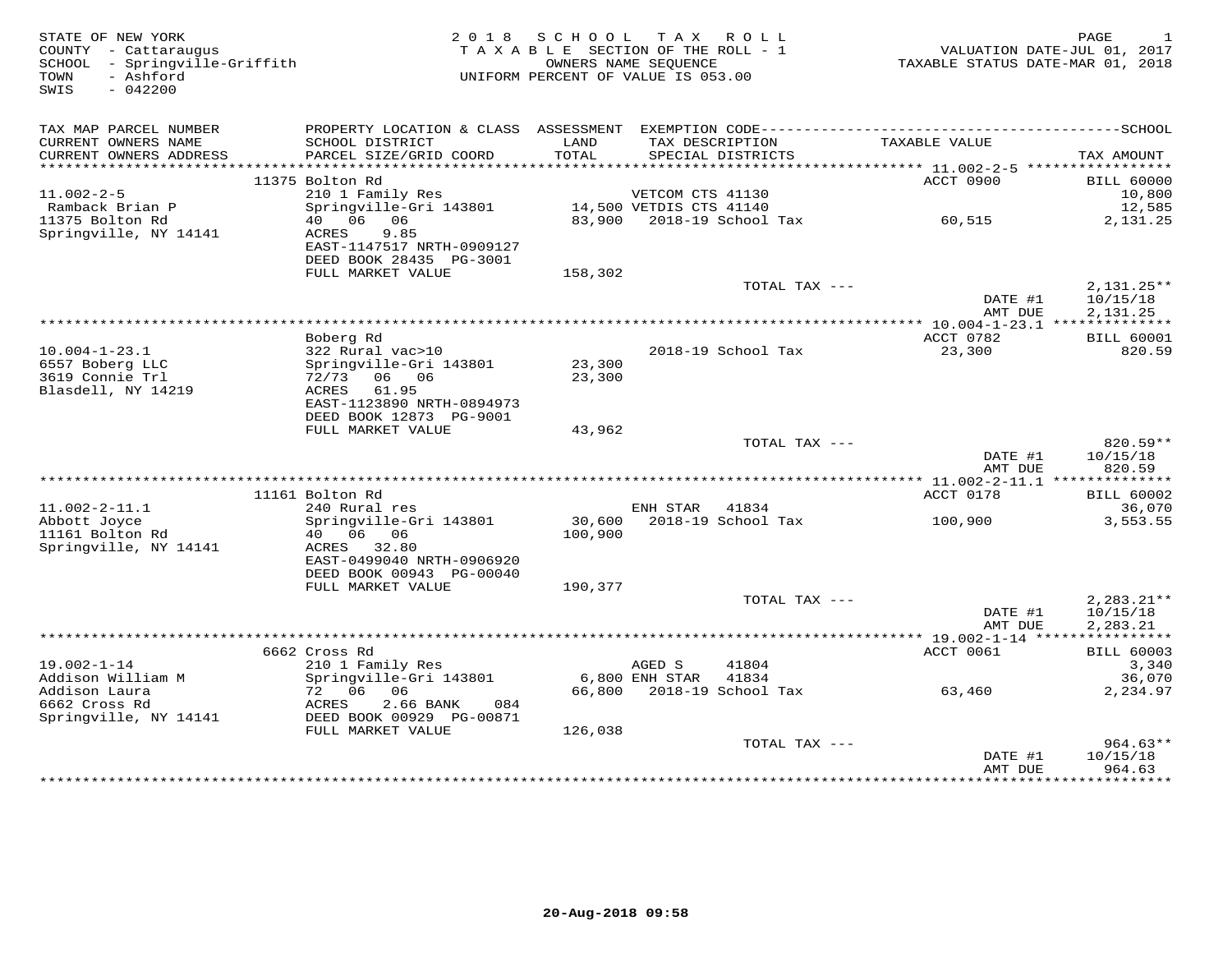| STATE OF NEW YORK<br>COUNTY - Cattaraugus<br>- Springville-Griffith<br>SCHOOL<br>- Ashford<br>TOWN<br>SWIS<br>$-042200$ | 2 0 1 8                                                                                                                                   | S C H O O L      | T A X<br>R O L L<br>TAXABLE SECTION OF THE ROLL - 1<br>OWNERS NAME SEOUENCE<br>UNIFORM PERCENT OF VALUE IS 053.00 | VALUATION DATE-JUL 01, 2017<br>TAXABLE STATUS DATE-MAR 01, 2018 | PAGE                                 |
|-------------------------------------------------------------------------------------------------------------------------|-------------------------------------------------------------------------------------------------------------------------------------------|------------------|-------------------------------------------------------------------------------------------------------------------|-----------------------------------------------------------------|--------------------------------------|
| TAX MAP PARCEL NUMBER<br>CURRENT OWNERS NAME<br>CURRENT OWNERS ADDRESS<br>************************                      | PROPERTY LOCATION & CLASS ASSESSMENT EXEMPTION CODE-----------------------------------SCHOOL<br>SCHOOL DISTRICT<br>PARCEL SIZE/GRID COORD | LAND<br>TOTAL    | TAX DESCRIPTION<br>SPECIAL DISTRICTS                                                                              | TAXABLE VALUE                                                   | TAX AMOUNT                           |
|                                                                                                                         | 10493 Rock Springs Rd                                                                                                                     |                  |                                                                                                                   | ACCT 1594                                                       | <b>BILL 60004</b>                    |
| $10.004 - 1 - 16.2$                                                                                                     | 210 1 Family Res                                                                                                                          |                  | VETWAR CTS 41120                                                                                                  |                                                                 | 6,480                                |
| Aguire John C                                                                                                           | Springville-Gri 143801                                                                                                                    |                  | 6,100 VETDIS CTS 41140                                                                                            |                                                                 | 21,600                               |
| Hoffman Katherine<br>PO Box 292<br>Springville, NY 14141                                                                | 68<br>$-06$<br>$-06$<br>ACRES<br>3.35 BANK<br>081<br>EAST-1125920 NRTH-0895941<br>DEED BOOK 27371 PG-4001<br>FULL MARKET VALUE            | 87,736           | 46,500 2018-19 School Tax                                                                                         | 18,420                                                          | 648.72                               |
|                                                                                                                         |                                                                                                                                           |                  | TOTAL TAX ---                                                                                                     |                                                                 | 648.72**                             |
|                                                                                                                         |                                                                                                                                           |                  |                                                                                                                   | DATE #1<br>AMT DUE                                              | 10/15/18<br>648.72                   |
|                                                                                                                         |                                                                                                                                           |                  |                                                                                                                   |                                                                 |                                      |
|                                                                                                                         | Thomas Corners Rd                                                                                                                         |                  |                                                                                                                   | ACCT 7112                                                       | <b>BILL 60005</b>                    |
| $10.002 - 1 - 4.2$                                                                                                      | 105 Vac farmland                                                                                                                          |                  | 2018-19 School Tax                                                                                                | 79,900                                                          | 2,813.96                             |
| Allard Kelly                                                                                                            | Springville-Gri 143801                                                                                                                    | 79,900           |                                                                                                                   |                                                                 |                                      |
| Wells Scott<br>8863 Chaise Rd                                                                                           | 70 06 06<br>ACRES 150.70                                                                                                                  | 79,900           |                                                                                                                   |                                                                 |                                      |
| Springville, NY 14141                                                                                                   | EAST-1126256 NRTH-0905434                                                                                                                 |                  |                                                                                                                   |                                                                 |                                      |
|                                                                                                                         | DEED BOOK 26853 PG-3001                                                                                                                   |                  |                                                                                                                   |                                                                 |                                      |
| MAY BE SUBJECT TO PAYMENT<br>UNDER AGDIST LAW TIL 2019                                                                  | FULL MARKET VALUE                                                                                                                         | 150,755          |                                                                                                                   |                                                                 |                                      |
|                                                                                                                         |                                                                                                                                           |                  | TOTAL TAX ---                                                                                                     | DATE #1<br>AMT DUE                                              | $2,813.96**$<br>10/15/18<br>2,813.96 |
|                                                                                                                         |                                                                                                                                           |                  |                                                                                                                   |                                                                 |                                      |
|                                                                                                                         | Thomas Corners Rd                                                                                                                         |                  |                                                                                                                   | ACCT 1711                                                       | <b>BILL 60006</b>                    |
| $10.002 - 1 - 5.3$                                                                                                      | 105 Vac farmland                                                                                                                          |                  | 2018-19 School Tax                                                                                                | 55,500                                                          | 1,954.63                             |
| Allard Kelly<br>Wells Scott                                                                                             | Springville-Gri 143801<br>70 06 06                                                                                                        | 55,500<br>55,500 |                                                                                                                   |                                                                 |                                      |
| 8863 Chaise Rd                                                                                                          | ACRES 86.75                                                                                                                               |                  |                                                                                                                   |                                                                 |                                      |
| Springville, NY 14141                                                                                                   | EAST-1128037 NRTH-0906330                                                                                                                 |                  |                                                                                                                   |                                                                 |                                      |
|                                                                                                                         | DEED BOOK 26853 PG-3001                                                                                                                   |                  |                                                                                                                   |                                                                 |                                      |
| MAY BE SUBJECT TO PAYMENT                                                                                               | FULL MARKET VALUE                                                                                                                         | 104,717          |                                                                                                                   |                                                                 |                                      |
| UNDER AGDIST LAW TIL 2019                                                                                               |                                                                                                                                           |                  | TOTAL TAX ---                                                                                                     |                                                                 | $1,954.63**$                         |
|                                                                                                                         |                                                                                                                                           |                  |                                                                                                                   | DATE #1                                                         | 10/15/18                             |
|                                                                                                                         |                                                                                                                                           |                  |                                                                                                                   | AMT DUE                                                         | 1,954.63                             |
|                                                                                                                         | 5779 Cole Rd                                                                                                                              |                  |                                                                                                                   | ACCT 1719                                                       | <b>BILL 60007</b>                    |
| $11.003 - 1 - 19.12$                                                                                                    | 210 1 Family Res                                                                                                                          |                  | 2018-19 School Tax                                                                                                | 57,400                                                          | 2,021.54                             |
| Amodeo Daniel L                                                                                                         | Springville-Gri 143801                                                                                                                    | 4,400            |                                                                                                                   |                                                                 |                                      |
| Amodeo Lisa<br>29 Ridge Trail Apt B                                                                                     | 52/53 06 06<br>Split from 11.003-1-19.7                                                                                                   | 57,400           |                                                                                                                   |                                                                 |                                      |
| Glenwood, NY 14069                                                                                                      | ACRES<br>1.95                                                                                                                             |                  |                                                                                                                   |                                                                 |                                      |
|                                                                                                                         | EAST-1137043 NRTH-0904022                                                                                                                 |                  |                                                                                                                   |                                                                 |                                      |
|                                                                                                                         | DEED BOOK 28203 PG-8001                                                                                                                   |                  |                                                                                                                   |                                                                 |                                      |
|                                                                                                                         | FULL MARKET VALUE                                                                                                                         | 108,302          |                                                                                                                   |                                                                 |                                      |
|                                                                                                                         |                                                                                                                                           |                  | TOTAL TAX ---                                                                                                     |                                                                 | $2,021.54**$                         |
|                                                                                                                         |                                                                                                                                           |                  |                                                                                                                   | DATE #1<br>AMT DUE                                              | 10/15/18<br>2,021.54                 |
|                                                                                                                         |                                                                                                                                           |                  |                                                                                                                   | * * * * * * * * *                                               | * * * * * * * * * *                  |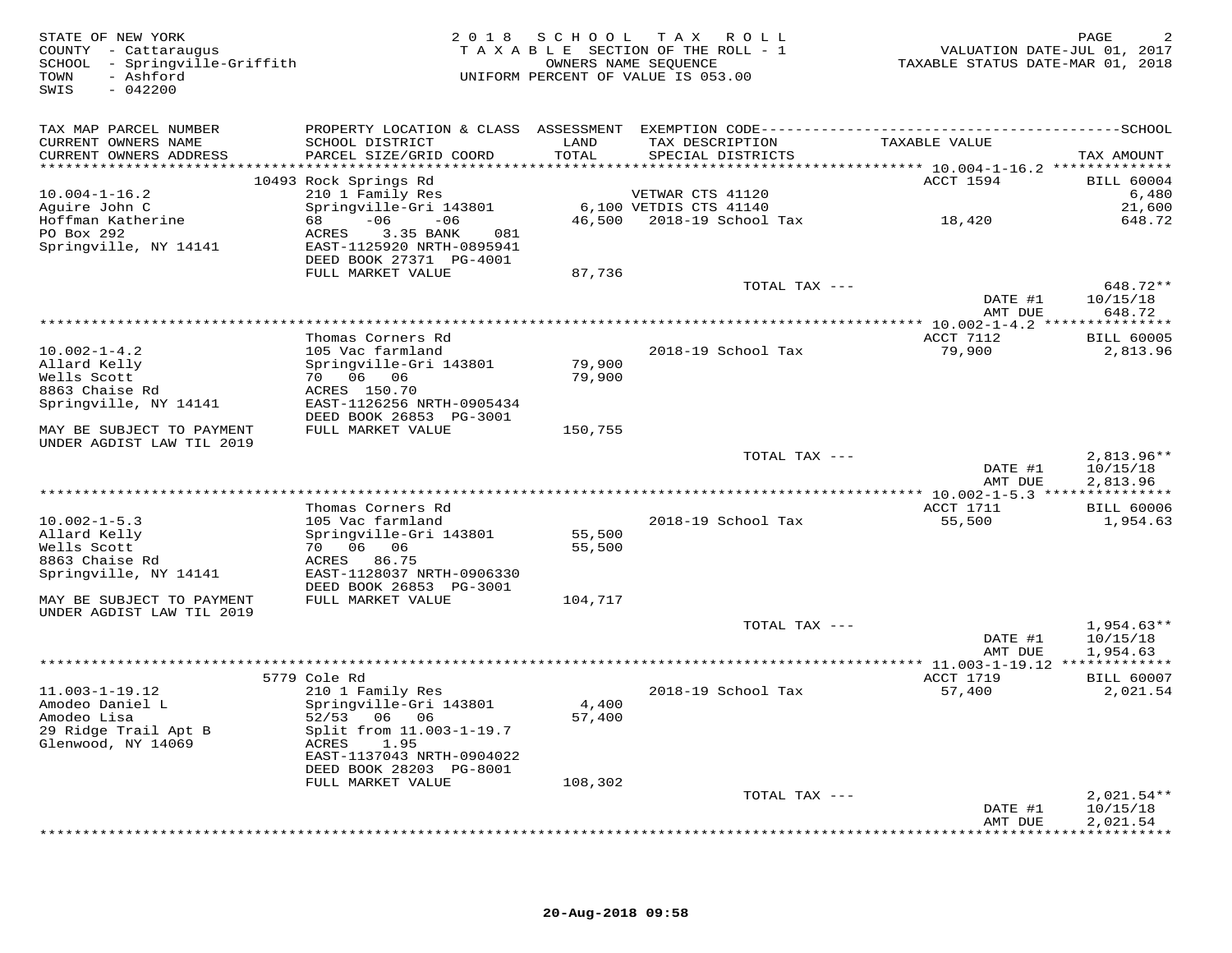| STATE OF NEW YORK<br>COUNTY - Cattaraugus<br>SCHOOL - Springville-Griffith<br>- Ashford<br>TOWN<br>SWIS<br>$-042200$ | 2 0 1 8                                              | S C H O O L<br>OWNERS NAME SEOUENCE | TAX ROLL<br>TAXABLE SECTION OF THE ROLL - 1<br>UNIFORM PERCENT OF VALUE IS 053.00 | TAXABLE STATUS DATE-MAR 01, 2018 | PAGE<br>VALUATION DATE-JUL 01, 2017 |
|----------------------------------------------------------------------------------------------------------------------|------------------------------------------------------|-------------------------------------|-----------------------------------------------------------------------------------|----------------------------------|-------------------------------------|
| TAX MAP PARCEL NUMBER                                                                                                |                                                      |                                     |                                                                                   |                                  |                                     |
| CURRENT OWNERS NAME<br>CURRENT OWNERS ADDRESS                                                                        | SCHOOL DISTRICT<br>PARCEL SIZE/GRID COORD            | LAND<br>TOTAL                       | TAX DESCRIPTION<br>SPECIAL DISTRICTS                                              | TAXABLE VALUE                    | TAX AMOUNT                          |
| **********************                                                                                               |                                                      |                                     |                                                                                   |                                  |                                     |
|                                                                                                                      | 6800 Schwartz Rd                                     |                                     | 41854                                                                             | ACCT 1549                        | <b>BILL 60008</b>                   |
| $10.004 - 1 - 1.3$<br>Anstett Michelle                                                                               | 270 Mfg housing<br>Springville-Gri 143801            | 5,500                               | BAS STAR<br>2018-19 School Tax                                                    | 48,300                           | 16,200<br>1,701.05                  |
| 6800 Schwartz Rd                                                                                                     | 78,6,6                                               | 48,300                              |                                                                                   |                                  |                                     |
| West Valley, NY 14171                                                                                                | ACRES<br>7.65                                        |                                     |                                                                                   |                                  |                                     |
|                                                                                                                      | EAST-1118658 NRTH-0900186                            |                                     |                                                                                   |                                  |                                     |
|                                                                                                                      | DEED BOOK 1018<br>PG-638<br>FULL MARKET VALUE        | 91,132                              |                                                                                   |                                  |                                     |
|                                                                                                                      |                                                      |                                     | TOTAL TAX ---                                                                     |                                  | $1,130.51**$                        |
|                                                                                                                      |                                                      |                                     |                                                                                   | DATE #1                          | 10/15/18                            |
|                                                                                                                      |                                                      |                                     |                                                                                   | AMT DUE                          | 1,130.51                            |
|                                                                                                                      |                                                      |                                     |                                                                                   |                                  |                                     |
| $11.003 - 1 - 19.5$                                                                                                  | Cole Rd<br>314 Rural vac<10                          |                                     | 2018-19 School Tax                                                                | ACCT 1178<br>10,300              | <b>BILL 60009</b><br>362.75         |
| Armknecht Neil                                                                                                       | Springville-Gri 143801                               | 10,300                              |                                                                                   |                                  |                                     |
| Schweickert Michelle                                                                                                 | 53 06 06                                             | 10,300                              |                                                                                   |                                  |                                     |
| 5800 Cole Rd                                                                                                         | ACRES<br>5.85                                        |                                     |                                                                                   |                                  |                                     |
| West Valley, NY 14171                                                                                                | EAST-0048868 NRTH-0090463<br>DEED BOOK 13616 PG-4001 |                                     |                                                                                   |                                  |                                     |
|                                                                                                                      | FULL MARKET VALUE                                    | 19,434                              |                                                                                   |                                  |                                     |
|                                                                                                                      |                                                      |                                     | TOTAL TAX ---                                                                     |                                  | $362.75**$                          |
|                                                                                                                      |                                                      |                                     |                                                                                   | DATE #1                          | 10/15/18                            |
|                                                                                                                      |                                                      |                                     |                                                                                   | AMT DUE                          | 362.75                              |
|                                                                                                                      | Nys Rte 240                                          |                                     |                                                                                   | ACCT 7123                        | <b>BILL 60010</b>                   |
| $11.003 - 1 - 21.9$                                                                                                  | 314 Rural vac<10                                     |                                     | 2018-19 School Tax                                                                | 6,600                            | 232.44                              |
| Arnone Anthony                                                                                                       | Springville-Gri 143801                               | 6,600                               |                                                                                   |                                  |                                     |
| 10860 Route 240                                                                                                      | 58 06<br>06                                          | 6,600                               |                                                                                   |                                  |                                     |
| West Valley, NY 14171                                                                                                | 8.00<br>ACRES<br>EAST-1135177 NRTH-0900556           |                                     |                                                                                   |                                  |                                     |
|                                                                                                                      | DEED BOOK 24725 PG-2003                              |                                     |                                                                                   |                                  |                                     |
|                                                                                                                      | FULL MARKET VALUE                                    | 12,453                              |                                                                                   |                                  |                                     |
|                                                                                                                      |                                                      |                                     | TOTAL TAX ---                                                                     |                                  | 232.44**                            |
|                                                                                                                      |                                                      |                                     |                                                                                   | DATE #1<br>AMT DUE               | 10/15/18<br>232.44                  |
|                                                                                                                      |                                                      |                                     |                                                                                   |                                  |                                     |
|                                                                                                                      | 10860 Nys Rte 240                                    |                                     |                                                                                   | ACCT 0112                        | <b>BILL 60011</b>                   |
| $11.003 - 1 - 21.1$                                                                                                  | 210 1 Family Res                                     |                                     | <b>BAS STAR</b><br>41854                                                          |                                  | 16,200                              |
| Arnone Anthony J                                                                                                     | Springville-Gri 143801                               | 11,300                              | 2018-19 School Tax                                                                | 89,500                           | 3,152.06                            |
| 10860 Nys Rte 240<br>West Valley, NY 14171                                                                           | 58 06 06<br>7.90<br>ACRES                            | 89,500                              |                                                                                   |                                  |                                     |
|                                                                                                                      | EAST-0048599 NRTH-0090062                            |                                     |                                                                                   |                                  |                                     |
|                                                                                                                      | DEED BOOK 980<br>PG-783                              |                                     |                                                                                   |                                  |                                     |
|                                                                                                                      | FULL MARKET VALUE                                    | 168,868                             |                                                                                   |                                  |                                     |
|                                                                                                                      |                                                      |                                     | TOTAL TAX ---                                                                     | DATE #1                          | $2,581.52**$<br>10/15/18            |
|                                                                                                                      |                                                      |                                     |                                                                                   | AMT DUE                          | 2,581.52                            |
|                                                                                                                      |                                                      |                                     | **************************                                                        | ***********                      | **********                          |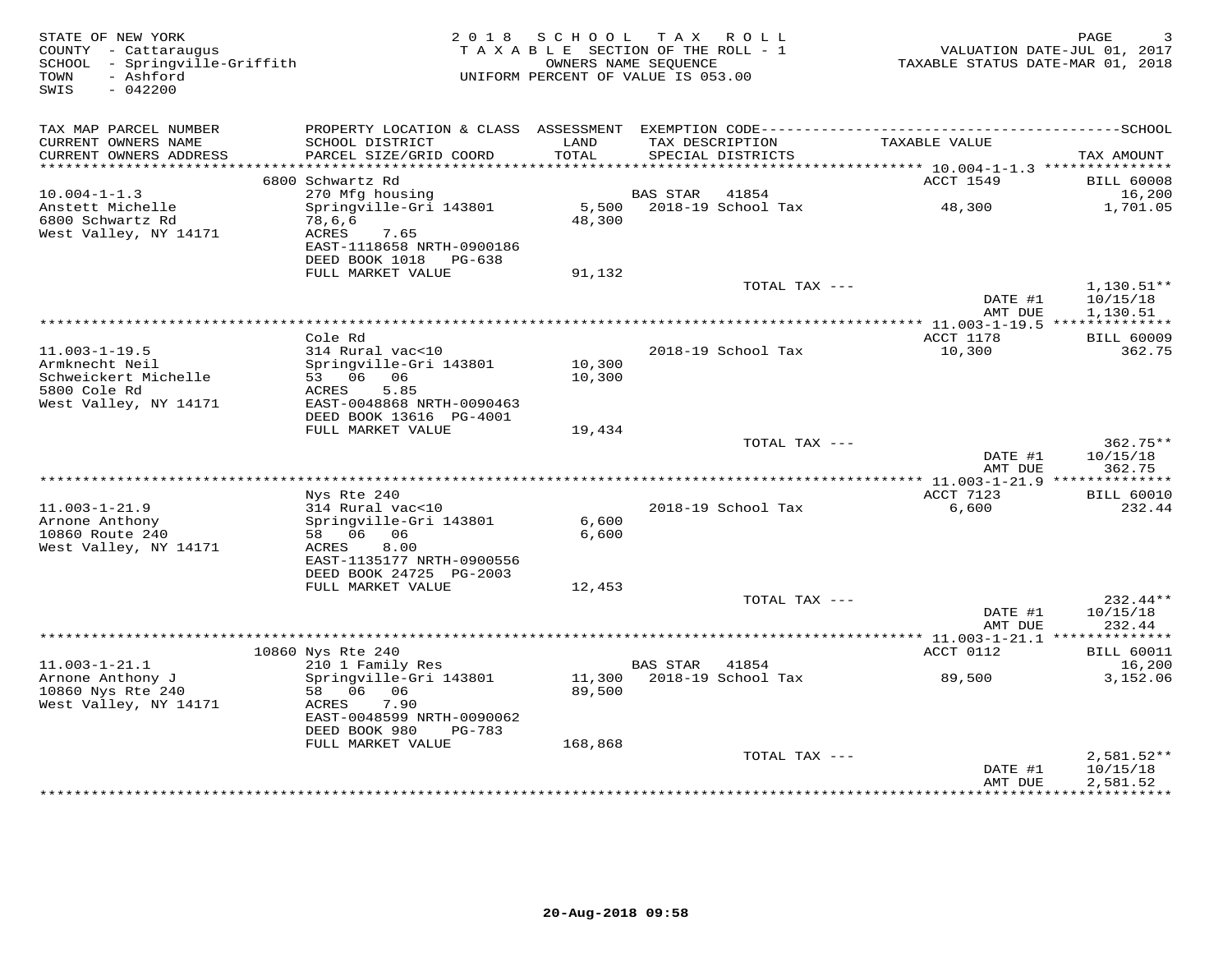| STATE OF NEW YORK<br>COUNTY - Cattaraugus<br>SCHOOL - Springville-Griffith<br>- Ashford<br>TOWN<br>$-042200$<br>SWIS |                                                                                        | 2018 SCHOOL TAX ROLL<br>TAXABLE SECTION OF THE ROLL - 1<br>UNIFORM PERCENT OF VALUE IS 053.00 | OWNERS NAME SEOUENCE                        |                           | VALUATION DATE-JUL 01, 2017<br>TAXABLE STATUS DATE-MAR 01, 2018 | PAGE                                   |
|----------------------------------------------------------------------------------------------------------------------|----------------------------------------------------------------------------------------|-----------------------------------------------------------------------------------------------|---------------------------------------------|---------------------------|-----------------------------------------------------------------|----------------------------------------|
| TAX MAP PARCEL NUMBER                                                                                                |                                                                                        |                                                                                               |                                             |                           |                                                                 |                                        |
| CURRENT OWNERS NAME<br>CURRENT OWNERS ADDRESS                                                                        | SCHOOL DISTRICT<br>PARCEL SIZE/GRID COORD                                              | LAND<br>TOTAL                                                                                 | TAX DESCRIPTION                             | SPECIAL DISTRICTS         | TAXABLE VALUE                                                   | TAX AMOUNT                             |
|                                                                                                                      | 10922 Bond Rd                                                                          |                                                                                               |                                             |                           | ACCT 0531                                                       | <b>BILL 60012</b>                      |
| $11.003 - 1 - 1$                                                                                                     | 210 1 Family Res                                                                       |                                                                                               | BAS STAR                                    | 41854                     |                                                                 | 16,200                                 |
| Aronson Jeffrey S<br>10927 Bond Rd<br>West Valley, NY 14171                                                          | Springville-Gri 143801<br>64/69<br>06 06<br>6.89<br>ACRES<br>EAST-1128874 NRTH-0900730 | 80,200                                                                                        |                                             | 11,400 2018-19 School Tax | 80,200                                                          | 2,824.52                               |
|                                                                                                                      | DEED BOOK 14847 PG-2001                                                                |                                                                                               |                                             |                           |                                                                 |                                        |
|                                                                                                                      | FULL MARKET VALUE                                                                      | 151,321                                                                                       |                                             |                           |                                                                 |                                        |
|                                                                                                                      |                                                                                        |                                                                                               |                                             | TOTAL TAX ---             | DATE #1<br>AMT DUE                                              | $2,253.98**$<br>10/15/18<br>2,253.98   |
|                                                                                                                      |                                                                                        |                                                                                               |                                             |                           |                                                                 |                                        |
|                                                                                                                      | 11701 Watson Rd                                                                        |                                                                                               |                                             |                           | ACCT 0128                                                       | <b>BILL 60013</b>                      |
| $3.004 - 2 - 1$<br>Ashford Properties LLC<br>4455 Genesee St                                                         | 710 Manufacture<br>Springville-Gri 143801<br>47/48/54 06 06                            | 210,900<br>624,900                                                                            |                                             | 2018-19 School Tax        | 624,900                                                         | 22,008.04                              |
| Cheektowaga, NY 14225                                                                                                | ACRES 589.36<br>EAST-1141595 NRTH-0911163                                              |                                                                                               |                                             |                           |                                                                 |                                        |
|                                                                                                                      | DEED BOOK 2647 PG-8001<br>FULL MARKET VALUE                                            | 1179,057                                                                                      |                                             |                           |                                                                 |                                        |
|                                                                                                                      |                                                                                        |                                                                                               |                                             | TOTAL TAX ---             | DATE #1<br>AMT DUE                                              | $22,008.04**$<br>10/15/18<br>22,008.04 |
|                                                                                                                      |                                                                                        |                                                                                               |                                             |                           |                                                                 |                                        |
|                                                                                                                      | 10503 Us Rte 219                                                                       |                                                                                               |                                             |                           | ACCT 0908                                                       | <b>BILL 60014</b>                      |
| $19.001 - 2 - 6$<br>Ayler Marcia G<br>10503 Rte 219                                                                  | 210 1 Family Res<br>Springville-Gri 143801<br>25 06 07                                 | 77,700                                                                                        | ENH STAR 41834                              | 8,300 2018-19 School Tax  | 77,700                                                          | 36,070<br>2,736.48                     |
| Springville, NY 14141                                                                                                | ACRES<br>3.96<br>EAST-1116310 NRTH-0895418                                             |                                                                                               |                                             |                           |                                                                 |                                        |
|                                                                                                                      | DEED BOOK 00759 PG-00838                                                               |                                                                                               |                                             |                           |                                                                 |                                        |
|                                                                                                                      | FULL MARKET VALUE                                                                      | 146,604                                                                                       |                                             | TOTAL TAX ---             |                                                                 |                                        |
|                                                                                                                      |                                                                                        |                                                                                               |                                             |                           | DATE #1<br>AMT DUE                                              | $1,466.15**$<br>10/15/18<br>1,466.15   |
|                                                                                                                      |                                                                                        |                                                                                               |                                             |                           |                                                                 |                                        |
|                                                                                                                      | 10466 Edies Rd                                                                         |                                                                                               |                                             |                           | ACCT 0981                                                       | <b>BILL 60015</b>                      |
| $10.004 - 1 - 44.2$<br>Bachorski Robert                                                                              | 240 Rural res<br>Springville-Gri 143801                                                |                                                                                               | VETWAR CTS 41120<br>14,300 VETDIS CTS 41140 |                           |                                                                 | 6,480<br>21,600                        |
| Bachorski Rachel                                                                                                     | 73 06 06                                                                               |                                                                                               | 86,800 BAS STAR                             | 41854                     |                                                                 | 16,200                                 |
| 10466 Edies Rd<br>Springville, NY 14141                                                                              | ACRES 10.40<br>EAST-1120969 NRTH-0894389                                               |                                                                                               |                                             | 2018-19 School Tax        | 58,720                                                          | 2,068.03                               |
|                                                                                                                      | DEED BOOK 22242 PG-6001                                                                |                                                                                               |                                             |                           |                                                                 |                                        |
|                                                                                                                      | FULL MARKET VALUE                                                                      | 163,774                                                                                       |                                             | TOTAL TAX ---             | DATE #1                                                         | $1,497.49**$<br>10/15/18               |
|                                                                                                                      |                                                                                        |                                                                                               |                                             |                           | AMT DUE                                                         | 1,497.49                               |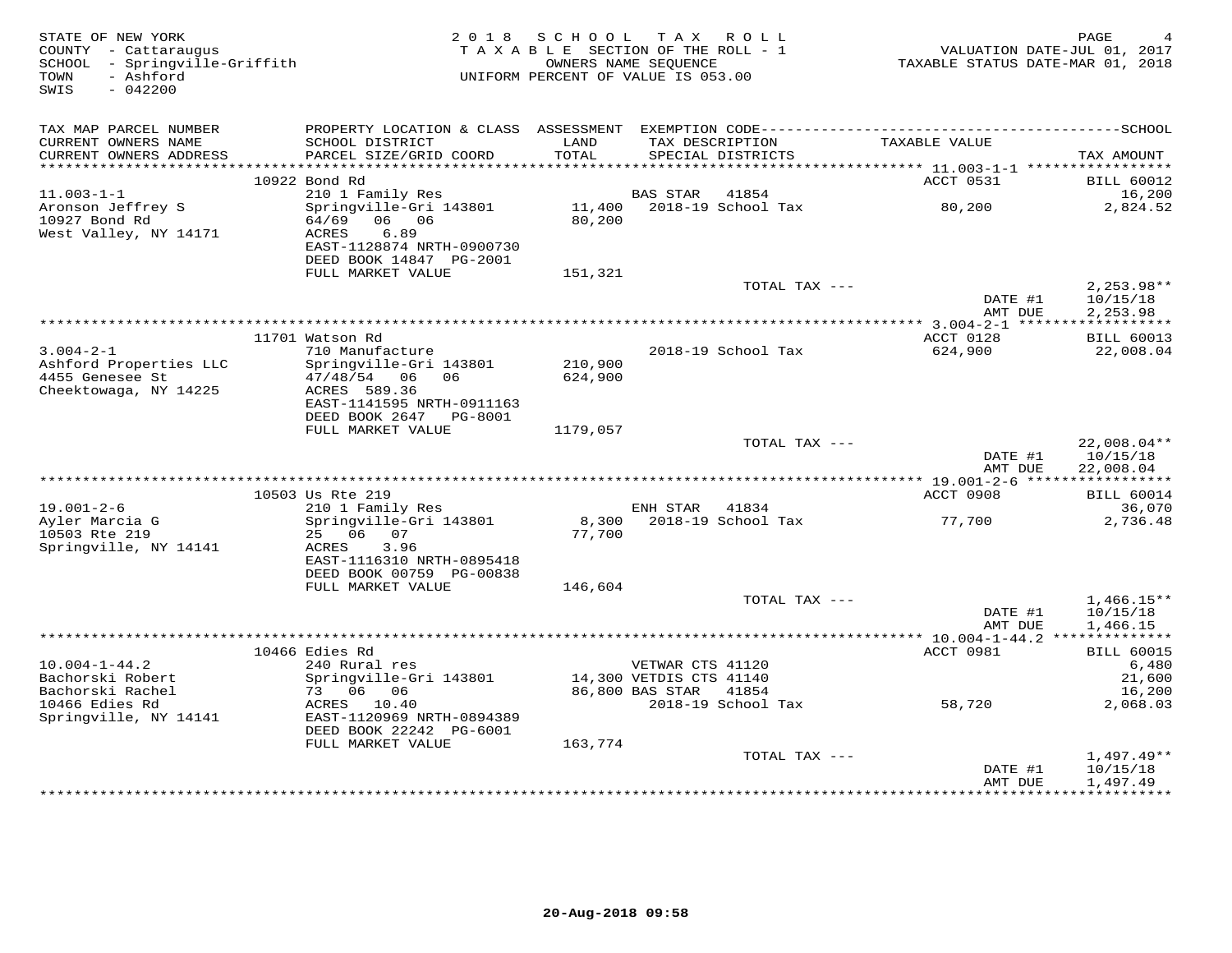| STATE OF NEW YORK<br>COUNTY - Cattaraugus<br>SCHOOL - Springville-Griffith<br>- Ashford<br>TOWN<br>$-042200$<br>SWIS |                                                | 2018 SCHOOL<br>TAXABLE SECTION OF THE ROLL - 1<br>UNIFORM PERCENT OF VALUE IS 053.00 | OWNERS NAME SEQUENCE | TAX ROLL                  | TAXABLE STATUS DATE-MAR 01, 2018                 | PAGE<br>VALUATION DATE-JUL 01, 2017 |
|----------------------------------------------------------------------------------------------------------------------|------------------------------------------------|--------------------------------------------------------------------------------------|----------------------|---------------------------|--------------------------------------------------|-------------------------------------|
| TAX MAP PARCEL NUMBER                                                                                                |                                                |                                                                                      |                      |                           |                                                  |                                     |
| CURRENT OWNERS NAME                                                                                                  | SCHOOL DISTRICT                                | LAND                                                                                 |                      | TAX DESCRIPTION           | TAXABLE VALUE                                    |                                     |
| CURRENT OWNERS ADDRESS                                                                                               | PARCEL SIZE/GRID COORD                         | TOTAL                                                                                |                      | SPECIAL DISTRICTS         |                                                  | TAX AMOUNT                          |
|                                                                                                                      | 6512 Boberg Rd                                 |                                                                                      |                      |                           | ACCT 0355                                        | <b>BILL 60016</b>                   |
| $10.004 - 1 - 18.1$                                                                                                  | 280 Res Multiple                               |                                                                                      | ENH STAR             | 41834                     |                                                  | 36,070                              |
| Baker Stanley A                                                                                                      | Springville-Gri 143801                         | 6,800                                                                                |                      | 2018-19 School Tax        | 80,400                                           | 2,831.57                            |
| Baker Linda M                                                                                                        | 68 06 06                                       | 80,400                                                                               |                      |                           |                                                  |                                     |
| 6512 Boberg Rd                                                                                                       | ACRES<br>2.65                                  |                                                                                      |                      |                           |                                                  |                                     |
| West Valley, NY 14171                                                                                                | EAST-1125262 NRTH-0894598                      |                                                                                      |                      |                           |                                                  |                                     |
|                                                                                                                      | DEED BOOK 883<br>PG-00122<br>FULL MARKET VALUE | 151,698                                                                              |                      |                           |                                                  |                                     |
|                                                                                                                      |                                                |                                                                                      |                      | TOTAL TAX ---             |                                                  | $1,561.24**$                        |
|                                                                                                                      |                                                |                                                                                      |                      |                           | DATE #1                                          | 10/15/18                            |
|                                                                                                                      |                                                |                                                                                      |                      |                           | AMT DUE                                          | 1,561.24                            |
|                                                                                                                      |                                                |                                                                                      |                      |                           | ****************** 19.002-1-22 ***************** |                                     |
| $19.002 - 1 - 22$                                                                                                    | 10177 Dutch Hill Rd<br>240 Rural res           |                                                                                      | ENH STAR             | 41834                     | ACCT 0609                                        | <b>BILL 60017</b><br>36,070         |
| Ball Bert                                                                                                            | Springville-Gri 143801                         |                                                                                      |                      | 57,800 2018-19 School Tax | 95,300                                           | 3,356.32                            |
| 10177 Dutch Hill Road                                                                                                | 71/72/76 06<br>06                              | 95,300                                                                               |                      |                           |                                                  |                                     |
| West Valley, NY 14171                                                                                                | ACRES 141.56                                   |                                                                                      |                      |                           |                                                  |                                     |
|                                                                                                                      | EAST-1121852 NRTH-0890171                      |                                                                                      |                      |                           |                                                  |                                     |
|                                                                                                                      | DEED BOOK 27471 PG-5001<br>FULL MARKET VALUE   | 179,811                                                                              |                      |                           |                                                  |                                     |
|                                                                                                                      |                                                |                                                                                      |                      | TOTAL TAX ---             |                                                  | $2,085.99**$                        |
|                                                                                                                      |                                                |                                                                                      |                      |                           | DATE #1                                          | 10/15/18                            |
|                                                                                                                      |                                                |                                                                                      |                      |                           | AMT DUE                                          | 2,085.99                            |
|                                                                                                                      |                                                |                                                                                      |                      |                           |                                                  |                                     |
| $10.004 - 1 - 29.11$                                                                                                 | Edies Rd<br>322 Rural vac>10                   |                                                                                      |                      | 2018-19 School Tax        | ACCT 1165<br>14,700                              | <b>BILL 60018</b><br>517.71         |
| Barney Paul M                                                                                                        | Springville-Gri 143801                         | 14,700                                                                               |                      |                           |                                                  |                                     |
| Barney Susan L                                                                                                       | 74 06 06                                       | 14,700                                                                               |                      |                           |                                                  |                                     |
| 2339 Enfield Ct                                                                                                      | ACRES 10.00                                    |                                                                                      |                      |                           |                                                  |                                     |
| Orlando, FL 32837                                                                                                    | EAST-0474260 NRTH-0898310                      |                                                                                      |                      |                           |                                                  |                                     |
|                                                                                                                      | DEED BOOK 851<br>PG-00534<br>FULL MARKET VALUE |                                                                                      |                      |                           |                                                  |                                     |
|                                                                                                                      |                                                | 27,736                                                                               |                      | TOTAL TAX ---             |                                                  | $517.71**$                          |
|                                                                                                                      |                                                |                                                                                      |                      |                           | DATE #1                                          | 10/15/18                            |
|                                                                                                                      |                                                |                                                                                      |                      |                           | AMT DUE                                          | 517.71                              |
|                                                                                                                      |                                                |                                                                                      |                      |                           |                                                  |                                     |
|                                                                                                                      | 10253 N N Connoisarauley Rd N                  |                                                                                      |                      |                           | ACCT 0460                                        | <b>BILL 60019</b>                   |
| $19.001 - 2 - 26$<br>Barrows Christopher                                                                             | 260 Seasonal res<br>Springville-Gri 143801     | 5,200                                                                                |                      | 2018-19 School Tax        | 68,100                                           | 2,398.38                            |
| 16 Pleasant St                                                                                                       | 11   06   07                                   | 68,100                                                                               |                      |                           |                                                  |                                     |
| Cheektowaga, NY 14224                                                                                                | ACRES<br>1.20                                  |                                                                                      |                      |                           |                                                  |                                     |
|                                                                                                                      | EAST-1112842 NRTH-0891682                      |                                                                                      |                      |                           |                                                  |                                     |
| PRIOR OWNER ON 3/01/2018                                                                                             | DEED BOOK 29421 PG-6001                        |                                                                                      |                      |                           |                                                  |                                     |
| Barrows Christopher                                                                                                  | FULL MARKET VALUE                              | 128,491                                                                              |                      |                           |                                                  |                                     |
|                                                                                                                      |                                                |                                                                                      |                      | TOTAL TAX ---             | DATE #1                                          | $2,398.38**$<br>10/15/18            |
|                                                                                                                      |                                                |                                                                                      |                      |                           | AMT DUE                                          | 2,398.38                            |
|                                                                                                                      |                                                |                                                                                      |                      |                           | ***************                                  | **********                          |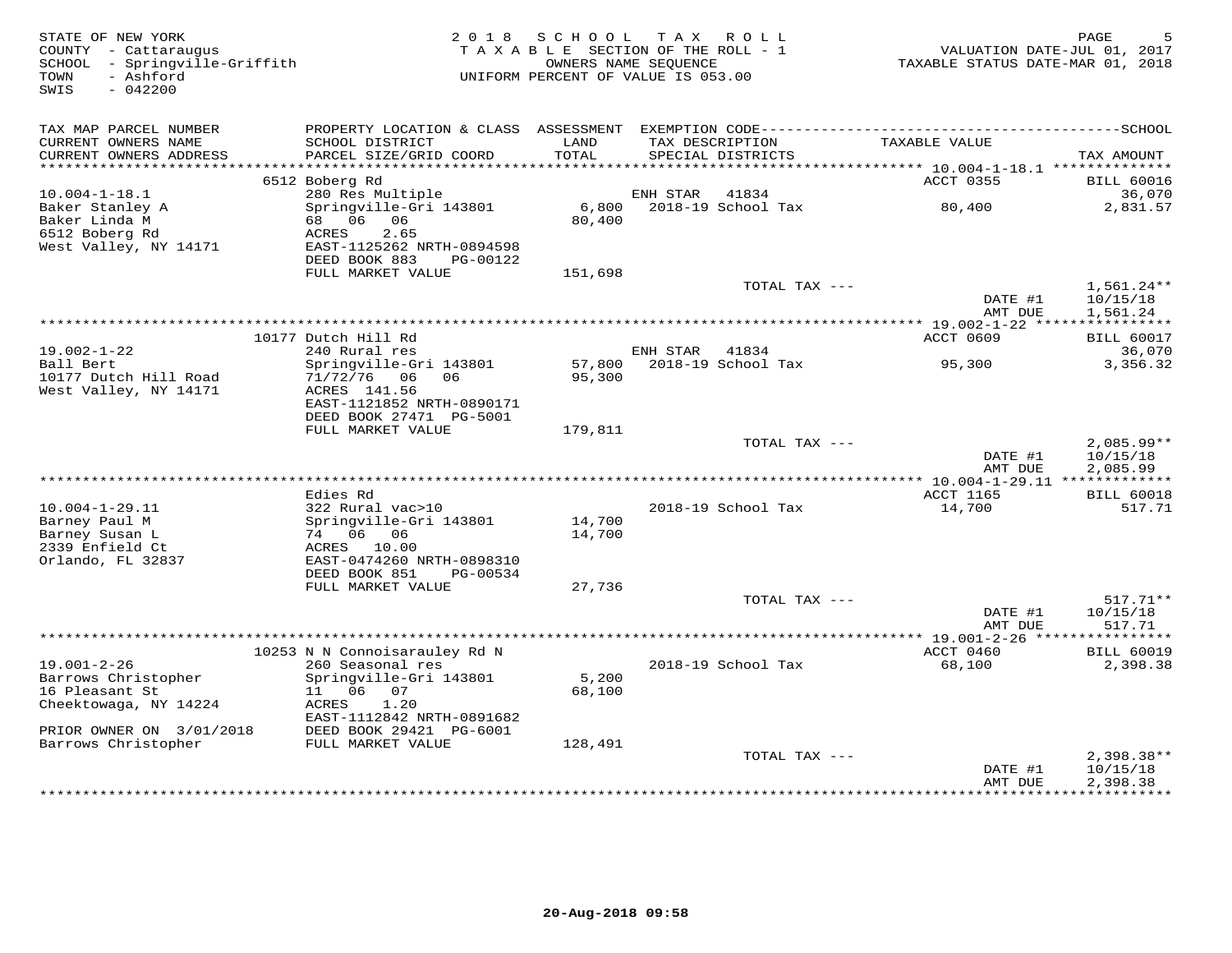| STATE OF NEW YORK<br>COUNTY - Cattaraugus<br>SCHOOL - Springville-Griffith<br>- Ashford<br>TOWN<br>SWIS<br>$-042200$ |                                                |               | 2018 SCHOOL TAX ROLL<br>TAXABLE SECTION OF THE ROLL - 1<br>OWNERS NAME SEQUENCE<br>UNIFORM PERCENT OF VALUE IS 053.00 | VALUATION DATE-JUL 01, 2017<br>TAXABLE STATUS DATE-MAR 01, 2018 | PAGE                        |
|----------------------------------------------------------------------------------------------------------------------|------------------------------------------------|---------------|-----------------------------------------------------------------------------------------------------------------------|-----------------------------------------------------------------|-----------------------------|
| TAX MAP PARCEL NUMBER                                                                                                | PROPERTY LOCATION & CLASS ASSESSMENT           |               |                                                                                                                       |                                                                 |                             |
| CURRENT OWNERS NAME<br>CURRENT OWNERS ADDRESS<br>**********************                                              | SCHOOL DISTRICT<br>PARCEL SIZE/GRID COORD      | LAND<br>TOTAL | TAX DESCRIPTION<br>SPECIAL DISTRICTS                                                                                  | TAXABLE VALUE                                                   | TAX AMOUNT                  |
|                                                                                                                      | 7197 Peters Rd                                 |               |                                                                                                                       | ACCT 0356                                                       | <b>BILL 60020</b>           |
| $19.001 - 2 - 2$                                                                                                     | 314 Rural vac<10                               |               | 2018-19 School Tax                                                                                                    | 5,300                                                           | 186.66                      |
| Becker David C                                                                                                       | Springville-Gri 143801                         | 5,300         |                                                                                                                       |                                                                 |                             |
| Becker Jane A                                                                                                        | 25 06 07                                       | 5,300         |                                                                                                                       |                                                                 |                             |
| 7185 Peters Rd                                                                                                       | FRNT 165.00 DPTH 175.00                        |               |                                                                                                                       |                                                                 |                             |
| Springville, NY 14141                                                                                                | EAST-1114071 NRTH-0896765                      |               |                                                                                                                       |                                                                 |                             |
|                                                                                                                      | DEED BOOK 14680 PG-2001                        |               |                                                                                                                       |                                                                 |                             |
|                                                                                                                      | FULL MARKET VALUE                              | 10,000        |                                                                                                                       |                                                                 |                             |
|                                                                                                                      |                                                |               | TOTAL TAX ---                                                                                                         | DATE #1                                                         | 186.66**<br>10/15/18        |
|                                                                                                                      |                                                |               |                                                                                                                       | AMT DUE                                                         | 186.66                      |
|                                                                                                                      |                                                |               |                                                                                                                       |                                                                 |                             |
|                                                                                                                      | 7185 Peters Rd                                 |               |                                                                                                                       | ACCT 0400                                                       | <b>BILL 60021</b>           |
| $19.001 - 2 - 3$                                                                                                     | 210 1 Family Res                               |               | BAS STAR 41854                                                                                                        |                                                                 | 16,200                      |
| Becker David C                                                                                                       | Springville-Gri 143801                         | 4,300         | 2018-19 School Tax                                                                                                    | 63,300                                                          | 2,229.33                    |
| Becker Jane Ann                                                                                                      | 25 06 07                                       | 63,300        |                                                                                                                       |                                                                 |                             |
| 7185 Peters Rd                                                                                                       | FRNT 165.00 DPTH 175.00                        |               |                                                                                                                       |                                                                 |                             |
| Springville, NY 14141                                                                                                | EAST-0465880 NRTH-0896730                      |               |                                                                                                                       |                                                                 |                             |
|                                                                                                                      | DEED BOOK 899<br>PG-00381<br>FULL MARKET VALUE | 119,434       |                                                                                                                       |                                                                 |                             |
|                                                                                                                      |                                                |               | TOTAL TAX ---                                                                                                         |                                                                 | $1,658.79**$                |
|                                                                                                                      |                                                |               |                                                                                                                       | DATE #1                                                         | 10/15/18                    |
|                                                                                                                      |                                                |               |                                                                                                                       | AMT DUE                                                         | 1,658.79                    |
|                                                                                                                      |                                                |               |                                                                                                                       |                                                                 |                             |
|                                                                                                                      | 10727 Autumn View Trl                          |               |                                                                                                                       | ACCT 0954                                                       | <b>BILL 60022</b>           |
| $10.004 - 1 - 70$                                                                                                    | 210 1 Family Res                               |               | VETWAR CTS 41120                                                                                                      |                                                                 | 6,480                       |
| Beeny John L Sr                                                                                                      | Springville-Gri 143801                         |               | $6,200$ ENH STAR<br>41834                                                                                             |                                                                 | 36,070                      |
| Beeny Louella K<br>10727 Autumn View Trl                                                                             | 69 06<br>06<br>AUTUMN VIEW SUB LOT 21          | 48,400        | 2018-19 School Tax                                                                                                    | 41,920                                                          | 1,476.36                    |
| West Valley, NY 14171                                                                                                | ACRES<br>2.05                                  |               |                                                                                                                       |                                                                 |                             |
|                                                                                                                      | EAST-1124940 NRTH-0898893                      |               |                                                                                                                       |                                                                 |                             |
|                                                                                                                      | DEED BOOK 832<br>PG-00424                      |               |                                                                                                                       |                                                                 |                             |
|                                                                                                                      | FULL MARKET VALUE                              | 91,321        |                                                                                                                       |                                                                 |                             |
|                                                                                                                      |                                                |               | TOTAL TAX ---                                                                                                         |                                                                 | $206.03**$                  |
|                                                                                                                      |                                                |               |                                                                                                                       | DATE #1                                                         | 10/15/18                    |
|                                                                                                                      |                                                |               |                                                                                                                       | AMT DUE                                                         | 206.03                      |
|                                                                                                                      |                                                |               |                                                                                                                       | *********** 11.003-1-13 ****                                    | * * * * * * * * * *         |
| $11.003 - 1 - 13$                                                                                                    | 5868 Cole Rd                                   |               |                                                                                                                       | ACCT 0043                                                       | <b>BILL 60023</b>           |
| Belscher Kenneth J                                                                                                   | 210 1 Family Res<br>Springville-Gri 143801     | 7,600         | ENH STAR<br>41834<br>2018-19 School Tax                                                                               | 55,200                                                          | 36,070<br>1,944.06          |
| Belscher Patricia L                                                                                                  | 59 06 06                                       | 55,200        |                                                                                                                       |                                                                 |                             |
| 5868 Cole Rd                                                                                                         | 5.08<br>ACRES                                  |               |                                                                                                                       |                                                                 |                             |
| West Valley, NY 14171                                                                                                | EAST-1135151 NRTH-0904446                      |               |                                                                                                                       |                                                                 |                             |
|                                                                                                                      | DEED BOOK 746<br>PG-01096                      |               |                                                                                                                       |                                                                 |                             |
|                                                                                                                      | FULL MARKET VALUE                              | 104,151       |                                                                                                                       |                                                                 |                             |
|                                                                                                                      |                                                |               | TOTAL TAX ---                                                                                                         |                                                                 | 673.73**                    |
|                                                                                                                      |                                                |               |                                                                                                                       | DATE #1                                                         | 10/15/18                    |
|                                                                                                                      |                                                |               |                                                                                                                       | AMT DUE                                                         | 673.73<br>* * * * * * * * * |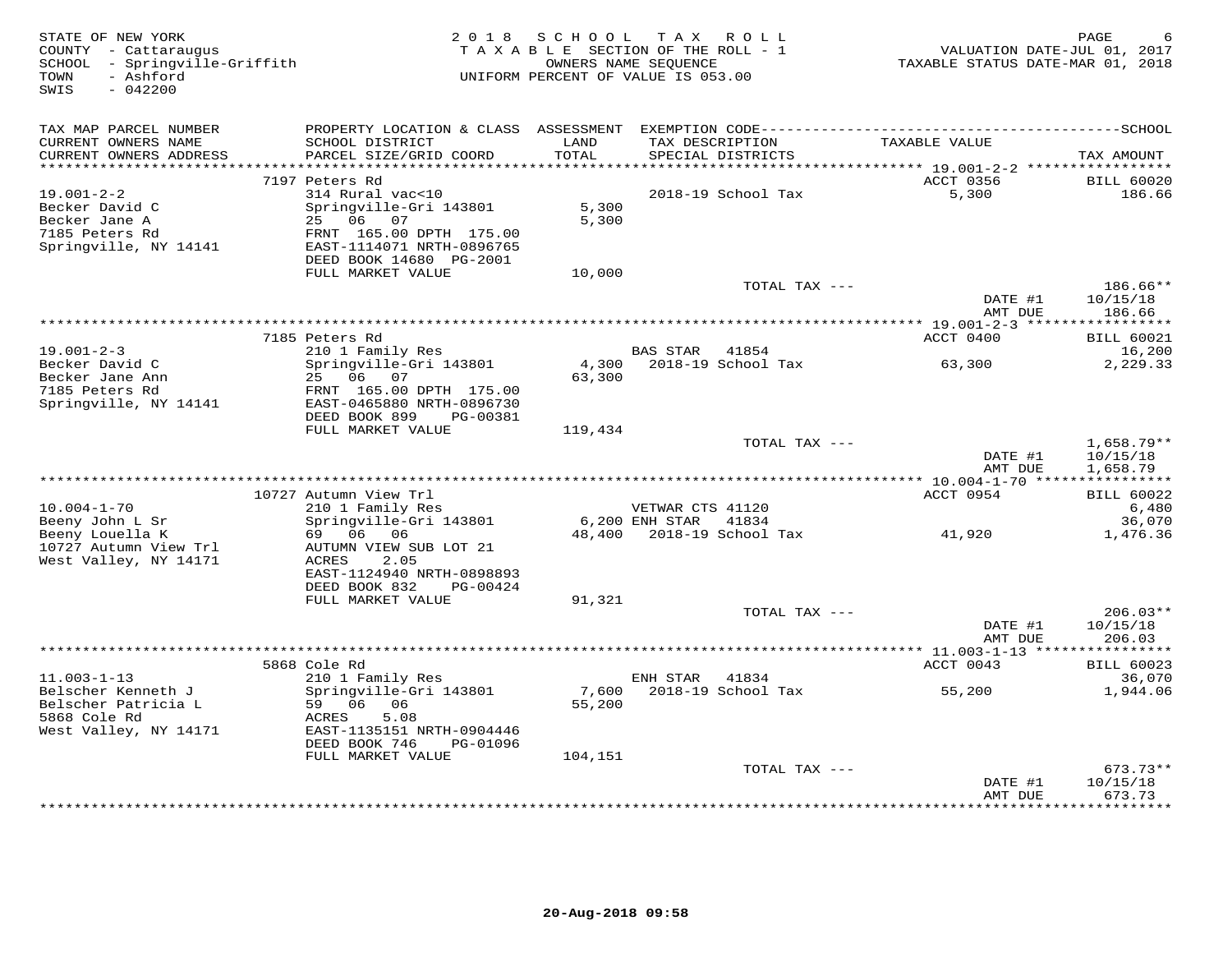| STATE OF NEW YORK<br>COUNTY - Cattaraugus<br>SCHOOL<br>- Springville-Griffith<br>TOWN<br>- Ashford<br>$-042200$<br>SWIS | 2 0 1 8                                                                                                                                  | SCHOOL<br>OWNERS NAME SEQUENCE | T A X<br>R O L L<br>TAXABLE SECTION OF THE ROLL - 1<br>UNIFORM PERCENT OF VALUE IS 053.00 | VALUATION DATE-JUL 01, 2017<br>TAXABLE STATUS DATE-MAR 01, 2018 | PAGE                                 |
|-------------------------------------------------------------------------------------------------------------------------|------------------------------------------------------------------------------------------------------------------------------------------|--------------------------------|-------------------------------------------------------------------------------------------|-----------------------------------------------------------------|--------------------------------------|
| TAX MAP PARCEL NUMBER<br>CURRENT OWNERS NAME<br>CURRENT OWNERS ADDRESS<br>***********************                       | SCHOOL DISTRICT<br>PARCEL SIZE/GRID COORD                                                                                                | LAND<br>TOTAL                  | TAX DESCRIPTION<br>SPECIAL DISTRICTS                                                      | TAXABLE VALUE                                                   | TAX AMOUNT                           |
| $11.003 - 1 - 18.1$<br>Belscher Kenneth J<br>Belscher Patricia L<br>5868 Cole Road<br>West Valley, NY 14171             | Cole Rd<br>240 Rural res<br>Springville-Gri 143801<br>59 06 06<br>ACRES 136.90<br>EAST-1135514 NRTH-0903154<br>DEED BOOK 29560 PG-9003   | 72,400<br>120,700              | 2018-19 School Tax                                                                        | ACCT 0624<br>120,700                                            | <b>BILL 60024</b><br>4,250.87        |
| PRIOR OWNER ON 3/01/2018<br>Estate of Dolores M Rendell                                                                 | FULL MARKET VALUE                                                                                                                        | 227,736                        |                                                                                           |                                                                 |                                      |
| MAY BE SUBJECT TO PAYMENT<br>UNDER AGDIST LAW TIL 2025                                                                  |                                                                                                                                          |                                | TOTAL TAX ---                                                                             | DATE #1                                                         | $4,250.87**$<br>10/15/18             |
|                                                                                                                         |                                                                                                                                          |                                |                                                                                           | AMT DUE                                                         | 4,250.87                             |
| $11.002 - 2 - 3.1$<br>Biehl Tammy A<br>7724 State Rd<br>Colden, NY 14033                                                | Bolton Rd<br>314 Rural vac<10<br>Springville-Gri 143801<br>40 06<br>06<br>6.90<br>ACRES<br>EAST-0499190 NRTH-0910350                     | 10,100<br>10,100               | 2018-19 School Tax                                                                        | ACCT 0918<br>10,100                                             | <b>BILL 60025</b><br>355.71          |
|                                                                                                                         | DEED BOOK 911<br>PG-01061<br>FULL MARKET VALUE                                                                                           | 19,057                         | TOTAL TAX ---                                                                             | DATE #1<br>AMT DUE                                              | $355.71**$<br>10/15/18<br>355.71     |
|                                                                                                                         | NYS Rte 240                                                                                                                              |                                |                                                                                           | $*** 11.001 - 1 - 30.4$ *****<br>ACCT 1693                      | *********<br><b>BILL 60026</b>       |
| $11.001 - 1 - 30.4$<br>Big Spread LLC<br>459 East Main St<br>Springville, NY 14141                                      | 312 Vac w/imprv<br>Springville-Gri 143801<br>$60 - 6 - 6$<br>ACRES<br>50.00<br>EAST-1134679 NRTH-0906768                                 | 31,900<br>34,400               | 2018-19 School Tax                                                                        | 34,400                                                          | 1,211.52                             |
|                                                                                                                         | DEED BOOK 18419 PG-9002<br>FULL MARKET VALUE                                                                                             | 64,906                         |                                                                                           |                                                                 |                                      |
|                                                                                                                         |                                                                                                                                          |                                | TOTAL TAX ---                                                                             | DATE #1<br>AMT DUE                                              | $1,211.52**$<br>10/15/18<br>1,211.52 |
|                                                                                                                         | Boberg Rd                                                                                                                                |                                |                                                                                           | *********** 10.004-1-18.3 **************<br><b>ACCT 1199</b>    | <b>BILL 60027</b>                    |
| $10.004 - 1 - 18.3$<br>Bishop Brian<br>6491 Boberg Rd<br>West Valley, NY 14171                                          | 314 Rural vac<10<br>Springville-Gri 143801<br>06<br>- 06<br>68<br>ACRES<br>3.40<br>EAST-1124940 NRTH-0894408<br>DEED BOOK 1006<br>PG-777 | 5,700<br>5,700                 | 2018-19 School Tax                                                                        | 5,700                                                           | 200.75                               |
|                                                                                                                         | FULL MARKET VALUE                                                                                                                        | 10,755                         | TOTAL TAX ---                                                                             |                                                                 | $200.75**$                           |
|                                                                                                                         |                                                                                                                                          |                                |                                                                                           | DATE #1<br>AMT DUE                                              | 10/15/18<br>200.75                   |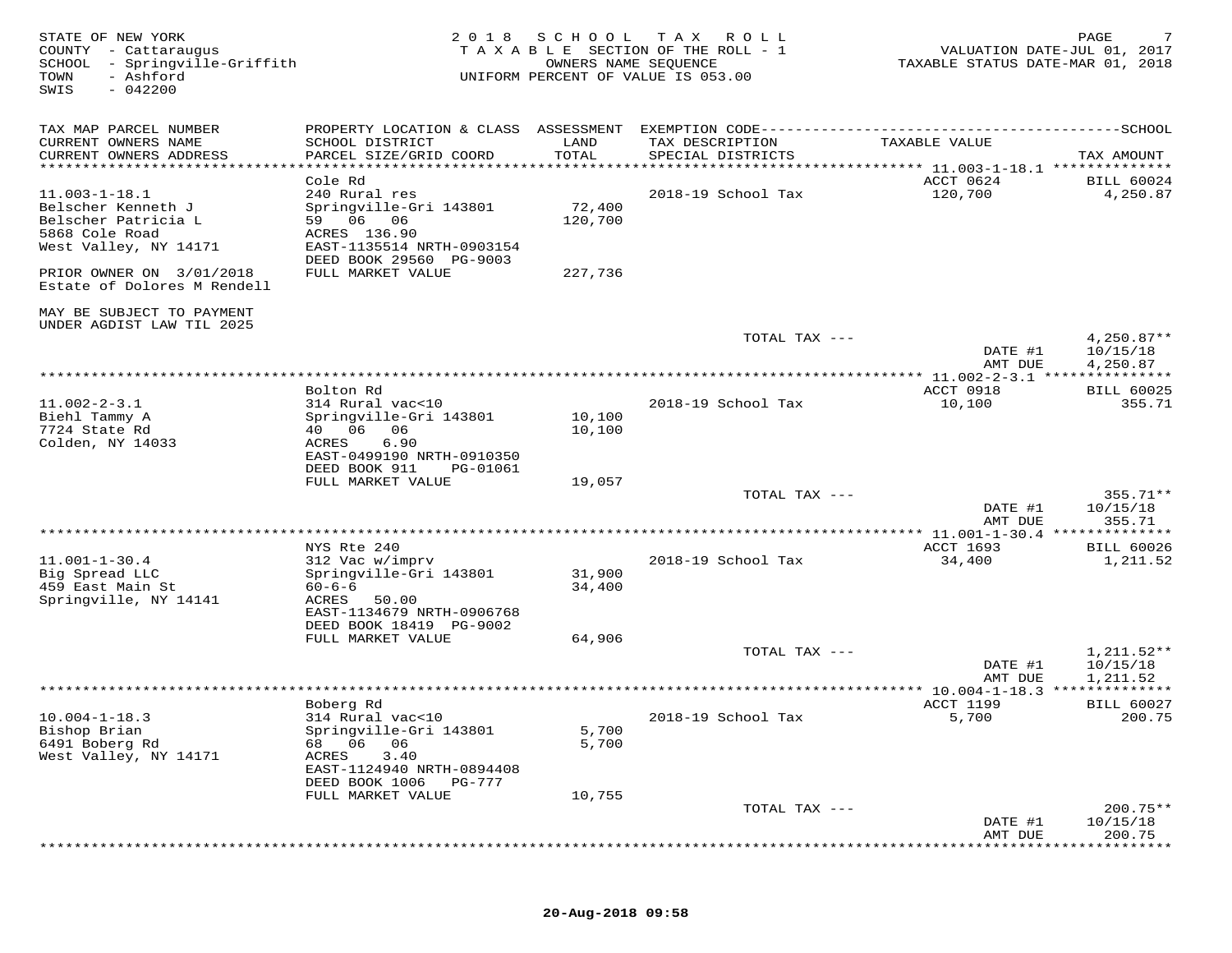| STATE OF NEW YORK<br>COUNTY - Cattaraugus<br>SCHOOL - Springville-Griffith<br>- Ashford<br>TOWN<br>$-042200$<br>SWIS | 2 0 1 8                                                                                                        | SCHOOL<br>TAXABLE SECTION OF THE ROLL - 1<br>OWNERS NAME SEQUENCE<br>UNIFORM PERCENT OF VALUE IS 053.00 | T A X           | ROLL                                 |                     | PAGE<br>VALUATION DATE-JUL 01, 2017<br>TAXABLE STATUS DATE-MAR 01, 2018 |
|----------------------------------------------------------------------------------------------------------------------|----------------------------------------------------------------------------------------------------------------|---------------------------------------------------------------------------------------------------------|-----------------|--------------------------------------|---------------------|-------------------------------------------------------------------------|
| TAX MAP PARCEL NUMBER                                                                                                | PROPERTY LOCATION & CLASS ASSESSMENT                                                                           |                                                                                                         |                 |                                      |                     |                                                                         |
| CURRENT OWNERS NAME<br>CURRENT OWNERS ADDRESS<br>**********************                                              | SCHOOL DISTRICT<br>PARCEL SIZE/GRID COORD                                                                      | LAND<br>TOTAL                                                                                           |                 | TAX DESCRIPTION<br>SPECIAL DISTRICTS | TAXABLE VALUE       | TAX AMOUNT                                                              |
|                                                                                                                      | 6559 Boberg Rd                                                                                                 |                                                                                                         |                 |                                      | ACCT 0067           | <b>BILL 60028</b>                                                       |
| $10.004 - 1 - 19$                                                                                                    | 210 1 Family Res                                                                                               |                                                                                                         | <b>BAS STAR</b> | 41854                                |                     | 16,200                                                                  |
| Bishop Brian<br>6491 Boberg Rd<br>West Valley, NY 14171                                                              | Springville-Gri 143801<br>68 06 06<br>5.35<br>ACRES<br>EAST-1124929 NRTH-0894157<br>DEED BOOK 1006<br>PG-777   | 9,800<br>71,800                                                                                         |                 | 2018-19 School Tax                   | 71,800              | 2,528.69                                                                |
|                                                                                                                      | FULL MARKET VALUE                                                                                              | 135,472                                                                                                 |                 |                                      |                     |                                                                         |
|                                                                                                                      |                                                                                                                |                                                                                                         |                 | TOTAL TAX ---                        | DATE #1             | $1,958.15**$<br>10/15/18                                                |
|                                                                                                                      |                                                                                                                |                                                                                                         |                 |                                      | AMT DUE             | 1,958.15                                                                |
|                                                                                                                      | 10596 Rock Springs Rd                                                                                          |                                                                                                         |                 |                                      | ACCT 0960           | <b>BILL 60029</b>                                                       |
| $10.004 - 1 - 77.1$<br>Bishop Christina                                                                              | 270 Mfg housing<br>Springville-Gri 143801                                                                      | 21,200                                                                                                  |                 | 2018-19 School Tax                   | 77,900              | 2,743.52                                                                |
| 234 East Main Street                                                                                                 | 69 06 06                                                                                                       | 77,900                                                                                                  |                 |                                      |                     |                                                                         |
| Springville, NY 14141                                                                                                | ACRES 54.20                                                                                                    |                                                                                                         |                 |                                      |                     |                                                                         |
| PRIOR OWNER ON 3/01/2018                                                                                             | EAST-1126241 NRTH-0898927<br>DEED BOOK 29452 PG-7001                                                           |                                                                                                         |                 |                                      |                     |                                                                         |
| Federal Home Loan                                                                                                    | FULL MARKET VALUE                                                                                              | 146,981                                                                                                 |                 |                                      |                     |                                                                         |
|                                                                                                                      |                                                                                                                |                                                                                                         |                 | TOTAL TAX ---                        | DATE #1             | $2,743.52**$<br>10/15/18                                                |
|                                                                                                                      |                                                                                                                |                                                                                                         |                 |                                      | AMT DUE             | 2,743.52                                                                |
|                                                                                                                      |                                                                                                                |                                                                                                         |                 |                                      |                     |                                                                         |
| $10.004 - 1 - 57$                                                                                                    | 10704 Dutch Hill Rd<br>210 1 Family Res                                                                        |                                                                                                         | AGED S          | 41804                                | ACCT 0941           | <b>BILL 60030</b><br>34,695                                             |
| Blakely Jean E                                                                                                       | Springville-Gri 143801                                                                                         |                                                                                                         | 7,800 ENH STAR  | 41834                                |                     | 36,070                                                                  |
| Cavallaro Brenda<br>10704 Dutch Hill Rd<br>West Valley, NY 14171                                                     | 74 06<br>06<br>AUTUMN VIEW SUB LOT 13<br>3.55<br>ACRES<br>EAST-1123579 NRTH-0898618<br>DEED BOOK 28572 PG-9002 | 77,100                                                                                                  |                 | 2018-19 School Tax                   | 42,405              | 1,493.44                                                                |
|                                                                                                                      | FULL MARKET VALUE                                                                                              | 145,472                                                                                                 |                 |                                      |                     |                                                                         |
|                                                                                                                      |                                                                                                                |                                                                                                         |                 | TOTAL TAX ---                        | DATE #1<br>AMT DUE  | 223.11**<br>10/15/18<br>223.11                                          |
|                                                                                                                      |                                                                                                                |                                                                                                         |                 |                                      |                     | ***********                                                             |
| $10.004 - 1 - 47.3$                                                                                                  | 10421 Edies Rd<br>210 1 Family Res                                                                             |                                                                                                         |                 | 2018-19 School Tax                   | ACCT 1361<br>58,900 | <b>BILL 60031</b><br>2,074.37                                           |
| Blasz Jody M                                                                                                         | Springville-Gri 143801                                                                                         | 6,000                                                                                                   |                 |                                      |                     |                                                                         |
| Bond Frederick W III<br>10421 Edies Rd<br>Springville, NY 14141                                                      | 77 06 06<br>1.95 BANK<br>ACRES<br>017<br>EAST-1119393 NRTH-0894157                                             | 58,900                                                                                                  |                 |                                      |                     |                                                                         |
|                                                                                                                      | DEED BOOK 26668 PG-8001<br>FULL MARKET VALUE                                                                   | 111,132                                                                                                 |                 |                                      |                     |                                                                         |
|                                                                                                                      |                                                                                                                |                                                                                                         |                 | TOTAL TAX ---                        |                     | $2,074.37**$                                                            |
|                                                                                                                      |                                                                                                                |                                                                                                         |                 |                                      | DATE #1<br>AMT DUE  | 10/15/18<br>2,074.37                                                    |
|                                                                                                                      |                                                                                                                |                                                                                                         |                 |                                      |                     | **********                                                              |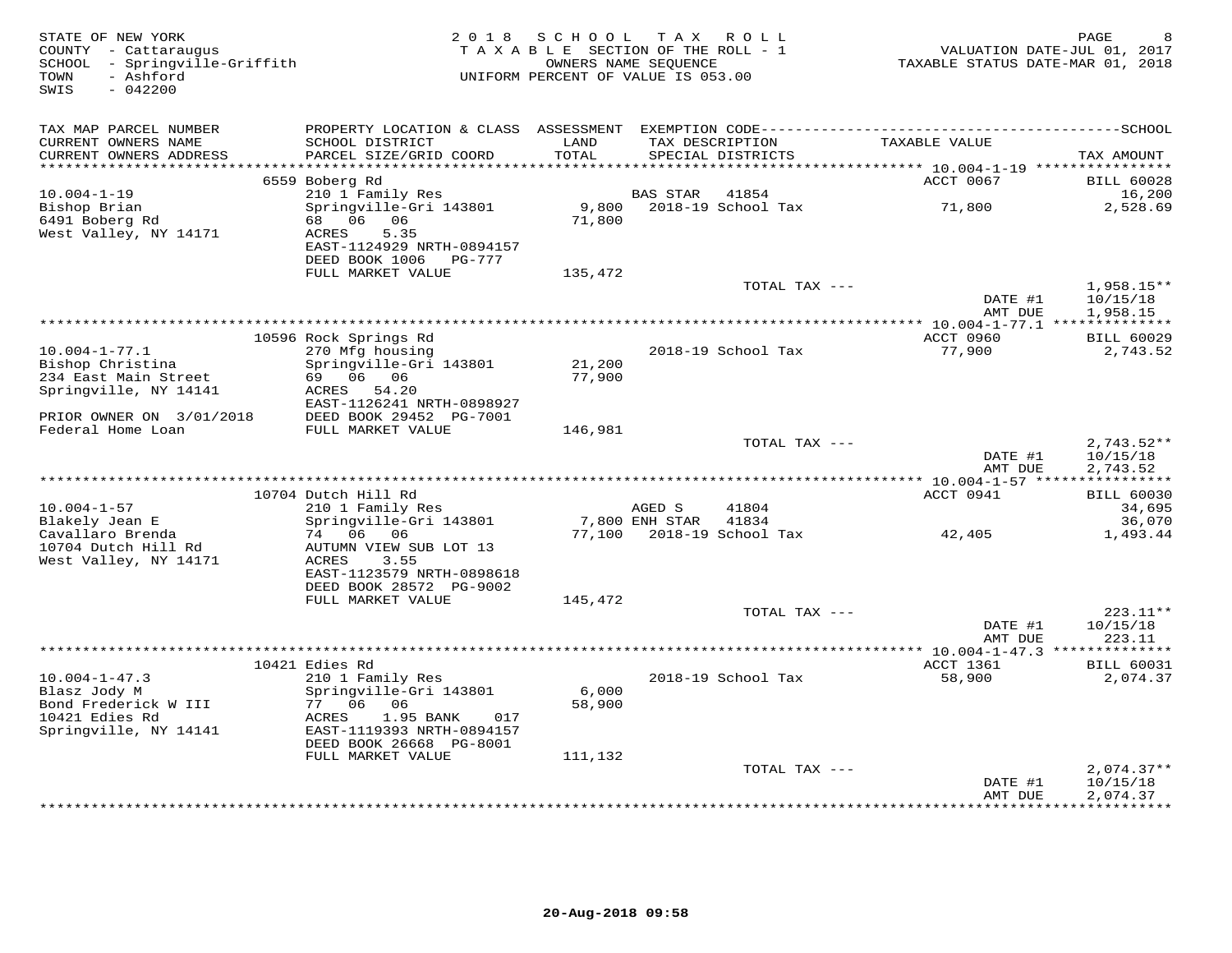| STATE OF NEW YORK<br>COUNTY - Cattaraugus<br>SCHOOL - Springville-Griffith<br>- Ashford<br>TOWN<br>$-042200$<br>SWIS | 2 0 1 8                                                                                               | S C H O O L<br>OWNERS NAME SEQUENCE | T A X<br>R O L L<br>TAXABLE SECTION OF THE ROLL - 1<br>UNIFORM PERCENT OF VALUE IS 053.00 | VALUATION DATE-JUL 01, 2017<br>TAXABLE STATUS DATE-MAR 01, 2018 | PAGE                                 |
|----------------------------------------------------------------------------------------------------------------------|-------------------------------------------------------------------------------------------------------|-------------------------------------|-------------------------------------------------------------------------------------------|-----------------------------------------------------------------|--------------------------------------|
| TAX MAP PARCEL NUMBER                                                                                                |                                                                                                       |                                     |                                                                                           |                                                                 |                                      |
| CURRENT OWNERS NAME<br>CURRENT OWNERS ADDRESS<br>***********************                                             | SCHOOL DISTRICT<br>PARCEL SIZE/GRID COORD                                                             | LAND<br>TOTAL                       | TAX DESCRIPTION<br>SPECIAL DISTRICTS                                                      | TAXABLE VALUE                                                   | TAX AMOUNT                           |
|                                                                                                                      | 7236 Henrietta Rd                                                                                     |                                     |                                                                                           | ACCT 1273                                                       | <b>BILL 60032</b>                    |
| $10.003 - 2 - 11.2$<br>Blesy Farms, Llc<br>7129 Henrietta Rd<br>Springville, NY 14141                                | 240 Rural res<br>Springville-Gri 143801<br>53/54 06 07<br>33.60<br>ACRES<br>EAST-1113778 NRTH-0902833 | 24,400<br>77,200                    | 2018-19 School Tax                                                                        | 77,200                                                          | 2,718.87                             |
|                                                                                                                      | DEED BOOK 1025<br>PG-298<br>FULL MARKET VALUE                                                         | 145,660                             |                                                                                           |                                                                 |                                      |
|                                                                                                                      |                                                                                                       |                                     | TOTAL TAX ---                                                                             | DATE #1<br>AMT DUE                                              | $2,718.87**$<br>10/15/18<br>2,718.87 |
|                                                                                                                      |                                                                                                       |                                     | *************************************                                                     | *********** 11.003-1-23 *****************                       |                                      |
|                                                                                                                      | 10921 Nys Rte 240                                                                                     |                                     |                                                                                           | ACCT 0214                                                       | <b>BILL 60033</b>                    |
| $11.003 - 1 - 23$<br>Boberg David E                                                                                  | 210 1 Family Res<br>Springville-Gri 143801                                                            | 6,100                               | ENH STAR<br>41834<br>2018-19 School Tax                                                   | 69,900                                                          | 36,070<br>2,461.77                   |
| Boberg Diane F<br>10921 Rte 240<br>West Valley, NY 14171                                                             | 58 06 06<br>FRNT 150.00 DPTH 225.00<br>EAST-1133734 NRTH-0901476<br>DEED BOOK 6501 PG-6001            | 69,900                              |                                                                                           |                                                                 |                                      |
|                                                                                                                      | FULL MARKET VALUE                                                                                     | 131,887                             |                                                                                           |                                                                 |                                      |
|                                                                                                                      |                                                                                                       |                                     | TOTAL TAX ---                                                                             | DATE #1<br>AMT DUE                                              | 1,191.44**<br>10/15/18<br>1,191.44   |
|                                                                                                                      |                                                                                                       |                                     |                                                                                           |                                                                 |                                      |
| $3.004 - 2 - 6.7$<br>Bojarski Tadeusz                                                                                | Bolton Rd<br>321 Abandoned ag<br>Springville-Gri 143801                                               | 14,100                              | 2018-19 School Tax                                                                        | <b>ACCT 1029</b><br>14,100                                      | <b>BILL 60034</b><br>496.58          |
| Bojarski Leontyna<br>4597 Drnyton Park<br>Hamburg, NY 14075                                                          | 41 06 06<br>ACRES 13.39<br>EAST-1147622 NRTH-0910841                                                  | 14,100                              |                                                                                           |                                                                 |                                      |
|                                                                                                                      | DEED BOOK 898<br>PG-00298<br>FULL MARKET VALUE                                                        | 26,604                              |                                                                                           |                                                                 |                                      |
|                                                                                                                      |                                                                                                       |                                     | TOTAL TAX ---                                                                             |                                                                 | 496.58**                             |
|                                                                                                                      |                                                                                                       |                                     |                                                                                           | DATE #1<br>AMT DUE                                              | 10/15/18<br>496.58                   |
|                                                                                                                      |                                                                                                       |                                     |                                                                                           |                                                                 | ***********                          |
| $11.001 - 1 - 5$<br>Bond Frederick W Jr                                                                              | Bond Rd<br>270 Mfg housing<br>Springville-Gri 143801                                                  | 5,400                               | 2018-19 School Tax                                                                        | ACCT 0832<br>21,900                                             | <b>BILL 60035</b><br>771.28          |
| Bond Penny<br>6062 Bond Rd<br>West Valley, NY 14171                                                                  | 65 06 06<br>1.35<br>ACRES<br>EAST-0481770 NRTH-0905490<br>DEED BOOK 00870 PG-00139                    | 21,900                              |                                                                                           |                                                                 |                                      |
|                                                                                                                      | FULL MARKET VALUE                                                                                     | 41,321                              |                                                                                           |                                                                 |                                      |
|                                                                                                                      |                                                                                                       |                                     | TOTAL TAX ---                                                                             | DATE #1                                                         | $771.28**$<br>10/15/18               |
|                                                                                                                      |                                                                                                       |                                     |                                                                                           | AMT DUE                                                         | 771.28<br>+ + + + + + + + +          |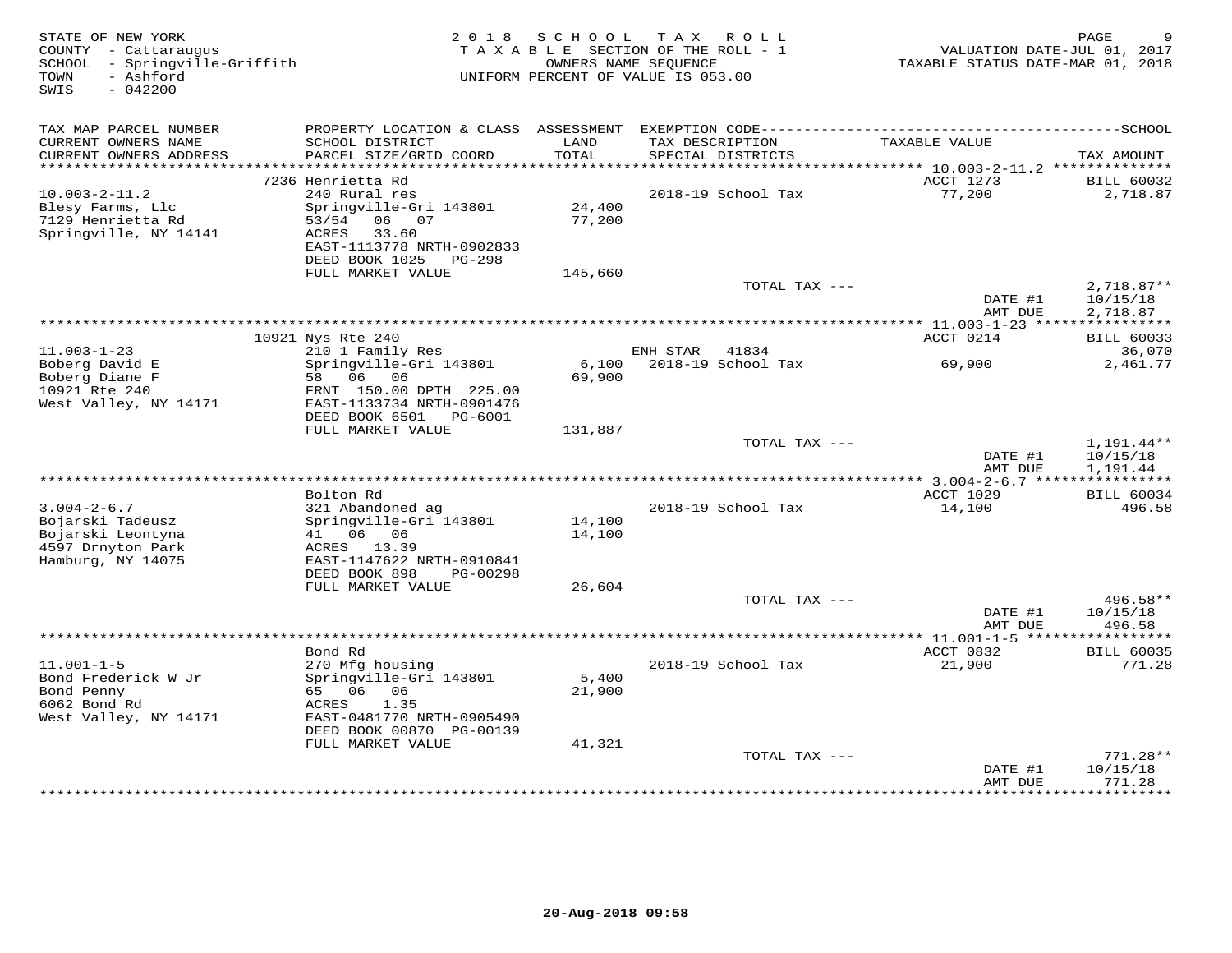| STATE OF NEW YORK<br>COUNTY - Cattaraugus<br>SCHOOL - Springville-Griffith<br>- Ashford<br>TOWN<br>SWIS<br>$-042200$ |                                           | 2018 SCHOOL TAX ROLL<br>OWNERS NAME SEQUENCE<br>UNIFORM PERCENT OF VALUE IS 053.00 |                      | TAXABLE SECTION OF THE ROLL - 1      | VALUATION DATE-JUL 01, 2017<br>TAXABLE STATUS DATE-MAR 01, 2018 | PAGE<br>10                  |
|----------------------------------------------------------------------------------------------------------------------|-------------------------------------------|------------------------------------------------------------------------------------|----------------------|--------------------------------------|-----------------------------------------------------------------|-----------------------------|
| TAX MAP PARCEL NUMBER                                                                                                |                                           |                                                                                    |                      |                                      |                                                                 |                             |
| CURRENT OWNERS NAME<br>CURRENT OWNERS ADDRESS                                                                        | SCHOOL DISTRICT<br>PARCEL SIZE/GRID COORD | LAND<br>TOTAL                                                                      |                      | TAX DESCRIPTION<br>SPECIAL DISTRICTS | TAXABLE VALUE                                                   | TAX AMOUNT                  |
|                                                                                                                      |                                           |                                                                                    |                      |                                      |                                                                 |                             |
| $11.001 - 1 - 6$                                                                                                     | 6089 Bond Rd<br>210 1 Family Res          |                                                                                    | AGED S               | 41804                                | ACCT 0125                                                       | <b>BILL 60036</b><br>37,650 |
| Bond Frederick W Jr                                                                                                  | Springville-Gri 143801                    |                                                                                    | 5,600 ENH STAR 41834 |                                      |                                                                 | 36,070                      |
| Bond Penny                                                                                                           | 65 06 06                                  |                                                                                    |                      | 75,300    2018-19    School Tax      | 37,650                                                          | 1,325.98                    |
| 6089 Bond Rd                                                                                                         | ACRES 1.55                                |                                                                                    |                      |                                      |                                                                 |                             |
| West Valley, NY 14171                                                                                                | EAST-0481930 NRTH-0905470                 |                                                                                    |                      |                                      |                                                                 |                             |
|                                                                                                                      | DEED BOOK 794<br>PG-01184                 |                                                                                    |                      |                                      |                                                                 |                             |
|                                                                                                                      | FULL MARKET VALUE                         | 142,075                                                                            |                      |                                      |                                                                 |                             |
|                                                                                                                      |                                           |                                                                                    |                      | TOTAL TAX ---                        | DATE #1                                                         | $55.65**$<br>10/15/18       |
|                                                                                                                      |                                           |                                                                                    |                      |                                      | AMT DUE                                                         | 55.65                       |
|                                                                                                                      |                                           |                                                                                    |                      |                                      |                                                                 |                             |
|                                                                                                                      | 6059 Bond Rd                              |                                                                                    |                      |                                      | ACCT 0073                                                       | <b>BILL 60037</b>           |
| $11.001 - 1 - 7$                                                                                                     | 110 Livestock                             |                                                                                    | AG DIST              | 41720                                |                                                                 | 13,109                      |
| Bond Frederick W Jr                                                                                                  | Springville-Gri 143801                    |                                                                                    |                      | 61,700    2018-19    School Tax      | 94,491                                                          | 3,327.83                    |
| Bond Frederick W Sr                                                                                                  | 65 06 06                                  | 107,600                                                                            |                      |                                      |                                                                 |                             |
| 6089 Bond Rd                                                                                                         | LIFE USE                                  |                                                                                    |                      |                                      |                                                                 |                             |
| West Valley, NY 14171                                                                                                | ACRES 103.90<br>EAST-0482320 NRTH-0906040 |                                                                                    |                      |                                      |                                                                 |                             |
| MAY BE SUBJECT TO PAYMENT                                                                                            | DEED BOOK 00870 PG-00618                  |                                                                                    |                      |                                      |                                                                 |                             |
| UNDER AGDIST LAW TIL 2022                                                                                            | DEED BOOK 00870 P<br>FULL MARKET VALUE    | 203,019                                                                            |                      |                                      |                                                                 |                             |
|                                                                                                                      |                                           |                                                                                    |                      | TOTAL TAX ---                        |                                                                 | $3,327.83**$                |
|                                                                                                                      |                                           |                                                                                    |                      |                                      | DATE #1                                                         | 10/15/18                    |
|                                                                                                                      |                                           |                                                                                    |                      |                                      | AMT DUE                                                         | 3,327.83                    |
|                                                                                                                      |                                           |                                                                                    |                      |                                      |                                                                 |                             |
| $11.001 - 1 - 8.1$                                                                                                   | 6016 Bond Rd<br>240 Rural res             |                                                                                    | AG DIST              | 41720                                | ACCT 0282                                                       | <b>BILL 60038</b><br>32,577 |
| Bond Frederick W Jr                                                                                                  | Springville-Gri 143801                    |                                                                                    |                      | 76,100 2018-19 School Tax            | 91,023                                                          | 3,205.69                    |
| Bond John W                                                                                                          | 60/65 06 06                               | 123,600                                                                            |                      |                                      |                                                                 |                             |
| 6089 Bond Rd                                                                                                         | LIFE USE                                  |                                                                                    |                      |                                      |                                                                 |                             |
| West Valley, NY 14171                                                                                                | ACRES 170.80                              |                                                                                    |                      |                                      |                                                                 |                             |
|                                                                                                                      | EAST-0483810 NRTH-0906610                 |                                                                                    |                      |                                      |                                                                 |                             |
| MAY BE SUBJECT TO PAYMENT                                                                                            | DEED BOOK 991 PG-1145                     |                                                                                    |                      |                                      |                                                                 |                             |
| UNDER AGDIST LAW TIL 2022                                                                                            | FULL MARKET VALUE                         | 233,208                                                                            |                      |                                      |                                                                 |                             |
|                                                                                                                      |                                           |                                                                                    |                      | TOTAL TAX ---                        | DATE #1                                                         | $3,205.69**$<br>10/15/18    |
|                                                                                                                      |                                           |                                                                                    |                      |                                      | AMT DUE                                                         | 3,205.69                    |
|                                                                                                                      |                                           |                                                                                    |                      |                                      |                                                                 |                             |
|                                                                                                                      | Thomas Corners Rd                         |                                                                                    |                      |                                      | <b>ACCT 0188</b>                                                | <b>BILL 60039</b>           |
| $11.003 - 1 - 3.1$                                                                                                   | 105 Vac farmland                          |                                                                                    | AG DIST              | 41720                                |                                                                 | 7,414                       |
| Bond Frederick W Jr                                                                                                  | Springville-Gri 143801                    |                                                                                    |                      | 38,600 2018-19 School Tax            | 31,186                                                          | 1,098.32                    |
| Bond Penny                                                                                                           | 64/65 06 06                               | 38,600                                                                             |                      |                                      |                                                                 |                             |
| 6089 Bond Rd<br>West Valley, NY 14171                                                                                | ACRES 74.75<br>EAST-0481590 NRTH-0901790  |                                                                                    |                      |                                      |                                                                 |                             |
|                                                                                                                      | DEED BOOK 00957 PG-00695                  |                                                                                    |                      |                                      |                                                                 |                             |
| MAY BE SUBJECT TO PAYMENT                                                                                            | FULL MARKET VALUE                         | 72,830                                                                             |                      |                                      |                                                                 |                             |
| UNDER AGDIST LAW TIL 2022                                                                                            |                                           |                                                                                    |                      |                                      |                                                                 |                             |
|                                                                                                                      |                                           |                                                                                    |                      | TOTAL TAX ---                        |                                                                 | $1,098.32**$                |
|                                                                                                                      |                                           |                                                                                    |                      |                                      | DATE #1                                                         | 10/15/18                    |
|                                                                                                                      |                                           |                                                                                    |                      |                                      | AMT DUE                                                         | 1,098.32<br>************    |
|                                                                                                                      |                                           |                                                                                    |                      |                                      |                                                                 |                             |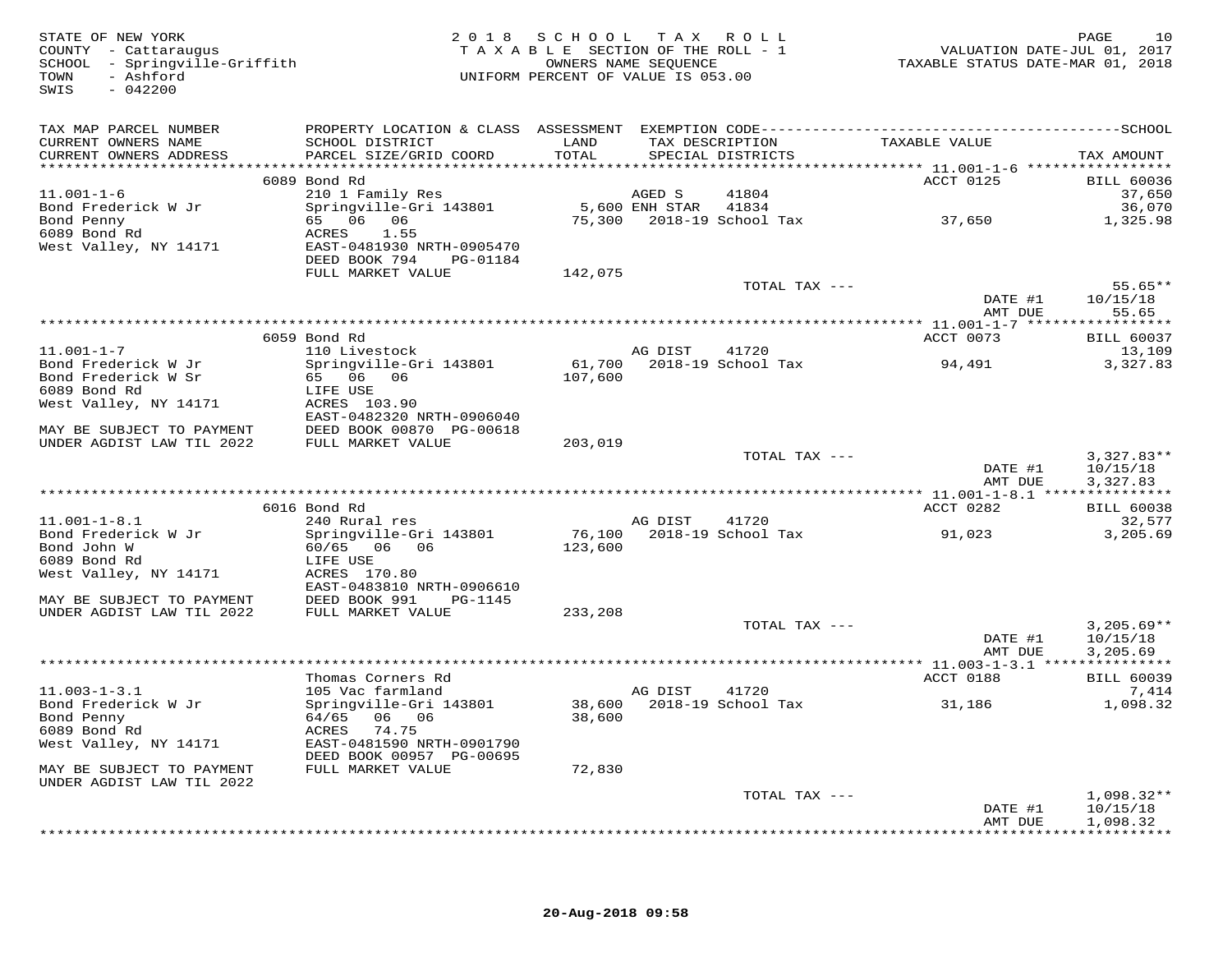| STATE OF NEW YORK<br>COUNTY - Cattaraugus<br>SCHOOL - Springville-Griffith<br>TOWN<br>- Ashford<br>$-042200$<br>SWIS |                                                                                                                                                                           | 2018 SCHOOL      | T A X<br>ROLL<br>TAXABLE SECTION OF THE ROLL - 1<br>OWNERS NAME SEOUENCE<br>UNIFORM PERCENT OF VALUE IS 053.00 | VALUATION DATE-JUL 01, 2017<br>TAXABLE STATUS DATE-MAR 01, 2018 | 11<br>PAGE                           |
|----------------------------------------------------------------------------------------------------------------------|---------------------------------------------------------------------------------------------------------------------------------------------------------------------------|------------------|----------------------------------------------------------------------------------------------------------------|-----------------------------------------------------------------|--------------------------------------|
| TAX MAP PARCEL NUMBER                                                                                                |                                                                                                                                                                           |                  |                                                                                                                |                                                                 |                                      |
| CURRENT OWNERS NAME<br>CURRENT OWNERS ADDRESS<br>*********************                                               | SCHOOL DISTRICT<br>PARCEL SIZE/GRID COORD                                                                                                                                 | LAND<br>TOTAL    | TAX DESCRIPTION<br>SPECIAL DISTRICTS                                                                           | TAXABLE VALUE                                                   | TAX AMOUNT                           |
| $11.003 - 1 - 4.2$                                                                                                   | Thomas Corners Rd<br>170 Nursery                                                                                                                                          |                  | AG DIST<br>41720                                                                                               | ACCT 0193                                                       | <b>BILL 60040</b><br>2,955           |
| Bond Frederick W Jr<br>Bond Frederick W III<br>6062 Bond Rd<br>West Valley, NY 14171                                 | Springville-Gri 143801<br>65 06 06<br>8.26<br>ACRES<br>EAST-1131612 NRTH-0903928<br>DEED BOOK 29794 PG-6001                                                               | 6,600            | 6,600 2018-19 School Tax                                                                                       | 3,645                                                           | 128.37                               |
| PRIOR OWNER ON 3/01/2018<br>MCCORMICK FARMS, INC                                                                     | FULL MARKET VALUE                                                                                                                                                         | 12,453           |                                                                                                                |                                                                 |                                      |
| MAY BE SUBJECT TO PAYMENT<br>UNDER AGDIST LAW TIL 2022                                                               |                                                                                                                                                                           |                  |                                                                                                                |                                                                 |                                      |
|                                                                                                                      |                                                                                                                                                                           |                  | TOTAL TAX ---                                                                                                  | DATE #1<br>AMT DUE                                              | $128.37**$<br>10/15/18<br>128.37     |
|                                                                                                                      |                                                                                                                                                                           |                  |                                                                                                                | *********** 11.003-1-7 ******************<br>ACCT 0072          | <b>BILL 60041</b>                    |
| $11.003 - 1 - 7$<br>Bond Frederick W Jr<br>Bond Bond Frederick Sr<br>6062 Bond Rd<br>West Valley, NY 14171           | Nys Rte 240<br>270 Mfg housing<br>Springville-Gri 143801<br>59 06 06<br>LIFE USE<br>ACRES<br>25.87                                                                        | 26,900<br>30,900 | 2018-19 School Tax                                                                                             | 30,900                                                          | 1,088.25                             |
|                                                                                                                      | EAST-0485230 NRTH-0904290<br>DEED BOOK 00870 PG-00618<br>FULL MARKET VALUE                                                                                                | 58,302           |                                                                                                                |                                                                 |                                      |
|                                                                                                                      |                                                                                                                                                                           |                  | TOTAL TAX ---                                                                                                  | DATE #1<br>AMT DUE                                              | $1,088.25**$<br>10/15/18<br>1,088.25 |
|                                                                                                                      |                                                                                                                                                                           |                  |                                                                                                                |                                                                 |                                      |
| $11.003 - 1 - 3.8$<br>Bond Jr Frederick<br>6089 Bond Rd<br>West Valley, NY 14171                                     | 6129 Thomas Corners Rd<br>314 Rural vac<10<br>Springville-Gri 143801<br>06<br>65<br>06<br>FRNT 248.90 DPTH 150.00<br>EAST-0481820 NRTH-0903540<br>DEED BOOK 10607 PG-8001 | 4,700<br>4,700   | 2018-19 School Tax                                                                                             | ACCT 1341<br>4,700                                              | <b>BILL 60042</b><br>165.53          |
|                                                                                                                      | FULL MARKET VALUE                                                                                                                                                         | 8,868            | TOTAL TAX ---                                                                                                  | DATE #1<br>AMT DUE<br>*****************************             | $165.53**$<br>10/15/18<br>165.53     |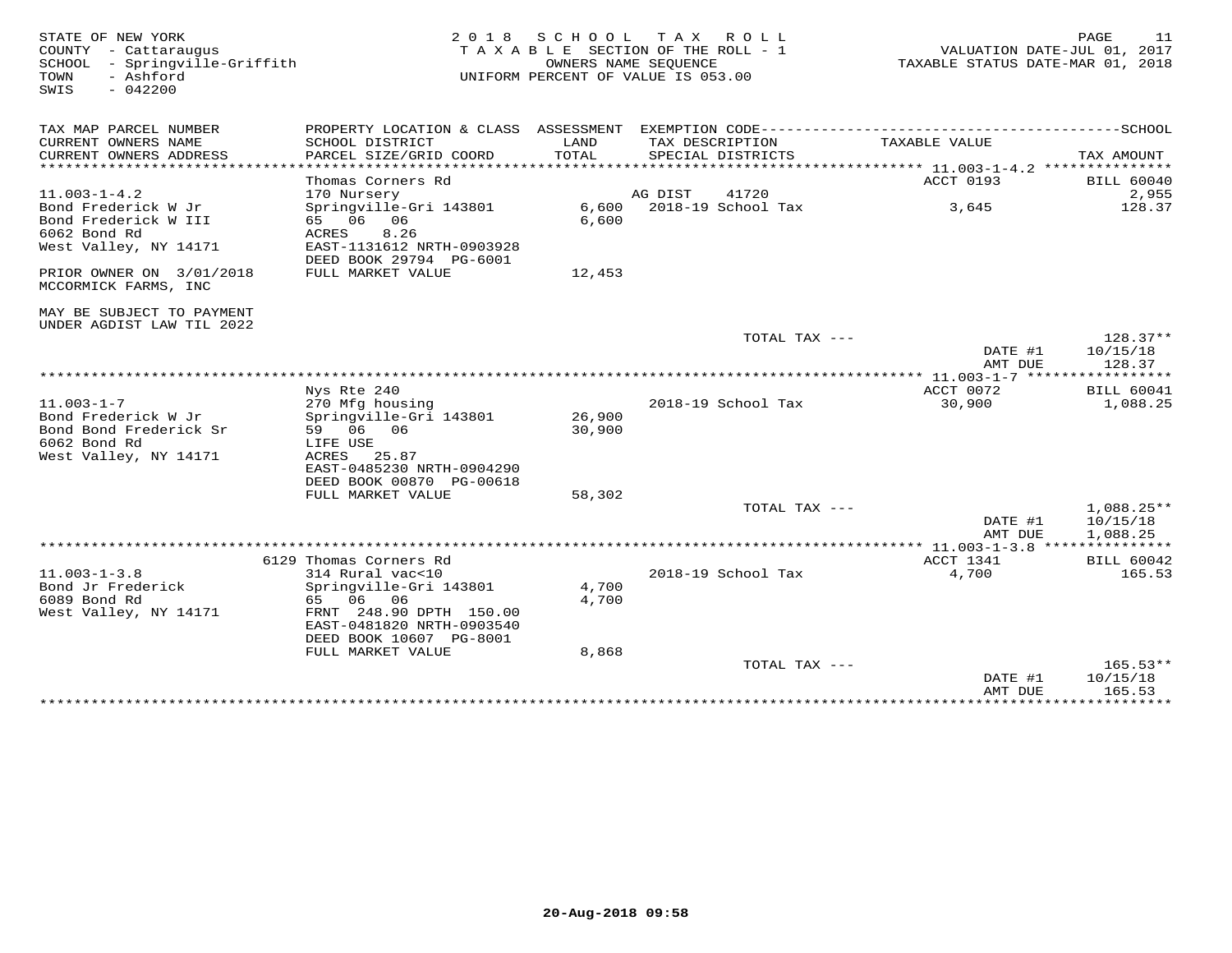| STATE OF NEW YORK<br>COUNTY - Cattaraugus<br>SCHOOL - Springville-Griffith<br>- Ashford<br>TOWN<br>SWIS<br>$-042200$ | 2 0 1 8                                                                                                                            | SCHOOL           | TAX ROLL<br>TAXABLE SECTION OF THE ROLL - 1<br>OWNERS NAME SEQUENCE<br>UNIFORM PERCENT OF VALUE IS 053.00 | VALUATION DATE-JUL 01, 2017<br>TAXABLE STATUS DATE-MAR 01, 2018 | PAGE<br>12                                 |
|----------------------------------------------------------------------------------------------------------------------|------------------------------------------------------------------------------------------------------------------------------------|------------------|-----------------------------------------------------------------------------------------------------------|-----------------------------------------------------------------|--------------------------------------------|
| TAX MAP PARCEL NUMBER<br>CURRENT OWNERS NAME<br>CURRENT OWNERS ADDRESS                                               | SCHOOL DISTRICT<br>PARCEL SIZE/GRID COORD                                                                                          | LAND<br>TOTAL    | TAX DESCRIPTION<br>SPECIAL DISTRICTS                                                                      | TAXABLE VALUE                                                   | TAX AMOUNT                                 |
|                                                                                                                      | 11455 Nys Rte 240                                                                                                                  |                  |                                                                                                           | ACCT 0922                                                       | <b>BILL 60043</b>                          |
| $11.001 - 1 - 8.2$<br>Boyd David C<br>Boyd Joan J<br>11455 NYS Rte 240<br>Springville, NY 14141                      | 210 1 Family Res<br>Springville-Gri 143801<br>60/65 06 06<br>2.60<br>ACRES<br>EAST-1132486 NRTH-0907824                            | 73,300           | VETWAR CTS 41120<br>6,800 ENH STAR<br>41834<br>2018-19 School Tax 66,820                                  |                                                                 | 6,480<br>36,070<br>2,353.30                |
|                                                                                                                      | DEED BOOK 986<br>PG-819<br>FULL MARKET VALUE                                                                                       | 138,302          |                                                                                                           |                                                                 |                                            |
|                                                                                                                      |                                                                                                                                    |                  | TOTAL TAX ---                                                                                             | DATE #1                                                         | $1,082.97**$<br>10/15/18                   |
|                                                                                                                      |                                                                                                                                    |                  |                                                                                                           | AMT DUE                                                         | 1,082.97                                   |
| $10.004 - 1 - 65$                                                                                                    | 10591 Rock Springs Rd<br>270 Mfg housing                                                                                           |                  | 2018-19 School Tax                                                                                        | ACCT 0949<br>26,400                                             | <b>BILL 60044</b><br>929.77                |
| Bramer Cynthia<br>11 Fremont<br>PO Box 205<br>Gloversville, NY 12078                                                 | Springville-Gri 143801<br>69 06 06<br>AUTUMN VIEW SUB LOT 1<br>ACRES<br>4.37<br>EAST-0476720 NRTH-0898140<br>DEED BOOK 1031 PG-177 | 8,700<br>26,400  |                                                                                                           |                                                                 |                                            |
|                                                                                                                      | FULL MARKET VALUE                                                                                                                  | 49,811           |                                                                                                           |                                                                 |                                            |
|                                                                                                                      |                                                                                                                                    |                  | TOTAL TAX ---                                                                                             | DATE #1<br>AMT DUE                                              | 929.77**<br>10/15/18<br>929.77             |
|                                                                                                                      |                                                                                                                                    |                  |                                                                                                           |                                                                 |                                            |
| $11.002 - 2 - 7$                                                                                                     | 11339 Bolton Rd<br>240 Rural res                                                                                                   |                  | 2018-19 School Tax                                                                                        | ACCT 0894<br>75,000                                             | <b>BILL 60045</b><br>2,641.39              |
| Branco Daniel S<br>Pensa-Branco Paula M<br>1872 Stone Path Crescent<br>Mississauga, ON, L4XCanada                    | Springville-Gri 143801<br>40  06  06<br>ACRES 14.85<br>EAST-1147502 NRTH-0908547<br>DEED BOOK 17454 PG-8001                        | 19,800<br>75,000 |                                                                                                           |                                                                 |                                            |
|                                                                                                                      | FULL MARKET VALUE                                                                                                                  | 141,509          |                                                                                                           |                                                                 |                                            |
|                                                                                                                      |                                                                                                                                    |                  | TOTAL TAX ---                                                                                             | DATE #1<br>AMT DUE                                              | $2,641.39**$<br>10/15/18<br>2,641.39       |
|                                                                                                                      |                                                                                                                                    |                  |                                                                                                           |                                                                 | ************                               |
| $3.004 - 2 - 4$<br>Breindel Daniel J<br>Breindel Lisa A                                                              | Bolton Rd<br>314 Rural vac<10<br>Springville-Gri 143801<br>41 06 06                                                                | 800<br>800       | 2018-19 School Tax                                                                                        | ACCT 1242<br>800                                                | <b>BILL 60046</b><br>28.17                 |
| 4987 Creek Rd<br>Springville, NY 14141-9515                                                                          | ACRES<br>4.02<br>EAST-1148396 NRTH-0914122<br>DEED BOOK 1014 PG-997                                                                |                  |                                                                                                           |                                                                 |                                            |
|                                                                                                                      | FULL MARKET VALUE                                                                                                                  | 1,509            |                                                                                                           |                                                                 |                                            |
|                                                                                                                      |                                                                                                                                    |                  | TOTAL TAX ---                                                                                             | DATE #1<br>AMT DUE<br>* * * * * * * * * * * * *                 | $28.17**$<br>10/15/18<br>28.17<br>******** |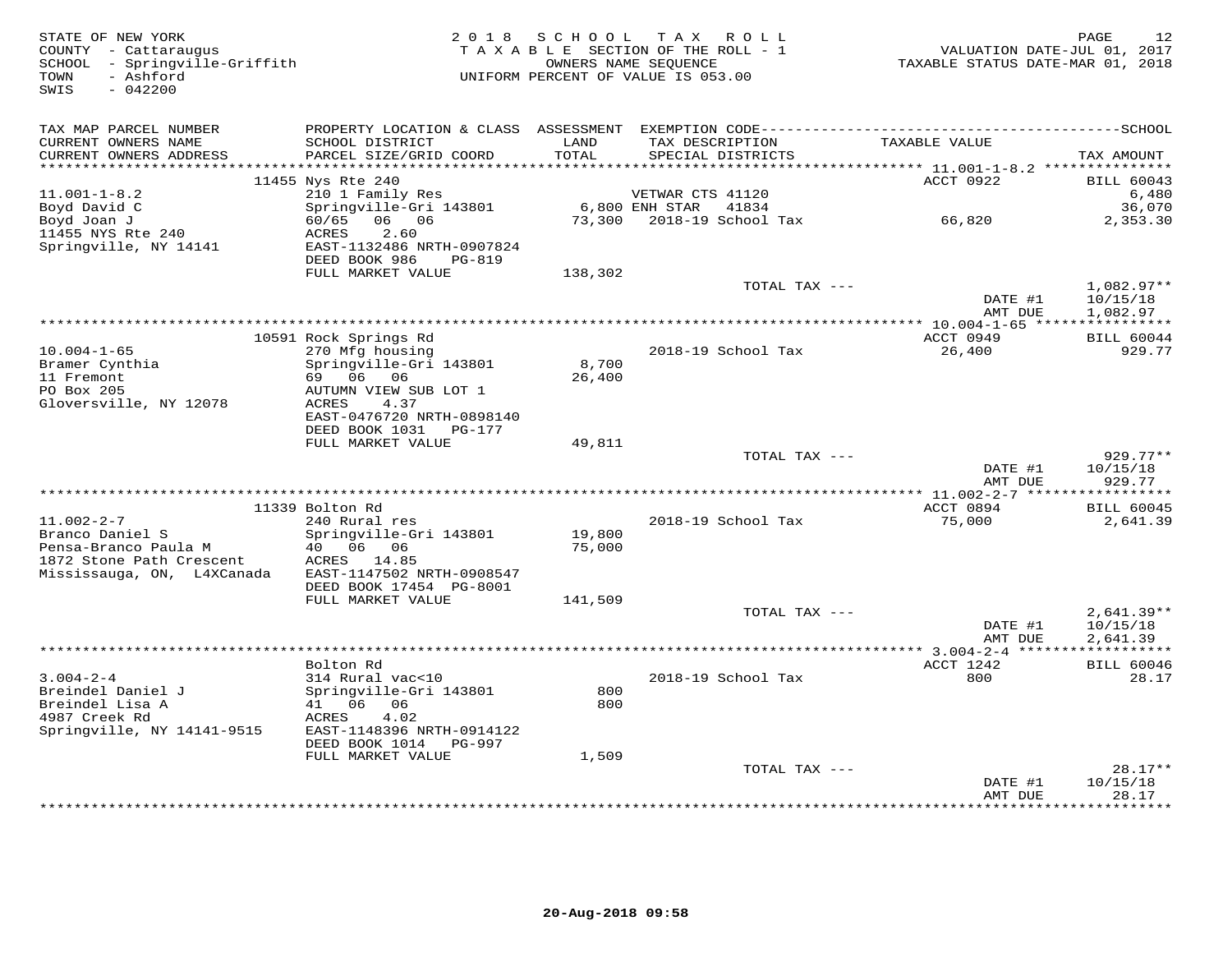| TAX MAP PARCEL NUMBER<br>TAXABLE VALUE<br>CURRENT OWNERS NAME<br>SCHOOL DISTRICT<br>LAND<br>TAX DESCRIPTION<br>TOTAL<br>CURRENT OWNERS ADDRESS<br>PARCEL SIZE/GRID COORD<br>SPECIAL DISTRICTS<br>TAX AMOUNT<br>***********************<br>10766 Nys Rte 240<br>ACCT 1710<br><b>BILL 60047</b><br>$11.003 - 2 - 3.5$<br>210 1 Family Res<br>BAS STAR<br>41854<br>16,200<br>38,500<br>Bromley Teresa<br>Springville-Gri 143801<br>4,500 2018-19 School Tax<br>1,355.91<br>Huber Peter Jr.<br>58 06 06<br>38,500<br>10766 NYS Rte 240<br>1.85<br>ACRES<br>West Valley, NY 14171<br>EAST-1134221 NRTH-0898540<br>DEED BOOK 22791 PG-4003<br>FULL MARKET VALUE<br>72,642<br>TOTAL TAX ---<br>785.37**<br>DATE #1<br>10/15/18<br>AMT DUE<br>785.37<br>ACCT 0939<br>10740 Edies Rd<br><b>BILL 60048</b><br>$10.004 - 1 - 55$<br>36,070<br>210 1 Family Res<br>ENH STAR 41834<br>2018-19 School Tax<br>Brooks Edward W<br>Springville-Gri 143801<br>7,400<br>62,600<br>2,204.68<br>Brooks Jean M<br>74 06 06<br>62,600<br>10740 Edies Rd<br>AUTUMN VIEW SUB LOT 16<br>Springville, NY 14141<br>ACRES<br>3.21<br>EAST-1123588 NRTH-0899126<br>DEED BOOK 1014 PG-633<br>FULL MARKET VALUE<br>118,113<br>TOTAL TAX ---<br>934.35**<br>DATE #1<br>10/15/18<br>AMT DUE<br>934.35<br>6140 Emerson Rd<br>ACCT 1172<br><b>BILL 60049</b><br>$11.003 - 1 - 3.6$<br>210 1 Family Res<br>BAS STAR 41854<br>16,200<br>Broomfield James W<br>Springville-Gri 143801<br>5,800<br>2018-19 School Tax<br>3,317.58<br>94,200<br>Broomfield Rae A<br>94,200<br>64 06 06<br>6140 Emerson Rd<br>ACRES<br>1.72<br>West Valley, NY 14171<br>EAST-1129842 NRTH-0901392<br>DEED BOOK 959<br>PG-161<br>FULL MARKET VALUE<br>177,736<br>TOTAL TAX ---<br>$2,747.04**$<br>DATE #1<br>10/15/18<br>AMT DUE<br>2,747.04<br>************<br>Henrietta Rd<br>ACCT 1677<br><b>BILL 60050</b><br>$10.003 - 2 - 15.6$<br>710 Manufacture<br>2018-19 School Tax<br>184,100<br>6,483.72<br>Buffalo Crushed Stone Inc<br>Springville-Gri 143801<br>6,800<br>500 Como Park Blvd<br>$56 - 6 - 7$<br>184,100<br>Buffalo, NY 14227<br>ACRES<br>4.85<br>EAST-1116060 NRTH-0901471<br>DEED BOOK 15019 PG-9003<br>FULL MARKET VALUE<br>347,358<br>$6,483.72**$<br>TOTAL TAX ---<br>10/15/18<br>DATE #1<br>AMT DUE<br>6,483.72<br>************ | STATE OF NEW YORK<br>COUNTY - Cattaraugus<br>SCHOOL - Springville-Griffith<br>- Ashford<br>TOWN<br>SWIS<br>$-042200$ | 2018 SCHOOL TAX ROLL<br>TAXABLE SECTION OF THE ROLL - 1<br>OWNERS NAME SEQUENCE<br>UNIFORM PERCENT OF VALUE IS 053.00 |  | TAXABLE STATUS DATE-MAR 01, 2018 | PAGE<br>VALUATION DATE-JUL 01, 2017 | 13 |
|------------------------------------------------------------------------------------------------------------------------------------------------------------------------------------------------------------------------------------------------------------------------------------------------------------------------------------------------------------------------------------------------------------------------------------------------------------------------------------------------------------------------------------------------------------------------------------------------------------------------------------------------------------------------------------------------------------------------------------------------------------------------------------------------------------------------------------------------------------------------------------------------------------------------------------------------------------------------------------------------------------------------------------------------------------------------------------------------------------------------------------------------------------------------------------------------------------------------------------------------------------------------------------------------------------------------------------------------------------------------------------------------------------------------------------------------------------------------------------------------------------------------------------------------------------------------------------------------------------------------------------------------------------------------------------------------------------------------------------------------------------------------------------------------------------------------------------------------------------------------------------------------------------------------------------------------------------------------------------------------------------------------------------------------------------------------------------------------------------------------------------------------------------------------------------------------------------------------------------------------------------------------------------------|----------------------------------------------------------------------------------------------------------------------|-----------------------------------------------------------------------------------------------------------------------|--|----------------------------------|-------------------------------------|----|
|                                                                                                                                                                                                                                                                                                                                                                                                                                                                                                                                                                                                                                                                                                                                                                                                                                                                                                                                                                                                                                                                                                                                                                                                                                                                                                                                                                                                                                                                                                                                                                                                                                                                                                                                                                                                                                                                                                                                                                                                                                                                                                                                                                                                                                                                                          |                                                                                                                      |                                                                                                                       |  |                                  |                                     |    |
|                                                                                                                                                                                                                                                                                                                                                                                                                                                                                                                                                                                                                                                                                                                                                                                                                                                                                                                                                                                                                                                                                                                                                                                                                                                                                                                                                                                                                                                                                                                                                                                                                                                                                                                                                                                                                                                                                                                                                                                                                                                                                                                                                                                                                                                                                          |                                                                                                                      |                                                                                                                       |  |                                  |                                     |    |
|                                                                                                                                                                                                                                                                                                                                                                                                                                                                                                                                                                                                                                                                                                                                                                                                                                                                                                                                                                                                                                                                                                                                                                                                                                                                                                                                                                                                                                                                                                                                                                                                                                                                                                                                                                                                                                                                                                                                                                                                                                                                                                                                                                                                                                                                                          |                                                                                                                      |                                                                                                                       |  |                                  |                                     |    |
|                                                                                                                                                                                                                                                                                                                                                                                                                                                                                                                                                                                                                                                                                                                                                                                                                                                                                                                                                                                                                                                                                                                                                                                                                                                                                                                                                                                                                                                                                                                                                                                                                                                                                                                                                                                                                                                                                                                                                                                                                                                                                                                                                                                                                                                                                          |                                                                                                                      |                                                                                                                       |  |                                  |                                     |    |
|                                                                                                                                                                                                                                                                                                                                                                                                                                                                                                                                                                                                                                                                                                                                                                                                                                                                                                                                                                                                                                                                                                                                                                                                                                                                                                                                                                                                                                                                                                                                                                                                                                                                                                                                                                                                                                                                                                                                                                                                                                                                                                                                                                                                                                                                                          |                                                                                                                      |                                                                                                                       |  |                                  |                                     |    |
|                                                                                                                                                                                                                                                                                                                                                                                                                                                                                                                                                                                                                                                                                                                                                                                                                                                                                                                                                                                                                                                                                                                                                                                                                                                                                                                                                                                                                                                                                                                                                                                                                                                                                                                                                                                                                                                                                                                                                                                                                                                                                                                                                                                                                                                                                          |                                                                                                                      |                                                                                                                       |  |                                  |                                     |    |
|                                                                                                                                                                                                                                                                                                                                                                                                                                                                                                                                                                                                                                                                                                                                                                                                                                                                                                                                                                                                                                                                                                                                                                                                                                                                                                                                                                                                                                                                                                                                                                                                                                                                                                                                                                                                                                                                                                                                                                                                                                                                                                                                                                                                                                                                                          |                                                                                                                      |                                                                                                                       |  |                                  |                                     |    |
|                                                                                                                                                                                                                                                                                                                                                                                                                                                                                                                                                                                                                                                                                                                                                                                                                                                                                                                                                                                                                                                                                                                                                                                                                                                                                                                                                                                                                                                                                                                                                                                                                                                                                                                                                                                                                                                                                                                                                                                                                                                                                                                                                                                                                                                                                          |                                                                                                                      |                                                                                                                       |  |                                  |                                     |    |
|                                                                                                                                                                                                                                                                                                                                                                                                                                                                                                                                                                                                                                                                                                                                                                                                                                                                                                                                                                                                                                                                                                                                                                                                                                                                                                                                                                                                                                                                                                                                                                                                                                                                                                                                                                                                                                                                                                                                                                                                                                                                                                                                                                                                                                                                                          |                                                                                                                      |                                                                                                                       |  |                                  |                                     |    |
|                                                                                                                                                                                                                                                                                                                                                                                                                                                                                                                                                                                                                                                                                                                                                                                                                                                                                                                                                                                                                                                                                                                                                                                                                                                                                                                                                                                                                                                                                                                                                                                                                                                                                                                                                                                                                                                                                                                                                                                                                                                                                                                                                                                                                                                                                          |                                                                                                                      |                                                                                                                       |  |                                  |                                     |    |
|                                                                                                                                                                                                                                                                                                                                                                                                                                                                                                                                                                                                                                                                                                                                                                                                                                                                                                                                                                                                                                                                                                                                                                                                                                                                                                                                                                                                                                                                                                                                                                                                                                                                                                                                                                                                                                                                                                                                                                                                                                                                                                                                                                                                                                                                                          |                                                                                                                      |                                                                                                                       |  |                                  |                                     |    |
|                                                                                                                                                                                                                                                                                                                                                                                                                                                                                                                                                                                                                                                                                                                                                                                                                                                                                                                                                                                                                                                                                                                                                                                                                                                                                                                                                                                                                                                                                                                                                                                                                                                                                                                                                                                                                                                                                                                                                                                                                                                                                                                                                                                                                                                                                          |                                                                                                                      |                                                                                                                       |  |                                  |                                     |    |
|                                                                                                                                                                                                                                                                                                                                                                                                                                                                                                                                                                                                                                                                                                                                                                                                                                                                                                                                                                                                                                                                                                                                                                                                                                                                                                                                                                                                                                                                                                                                                                                                                                                                                                                                                                                                                                                                                                                                                                                                                                                                                                                                                                                                                                                                                          |                                                                                                                      |                                                                                                                       |  |                                  |                                     |    |
|                                                                                                                                                                                                                                                                                                                                                                                                                                                                                                                                                                                                                                                                                                                                                                                                                                                                                                                                                                                                                                                                                                                                                                                                                                                                                                                                                                                                                                                                                                                                                                                                                                                                                                                                                                                                                                                                                                                                                                                                                                                                                                                                                                                                                                                                                          |                                                                                                                      |                                                                                                                       |  |                                  |                                     |    |
|                                                                                                                                                                                                                                                                                                                                                                                                                                                                                                                                                                                                                                                                                                                                                                                                                                                                                                                                                                                                                                                                                                                                                                                                                                                                                                                                                                                                                                                                                                                                                                                                                                                                                                                                                                                                                                                                                                                                                                                                                                                                                                                                                                                                                                                                                          |                                                                                                                      |                                                                                                                       |  |                                  |                                     |    |
|                                                                                                                                                                                                                                                                                                                                                                                                                                                                                                                                                                                                                                                                                                                                                                                                                                                                                                                                                                                                                                                                                                                                                                                                                                                                                                                                                                                                                                                                                                                                                                                                                                                                                                                                                                                                                                                                                                                                                                                                                                                                                                                                                                                                                                                                                          |                                                                                                                      |                                                                                                                       |  |                                  |                                     |    |
|                                                                                                                                                                                                                                                                                                                                                                                                                                                                                                                                                                                                                                                                                                                                                                                                                                                                                                                                                                                                                                                                                                                                                                                                                                                                                                                                                                                                                                                                                                                                                                                                                                                                                                                                                                                                                                                                                                                                                                                                                                                                                                                                                                                                                                                                                          |                                                                                                                      |                                                                                                                       |  |                                  |                                     |    |
|                                                                                                                                                                                                                                                                                                                                                                                                                                                                                                                                                                                                                                                                                                                                                                                                                                                                                                                                                                                                                                                                                                                                                                                                                                                                                                                                                                                                                                                                                                                                                                                                                                                                                                                                                                                                                                                                                                                                                                                                                                                                                                                                                                                                                                                                                          |                                                                                                                      |                                                                                                                       |  |                                  |                                     |    |
|                                                                                                                                                                                                                                                                                                                                                                                                                                                                                                                                                                                                                                                                                                                                                                                                                                                                                                                                                                                                                                                                                                                                                                                                                                                                                                                                                                                                                                                                                                                                                                                                                                                                                                                                                                                                                                                                                                                                                                                                                                                                                                                                                                                                                                                                                          |                                                                                                                      |                                                                                                                       |  |                                  |                                     |    |
|                                                                                                                                                                                                                                                                                                                                                                                                                                                                                                                                                                                                                                                                                                                                                                                                                                                                                                                                                                                                                                                                                                                                                                                                                                                                                                                                                                                                                                                                                                                                                                                                                                                                                                                                                                                                                                                                                                                                                                                                                                                                                                                                                                                                                                                                                          |                                                                                                                      |                                                                                                                       |  |                                  |                                     |    |
|                                                                                                                                                                                                                                                                                                                                                                                                                                                                                                                                                                                                                                                                                                                                                                                                                                                                                                                                                                                                                                                                                                                                                                                                                                                                                                                                                                                                                                                                                                                                                                                                                                                                                                                                                                                                                                                                                                                                                                                                                                                                                                                                                                                                                                                                                          |                                                                                                                      |                                                                                                                       |  |                                  |                                     |    |
|                                                                                                                                                                                                                                                                                                                                                                                                                                                                                                                                                                                                                                                                                                                                                                                                                                                                                                                                                                                                                                                                                                                                                                                                                                                                                                                                                                                                                                                                                                                                                                                                                                                                                                                                                                                                                                                                                                                                                                                                                                                                                                                                                                                                                                                                                          |                                                                                                                      |                                                                                                                       |  |                                  |                                     |    |
|                                                                                                                                                                                                                                                                                                                                                                                                                                                                                                                                                                                                                                                                                                                                                                                                                                                                                                                                                                                                                                                                                                                                                                                                                                                                                                                                                                                                                                                                                                                                                                                                                                                                                                                                                                                                                                                                                                                                                                                                                                                                                                                                                                                                                                                                                          |                                                                                                                      |                                                                                                                       |  |                                  |                                     |    |
|                                                                                                                                                                                                                                                                                                                                                                                                                                                                                                                                                                                                                                                                                                                                                                                                                                                                                                                                                                                                                                                                                                                                                                                                                                                                                                                                                                                                                                                                                                                                                                                                                                                                                                                                                                                                                                                                                                                                                                                                                                                                                                                                                                                                                                                                                          |                                                                                                                      |                                                                                                                       |  |                                  |                                     |    |
|                                                                                                                                                                                                                                                                                                                                                                                                                                                                                                                                                                                                                                                                                                                                                                                                                                                                                                                                                                                                                                                                                                                                                                                                                                                                                                                                                                                                                                                                                                                                                                                                                                                                                                                                                                                                                                                                                                                                                                                                                                                                                                                                                                                                                                                                                          |                                                                                                                      |                                                                                                                       |  |                                  |                                     |    |
|                                                                                                                                                                                                                                                                                                                                                                                                                                                                                                                                                                                                                                                                                                                                                                                                                                                                                                                                                                                                                                                                                                                                                                                                                                                                                                                                                                                                                                                                                                                                                                                                                                                                                                                                                                                                                                                                                                                                                                                                                                                                                                                                                                                                                                                                                          |                                                                                                                      |                                                                                                                       |  |                                  |                                     |    |
|                                                                                                                                                                                                                                                                                                                                                                                                                                                                                                                                                                                                                                                                                                                                                                                                                                                                                                                                                                                                                                                                                                                                                                                                                                                                                                                                                                                                                                                                                                                                                                                                                                                                                                                                                                                                                                                                                                                                                                                                                                                                                                                                                                                                                                                                                          |                                                                                                                      |                                                                                                                       |  |                                  |                                     |    |
|                                                                                                                                                                                                                                                                                                                                                                                                                                                                                                                                                                                                                                                                                                                                                                                                                                                                                                                                                                                                                                                                                                                                                                                                                                                                                                                                                                                                                                                                                                                                                                                                                                                                                                                                                                                                                                                                                                                                                                                                                                                                                                                                                                                                                                                                                          |                                                                                                                      |                                                                                                                       |  |                                  |                                     |    |
|                                                                                                                                                                                                                                                                                                                                                                                                                                                                                                                                                                                                                                                                                                                                                                                                                                                                                                                                                                                                                                                                                                                                                                                                                                                                                                                                                                                                                                                                                                                                                                                                                                                                                                                                                                                                                                                                                                                                                                                                                                                                                                                                                                                                                                                                                          |                                                                                                                      |                                                                                                                       |  |                                  |                                     |    |
|                                                                                                                                                                                                                                                                                                                                                                                                                                                                                                                                                                                                                                                                                                                                                                                                                                                                                                                                                                                                                                                                                                                                                                                                                                                                                                                                                                                                                                                                                                                                                                                                                                                                                                                                                                                                                                                                                                                                                                                                                                                                                                                                                                                                                                                                                          |                                                                                                                      |                                                                                                                       |  |                                  |                                     |    |
|                                                                                                                                                                                                                                                                                                                                                                                                                                                                                                                                                                                                                                                                                                                                                                                                                                                                                                                                                                                                                                                                                                                                                                                                                                                                                                                                                                                                                                                                                                                                                                                                                                                                                                                                                                                                                                                                                                                                                                                                                                                                                                                                                                                                                                                                                          |                                                                                                                      |                                                                                                                       |  |                                  |                                     |    |
|                                                                                                                                                                                                                                                                                                                                                                                                                                                                                                                                                                                                                                                                                                                                                                                                                                                                                                                                                                                                                                                                                                                                                                                                                                                                                                                                                                                                                                                                                                                                                                                                                                                                                                                                                                                                                                                                                                                                                                                                                                                                                                                                                                                                                                                                                          |                                                                                                                      |                                                                                                                       |  |                                  |                                     |    |
|                                                                                                                                                                                                                                                                                                                                                                                                                                                                                                                                                                                                                                                                                                                                                                                                                                                                                                                                                                                                                                                                                                                                                                                                                                                                                                                                                                                                                                                                                                                                                                                                                                                                                                                                                                                                                                                                                                                                                                                                                                                                                                                                                                                                                                                                                          |                                                                                                                      |                                                                                                                       |  |                                  |                                     |    |
|                                                                                                                                                                                                                                                                                                                                                                                                                                                                                                                                                                                                                                                                                                                                                                                                                                                                                                                                                                                                                                                                                                                                                                                                                                                                                                                                                                                                                                                                                                                                                                                                                                                                                                                                                                                                                                                                                                                                                                                                                                                                                                                                                                                                                                                                                          |                                                                                                                      |                                                                                                                       |  |                                  |                                     |    |
|                                                                                                                                                                                                                                                                                                                                                                                                                                                                                                                                                                                                                                                                                                                                                                                                                                                                                                                                                                                                                                                                                                                                                                                                                                                                                                                                                                                                                                                                                                                                                                                                                                                                                                                                                                                                                                                                                                                                                                                                                                                                                                                                                                                                                                                                                          |                                                                                                                      |                                                                                                                       |  |                                  |                                     |    |
|                                                                                                                                                                                                                                                                                                                                                                                                                                                                                                                                                                                                                                                                                                                                                                                                                                                                                                                                                                                                                                                                                                                                                                                                                                                                                                                                                                                                                                                                                                                                                                                                                                                                                                                                                                                                                                                                                                                                                                                                                                                                                                                                                                                                                                                                                          |                                                                                                                      |                                                                                                                       |  |                                  |                                     |    |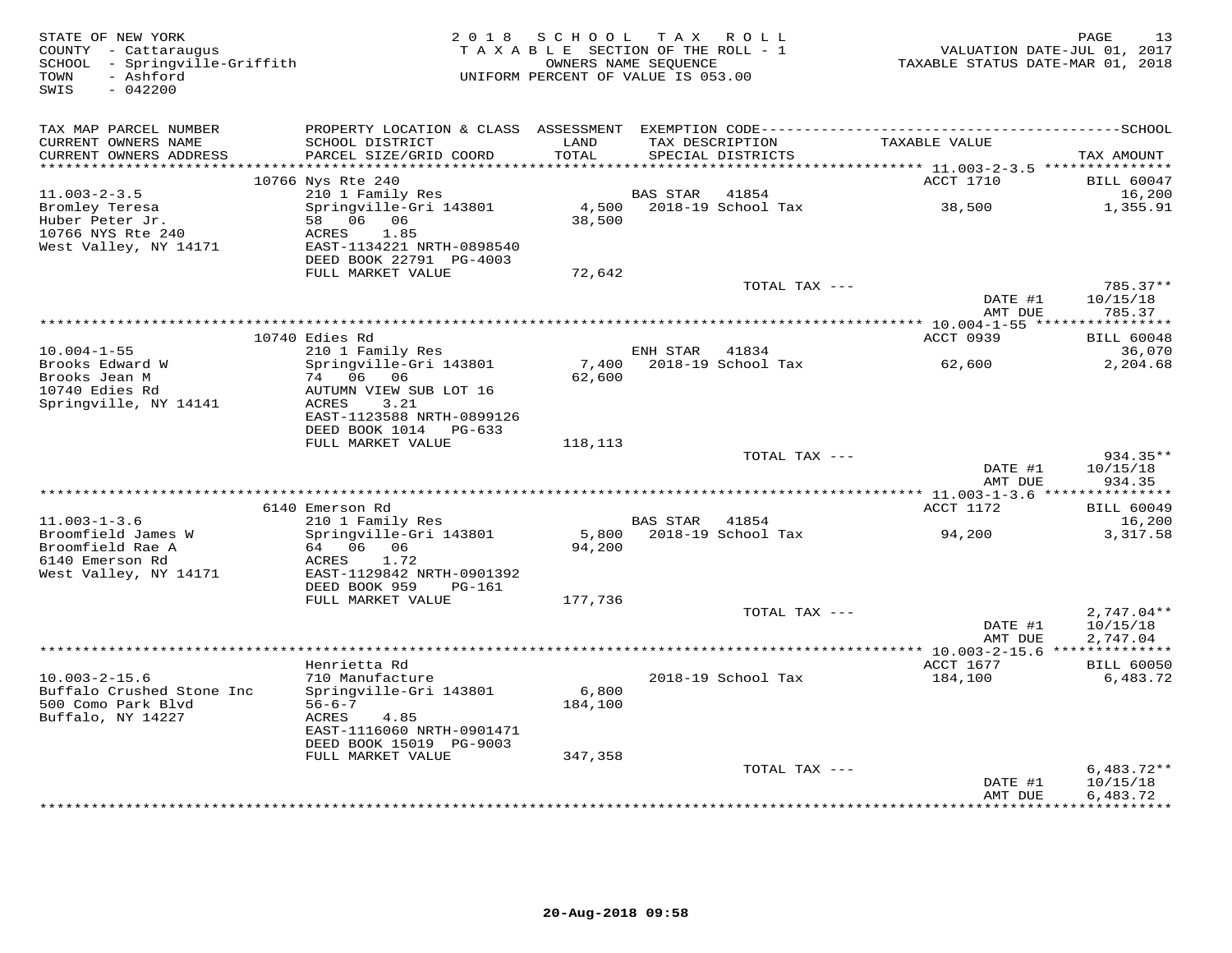| TAX MAP PARCEL NUMBER<br>CURRENT OWNERS NAME<br>SCHOOL DISTRICT<br>LAND<br>TAX DESCRIPTION<br>TAXABLE VALUE<br>TOTAL<br>CURRENT OWNERS ADDRESS<br>PARCEL SIZE/GRID COORD<br>SPECIAL DISTRICTS<br>***********************<br>************************<br>Bond Rd<br>ACCT 1301<br>60,775<br>$10.004 - 1 - 78$<br>330 Vacant comm<br>2018-19 School Tax<br>Buffalo Pittsburgh RR<br>Springville-Gri 143801<br>10,775<br>200 Meridian Centre Ste 300<br>$69/74 - 06 - 06$<br>60,775<br>Rochester, NY 14618<br>COLVERT-SIN-FRE-BRIDGES | TAXABLE STATUS DATE-MAR 01, 2018      |
|-----------------------------------------------------------------------------------------------------------------------------------------------------------------------------------------------------------------------------------------------------------------------------------------------------------------------------------------------------------------------------------------------------------------------------------------------------------------------------------------------------------------------------------|---------------------------------------|
|                                                                                                                                                                                                                                                                                                                                                                                                                                                                                                                                   | TAX AMOUNT                            |
|                                                                                                                                                                                                                                                                                                                                                                                                                                                                                                                                   | <b>BILL 60051</b>                     |
| 21.55<br>ACRES<br>EAST-1124221 NRTH-0901280<br>DEED BOOK 00919 PG-00016                                                                                                                                                                                                                                                                                                                                                                                                                                                           | 2,140.40                              |
| FULL MARKET VALUE<br>114,670                                                                                                                                                                                                                                                                                                                                                                                                                                                                                                      |                                       |
| TOTAL TAX ---<br>DATE #1<br>AMT DUE                                                                                                                                                                                                                                                                                                                                                                                                                                                                                               | $2,140.40**$<br>10/15/18<br>2,140.40  |
|                                                                                                                                                                                                                                                                                                                                                                                                                                                                                                                                   | ***********                           |
| 11431 Bolton Rd<br>ACCT 0982                                                                                                                                                                                                                                                                                                                                                                                                                                                                                                      | <b>BILL 60052</b>                     |
| $3.004 - 2 - 6.4$<br>240 Rural res<br><b>BAS STAR</b><br>41854<br>Bunic Joseph J<br>Springville-Gri 143801<br>16,600<br>2018-19 School Tax<br>136,200<br>136,200<br>Bunic Crystal<br>40/41<br>06 -<br>06<br>11431 Bolton Rd<br>ACRES<br>11.80<br>Springville, NY 14141<br>EAST-1147532 NRTH-0910483                                                                                                                                                                                                                               | 16,200<br>4,796.76                    |
| DEED BOOK 00924 PG-00949                                                                                                                                                                                                                                                                                                                                                                                                                                                                                                          |                                       |
| FULL MARKET VALUE<br>256,981                                                                                                                                                                                                                                                                                                                                                                                                                                                                                                      |                                       |
| TOTAL TAX ---<br>DATE #1<br>AMT DUE                                                                                                                                                                                                                                                                                                                                                                                                                                                                                               | $4,226.22**$<br>10/15/18<br>4,226.22  |
| **************<br>* 19.001-2-34.1 ***************                                                                                                                                                                                                                                                                                                                                                                                                                                                                                 |                                       |
| Connoisarauley Rd<br>ACCT 0456<br>$19.001 - 2 - 34.1$<br>322 Rural vac>10<br>2018-19 School Tax<br>15,100<br>Burton Michael F<br>Springville-Gri 143801<br>15,100<br>15,100<br>14 Cozzens Ave<br>11/12<br>06 07<br>Highland Falls, NY 10928<br>ACRES<br>34.55<br>EAST-1109741 NRTH-0893640<br>DEED BOOK 25890 PG-6001                                                                                                                                                                                                             | <b>BILL 60053</b><br>531.80           |
| FULL MARKET VALUE<br>28,491                                                                                                                                                                                                                                                                                                                                                                                                                                                                                                       |                                       |
| TOTAL TAX ---<br>DATE #1<br>AMT DUE<br>**********************                                                                                                                                                                                                                                                                                                                                                                                                                                                                     | 531.80**<br>10/15/18<br>531.80        |
| ** $10.004 - 1 - 18.2$ **<br>6520 Boberg Rd<br>ACCT 1092                                                                                                                                                                                                                                                                                                                                                                                                                                                                          | <b>BILL 60054</b>                     |
| $10.004 - 1 - 18.2$<br>270 Mfg housing<br><b>BAS STAR</b><br>41854                                                                                                                                                                                                                                                                                                                                                                                                                                                                | 16,200                                |
| Butcher Keith<br>Springville-Gri 143801<br>2018-19 School Tax<br>4,500<br>36,200<br>Butcher Loreen P<br>68  06  06<br>36,200<br>6520 Boberg Rd<br>FRNT 167.00 DPTH 194.00<br>West Valley, NY 14171<br>EAST-1124940 NRTH-0894712<br>DEED BOOK 00870 PG-00232                                                                                                                                                                                                                                                                       | 1,274.91                              |
| FULL MARKET VALUE<br>68,302<br>TOTAL TAX ---                                                                                                                                                                                                                                                                                                                                                                                                                                                                                      | $704.37**$                            |
| DATE #1<br>AMT DUE                                                                                                                                                                                                                                                                                                                                                                                                                                                                                                                | 10/15/18<br>704.37<br>* * * * * * * * |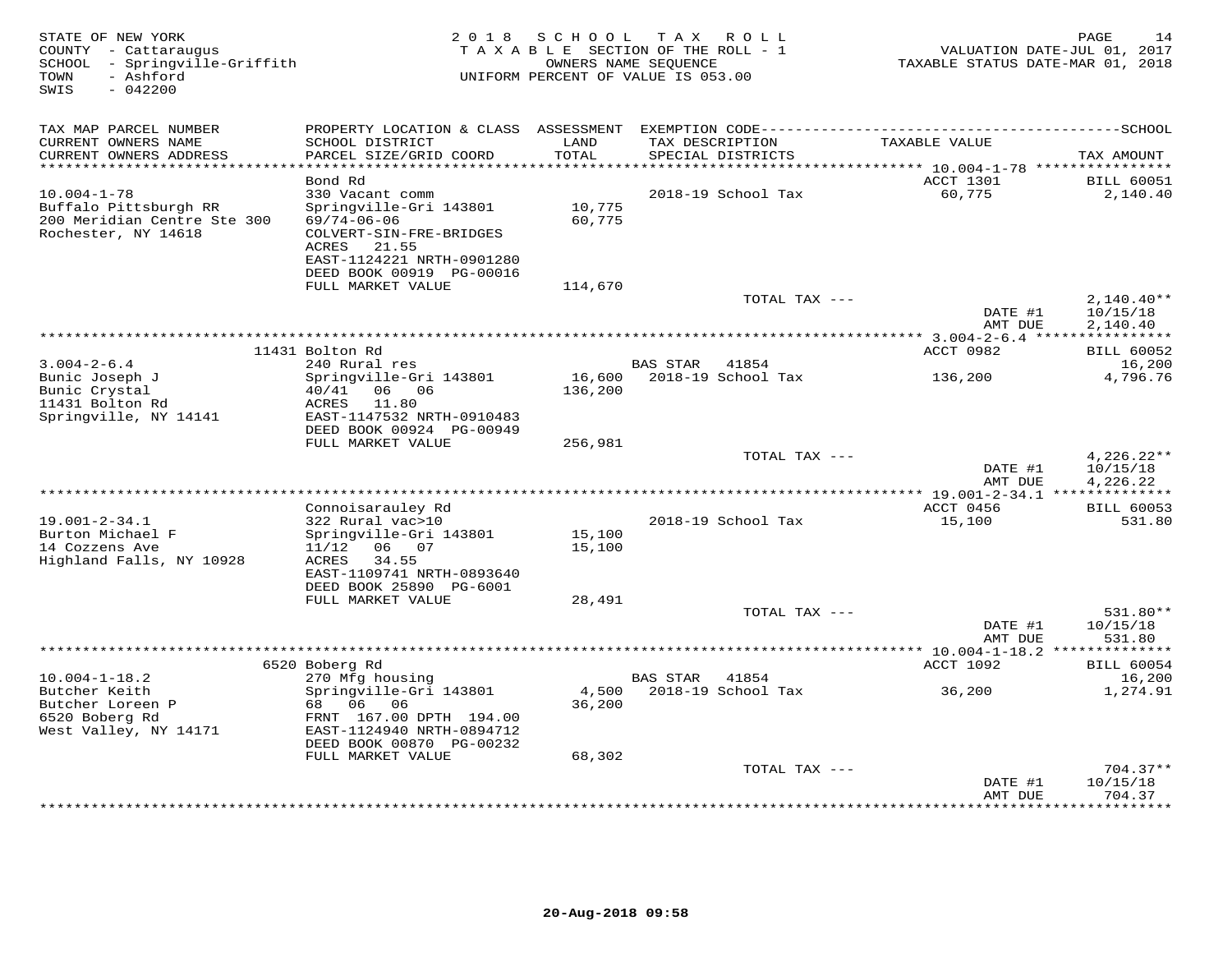| STATE OF NEW YORK<br>COUNTY - Cattaraugus<br>SCHOOL - Springville-Griffith<br>- Ashford<br>TOWN<br>$-042200$<br>SWIS |                                                       | 2018 SCHOOL TAX ROLL<br>TAXABLE SECTION OF THE ROLL - 1<br>OWNERS NAME SEQUENCE<br>UNIFORM PERCENT OF VALUE IS 053.00 |                 |                           | VALUATION DATE-JUL 01, 2017<br>TAXABLE STATUS DATE-MAR 01, 2018 | 15<br>PAGE                        |
|----------------------------------------------------------------------------------------------------------------------|-------------------------------------------------------|-----------------------------------------------------------------------------------------------------------------------|-----------------|---------------------------|-----------------------------------------------------------------|-----------------------------------|
| TAX MAP PARCEL NUMBER                                                                                                |                                                       |                                                                                                                       |                 |                           |                                                                 |                                   |
| CURRENT OWNERS NAME<br>CURRENT OWNERS ADDRESS<br>**********************                                              | SCHOOL DISTRICT<br>PARCEL SIZE/GRID COORD             | LAND<br>TOTAL                                                                                                         | TAX DESCRIPTION | SPECIAL DISTRICTS         | TAXABLE VALUE                                                   | TAX AMOUNT                        |
|                                                                                                                      | 6693 Cross Rd                                         | *****************                                                                                                     |                 |                           | ACCT 1410                                                       | <b>BILL 60055</b>                 |
| $19.002 - 1 - 12.2$                                                                                                  | 210 1 Family Res                                      |                                                                                                                       | BAS STAR        | 41854                     |                                                                 | 16,200                            |
| Butticci Ann M<br>6693 Cross Rd                                                                                      | Springville-Gri 143801<br>72 06 06                    | 48,500                                                                                                                |                 | 13,600 2018-19 School Tax | 48,500                                                          | 1,708.10                          |
| Springville, NY 14141                                                                                                | 9.85<br>ACRES<br>EAST-0047238 NRTH-0089292            |                                                                                                                       |                 |                           |                                                                 |                                   |
|                                                                                                                      | DEED BOOK 00949 PG-00121<br>FULL MARKET VALUE         | 91,509                                                                                                                |                 |                           |                                                                 |                                   |
|                                                                                                                      |                                                       |                                                                                                                       |                 | TOTAL TAX ---             |                                                                 | 1,137.56**                        |
|                                                                                                                      |                                                       |                                                                                                                       |                 |                           | DATE #1                                                         | 10/15/18                          |
|                                                                                                                      |                                                       |                                                                                                                       |                 |                           | AMT DUE                                                         | 1,137.56                          |
|                                                                                                                      |                                                       |                                                                                                                       |                 |                           |                                                                 |                                   |
|                                                                                                                      | 7081 Peters Rd                                        |                                                                                                                       |                 |                           | ACCT 0234                                                       | <b>BILL 60056</b>                 |
| $19.001 - 2 - 5$                                                                                                     | 210 1 Family Res                                      |                                                                                                                       | ENH STAR 41834  | 2018-19 School Tax        |                                                                 | 36,070                            |
| Call David A<br>Call Jean M                                                                                          | Springville-Gri 143801<br>25 06 07                    | 4,300<br>61,200                                                                                                       |                 |                           | 61,200                                                          | 2,155.37                          |
| 7081 Peters Rd                                                                                                       | ACRES<br>0.65                                         |                                                                                                                       |                 |                           |                                                                 |                                   |
| Springville, NY 14141                                                                                                | EAST-1116181 NRTH-0896701<br>DEED BOOK 00869 PG-00805 |                                                                                                                       |                 |                           |                                                                 |                                   |
|                                                                                                                      | FULL MARKET VALUE                                     | 115,472                                                                                                               |                 |                           |                                                                 |                                   |
|                                                                                                                      |                                                       |                                                                                                                       |                 | TOTAL TAX ---             |                                                                 | 885.04 **                         |
|                                                                                                                      |                                                       |                                                                                                                       |                 |                           | DATE #1<br>AMT DUE                                              | 10/15/18<br>885.04                |
|                                                                                                                      |                                                       |                                                                                                                       |                 |                           |                                                                 |                                   |
|                                                                                                                      | 10969 Nys Rte 240                                     |                                                                                                                       |                 |                           | ACCT 1347                                                       | <b>BILL 60057</b>                 |
| $11.003 - 1 - 27.3$                                                                                                  | 210 1 Family Res                                      |                                                                                                                       | BAS STAR        | 41854                     |                                                                 | 16,200                            |
| Call Thomas D<br>Call Holly J                                                                                        | Springville-Gri 143801<br>59 06 06                    | 7,300<br>65,400                                                                                                       |                 | 2018-19 School Tax        | 65,400                                                          | 2,303.29                          |
| 10969 Rte 240                                                                                                        | ACRES<br>3.13                                         |                                                                                                                       |                 |                           |                                                                 |                                   |
| West Valley, NY 14171-9756                                                                                           | EAST-1133410 NRTH-0902133<br>DEED BOOK 00928 PG-00617 |                                                                                                                       |                 |                           |                                                                 |                                   |
|                                                                                                                      | FULL MARKET VALUE                                     | 123,396                                                                                                               |                 |                           |                                                                 |                                   |
|                                                                                                                      |                                                       |                                                                                                                       |                 | TOTAL TAX ---             |                                                                 | 1,732.75**                        |
|                                                                                                                      |                                                       |                                                                                                                       |                 |                           | DATE #1                                                         | 10/15/18                          |
|                                                                                                                      |                                                       |                                                                                                                       |                 |                           | AMT DUE                                                         | 1,732.75                          |
|                                                                                                                      |                                                       |                                                                                                                       |                 |                           |                                                                 |                                   |
| $19.002 - 1 - 13.2$                                                                                                  | Cross Rd<br>270 Mfg housing                           |                                                                                                                       |                 | 2018-19 School Tax        | ACCT 1378<br>21,100                                             | <b>BILL 60058</b><br>743.11       |
| Campanella Dean                                                                                                      | Springville-Gri 143801                                | 9,400                                                                                                                 |                 |                           |                                                                 |                                   |
| 6761 Cross Rd                                                                                                        | 72/73<br>06 07                                        | 21,100                                                                                                                |                 |                           |                                                                 |                                   |
| Springville, NY 14141                                                                                                | 97 BOR                                                |                                                                                                                       |                 |                           |                                                                 |                                   |
|                                                                                                                      | ACRES<br>4.85                                         |                                                                                                                       |                 |                           |                                                                 |                                   |
|                                                                                                                      | EAST-0471830 NRTH-0089394                             |                                                                                                                       |                 |                           |                                                                 |                                   |
|                                                                                                                      | DEED BOOK 16636 PG-4001                               |                                                                                                                       |                 |                           |                                                                 |                                   |
|                                                                                                                      | FULL MARKET VALUE                                     | 39,811                                                                                                                |                 | TOTAL TAX ---             |                                                                 | 743.11**                          |
|                                                                                                                      |                                                       |                                                                                                                       |                 |                           | DATE #1                                                         | 10/15/18                          |
|                                                                                                                      |                                                       |                                                                                                                       |                 |                           | AMT DUE                                                         | 743.11<br>ىك بك بك بك بك بك بك بك |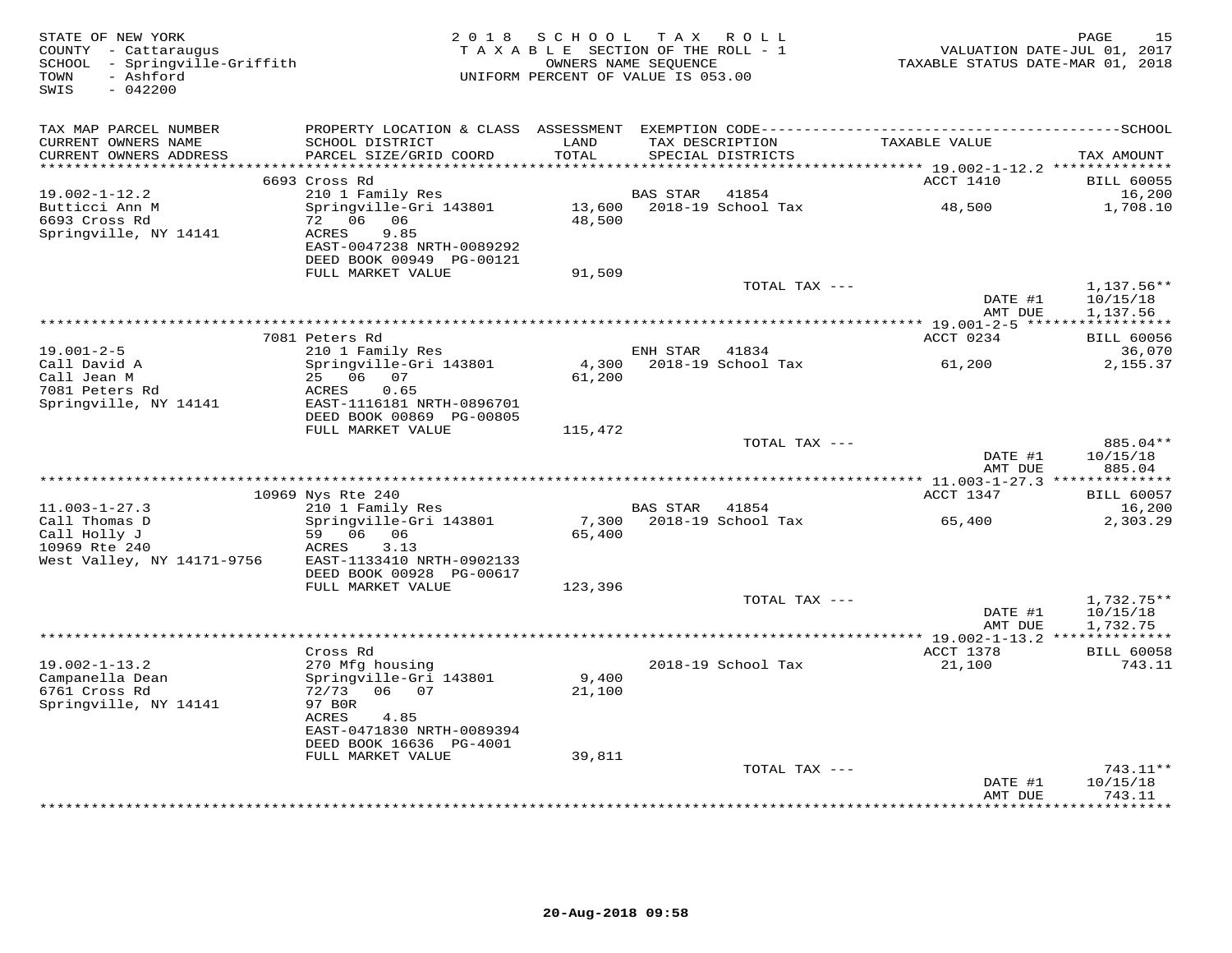| STATE OF NEW YORK<br>COUNTY - Cattaraugus<br>SCHOOL - Springville-Griffith<br>- Ashford<br>TOWN<br>SWIS<br>$-042200$ |                                                                      | 2018 SCHOOL TAX ROLL<br>TAXABLE SECTION OF THE ROLL - 1<br>OWNERS NAME SEQUENCE<br>UNIFORM PERCENT OF VALUE IS 053.00 |                |                                      | VALUATION DATE-JUL 01, 2017<br>TAXABLE STATUS DATE-MAR 01, 2018         | PAGE<br>16                  |
|----------------------------------------------------------------------------------------------------------------------|----------------------------------------------------------------------|-----------------------------------------------------------------------------------------------------------------------|----------------|--------------------------------------|-------------------------------------------------------------------------|-----------------------------|
| TAX MAP PARCEL NUMBER                                                                                                |                                                                      |                                                                                                                       |                |                                      |                                                                         |                             |
| CURRENT OWNERS NAME<br>CURRENT OWNERS ADDRESS<br>***********************                                             | SCHOOL DISTRICT<br>PARCEL SIZE/GRID COORD                            | LAND<br>TOTAL<br>*****************                                                                                    |                | TAX DESCRIPTION<br>SPECIAL DISTRICTS | TAXABLE VALUE                                                           | TAX AMOUNT                  |
|                                                                                                                      | 10666 Dutch Hill Rd                                                  |                                                                                                                       |                |                                      | ***************************** 10.004-1-59 ****************<br>ACCT 0943 | <b>BILL 60059</b>           |
| $10.004 - 1 - 59$                                                                                                    | 210 1 Family Res                                                     |                                                                                                                       | BAS STAR       | 41854                                |                                                                         | 16,200                      |
| Carrier David J<br>Carrier Katy J                                                                                    | Springville-Gri 143801<br>74 06 06                                   | 8,000<br>115,000                                                                                                      |                | 2018-19 School Tax                   | 115,000                                                                 | 4,050.13                    |
| 10666 Dutch Hill Rd<br>West Valley, NY 14171-9750                                                                    | AUTUMN VIEW SUB LOT 11<br>ACRES<br>3.73<br>EAST-1123519 NRTH-0898081 |                                                                                                                       |                |                                      |                                                                         |                             |
|                                                                                                                      | DEED BOOK 899<br>PG-00367<br>FULL MARKET VALUE                       | 216,981                                                                                                               |                |                                      |                                                                         |                             |
|                                                                                                                      |                                                                      |                                                                                                                       |                | TOTAL TAX ---                        |                                                                         | $3,479.59**$                |
|                                                                                                                      |                                                                      |                                                                                                                       |                |                                      | DATE #1<br>AMT DUE                                                      | 10/15/18<br>3,479.59        |
|                                                                                                                      | 11437 Watson Rd                                                      |                                                                                                                       |                |                                      | ACCT 0060                                                               | <b>BILL 60060</b>           |
| $11.001 - 1 - 11.1$                                                                                                  | 300 Vacant Land                                                      |                                                                                                                       |                | 2018-19 School Tax                   | 18,600                                                                  | 655.06                      |
| Christ Paul M<br>Christ Anne E                                                                                       | Springville-Gri 143801<br>60 06 06                                   | 18,600<br>18,600                                                                                                      |                |                                      |                                                                         |                             |
| 9 Fir Top Dr<br>Orchard Park, NY 14127                                                                               | ACRES 13.96<br>EAST-1135748 NRTH-0909078                             |                                                                                                                       |                |                                      |                                                                         |                             |
|                                                                                                                      | DEED BOOK 25546 PG-6001<br>FULL MARKET VALUE                         | 35,094                                                                                                                |                |                                      |                                                                         |                             |
|                                                                                                                      |                                                                      |                                                                                                                       |                | TOTAL TAX ---                        | DATE #1                                                                 | 655.06**<br>10/15/18        |
|                                                                                                                      |                                                                      |                                                                                                                       |                |                                      | AMT DUE                                                                 | 655.06                      |
|                                                                                                                      | 10535 Dutch Hill Rd                                                  |                                                                                                                       |                |                                      | ACCT 1147                                                               | <b>BILL 60061</b>           |
| $10.004 - 1 - 27.2$                                                                                                  | 210 1 Family Res                                                     |                                                                                                                       | BAS STAR 41854 |                                      |                                                                         | 16,200                      |
| Cobo Daniel D<br>10535 Dutch Hill Rd                                                                                 | Springville-Gri 143801<br>73 06 06                                   | 4,700<br>54,100                                                                                                       |                | 2018-19 School Tax                   | 54,100                                                                  | 1,905.32                    |
| West Valley, NY 14171                                                                                                | 0.87<br>ACRES<br>EAST-1123067 NRTH-0896097                           |                                                                                                                       |                |                                      |                                                                         |                             |
|                                                                                                                      | DEED BOOK 846<br>PG-00601                                            |                                                                                                                       |                |                                      |                                                                         |                             |
|                                                                                                                      | FULL MARKET VALUE                                                    | 102,075                                                                                                               |                | TOTAL TAX ---                        |                                                                         | 1,334.78**                  |
|                                                                                                                      |                                                                      |                                                                                                                       |                |                                      | DATE #1<br>AMT DUE                                                      | 10/15/18<br>1,334.78        |
|                                                                                                                      |                                                                      |                                                                                                                       |                |                                      |                                                                         |                             |
| $10.004 - 1 - 25$                                                                                                    | 10423 Dutch Hill Rd<br>210 1 Family Res                              |                                                                                                                       | ENH STAR       | 41834                                | ACCT 0107                                                               | <b>BILL 60062</b><br>36,070 |
| Cobo David                                                                                                           | Springville-Gri 143801                                               | 6,300                                                                                                                 |                | 2018-19 School Tax                   | 62,400                                                                  | 2,197.63                    |
| 10423 Dutch Hill Rd<br>West Valley, NY 14171                                                                         | $-06$<br>$-06$<br>73<br>FRNT 181.00 DPTH 189.00                      | 62,400                                                                                                                |                |                                      |                                                                         |                             |
|                                                                                                                      | EAST-1123422 NRTH-0894698<br>DEED BOOK 700<br>PG-00807               |                                                                                                                       |                |                                      |                                                                         |                             |
|                                                                                                                      | FULL MARKET VALUE                                                    | 117,736                                                                                                               |                | TOTAL TAX ---                        |                                                                         | $927.30**$                  |
|                                                                                                                      |                                                                      |                                                                                                                       |                |                                      | DATE #1<br>AMT DUE                                                      | 10/15/18<br>927.30          |
|                                                                                                                      |                                                                      |                                                                                                                       |                |                                      |                                                                         |                             |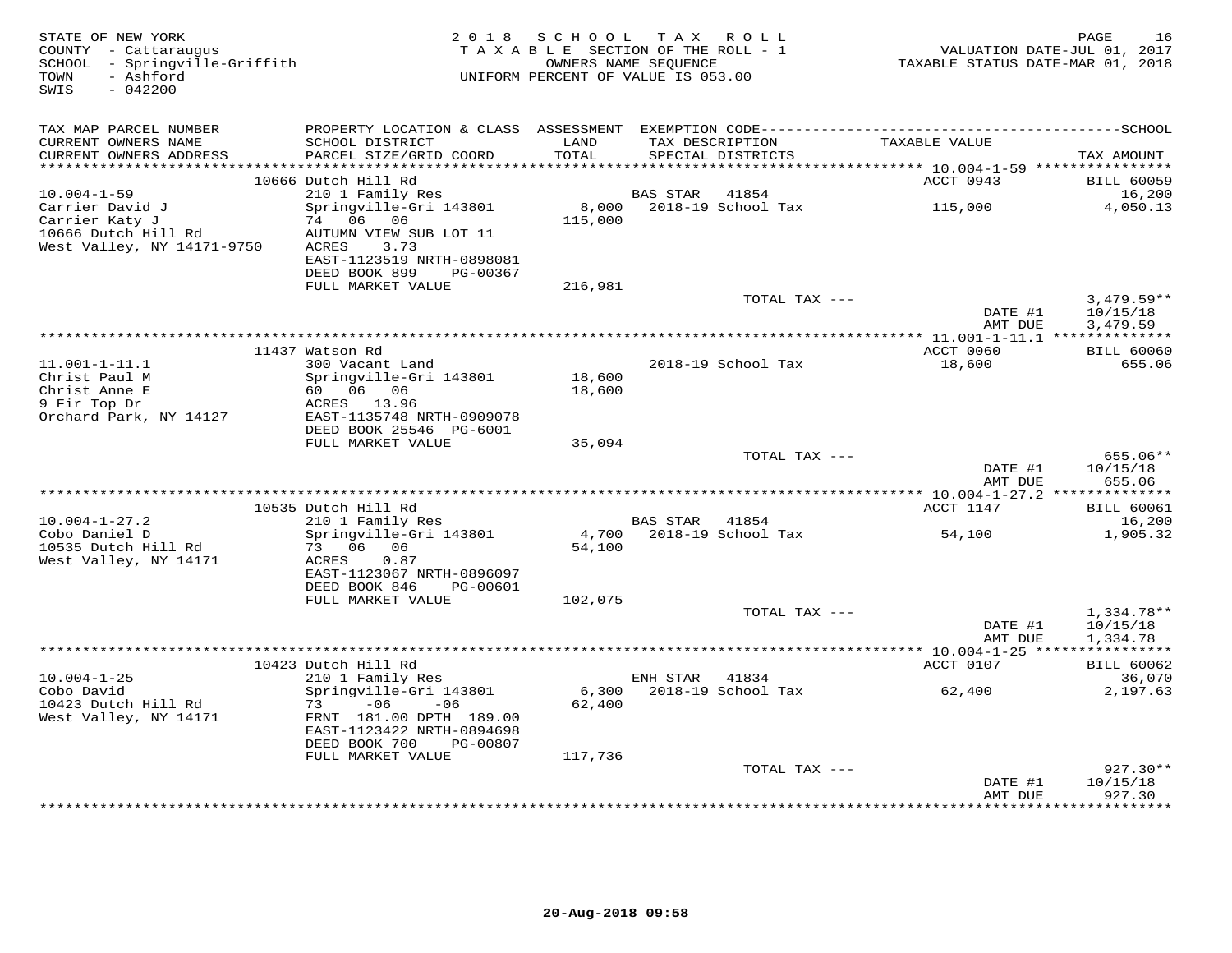| STATE OF NEW YORK<br>COUNTY - Cattaraugus<br>SCHOOL - Springville-Griffith<br>- Ashford<br>TOWN<br>SWIS<br>$-042200$ |                                                      | 2018 SCHOOL   | TAX ROLL<br>TAXABLE SECTION OF THE ROLL - 1<br>OWNERS NAME SEOUENCE<br>UNIFORM PERCENT OF VALUE IS 053.00 | VALUATION DATE-JUL 01, 2017<br>TAXABLE STATUS DATE-MAR 01, 2018 | 17<br>PAGE           |
|----------------------------------------------------------------------------------------------------------------------|------------------------------------------------------|---------------|-----------------------------------------------------------------------------------------------------------|-----------------------------------------------------------------|----------------------|
| TAX MAP PARCEL NUMBER                                                                                                |                                                      |               |                                                                                                           |                                                                 |                      |
| CURRENT OWNERS NAME<br>CURRENT OWNERS ADDRESS<br>***********************                                             | SCHOOL DISTRICT<br>PARCEL SIZE/GRID COORD            | LAND<br>TOTAL | TAX DESCRIPTION<br>SPECIAL DISTRICTS                                                                      | TAXABLE VALUE                                                   | TAX AMOUNT           |
|                                                                                                                      | Dutch Hill Rd                                        |               |                                                                                                           | ACCT 0108                                                       | <b>BILL 60063</b>    |
| $10.004 - 1 - 27.1$                                                                                                  | 105 Vac farmland                                     |               | 41720<br>AG DIST                                                                                          |                                                                 | 37,491               |
| Cobo David                                                                                                           | Springville-Gri 143801                               | 71,700        | 2018-19 School Tax                                                                                        | 79,409                                                          | 2,796.67             |
| 10423 Dutch Hill Rd                                                                                                  | 73/74 06 06                                          | 116,900       |                                                                                                           |                                                                 |                      |
| West Valley, NY 14171                                                                                                | ACRES 143.05<br>EAST-1122537 NRTH-0895989            |               |                                                                                                           |                                                                 |                      |
| MAY BE SUBJECT TO PAYMENT                                                                                            | DEED BOOK 809<br>PG-00431                            |               |                                                                                                           |                                                                 |                      |
| UNDER AGDIST LAW TIL 2022                                                                                            | FULL MARKET VALUE                                    | 220,566       |                                                                                                           |                                                                 |                      |
|                                                                                                                      |                                                      |               | TOTAL TAX ---                                                                                             |                                                                 | $2,796.67**$         |
|                                                                                                                      |                                                      |               |                                                                                                           | DATE #1<br>AMT DUE                                              | 10/15/18<br>2,796.67 |
|                                                                                                                      |                                                      |               |                                                                                                           |                                                                 |                      |
|                                                                                                                      | Edies Rd                                             |               |                                                                                                           | ACCT 0236                                                       | <b>BILL 60064</b>    |
| $10.004 - 1 - 4.1$                                                                                                   | 105 Vac farmland                                     |               | 2018-19 School Tax                                                                                        | 30,600                                                          | 1,077.69             |
| Cobo David G                                                                                                         | Springville-Gri 143801                               | 30,600        |                                                                                                           |                                                                 |                      |
| 10423 Dutch Hill Rd<br>West Valley, NY 14171                                                                         | 74 06 06<br>ACRES 47.95                              | 30,600        |                                                                                                           |                                                                 |                      |
|                                                                                                                      | EAST-1122145 NRTH-0901558                            |               |                                                                                                           |                                                                 |                      |
|                                                                                                                      | DEED BOOK 882<br>PG-00663                            |               |                                                                                                           |                                                                 |                      |
|                                                                                                                      | FULL MARKET VALUE                                    | 57,736        |                                                                                                           |                                                                 |                      |
|                                                                                                                      |                                                      |               | TOTAL TAX ---                                                                                             |                                                                 | $1,077.69**$         |
|                                                                                                                      |                                                      |               |                                                                                                           | DATE #1<br>AMT DUE                                              | 10/15/18<br>1,077.69 |
|                                                                                                                      |                                                      |               |                                                                                                           |                                                                 |                      |
|                                                                                                                      | Dutch Hill Rd                                        |               |                                                                                                           | ACCT 0110                                                       | <b>BILL 60065</b>    |
| $10.004 - 1 - 26$                                                                                                    | 210 1 Family Res                                     |               | 2018-19 School Tax                                                                                        | 38,500                                                          | 1,355.91             |
| Cobo David G                                                                                                         | Springville-Gri 143801                               | 5,700         |                                                                                                           |                                                                 |                      |
| 10423 Dutch Hill Rd                                                                                                  | 73 06 06                                             | 38,500        |                                                                                                           |                                                                 |                      |
| West Valley, NY 14171                                                                                                | FRNT 123.00 DPTH 197.00<br>EAST-1123435 NRTH-0894841 |               |                                                                                                           |                                                                 |                      |
|                                                                                                                      | DEED BOOK 00414 PG-00423                             |               |                                                                                                           |                                                                 |                      |
|                                                                                                                      | FULL MARKET VALUE                                    | 72,642        |                                                                                                           |                                                                 |                      |
|                                                                                                                      |                                                      |               | TOTAL TAX ---                                                                                             |                                                                 | $1,355.91**$         |
|                                                                                                                      |                                                      |               |                                                                                                           | DATE #1<br>AMT DUE                                              | 10/15/18             |
|                                                                                                                      |                                                      |               |                                                                                                           | *********** 11.003-1-28.1 **************                        | 1,355.91             |
|                                                                                                                      | 10921 Bond Rd                                        |               |                                                                                                           | ACCT 0930                                                       | <b>BILL 60066</b>    |
| $11.003 - 1 - 28.1$                                                                                                  | 210 1 Family Res                                     |               | 41834<br>ENH STAR                                                                                         |                                                                 | 36,070               |
| Codd Jeffrey L                                                                                                       | Springville-Gri 143801                               | 9,500         | 2018-19 School Tax                                                                                        | 53,700                                                          | 1,891.23             |
| Codd Martha J                                                                                                        | 64 06<br>06                                          | 53,700        |                                                                                                           |                                                                 |                      |
| 10921 Bond Rd<br>West Valley, NY 14171                                                                               | 5.09<br>ACRES<br>EAST-1128922 NRTH-0901075           |               |                                                                                                           |                                                                 |                      |
|                                                                                                                      | DEED BOOK 770<br>PG-00551                            |               |                                                                                                           |                                                                 |                      |
|                                                                                                                      | FULL MARKET VALUE                                    | 101,321       |                                                                                                           |                                                                 |                      |
|                                                                                                                      |                                                      |               | TOTAL TAX ---                                                                                             |                                                                 | $620.90**$           |
|                                                                                                                      |                                                      |               |                                                                                                           | DATE #1                                                         | 10/15/18             |
|                                                                                                                      |                                                      |               |                                                                                                           | AMT DUE                                                         | 620.90<br>********   |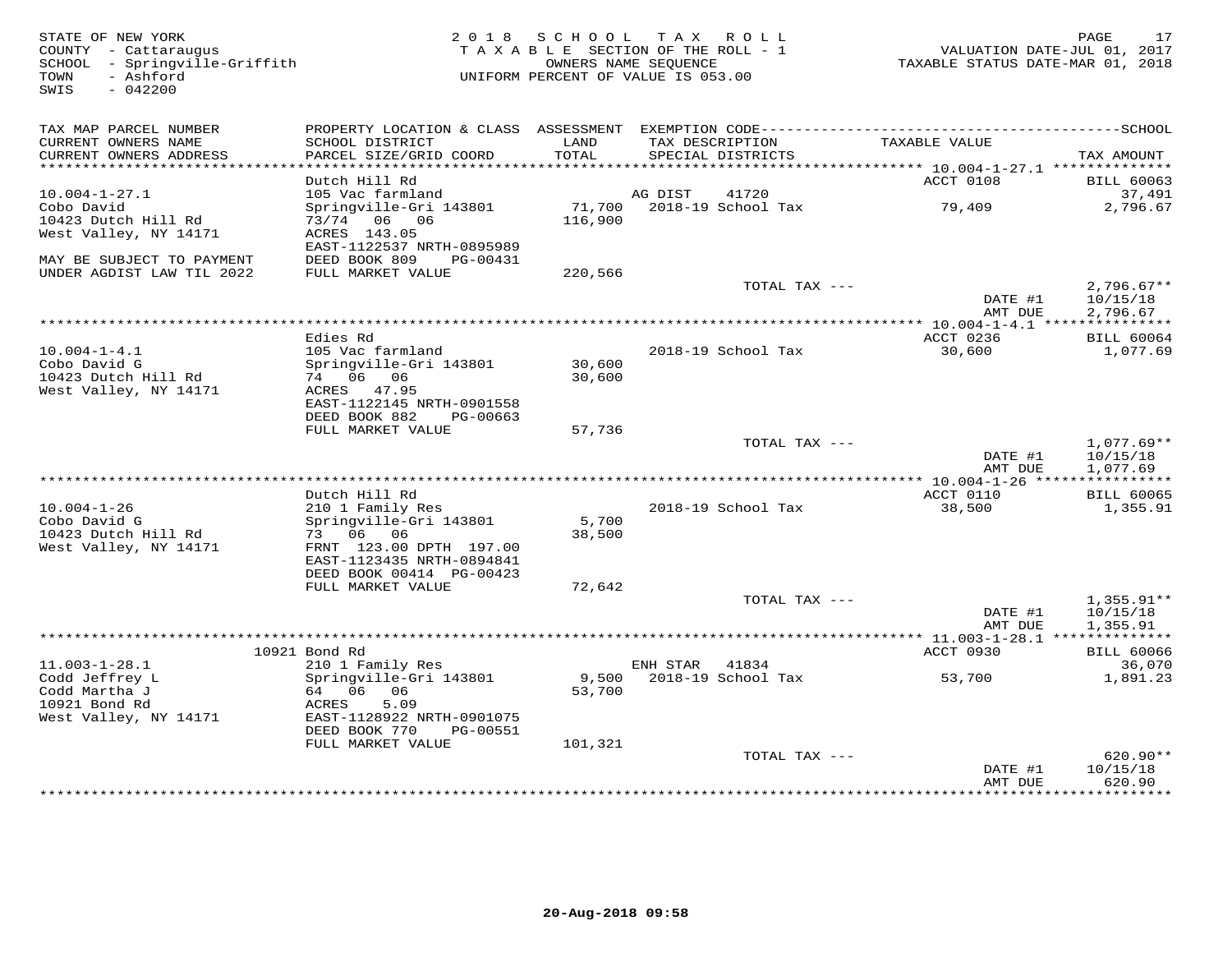| STATE OF NEW YORK<br>COUNTY - Cattaraugus<br>- Springville-Griffith<br>SCHOOL<br>- Ashford<br>TOWN<br>$-042200$<br>SWIS | 2 0 1 8                                        | SCHOOL          | T A X<br>R O L L<br>TAXABLE SECTION OF THE ROLL - 1<br>OWNERS NAME SEQUENCE<br>UNIFORM PERCENT OF VALUE IS 053.00 | VALUATION DATE-JUL 01, 2017<br>TAXABLE STATUS DATE-MAR 01, 2018 | PAGE<br>18                     |
|-------------------------------------------------------------------------------------------------------------------------|------------------------------------------------|-----------------|-------------------------------------------------------------------------------------------------------------------|-----------------------------------------------------------------|--------------------------------|
| TAX MAP PARCEL NUMBER                                                                                                   |                                                |                 |                                                                                                                   |                                                                 |                                |
| CURRENT OWNERS NAME<br>CURRENT OWNERS ADDRESS<br>*************************                                              | SCHOOL DISTRICT<br>PARCEL SIZE/GRID COORD      | LAND<br>TOTAL   | TAX DESCRIPTION<br>SPECIAL DISTRICTS                                                                              | TAXABLE VALUE                                                   | TAX AMOUNT                     |
|                                                                                                                         | Connoisarauley Rd                              |                 |                                                                                                                   | ACCT 0175                                                       | <b>BILL 60067</b>              |
| $19.001 - 2 - 35$                                                                                                       | 322 Rural vac>10                               |                 | 2018-19 School Tax                                                                                                | 12,900                                                          | 454.32                         |
| Connoisarauley Creek                                                                                                    | Springville-Gri 143801                         | 12,900          |                                                                                                                   |                                                                 |                                |
| Farms, Inc                                                                                                              | 27 06<br>07                                    | 12,900          |                                                                                                                   |                                                                 |                                |
| 218 N Van Dyke Rd<br>Hopewell, NJ 08525                                                                                 | ACRES 32.43<br>EAST-1108834 NRTH-0895622       |                 |                                                                                                                   |                                                                 |                                |
|                                                                                                                         | DEED BOOK 888<br>PG-00832                      |                 |                                                                                                                   |                                                                 |                                |
|                                                                                                                         | FULL MARKET VALUE                              | 24,340          |                                                                                                                   |                                                                 |                                |
|                                                                                                                         |                                                |                 | TOTAL TAX ---                                                                                                     |                                                                 | 454.32**                       |
|                                                                                                                         |                                                |                 |                                                                                                                   | DATE #1<br>AMT DUE                                              | 10/15/18<br>454.32             |
|                                                                                                                         |                                                |                 |                                                                                                                   |                                                                 |                                |
|                                                                                                                         | 6189 Emerson Rd                                |                 |                                                                                                                   | ACCT 1104                                                       | <b>BILL 60068</b>              |
| $11.003 - 1 - 31$                                                                                                       | 210 1 Family Res                               |                 | 2018-19 School Tax                                                                                                | 58,400                                                          | 2,056.76                       |
| Conrad Thomas E<br>1585 Chensy Rd                                                                                       | Springville-Gri 143801<br>64 06 06             | 6,800<br>58,400 |                                                                                                                   |                                                                 |                                |
| Freedom, NY 14065                                                                                                       | ACRES<br>2.60                                  |                 |                                                                                                                   |                                                                 |                                |
|                                                                                                                         | EAST-1128992 NRTH-0901481                      |                 |                                                                                                                   |                                                                 |                                |
|                                                                                                                         | DEED BOOK 816<br>PG-00008                      |                 |                                                                                                                   |                                                                 |                                |
|                                                                                                                         | FULL MARKET VALUE                              | 110,189         | TOTAL TAX ---                                                                                                     |                                                                 | $2,056.76**$                   |
|                                                                                                                         |                                                |                 |                                                                                                                   | DATE #1                                                         | 10/15/18                       |
|                                                                                                                         |                                                |                 |                                                                                                                   | AMT DUE                                                         | 2,056.76                       |
|                                                                                                                         |                                                |                 |                                                                                                                   | **** 10.003-2-16.1 **************                               |                                |
| $10.003 - 2 - 16.1$                                                                                                     | 7020 Henrietta Rd<br>710 Manufacture           |                 | 2018-19 School Tax                                                                                                | ACCT 0022<br>330,000                                            | <b>BILL 60069</b><br>11,622.10 |
| Cottage Industires Realty LLC Springville-Gri 143801                                                                    |                                                | 27,400          |                                                                                                                   |                                                                 |                                |
| 6763 Schwartz Rd                                                                                                        | 53 06 07                                       | 330,000         |                                                                                                                   |                                                                 |                                |
| West Valley, NY 14171                                                                                                   | ACRES<br>3.10                                  |                 |                                                                                                                   |                                                                 |                                |
|                                                                                                                         | EAST-1116724 NRTH-0900919                      |                 |                                                                                                                   |                                                                 |                                |
|                                                                                                                         | DEED BOOK 1014<br>PG-1080<br>FULL MARKET VALUE | 622,642         |                                                                                                                   |                                                                 |                                |
|                                                                                                                         |                                                |                 | TOTAL TAX ---                                                                                                     |                                                                 | $11,622.10**$                  |
|                                                                                                                         |                                                |                 |                                                                                                                   | DATE #1                                                         | 10/15/18                       |
|                                                                                                                         |                                                |                 |                                                                                                                   | AMT DUE                                                         | 11,622.10                      |
|                                                                                                                         | 7024 Henrietta Rd                              |                 |                                                                                                                   | *************** 10.003-2-15.3 ***************<br>ACCT 1302      | <b>BILL 60070</b>              |
| $10.003 - 2 - 15.3$                                                                                                     | 330 Vacant comm                                |                 | 2018-19 School Tax                                                                                                | 4,200                                                           | 147.92                         |
| Cottage Industries Realty LLC                                                                                           | Springville-Gri 143801                         | 4,200           |                                                                                                                   |                                                                 |                                |
| 6763 Schwartz Rd                                                                                                        | 06 07<br>53                                    | 4,200           |                                                                                                                   |                                                                 |                                |
| West Valley, NY 14171                                                                                                   | ACRES 10.95<br>EAST-1116226 NRTH-0901014       |                 |                                                                                                                   |                                                                 |                                |
|                                                                                                                         | DEED BOOK 1014<br>PG-1080                      |                 |                                                                                                                   |                                                                 |                                |
|                                                                                                                         | FULL MARKET VALUE                              | 7,925           |                                                                                                                   |                                                                 |                                |
|                                                                                                                         |                                                |                 | TOTAL TAX ---                                                                                                     |                                                                 | $147.92**$                     |
|                                                                                                                         |                                                |                 |                                                                                                                   | DATE #1                                                         | 10/15/18                       |
|                                                                                                                         |                                                |                 |                                                                                                                   | AMT DUE                                                         | 147.92<br>* * * * * * * *      |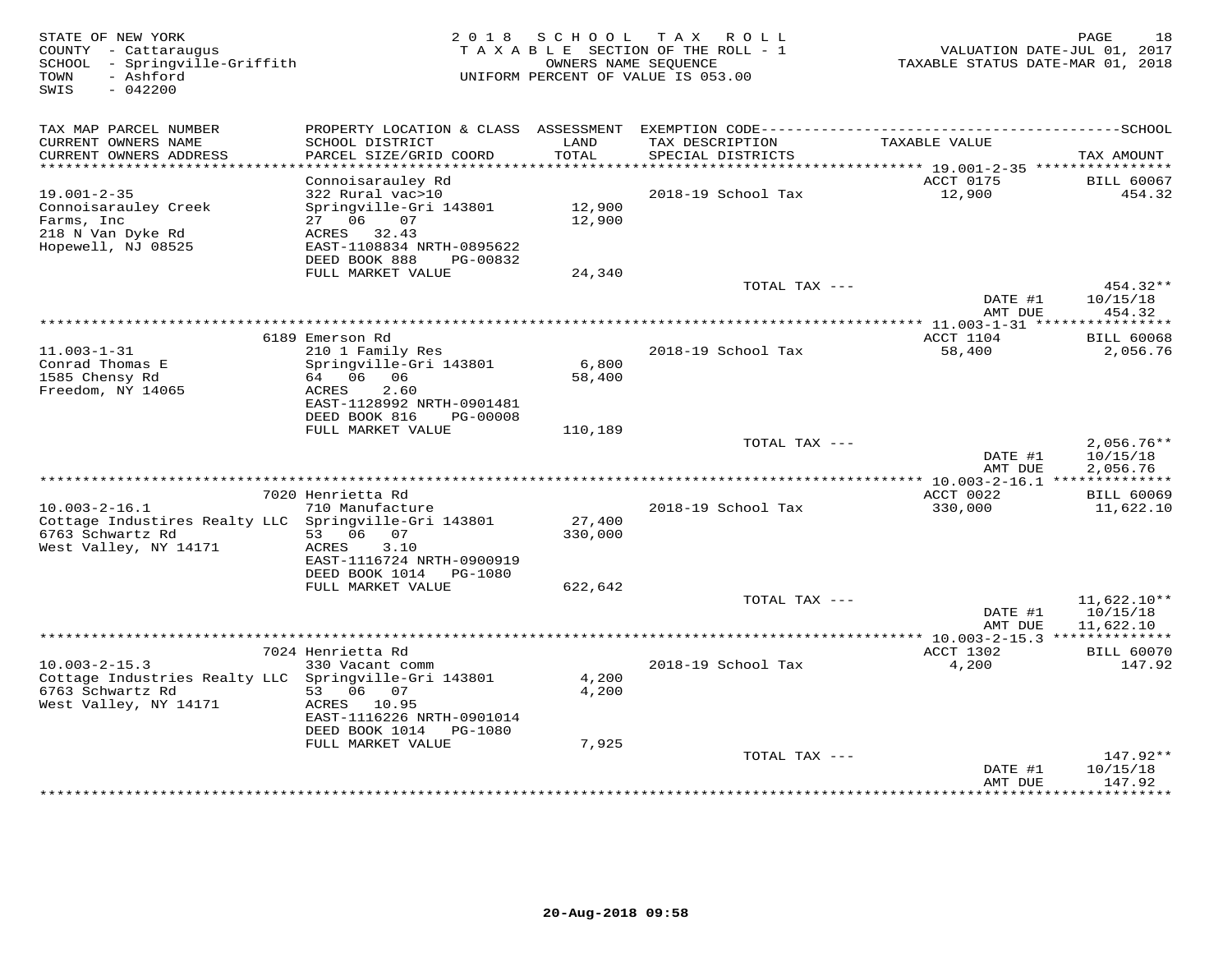| STATE OF NEW YORK<br>COUNTY - Cattaraugus<br>SCHOOL - Springville-Griffith<br>- Ashford<br>TOWN<br>SWIS<br>$-042200$ | 2 0 1 8                                                                                                                          | SCHOOL<br>TAXABLE SECTION OF THE ROLL - 1<br>OWNERS NAME SEQUENCE<br>UNIFORM PERCENT OF VALUE IS 053.00 | T A X            | ROLL                        | VALUATION DATE-JUL 01, 2017<br>TAXABLE STATUS DATE-MAR 01, 2018 | 19<br>PAGE                             |
|----------------------------------------------------------------------------------------------------------------------|----------------------------------------------------------------------------------------------------------------------------------|---------------------------------------------------------------------------------------------------------|------------------|-----------------------------|-----------------------------------------------------------------|----------------------------------------|
| TAX MAP PARCEL NUMBER<br>CURRENT OWNERS NAME                                                                         | SCHOOL DISTRICT                                                                                                                  | LAND                                                                                                    |                  | TAX DESCRIPTION             | TAXABLE VALUE                                                   |                                        |
| CURRENT OWNERS ADDRESS<br>***********************                                                                    | PARCEL SIZE/GRID COORD                                                                                                           | TOTAL                                                                                                   |                  | SPECIAL DISTRICTS           |                                                                 | TAX AMOUNT                             |
|                                                                                                                      | Henrietta Rd                                                                                                                     |                                                                                                         |                  |                             | ACCT 1386                                                       | <b>BILL 60071</b>                      |
| $10.003 - 2 - 16.2$<br>Cottage Industries Realty LLC<br>6763 Schwartz Rd<br>West Valley, NY 14171                    | 710 Manufacture<br>Springville-Gri 143801<br>53 06 07<br>ACRES<br>2.25<br>EAST-1116369 NRTH-0900720<br>DEED BOOK 1014 PG-1080    | 7,000<br>294,000                                                                                        |                  | 2018-19 School Tax          | 294,000                                                         | 10,354.24                              |
|                                                                                                                      | FULL MARKET VALUE                                                                                                                | 554,717                                                                                                 |                  |                             |                                                                 |                                        |
|                                                                                                                      |                                                                                                                                  |                                                                                                         |                  | TOTAL TAX ---               | DATE #1<br>AMT DUE                                              | $10,354.24**$<br>10/15/18<br>10,354.24 |
|                                                                                                                      |                                                                                                                                  |                                                                                                         |                  |                             | ************** 11.001-1-10.1 ***************                    |                                        |
|                                                                                                                      | 11487 Beech Tree Rd                                                                                                              |                                                                                                         |                  |                             | ACCT 0284                                                       | <b>BILL 60072</b>                      |
| $11.001 - 1 - 10.1$<br>Coughenour John E Jr<br>Coughenour Cathy<br>11487 Beech Tree Road<br>Springville, NY 14141    | 240 Rural res<br>Springville-Gri 143801<br>60/65 06 06<br>ACRES<br>28.75<br>EAST-1134101 NRTH-0908029                            | 23,500<br>159,200                                                                                       | <b>BAS STAR</b>  | 41854<br>2018-19 School Tax | 159,200                                                         | 16,200<br>5,606.78                     |
|                                                                                                                      | DEED BOOK 22202 PG-5002                                                                                                          |                                                                                                         |                  |                             |                                                                 |                                        |
|                                                                                                                      | FULL MARKET VALUE                                                                                                                | 300,377                                                                                                 |                  | TOTAL TAX ---               | DATE #1<br>AMT DUE                                              | $5,036.24**$<br>10/15/18<br>5,036.24   |
|                                                                                                                      |                                                                                                                                  |                                                                                                         |                  |                             |                                                                 |                                        |
| $3.004 - 2 - 6.6$                                                                                                    | 11509 Bolton Rd<br>210 1 Family Res                                                                                              |                                                                                                         | BAS STAR 41854   |                             | <b>ACCT 1005</b>                                                | <b>BILL 60073</b><br>16,200            |
| Courneen Donald<br>Courneen Deborah<br>11509 Bolton Rd<br>Springville, NY 14141                                      | Springville-Gri 143801<br>$-06$<br>$-06$<br>41<br>1.40<br>ACRES<br>EAST-1148261 NRTH-0911490                                     | 50,400                                                                                                  |                  | 5,400 2018-19 School Tax    | 50,400                                                          | 1,775.01                               |
|                                                                                                                      | DEED BOOK 00957 PG-00581<br>FULL MARKET VALUE                                                                                    | 95,094                                                                                                  |                  |                             |                                                                 |                                        |
|                                                                                                                      |                                                                                                                                  |                                                                                                         |                  | TOTAL TAX ---               | DATE #1<br>AMT DUE                                              | $1,204.47**$<br>10/15/18<br>1,204.47   |
|                                                                                                                      |                                                                                                                                  |                                                                                                         |                  |                             |                                                                 |                                        |
|                                                                                                                      | 10676 Dutch Hill Rd                                                                                                              |                                                                                                         |                  |                             | ACCT 0942                                                       | <b>BILL 60074</b>                      |
| $10.004 - 1 - 58$                                                                                                    | 210 1 Family Res                                                                                                                 |                                                                                                         | VETCOM CTS 41130 |                             |                                                                 | 10,800                                 |
| Crandall Barbara<br>Crandall Gordon<br>10676 Dutch Hill Rd<br>West Valley, NY 14171                                  | Springville-Gri 143801<br>74 06 06<br>3.66<br>ACRES<br>EAST-1123531 NRTH-0898348<br>DEED BOOK 12624 PG-7001<br>FULL MARKET VALUE | 80,100<br>151,132                                                                                       | 7,900 ENH STAR   | 41834<br>2018-19 School Tax | 69,300                                                          | 36,070<br>2,440.64                     |
|                                                                                                                      |                                                                                                                                  |                                                                                                         |                  | TOTAL TAX ---               |                                                                 | $1,170.31**$                           |
|                                                                                                                      |                                                                                                                                  |                                                                                                         |                  |                             | DATE #1<br>AMT DUE                                              | 10/15/18<br>1,170.31                   |
|                                                                                                                      |                                                                                                                                  |                                                                                                         |                  |                             | ***************                                                 | ***********                            |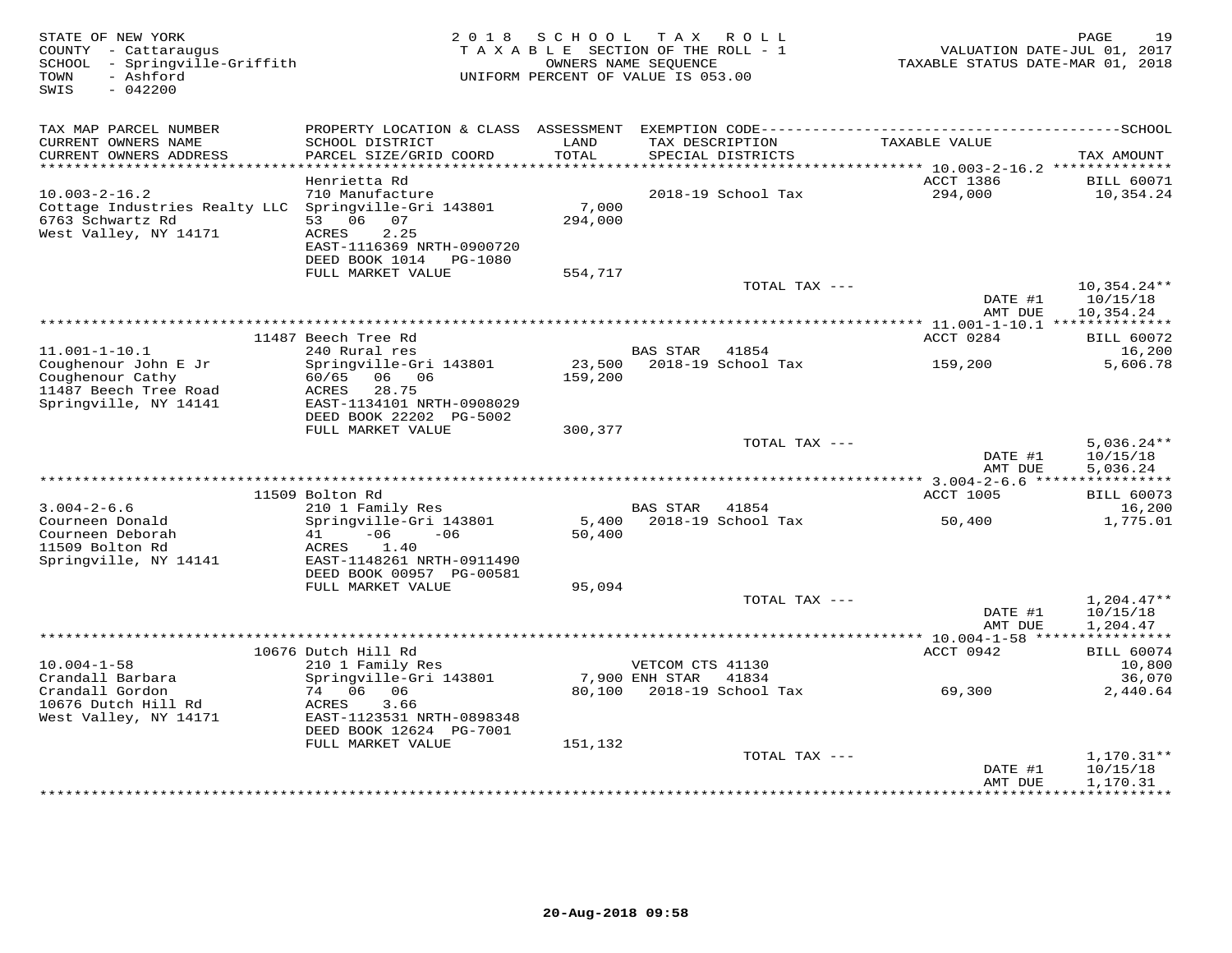| STATE OF NEW YORK<br>COUNTY - Cattaraugus<br>SCHOOL - Springville-Griffith<br>- Ashford<br>TOWN<br>SWIS<br>$-042200$ | 2 0 1 8                                                | SCHOOL          | TAX ROLL<br>TAXABLE SECTION OF THE ROLL - 1<br>OWNERS NAME SEQUENCE<br>UNIFORM PERCENT OF VALUE IS 053.00 |               | VALUATION DATE-JUL 01, 2017<br>TAXABLE STATUS DATE-MAR 01, 2018 | PAGE<br>20               |
|----------------------------------------------------------------------------------------------------------------------|--------------------------------------------------------|-----------------|-----------------------------------------------------------------------------------------------------------|---------------|-----------------------------------------------------------------|--------------------------|
| TAX MAP PARCEL NUMBER                                                                                                |                                                        | LAND            |                                                                                                           |               |                                                                 |                          |
| CURRENT OWNERS NAME<br>CURRENT OWNERS ADDRESS<br>**********************                                              | SCHOOL DISTRICT<br>PARCEL SIZE/GRID COORD              | <b>TOTAL</b>    | TAX DESCRIPTION<br>SPECIAL DISTRICTS                                                                      |               | TAXABLE VALUE                                                   | TAX AMOUNT               |
|                                                                                                                      | Cross Rd                                               |                 |                                                                                                           |               | ACCT 0087                                                       | <b>BILL 60075</b>        |
| $19.002 - 1 - 12.1$                                                                                                  | 322 Rural vac>10                                       |                 | 2018-19 School Tax                                                                                        |               | 19,000                                                          | 669.15                   |
| Cruz Fundador Jr                                                                                                     | Springville-Gri 143801                                 | 19,000          |                                                                                                           |               |                                                                 |                          |
| Butticci Ann M                                                                                                       | 72 06 06                                               | 19,000          |                                                                                                           |               |                                                                 |                          |
| 6693 Cross Rd<br>Springville, NY 14141                                                                               | 32.50<br>ACRES<br>EAST-1121338 NRTH-0892347            |                 |                                                                                                           |               |                                                                 |                          |
|                                                                                                                      | DEED BOOK 8607 PG-9002                                 |                 |                                                                                                           |               |                                                                 |                          |
|                                                                                                                      | FULL MARKET VALUE                                      | 35,849          |                                                                                                           |               |                                                                 |                          |
|                                                                                                                      |                                                        |                 |                                                                                                           | TOTAL TAX --- |                                                                 | 669.15**                 |
|                                                                                                                      |                                                        |                 |                                                                                                           |               | DATE #1<br>AMT DUE                                              | 10/15/18<br>669.15       |
|                                                                                                                      |                                                        |                 |                                                                                                           |               |                                                                 |                          |
|                                                                                                                      | 6115 Thomas Corners Rd                                 |                 |                                                                                                           |               | ACCT 1342                                                       | <b>BILL 60076</b>        |
| $11.003 - 1 - 3.9$                                                                                                   | 210 1 Family Res                                       |                 | BAS STAR 41854                                                                                            |               |                                                                 | 16,200                   |
| Cummings Pamela G<br>6115 Thomas Corners Rd                                                                          | Springville-Gri 143801<br>65 06 06                     | 5,100<br>60,700 | 2018-19 School Tax                                                                                        |               | 60,700                                                          | 2,137.76                 |
| West Valley, NY 14171                                                                                                | 1.15<br>ACRES                                          |                 |                                                                                                           |               |                                                                 |                          |
|                                                                                                                      | EAST-1130479 NRTH-0903593                              |                 |                                                                                                           |               |                                                                 |                          |
|                                                                                                                      | DEED BOOK 958<br>PG-1099                               |                 |                                                                                                           |               |                                                                 |                          |
|                                                                                                                      | FULL MARKET VALUE                                      | 114,528         |                                                                                                           |               |                                                                 |                          |
|                                                                                                                      |                                                        |                 |                                                                                                           | TOTAL TAX --- | DATE #1                                                         | $1,567.22**$<br>10/15/18 |
|                                                                                                                      |                                                        |                 |                                                                                                           |               | AMT DUE                                                         | 1,567.22                 |
|                                                                                                                      |                                                        |                 |                                                                                                           |               |                                                                 |                          |
|                                                                                                                      | 10710 Dutch Hill Rd                                    |                 |                                                                                                           |               | ACCT 0940                                                       | <b>BILL 60077</b>        |
| $10.004 - 1 - 56$<br>Cycon Patricia A                                                                                | 210 1 Family Res<br>Springville-Gri 143801             | 8,000           | ENH STAR<br>2018-19 School Tax                                                                            | 41834         | 53,000                                                          | 36,070<br>1,866.58       |
| PO Box 54                                                                                                            | 74 06<br>06                                            | 53,000          |                                                                                                           |               |                                                                 |                          |
| West Valley, NY 14171                                                                                                | AUTUMN VIEW SUB LOT 14                                 |                 |                                                                                                           |               |                                                                 |                          |
|                                                                                                                      | 3.71<br>ACRES                                          |                 |                                                                                                           |               |                                                                 |                          |
|                                                                                                                      | EAST-1123606 NRTH-0898874<br>DEED BOOK 895<br>PG-01133 |                 |                                                                                                           |               |                                                                 |                          |
|                                                                                                                      | FULL MARKET VALUE                                      | 100,000         |                                                                                                           |               |                                                                 |                          |
|                                                                                                                      |                                                        |                 |                                                                                                           | TOTAL TAX --- |                                                                 | $596.25**$               |
|                                                                                                                      |                                                        |                 |                                                                                                           |               | DATE #1                                                         | 10/15/18                 |
|                                                                                                                      |                                                        |                 |                                                                                                           |               | AMT DUE<br>$** 11.001 - 1 - 30.1 **$                            | 596.25<br>*********      |
|                                                                                                                      | 11276 Nys Rte 240                                      |                 |                                                                                                           |               | ACCT 0157                                                       | <b>BILL 60078</b>        |
| $11.001 - 1 - 30.1$                                                                                                  | 240 Rural res                                          |                 | 2018-19 School Tax                                                                                        |               | 72,300                                                          | 2,546.30                 |
| Degrange Carolyn                                                                                                     | Springville-Gri 143801                                 | 7,900           |                                                                                                           |               |                                                                 |                          |
| Degrange Lawrence A                                                                                                  | 60 06 06                                               | 72,300          |                                                                                                           |               |                                                                 |                          |
| PO Box 1766<br>Zephyrhills, FL 33539                                                                                 | 21.32<br>ACRES<br>EAST-1135583 NRTH-0906116            |                 |                                                                                                           |               |                                                                 |                          |
|                                                                                                                      | DEED BOOK 682<br>PG-00237                              |                 |                                                                                                           |               |                                                                 |                          |
|                                                                                                                      | FULL MARKET VALUE                                      | 136,415         |                                                                                                           |               |                                                                 |                          |
|                                                                                                                      |                                                        |                 |                                                                                                           | TOTAL TAX --- |                                                                 | $2,546.30**$             |
|                                                                                                                      |                                                        |                 |                                                                                                           |               | DATE #1<br>AMT DUE                                              | 10/15/18<br>2,546.30     |
|                                                                                                                      |                                                        |                 |                                                                                                           |               |                                                                 | **********               |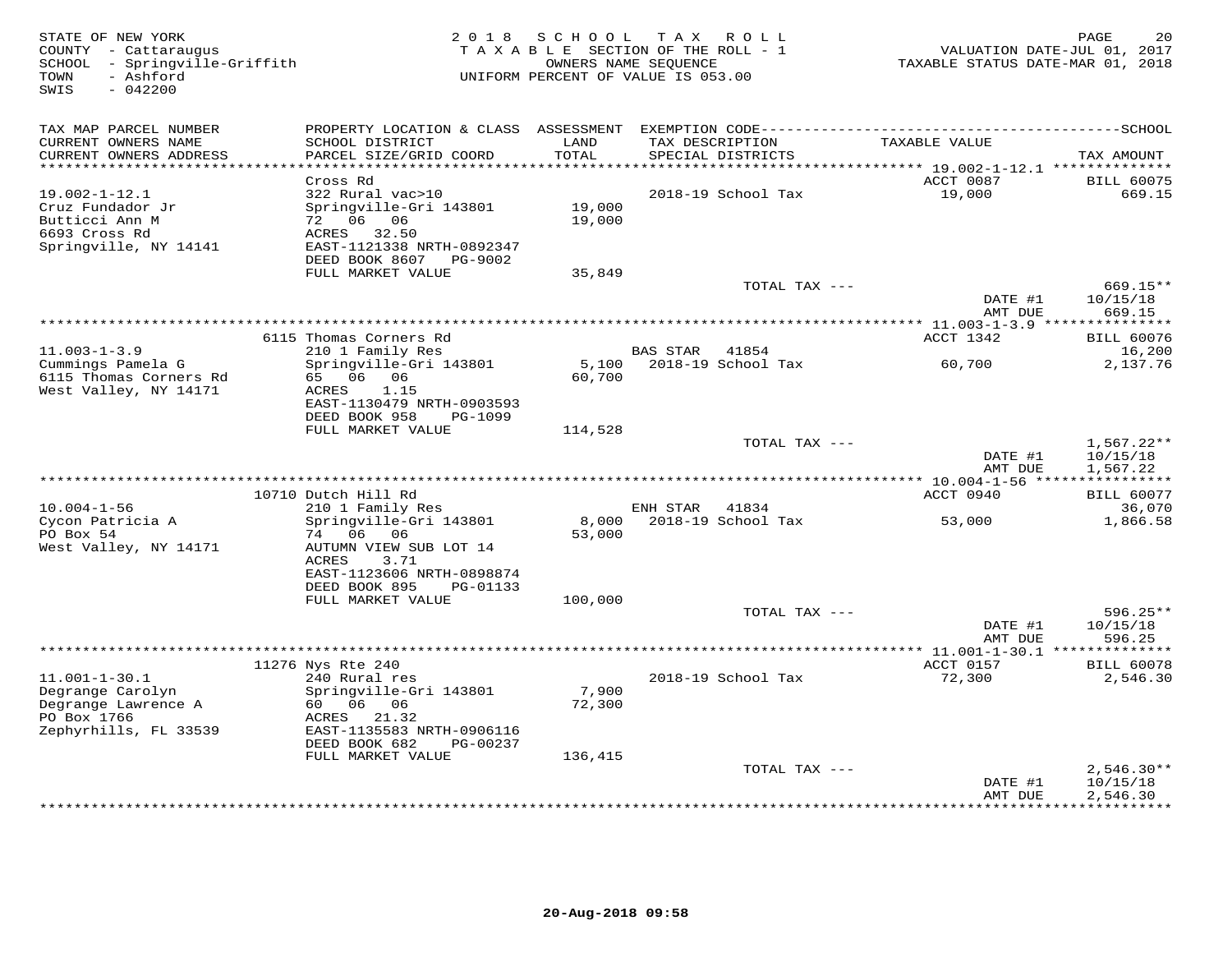| STATE OF NEW YORK<br>COUNTY - Cattaraugus<br>SCHOOL - Springville-Griffith<br>- Ashford<br>TOWN<br>SWIS<br>$-042200$ |                                                                       |               | 2018 SCHOOL TAX ROLL<br>TAXABLE SECTION OF THE ROLL - 1<br>OWNERS NAME SEQUENCE<br>UNIFORM PERCENT OF VALUE IS 053.00 |                           | PAGE<br>21<br>VALUATION DATE-JUL 01, 2017<br>TAXABLE STATUS DATE-MAR 01, 2018 |
|----------------------------------------------------------------------------------------------------------------------|-----------------------------------------------------------------------|---------------|-----------------------------------------------------------------------------------------------------------------------|---------------------------|-------------------------------------------------------------------------------|
| TAX MAP PARCEL NUMBER                                                                                                |                                                                       |               |                                                                                                                       |                           |                                                                               |
| CURRENT OWNERS NAME<br>CURRENT OWNERS ADDRESS                                                                        | SCHOOL DISTRICT<br>PARCEL SIZE/GRID COORD                             | LAND<br>TOTAL | TAX DESCRIPTION<br>SPECIAL DISTRICTS                                                                                  | TAXABLE VALUE             | TAX AMOUNT                                                                    |
|                                                                                                                      | 5902 Cole Rd                                                          |               |                                                                                                                       | ACCT 0703                 | <b>BILL 60079</b>                                                             |
| $11.003 - 1 - 10$                                                                                                    | 210 1 Family Res                                                      |               | VETCOM CTS 41130                                                                                                      |                           | 10,800                                                                        |
| DeLisle Andrea                                                                                                       | Springville-Gri 143801                                                |               | 5,300 VETDIS CTS 41140                                                                                                |                           | 20,000                                                                        |
| 5902 Cole Rd                                                                                                         | 59   06   06                                                          |               | 50,000 BAS STAR 41854                                                                                                 |                           | 16,200                                                                        |
| West Valley, NY 14171                                                                                                | 1.27<br>ACRES<br>EAST-0486300 NRTH-0904360<br>DEED BOOK 16211 PG-3002 |               |                                                                                                                       | 2018-19 School Tax 19,200 | 676.20                                                                        |
|                                                                                                                      | FULL MARKET VALUE                                                     | 94,340        |                                                                                                                       |                           |                                                                               |
|                                                                                                                      |                                                                       |               |                                                                                                                       | TOTAL TAX ---             | $105.66**$<br>DATE #1<br>10/15/18                                             |
|                                                                                                                      |                                                                       |               |                                                                                                                       |                           | AMT DUE<br>105.66                                                             |
|                                                                                                                      | Autumn View Trl                                                       |               |                                                                                                                       | ACCT 0957                 | <b>BILL 60080</b>                                                             |
| $10.004 - 1 - 74$                                                                                                    | 314 Rural vac<10                                                      |               | 2018-19 School Tax                                                                                                    | 2,000                     | 70.44                                                                         |
| Denzien Gerald C                                                                                                     | Springville-Gri 143801                                                | 2,000         |                                                                                                                       |                           |                                                                               |
| Piniewski Jerry                                                                                                      | 74 06 06                                                              | 2,000         |                                                                                                                       |                           |                                                                               |
| 10689 Autumn View Trl                                                                                                | AUTUMN VIEW SUB LOT A                                                 |               |                                                                                                                       |                           |                                                                               |
| West Valley, NY 14171                                                                                                | NRF                                                                   |               |                                                                                                                       |                           |                                                                               |
|                                                                                                                      | ACRES<br>1.81<br>EAST-1123995 NRTH-0899151                            |               |                                                                                                                       |                           |                                                                               |
|                                                                                                                      | DEED BOOK 989<br>PG-909                                               |               |                                                                                                                       |                           |                                                                               |
|                                                                                                                      | FULL MARKET VALUE                                                     | 3,774         |                                                                                                                       |                           |                                                                               |
|                                                                                                                      |                                                                       |               |                                                                                                                       | TOTAL TAX ---             | $70.44**$                                                                     |
|                                                                                                                      |                                                                       |               |                                                                                                                       |                           | DATE #1<br>10/15/18<br>AMT DUE<br>70.44                                       |
|                                                                                                                      |                                                                       |               |                                                                                                                       |                           |                                                                               |
| $10.004 - 1 - 72$                                                                                                    | 10689 Autumn View Trl<br>210 1 Family Res                             |               |                                                                                                                       | ACCT 0956                 | <b>BILL 60081</b><br>36,070                                                   |
| Denzien Sharon L                                                                                                     | Springville-Gri 143801                                                | 7,900         | ENH STAR 41834<br>2018-19 School Tax                                                                                  | 57,400                    | 2,021.54                                                                      |
| Sande Mark                                                                                                           | 74 06 06                                                              | 57,400        |                                                                                                                       |                           |                                                                               |
| 10689 Autumn View Trl                                                                                                | AUTUMN VIEW SUB LOT 19                                                |               |                                                                                                                       |                           |                                                                               |
| West Valley, NY 14171                                                                                                | ACRES<br>3.62                                                         |               |                                                                                                                       |                           |                                                                               |
|                                                                                                                      | EAST-1124375 NRTH-0899022                                             |               |                                                                                                                       |                           |                                                                               |
|                                                                                                                      | DEED BOOK 27278 PG-7002                                               |               |                                                                                                                       |                           |                                                                               |
|                                                                                                                      | FULL MARKET VALUE                                                     | 108,302       |                                                                                                                       | TOTAL TAX ---             | 751.21**                                                                      |
|                                                                                                                      |                                                                       |               |                                                                                                                       |                           | DATE #1<br>10/15/18                                                           |
|                                                                                                                      |                                                                       |               |                                                                                                                       |                           | 751.21<br>AMT DUE                                                             |
|                                                                                                                      |                                                                       |               |                                                                                                                       |                           | *** $11.001 - 1 - 28$ ****************                                        |
|                                                                                                                      | 5664 Cole Rd                                                          |               |                                                                                                                       | ACCT 0280                 | <b>BILL 60082</b>                                                             |
| $11.001 - 1 - 28$                                                                                                    | 312 Vac w/imprv                                                       |               | 2018-19 School Tax                                                                                                    | 56,800                    | 2,000.41                                                                      |
| Derby Ian R                                                                                                          | Springville-Gri 143801                                                | 51,800        |                                                                                                                       |                           |                                                                               |
| The Woods At Holimont<br>119 Holiview Rd                                                                             | 06 06<br>53/54<br>58.79<br>ACRES                                      | 56,800        |                                                                                                                       |                           |                                                                               |
| PO Box 1705                                                                                                          | EAST-1139141 NRTH-0905599                                             |               |                                                                                                                       |                           |                                                                               |
| Ellicottville, NY 14731-1705 DEED BOOK 8821 PG-9001                                                                  |                                                                       |               |                                                                                                                       |                           |                                                                               |
|                                                                                                                      | FULL MARKET VALUE                                                     | 107,170       |                                                                                                                       |                           |                                                                               |
|                                                                                                                      |                                                                       |               |                                                                                                                       | TOTAL TAX ---             | $2,000.41**$                                                                  |
|                                                                                                                      |                                                                       |               |                                                                                                                       |                           | DATE #1<br>10/15/18                                                           |
|                                                                                                                      |                                                                       |               |                                                                                                                       |                           | 2,000.41<br>AMT DUE<br>************                                           |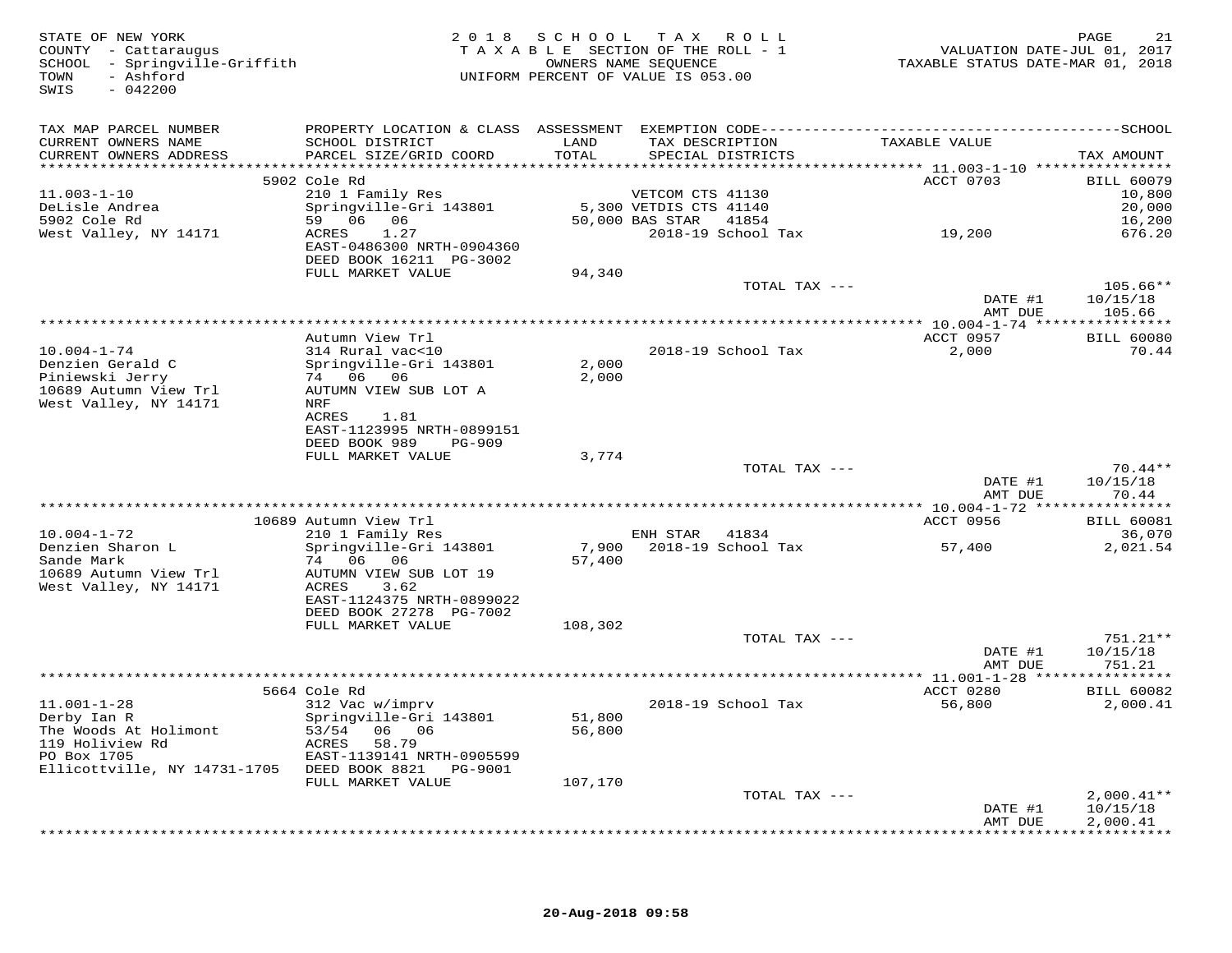| STATE OF NEW YORK<br>COUNTY - Cattaraugus<br>SCHOOL - Springville-Griffith<br>- Ashford<br>TOWN<br>$-042200$<br>SWIS | 2 0 1 8                                                                                | S C H O O L      | T A X<br>ROLL<br>TAXABLE SECTION OF THE ROLL - 1<br>OWNERS NAME SEQUENCE<br>UNIFORM PERCENT OF VALUE IS 053.00 | TAXABLE STATUS DATE-MAR 01, 2018 | PAGE<br>22<br>VALUATION DATE-JUL 01, 2017 |
|----------------------------------------------------------------------------------------------------------------------|----------------------------------------------------------------------------------------|------------------|----------------------------------------------------------------------------------------------------------------|----------------------------------|-------------------------------------------|
| TAX MAP PARCEL NUMBER                                                                                                |                                                                                        |                  |                                                                                                                |                                  |                                           |
| CURRENT OWNERS NAME<br>CURRENT OWNERS ADDRESS<br>**************************                                          | SCHOOL DISTRICT<br>PARCEL SIZE/GRID COORD                                              | LAND<br>TOTAL    | TAX DESCRIPTION<br>SPECIAL DISTRICTS                                                                           | TAXABLE VALUE                    | TAX AMOUNT                                |
|                                                                                                                      | Edies Rd                                                                               |                  |                                                                                                                | ACCT 0428                        | <b>BILL 60083</b>                         |
| $10.004 - 1 - 29.1$                                                                                                  | 322 Rural vac>10                                                                       |                  | 2018-19 School Tax                                                                                             | 14,800                           | 521.23                                    |
| Dickson Richard N<br>Dickson Patricia A<br>10639 Edies Rd<br>Springville, NY 14141                                   | Springville-Gri 143801<br>73/74<br>06 07<br>ACRES<br>9.15<br>EAST-1121949 NRTH-0898380 | 14,800<br>14,800 |                                                                                                                |                                  |                                           |
|                                                                                                                      | DEED BOOK 00859 PG-01023<br>FULL MARKET VALUE                                          | 27,925           |                                                                                                                |                                  |                                           |
|                                                                                                                      |                                                                                        |                  | TOTAL TAX ---                                                                                                  |                                  | $521.23**$                                |
|                                                                                                                      |                                                                                        |                  |                                                                                                                | DATE #1<br>AMT DUE               | 10/15/18<br>521.23                        |
|                                                                                                                      |                                                                                        |                  |                                                                                                                |                                  |                                           |
|                                                                                                                      | 10639 Edies Rd                                                                         |                  |                                                                                                                | ACCT 0907                        | <b>BILL 60084</b>                         |
| $10.004 - 1 - 31$<br>Dickson Richard N                                                                               | 270 Mfg housing<br>Springville-Gri 143801                                              | 7,500            | ENH STAR<br>41834<br>2018-19 School Tax                                                                        | 39,800                           | 36,070<br>1,401.70                        |
| Dickson Patricia A<br>10639 Edies Rd<br>Springville, NY 14141                                                        | 73 06 06<br>3.23<br>ACRES<br>EAST-1121599 NRTH-0897807<br>DEED BOOK 765<br>PG-00450    | 39,800           |                                                                                                                |                                  |                                           |
|                                                                                                                      | FULL MARKET VALUE                                                                      | 75,094           |                                                                                                                |                                  |                                           |
|                                                                                                                      |                                                                                        |                  | TOTAL TAX ---                                                                                                  | DATE #1<br>AMT DUE               | 131.36**<br>10/15/18<br>131.36            |
|                                                                                                                      |                                                                                        |                  |                                                                                                                | ** 11.001-1-10.3 **************  |                                           |
|                                                                                                                      | 11492 Beech Tree Rd                                                                    |                  |                                                                                                                | ACCT 1002                        | <b>BILL 60085</b>                         |
| $11.001 - 1 - 10.3$                                                                                                  | 270 Mfg housing                                                                        |                  | 2018-19 School Tax                                                                                             | 27,100                           | 954.42                                    |
| Diebold Clarence J<br>13672 Dowd Rd<br>Springville, NY 14141                                                         | Springville-Gri 143801<br>60  06  06<br>ACRES<br>37.72                                 | 11,900<br>27,100 |                                                                                                                |                                  |                                           |
|                                                                                                                      | EAST-1134949 NRTH-0908943<br>DEED BOOK 811<br>PG-00604                                 |                  |                                                                                                                |                                  |                                           |
|                                                                                                                      | FULL MARKET VALUE                                                                      | 51,132           |                                                                                                                |                                  |                                           |
|                                                                                                                      |                                                                                        |                  | TOTAL TAX ---                                                                                                  | DATE #1<br>AMT DUE               | 954.42**<br>10/15/18<br>954.42            |
|                                                                                                                      |                                                                                        |                  |                                                                                                                |                                  |                                           |
|                                                                                                                      | Edies Rd                                                                               |                  |                                                                                                                | ACCT 0455                        | <b>BILL 60086</b>                         |
| $10.004 - 1 - 47.1$<br>Dignified Group Services of<br>WNY Inc                                                        | 322 Rural vac>10<br>Springville-Gri 143801<br>77 06 06                                 | 17,900<br>17,900 | 2018-19 School Tax                                                                                             | 17,900                           | 630.41                                    |
| 906 Seneca St<br>Buffalo, NY 14210                                                                                   | ACRES 16.30<br>EAST-1118765 NRTH-0894697                                               |                  |                                                                                                                |                                  |                                           |
|                                                                                                                      | DEED BOOK 29179 PG-2001                                                                |                  |                                                                                                                |                                  |                                           |
|                                                                                                                      | FULL MARKET VALUE                                                                      | 33,774           |                                                                                                                |                                  |                                           |
|                                                                                                                      |                                                                                        |                  | TOTAL TAX ---                                                                                                  | DATE #1<br>AMT DUE               | 630.41**<br>10/15/18<br>630.41            |
|                                                                                                                      |                                                                                        |                  |                                                                                                                |                                  | * * * * * * * * *                         |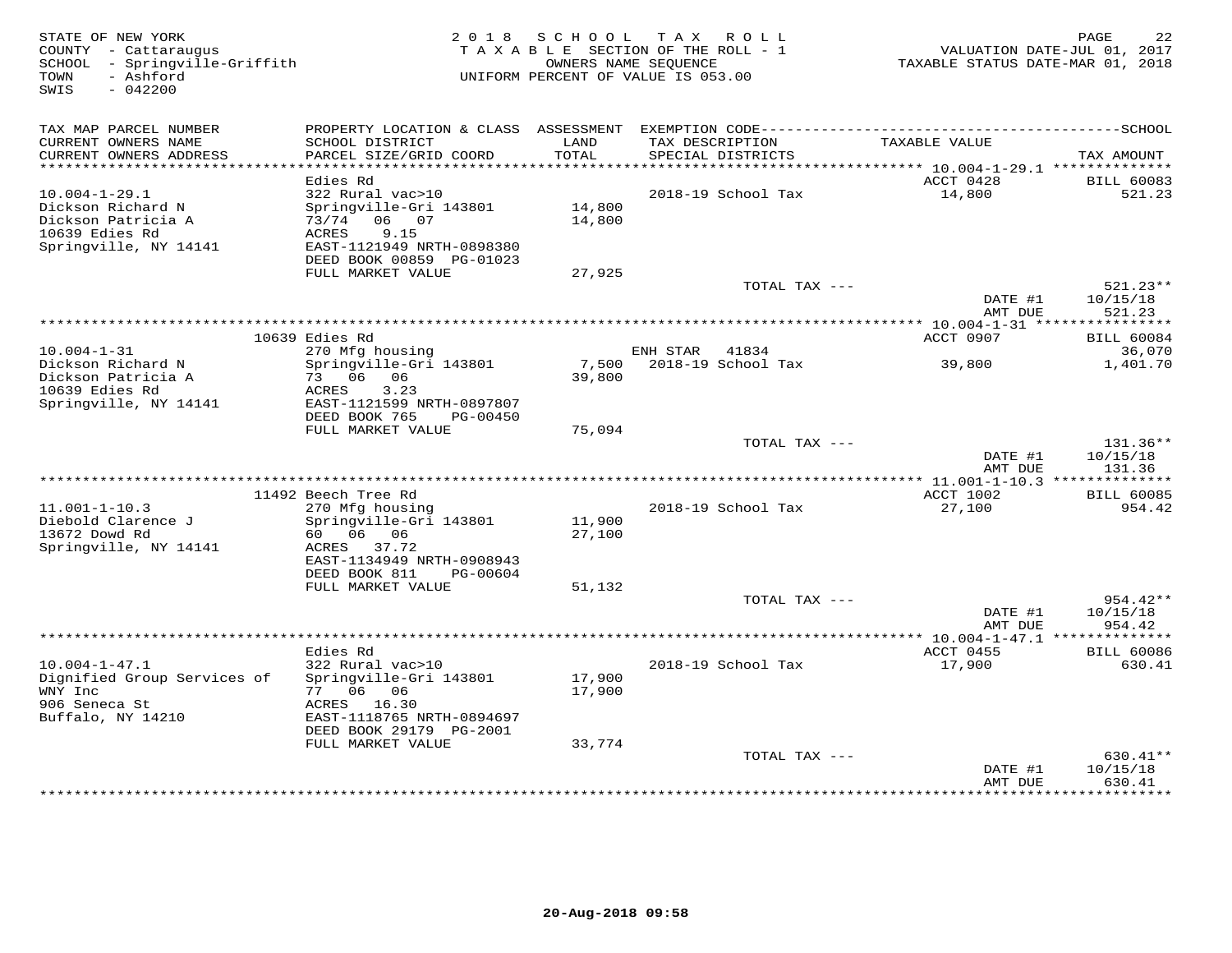| STATE OF NEW YORK<br>COUNTY - Cattaraugus<br>SCHOOL - Springville-Griffith<br>- Ashford<br>TOWN<br>$-042200$<br>SWIS | 2018                                                                                                 |                  | SCHOOL TAX ROLL<br>TAXABLE SECTION OF THE ROLL - 1<br>OWNERS NAME SEQUENCE<br>UNIFORM PERCENT OF VALUE IS 053.00 | TAXABLE STATUS DATE-MAR 01, 2018                             | PAGE<br>23<br>VALUATION DATE-JUL 01, 2017 |
|----------------------------------------------------------------------------------------------------------------------|------------------------------------------------------------------------------------------------------|------------------|------------------------------------------------------------------------------------------------------------------|--------------------------------------------------------------|-------------------------------------------|
| TAX MAP PARCEL NUMBER<br>CURRENT OWNERS NAME                                                                         | SCHOOL DISTRICT                                                                                      | LAND             | TAX DESCRIPTION                                                                                                  | TAXABLE VALUE                                                |                                           |
| CURRENT OWNERS ADDRESS<br>************************                                                                   | PARCEL SIZE/GRID COORD                                                                               | TOTAL            | SPECIAL DISTRICTS                                                                                                |                                                              | TAX AMOUNT                                |
|                                                                                                                      | 10930 Nys Rte 240                                                                                    |                  |                                                                                                                  | ACCT 1166                                                    | <b>BILL 60087</b>                         |
| $11.003 - 1 - 21.4$<br>Domon Kevin G<br>10930 Nys Rte 240<br>West Valley, NY 14171                                   | 105 Vac farmland<br>Springville-Gri 143801<br>58 06 06<br>ACRES<br>4.85<br>EAST-1134296 NRTH-0901928 | 8,100<br>28,300  | 2018-19 School Tax                                                                                               | 28,300                                                       | 996.68                                    |
|                                                                                                                      | DEED BOOK 852<br>PG-00602<br>FULL MARKET VALUE                                                       | 53,396           |                                                                                                                  |                                                              |                                           |
|                                                                                                                      |                                                                                                      |                  | TOTAL TAX ---                                                                                                    | DATE #1                                                      | $996.68**$<br>10/15/18                    |
|                                                                                                                      |                                                                                                      |                  |                                                                                                                  | AMT DUE                                                      | 996.68                                    |
|                                                                                                                      | 10930 Nys Rte 240                                                                                    |                  | **************************************                                                                           | ****************** 11.003-1-21.5 **************<br>ACCT 1192 | <b>BILL 60088</b>                         |
| $11.003 - 1 - 21.5$                                                                                                  | 240 Rural res                                                                                        |                  | BAS STAR<br>41854                                                                                                |                                                              | 16,200                                    |
| Domon Kevin G<br>10930 Nys Rte 240<br>West Valley, NY 14171                                                          | Springville-Gri 143801<br>58 06 06<br>ACRES 68.30<br>EAST-1135327 NRTH-0901246                       | 29,000<br>98,000 | 2018-19 School Tax                                                                                               | 98,000                                                       | 3,451.41                                  |
|                                                                                                                      | DEED BOOK 00864 PG-00924                                                                             |                  |                                                                                                                  |                                                              |                                           |
|                                                                                                                      | FULL MARKET VALUE                                                                                    | 184,906          | TOTAL TAX ---                                                                                                    | DATE #1<br>AMT DUE                                           | 2,880.87**<br>10/15/18<br>2,880.87        |
|                                                                                                                      |                                                                                                      |                  |                                                                                                                  |                                                              |                                           |
| $11.003 - 1 - 21.7$<br>Domon Kevin G                                                                                 | 10905 Nys Rte 240<br>270 Mfg housing<br>Springville-Gri 143801                                       | 8,100            | 2018-19 School Tax                                                                                               | ACCT 1289<br>28,300                                          | <b>BILL 60089</b><br>996.68               |
| 10930 Rte 240<br>West Valley, NY 14171                                                                               | 58 06 06<br>ACRES<br>6.60<br>EAST-1134230 NRTH-0901511<br>DEED BOOK 902<br>PG-00215                  | 28,300           |                                                                                                                  |                                                              |                                           |
|                                                                                                                      | FULL MARKET VALUE                                                                                    | 53,396           |                                                                                                                  |                                                              |                                           |
|                                                                                                                      |                                                                                                      |                  | TOTAL TAX ---                                                                                                    | DATE #1<br>AMT DUE                                           | $996.68**$<br>10/15/18<br>996.68          |
|                                                                                                                      |                                                                                                      |                  |                                                                                                                  |                                                              |                                           |
|                                                                                                                      | 10930 Nys Rte 240                                                                                    |                  |                                                                                                                  | ACCT 1149                                                    | <b>BILL 60090</b>                         |
| $11.003 - 1 - 21.3$<br>Domon Laurence H<br>Domon Kevin G<br>10930 Rte 240<br>West Valley, NY 14171                   | 270 Mfg housing<br>Springville-Gri 143801<br>58 06 06<br>0.89<br>ACRES<br>EAST-0485600 NRTH-0901650  | 6,400<br>35,000  | 2018-19 School Tax                                                                                               | 35,000                                                       | 1,232.65                                  |
|                                                                                                                      | DEED BOOK 1024 PG-280                                                                                |                  |                                                                                                                  |                                                              |                                           |
|                                                                                                                      | FULL MARKET VALUE                                                                                    | 66,038           |                                                                                                                  |                                                              |                                           |
|                                                                                                                      |                                                                                                      |                  | TOTAL TAX ---                                                                                                    | DATE #1<br>AMT DUE                                           | $1,232.65**$<br>10/15/18<br>1,232.65      |
|                                                                                                                      |                                                                                                      |                  |                                                                                                                  |                                                              | <b>+++++++++</b>                          |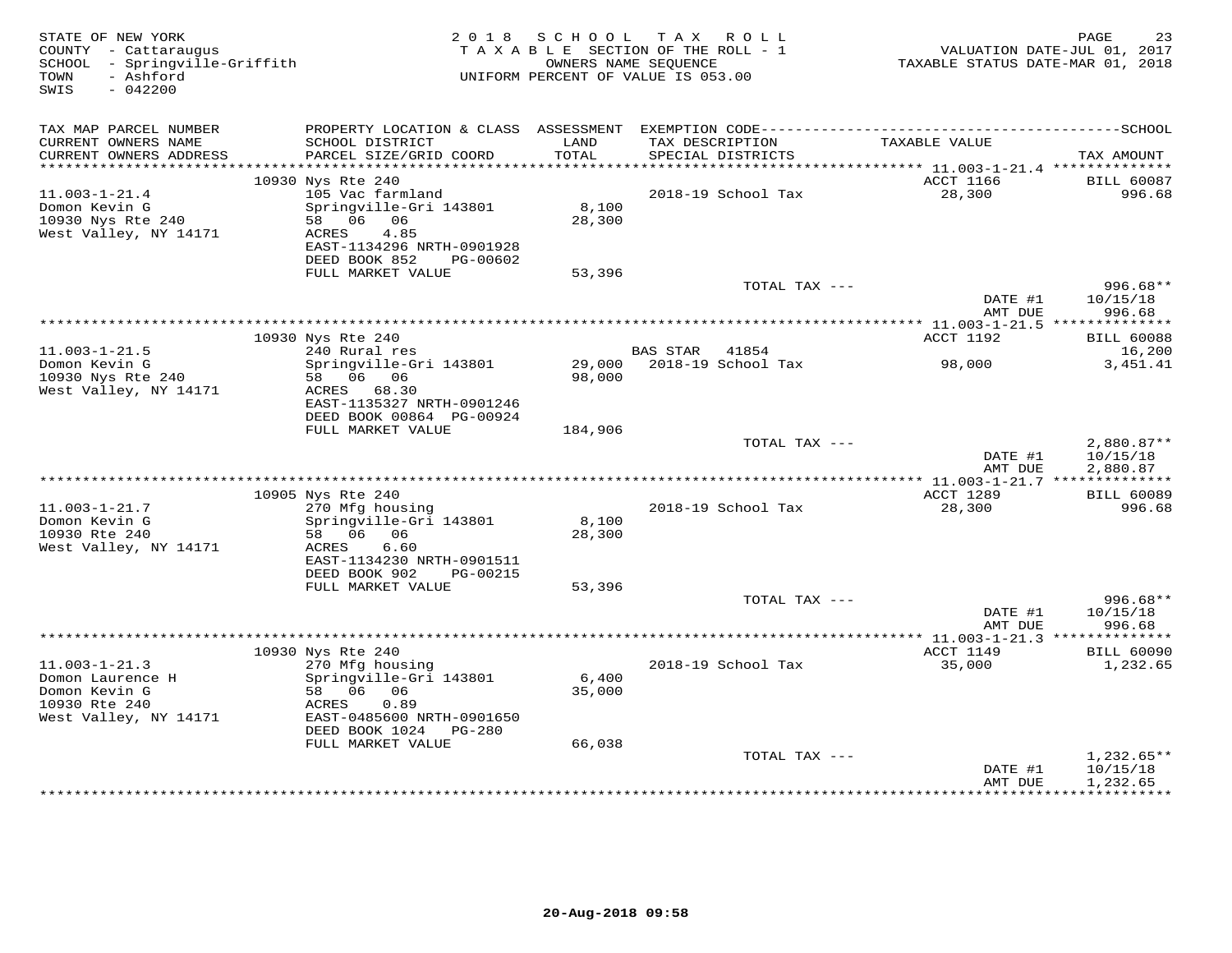| STATE OF NEW YORK<br>COUNTY - Cattaraugus<br>SCHOOL - Springville-Griffith<br>- Ashford<br>TOWN<br>$-042200$<br>SWIS | 2 0 1 8                                                               | SCHOOL<br>TAXABLE SECTION OF THE ROLL - 1<br>OWNERS NAME SEQUENCE<br>UNIFORM PERCENT OF VALUE IS 053.00 |                  | TAX ROLL                             | TAXABLE STATUS DATE-MAR 01, 2018                       | PAGE<br>24<br>VALUATION DATE-JUL 01, 2017 |
|----------------------------------------------------------------------------------------------------------------------|-----------------------------------------------------------------------|---------------------------------------------------------------------------------------------------------|------------------|--------------------------------------|--------------------------------------------------------|-------------------------------------------|
| TAX MAP PARCEL NUMBER                                                                                                | PROPERTY LOCATION & CLASS ASSESSMENT                                  |                                                                                                         |                  |                                      |                                                        |                                           |
| CURRENT OWNERS NAME<br>CURRENT OWNERS ADDRESS                                                                        | SCHOOL DISTRICT<br>PARCEL SIZE/GRID COORD                             | LAND<br>TOTAL                                                                                           |                  | TAX DESCRIPTION<br>SPECIAL DISTRICTS | TAXABLE VALUE                                          | TAX AMOUNT                                |
| ***********************                                                                                              |                                                                       |                                                                                                         |                  |                                      |                                                        |                                           |
| $11.001 - 1 - 26$                                                                                                    | 11266 Beech Tree Rd<br>210 1 Family Res                               |                                                                                                         | ENH STAR         | 41834                                | ACCT 0027                                              | <b>BILL 60091</b><br>36,070               |
| DP Fuller Family Trust<br>11266 Beech Tree Rd.                                                                       | Springville-Gri 143801<br>54 06 06                                    | 6,600<br>57,800                                                                                         |                  | 2018-19 School Tax                   | 57,800                                                 | 2,035.63                                  |
| Springville, NY 14141                                                                                                | ACRES<br>2.49<br>EAST-1139058 NRTH-0906561<br>DEED BOOK 27041 PG-7001 |                                                                                                         |                  |                                      |                                                        |                                           |
|                                                                                                                      | FULL MARKET VALUE                                                     | 109,057                                                                                                 |                  |                                      |                                                        |                                           |
|                                                                                                                      |                                                                       |                                                                                                         |                  | TOTAL TAX ---                        | DATE #1                                                | $765.30**$<br>10/15/18                    |
|                                                                                                                      |                                                                       |                                                                                                         |                  |                                      | AMT DUE<br>************* 10.003-2-7.1 **************** | 765.30                                    |
|                                                                                                                      | 7336 Henrietta Rd                                                     |                                                                                                         |                  |                                      | ACCT 0708                                              | <b>BILL 60092</b>                         |
| $10.003 - 2 - 7.1$                                                                                                   | 270 Mfg housing                                                       |                                                                                                         | <b>BAS STAR</b>  | 41854                                |                                                        | 16,200                                    |
| Eagan Alan C<br>Eagan Robert J                                                                                       | Springville-Gri 143801<br>75 06 07                                    | 7,000<br>16,700                                                                                         |                  | 2018-19 School Tax                   | 16,700                                                 | 588.15                                    |
| 7336 Henrietta Rd<br>Springville, NY 14141                                                                           | ACRES 10.85<br>EAST-1111544 NRTH-0902255<br>DEED BOOK 13656 PG-3001   |                                                                                                         |                  |                                      |                                                        |                                           |
|                                                                                                                      | FULL MARKET VALUE                                                     | 31,509                                                                                                  |                  |                                      |                                                        |                                           |
|                                                                                                                      |                                                                       |                                                                                                         |                  | TOTAL TAX ---                        |                                                        | $17.61**$                                 |
|                                                                                                                      |                                                                       |                                                                                                         |                  |                                      | DATE #1<br>AMT DUE                                     | 10/15/18<br>17.61                         |
|                                                                                                                      | 11024 Scoby Rd                                                        |                                                                                                         |                  |                                      | <b>ACCT 0155</b>                                       | <b>BILL 60093</b>                         |
| $10.003 - 2 - 14$                                                                                                    | 240 Rural res                                                         |                                                                                                         | BAS STAR         | 41854                                |                                                        | 16,200                                    |
| Eagan Alan C                                                                                                         | Springville-Gri 143801                                                |                                                                                                         |                  | 10,000 2018-19 School Tax            | 46,500                                                 | 1,637.66                                  |
| 11024 Scoby Hill Rd<br>Springville, NY 14141                                                                         | 53 06 06<br>ACRES 23.50<br>EAST-0468250 NRTH-0902620                  | 46,500                                                                                                  |                  |                                      |                                                        |                                           |
|                                                                                                                      | DEED BOOK 19397 PG-7001                                               |                                                                                                         |                  |                                      |                                                        |                                           |
|                                                                                                                      | FULL MARKET VALUE                                                     | 87,736                                                                                                  |                  |                                      |                                                        |                                           |
|                                                                                                                      |                                                                       |                                                                                                         |                  | TOTAL TAX ---                        |                                                        | $1,067.12**$                              |
|                                                                                                                      |                                                                       |                                                                                                         |                  |                                      | DATE #1<br>AMT DUE                                     | 10/15/18<br>1,067.12                      |
|                                                                                                                      | 6069 Thomas Corners Rd                                                |                                                                                                         |                  |                                      | ACCT 0191                                              | <b>BILL 60094</b>                         |
| $11.003 - 1 - 4.1$                                                                                                   | 112 Dairy farm                                                        |                                                                                                         | VETWAR CTS 41120 |                                      |                                                        | 6,480                                     |
| Emerson Donald R                                                                                                     | Springville-Gri 143801                                                |                                                                                                         | 51,700 ENH STAR  | 41834                                |                                                        | 36,070                                    |
| Emerson Anna M<br>6069 Thomas Corners Rd<br>West Valley, NY 14171                                                    | 65/64/59 06<br>06<br>ACRES 135.50<br>EAST-1131969 NRTH-0901958        | 94,700                                                                                                  |                  | 2018-19 School Tax                   | 88,220                                                 | 3,106.98                                  |
|                                                                                                                      | DEED BOOK 974<br>PG-1162                                              |                                                                                                         |                  |                                      |                                                        |                                           |
|                                                                                                                      | FULL MARKET VALUE                                                     | 178,679                                                                                                 |                  |                                      |                                                        |                                           |
|                                                                                                                      |                                                                       |                                                                                                         |                  | TOTAL TAX ---                        | DATE #1<br>AMT DUE                                     | $1,836.64**$<br>10/15/18<br>1,836.64      |
|                                                                                                                      |                                                                       |                                                                                                         |                  |                                      | ************                                           | ***********                               |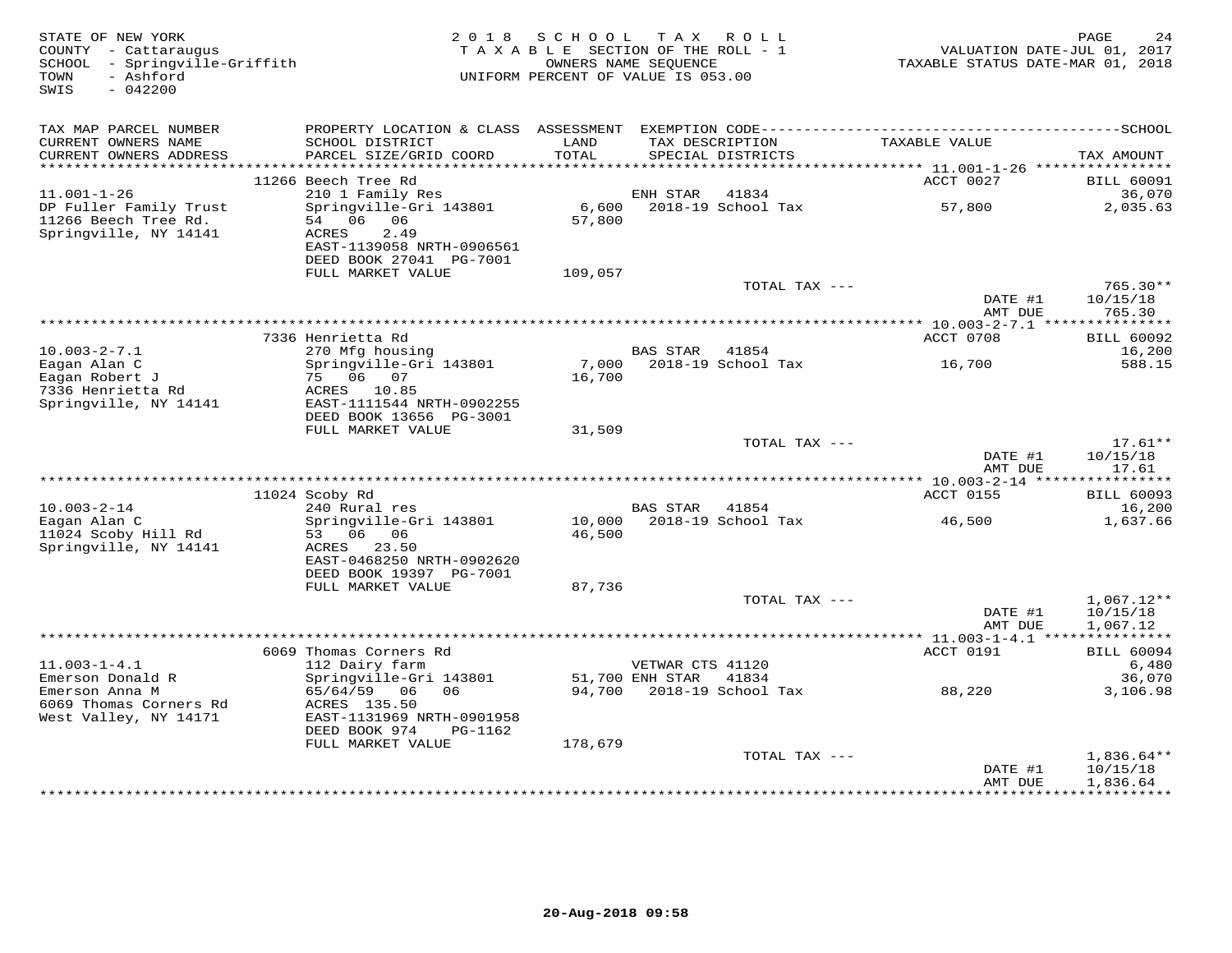| STATE OF NEW YORK<br>COUNTY - Cattaraugus<br>SCHOOL - Springville-Griffith<br>- Ashford<br>TOWN<br>SWIS<br>$-042200$ | 2 0 1 8                                                                                              | SCHOOL          | TAX ROLL<br>TAXABLE SECTION OF THE ROLL - 1<br>OWNERS NAME SEOUENCE<br>UNIFORM PERCENT OF VALUE IS 053.00 | VALUATION DATE-JUL 01, 2017<br>TAXABLE STATUS DATE-MAR 01, 2018 | 25<br>PAGE                       |
|----------------------------------------------------------------------------------------------------------------------|------------------------------------------------------------------------------------------------------|-----------------|-----------------------------------------------------------------------------------------------------------|-----------------------------------------------------------------|----------------------------------|
| TAX MAP PARCEL NUMBER                                                                                                |                                                                                                      |                 |                                                                                                           |                                                                 |                                  |
| CURRENT OWNERS NAME<br>CURRENT OWNERS ADDRESS                                                                        | SCHOOL DISTRICT<br>PARCEL SIZE/GRID COORD                                                            | LAND<br>TOTAL   | TAX DESCRIPTION<br>SPECIAL DISTRICTS                                                                      | TAXABLE VALUE                                                   | TAX AMOUNT                       |
| ***********************                                                                                              | Nys Rte 240                                                                                          |                 |                                                                                                           | ACCT 0904                                                       | <b>BILL 60095</b>                |
| $11.003 - 1 - 27.1$<br>Emerson Donald R<br>Emerson Anna M<br>6069 Thomas Corners Rd                                  | 314 Rural vac<10<br>Springville-Gri 143801<br>59 06 06<br>6.50<br>ACRES                              | 1,600<br>1,600  | 2018-19 School Tax                                                                                        | 1,600                                                           | 56.35                            |
| West Valley, NY 14171                                                                                                | EAST-1132890 NRTH-0902284<br>DEED BOOK 00920 PG-00425                                                |                 |                                                                                                           |                                                                 |                                  |
|                                                                                                                      | FULL MARKET VALUE                                                                                    | 3,019           | TOTAL TAX ---                                                                                             |                                                                 | $56.35**$                        |
|                                                                                                                      |                                                                                                      |                 |                                                                                                           | DATE #1<br>AMT DUE                                              | 10/15/18<br>56.35                |
|                                                                                                                      |                                                                                                      |                 |                                                                                                           | **** 11.003-1-3.7 *******                                       | * * * * * * * *                  |
|                                                                                                                      | Emerson Rd                                                                                           |                 |                                                                                                           | ACCT 1340                                                       | <b>BILL 60096</b>                |
| $11.003 - 1 - 3.7$<br>Emerson Scott<br>112 Leonard Dr<br>Syracuse, NY 13209                                          | 314 Rural vac<10<br>Springville-Gri 143801<br>64 06 06<br>ACRES<br>8.35<br>EAST-1129764 NRTH-0900728 | 2,500<br>2,500  | 2018-19 School Tax                                                                                        | 2,500                                                           | 88.05                            |
|                                                                                                                      | DEED BOOK 3775<br>PG-9001                                                                            |                 |                                                                                                           |                                                                 |                                  |
|                                                                                                                      | FULL MARKET VALUE                                                                                    | 4,717           |                                                                                                           |                                                                 |                                  |
|                                                                                                                      |                                                                                                      |                 | TOTAL TAX ---                                                                                             | DATE #1<br>AMT DUE                                              | 88.05**<br>10/15/18<br>88.05     |
|                                                                                                                      |                                                                                                      |                 |                                                                                                           |                                                                 |                                  |
|                                                                                                                      | 10979 Nys Rte 240                                                                                    |                 |                                                                                                           | ACCT 1346                                                       | <b>BILL 60097</b>                |
| $11.003 - 1 - 27.2$<br>Emerson Scott<br>Emerson Kimberly M                                                           | 210 1 Family Res<br>Springville-Gri 143801<br>59 06<br>06                                            | 7,300<br>74,900 | <b>BAS STAR</b><br>41854<br>2018-19 School Tax                                                            | 74,900                                                          | 16,200<br>2,637.87               |
| 10979 Nys Rte 240<br>West Valley, NY 14171                                                                           | ACRES<br>3.13<br>EAST-1133337 NRTH-0902390                                                           |                 |                                                                                                           |                                                                 |                                  |
|                                                                                                                      | DEED BOOK 00928 PG-00619<br>FULL MARKET VALUE                                                        | 141,321         |                                                                                                           |                                                                 |                                  |
|                                                                                                                      |                                                                                                      |                 | TOTAL TAX ---                                                                                             |                                                                 | $2,067.33**$                     |
|                                                                                                                      |                                                                                                      |                 |                                                                                                           | DATE #1<br>AMT DUE                                              | 10/15/18<br>2,067.33             |
|                                                                                                                      |                                                                                                      |                 |                                                                                                           | *********** 10.004-1-9 ******************                       |                                  |
| $10.004 - 1 - 9$                                                                                                     | 10770 Edies Rd                                                                                       |                 | 41854                                                                                                     | ACCT 0091                                                       | <b>BILL 60098</b>                |
| Enser Jeffrey<br>Enser Jennifer                                                                                      | 210 1 Family Res<br>Springville-Gri 143801<br>74 06 06                                               | 4,300<br>33,300 | BAS STAR<br>2018-19 School Tax                                                                            | 33,300                                                          | 16,200<br>1,172.78               |
| 10770 Edies Rd<br>Springville, NY 14141                                                                              | FRNT 175.00 DPTH 160.00<br>EAST-1123446 NRTH-0899759<br>DEED BOOK 22044 PG-9002                      |                 |                                                                                                           |                                                                 |                                  |
|                                                                                                                      | FULL MARKET VALUE                                                                                    | 62,830          |                                                                                                           |                                                                 |                                  |
|                                                                                                                      |                                                                                                      |                 | TOTAL TAX ---                                                                                             | DATE #1<br>AMT DUE                                              | $602.24**$<br>10/15/18<br>602.24 |
|                                                                                                                      |                                                                                                      |                 |                                                                                                           | **********                                                      | * * * * * * * *                  |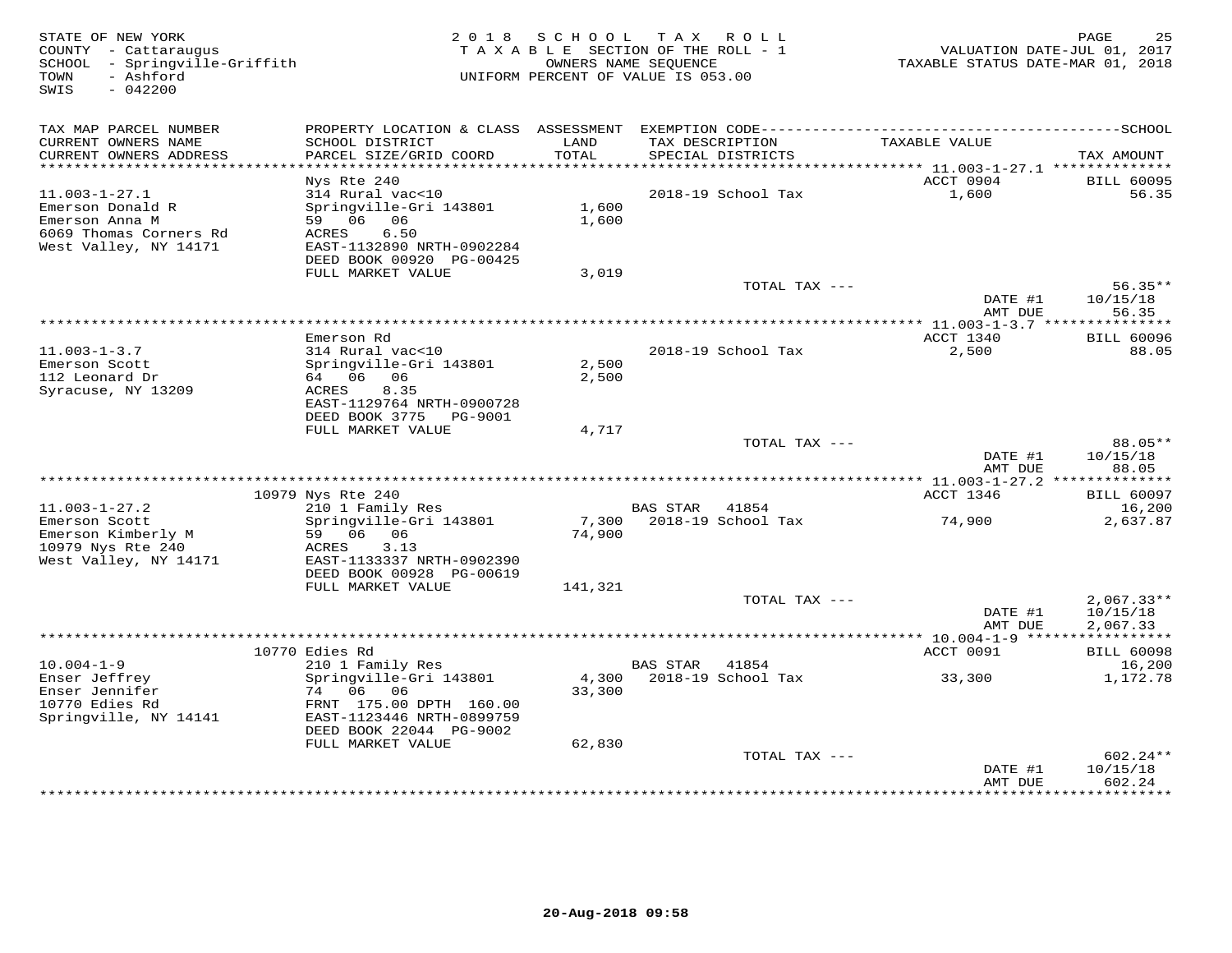| STATE OF NEW YORK<br>COUNTY - Cattaraugus<br>SCHOOL - Springville-Griffith<br>- Ashford<br>TOWN<br>$-042200$<br>SWIS |                                                     |                 | 2018 SCHOOL TAX ROLL<br>TAXABLE SECTION OF THE ROLL - 1<br>OWNERS NAME SEQUENCE<br>UNIFORM PERCENT OF VALUE IS 053.00 | VALUATION DATE-JUL 01, 2017<br>TAXABLE STATUS DATE-MAR 01, 2018 | PAGE<br>26             |
|----------------------------------------------------------------------------------------------------------------------|-----------------------------------------------------|-----------------|-----------------------------------------------------------------------------------------------------------------------|-----------------------------------------------------------------|------------------------|
| TAX MAP PARCEL NUMBER<br>CURRENT OWNERS NAME                                                                         | SCHOOL DISTRICT                                     | LAND            | TAX DESCRIPTION                                                                                                       | TAXABLE VALUE                                                   |                        |
| CURRENT OWNERS ADDRESS                                                                                               | PARCEL SIZE/GRID COORD                              | TOTAL           | SPECIAL DISTRICTS                                                                                                     |                                                                 | TAX AMOUNT             |
| ************************                                                                                             | 11417 Watson Rd                                     |                 |                                                                                                                       | ACCT 0984                                                       | <b>BILL 60099</b>      |
| $11.001 - 1 - 11.2$                                                                                                  | 210 1 Family Res                                    |                 | VETCOM CTS 41130                                                                                                      |                                                                 | 10,800                 |
| Fagnan Robert A                                                                                                      | Springville-Gri 143801                              |                 | 7,000 VETDIS CTS 41140                                                                                                |                                                                 | 21,600                 |
| Fagnan Mary                                                                                                          | 60 06 06                                            |                 | 68,700 BAS STAR 41854                                                                                                 |                                                                 | 16,200                 |
| 11417 Beech Tree Rd                                                                                                  | ACRES<br>2.86                                       |                 | 2018-19 School Tax                                                                                                    | 36,300                                                          | 1,278.43               |
| Springville, NY 14141                                                                                                | EAST-1135613 NRTH-0908263<br>DEED BOOK 777 PG-00702 |                 |                                                                                                                       |                                                                 |                        |
|                                                                                                                      | FULL MARKET VALUE                                   | 129,623         |                                                                                                                       |                                                                 |                        |
|                                                                                                                      |                                                     |                 | TOTAL TAX ---                                                                                                         |                                                                 | 707.89**               |
|                                                                                                                      |                                                     |                 |                                                                                                                       | DATE #1                                                         | 10/15/18               |
|                                                                                                                      |                                                     |                 | **************************************                                                                                | AMT DUE                                                         | 707.89                 |
|                                                                                                                      | Emerson Rd                                          |                 |                                                                                                                       | *************** 11.003-1-3.4 ****************<br>ACCT 1003      | <b>BILL 60100</b>      |
| $11.003 - 1 - 3.4$                                                                                                   | 260 Seasonal res                                    |                 | 2018-19 School Tax                                                                                                    | 10,600                                                          | 373.32                 |
| Farley Donald                                                                                                        | Springville-Gri 143801                              | 5,400           |                                                                                                                       |                                                                 |                        |
| 6351 S Redbird Ave                                                                                                   | 64 06 06                                            | 10,600          |                                                                                                                       |                                                                 |                        |
| Lecanto, FL 34461                                                                                                    | ACRES 1.40<br>EAST-1129601 NRTH-0901122             |                 |                                                                                                                       |                                                                 |                        |
|                                                                                                                      | DEED BOOK 00957 PG-01114                            |                 |                                                                                                                       |                                                                 |                        |
|                                                                                                                      | FULL MARKET VALUE                                   | 20,000          |                                                                                                                       |                                                                 |                        |
|                                                                                                                      |                                                     |                 | TOTAL TAX ---                                                                                                         |                                                                 | $373.32**$             |
|                                                                                                                      |                                                     |                 |                                                                                                                       | DATE #1                                                         | 10/15/18               |
|                                                                                                                      |                                                     |                 |                                                                                                                       | AMT DUE                                                         | 373.32                 |
|                                                                                                                      | Bond Rd                                             |                 |                                                                                                                       | <b>ACCT 0158</b>                                                | <b>BILL 60101</b>      |
| $10.004 - 1 - 11$                                                                                                    | 322 Rural vac>10                                    |                 | AG DIST<br>41720                                                                                                      |                                                                 | 2,020                  |
| Farner Henry                                                                                                         | Springville-Gri 143801                              |                 | 18,000 2018-19 School Tax                                                                                             | 15,980                                                          | 562.79                 |
| 11000 Bond Rd<br>West Valley, NY 14171                                                                               | 69 06 06<br>ACRES 30.91                             | 18,000          |                                                                                                                       |                                                                 |                        |
|                                                                                                                      | EAST-1126627 NRTH-0901462                           |                 |                                                                                                                       |                                                                 |                        |
| MAY BE SUBJECT TO PAYMENT                                                                                            | DEED BOOK 877<br>PG-00797                           |                 |                                                                                                                       |                                                                 |                        |
| UNDER AGDIST LAW TIL 2022                                                                                            | FULL MARKET VALUE                                   | 33,962          |                                                                                                                       |                                                                 |                        |
|                                                                                                                      |                                                     |                 | TOTAL TAX ---                                                                                                         |                                                                 | $562.79**$             |
|                                                                                                                      |                                                     |                 |                                                                                                                       | DATE #1<br>AMT DUE                                              | 10/15/18<br>562.79     |
|                                                                                                                      |                                                     |                 |                                                                                                                       |                                                                 |                        |
|                                                                                                                      | 11000 Bond Rd                                       |                 |                                                                                                                       | ACCT 0482                                                       | <b>BILL 60102</b>      |
| $10.004 - 1 - 12$                                                                                                    | 210 1 Family Res                                    |                 | ENH STAR<br>41834                                                                                                     |                                                                 | 36,070                 |
| Farner Henry<br>11000 Bond Rd                                                                                        | Springville-Gri 143801<br>69 06 06                  | 6,000<br>62,800 | 2018-19 School Tax                                                                                                    | 62,800                                                          | 2, 211.72              |
| West Valley, NY 14171                                                                                                | 1.90<br>ACRES                                       |                 |                                                                                                                       |                                                                 |                        |
|                                                                                                                      | EAST-1126939 NRTH-0900713                           |                 |                                                                                                                       |                                                                 |                        |
|                                                                                                                      | DEED BOOK 800<br>PG-01117                           |                 |                                                                                                                       |                                                                 |                        |
|                                                                                                                      | FULL MARKET VALUE                                   | 118,491         |                                                                                                                       |                                                                 |                        |
|                                                                                                                      |                                                     |                 | TOTAL TAX ---                                                                                                         | DATE #1                                                         | $941.39**$<br>10/15/18 |
|                                                                                                                      |                                                     |                 |                                                                                                                       | AMT DUE                                                         | 941.39                 |
|                                                                                                                      |                                                     |                 |                                                                                                                       |                                                                 | <b>++++++++++</b>      |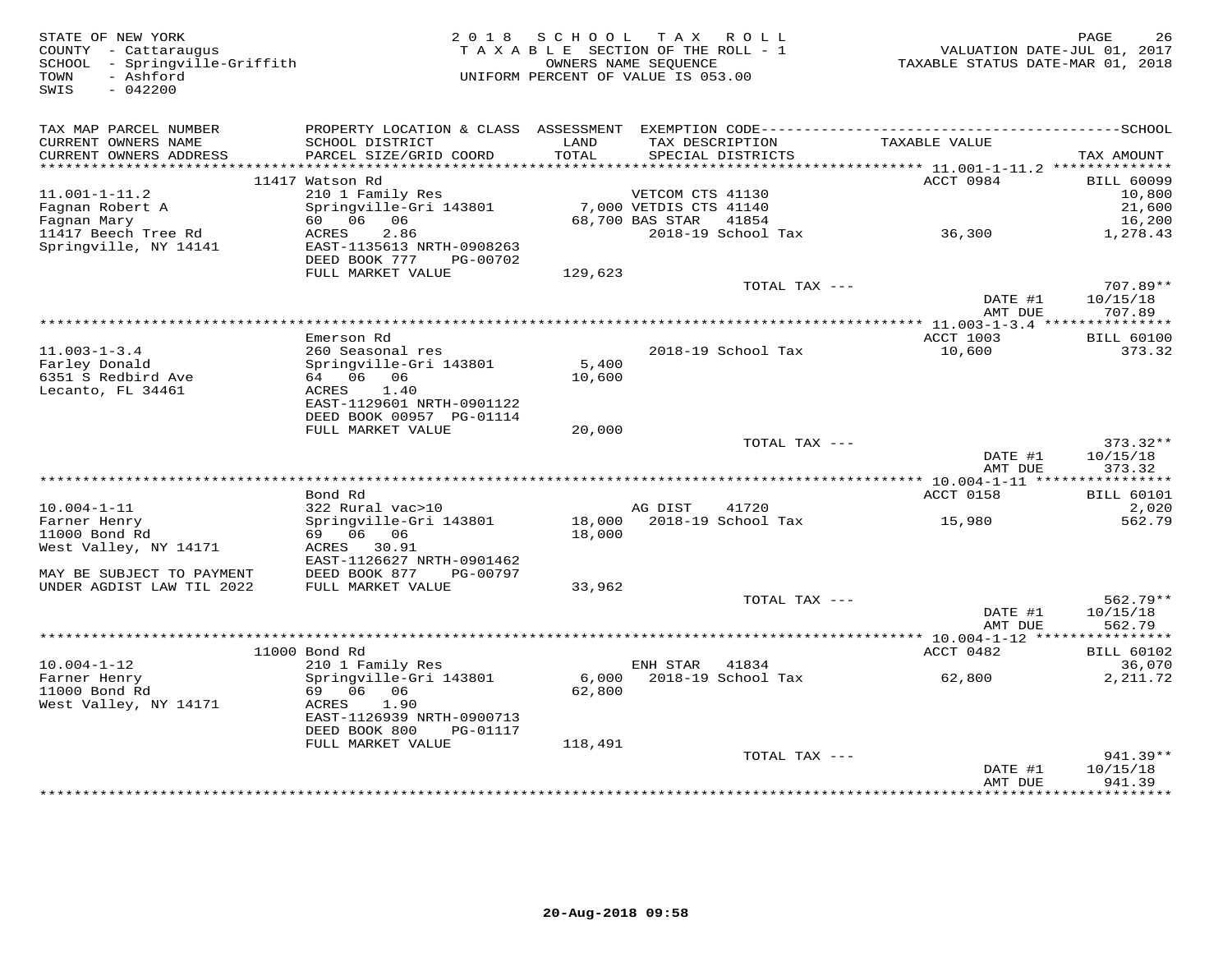| STATE OF NEW YORK<br>COUNTY - Cattaraugus<br>SCHOOL - Springville-Griffith<br>- Ashford<br>TOWN<br>$-042200$<br>SWIS | 2 0 1 8                                                                                                                                    | S C H O O L              | TAX ROLL<br>TAXABLE SECTION OF THE ROLL - 1<br>OWNERS NAME SEQUENCE<br>UNIFORM PERCENT OF VALUE IS 053.00 | VALUATION DATE-JUL 01, 2017<br>TAXABLE STATUS DATE-MAR 01, 2018 | PAGE<br>27                           |
|----------------------------------------------------------------------------------------------------------------------|--------------------------------------------------------------------------------------------------------------------------------------------|--------------------------|-----------------------------------------------------------------------------------------------------------|-----------------------------------------------------------------|--------------------------------------|
| TAX MAP PARCEL NUMBER                                                                                                |                                                                                                                                            |                          |                                                                                                           |                                                                 |                                      |
| CURRENT OWNERS NAME<br>CURRENT OWNERS ADDRESS<br>********************                                                | SCHOOL DISTRICT<br>PARCEL SIZE/GRID COORD                                                                                                  | LAND<br>TOTAL<br>******* | TAX DESCRIPTION<br>SPECIAL DISTRICTS                                                                      | TAXABLE VALUE                                                   | TAX AMOUNT                           |
|                                                                                                                      | 10956 Edies Rd                                                                                                                             |                          |                                                                                                           | ******* 10.004-1-3 ******************<br>ACCT 0232              | <b>BILL 60103</b>                    |
| $10.004 - 1 - 3$<br>Felton Patricia A<br>103 Sunset Ct Apt 6<br>Hamburg, NY 14075                                    | 270 Mfg housing<br>Springville-Gri 143801<br>74 06 06<br>ACRES 50.10<br>EAST-1121691 NRTH-0902539<br>DEED BOOK 481<br>PG-00149             | 24,800<br>42,800         | 2018-19 School Tax                                                                                        | 42,800                                                          | 1,507.35                             |
|                                                                                                                      | FULL MARKET VALUE                                                                                                                          | 80,755                   |                                                                                                           |                                                                 |                                      |
|                                                                                                                      |                                                                                                                                            |                          | TOTAL TAX ---                                                                                             | DATE #1                                                         | $1,507.35**$<br>10/15/18             |
|                                                                                                                      |                                                                                                                                            |                          |                                                                                                           | AMT DUE                                                         | 1,507.35                             |
|                                                                                                                      | Edies Rd                                                                                                                                   |                          |                                                                                                           | ACCT 0233                                                       | <b>BILL 60104</b>                    |
| $10.004 - 1 - 6$<br>Felton Patricia A<br>103 Sunset Ct Apt 6<br>Hamburg, NY 14075                                    | 105 Vac farmland<br>Springville-Gri 143801<br>74 06 06<br>ACRES 55.15<br>EAST-1122972 NRTH-0900770<br>DEED BOOK 581<br>PG-00496            | 38,000<br>38,000         | 2018-19 School Tax                                                                                        | 38,000                                                          | 1,338.30                             |
|                                                                                                                      | FULL MARKET VALUE                                                                                                                          | 71,698                   |                                                                                                           |                                                                 |                                      |
|                                                                                                                      |                                                                                                                                            |                          | TOTAL TAX ---                                                                                             | DATE #1<br>AMT DUE                                              | $1,338.30**$<br>10/15/18<br>1,338.30 |
|                                                                                                                      |                                                                                                                                            |                          | **************************************                                                                    | ************ 10.004-1-60 *****************                      |                                      |
| $10.004 - 1 - 60$                                                                                                    | 10733 Autumn View Trl<br>210 1 Family Res                                                                                                  |                          | 41834<br>ENH STAR                                                                                         | ACCT 0944                                                       | <b>BILL 60105</b><br>36,070          |
| Ferraro Joseph<br>Ferraro Melissa<br>10733 Autumn View Trl<br>West Vallely, NY 14171                                 | Springville-Gri 143801<br>74 06<br>06<br>AUTUMN VIEW SUB LOT 10<br>3.54<br>ACRES<br>EAST-1123944 NRTH-0898221<br>DEED BOOK 4385<br>PG-6001 | 7,600<br>65,000          | 2018-19 School Tax                                                                                        | 65,000                                                          | 2,289.20                             |
|                                                                                                                      | FULL MARKET VALUE                                                                                                                          | 122,642                  |                                                                                                           |                                                                 |                                      |
|                                                                                                                      |                                                                                                                                            |                          | TOTAL TAX ---                                                                                             | DATE #1<br>AMT DUE                                              | $1,018.87**$<br>10/15/18<br>1,018.87 |
|                                                                                                                      |                                                                                                                                            |                          |                                                                                                           |                                                                 |                                      |
| $19.001 - 2 - 4.1$                                                                                                   | Peters Rd & Us Rte 219<br>105 Vac farmland                                                                                                 |                          | 41720<br>AG DIST                                                                                          | ACCT 0068                                                       | <b>BILL 60106</b><br>28,519          |
| Feuz Donald L<br>Feuz Kathie A<br>8656 Heath Rd<br>Colden, NY 14033                                                  | Springville-Gri 143801<br>25 06 07<br>ACRES 86.50<br>EAST-1115132 NRTH-0895951<br>DEED BOOK 791<br>PG-00572                                | 62,400<br>75,000         | 2018-19 School Tax                                                                                        | 46,481                                                          | 1,636.99                             |
| MAY BE SUBJECT TO PAYMENT<br>UNDER AGDIST LAW TIL 2022                                                               | FULL MARKET VALUE                                                                                                                          | 141,509                  |                                                                                                           |                                                                 |                                      |
|                                                                                                                      |                                                                                                                                            |                          | TOTAL TAX ---                                                                                             | DATE #1<br>AMT DUE                                              | $1,636.99**$<br>10/15/18<br>1,636.99 |
|                                                                                                                      |                                                                                                                                            |                          |                                                                                                           |                                                                 | <b>+++++++++</b>                     |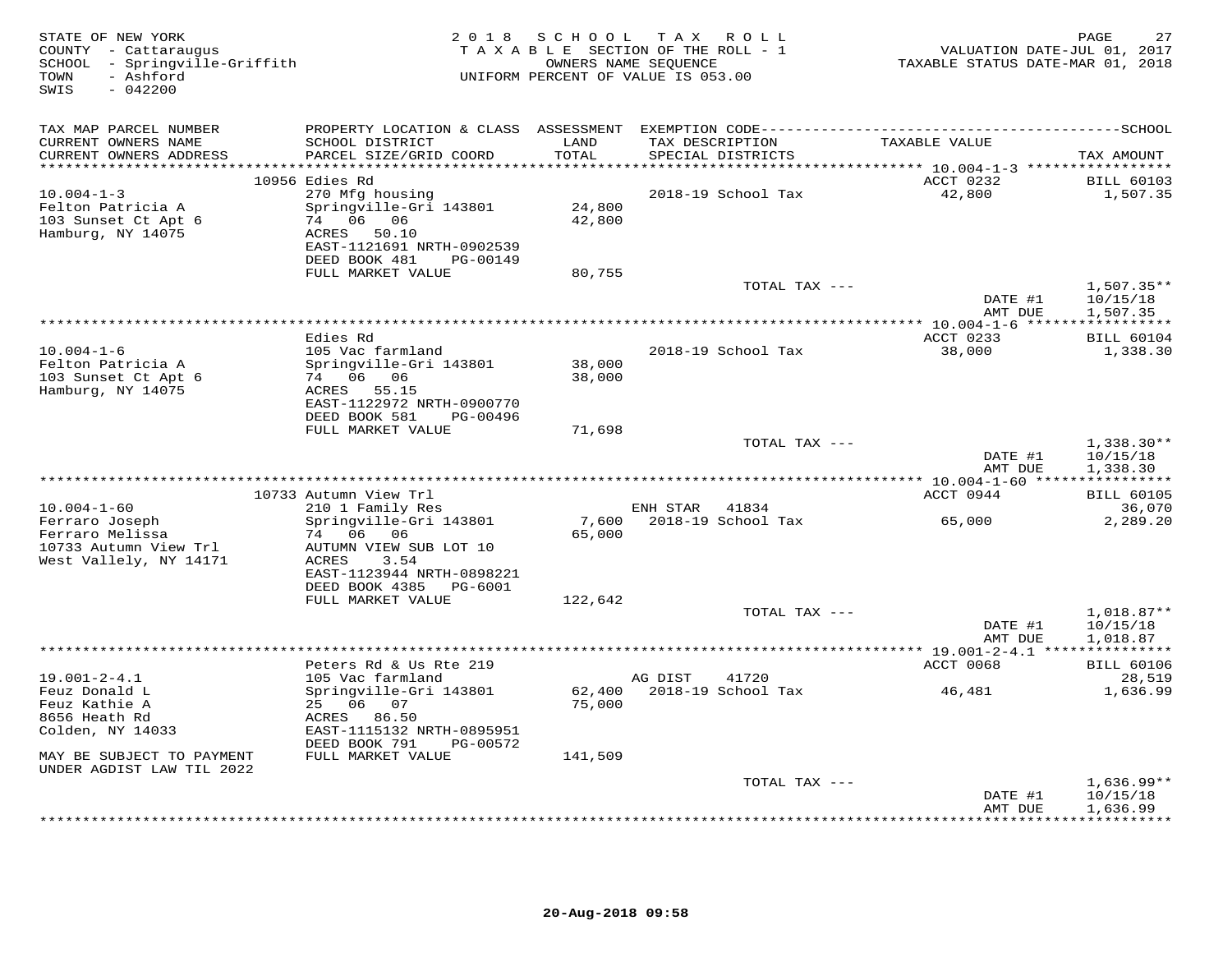| STATE OF NEW YORK<br>COUNTY - Cattaraugus<br>SCHOOL - Springville-Griffith<br>- Ashford<br>TOWN<br>SWIS<br>$-042200$ |                                                                                           | 2018 SCHOOL<br>TAXABLE SECTION OF THE ROLL - 1<br>OWNERS NAME SEQUENCE<br>UNIFORM PERCENT OF VALUE IS 053.00 | TAX ROLL         |                                      | VALUATION DATE-JUL 01, 2017<br>TAXABLE STATUS DATE-MAR 01, 2018 | PAGE<br>28                           |
|----------------------------------------------------------------------------------------------------------------------|-------------------------------------------------------------------------------------------|--------------------------------------------------------------------------------------------------------------|------------------|--------------------------------------|-----------------------------------------------------------------|--------------------------------------|
| TAX MAP PARCEL NUMBER<br>CURRENT OWNERS NAME<br>CURRENT OWNERS ADDRESS<br>************************                   | SCHOOL DISTRICT<br>PARCEL SIZE/GRID COORD                                                 | LAND<br>TOTAL                                                                                                |                  | TAX DESCRIPTION<br>SPECIAL DISTRICTS | TAXABLE VALUE                                                   | TAX AMOUNT                           |
|                                                                                                                      | 10302 Dutch Hill Rd                                                                       |                                                                                                              |                  |                                      | ACCT 0139                                                       | <b>BILL 60107</b>                    |
| $19.002 - 1 - 19$<br>Fink Gerard M<br>10302 Dutch Hill Rd                                                            | 210 1 Family Res<br>Springville-Gri 143801<br>72 06 06                                    | 48,600                                                                                                       | BAS STAR         | 41854<br>10,200 2018-19 School Tax   | 48,600                                                          | 16,200<br>1,711.62                   |
| West Valley, NY 14171                                                                                                | 5.70<br>ACRES<br>EAST-0475340 NRTH-0892760<br>DEED BOOK 8792 PG-5001<br>FULL MARKET VALUE | 91,698                                                                                                       |                  |                                      |                                                                 |                                      |
|                                                                                                                      |                                                                                           |                                                                                                              |                  | TOTAL TAX ---                        | DATE #1<br>AMT DUE                                              | 1,141.08**<br>10/15/18<br>1,141.08   |
|                                                                                                                      |                                                                                           |                                                                                                              |                  |                                      |                                                                 |                                      |
| $11.001 - 1 - 25$                                                                                                    | 11256 Beech Tree Rd<br>240 Rural res                                                      |                                                                                                              | VETWAR CTS 41120 |                                      | ACCT 0237                                                       | <b>BILL 60108</b><br>6,480           |
| Fisher Living Trust<br>Fisher Raymond C                                                                              | Springville-Gri 143801<br>47/54 06 06                                                     | 81,400 AG DIST                                                                                               | 130,000 ENH STAR | 41720<br>41834                       |                                                                 | 14,512<br>36,070                     |
| 11256 Beech Tree Rd<br>Springville, NY 14141                                                                         | ACRES 167.00<br>EAST-1140058 NRTH-0907804<br>DEED BOOK 966<br>PG-848                      |                                                                                                              |                  | 2018-19 School Tax                   | 109,008                                                         | 3,839.10                             |
| MAY BE SUBJECT TO PAYMENT<br>UNDER AGDIST LAW TIL 2022                                                               | FULL MARKET VALUE                                                                         | 245,283                                                                                                      |                  |                                      |                                                                 |                                      |
|                                                                                                                      |                                                                                           |                                                                                                              |                  | TOTAL TAX ---                        | DATE #1<br>AMT DUE                                              | $2,568.77**$<br>10/15/18<br>2,568.77 |
|                                                                                                                      |                                                                                           |                                                                                                              |                  |                                      |                                                                 |                                      |
| $19.001 - 2 - 7$<br>Fisher Living Trust<br>Fisher Raymond C Trustee                                                  | Us Rte 219<br>105 Vac farmland<br>Springville-Gri 143801<br>25 06 07                      | 41,600<br>41,600                                                                                             |                  | 2018-19 School Tax                   | ACCT 0238<br>41,600                                             | <b>BILL 60109</b><br>1,465.09        |
| 11256 Beech Tree Rd<br>Springville, NY 14141                                                                         | ACRES 66.48<br>EAST-1115208 NRTH-0894573<br>DEED BOOK 966<br>PG-846                       |                                                                                                              |                  |                                      |                                                                 |                                      |
|                                                                                                                      | FULL MARKET VALUE                                                                         | 78,491                                                                                                       |                  | TOTAL TAX ---                        | DATE #1<br>AMT DUE                                              | $1,465.09**$<br>10/15/18             |
|                                                                                                                      |                                                                                           |                                                                                                              |                  |                                      | ************ 10.004-1-34 ****                                   | 1,465.09<br>***********              |
| $10.004 - 1 - 34$                                                                                                    | 10624 Edies Rd<br>210 1 Family Res                                                        |                                                                                                              | BAS STAR         | 41854                                | ACCT 0171                                                       | <b>BILL 60110</b><br>16,200          |
| Franklin Mark A<br>10624 Edies Rd<br>Springville, NY 14141                                                           | Springville-Gri 143801<br>73 06 06<br>ACRES<br>2.32<br>EAST-1121672 NRTH-0897323          | 6,500<br>66,900                                                                                              |                  | 2018-19 School Tax                   | 66,900                                                          | 2,356.12                             |
|                                                                                                                      | DEED BOOK 17200 PG-4002                                                                   |                                                                                                              |                  |                                      |                                                                 |                                      |
|                                                                                                                      | FULL MARKET VALUE                                                                         | 126,226                                                                                                      |                  | TOTAL TAX ---                        | DATE #1                                                         | 1,785.58**<br>10/15/18               |
|                                                                                                                      |                                                                                           |                                                                                                              |                  |                                      | AMT DUE<br>****************                                     | 1,785.58<br>************             |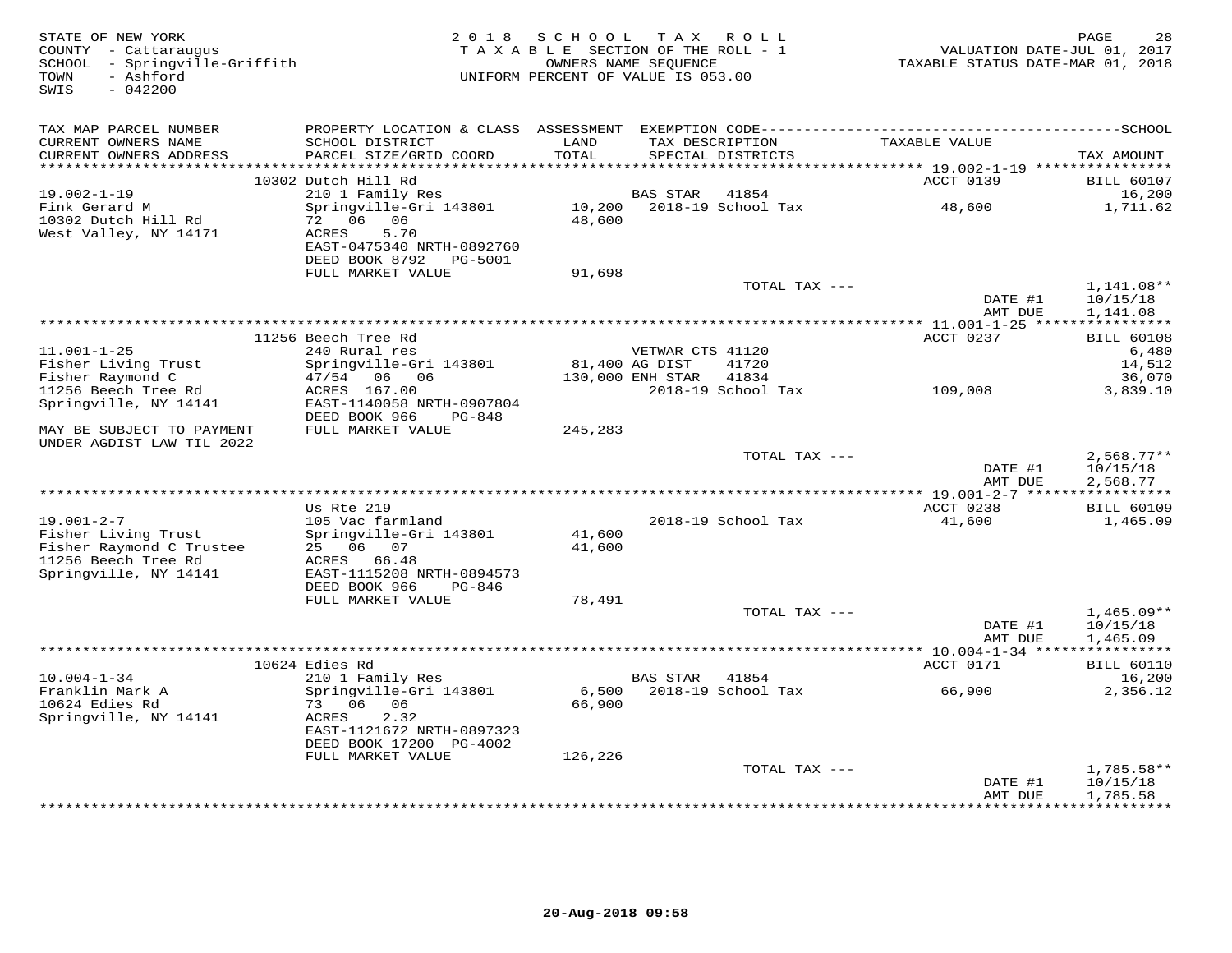| STATE OF NEW YORK<br>COUNTY - Cattaraugus<br>SCHOOL - Springville-Griffith<br>- Ashford<br>TOWN<br>$-042200$<br>SWIS | 2 0 1 8                                                             | SCHOOL<br>TAXABLE SECTION OF THE ROLL - 1<br>UNIFORM PERCENT OF VALUE IS 053.00 | OWNERS NAME SEQUENCE            | TAX ROLL                          | VALUATION DATE-JUL 01, 2017<br>TAXABLE STATUS DATE-MAR 01, 2018 | PAGE<br>29                                    |
|----------------------------------------------------------------------------------------------------------------------|---------------------------------------------------------------------|---------------------------------------------------------------------------------|---------------------------------|-----------------------------------|-----------------------------------------------------------------|-----------------------------------------------|
| TAX MAP PARCEL NUMBER                                                                                                |                                                                     |                                                                                 |                                 |                                   |                                                                 |                                               |
| CURRENT OWNERS NAME<br>CURRENT OWNERS ADDRESS<br>***********************                                             | SCHOOL DISTRICT<br>PARCEL SIZE/GRID COORD                           | LAND<br>TOTAL                                                                   | TAX DESCRIPTION                 | SPECIAL DISTRICTS                 | TAXABLE VALUE                                                   | TAX AMOUNT                                    |
|                                                                                                                      | 6557 Boberg Rd                                                      |                                                                                 |                                 |                                   | ACCT 1694                                                       | <b>BILL 60111</b>                             |
| $10.004 - 1 - 23.3$                                                                                                  | 210 1 Family Res                                                    |                                                                                 |                                 | 2018-19 School Tax                | 53,800                                                          | 1,894.75                                      |
| Frentz Derek<br>Garey Tiffany<br>6557 Boberg Rd                                                                      | Springville-Gri 143801<br>$73 - 6 - 6$<br>ACRES<br>5.75             | 7,000<br>53,800                                                                 |                                 |                                   |                                                                 |                                               |
| West Valley, NY 14171                                                                                                | EAST-1124255 NRTH-0894479<br>DEED BOOK 19172 PG-6004                |                                                                                 |                                 |                                   |                                                                 |                                               |
|                                                                                                                      | FULL MARKET VALUE                                                   | 101,509                                                                         |                                 |                                   |                                                                 |                                               |
|                                                                                                                      |                                                                     |                                                                                 |                                 | TOTAL TAX ---                     | DATE #1<br>AMT DUE                                              | $1,894.75**$<br>10/15/18<br>1,894.75          |
|                                                                                                                      |                                                                     |                                                                                 |                                 |                                   | *************** 10.003-2-5.2 ****************                   |                                               |
|                                                                                                                      | 7418 Henrietta Rd                                                   |                                                                                 |                                 |                                   | ACCT 1493                                                       | <b>BILL 60112</b>                             |
| $10.003 - 2 - 5.2$                                                                                                   | 270 Mfg housing                                                     |                                                                                 | <b>BAS STAR</b>                 | 41854                             |                                                                 | 16,200                                        |
| Fuller Alice M<br>7418 Henrietta Rd                                                                                  | Springville-Gri 143801<br>55 06 07                                  | 5,700<br>37,400                                                                 |                                 | 2018-19 School Tax                | 37,400                                                          | 1,317.17                                      |
| Springville, NY 14141                                                                                                | 1.85<br>ACRES                                                       |                                                                                 |                                 |                                   |                                                                 |                                               |
|                                                                                                                      | EAST-1110298 NRTH-0901393                                           |                                                                                 |                                 |                                   |                                                                 |                                               |
|                                                                                                                      | DEED BOOK 569<br>PG-00067                                           |                                                                                 |                                 |                                   |                                                                 |                                               |
|                                                                                                                      | FULL MARKET VALUE                                                   | 70,566                                                                          |                                 |                                   |                                                                 |                                               |
|                                                                                                                      |                                                                     |                                                                                 |                                 | TOTAL TAX ---                     | DATE #1                                                         | $746.63**$<br>10/15/18                        |
|                                                                                                                      |                                                                     |                                                                                 |                                 |                                   | AMT DUE                                                         | 746.63                                        |
|                                                                                                                      |                                                                     |                                                                                 |                                 |                                   |                                                                 |                                               |
|                                                                                                                      | 10714 Edies Rd                                                      |                                                                                 |                                 |                                   | ACCT 0273                                                       | <b>BILL 60113</b>                             |
| $10.004 - 1 - 28$                                                                                                    | 210 1 Family Res                                                    |                                                                                 | VETCOM CTS 41130                |                                   |                                                                 | 8,675                                         |
| Fuller Betty M<br>Fuller Alfred E                                                                                    | Springville-Gri 143801<br>74 06 06                                  |                                                                                 | 4,900 AGED S<br>34,700 ENH STAR | 41804<br>41834                    |                                                                 | 7,808<br>18,217                               |
| 10714 Edies Rd                                                                                                       | FRNT 220.00 DPTH 185.00                                             |                                                                                 |                                 | 2018-19 School Tax                | 18,217                                                          | 641.58                                        |
| Springville, NY 14141                                                                                                | EAST-1123172 NRTH-0898596                                           |                                                                                 |                                 |                                   |                                                                 |                                               |
|                                                                                                                      | DEED BOOK 00746 PG-01120                                            |                                                                                 |                                 |                                   |                                                                 |                                               |
|                                                                                                                      | FULL MARKET VALUE                                                   | 65,472                                                                          |                                 |                                   |                                                                 | $0.00**$                                      |
|                                                                                                                      |                                                                     |                                                                                 |                                 | TOTAL TAX ---                     |                                                                 |                                               |
|                                                                                                                      | 11520 Beech Tree Rd                                                 |                                                                                 |                                 |                                   | <b>ACCT 1535</b>                                                | <b>BILL 60114</b>                             |
| $11.001 - 1 - 10.5$                                                                                                  | 240 Rural res                                                       |                                                                                 | VETCOM CTS 41130                |                                   |                                                                 | 10,800                                        |
| Fuller Daniel L                                                                                                      | Springville-Gri 143801                                              |                                                                                 | 22,400 VETDIS CTS 41140         |                                   |                                                                 | 21,600                                        |
| Fuller Leigh A<br>11520 Beech Tree Rd                                                                                | $60 - 6 - 6$<br>permanent certificate                               |                                                                                 | 147,400 BAS STAR                | 41854<br>2018-19 School Tax       | 115,000                                                         | 16,200<br>4,050.13                            |
| Springville, NY 14141                                                                                                | merged 11.001-1-10.5<br>ACRES<br>40.10<br>EAST-1133652 NRTH-0909108 |                                                                                 |                                 |                                   |                                                                 |                                               |
|                                                                                                                      | DEED BOOK 20742 PG-5001                                             |                                                                                 |                                 |                                   |                                                                 |                                               |
|                                                                                                                      | FULL MARKET VALUE                                                   | 278,113                                                                         |                                 |                                   |                                                                 |                                               |
|                                                                                                                      |                                                                     |                                                                                 |                                 | TOTAL TAX ---                     |                                                                 | $3,479.59**$                                  |
|                                                                                                                      |                                                                     |                                                                                 |                                 | ********************************* | DATE #1<br>AMT DUE                                              | 10/15/18<br>3,479.59<br>* * * * * * * * * * * |
|                                                                                                                      |                                                                     |                                                                                 |                                 |                                   | * * * * * * * * * * * *                                         |                                               |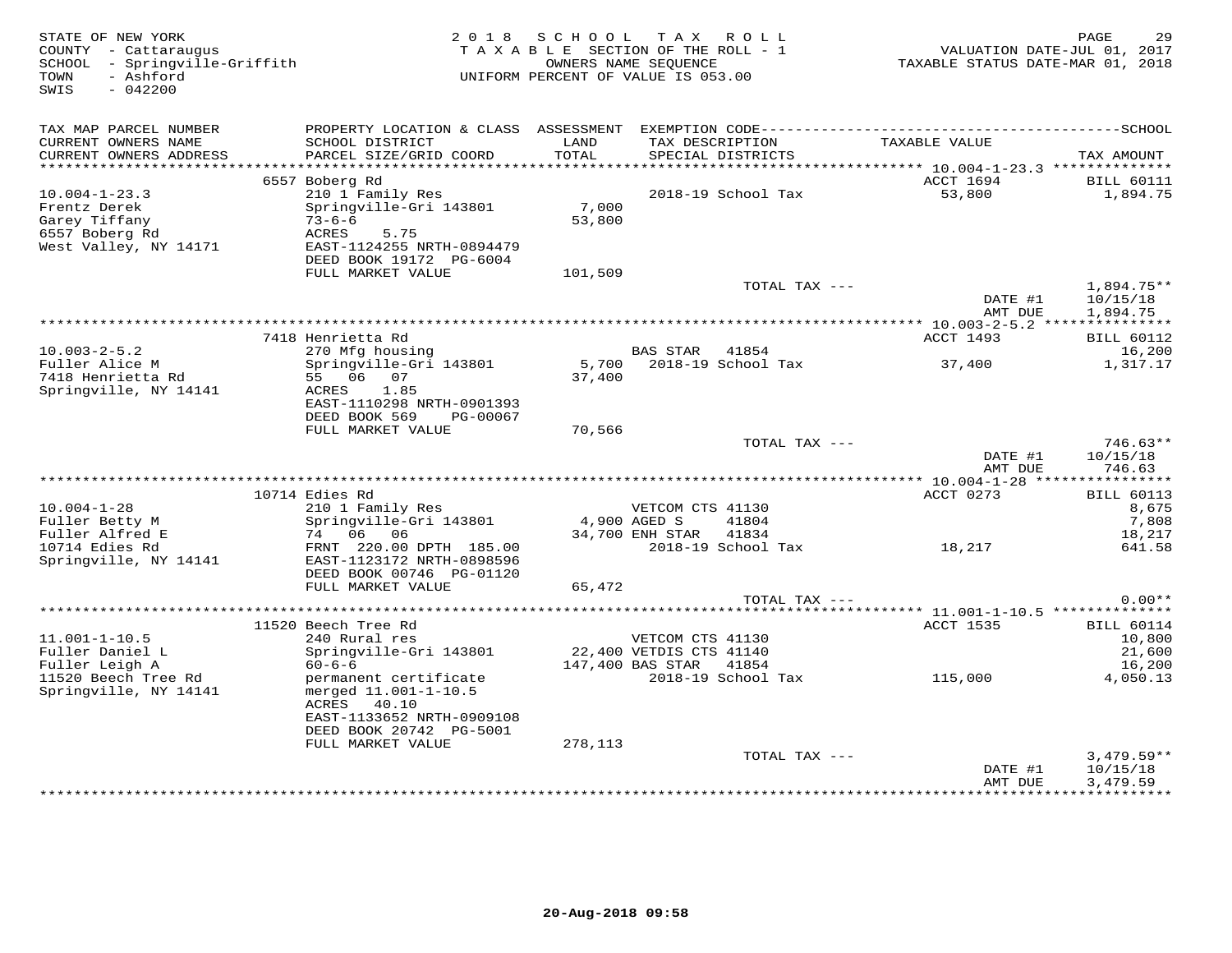| STATE OF NEW YORK<br>COUNTY - Cattaraugus<br>SCHOOL - Springville-Griffith<br>- Ashford<br>TOWN<br>SWIS<br>$-042200$ |                                                                                                                | 2018 SCHOOL       | T A X<br>R O L L<br>TAXABLE SECTION OF THE ROLL - 1<br>OWNERS NAME SEQUENCE<br>UNIFORM PERCENT OF VALUE IS 053.00 | VALUATION DATE-JUL 01, 2017<br>TAXABLE STATUS DATE-MAR 01, 2018 | PAGE<br>30                           |
|----------------------------------------------------------------------------------------------------------------------|----------------------------------------------------------------------------------------------------------------|-------------------|-------------------------------------------------------------------------------------------------------------------|-----------------------------------------------------------------|--------------------------------------|
| TAX MAP PARCEL NUMBER                                                                                                |                                                                                                                |                   |                                                                                                                   |                                                                 |                                      |
| CURRENT OWNERS NAME<br>CURRENT OWNERS ADDRESS                                                                        | SCHOOL DISTRICT<br>PARCEL SIZE/GRID COORD                                                                      | LAND<br>TOTAL     | TAX DESCRIPTION<br>SPECIAL DISTRICTS                                                                              | TAXABLE VALUE                                                   | TAX AMOUNT                           |
|                                                                                                                      | 11468 Nys Rte 240                                                                                              |                   |                                                                                                                   | ACCT 0285                                                       | <b>BILL 60115</b>                    |
| $11.001 - 1 - 9.1$                                                                                                   | 270 Mfg housing                                                                                                |                   | BAS STAR<br>41854                                                                                                 |                                                                 | 16,200                               |
| Fuller Paul Michael<br>Fuller Deborah Sue<br>11468 NYS Rte 240<br>Springville, NY 14141                              | Springville-Gri 143801<br>60/65 06 06<br>ACRES<br>1.02<br>EAST-0484500 NRTH-0907920<br>DEED BOOK 959<br>PG-687 | 4,000<br>53,300   | 2018-19 School Tax                                                                                                | 53,300                                                          | 1,877.15                             |
|                                                                                                                      | FULL MARKET VALUE                                                                                              | 100,566           |                                                                                                                   |                                                                 |                                      |
|                                                                                                                      |                                                                                                                |                   | TOTAL TAX ---                                                                                                     | DATE #1                                                         | $1,306.61**$<br>10/15/18             |
|                                                                                                                      |                                                                                                                |                   |                                                                                                                   | AMT DUE                                                         | 1,306.61                             |
|                                                                                                                      | 10712 Autumn View Trl                                                                                          |                   |                                                                                                                   | ACCT 0948                                                       | <b>BILL 60116</b>                    |
| $10.004 - 1 - 64$                                                                                                    | 270 Mfg housing                                                                                                |                   | VETWAR CTS 41120                                                                                                  |                                                                 | 6,480                                |
| Fuller Wayne P                                                                                                       | Springville-Gri 143801                                                                                         |                   | 8,600 ENH STAR 41834                                                                                              |                                                                 | 36,070                               |
| Krah Colleen<br>10712 Autumn View<br>West Valley, NY 14171                                                           | 69 06 06<br>AUTUMN VIEW SUB LOT 6<br>ACRES<br>4.25<br>EAST-1124948 NRTH-0898259<br>DEED BOOK 1012 PG-242       |                   | 59,900 2018-19 School Tax                                                                                         | 53,420                                                          | 1,881.37                             |
|                                                                                                                      | FULL MARKET VALUE                                                                                              | 113,019           |                                                                                                                   |                                                                 |                                      |
|                                                                                                                      |                                                                                                                |                   | TOTAL TAX ---                                                                                                     | DATE #1                                                         | $611.04**$<br>10/15/18               |
|                                                                                                                      |                                                                                                                |                   |                                                                                                                   | AMT DUE                                                         | 611.04                               |
|                                                                                                                      | 11379 Beech Tree Rd                                                                                            |                   |                                                                                                                   | ACCT 0281                                                       | <b>BILL 60117</b>                    |
| $11.001 - 1 - 21$                                                                                                    | 210 1 Family Res                                                                                               |                   | 2018-19 School Tax                                                                                                | 46,600                                                          | 1,641.18                             |
| Fuller-Mest Deborah R<br>11404 Beech Tree Rd<br>Springville, NY 14141                                                | Springville-Gri 143801<br>60 06 06<br>4.79<br>ACRES<br>EAST-1136078 NRTH-0907895<br>DEED BOOK 00931 PG-01155   | 7,100<br>46,600   |                                                                                                                   |                                                                 |                                      |
|                                                                                                                      | FULL MARKET VALUE                                                                                              | 87,925            |                                                                                                                   |                                                                 |                                      |
|                                                                                                                      |                                                                                                                |                   | TOTAL TAX ---                                                                                                     | DATE #1<br>AMT DUE                                              | $1,641.18**$<br>10/15/18<br>1,641.18 |
|                                                                                                                      |                                                                                                                |                   |                                                                                                                   |                                                                 |                                      |
|                                                                                                                      | 10568 Dutch Hill Rd                                                                                            |                   |                                                                                                                   | ACCT 0516                                                       | <b>BILL 60118</b>                    |
| $10.004 - 1 - 15.1$<br>Fullington Duane<br>Fullington Marilyn                                                        | 240 Rural res<br>Springville-Gri 143801<br>68/73 06 06                                                         | 34,800<br>168,200 | BAS STAR<br>41854<br>2018-19 School Tax                                                                           | 168,200                                                         | 16,200<br>5,923.75                   |
| 10568 Dutch Hl<br>West Valley, NY 14171                                                                              | 44.00<br>ACRES<br>EAST-1124516 NRTH-0896765<br>DEED BOOK 886<br>PG-00127                                       |                   |                                                                                                                   |                                                                 |                                      |
|                                                                                                                      | FULL MARKET VALUE                                                                                              | 317,358           |                                                                                                                   |                                                                 |                                      |
|                                                                                                                      |                                                                                                                |                   | TOTAL TAX ---                                                                                                     | DATE #1                                                         | $5,353.21**$<br>10/15/18             |
|                                                                                                                      |                                                                                                                |                   |                                                                                                                   | AMT DUE                                                         | 5,353.21<br>***********              |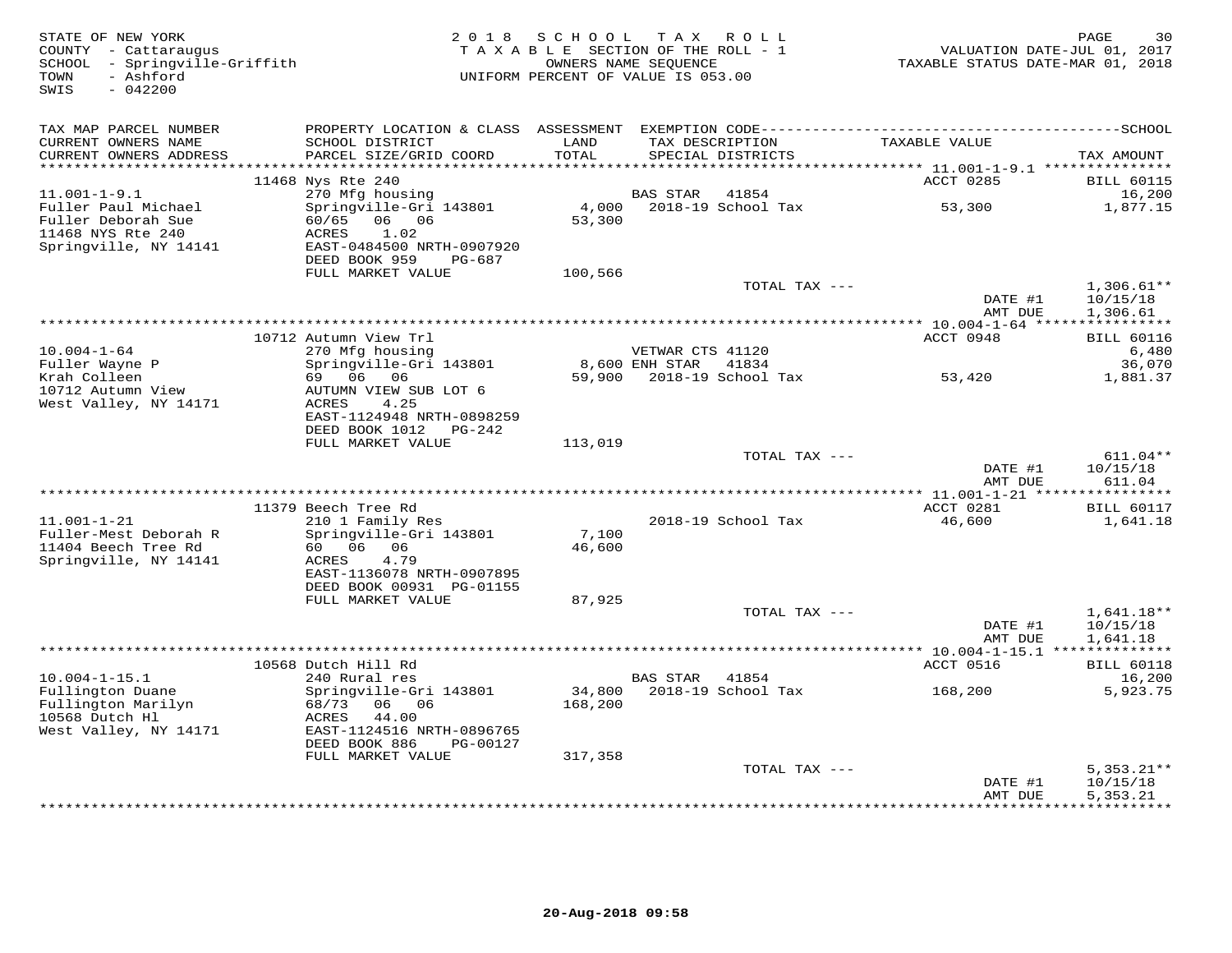| STATE OF NEW YORK<br>COUNTY - Cattaraugus<br>SCHOOL - Springville-Griffith<br>- Ashford<br>TOWN<br>SWIS<br>$-042200$ |                                                                                                                      | 2018 SCHOOL      | TAX ROLL<br>TAXABLE SECTION OF THE ROLL - 1<br>OWNERS NAME SEQUENCE<br>UNIFORM PERCENT OF VALUE IS 053.00 | VALUATION DATE-JUL 01, 2017<br>TAXABLE STATUS DATE-MAR 01, 2018 | PAGE<br>31                           |
|----------------------------------------------------------------------------------------------------------------------|----------------------------------------------------------------------------------------------------------------------|------------------|-----------------------------------------------------------------------------------------------------------|-----------------------------------------------------------------|--------------------------------------|
| TAX MAP PARCEL NUMBER                                                                                                |                                                                                                                      |                  |                                                                                                           |                                                                 |                                      |
| CURRENT OWNERS NAME<br>CURRENT OWNERS ADDRESS                                                                        | SCHOOL DISTRICT<br>PARCEL SIZE/GRID COORD                                                                            | LAND<br>TOTAL    | TAX DESCRIPTION<br>SPECIAL DISTRICTS                                                                      | TAXABLE VALUE                                                   | TAX AMOUNT                           |
| ************************                                                                                             |                                                                                                                      |                  |                                                                                                           |                                                                 |                                      |
| $3.004 - 2 - 3.3$                                                                                                    | 11689 Bolton Rd<br>210 1 Family Res                                                                                  |                  | 2018-19 School Tax                                                                                        | ACCT 1585<br>133,400                                            | <b>BILL 60119</b><br>4,698.15        |
| Gambino Joseph D<br>11689 Bolton Rd<br>Springville, NY 14141                                                         | Springville-Gri 143801<br>41/6/6<br>ACRES<br>4.75 BANK<br>084<br>EAST-1148046 NRTH-0914345<br>DEED BOOK 1567 PG-6001 | 7,300<br>133,400 |                                                                                                           |                                                                 |                                      |
|                                                                                                                      | FULL MARKET VALUE                                                                                                    | 251,698          |                                                                                                           |                                                                 |                                      |
|                                                                                                                      |                                                                                                                      |                  | TOTAL TAX ---                                                                                             | DATE #1<br>AMT DUE                                              | $4,698.15**$<br>10/15/18<br>4,698.15 |
|                                                                                                                      |                                                                                                                      |                  | *********************************                                                                         | ********** 3.004-2-3.4 *****                                    | ***********                          |
| $3.004 - 2 - 3.4$                                                                                                    | Bolton Rd<br>322 Rural vac>10                                                                                        |                  | 2018-19 School Tax                                                                                        | ACCT 1580<br>7,900                                              | <b>BILL 60120</b><br>278.23          |
| Gambino Joseph D<br>11689 Bolton Rd<br>Springville, NY 14141                                                         | Springville-Gri 143801<br>41/6/6<br>ACRES 13.10<br>EAST-1147705 NRTH-0914276<br>DEED BOOK 1567 PG-6002               | 7,900<br>7,900   |                                                                                                           |                                                                 |                                      |
|                                                                                                                      | FULL MARKET VALUE                                                                                                    | 14,906           |                                                                                                           |                                                                 |                                      |
|                                                                                                                      |                                                                                                                      |                  | TOTAL TAX ---                                                                                             | DATE #1<br>AMT DUE                                              | $278.23**$<br>10/15/18<br>278.23     |
|                                                                                                                      |                                                                                                                      |                  |                                                                                                           |                                                                 |                                      |
| $10.002 - 1 - 7$                                                                                                     | 6339 Thomas Corners Rd<br>210 1 Family Res                                                                           |                  | 2018-19 School Tax                                                                                        | ACCT 0783<br>65,100                                             | <b>BILL 60121</b><br>2,292.72        |
| Gamel Benjamin A<br>6339 Thomas Corners Rd<br>West Valley, NY 14171                                                  | Springville-Gri 143801<br>70 06<br>06<br>2.07<br>ACRES                                                               | 6,200<br>65,100  |                                                                                                           |                                                                 |                                      |
|                                                                                                                      | EAST-0478510 NRTH-0903460<br>DEED BOOK 23574 PG-4001                                                                 |                  |                                                                                                           |                                                                 |                                      |
|                                                                                                                      | FULL MARKET VALUE                                                                                                    | 122,830          |                                                                                                           |                                                                 |                                      |
|                                                                                                                      |                                                                                                                      |                  | TOTAL TAX ---                                                                                             | DATE #1<br>AMT DUE                                              | $2,292.72**$<br>10/15/18<br>2,292.72 |
|                                                                                                                      |                                                                                                                      |                  |                                                                                                           |                                                                 |                                      |
|                                                                                                                      | 6140 Bond Rd                                                                                                         |                  |                                                                                                           | ACCT 1032                                                       | <b>BILL 60122</b>                    |
| $10.002 - 1 - 5.2$<br>Garvey George P                                                                                | 210 1 Family Res<br>Springville-Gri 143801                                                                           |                  | VETWAR CTS 41120<br>10,800 BAS STAR<br>41854                                                              |                                                                 | 6,480<br>16,200                      |
| Gentner Christine M<br>6140 Bond Rd                                                                                  | 70 06<br>06<br>ACRES<br>6.24                                                                                         | 70,600           | 2018-19 School Tax                                                                                        | 64,120                                                          | 2,258.21                             |
| West Valley, NY 14171                                                                                                | EAST-1128500 NRTH-0905586<br>DEED BOOK 986<br>PG-961<br>FULL MARKET VALUE                                            |                  |                                                                                                           |                                                                 |                                      |
|                                                                                                                      |                                                                                                                      | 133,208          | TOTAL TAX ---                                                                                             |                                                                 | $1,687.67**$                         |
|                                                                                                                      |                                                                                                                      |                  |                                                                                                           | DATE #1<br>AMT DUE                                              | 10/15/18<br>1,687.67                 |
|                                                                                                                      |                                                                                                                      |                  |                                                                                                           | * * * * * * * * * * * * * * * * * *                             | ***********                          |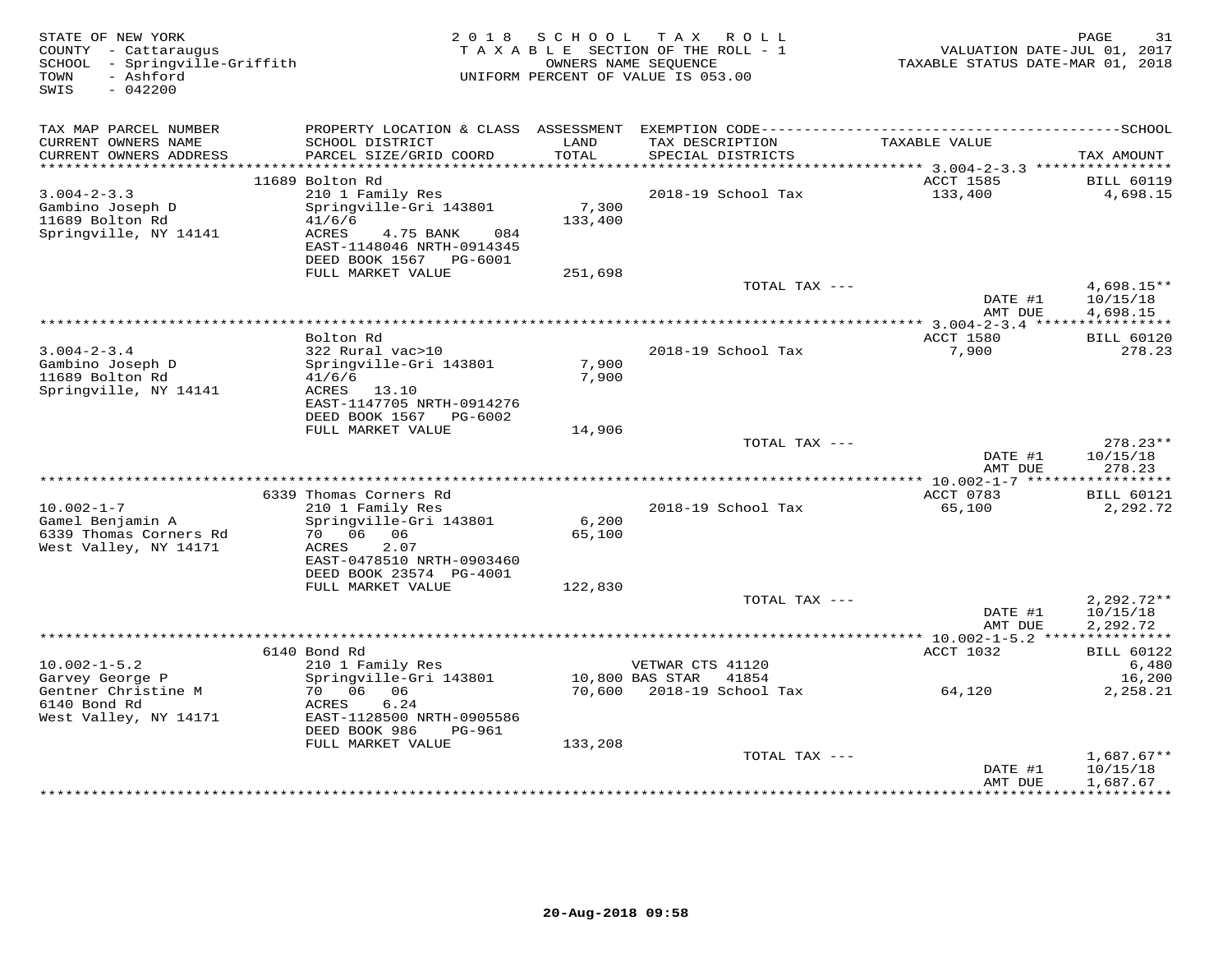| STATE OF NEW YORK<br>COUNTY - Cattaraugus<br>- Springville-Griffith<br>SCHOOL<br>- Ashford<br>TOWN<br>$-042200$<br>SWIS | 2 0 1 8                                                                                                                                                                  | S C H O O L                 | TAX ROLL<br>TAXABLE SECTION OF THE ROLL - 1<br>OWNERS NAME SEQUENCE<br>UNIFORM PERCENT OF VALUE IS 053.00 | VALUATION DATE-JUL 01, 2017<br>TAXABLE STATUS DATE-MAR 01, 2018 | 32<br>PAGE                                        |
|-------------------------------------------------------------------------------------------------------------------------|--------------------------------------------------------------------------------------------------------------------------------------------------------------------------|-----------------------------|-----------------------------------------------------------------------------------------------------------|-----------------------------------------------------------------|---------------------------------------------------|
| TAX MAP PARCEL NUMBER<br>CURRENT OWNERS NAME<br>CURRENT OWNERS ADDRESS<br>***********************                       | SCHOOL DISTRICT<br>PARCEL SIZE/GRID COORD                                                                                                                                | LAND<br>TOTAL               | TAX DESCRIPTION<br>SPECIAL DISTRICTS                                                                      | TAXABLE VALUE                                                   | TAX AMOUNT                                        |
| $11.003 - 2 - 3.1$<br>Gentner Millard<br>8870 Nys Rte 240<br>West Valley, NY 14171                                      | Nys Rte 240<br>322 Rural vac>10<br>Springville-Gri 143801<br>58 06 06<br>ACRES<br>26.20<br>EAST-1135189 NRTH-0899101<br>DEED BOOK 10313 PG-6004                          | 10,300<br>10,300            | 2018-19 School Tax                                                                                        | ACCT 0543<br>10,300                                             | <b>BILL 60123</b><br>362.75                       |
|                                                                                                                         | FULL MARKET VALUE                                                                                                                                                        | 19,434                      | TOTAL TAX ---                                                                                             | DATE #1<br>AMT DUE                                              | $362.75**$<br>10/15/18<br>362.75                  |
|                                                                                                                         | 10727 Edies Rd                                                                                                                                                           |                             |                                                                                                           | ACCT 1112                                                       | <b>BILL 60124</b>                                 |
| $10.004 - 1 - 29.7$<br>Gernatt Kimberly<br>Hayden Jesse<br>10727 Edies Rd<br>Springville, NY 14141                      | 210 1 Family Res<br>Springville-Gri 143801<br>74 06 06<br>ACRES<br>4.00<br>EAST-1123046 NRTH-0898880<br>DEED BOOK 14680 PG-4001                                          | 8,300<br>72,300             | BAS STAR<br>41854<br>2018-19 School Tax                                                                   | 72,300                                                          | 16,200<br>2,546.30                                |
|                                                                                                                         | FULL MARKET VALUE                                                                                                                                                        | 136,415                     | TOTAL TAX ---                                                                                             | DATE #1<br>AMT DUE                                              | $1,975.76**$<br>10/15/18<br>1,975.76              |
|                                                                                                                         | 10733 Rock Springs Rd                                                                                                                                                    |                             |                                                                                                           | *********** 10.004-1-71 *****************<br>ACCT 0955          | <b>BILL 60125</b>                                 |
| $10.004 - 1 - 71$<br>Gierdowski Paul<br>Gierdowski Debra J<br>10733 Rock Springs Rd<br>West Valley, NY 14171            | 210 1 Family Res<br>Springville-Gri 143801<br>06 06<br>69/74<br>AUTUMN VIEW SUB LOT 20<br><b>ACRES</b><br>6.72<br>EAST-1124718 NRTH-0899134<br>DEED BOOK 5824<br>PG-4001 | 11,300<br>103,400           | 41834<br>ENH STAR<br>2018-19 School Tax                                                                   | 103,400                                                         | 36,070<br>3,641.59                                |
|                                                                                                                         | FULL MARKET VALUE                                                                                                                                                        | 195,094                     | TOTAL TAX ---                                                                                             | DATE #1<br>AMT DUE                                              | $2,371.26**$<br>10/15/18                          |
|                                                                                                                         |                                                                                                                                                                          |                             | ************************                                                                                  | ** 19.002-1-20 **                                               | 2,371.26<br>* * * * * * * * * * *                 |
| $19.002 - 1 - 20$<br>Giumento David<br>10282 Dutch Hill Rd<br>West Valley, NY 14171                                     | 10282 Dutch Hill Rd<br>240 Rural res<br>Springville-Gri 143801<br>72 06 06<br>ACRES 22.84<br>EAST-1123731 NRTH-0892381<br>DEED BOOK 00958 PG-00538<br>FULL MARKET VALUE  | 25,100<br>75,900<br>143,208 | 2018-19 School Tax                                                                                        | ACCT 0331<br>75,900                                             | <b>BILL 60126</b><br>2,673.08                     |
|                                                                                                                         |                                                                                                                                                                          |                             | TOTAL TAX ---                                                                                             | DATE #1<br>AMT DUE                                              | $2,673.08**$<br>10/15/18<br>2,673.08<br>********* |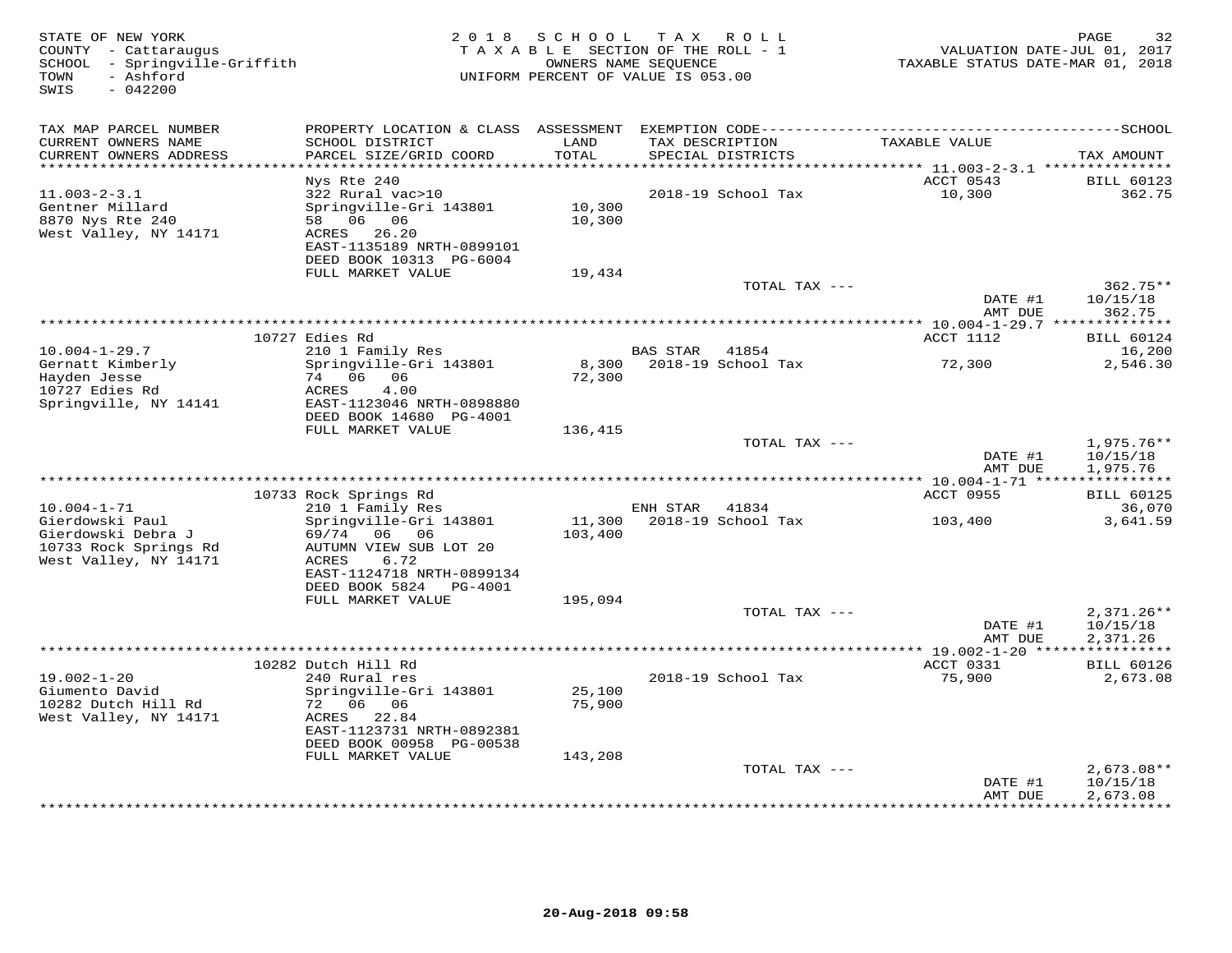| STATE OF NEW YORK<br>COUNTY - Cattaraugus<br>SCHOOL - Springville-Griffith<br>- Ashford<br>TOWN<br>SWIS<br>$-042200$ |                                                                                              | 2018 SCHOOL TAX ROLL<br>TAXABLE SECTION OF THE ROLL - 1<br>UNIFORM PERCENT OF VALUE IS 053.00 | OWNERS NAME SEQUENCE |                                                                                                                        | TAXABLE STATUS DATE-MAR 01, 2018 | PAGE<br>33<br>VALUATION DATE-JUL 01, 2017 |
|----------------------------------------------------------------------------------------------------------------------|----------------------------------------------------------------------------------------------|-----------------------------------------------------------------------------------------------|----------------------|------------------------------------------------------------------------------------------------------------------------|----------------------------------|-------------------------------------------|
| TAX MAP PARCEL NUMBER                                                                                                | PROPERTY LOCATION & CLASS ASSESSMENT EXEMPTION CODE-----------------------------------SCHOOL |                                                                                               |                      |                                                                                                                        |                                  |                                           |
| CURRENT OWNERS NAME<br>CURRENT OWNERS ADDRESS                                                                        | SCHOOL DISTRICT<br>PARCEL SIZE/GRID COORD                                                    | LAND<br>TOTAL                                                                                 |                      | TAX DESCRIPTION<br>SPECIAL DISTRICTS                                                                                   | TAXABLE VALUE                    | TAX AMOUNT                                |
|                                                                                                                      | 5943 Cole Rd                                                                                 |                                                                                               |                      |                                                                                                                        | ACCT 0044                        | <b>BILL 60127</b>                         |
| $11.003 - 1 - 14$                                                                                                    | 210 1 Family Res                                                                             |                                                                                               | BAS STAR             | 41854                                                                                                                  |                                  | 16,200                                    |
| Green Emmett B Jr                                                                                                    | Springville-Gri 143801                                                                       |                                                                                               |                      | 5,200 2018-19 School Tax                                                                                               | 27,400                           | 964.99                                    |
| Collins Marge<br>5943 Cole Rd                                                                                        | 59 06 06                                                                                     | 27,400                                                                                        |                      |                                                                                                                        |                                  |                                           |
| West Valley, NY 14171-9757                                                                                           | FRNT 100.00 DPTH 175.00<br>EAST-0485550 NRTH-0903880                                         |                                                                                               |                      |                                                                                                                        |                                  |                                           |
|                                                                                                                      | DEED BOOK 991<br>PG-52                                                                       |                                                                                               |                      |                                                                                                                        |                                  |                                           |
|                                                                                                                      | FULL MARKET VALUE                                                                            | 51,698                                                                                        |                      |                                                                                                                        |                                  |                                           |
|                                                                                                                      |                                                                                              |                                                                                               |                      | TOTAL TAX ---                                                                                                          |                                  | 394.45**                                  |
|                                                                                                                      |                                                                                              |                                                                                               |                      |                                                                                                                        | DATE #1<br>AMT DUE               | 10/15/18<br>394.45                        |
|                                                                                                                      |                                                                                              |                                                                                               |                      |                                                                                                                        |                                  |                                           |
|                                                                                                                      | 10741 Edies Rd                                                                               |                                                                                               |                      |                                                                                                                        | ACCT 1107                        | <b>BILL 60128</b>                         |
| $10.004 - 1 - 29.4$                                                                                                  | 270 Mfg housing                                                                              |                                                                                               | BAS STAR 41854       |                                                                                                                        |                                  | 16,200                                    |
| Gross Alvin H                                                                                                        | Springville-Gri 143801                                                                       | 7,200                                                                                         |                      | 2018-19 School Tax                                                                                                     | 33,900                           | 1,193.91                                  |
| Gross Marcia L<br>10741 Edies Rd                                                                                     | 74 06 06<br>ACRES<br>3.00                                                                    | 33,900                                                                                        |                      |                                                                                                                        |                                  |                                           |
| Springville, NY 14141                                                                                                | EAST-1123093 NRTH-0899329                                                                    |                                                                                               |                      |                                                                                                                        |                                  |                                           |
|                                                                                                                      | DEED BOOK 11884 PG-6001                                                                      |                                                                                               |                      |                                                                                                                        |                                  |                                           |
|                                                                                                                      | FULL MARKET VALUE                                                                            | 63,962                                                                                        |                      |                                                                                                                        |                                  |                                           |
|                                                                                                                      |                                                                                              |                                                                                               |                      | TOTAL TAX ---                                                                                                          |                                  | 623.37**                                  |
|                                                                                                                      |                                                                                              |                                                                                               |                      |                                                                                                                        | DATE #1<br>AMT DUE               | 10/15/18<br>623.37                        |
|                                                                                                                      |                                                                                              |                                                                                               |                      |                                                                                                                        |                                  |                                           |
|                                                                                                                      | 11278 Nys Rte 240                                                                            |                                                                                               |                      |                                                                                                                        | ACCT 1377                        | <b>BILL 60129</b>                         |
| $11.001 - 1 - 30.3$                                                                                                  | 240 Rural res                                                                                |                                                                                               | AGED S               | 41804                                                                                                                  |                                  | 47,000                                    |
| Haddad Gregory                                                                                                       | Springville-Gri 143801                                                                       |                                                                                               | 18,800 ENH STAR      | 41834                                                                                                                  |                                  | 36,070                                    |
| PO Box 577<br>Springville, NY 14141                                                                                  | 60 06 06<br>ACRES 24.64                                                                      |                                                                                               |                      | 94,000 2018-19 School Tax                                                                                              | 47,000                           | 1,655.27                                  |
|                                                                                                                      | EAST-1134013 NRTH-0906216                                                                    |                                                                                               |                      |                                                                                                                        |                                  |                                           |
|                                                                                                                      | DEED BOOK 965<br>PG-821                                                                      |                                                                                               |                      |                                                                                                                        |                                  |                                           |
|                                                                                                                      | FULL MARKET VALUE                                                                            | 177,358                                                                                       |                      |                                                                                                                        |                                  |                                           |
|                                                                                                                      |                                                                                              |                                                                                               |                      | TOTAL TAX ---                                                                                                          |                                  | 384.94**                                  |
|                                                                                                                      |                                                                                              |                                                                                               |                      |                                                                                                                        | DATE #1<br>AMT DUE               | 10/15/18<br>384.94                        |
|                                                                                                                      |                                                                                              |                                                                                               |                      |                                                                                                                        |                                  |                                           |
|                                                                                                                      | Miller Rd                                                                                    |                                                                                               |                      |                                                                                                                        | ACCT 0977                        | <b>BILL 60130</b>                         |
| $10.003 - 2 - 20.2$                                                                                                  | 105 Vac farmland                                                                             |                                                                                               | AG DIST              | 41720                                                                                                                  |                                  | 6,316                                     |
| Haddad Gregory D                                                                                                     | Springville-Gri 143801                                                                       |                                                                                               |                      | 31,700 2018-19 School Tax                                                                                              | 25,384                           | 893.99                                    |
| Haddad Holly<br>38 Maple Ave                                                                                         | 25 06 07<br>merged with 10.003-2-20.3                                                        | 31,700                                                                                        |                      |                                                                                                                        |                                  |                                           |
| Springville, NY 14141                                                                                                | ACRES 45.15                                                                                  |                                                                                               |                      |                                                                                                                        |                                  |                                           |
|                                                                                                                      | EAST-1115389 NRTH-0897453                                                                    |                                                                                               |                      |                                                                                                                        |                                  |                                           |
| MAY BE SUBJECT TO PAYMENT                                                                                            | DEED BOOK 17245 PG-4001                                                                      |                                                                                               |                      |                                                                                                                        |                                  |                                           |
| UNDER AGDIST LAW TIL 2022                                                                                            | FULL MARKET VALUE                                                                            | 59,811                                                                                        |                      |                                                                                                                        |                                  |                                           |
|                                                                                                                      |                                                                                              |                                                                                               |                      | TOTAL TAX ---                                                                                                          | DATE #1                          | $893.99**$<br>10/15/18                    |
|                                                                                                                      |                                                                                              |                                                                                               |                      |                                                                                                                        | AMT DUE                          | 893.99                                    |
|                                                                                                                      |                                                                                              |                                                                                               |                      | بلدانة بالدائر بالدائر بالدائر بالدائر بالدائر بالدائر بالدائر بالدائر بالدائر بالدائر بالدائر بالدائر بالدائر بالدائر |                                  | ل بل بل بل بل بل بل بل بل                 |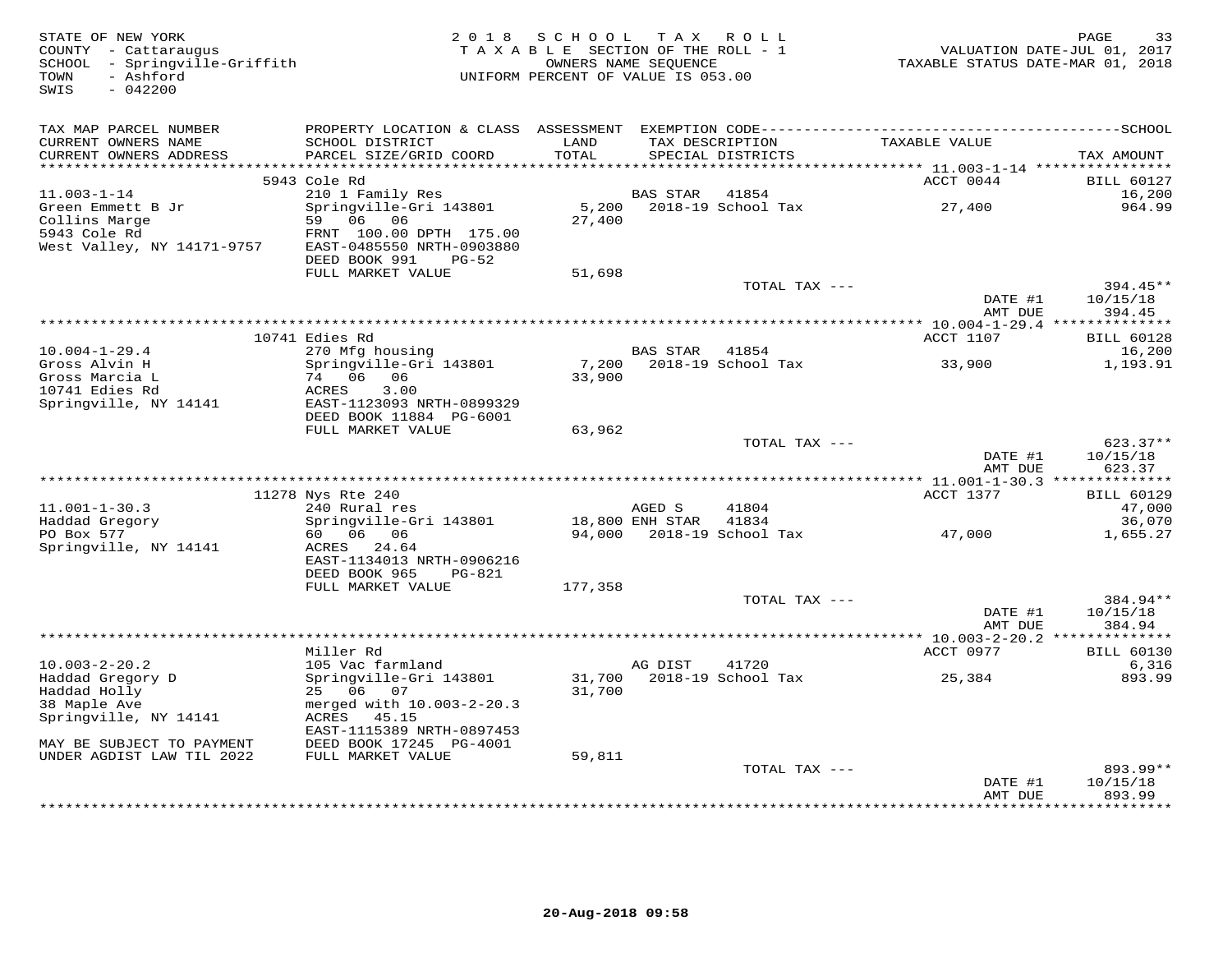| STATE OF NEW YORK<br>COUNTY - Cattaraugus<br>SCHOOL - Springville-Griffith<br>- Ashford<br>TOWN<br>SWIS<br>$-042200$ |                                                | 2018 SCHOOL    | TAX ROLL<br>TAXABLE SECTION OF THE ROLL - 1<br>OWNERS NAME SEQUENCE<br>UNIFORM PERCENT OF VALUE IS 053.00 | TAXABLE STATUS DATE-MAR 01, 2018             | PAGE<br>34<br>VALUATION DATE-JUL 01, 2017 |
|----------------------------------------------------------------------------------------------------------------------|------------------------------------------------|----------------|-----------------------------------------------------------------------------------------------------------|----------------------------------------------|-------------------------------------------|
| TAX MAP PARCEL NUMBER                                                                                                |                                                |                |                                                                                                           |                                              |                                           |
| CURRENT OWNERS NAME<br>CURRENT OWNERS ADDRESS                                                                        | SCHOOL DISTRICT<br>PARCEL SIZE/GRID COORD      | LAND<br>TOTAL  | TAX DESCRIPTION<br>SPECIAL DISTRICTS                                                                      | TAXABLE VALUE                                | TAX AMOUNT                                |
|                                                                                                                      |                                                |                |                                                                                                           |                                              |                                           |
| $11.001 - 1 - 24.4$                                                                                                  | Beech Tree Rd<br>322 Rural vac>10              |                | 2018-19 School Tax                                                                                        | ACCT 1495<br>19,300                          | <b>BILL 60131</b><br>679.72               |
| Hall Gerald W                                                                                                        | Springville-Gri 143801                         | 19,300         |                                                                                                           |                                              |                                           |
| Hall Sarah M                                                                                                         | $53 - 54 - 6 - 6$                              | 19,300         |                                                                                                           |                                              |                                           |
| 5109 W Shorewood Dr                                                                                                  | ACRES 32.50                                    |                |                                                                                                           |                                              |                                           |
| Dunkirk, NY 14048                                                                                                    | EAST-1137867 NRTH-0905971                      |                |                                                                                                           |                                              |                                           |
|                                                                                                                      | DEED BOOK 990<br>PG-1048                       |                |                                                                                                           |                                              |                                           |
|                                                                                                                      | FULL MARKET VALUE                              | 36,415         | TOTAL TAX ---                                                                                             |                                              | 679.72**                                  |
|                                                                                                                      |                                                |                |                                                                                                           | DATE #1                                      | 10/15/18                                  |
|                                                                                                                      |                                                |                |                                                                                                           | AMT DUE                                      | 679.72                                    |
|                                                                                                                      |                                                |                |                                                                                                           |                                              |                                           |
|                                                                                                                      | 10454 Us Rte 219                               |                |                                                                                                           | ACCT 0336                                    | <b>BILL 60132</b>                         |
| $19.001 - 2 - 8$                                                                                                     | 210 1 Family Res                               |                | ENH STAR<br>41834                                                                                         |                                              | 36,070                                    |
| Hall Richard                                                                                                         | Springville-Gri 143801                         | 5,200          | 2018-19 School Tax                                                                                        | 76,200                                       | 2,683.65                                  |
| Hall Patricia<br>10454 Rte 219                                                                                       | 25 06 07<br>ACRES<br>1.14                      | 76,200         |                                                                                                           |                                              |                                           |
| Springville, NY 14141                                                                                                | EAST-1116809 NRTH-0894893                      |                |                                                                                                           |                                              |                                           |
|                                                                                                                      | DEED BOOK 732<br>PG-00233                      |                |                                                                                                           |                                              |                                           |
|                                                                                                                      | FULL MARKET VALUE                              | 143,774        |                                                                                                           |                                              |                                           |
|                                                                                                                      |                                                |                | TOTAL TAX ---                                                                                             |                                              | 1,413.32**                                |
|                                                                                                                      |                                                |                |                                                                                                           | DATE #1                                      | 10/15/18                                  |
|                                                                                                                      |                                                |                |                                                                                                           | AMT DUE<br>*** 19.002-1-13.4 *************** | 1,413.32                                  |
|                                                                                                                      | 6712 Cross Rd                                  |                |                                                                                                           | ACCT 1618                                    | <b>BILL 60133</b>                         |
| $19.002 - 1 - 13.4$                                                                                                  | 270 Mfg housing                                |                | 2018-19 School Tax                                                                                        | 58,000                                       | 2,042.67                                  |
| Hallett James                                                                                                        | Springville-Gri 143801                         | 6,000          |                                                                                                           |                                              |                                           |
| Hallett Elaine                                                                                                       | $72,73-6-7$                                    | 58,000         |                                                                                                           |                                              |                                           |
| 6688 Cross Rd                                                                                                        | ACRES<br>2.00                                  |                |                                                                                                           |                                              |                                           |
| Springville, NY 14141                                                                                                | EAST-1121369 NRTH-0893878                      |                |                                                                                                           |                                              |                                           |
|                                                                                                                      | DEED BOOK 8732<br>PG-5001<br>FULL MARKET VALUE | 109,434        |                                                                                                           |                                              |                                           |
|                                                                                                                      |                                                |                | TOTAL TAX ---                                                                                             |                                              | $2,042.67**$                              |
|                                                                                                                      |                                                |                |                                                                                                           | DATE #1                                      | 10/15/18                                  |
|                                                                                                                      |                                                |                |                                                                                                           | AMT DUE                                      | 2,042.67                                  |
|                                                                                                                      |                                                |                |                                                                                                           |                                              |                                           |
|                                                                                                                      | Cross Rd                                       |                |                                                                                                           | ACCT 0647                                    | <b>BILL 60134</b>                         |
| $19.002 - 1 - 13.1$                                                                                                  | 314 Rural vac<10                               |                | 2018-19 School Tax                                                                                        | 9,500                                        | 334.58                                    |
| Hallett James S<br>Hallett Elaine M                                                                                  | Springville-Gri 143801<br>72/73<br>06 07       | 9,500<br>9,500 |                                                                                                           |                                              |                                           |
| 6688 Cross Road                                                                                                      | 9.60<br>ACRES                                  |                |                                                                                                           |                                              |                                           |
| Springville, NY 14141                                                                                                | EAST-0472470 NRTH-0893820                      |                |                                                                                                           |                                              |                                           |
|                                                                                                                      | DEED BOOK 26646 PG-9002                        |                |                                                                                                           |                                              |                                           |
|                                                                                                                      | FULL MARKET VALUE                              | 17,925         |                                                                                                           |                                              |                                           |
|                                                                                                                      |                                                |                | TOTAL TAX ---                                                                                             |                                              | 334.58**                                  |
|                                                                                                                      |                                                |                |                                                                                                           | DATE #1                                      | 10/15/18                                  |
|                                                                                                                      |                                                |                |                                                                                                           | AMT DUE                                      | 334.58<br><b>++++++++</b>                 |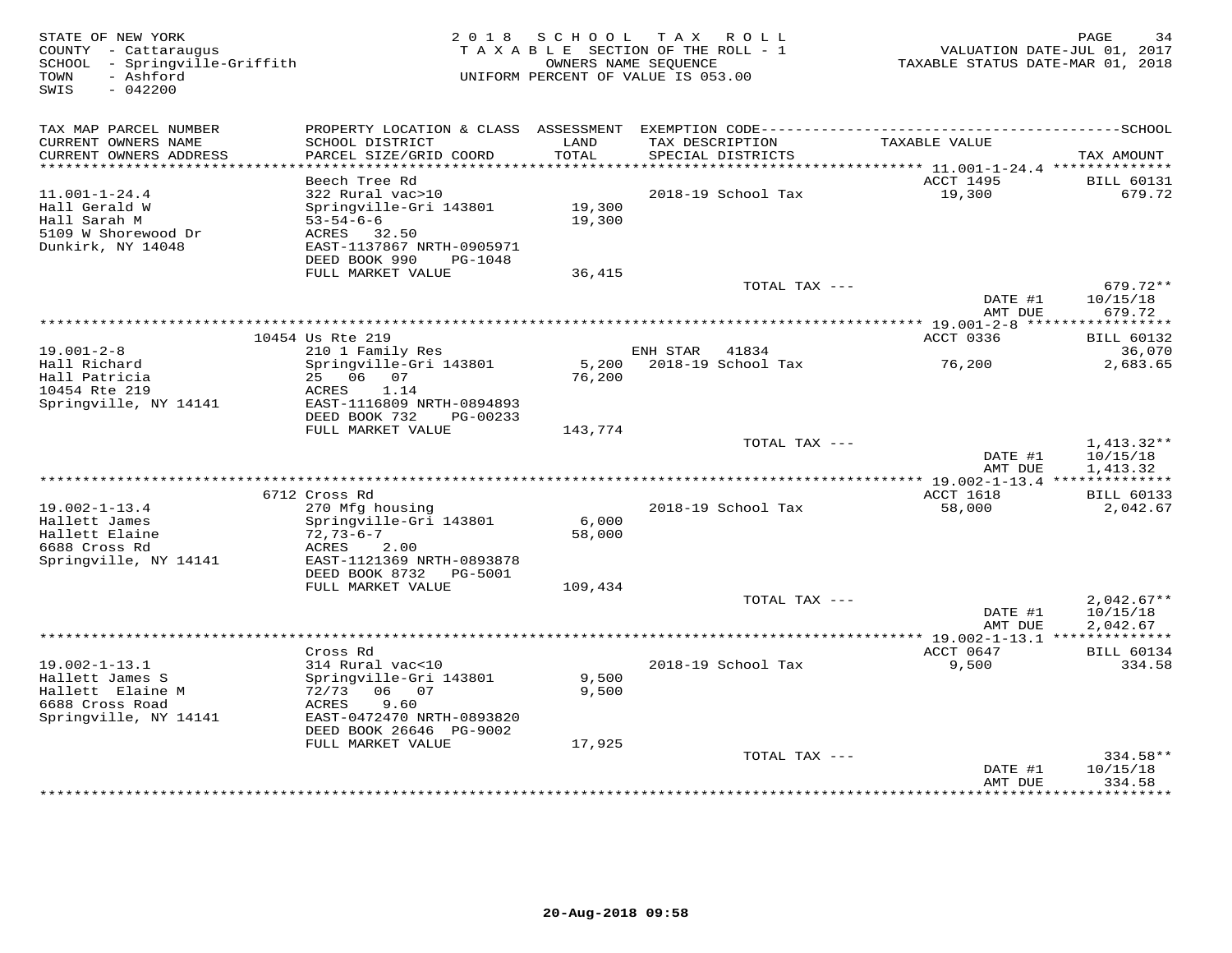| STATE OF NEW YORK<br>COUNTY - Cattaraugus<br>SCHOOL - Springville-Griffith<br>- Ashford<br>TOWN<br>SWIS<br>$-042200$ | 2 0 1 8                                                                                                                                                 | S C H O O L                 | T A X<br>R O L L<br>TAXABLE SECTION OF THE ROLL - 1<br>OWNERS NAME SEQUENCE<br>UNIFORM PERCENT OF VALUE IS 053.00 | VALUATION DATE-JUL 01, 2017<br>TAXABLE STATUS DATE-MAR 01, 2018 | PAGE<br>35                           |
|----------------------------------------------------------------------------------------------------------------------|---------------------------------------------------------------------------------------------------------------------------------------------------------|-----------------------------|-------------------------------------------------------------------------------------------------------------------|-----------------------------------------------------------------|--------------------------------------|
| TAX MAP PARCEL NUMBER<br>CURRENT OWNERS NAME<br>CURRENT OWNERS ADDRESS<br>***********************                    | PROPERTY LOCATION & CLASS ASSESSMENT<br>SCHOOL DISTRICT<br>PARCEL SIZE/GRID COORD<br>*************************                                          | LAND<br>TOTAL               | TAX DESCRIPTION<br>SPECIAL DISTRICTS                                                                              | TAXABLE VALUE                                                   | TAX AMOUNT                           |
|                                                                                                                      | Cross Rd                                                                                                                                                |                             |                                                                                                                   | ACCT 1381                                                       | <b>BILL 60135</b>                    |
| $19.002 - 1 - 13.3$<br>Hallett James S<br>Hallett Elaine M<br>6688 Cross Rd<br>Springville, NY 14141                 | 314 Rural vac<10<br>Springville-Gri 143801<br>72/73 06 07<br>2.00<br>ACRES<br>EAST-1122016 NRTH-0893852<br>DEED BOOK 17555 PG-3001<br>FULL MARKET VALUE | $\Omega$<br>5,900<br>11,132 | 2018-19 School Tax                                                                                                | 5,900                                                           | 207.79                               |
|                                                                                                                      |                                                                                                                                                         |                             | TOTAL TAX ---                                                                                                     |                                                                 | $207.79**$                           |
|                                                                                                                      |                                                                                                                                                         |                             |                                                                                                                   | DATE #1<br>AMT DUE<br>*********** 19.002-1-13.5 *************** | 10/15/18<br>207.79                   |
|                                                                                                                      | 6688 Cross Rd                                                                                                                                           |                             |                                                                                                                   | ACCT 1670                                                       | <b>BILL 60136</b>                    |
| $19.002 - 1 - 13.5$                                                                                                  | 210 1 Family Res                                                                                                                                        |                             | VETWAR CTS 41120                                                                                                  |                                                                 | 6,480                                |
| Hallett James S                                                                                                      | Springville-Gri 143801                                                                                                                                  |                             | 9,300 BAS STAR<br>41854                                                                                           |                                                                 | 16,200                               |
| Hallett Elaine M<br>6688 Cross Rd                                                                                    | $72,73-6-7$<br>ACRES<br>5.50                                                                                                                            |                             | 93,300 2018-19 School Tax                                                                                         | 86,820                                                          | 3,057.67                             |
| Springville, NY 14141                                                                                                | EAST-1121684 NRTH-0893837<br>DEED BOOK 12723 PG-9001                                                                                                    |                             |                                                                                                                   |                                                                 |                                      |
|                                                                                                                      | FULL MARKET VALUE                                                                                                                                       | 176,038                     |                                                                                                                   |                                                                 |                                      |
|                                                                                                                      |                                                                                                                                                         |                             | TOTAL TAX ---                                                                                                     | DATE #1<br>AMT DUE                                              | $2,487.13**$<br>10/15/18<br>2,487.13 |
| ********************                                                                                                 |                                                                                                                                                         |                             |                                                                                                                   |                                                                 |                                      |
|                                                                                                                      | Connoisarauley Rd                                                                                                                                       |                             |                                                                                                                   | ACCT 0055                                                       | <b>BILL 60137</b>                    |
| $19.001 - 2 - 33$<br>Hanny Russell<br>Hanny Elizabeth<br>8700 Wenner Rd                                              | 260 Seasonal res<br>Springville-Gri 143801<br>12  06  07<br>ACRES<br>3.40                                                                               | 7,600<br>20,700             | 2018-19 School Tax                                                                                                | 20,700                                                          | 729.02                               |
| Williamsville, NY 14221                                                                                              | EAST-1110018 NRTH-0892911<br>DEED BOOK 6485 PG-2001                                                                                                     |                             |                                                                                                                   |                                                                 |                                      |
|                                                                                                                      | FULL MARKET VALUE                                                                                                                                       | 39,057                      |                                                                                                                   |                                                                 |                                      |
|                                                                                                                      |                                                                                                                                                         |                             | TOTAL TAX ---                                                                                                     | DATE #1<br>AMT DUE                                              | 729.02**<br>10/15/18<br>729.02       |
|                                                                                                                      |                                                                                                                                                         |                             |                                                                                                                   |                                                                 |                                      |
|                                                                                                                      | 7129 Henrietta Rd                                                                                                                                       |                             |                                                                                                                   | ACCT 0063                                                       | <b>BILL 60138</b>                    |
| $10.003 - 2 - 3$<br>Harold Blesy Income Only Trust Springville-Gri 143801                                            | 112 Dairy farm                                                                                                                                          |                             | AG DIST<br>41720<br>114,300 SILO T/C/S 42100                                                                      |                                                                 | 55,628<br>8,500                      |
| Linda Blesy Income Only Trust 41/42/43 06                                                                            | 07                                                                                                                                                      |                             | 262,900 BAS STAR<br>41854                                                                                         |                                                                 | 16,200                               |
| 7129 Henrietta Rd<br>Springville, NY 14141                                                                           | ACRES 201.00<br>EAST-1108430 NRTH-0900866                                                                                                               |                             | 2018-19 School Tax                                                                                                | 198,772                                                         | 7,000.45                             |
| MAY BE SUBJECT TO PAYMENT                                                                                            | DEED BOOK 27021 PG-6002<br>FULL MARKET VALUE                                                                                                            | 496,038                     |                                                                                                                   |                                                                 |                                      |
| UNDER AGDIST LAW TIL 2022                                                                                            |                                                                                                                                                         |                             | TOTAL TAX ---                                                                                                     |                                                                 | $6,429.91**$                         |
|                                                                                                                      |                                                                                                                                                         |                             |                                                                                                                   | DATE #1                                                         | 10/15/18                             |
|                                                                                                                      |                                                                                                                                                         |                             |                                                                                                                   | AMT DUE                                                         | 6,429.91<br>**********               |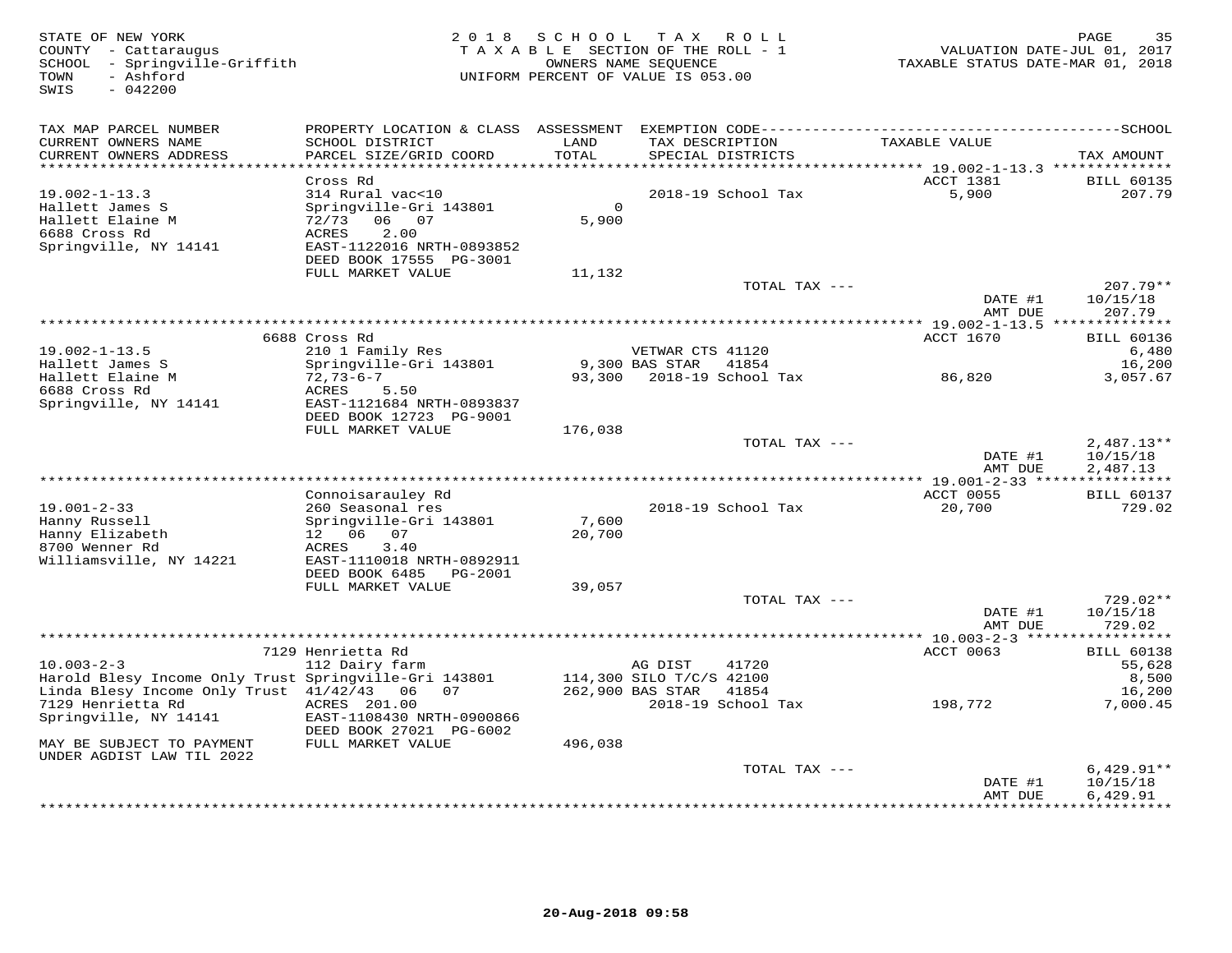| STATE OF NEW YORK<br>COUNTY - Cattaraugus<br>SCHOOL<br>- Springville-Griffith<br>- Ashford<br>TOWN<br>$-042200$<br>SWIS | 2 0 1 8                                   | SCHOOL<br>TAXABLE SECTION OF THE ROLL - 1<br>OWNERS NAME SEQUENCE<br>UNIFORM PERCENT OF VALUE IS 053.00 |         | TAX ROLL           | VALUATION DATE-JUL 01, 2017<br>TAXABLE STATUS DATE-MAR 01, 2018 | PAGE                 | 36       |
|-------------------------------------------------------------------------------------------------------------------------|-------------------------------------------|---------------------------------------------------------------------------------------------------------|---------|--------------------|-----------------------------------------------------------------|----------------------|----------|
| TAX MAP PARCEL NUMBER                                                                                                   |                                           |                                                                                                         |         |                    |                                                                 |                      |          |
| CURRENT OWNERS NAME                                                                                                     | SCHOOL DISTRICT                           | LAND                                                                                                    |         | TAX DESCRIPTION    | TAXABLE VALUE                                                   |                      |          |
| CURRENT OWNERS ADDRESS                                                                                                  | PARCEL SIZE/GRID COORD                    | TOTAL                                                                                                   |         | SPECIAL DISTRICTS  |                                                                 | TAX AMOUNT           |          |
|                                                                                                                         | Henrietta Rd                              |                                                                                                         |         |                    | <b>ACCT 1290</b>                                                | <b>BILL 60139</b>    |          |
| $10.003 - 2 - 4.2$                                                                                                      | 120 Field crops                           |                                                                                                         | AG DIST | 41720              |                                                                 |                      | 36,486   |
| Harold Blesy Income Only Trust Springville-Gri 143801                                                                   |                                           | 81,900                                                                                                  |         | 2018-19 School Tax | 45,414                                                          |                      | 1,599.41 |
| Linda Blesy Income Only Trust 40/41/55 06                                                                               | 07                                        | 81,900                                                                                                  |         |                    |                                                                 |                      |          |
| 7129 Henrietta Rd<br>Springville, NY 14141                                                                              | ACRES 129.80<br>EAST-1110281 NRTH-0900174 |                                                                                                         |         |                    |                                                                 |                      |          |
|                                                                                                                         | DEED BOOK 27021 PG-6003                   |                                                                                                         |         |                    |                                                                 |                      |          |
| MAY BE SUBJECT TO PAYMENT                                                                                               | FULL MARKET VALUE                         | 154,528                                                                                                 |         |                    |                                                                 |                      |          |
| UNDER AGDIST LAW TIL 2022                                                                                               |                                           |                                                                                                         |         |                    |                                                                 |                      |          |
|                                                                                                                         |                                           |                                                                                                         |         | TOTAL TAX $---$    |                                                                 | 1,599.41**           |          |
|                                                                                                                         |                                           |                                                                                                         |         |                    | DATE #1<br>AMT DUE                                              | 10/15/18<br>1,599.41 |          |
|                                                                                                                         |                                           |                                                                                                         |         |                    |                                                                 |                      |          |
|                                                                                                                         | 7306 Henrietta Rd                         |                                                                                                         |         |                    | ACCT 0276                                                       | <b>BILL 60140</b>    |          |
| $10.003 - 2 - 5.1$                                                                                                      | 120 Field crops                           |                                                                                                         | AG DIST | 41720              |                                                                 |                      | 22,000   |
| Harold Blesy Income Only Trust Springville-Gri 143801                                                                   |                                           | 102,100                                                                                                 |         | 2018-19 School Tax | 98,700                                                          |                      | 3,476.07 |
| Linda Blesy Income Only Trust 54/55<br>7129 Henrietta Rd                                                                | 06 07                                     | 120,700                                                                                                 |         |                    |                                                                 |                      |          |
| Springville, NY 14141                                                                                                   | ACRES 207.20<br>EAST-1111498 NRTH-0903572 |                                                                                                         |         |                    |                                                                 |                      |          |
|                                                                                                                         | DEED BOOK 27021 PG-6003                   |                                                                                                         |         |                    |                                                                 |                      |          |
| MAY BE SUBJECT TO PAYMENT                                                                                               | FULL MARKET VALUE                         | 227,736                                                                                                 |         |                    |                                                                 |                      |          |
| UNDER AGDIST LAW TIL 2022                                                                                               |                                           |                                                                                                         |         |                    |                                                                 |                      |          |
|                                                                                                                         |                                           |                                                                                                         |         | TOTAL TAX ---      |                                                                 | $3.476.07**$         |          |
|                                                                                                                         |                                           |                                                                                                         |         |                    | DATE #1<br>AMT DUE                                              | 10/15/18<br>3,476.07 |          |
|                                                                                                                         |                                           |                                                                                                         |         |                    | *********** 10.003-2-10 ****************                        |                      |          |
|                                                                                                                         | Henrietta Rd                              |                                                                                                         |         |                    | ACCT 0775                                                       | <b>BILL 60141</b>    |          |
| $10.003 - 2 - 10$                                                                                                       | 120 Field crops                           |                                                                                                         | AG DIST | 41720              |                                                                 |                      | 43,527   |
| Harold Blesy Income Only Trust Springville-Gri 143801                                                                   |                                           | 84,100                                                                                                  |         | 2018-19 School Tax | 40,573                                                          |                      | 1,428.92 |
| Linda Blesy Income Only Trust 40/54 06 07<br>7129 Henrietta Rd                                                          | ACRES 136.15                              | 84,100                                                                                                  |         |                    |                                                                 |                      |          |
| Springville, NY 14141                                                                                                   | EAST-1112853 NRTH-0900995                 |                                                                                                         |         |                    |                                                                 |                      |          |
|                                                                                                                         | DEED BOOK 27021 PG-6003                   |                                                                                                         |         |                    |                                                                 |                      |          |
| MAY BE SUBJECT TO PAYMENT<br>UNDER AGDIST LAW TIL 2022                                                                  | FULL MARKET VALUE                         | 158,679                                                                                                 |         |                    |                                                                 |                      |          |
|                                                                                                                         |                                           |                                                                                                         |         | TOTAL TAX ---      |                                                                 | $1,428.92**$         |          |
|                                                                                                                         |                                           |                                                                                                         |         |                    | DATE #1                                                         | 10/15/18             |          |
|                                                                                                                         |                                           |                                                                                                         |         |                    | AMT DUE                                                         | 1,428.92             |          |
|                                                                                                                         |                                           |                                                                                                         |         |                    |                                                                 |                      |          |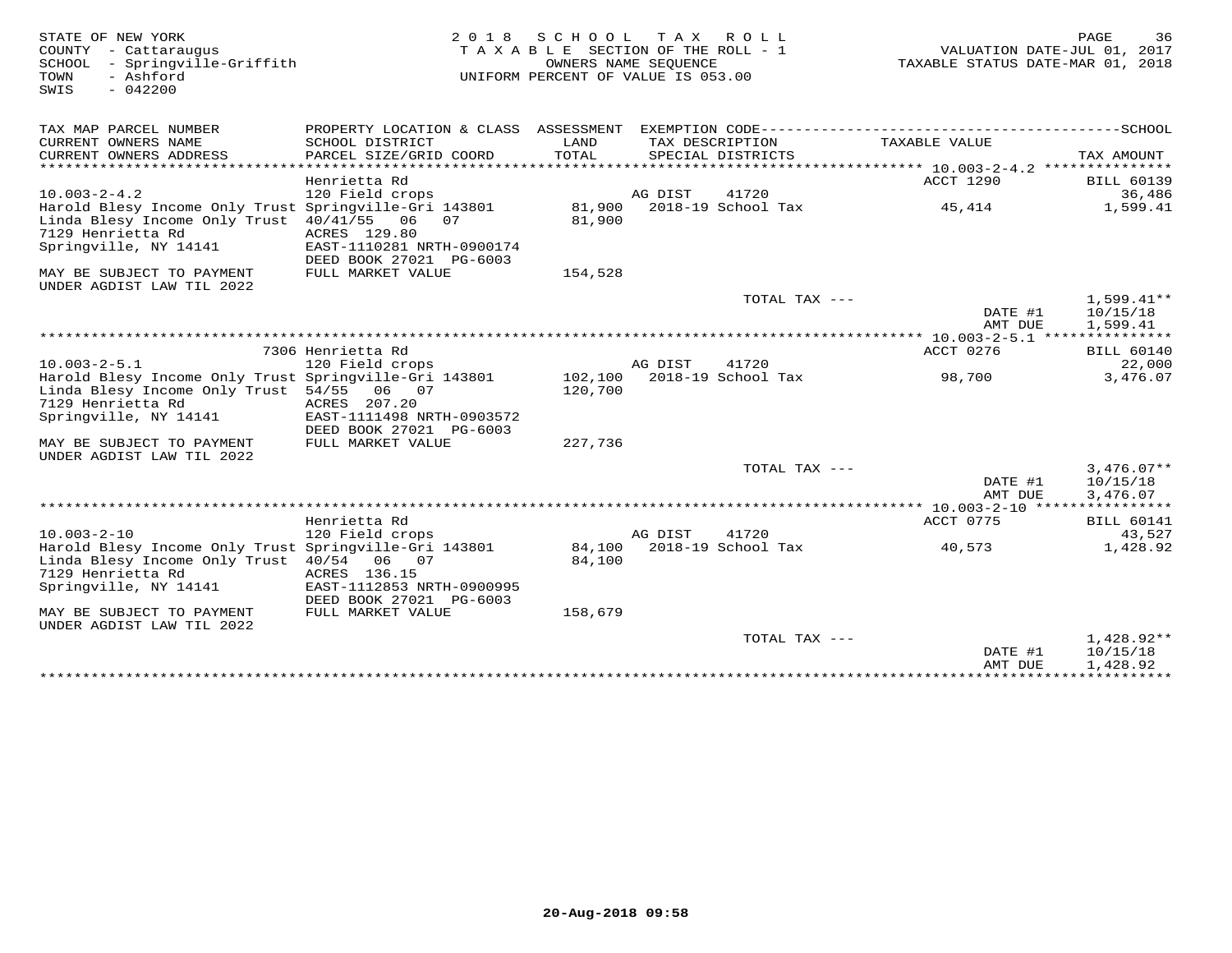| STATE OF NEW YORK<br>COUNTY - Cattaraugus<br>SCHOOL - Springville-Griffith<br>- Ashford<br>TOWN<br>SWIS<br>$-042200$ |                                                        |                 | 2018 SCHOOL TAX ROLL<br>TAXABLE SECTION OF THE ROLL - 1<br>OWNERS NAME SEQUENCE<br>UNIFORM PERCENT OF VALUE IS 053.00 | VALUATION DATE-JUL 01, 2017<br>TAXABLE STATUS DATE-MAR 01, 2018 | PAGE<br>37             |
|----------------------------------------------------------------------------------------------------------------------|--------------------------------------------------------|-----------------|-----------------------------------------------------------------------------------------------------------------------|-----------------------------------------------------------------|------------------------|
| TAX MAP PARCEL NUMBER                                                                                                |                                                        |                 |                                                                                                                       |                                                                 |                        |
| CURRENT OWNERS NAME<br>CURRENT OWNERS ADDRESS                                                                        | SCHOOL DISTRICT<br>PARCEL SIZE/GRID COORD              | LAND<br>TOTAL   | TAX DESCRIPTION<br>SPECIAL DISTRICTS                                                                                  | TAXABLE VALUE                                                   | TAX AMOUNT             |
| ************************                                                                                             | Henrietta Rd                                           |                 |                                                                                                                       | ACCT 0062                                                       | <b>BILL 60142</b>      |
| $10.003 - 2 - 15.1$                                                                                                  | 112 Dairy farm                                         |                 | AG DIST<br>41720                                                                                                      |                                                                 | 57,107                 |
| Harold Blesy Income Only Trust Springville-Gri 143801                                                                |                                                        |                 | 156,800 SILO T/C/S 42100                                                                                              |                                                                 | 700                    |
| Linda Blesy Income Only Trust 39/53 06 07                                                                            |                                                        |                 | 255,600 2018-19 School Tax                                                                                            | 197,793                                                         | 6,965.97               |
| 7129 Henrietta Rd<br>Springville, NY 14141                                                                           | ACRES 314.75<br>EAST-1115467 NRTH-0900403              |                 |                                                                                                                       |                                                                 |                        |
|                                                                                                                      | DEED BOOK 27021 PG-6001                                |                 |                                                                                                                       |                                                                 |                        |
| MAY BE SUBJECT TO PAYMENT<br>UNDER AGDIST LAW TIL 2022                                                               | FULL MARKET VALUE                                      | 482,264         |                                                                                                                       |                                                                 |                        |
|                                                                                                                      |                                                        |                 | TOTAL TAX ---                                                                                                         |                                                                 | $6,965.97**$           |
|                                                                                                                      |                                                        |                 |                                                                                                                       | DATE #1                                                         | 10/15/18               |
|                                                                                                                      |                                                        |                 |                                                                                                                       | AMT DUE<br>***** 10.003-2-24 *****************                  | 6,965.97               |
|                                                                                                                      | 7359 Henrietta Rd                                      |                 |                                                                                                                       | ACCT 0773                                                       | <b>BILL 60143</b>      |
| $10.003 - 2 - 24$                                                                                                    | 112 Dairy farm                                         |                 | AG DIST<br>41720                                                                                                      |                                                                 | 30,047                 |
| Harold Blesy Income Only Trust Springville-Gri 143801                                                                |                                                        |                 | 76,600 SILO T/C/S 42100                                                                                               |                                                                 | 2,800                  |
| Linda Blesy Income Only Trust 26/40/55 06 07<br>7129 Henrietta Rd                                                    | ACRES 111.40                                           |                 | 174,100 2018-19 School Tax                                                                                            | 141,253                                                         | 4,974.72               |
| Springville, NY 14141                                                                                                | EAST-1111671 NRTH-0899748                              |                 |                                                                                                                       |                                                                 |                        |
|                                                                                                                      | DEED BOOK 27021 PG-6003                                |                 |                                                                                                                       |                                                                 |                        |
| MAY BE SUBJECT TO PAYMENT<br>UNDER AGDIST LAW TIL 2022                                                               | FULL MARKET VALUE                                      | 328,491         |                                                                                                                       |                                                                 |                        |
|                                                                                                                      |                                                        |                 | TOTAL TAX ---                                                                                                         |                                                                 | $4,974.72**$           |
|                                                                                                                      |                                                        |                 |                                                                                                                       | DATE #1<br>AMT DUE                                              | 10/15/18<br>4,974.72   |
|                                                                                                                      |                                                        |                 |                                                                                                                       | **** 19.002-1-17 ****************                               |                        |
|                                                                                                                      | 10351 Dutch Hill Rd                                    |                 |                                                                                                                       | ACCT 0370                                                       | <b>BILL 60144</b>      |
| $19.002 - 1 - 17$                                                                                                    | 210 1 Family Res                                       |                 | 2018-19 School Tax                                                                                                    | 39,200                                                          | 1,380.56               |
| Harshbarger Estate of Michelle Springville-Gri 143801<br>10351 Dutch Hill Rd                                         | 72 06 06                                               | 4,000<br>39,200 |                                                                                                                       |                                                                 |                        |
| West Valley, NY 14171                                                                                                | FRNT 160.00 DPTH 140.00                                |                 |                                                                                                                       |                                                                 |                        |
|                                                                                                                      | BANK<br>081                                            |                 |                                                                                                                       |                                                                 |                        |
|                                                                                                                      | EAST-1123280 NRTH-0893736                              |                 |                                                                                                                       |                                                                 |                        |
|                                                                                                                      | DEED BOOK 30<br>PG-8001<br>FULL MARKET VALUE           | 73,962          |                                                                                                                       |                                                                 |                        |
|                                                                                                                      |                                                        |                 | TOTAL TAX ---                                                                                                         |                                                                 | $1,380.56**$           |
|                                                                                                                      |                                                        |                 |                                                                                                                       | DATE #1                                                         | 10/15/18               |
|                                                                                                                      |                                                        |                 |                                                                                                                       | AMT DUE                                                         | 1,380.56               |
|                                                                                                                      | 7087 Peters Rd                                         |                 | ***********************                                                                                               | ** 19.001-2-4.2 ***************                                 | <b>BILL 60145</b>      |
| $19.001 - 2 - 4.2$                                                                                                   | 210 1 Family Res                                       |                 | ENH STAR 41834                                                                                                        | ACCT 1244                                                       | 36,070                 |
| Harshbarger Larry O                                                                                                  | Springville-Gri 143801                                 | 4,500           | 2018-19 School Tax                                                                                                    | 69,700                                                          | 2,454.73               |
| Harshbarger Rebecca                                                                                                  | 25 06<br>07                                            | 69,700          |                                                                                                                       |                                                                 |                        |
| 7087 Peters Rd                                                                                                       | FRNT 180.00 DPTH 185.00                                |                 |                                                                                                                       |                                                                 |                        |
| Springville, NY 14141                                                                                                | EAST-1115969 NRTH-0896690<br>DEED BOOK 881<br>PG-01006 |                 |                                                                                                                       |                                                                 |                        |
|                                                                                                                      | FULL MARKET VALUE                                      | 131,509         |                                                                                                                       |                                                                 |                        |
|                                                                                                                      |                                                        |                 | TOTAL TAX ---                                                                                                         |                                                                 | $1,184.40**$           |
|                                                                                                                      |                                                        |                 |                                                                                                                       | DATE #1                                                         | 10/15/18               |
|                                                                                                                      |                                                        |                 |                                                                                                                       | AMT DUE                                                         | 1,184.40<br>********** |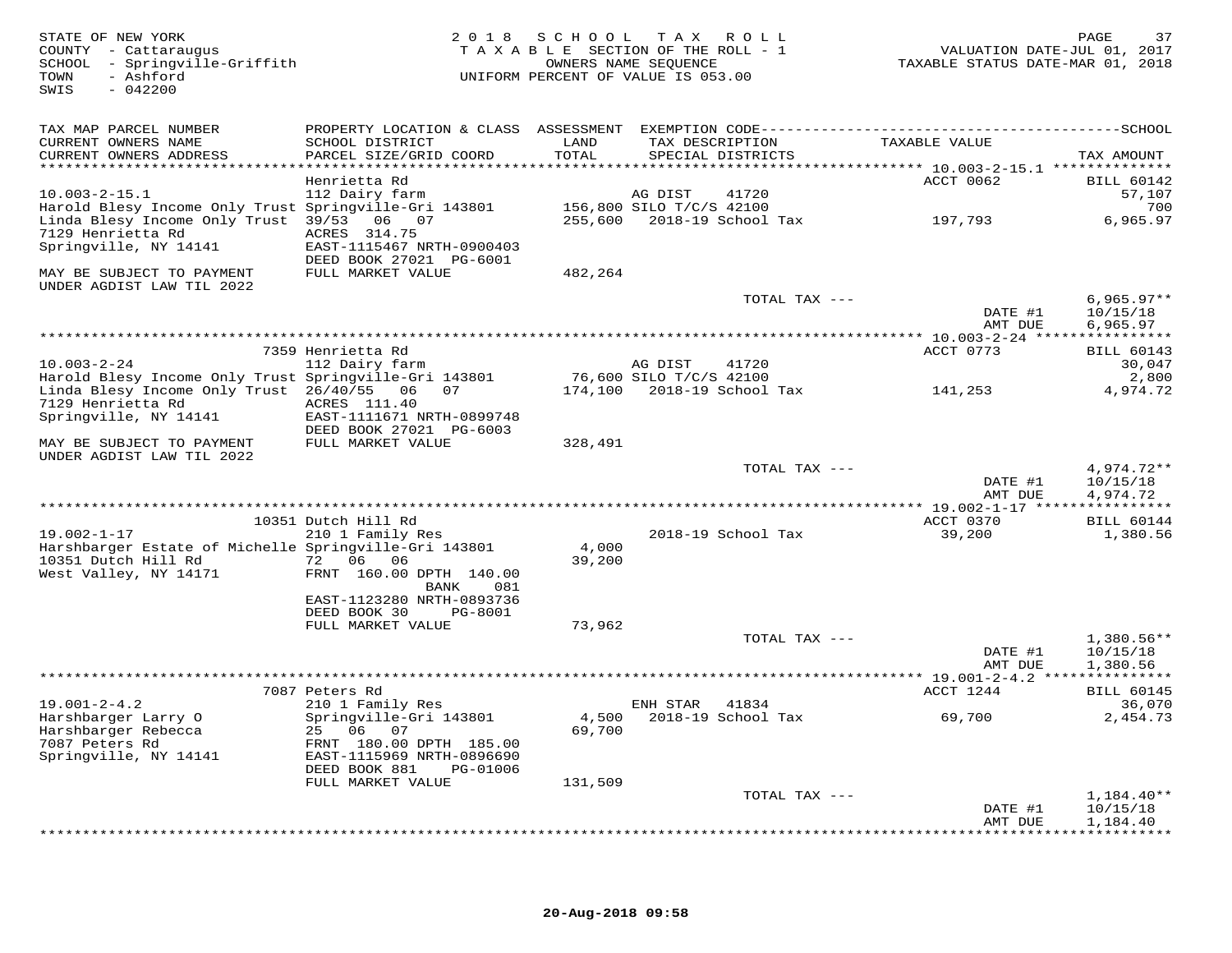| STATE OF NEW YORK<br>COUNTY - Cattaraugus<br>SCHOOL - Springville-Griffith<br>- Ashford<br>TOWN<br>$-042200$<br>SWIS | 2 0 1 8                                                                       | SCHOOL TAX ROLL<br>TAXABLE SECTION OF THE ROLL - 1<br>OWNERS NAME SEQUENCE<br>UNIFORM PERCENT OF VALUE IS 053.00 |                 |                             | VALUATION DATE-JUL 01, 2017<br>TAXABLE STATUS DATE-MAR 01, 2018 | PAGE<br>38                          |
|----------------------------------------------------------------------------------------------------------------------|-------------------------------------------------------------------------------|------------------------------------------------------------------------------------------------------------------|-----------------|-----------------------------|-----------------------------------------------------------------|-------------------------------------|
| TAX MAP PARCEL NUMBER<br>CURRENT OWNERS NAME<br>CURRENT OWNERS ADDRESS                                               | SCHOOL DISTRICT<br>PARCEL SIZE/GRID COORD                                     | LAND<br>TOTAL                                                                                                    | TAX DESCRIPTION | SPECIAL DISTRICTS           | TAXABLE VALUE                                                   | TAX AMOUNT                          |
| *******************                                                                                                  |                                                                               | *********                                                                                                        |                 |                             | ******** 10.004-1-4.5 ****************                          |                                     |
|                                                                                                                      | 10863 Edies Rd                                                                |                                                                                                                  |                 |                             | <b>ACCT 1455</b>                                                | <b>BILL 60146</b>                   |
| $10.004 - 1 - 4.5$<br>Hawley Ryan<br>10863 Edies Rd                                                                  | 210 1 Family Res<br>Springville-Gri 143801<br>$74 - 6 - 6$                    | 5,600<br>45,600                                                                                                  | <b>BAS STAR</b> | 41854<br>2018-19 School Tax | 45,600                                                          | 16,200<br>1,605.96                  |
| Springville, NY 14141                                                                                                | <b>ACRES</b><br>1.80<br>EAST-1123073 NRTH-0901469<br>DEED BOOK 978<br>PG-1049 |                                                                                                                  |                 |                             |                                                                 |                                     |
|                                                                                                                      | FULL MARKET VALUE                                                             | 86,038                                                                                                           |                 |                             |                                                                 |                                     |
|                                                                                                                      |                                                                               |                                                                                                                  |                 | TOTAL TAX ---               | DATE #1                                                         | $1,035.42**$<br>10/15/18            |
|                                                                                                                      |                                                                               |                                                                                                                  |                 |                             | AMT DUE<br>** 10.004-1-4.3 ***************                      | 1,035.42                            |
|                                                                                                                      | Edies Rd                                                                      |                                                                                                                  |                 |                             | ACCT 1146                                                       | <b>BILL 60147</b>                   |
| $10.004 - 1 - 4.3$                                                                                                   | 314 Rural vac<10                                                              |                                                                                                                  |                 | 2018-19 School Tax          | 9,600                                                           | 338.10                              |
| Hawley Ryan D                                                                                                        | Springville-Gri 143801                                                        | 9,600                                                                                                            |                 |                             |                                                                 |                                     |
| Hawley Alyssa M<br>10863 Edies Road                                                                                  | 74 06 06<br>9.70<br>ACRES                                                     | 9,600                                                                                                            |                 |                             |                                                                 |                                     |
| Springville, NY 14141                                                                                                | EAST-1122640 NRTH-0901268                                                     |                                                                                                                  |                 |                             |                                                                 |                                     |
|                                                                                                                      | DEED BOOK 29084 PG-7001                                                       |                                                                                                                  |                 |                             |                                                                 |                                     |
|                                                                                                                      | FULL MARKET VALUE                                                             | 18,113                                                                                                           |                 |                             |                                                                 |                                     |
|                                                                                                                      |                                                                               |                                                                                                                  |                 | TOTAL TAX ---               | DATE #1                                                         | 338.10**<br>10/15/18                |
|                                                                                                                      |                                                                               |                                                                                                                  |                 |                             | AMT DUE                                                         | 338.10                              |
|                                                                                                                      |                                                                               |                                                                                                                  |                 |                             |                                                                 |                                     |
|                                                                                                                      | Beech Tree Rd                                                                 |                                                                                                                  |                 |                             | ACCT 0692                                                       | <b>BILL 60148</b>                   |
| $11.001 - 1 - 23$<br>Hayden Devon                                                                                    | 312 Vac w/imprv<br>Springville-Gri 143801                                     | 1,700                                                                                                            |                 | 2018-19 School Tax          | 2,700                                                           | 95.09                               |
| 291 N. Central Ave                                                                                                   | 54 06 06                                                                      | 2,700                                                                                                            |                 |                             |                                                                 |                                     |
| Springville, NY 14141                                                                                                | NRF                                                                           |                                                                                                                  |                 |                             |                                                                 |                                     |
|                                                                                                                      | FRNT 350.00 DPTH 134.00                                                       |                                                                                                                  |                 |                             |                                                                 |                                     |
|                                                                                                                      | EAST-1137532 NRTH-0908072<br>DEED BOOK 25749 PG-5003                          |                                                                                                                  |                 |                             |                                                                 |                                     |
|                                                                                                                      | FULL MARKET VALUE                                                             | 5,094                                                                                                            |                 |                             |                                                                 |                                     |
|                                                                                                                      |                                                                               |                                                                                                                  |                 | TOTAL TAX ---               |                                                                 | 95.09**                             |
|                                                                                                                      |                                                                               |                                                                                                                  |                 |                             | DATE #1<br>AMT DUE                                              | 10/15/18<br>95.09                   |
|                                                                                                                      |                                                                               |                                                                                                                  |                 |                             |                                                                 | ***********                         |
|                                                                                                                      | 5594 Cole Rd                                                                  |                                                                                                                  |                 |                             | ACCT 0755                                                       | <b>BILL 60149</b>                   |
| $11.003 - 1 - 20$                                                                                                    | 210 1 Family Res                                                              |                                                                                                                  | BAS STAR        | 41854                       |                                                                 | 16,200                              |
| Hayden Kenneth S<br>5594 Cole Rd                                                                                     | Springville-Gri 143801<br>53 06 06                                            | 6,500<br>70,000                                                                                                  |                 | 2018-19 School Tax          | 70,000                                                          | 2,465.29                            |
| West Valley, NY 14171                                                                                                | ACRES<br>2.35                                                                 |                                                                                                                  |                 |                             |                                                                 |                                     |
|                                                                                                                      | EAST-0491880 NRTH-0904820<br>DEED BOOK 1015<br>PG-221                         |                                                                                                                  |                 |                             |                                                                 |                                     |
|                                                                                                                      | FULL MARKET VALUE                                                             | 132,075                                                                                                          |                 |                             |                                                                 |                                     |
|                                                                                                                      |                                                                               |                                                                                                                  |                 | TOTAL TAX ---               | DATE #1                                                         | $1,894.75**$<br>10/15/18            |
|                                                                                                                      |                                                                               |                                                                                                                  |                 |                             | AMT DUE                                                         | 1,894.75<br>* * * * * * * * * * * * |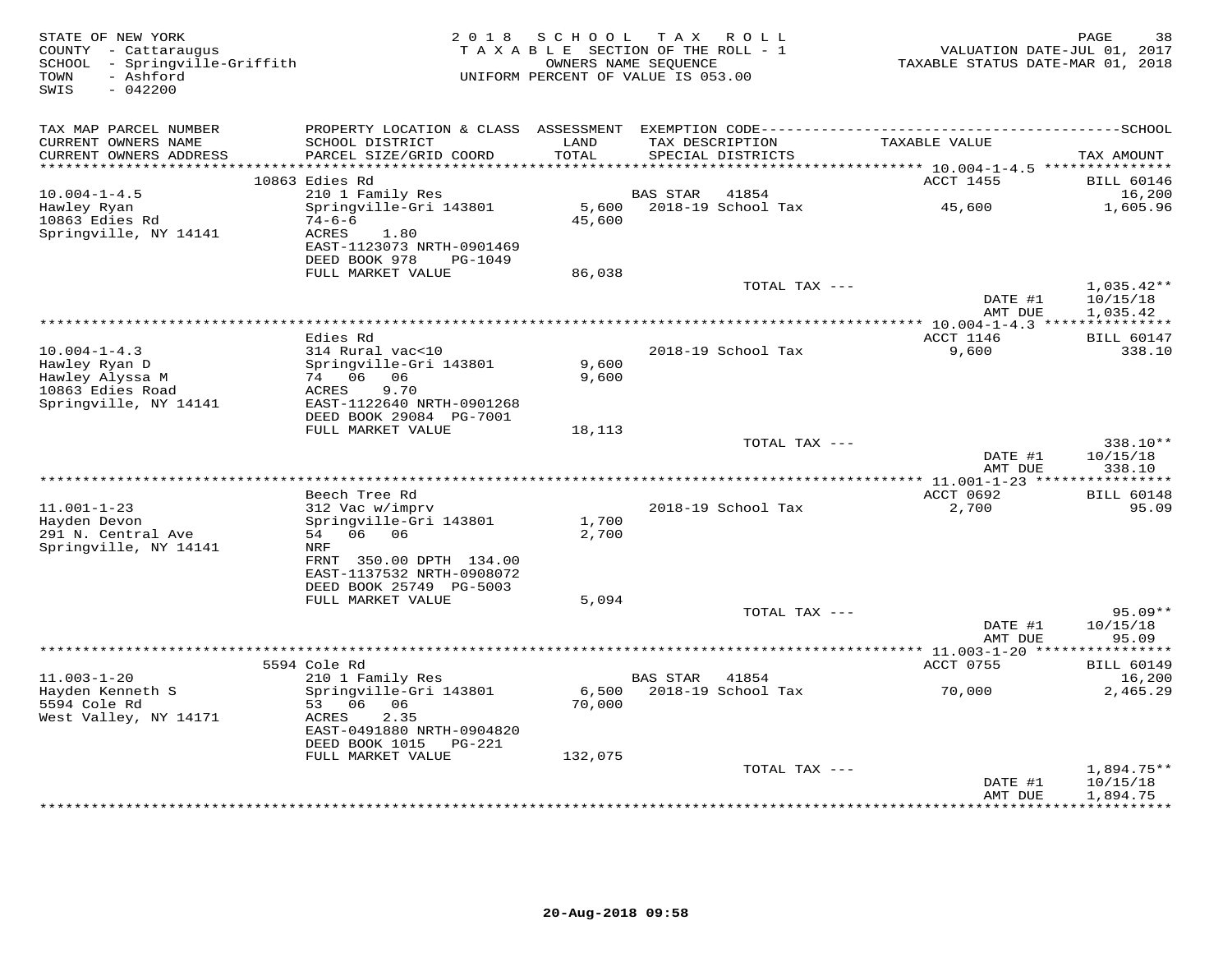SWIS - 042200

STATE OF NEW YORK 2 0 1 8 S C H O O L T A X R O L L PAGE 39 COUNTY - Cattaraugus T A X A B L E SECTION OF THE ROLL - 1 VALUATION DATE-JUL 01, 2017 SCHOOL - Springville-Griffith OWNERS NAME SEQUENCE TAXABLE STATUS DATE-MAR 01, 2018 TOWN - Ashford UNIFORM PERCENT OF VALUE IS 053.00

| TAX MAP PARCEL NUMBER<br>CURRENT OWNERS NAME<br>CURRENT OWNERS ADDRESS | PROPERTY LOCATION & CLASS ASSESSMENT<br>SCHOOL DISTRICT<br>PARCEL SIZE/GRID COORD | LAND<br>TOTAL | EXEMPTION CODE----------<br>TAX DESCRIPTION<br>SPECIAL DISTRICTS | TAXABLE VALUE                                    | $----SCHOOL$<br>TAX AMOUNT |
|------------------------------------------------------------------------|-----------------------------------------------------------------------------------|---------------|------------------------------------------------------------------|--------------------------------------------------|----------------------------|
| *******************                                                    |                                                                                   |               |                                                                  | ****************** 11.003-1-3.5 **************** |                            |
| $11.003 - 1 - 3.5$                                                     | 6142 Emerson Rd<br>270 Mfg housing                                                |               | VETWAR CTS 41120                                                 | ACCT 1027                                        | <b>BILL 60150</b><br>3,810 |
| Hayes Richard<br>Hayes Anita M                                         | Springville-Gri 143801<br>64 06 06                                                |               | 3,500 VETDIS CTS 41140<br>25,400 ENH STAR 41834                  |                                                  | 3,810<br>17,780            |
| 6142 Emerson Rd<br>West Valley, NY 14171                               | FRNT 230.00 DPTH 233.26<br>EAST-1129671 NRTH-0901448<br>DEED BOOK 4232<br>PG-4001 |               | 2018-19 School Tax                                               | 17,780                                           | 626.18                     |
|                                                                        | FULL MARKET VALUE                                                                 | 47,925        |                                                                  |                                                  |                            |
|                                                                        |                                                                                   |               | TOTAL TAX ---                                                    |                                                  | $0.00**$                   |
|                                                                        |                                                                                   |               |                                                                  |                                                  |                            |
|                                                                        | 11599 Bolton Rd                                                                   |               |                                                                  | ACCT 1420                                        | <b>BILL 60151</b>          |
| $3.004 - 2 - 6.8$                                                      | 314 Rural vac<10                                                                  |               | 2018-19 School Tax                                               | 6,800                                            | 239.49                     |
| Hebdon Jamie                                                           | Springville-Gri 143801                                                            | 6,800         |                                                                  |                                                  |                            |
| Hebdon Pauline                                                         | ACRES<br>3.30                                                                     | 6,800         |                                                                  |                                                  |                            |
| 11647 Bolton Rd                                                        | EAST-1147957 NRTH-0913101                                                         |               |                                                                  |                                                  |                            |
| Springville, NY 14141                                                  | DEED BOOK 17975 PG-4001                                                           |               |                                                                  |                                                  |                            |
|                                                                        | FULL MARKET VALUE                                                                 | 12,830        |                                                                  |                                                  | $239.49**$                 |
|                                                                        |                                                                                   |               | TOTAL TAX $---$                                                  | DATE #1                                          | 10/15/18                   |
|                                                                        |                                                                                   |               |                                                                  | AMT DUE                                          | 239.49                     |
|                                                                        |                                                                                   |               |                                                                  |                                                  |                            |
|                                                                        | 11647 Bolton Rd                                                                   |               |                                                                  | ACCT 1031                                        | <b>BILL 60152</b>          |
| $3.004 - 2 - 2.2$                                                      | 210 1 Family Res                                                                  |               | <b>BAS STAR</b><br>41854                                         |                                                  | 16,200                     |
| Hebdon Jamie A                                                         | Springville-Gri 143801                                                            | 10,700        | 2018-19 School Tax                                               | 34,000                                           | 1,197.43                   |
| 11647 Bolton Rd                                                        | 41 06 06                                                                          | 34,000        |                                                                  |                                                  |                            |
| Springville, NY 14141-9503                                             | 6.22<br>ACRES                                                                     |               |                                                                  |                                                  |                            |
|                                                                        | EAST-1147527 NRTH-0913399                                                         |               |                                                                  |                                                  |                            |
|                                                                        | DEED BOOK 2503<br>PG-3002                                                         |               |                                                                  |                                                  |                            |
|                                                                        | FULL MARKET VALUE                                                                 | 64,151        |                                                                  |                                                  |                            |
|                                                                        |                                                                                   |               | TOTAL TAX ---                                                    |                                                  | $626.89**$                 |
|                                                                        |                                                                                   |               |                                                                  | DATE #1                                          | 10/15/18                   |
|                                                                        |                                                                                   |               |                                                                  | AMT DUE                                          | 626.89                     |
|                                                                        |                                                                                   |               |                                                                  |                                                  |                            |
|                                                                        | 11655 Bolton Rd                                                                   |               |                                                                  | ACCT 1728                                        | <b>BILL 60153</b>          |
| $3.004 - 2 - 5.2$                                                      | 314 Rural vac<10                                                                  |               | 2018-19 School Tax                                               | 4,100                                            | 144.40                     |
| Hebdon Jamie A                                                         | Springville-Gri 143801<br>41 06<br>06                                             | 4,100         |                                                                  |                                                  |                            |
| 11647 Bolton Road<br>Springville, NY 14141                             | <b>ACRES</b><br>1.03                                                              | 4,100         |                                                                  |                                                  |                            |
|                                                                        | EAST-1147604 NRTH-0913650                                                         |               |                                                                  |                                                  |                            |
|                                                                        | DEED BOOK 27876 PG-6001                                                           |               |                                                                  |                                                  |                            |
|                                                                        | FULL MARKET VALUE                                                                 | 7,736         |                                                                  |                                                  |                            |
|                                                                        |                                                                                   |               | TOTAL TAX $---$                                                  |                                                  | $144.40**$                 |
|                                                                        |                                                                                   |               |                                                                  | DATE #1                                          | 10/15/18                   |
|                                                                        |                                                                                   |               |                                                                  | AMT DUE                                          | 144.40                     |
|                                                                        |                                                                                   |               |                                                                  | *********************                            | * * * * * * * * * * * *    |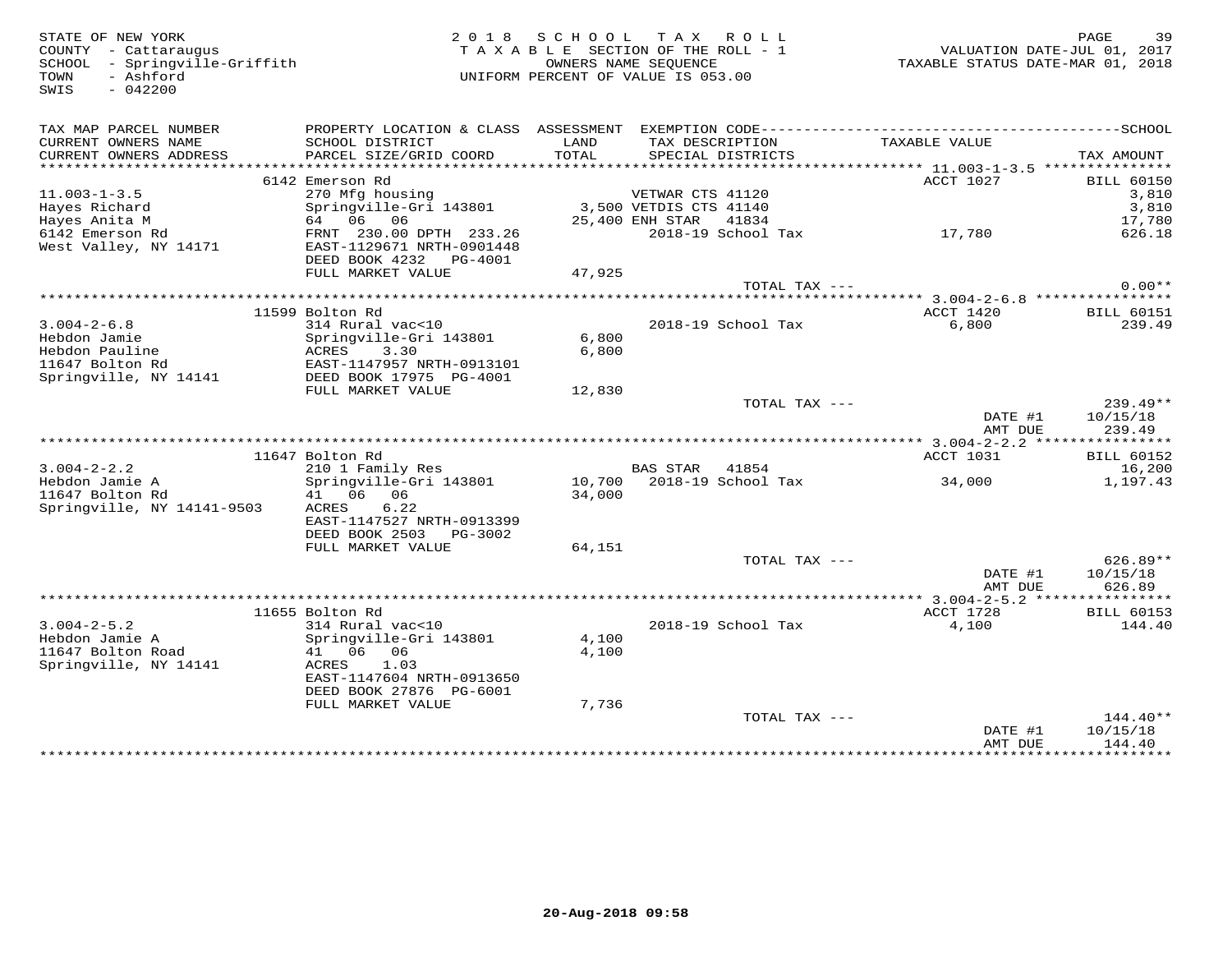| STATE OF NEW YORK<br>COUNTY - Cattaraugus<br>SCHOOL - Springville-Griffith<br>- Ashford<br>TOWN<br>SWIS<br>$-042200$ |                                                                        |                  | 2018 SCHOOL TAX ROLL<br>TAXABLE SECTION OF THE ROLL - 1<br>OWNERS NAME SEQUENCE<br>UNIFORM PERCENT OF VALUE IS 053.00 | TAXABLE STATUS DATE-MAR 01, 2018 | PAGE<br>40<br>VALUATION DATE-JUL 01, 2017 |
|----------------------------------------------------------------------------------------------------------------------|------------------------------------------------------------------------|------------------|-----------------------------------------------------------------------------------------------------------------------|----------------------------------|-------------------------------------------|
| TAX MAP PARCEL NUMBER                                                                                                |                                                                        |                  |                                                                                                                       |                                  |                                           |
| CURRENT OWNERS NAME<br>CURRENT OWNERS ADDRESS<br>*************************                                           | SCHOOL DISTRICT<br>PARCEL SIZE/GRID COORD                              | LAND<br>TOTAL    | TAX DESCRIPTION<br>SPECIAL DISTRICTS                                                                                  | TAXABLE VALUE                    | TAX AMOUNT                                |
|                                                                                                                      | 11221 Nys Rte 240                                                      |                  |                                                                                                                       | ACCT 0921                        | <b>BILL 60154</b>                         |
| $11.001 - 1 - 8.4$                                                                                                   | 210 1 Family Res                                                       |                  | VETCOM CTS 41130                                                                                                      |                                  | 10,800                                    |
| Hebdon Shane                                                                                                         | Springville-Gri 143801                                                 |                  | 5,700 VETDIS CTS 41140                                                                                                |                                  | 21,600                                    |
| 11221 NYS Rte 240                                                                                                    | 65 06 06                                                               |                  | 76,800 2018-19 School Tax                                                                                             | 44,400                           | 1,563.70                                  |
| West Valley, NY 14171                                                                                                | 1.90<br>ACRES<br>EAST-1132658 NRTH-0905504<br>DEED BOOK 16641 PG-4001  |                  |                                                                                                                       |                                  |                                           |
|                                                                                                                      | FULL MARKET VALUE                                                      | 144,906          |                                                                                                                       |                                  |                                           |
|                                                                                                                      |                                                                        |                  | TOTAL TAX ---                                                                                                         | DATE #1<br>AMT DUE               | $1,563.70**$<br>10/15/18<br>1,563.70      |
|                                                                                                                      |                                                                        |                  |                                                                                                                       |                                  |                                           |
|                                                                                                                      | 11200 Nys Rte 240                                                      |                  |                                                                                                                       | ACCT 1326                        | <b>BILL 60155</b>                         |
| $11.001 - 1 - 31.3$                                                                                                  | 240 Rural res                                                          |                  | BAS STAR 41854                                                                                                        |                                  | 16,200                                    |
| Heidelberger Edwin<br>11200 Rte 240<br>West Valley, NY 14171                                                         | Springville-Gri 143801<br>60 06 06<br>ACRES 48.10                      | 227,100          | 29,400 2018-19 School Tax                                                                                             | 227,100                          | 7,998.12                                  |
|                                                                                                                      | EAST-1134612 NRTH-0904959                                              |                  |                                                                                                                       |                                  |                                           |
|                                                                                                                      | DEED BOOK 26453 PG-8001<br>FULL MARKET VALUE                           | 428,491          |                                                                                                                       |                                  |                                           |
|                                                                                                                      |                                                                        |                  | TOTAL TAX ---                                                                                                         | DATE #1                          | $7,427.58**$<br>10/15/18                  |
|                                                                                                                      |                                                                        |                  |                                                                                                                       | AMT DUE                          | 7,427.58                                  |
|                                                                                                                      | Scoby Rd                                                               |                  |                                                                                                                       | ACCT 0172                        | <b>BILL 60156</b>                         |
| $10.003 - 2 - 13$                                                                                                    | 314 Rural vac<10                                                       |                  | 2018-19 School Tax                                                                                                    | 17,800                           | 626.89                                    |
| Heidelberger Joint Rev Tr                                                                                            | Springville-Gri 143801                                                 | 17,800           |                                                                                                                       |                                  |                                           |
| Heidelberger Edwin<br>11200 Rte 240                                                                                  | 53 06 07<br>ACRES 12.93                                                | 17,800           |                                                                                                                       |                                  |                                           |
| West Valley, NY 14171                                                                                                | EAST-1116526 NRTH-0903900<br>DEED BOOK 13022 PG-9001                   |                  |                                                                                                                       |                                  |                                           |
|                                                                                                                      | FULL MARKET VALUE                                                      | 33,585           |                                                                                                                       |                                  |                                           |
|                                                                                                                      |                                                                        |                  | TOTAL TAX ---                                                                                                         |                                  | $626.89**$                                |
|                                                                                                                      |                                                                        |                  |                                                                                                                       | DATE #1<br>AMT DUE               | 10/15/18<br>626.89                        |
|                                                                                                                      |                                                                        |                  |                                                                                                                       |                                  |                                           |
| $11.003 - 1 - 19.8$                                                                                                  | Cole Rd<br>321 Abandoned ag                                            |                  | 2018-19 School Tax                                                                                                    | ACCT 1212<br>27,200              | <b>BILL 60157</b><br>957.94               |
| Heidelberger Joint Rev Tr<br>Heidelberger Edwin                                                                      | Springville-Gri 143801<br>06 06<br>52/53                               | 27,200<br>27,200 |                                                                                                                       |                                  |                                           |
| 11200 Rte 240<br>West Valley, NY 14171                                                                               | 49.40<br>ACRES<br>EAST-0488390 NRTH-0902100<br>DEED BOOK 13022 PG-9001 |                  |                                                                                                                       |                                  |                                           |
|                                                                                                                      | FULL MARKET VALUE                                                      | 51,321           |                                                                                                                       |                                  |                                           |
|                                                                                                                      |                                                                        |                  | TOTAL TAX ---                                                                                                         |                                  | $957.94**$                                |
|                                                                                                                      |                                                                        |                  |                                                                                                                       | DATE #1<br>AMT DUE               | 10/15/18<br>957.94                        |
|                                                                                                                      |                                                                        |                  |                                                                                                                       |                                  | * * * * * * * * *                         |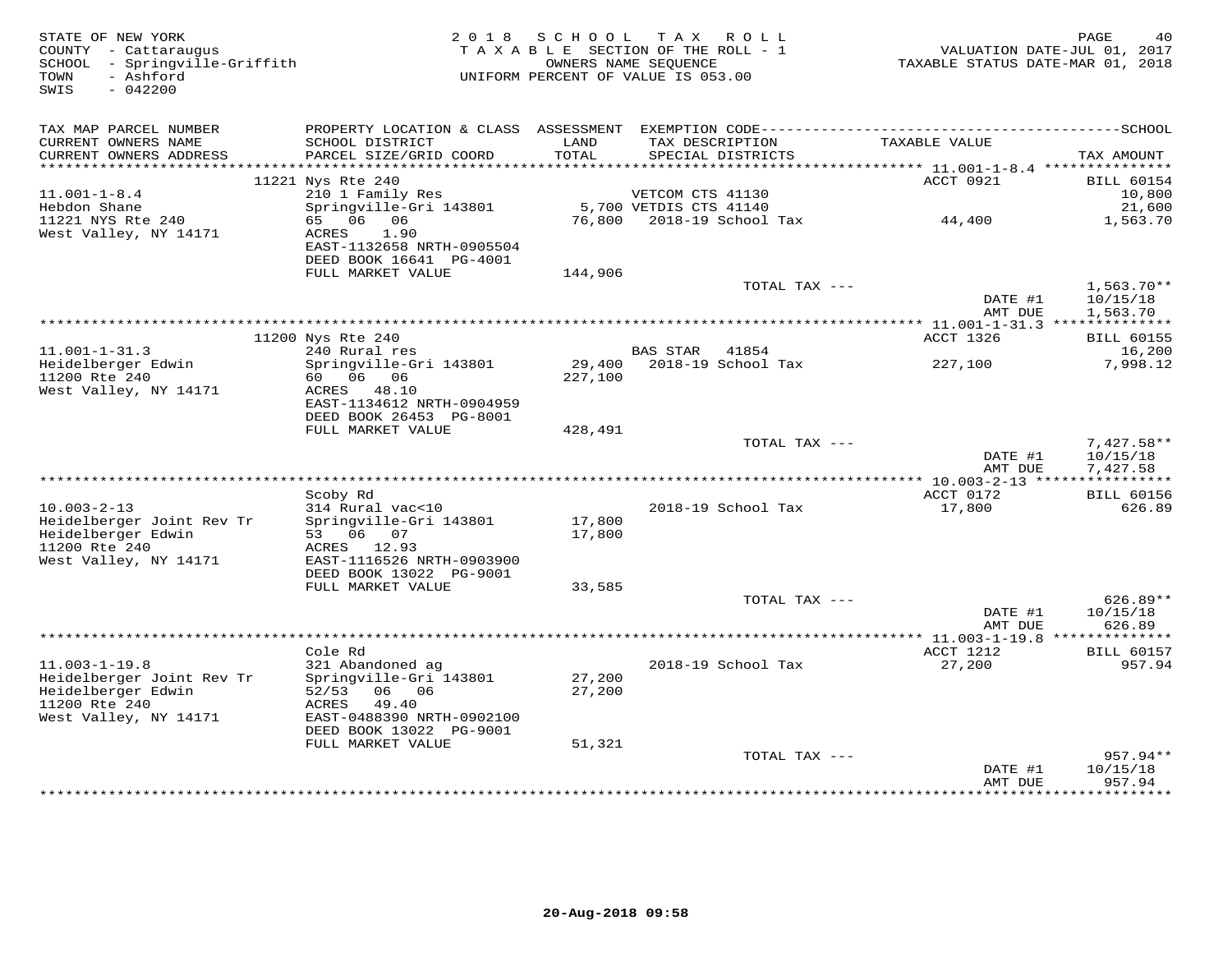| STATE OF NEW YORK<br>COUNTY - Cattaraugus<br>SCHOOL - Springville-Griffith<br>- Ashford<br>TOWN<br>$-042200$<br>SWIS |                                                                                              | 2018 SCHOOL TAX ROLL<br>TAXABLE SECTION OF THE ROLL - 1<br>UNIFORM PERCENT OF VALUE IS 053.00 | OWNERS NAME SEQUENCE |                                      | TAXABLE STATUS DATE-MAR 01, 2018        | 41<br>PAGE<br>VALUATION DATE-JUL 01, 2017 |
|----------------------------------------------------------------------------------------------------------------------|----------------------------------------------------------------------------------------------|-----------------------------------------------------------------------------------------------|----------------------|--------------------------------------|-----------------------------------------|-------------------------------------------|
| TAX MAP PARCEL NUMBER                                                                                                | PROPERTY LOCATION & CLASS ASSESSMENT EXEMPTION CODE-----------------------------------SCHOOL |                                                                                               |                      |                                      |                                         |                                           |
| CURRENT OWNERS NAME<br>CURRENT OWNERS ADDRESS                                                                        | SCHOOL DISTRICT<br>PARCEL SIZE/GRID COORD                                                    | LAND<br>TOTAL                                                                                 |                      | TAX DESCRIPTION<br>SPECIAL DISTRICTS | TAXABLE VALUE                           | TAX AMOUNT                                |
| *************************                                                                                            |                                                                                              |                                                                                               |                      |                                      |                                         |                                           |
| $10.002 - 1 - 6$                                                                                                     | 6338 Thomas Corners Rd<br>270 Mfg housing                                                    |                                                                                               | <b>BAS STAR</b>      | 41854                                | ACCT 0837                               | <b>BILL 60158</b><br>16,200               |
| Heinen Frank                                                                                                         | Springville-Gri 143801                                                                       | 6,000                                                                                         |                      | 2018-19 School Tax                   | 56,600                                  | 1,993.37                                  |
| 6338 Thomas Corners Rd<br>West Valley, NY 14171                                                                      | 70 06 06<br>ACRES<br>1.90                                                                    | 56,600                                                                                        |                      |                                      |                                         |                                           |
|                                                                                                                      | EAST-1126821 NRTH-0903770<br>DEED BOOK 879<br>PG-00810                                       |                                                                                               |                      |                                      |                                         |                                           |
|                                                                                                                      | FULL MARKET VALUE                                                                            | 106,792                                                                                       |                      |                                      |                                         | $1,422.83**$                              |
|                                                                                                                      |                                                                                              |                                                                                               |                      | TOTAL TAX ---                        | DATE #1<br>AMT DUE                      | 10/15/18<br>1,422.83                      |
|                                                                                                                      |                                                                                              |                                                                                               |                      |                                      |                                         | ***********                               |
|                                                                                                                      | 6784 Schwartz Rd                                                                             |                                                                                               |                      |                                      | ACCT 0383                               | <b>BILL 60159</b>                         |
| $10.004 - 1 - 2$                                                                                                     | 240 Rural res                                                                                |                                                                                               | ENH STAR             | 41834                                |                                         | 36,070                                    |
| Hess Lawrence C<br>Hess Peggy A<br>6784 Schwartz Rd<br>West Valley, NY 14171                                         | Springville-Gri 143801<br>74/78 06 06<br>ACRES 102.10<br>EAST-1119935 NRTH-0900047           | 71,200                                                                                        |                      | 28,000 2018-19 School Tax            | 71,200                                  | 2,507.56                                  |
|                                                                                                                      | DEED BOOK 800<br>PG-00707                                                                    |                                                                                               |                      |                                      |                                         |                                           |
|                                                                                                                      | FULL MARKET VALUE                                                                            | 134,340                                                                                       |                      | TOTAL TAX ---                        |                                         |                                           |
|                                                                                                                      |                                                                                              |                                                                                               |                      |                                      | DATE #1<br>AMT DUE                      | $1,237.23**$<br>10/15/18<br>1,237.23      |
|                                                                                                                      |                                                                                              |                                                                                               |                      |                                      |                                         |                                           |
| $10.004 - 1 - 35$                                                                                                    | 10614 Edies Rd<br>210 1 Family Res                                                           |                                                                                               | ENH STAR 41834       |                                      | ACCT 0451                               | <b>BILL 60160</b><br>36,070               |
| Hettrich Jeanne E                                                                                                    | Springville-Gri 143801                                                                       |                                                                                               |                      | 8,900 2018-19 School Tax             | 61,300                                  | 2,158.89                                  |
| 10614 Edies Rd<br>Springville, NY 14141                                                                              | 73 06 06<br>ACRES<br>4.55<br>EAST-1121536 NRTH-0897012                                       | 61,300                                                                                        |                      |                                      |                                         |                                           |
|                                                                                                                      | DEED BOOK 755<br>PG-00340                                                                    |                                                                                               |                      |                                      |                                         |                                           |
|                                                                                                                      | FULL MARKET VALUE                                                                            | 115,660                                                                                       |                      |                                      |                                         |                                           |
|                                                                                                                      |                                                                                              |                                                                                               |                      | TOTAL TAX ---                        |                                         | 888.56**                                  |
|                                                                                                                      |                                                                                              |                                                                                               |                      |                                      | DATE #1<br>AMT DUE                      | 10/15/18<br>888.56                        |
|                                                                                                                      | 10821 Nys Rte 240                                                                            |                                                                                               |                      |                                      | ACCT 0374                               | <b>BILL 60161</b>                         |
| $11.003 - 2 - 2$                                                                                                     | 240 Rural res                                                                                |                                                                                               |                      | 2018-19 School Tax                   | 63,600                                  | 2,239.90                                  |
| Hill Jaben B                                                                                                         | Springville-Gri 143801                                                                       | 22,800                                                                                        |                      |                                      |                                         |                                           |
| Hill Destiny A<br>10821 Rte 240<br>West Valley, NY 14171                                                             | 58/64 06 06<br>32.02<br>ACRES<br>EAST-1132690 NRTH-0899704                                   | 63,600                                                                                        |                      |                                      |                                         |                                           |
|                                                                                                                      | DEED BOOK 25134 PG-6001                                                                      |                                                                                               |                      |                                      |                                         |                                           |
|                                                                                                                      | FULL MARKET VALUE                                                                            | 120,000                                                                                       |                      |                                      |                                         |                                           |
|                                                                                                                      |                                                                                              |                                                                                               |                      | TOTAL TAX ---                        |                                         | $2,239.90**$                              |
|                                                                                                                      |                                                                                              |                                                                                               |                      |                                      | DATE #1<br>AMT DUE<br>***************** | 10/15/18<br>2,239.90<br>**********        |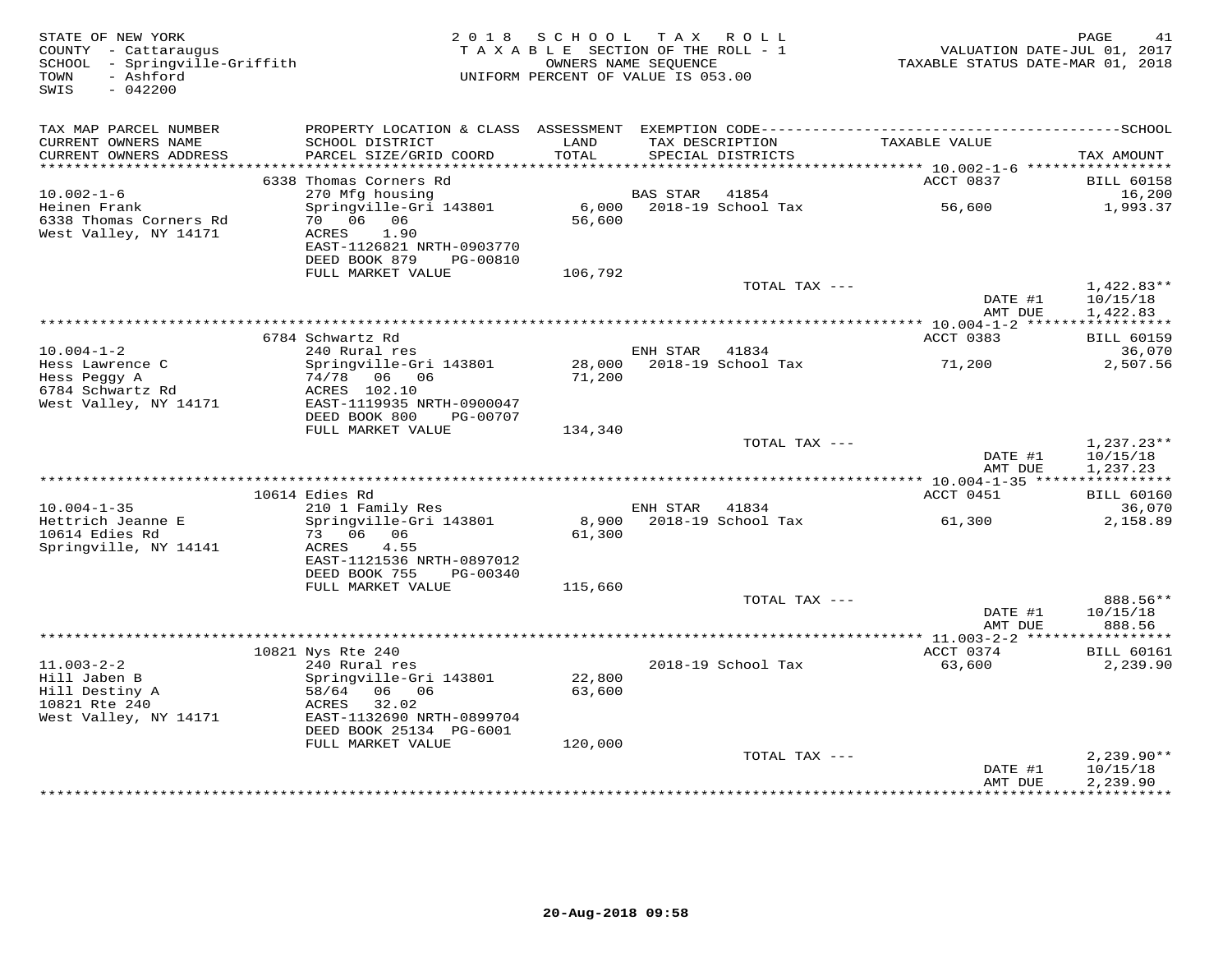| STATE OF NEW YORK<br>COUNTY - Cattaraugus<br>SCHOOL - Springville-Griffith<br>TOWN<br>- Ashford<br>SWIS<br>$-042200$ |                                           |                  | 2018 SCHOOL TAX ROLL<br>TAXABLE SECTION OF THE ROLL - 1<br>OWNERS NAME SEQUENCE<br>UNIFORM PERCENT OF VALUE IS 053.00 | TAXABLE STATUS DATE-MAR 01, 2018      | PAGE<br>42<br>VALUATION DATE-JUL 01, 2017 |
|----------------------------------------------------------------------------------------------------------------------|-------------------------------------------|------------------|-----------------------------------------------------------------------------------------------------------------------|---------------------------------------|-------------------------------------------|
| TAX MAP PARCEL NUMBER                                                                                                |                                           |                  |                                                                                                                       |                                       |                                           |
| CURRENT OWNERS NAME<br>CURRENT OWNERS ADDRESS                                                                        | SCHOOL DISTRICT<br>PARCEL SIZE/GRID COORD | LAND<br>TOTAL    | TAX DESCRIPTION<br>SPECIAL DISTRICTS                                                                                  | TAXABLE VALUE                         | TAX AMOUNT                                |
| *******************                                                                                                  |                                           | **********       |                                                                                                                       | ******* 10.004-1-15.2 *************** |                                           |
|                                                                                                                      | 10638 Dutch Hill Rd                       |                  |                                                                                                                       | ACCT 0925                             | <b>BILL 60162</b>                         |
| $10.004 - 1 - 15.2$                                                                                                  | 210 1 Family Res                          | 14,000           | BAS STAR<br>41854                                                                                                     | 106,900                               | 16,200                                    |
| Hunter Peter L Jr<br>Hunter Holley C                                                                                 | Springville-Gri 143801<br>73 06 06        | 106,900          | 2018-19 School Tax                                                                                                    |                                       | 3,764.86                                  |
| 10638 Dutch Hill Rd                                                                                                  | ACRES 10.00                               |                  |                                                                                                                       |                                       |                                           |
| West Valley, NY 14171                                                                                                | EAST-1123761 NRTH-0897740                 |                  |                                                                                                                       |                                       |                                           |
|                                                                                                                      | DEED BOOK 17316 PG-9001                   |                  |                                                                                                                       |                                       |                                           |
|                                                                                                                      | FULL MARKET VALUE                         | 201,698          |                                                                                                                       |                                       |                                           |
|                                                                                                                      |                                           |                  | TOTAL TAX ---                                                                                                         | DATE #1                               | $3,194.32**$<br>10/15/18                  |
|                                                                                                                      |                                           |                  |                                                                                                                       | AMT DUE                               | 3,194.32                                  |
|                                                                                                                      |                                           |                  |                                                                                                                       |                                       |                                           |
|                                                                                                                      | Dutch Hill Rd                             |                  |                                                                                                                       | ACCT 0987                             | <b>BILL 60163</b>                         |
| $10.004 - 1 - 15.3$                                                                                                  | 322 Rural vac>10                          |                  | 2018-19 School Tax                                                                                                    | 25,700                                | 905.12                                    |
| Hunter Peter L Jr<br>Hunter Holley C                                                                                 | Springville-Gri 143801<br>68/73 06 06     | 25,700<br>25,700 |                                                                                                                       |                                       |                                           |
| 10638 Dutch Hill Rd                                                                                                  | 32.28<br>ACRES                            |                  |                                                                                                                       |                                       |                                           |
| Ashford, NY 14171                                                                                                    | EAST-1124972 NRTH-0897533                 |                  |                                                                                                                       |                                       |                                           |
|                                                                                                                      | DEED BOOK 17817 PG-9001                   |                  |                                                                                                                       |                                       |                                           |
|                                                                                                                      | FULL MARKET VALUE                         | 48,491           |                                                                                                                       |                                       |                                           |
|                                                                                                                      |                                           |                  | TOTAL TAX ---                                                                                                         | DATE #1                               | 905.12**<br>10/15/18                      |
|                                                                                                                      |                                           |                  |                                                                                                                       | AMT DUE                               | 905.12                                    |
| ******************************                                                                                       |                                           |                  |                                                                                                                       |                                       |                                           |
|                                                                                                                      | Dutch Hill Rd                             |                  |                                                                                                                       | ACCT 1597                             | <b>BILL 60164</b>                         |
| $19.002 - 1 - 12.3$                                                                                                  | 322 Rural vac>10                          |                  | 2018-19 School Tax                                                                                                    | 40,300                                | 1,419.31                                  |
| James Garrick A                                                                                                      | Springville-Gri 143801                    | 40,300           |                                                                                                                       |                                       |                                           |
| James Elaine M<br>7230 Jewett Holmwood Rd                                                                            | 72,6,6<br>ACRES<br>43.95                  | 40,300           |                                                                                                                       |                                       |                                           |
| Orchard Park, NY 14127                                                                                               | EAST-1122511 NRTH-0892669                 |                  |                                                                                                                       |                                       |                                           |
|                                                                                                                      | DEED BOOK 4526 PG-9004                    |                  |                                                                                                                       |                                       |                                           |
|                                                                                                                      | FULL MARKET VALUE                         | 76,038           |                                                                                                                       |                                       |                                           |
|                                                                                                                      |                                           |                  | TOTAL TAX ---                                                                                                         |                                       | $1,419.31**$                              |
|                                                                                                                      |                                           |                  |                                                                                                                       | DATE #1<br>AMT DUE                    | 10/15/18<br>1,419.31                      |
|                                                                                                                      |                                           |                  |                                                                                                                       |                                       |                                           |
|                                                                                                                      | 10690 Autumn View Trl                     |                  |                                                                                                                       | ACCT 0946                             | <b>BILL 60165</b>                         |
| $10.004 - 1 - 62$                                                                                                    | 210 1 Family Res                          |                  | BAS STAR 41854                                                                                                        |                                       | 16,200                                    |
| Jankowski Patti A                                                                                                    | Springville-Gri 143801                    | 7,700            | 2018-19 School Tax                                                                                                    | 80,000                                | 2,817.48                                  |
| Jankowski Emil<br>10690 Autumn View Tr                                                                               | 74 06 06<br>AUTUMN VIEW SUB LOT 8         | 80,000           |                                                                                                                       |                                       |                                           |
| West Valley, NY 14171                                                                                                | ACRES<br>3.47                             |                  |                                                                                                                       |                                       |                                           |
|                                                                                                                      | EAST-1124435 NRTH-0898312                 |                  |                                                                                                                       |                                       |                                           |
|                                                                                                                      | DEED BOOK 994<br>PG-196                   |                  |                                                                                                                       |                                       |                                           |
|                                                                                                                      | FULL MARKET VALUE                         | 150,943          |                                                                                                                       |                                       |                                           |
|                                                                                                                      |                                           |                  | TOTAL TAX ---                                                                                                         |                                       | $2,246.94**$                              |
|                                                                                                                      |                                           |                  |                                                                                                                       | DATE #1                               | 10/15/18                                  |
|                                                                                                                      |                                           |                  |                                                                                                                       | AMT DUE                               | 2,246.94<br>* * * * * * * * * * * *       |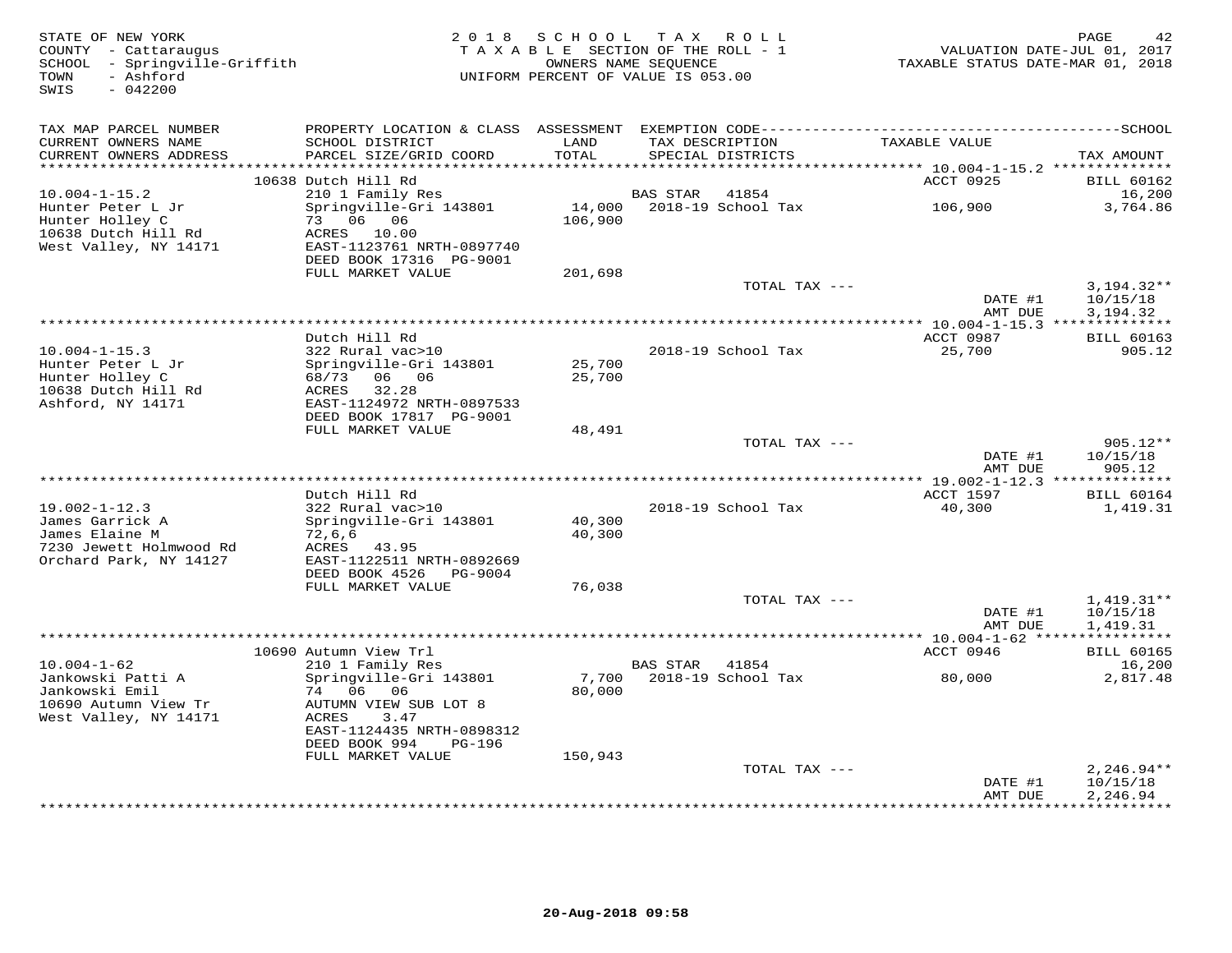| STATE OF NEW YORK<br>COUNTY - Cattaraugus<br>- Springville-Griffith<br>SCHOOL<br>- Ashford<br>TOWN<br>$-042200$<br>SWIS   |                                                                                                                                                | 2018 SCHOOL       | TAX ROLL<br>TAXABLE SECTION OF THE ROLL - 1<br>OWNERS NAME SEQUENCE<br>UNIFORM PERCENT OF VALUE IS 053.00 | TAXABLE STATUS DATE-MAR 01, 2018 | PAGE<br>43<br>VALUATION DATE-JUL 01, 2017 |
|---------------------------------------------------------------------------------------------------------------------------|------------------------------------------------------------------------------------------------------------------------------------------------|-------------------|-----------------------------------------------------------------------------------------------------------|----------------------------------|-------------------------------------------|
| TAX MAP PARCEL NUMBER<br>CURRENT OWNERS NAME<br>CURRENT OWNERS ADDRESS                                                    | SCHOOL DISTRICT<br>PARCEL SIZE/GRID COORD                                                                                                      | LAND<br>TOTAL     | TAX DESCRIPTION<br>SPECIAL DISTRICTS                                                                      | TAXABLE VALUE                    | TAX AMOUNT                                |
| ******************************                                                                                            |                                                                                                                                                |                   |                                                                                                           |                                  |                                           |
| $10.004 - 1 - 48.1$<br>Jurus Walter<br>Jurus Elizabeth A<br>4180 Gunnville Rd<br>Clarence, NY 14031                       | Edies Rd<br>270 Mfg housing<br>Springville-Gri 143801<br>73/77 06 06<br>ACRES<br>5.60<br>EAST-1120145 NRTH-0895214<br>DEED BOOK 00775 PG-00527 | 5,600<br>21,400   | 2018-19 School Tax                                                                                        | ACCT 0187<br>21,400              | <b>BILL 60166</b><br>753.68               |
|                                                                                                                           | FULL MARKET VALUE                                                                                                                              | 40,377            |                                                                                                           |                                  |                                           |
|                                                                                                                           |                                                                                                                                                |                   | TOTAL TAX ---                                                                                             | DATE #1<br>AMT DUE               | 753.68**<br>10/15/18<br>753.68            |
|                                                                                                                           |                                                                                                                                                |                   |                                                                                                           |                                  |                                           |
| $10.004 - 1 - 48.5$<br>Jurus Walter<br>Jurus Elizabeth A                                                                  | Peters Rd<br>314 Rural vac<10<br>Springville-Gri 143801<br>$73,77-6-6$                                                                         | 1,200<br>1,200    | 2018-19 School Tax                                                                                        | ACCT 1667<br>1,200               | <b>BILL 60167</b><br>42.26                |
| 4180 Gunnville Rd<br>Clarence, NY 14031                                                                                   | ACRES<br>2.00<br>EAST-1118509 NRTH-0896654<br>FULL MARKET VALUE                                                                                | 2,264             |                                                                                                           |                                  |                                           |
|                                                                                                                           |                                                                                                                                                |                   | TOTAL TAX ---                                                                                             | DATE #1<br>AMT DUE               | 42.26**<br>10/15/18<br>42.26              |
|                                                                                                                           |                                                                                                                                                |                   |                                                                                                           |                                  |                                           |
| $3.004 - 2 - 6.2$                                                                                                         | 11627 Bolton Rd<br>210 1 Family Res                                                                                                            |                   | <b>BAS STAR</b><br>41854                                                                                  | ACCT 0929                        | <b>BILL 60168</b><br>16,200               |
| Kahabka Robert N Jr<br>Kahabka Kim M                                                                                      | Springville-Gri 143801<br>41 06 06                                                                                                             | 6,500<br>69,600   | 2018-19 School Tax                                                                                        | 69,600                           | 2,451.21                                  |
| 11627 Bolton Rd<br>Springville, NY 14141                                                                                  | ACRES<br>2.30<br>EAST-0499900 NRTH-0913360<br>DEED BOOK 8655 PG-7001                                                                           |                   |                                                                                                           |                                  |                                           |
|                                                                                                                           | FULL MARKET VALUE                                                                                                                              | 131,321           | TOTAL TAX ---                                                                                             |                                  | $1,880.67**$                              |
|                                                                                                                           |                                                                                                                                                |                   |                                                                                                           | DATE #1<br>AMT DUE               | 10/15/18<br>1,880.67                      |
|                                                                                                                           |                                                                                                                                                |                   |                                                                                                           | ********** 11.003-1-19.7 ***     | ***********                               |
| $11.003 - 1 - 19.7$                                                                                                       | 5759 Cole Rd<br>240 Rural res                                                                                                                  |                   | ENH STAR<br>41834                                                                                         | ACCT 1211                        | <b>BILL 60169</b><br>36,070               |
| Karen A. Amodeo Irrevocable TR Springville-Gri 143801<br>Michael Amodeo, Trustee<br>5759 Cole Rd<br>West Valley, NY 14171 | 52/53 06 06<br>ACRES 196.70<br>EAST-1137915 NRTH-0902623<br>DEED BOOK 19935 PG-8002                                                            | 74,100<br>140,300 | 2018-19 School Tax                                                                                        | 140,300                          | 4,941.15                                  |
|                                                                                                                           | FULL MARKET VALUE                                                                                                                              | 264,717           |                                                                                                           |                                  |                                           |
|                                                                                                                           |                                                                                                                                                |                   | TOTAL TAX ---                                                                                             | DATE #1<br>AMT DUE               | $3,670.82**$<br>10/15/18<br>3,670.82      |
|                                                                                                                           |                                                                                                                                                |                   |                                                                                                           |                                  | * * * * * * * * * * * *                   |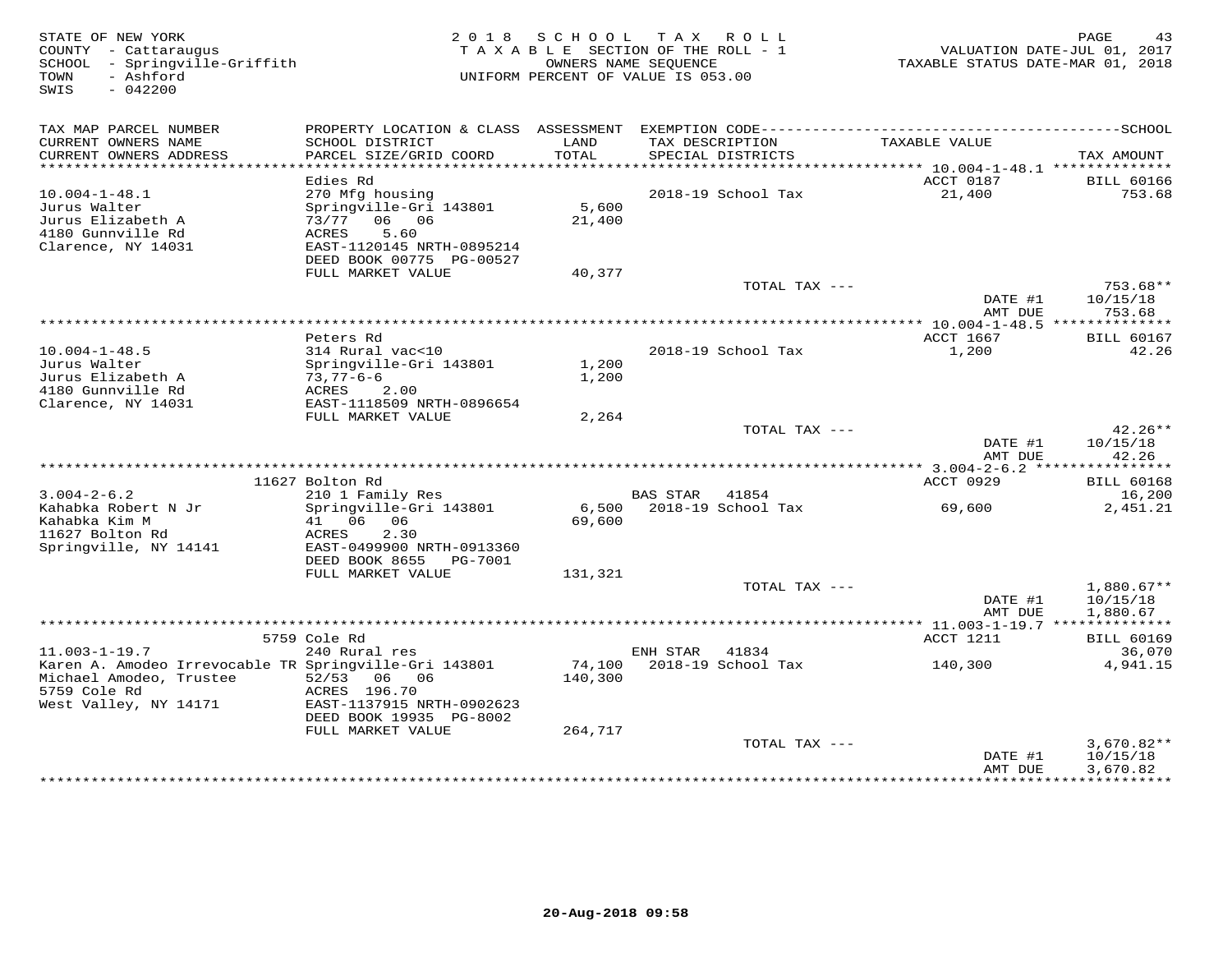| STATE OF NEW YORK<br>COUNTY - Cattaraugus<br>SCHOOL - Springville-Griffith<br>TOWN<br>- Ashford<br>SWIS<br>$-042200$ | 2 0 1 8                                                                                                          | SCHOOL TAX ROLL<br>TAXABLE SECTION OF THE ROLL - 1<br>OWNERS NAME SEOUENCE<br>UNIFORM PERCENT OF VALUE IS 053.00 |                          |                                      | VALUATION DATE-JUL 01, 2017<br>TAXABLE STATUS DATE-MAR 01, 2018 | PAGE<br>44                           |
|----------------------------------------------------------------------------------------------------------------------|------------------------------------------------------------------------------------------------------------------|------------------------------------------------------------------------------------------------------------------|--------------------------|--------------------------------------|-----------------------------------------------------------------|--------------------------------------|
| TAX MAP PARCEL NUMBER<br>CURRENT OWNERS NAME<br>CURRENT OWNERS ADDRESS                                               | SCHOOL DISTRICT<br>PARCEL SIZE/GRID COORD                                                                        | LAND<br>TOTAL                                                                                                    |                          | TAX DESCRIPTION<br>SPECIAL DISTRICTS | TAXABLE VALUE                                                   | TAX AMOUNT                           |
|                                                                                                                      |                                                                                                                  |                                                                                                                  |                          |                                      |                                                                 |                                      |
|                                                                                                                      | 10438 Edies Rd                                                                                                   |                                                                                                                  |                          |                                      | ACCT 1103                                                       | <b>BILL 60170</b>                    |
| $10.004 - 1 - 45$<br>Kasper Stanley W<br>10438 Edies Rd<br>Springville, NY 14141                                     | 210 1 Family Res<br>Springville-Gri 143801<br>73 06 06<br>FRNT 216.00 DPTH 272.00<br>EAST-1120256 NRTH-0894374   | 61,400                                                                                                           | BAS STAR                 | 41854<br>5,000 2018-19 School Tax    | 61,400                                                          | 16,200<br>2,162.42                   |
|                                                                                                                      | DEED BOOK 4061 PG-2002                                                                                           |                                                                                                                  |                          |                                      |                                                                 |                                      |
|                                                                                                                      | FULL MARKET VALUE                                                                                                | 115,849                                                                                                          |                          |                                      |                                                                 |                                      |
|                                                                                                                      |                                                                                                                  |                                                                                                                  |                          | TOTAL TAX ---                        | DATE #1<br>AMT DUE                                              | 1,591.88**<br>10/15/18<br>1,591.88   |
|                                                                                                                      |                                                                                                                  |                                                                                                                  |                          |                                      |                                                                 | ************                         |
| $11.001 - 1 - 35$<br>Keem Jay                                                                                        | 6030 Thomas Corners Rd<br>210 1 Family Res<br>Springville-Gri 143801                                             | 5,500                                                                                                            |                          | 2018-19 School Tax                   | ACCT 0082<br>57,700                                             | <b>BILL 60171</b><br>2,032.11        |
| 6030 Thomas Corners Rd<br>West Valley, NY 14171                                                                      | 65 06 06<br>FRNT 100.00 DPTH 275.00<br>EAST-1132160 NRTH-0903906<br>DEED BOOK 27708 PG-2001                      | 57,700                                                                                                           |                          |                                      |                                                                 |                                      |
|                                                                                                                      | FULL MARKET VALUE                                                                                                | 108,868                                                                                                          |                          |                                      |                                                                 |                                      |
|                                                                                                                      |                                                                                                                  |                                                                                                                  |                          | TOTAL TAX ---                        | DATE #1<br>AMT DUE                                              | $2,032.11**$<br>10/15/18<br>2,032.11 |
|                                                                                                                      | 10767 Edies Rd                                                                                                   |                                                                                                                  |                          |                                      | ACCT 0426                                                       | <b>BILL 60172</b>                    |
| $10.004 - 1 - 8$<br>Kelley Marlene J                                                                                 | 210 1 Family Res<br>Springville-Gri 143801                                                                       |                                                                                                                  | AGED S<br>5,200 ENH STAR | 41804<br>41834                       |                                                                 | 19,600<br>19,600                     |
| 10767 Edies Rd<br>Springville, NY 14141                                                                              | 74 06 07<br>1.16<br>ACRES<br>EAST-1123181 NRTH-0899720<br>DEED BOOK 592<br>PG-00289                              |                                                                                                                  |                          | 39,200 2018-19 School Tax            | 19,600                                                          | 690.28                               |
|                                                                                                                      | FULL MARKET VALUE                                                                                                | 73,962                                                                                                           |                          |                                      |                                                                 |                                      |
|                                                                                                                      |                                                                                                                  |                                                                                                                  |                          | TOTAL TAX ---                        |                                                                 | $0.00**$                             |
|                                                                                                                      |                                                                                                                  |                                                                                                                  |                          |                                      |                                                                 |                                      |
| $11.001 - 1 - 27.1$                                                                                                  | 5580 Cole Rd<br>210 1 Family Res                                                                                 |                                                                                                                  | ENH STAR                 | 41834                                | ACCT 0151                                                       | <b>BILL 60173</b><br>36,070          |
| Kemp James A<br>Kemp Vicki L<br>5580 Cole Rd<br>West Valley, NY 14171                                                | Springville-Gri 143801<br>53 06<br>06<br>ACRES<br>3.55<br>EAST-0491862 NRTH-0905278<br>DEED BOOK 1921<br>PG-7001 | 81,700                                                                                                           |                          | 5,000 2018-19 School Tax             | 81,700                                                          | 2,877.35                             |
|                                                                                                                      | FULL MARKET VALUE                                                                                                | 154,151                                                                                                          |                          | TOTAL TAX ---                        |                                                                 | $1,607.02**$                         |
|                                                                                                                      |                                                                                                                  |                                                                                                                  |                          |                                      | DATE #1<br>AMT DUE                                              | 10/15/18<br>1,607.02                 |
|                                                                                                                      |                                                                                                                  |                                                                                                                  |                          |                                      |                                                                 |                                      |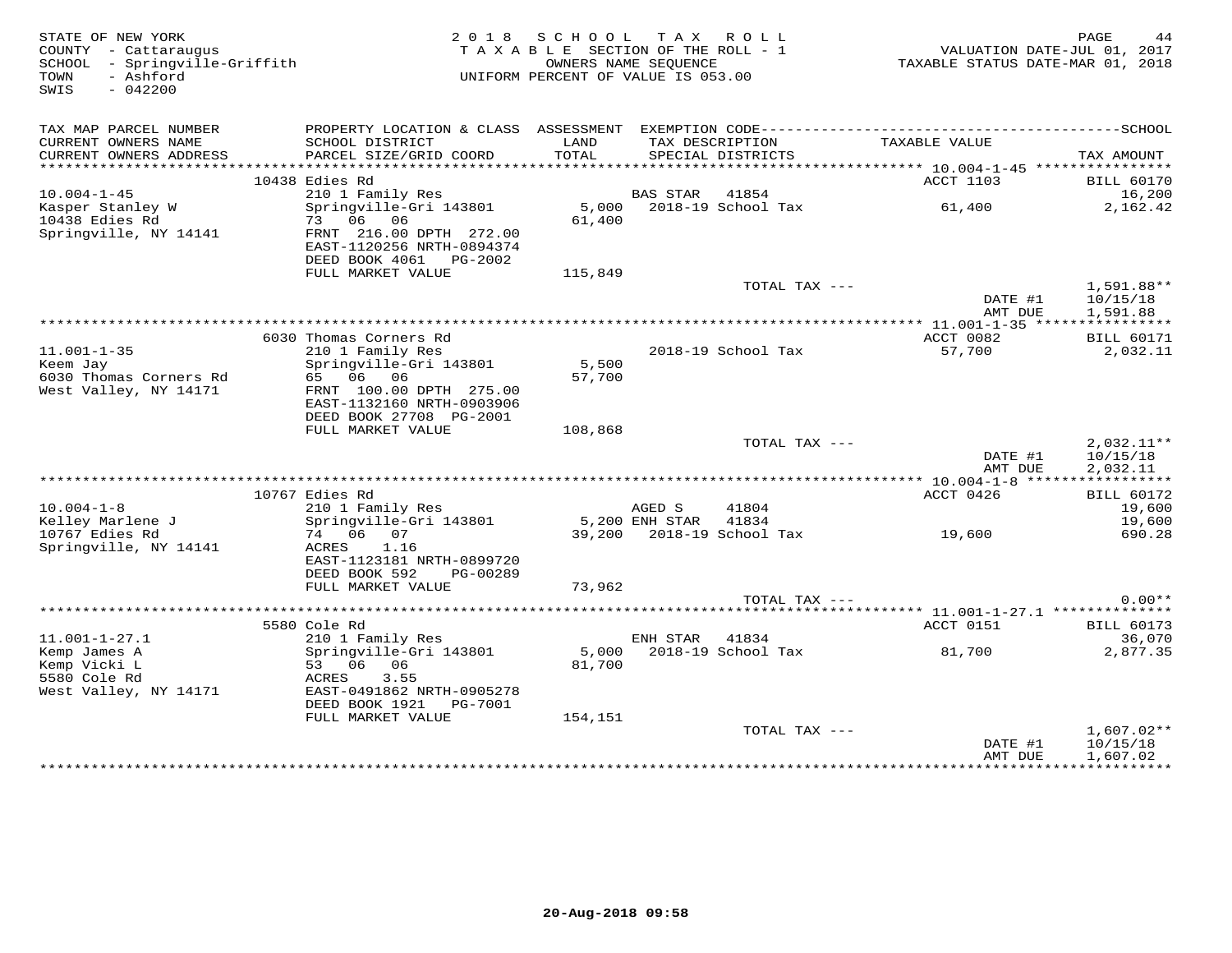| STATE OF NEW YORK<br>COUNTY - Cattaraugus<br>SCHOOL - Springville-Griffith | 2 0 1 8                                              | SCHOOL<br>TAXABLE SECTION OF THE ROLL - 1<br>OWNERS NAME SEOUENCE |                | TAX ROLL                  | VALUATION DATE-JUL 01, 2017<br>TAXABLE STATUS DATE-MAR 01, 2018 | PAGE<br>45        |
|----------------------------------------------------------------------------|------------------------------------------------------|-------------------------------------------------------------------|----------------|---------------------------|-----------------------------------------------------------------|-------------------|
| - Ashford<br>TOWN<br>SWIS<br>$-042200$                                     |                                                      | UNIFORM PERCENT OF VALUE IS 053.00                                |                |                           |                                                                 |                   |
| TAX MAP PARCEL NUMBER                                                      |                                                      |                                                                   |                |                           |                                                                 |                   |
| CURRENT OWNERS NAME                                                        | SCHOOL DISTRICT                                      | LAND                                                              |                | TAX DESCRIPTION           | TAXABLE VALUE                                                   |                   |
| CURRENT OWNERS ADDRESS                                                     | PARCEL SIZE/GRID COORD                               | TOTAL                                                             |                | SPECIAL DISTRICTS         |                                                                 | TAX AMOUNT        |
|                                                                            | 6642 Cross Rd                                        |                                                                   |                |                           | ACCT 0719                                                       | <b>BILL 60174</b> |
| $19.002 - 1 - 15.1$                                                        | 210 1 Family Res                                     |                                                                   | BAS STAR       | 41854                     |                                                                 | 16,200            |
| Kent Ronald E Jr                                                           | Springville-Gri 143801                               | 11,600                                                            |                | 2018-19 School Tax        | 114,700                                                         | 4,039.56          |
| 6642 Cross Rd                                                              | 72 06 06                                             | 114,700                                                           |                |                           |                                                                 |                   |
| Springville, NY 14141-9408                                                 | ACRES<br>7.08<br>EAST-1122683 NRTH-0893834           |                                                                   |                |                           |                                                                 |                   |
|                                                                            | DEED BOOK 15052 PG-2001                              |                                                                   |                |                           |                                                                 |                   |
|                                                                            | FULL MARKET VALUE                                    | 216,415                                                           |                |                           |                                                                 |                   |
|                                                                            |                                                      |                                                                   |                | TOTAL TAX ---             |                                                                 | $3,469.02**$      |
|                                                                            |                                                      |                                                                   |                |                           | DATE #1                                                         | 10/15/18          |
|                                                                            |                                                      |                                                                   |                |                           | AMT DUE<br>****************** 11.003-1-6 ******************     | 3,469.02          |
|                                                                            | Cole Rd                                              |                                                                   |                |                           | ACCT 0431                                                       | <b>BILL 60175</b> |
| $11.003 - 1 - 6$                                                           | 312 Vac w/imprv                                      |                                                                   |                | 2018-19 School Tax        | 7,200                                                           | 253.57            |
| Kessler Barbara                                                            | Springville-Gri 143801                               | 5,100                                                             |                |                           |                                                                 |                   |
| 5919 Cole Rd                                                               | 59 06 06                                             | 7,200                                                             |                |                           |                                                                 |                   |
| West Valley, NY 14171                                                      | 1.09<br>ACRES<br>EAST-0484620 NRTH-0903640           |                                                                   |                |                           |                                                                 |                   |
|                                                                            | DEED BOOK 985<br>$PG-857$                            |                                                                   |                |                           |                                                                 |                   |
|                                                                            | FULL MARKET VALUE                                    | 13,585                                                            |                |                           |                                                                 |                   |
|                                                                            |                                                      |                                                                   |                | TOTAL TAX ---             |                                                                 | $253.57**$        |
|                                                                            |                                                      |                                                                   |                |                           | DATE #1                                                         | 10/15/18          |
|                                                                            |                                                      |                                                                   |                |                           | AMT DUE                                                         | 253.57            |
|                                                                            | 5919 Cole Rd                                         |                                                                   |                |                           | ACCT 0432                                                       | <b>BILL 60176</b> |
| $11.003 - 1 - 16$                                                          | 210 1 Family Res                                     |                                                                   | AGED S         | 41804                     |                                                                 | 2,210             |
| Kessler Barbara                                                            | Springville-Gri 143801                               |                                                                   | 5,600 ENH STAR | 41834                     |                                                                 | 36,070            |
| 5919 Cole Rd                                                               | 59 06 06                                             |                                                                   |                | 44,200 2018-19 School Tax | 41,990                                                          | 1,478.82          |
| West Valley, NY 14171                                                      | ACRES<br>1.57                                        |                                                                   |                |                           |                                                                 |                   |
|                                                                            | EAST-0486040 NRTH-0903720<br>DEED BOOK 985<br>PG-857 |                                                                   |                |                           |                                                                 |                   |
|                                                                            | FULL MARKET VALUE                                    | 83,396                                                            |                |                           |                                                                 |                   |
|                                                                            |                                                      |                                                                   |                | TOTAL TAX ---             |                                                                 | 208.49**          |
|                                                                            |                                                      |                                                                   |                |                           | DATE #1                                                         | 10/15/18          |
|                                                                            |                                                      |                                                                   |                |                           | AMT DUE                                                         | 208.49            |
|                                                                            | Bolton Rd                                            |                                                                   |                |                           | ACCT 1007                                                       | <b>BILL 60177</b> |
| $3.004 - 2 - 6.5$                                                          | 314 Rural vac<10                                     |                                                                   |                | 2018-19 School Tax        | 300                                                             | 10.57             |
| Kestner Rita K                                                             | Springville-Gri 143801                               | 300                                                               |                |                           |                                                                 |                   |
| Kestner James D                                                            | 41 06<br>06                                          | 300                                                               |                |                           |                                                                 |                   |
| 11558 Bolton Rd                                                            | FRNT 160.00 DPTH<br>50.00                            |                                                                   |                |                           |                                                                 |                   |
| Springville, NY 14141                                                      | EAST-1148391 NRTH-0911447                            |                                                                   |                |                           |                                                                 |                   |
|                                                                            | DEED BOOK 966<br><b>PG-975</b><br>FULL MARKET VALUE  | 566                                                               |                |                           |                                                                 |                   |
|                                                                            |                                                      |                                                                   |                | TOTAL TAX ---             |                                                                 | $10.57**$         |
|                                                                            |                                                      |                                                                   |                |                           | DATE #1                                                         | 10/15/18          |
|                                                                            |                                                      |                                                                   |                |                           | AMT DUE                                                         | 10.57             |
|                                                                            |                                                      |                                                                   |                |                           | ************                                                    | **********        |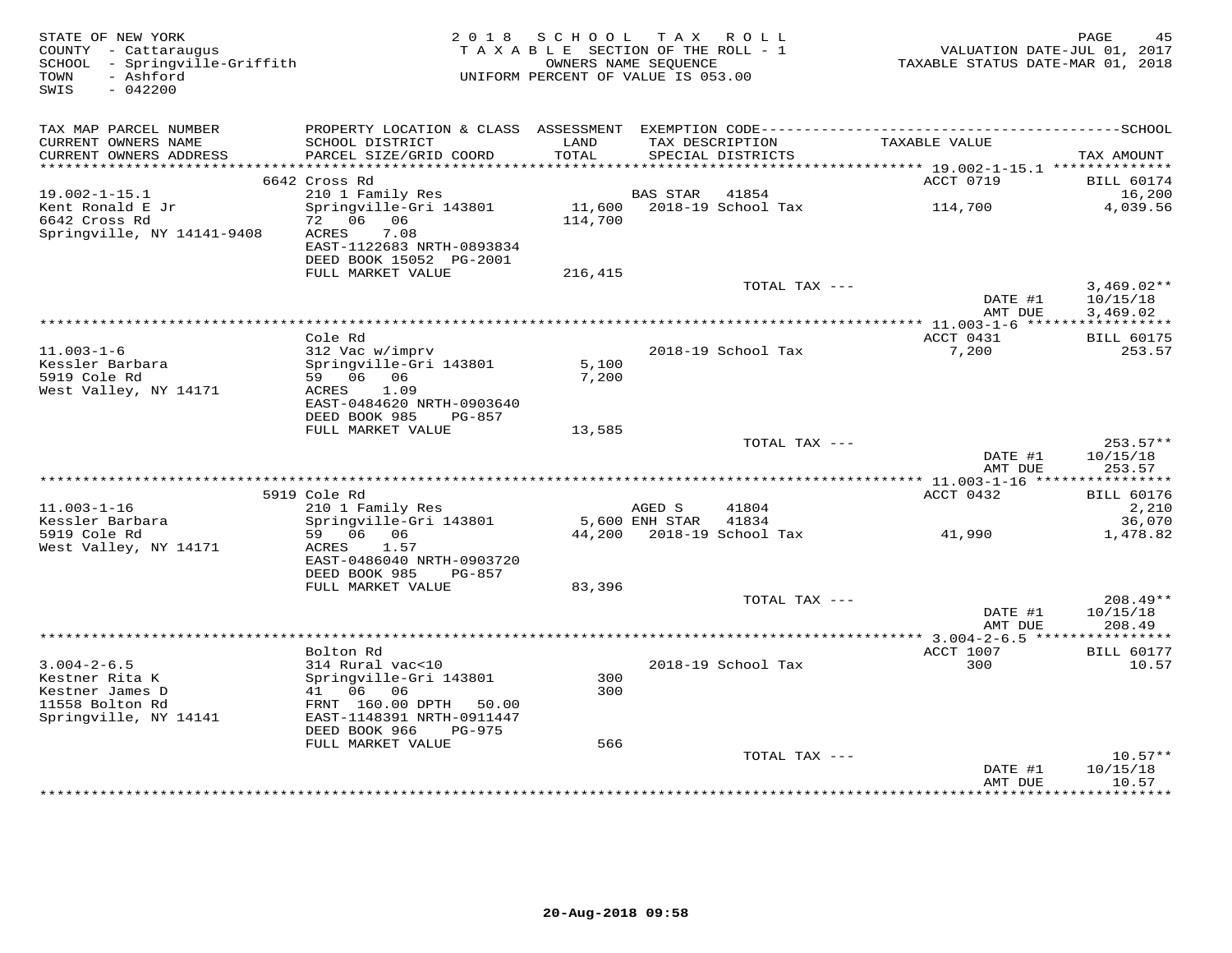| STATE OF NEW YORK<br>COUNTY - Cattaraugus<br>SCHOOL - Springville-Griffith<br>- Ashford<br>TOWN<br>SWIS<br>$-042200$ |                                                        | 2018 SCHOOL TAX ROLL<br>TAXABLE SECTION OF THE ROLL - 1<br>UNIFORM PERCENT OF VALUE IS 053.00 | OWNERS NAME SEQUENCE  |                                      | TAXABLE STATUS DATE-MAR 01, 2018 | PAGE<br>46<br>VALUATION DATE-JUL 01, 2017 |
|----------------------------------------------------------------------------------------------------------------------|--------------------------------------------------------|-----------------------------------------------------------------------------------------------|-----------------------|--------------------------------------|----------------------------------|-------------------------------------------|
| TAX MAP PARCEL NUMBER                                                                                                |                                                        |                                                                                               |                       |                                      |                                  |                                           |
| CURRENT OWNERS NAME<br>CURRENT OWNERS ADDRESS                                                                        | SCHOOL DISTRICT<br>PARCEL SIZE/GRID COORD              | LAND<br>TOTAL                                                                                 |                       | TAX DESCRIPTION<br>SPECIAL DISTRICTS | TAXABLE VALUE                    | TAX AMOUNT                                |
|                                                                                                                      |                                                        |                                                                                               |                       |                                      |                                  |                                           |
|                                                                                                                      | 10613 Miller Rd                                        |                                                                                               |                       |                                      | ACCT 0452                        | <b>BILL 60178</b>                         |
| $10.003 - 2 - 19$                                                                                                    | 210 1 Family Res                                       |                                                                                               | BAS STAR 41854        |                                      |                                  | 16,200                                    |
| -o.o.s<br>Kinsey Kenneth J<br>Kinsey Harriet<br>10613 Miller Rd                                                      | Springville-Gri 143801                                 |                                                                                               |                       | 4,400 2018-19 School Tax             | 62,400                           | 2,197.63                                  |
|                                                                                                                      | $-06$<br>25<br>$-07$                                   | 62,400                                                                                        |                       |                                      |                                  |                                           |
| Springville, NY 14141                                                                                                | FRNT 147.00 DPTH 195.00<br>EAST-1116103 NRTH-0897269   |                                                                                               |                       |                                      |                                  |                                           |
|                                                                                                                      | DEED BOOK 18891 PG-2001                                |                                                                                               |                       |                                      |                                  |                                           |
|                                                                                                                      | FULL MARKET VALUE                                      | 117,736                                                                                       |                       |                                      |                                  |                                           |
|                                                                                                                      |                                                        |                                                                                               |                       | TOTAL TAX ---                        |                                  | $1,627.09**$                              |
|                                                                                                                      |                                                        |                                                                                               |                       |                                      | DATE #1                          | 10/15/18                                  |
|                                                                                                                      |                                                        |                                                                                               |                       |                                      | AMT DUE                          | 1,627.09                                  |
|                                                                                                                      | 10697 Forks Rd                                         |                                                                                               |                       |                                      | ACCT 0445                        | <b>BILL 60179</b>                         |
| $10.004 - 1 - 52.1$                                                                                                  | 240 Rural res                                          |                                                                                               | VETCOM CTS 41130      |                                      |                                  | 10,800                                    |
| Koch Melvin                                                                                                          | Springville-Gri 143801                                 | 20,700 AGED C/T/S 41800                                                                       |                       |                                      |                                  | 33,000                                    |
| Koch Shirley                                                                                                         | 78 06 06                                               |                                                                                               | 76,800 ENH STAR 41834 |                                      |                                  | 33,000                                    |
| 10697 Forks Rd                                                                                                       | ACRES 32.27                                            |                                                                                               |                       | 2018-19 School Tax                   | 33,000                           | 1,162.21                                  |
| West Valley, NY 14171                                                                                                | EAST-1118719 NRTH-0898815<br>DEED BOOK 731<br>PG-00831 |                                                                                               |                       |                                      |                                  |                                           |
|                                                                                                                      | FULL MARKET VALUE                                      | 144,906                                                                                       |                       |                                      |                                  |                                           |
|                                                                                                                      |                                                        |                                                                                               |                       | TOTAL TAX ---                        |                                  | $0.00**$                                  |
|                                                                                                                      |                                                        |                                                                                               |                       |                                      |                                  |                                           |
|                                                                                                                      | 10916 Edies Rd                                         |                                                                                               |                       |                                      | ACCT 1343                        | <b>BILL 60180</b>                         |
| $10.004 - 1 - 4.4$                                                                                                   | 240 Rural res                                          |                                                                                               |                       | 2018-19 School Tax                   | 98,700                           | 3,476.07                                  |
| Kohler William W<br>9 Oakwood Drive N Dr                                                                             | Springville-Gri 143801<br>74 06 06                     | 30,100<br>98,700                                                                              |                       |                                      |                                  |                                           |
| Engelwood, FL 34223-2007                                                                                             | ACRES 31.50                                            |                                                                                               |                       |                                      |                                  |                                           |
|                                                                                                                      | EAST-0474530 NRTH-0908160                              |                                                                                               |                       |                                      |                                  |                                           |
|                                                                                                                      | DEED BOOK 13239 PG-6001                                |                                                                                               |                       |                                      |                                  |                                           |
|                                                                                                                      | FULL MARKET VALUE                                      | 186,226                                                                                       |                       |                                      |                                  |                                           |
|                                                                                                                      |                                                        |                                                                                               |                       | TOTAL TAX ---                        |                                  | $3,476.07**$                              |
|                                                                                                                      |                                                        |                                                                                               |                       |                                      | DATE #1<br>AMT DUE               | 10/15/18<br>3,476.07                      |
|                                                                                                                      |                                                        |                                                                                               |                       |                                      |                                  |                                           |
|                                                                                                                      | Henrietta Rd                                           |                                                                                               |                       |                                      | ACCT 0176                        | <b>BILL 60181</b>                         |
| $10.003 - 2 - 26$                                                                                                    | 321 Abandoned ag                                       |                                                                                               |                       | 2018-19 School Tax                   | 21,200                           | 746.63                                    |
| Kolesar Ronald D                                                                                                     | Springville-Gri 143801                                 | 21,200                                                                                        |                       |                                      |                                  |                                           |
| 1221 East Park Rd<br>Grand Island, NY 14072                                                                          | $27/41/42$ 06 07<br>ACRES 59.30                        | 21,200                                                                                        |                       |                                      |                                  |                                           |
|                                                                                                                      | EAST-1108788 NRTH-0898295                              |                                                                                               |                       |                                      |                                  |                                           |
|                                                                                                                      | DEED BOOK 00952 PG-00775                               |                                                                                               |                       |                                      |                                  |                                           |
|                                                                                                                      | FULL MARKET VALUE                                      | 40,000                                                                                        |                       |                                      |                                  |                                           |
|                                                                                                                      |                                                        |                                                                                               |                       | TOTAL TAX ---                        |                                  | $746.63**$                                |
|                                                                                                                      |                                                        |                                                                                               |                       |                                      | DATE #1                          | 10/15/18                                  |
|                                                                                                                      |                                                        |                                                                                               |                       |                                      | AMT DUE                          | 746.63<br>************                    |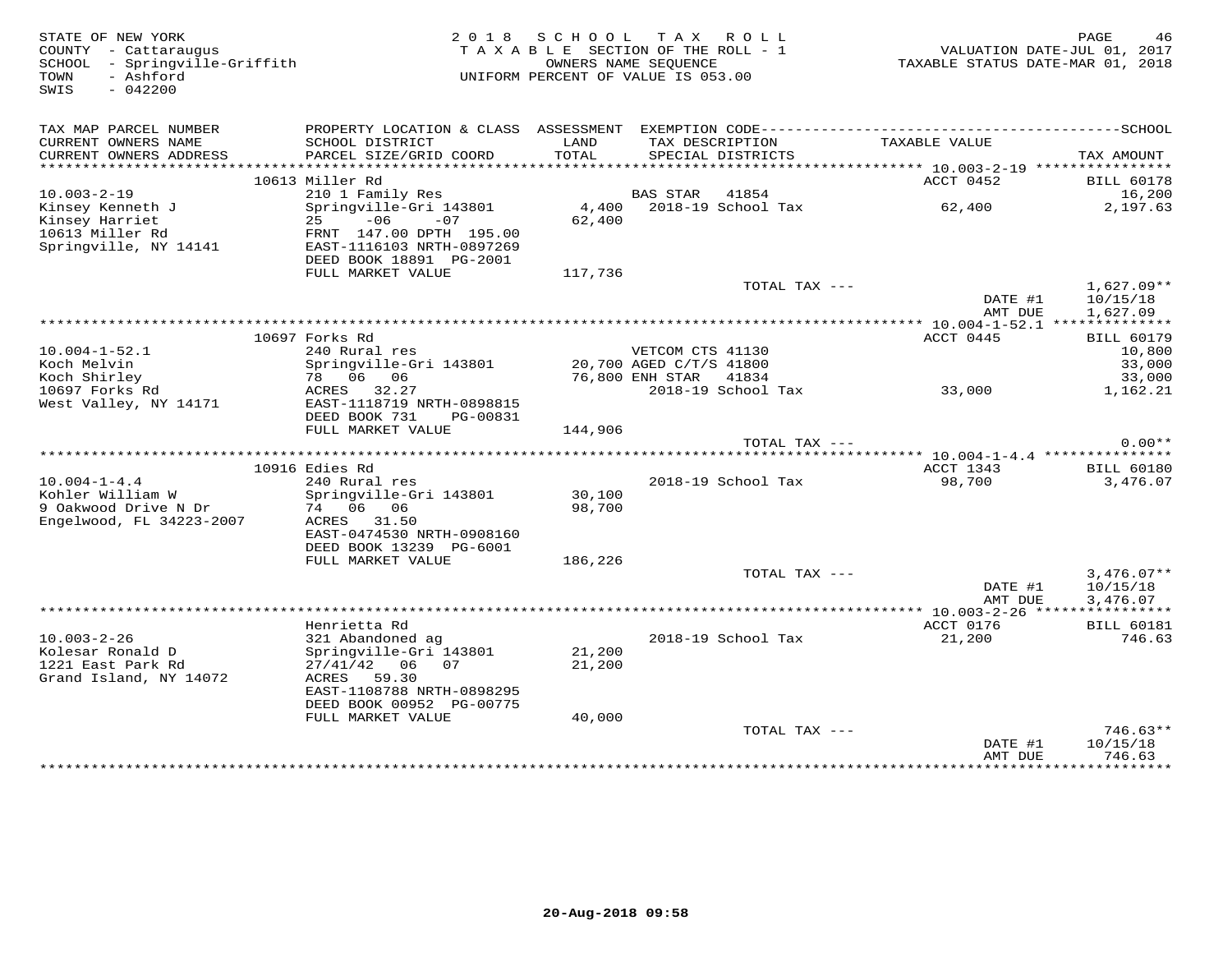| STATE OF NEW YORK<br>COUNTY - Cattaraugus<br>- Springville-Griffith<br>SCHOOL<br>- Ashford<br>TOWN<br>SWIS<br>$-042200$ | 2 0 1 8                                                                                                                                                 | SCHOOL            | T A X<br>R O L L<br>TAXABLE SECTION OF THE ROLL - 1<br>OWNERS NAME SEQUENCE<br>UNIFORM PERCENT OF VALUE IS 053.00 | TAXABLE STATUS DATE-MAR 01, 2018              | PAGE<br>47<br>VALUATION DATE-JUL 01, 2017          |
|-------------------------------------------------------------------------------------------------------------------------|---------------------------------------------------------------------------------------------------------------------------------------------------------|-------------------|-------------------------------------------------------------------------------------------------------------------|-----------------------------------------------|----------------------------------------------------|
| TAX MAP PARCEL NUMBER<br>CURRENT OWNERS NAME<br>CURRENT OWNERS ADDRESS                                                  | SCHOOL DISTRICT<br>PARCEL SIZE/GRID COORD                                                                                                               | LAND<br>TOTAL     | TAX DESCRIPTION<br>SPECIAL DISTRICTS                                                                              | TAXABLE VALUE                                 | TAX AMOUNT                                         |
|                                                                                                                         | 11269 Bolton Rd                                                                                                                                         |                   |                                                                                                                   | ACCT 1204                                     | <b>BILL 60182</b>                                  |
| $11.002 - 2 - 11.2$                                                                                                     | 240 Rural res                                                                                                                                           |                   | <b>BAS STAR</b><br>41854                                                                                          |                                               | 16,200                                             |
| Korbar Louis M<br>Korbar Kathleen A<br>11269 Bolton Rd<br>Springville, NY 14141                                         | Springville-Gri 143801<br>40   06   06<br>ACRES<br>15.65<br>EAST-1147790 NRTH-0907225<br>DEED BOOK 873<br>PG-00386                                      | 20,600<br>140,600 | 2018-19 School Tax                                                                                                | 140,600                                       | 4,951.72                                           |
|                                                                                                                         | FULL MARKET VALUE                                                                                                                                       | 265,283           | TOTAL TAX ---                                                                                                     |                                               | 4,381.18**                                         |
|                                                                                                                         |                                                                                                                                                         |                   |                                                                                                                   | DATE #1<br>AMT DUE                            | 10/15/18<br>4,381.18                               |
|                                                                                                                         |                                                                                                                                                         |                   |                                                                                                                   | <b>ACCT 0958</b>                              |                                                    |
| $10.004 - 1 - 75$<br>Kosowski Justin<br>Schuster Patricia<br>10723 Rock Spring Rd<br>West Valley, NY 14171              | 10723 Rock Springs Rd<br>210 1 Family Res<br>Springville-Gri 143801<br>74 06 06<br>AUTUMN VIEW SUB LOT 18<br>ACRES<br>4.67<br>EAST-0475870 NRTH-0899300 | 9,000<br>82,900   | 2018-19 School Tax                                                                                                | 82,900                                        | <b>BILL 60183</b><br>2,919.61                      |
|                                                                                                                         | DEED BOOK 26053 PG-4002                                                                                                                                 |                   |                                                                                                                   |                                               |                                                    |
|                                                                                                                         | FULL MARKET VALUE                                                                                                                                       | 156,415           | TOTAL TAX ---                                                                                                     |                                               | $2,919.61**$                                       |
|                                                                                                                         |                                                                                                                                                         |                   |                                                                                                                   | DATE #1<br>AMT DUE                            | 10/15/18<br>2,919.61                               |
|                                                                                                                         |                                                                                                                                                         |                   |                                                                                                                   | *************** 11.003-1-28.2 *************** |                                                    |
| $11.003 - 1 - 28.2$                                                                                                     | 6169 Emerson Rd<br>210 1 Family Res                                                                                                                     |                   | <b>BAS STAR</b><br>41854                                                                                          | ACCT 1167                                     | <b>BILL 60184</b><br>16,200                        |
| Kostelny James R<br>Kostelny Lisa A<br>6169 Emerson Rd<br>West Valley, NY 14171                                         | Springville-Gri 143801<br>64 06 06<br>1.00<br>ACRES<br>EAST-1129175 NRTH-0901195<br>DEED BOOK 00943 PG-00672                                            | 5,000<br>41,700   | 2018-19 School Tax                                                                                                | 41,700                                        | 1,468.61                                           |
|                                                                                                                         | FULL MARKET VALUE                                                                                                                                       | 78,679            |                                                                                                                   |                                               |                                                    |
|                                                                                                                         |                                                                                                                                                         |                   | TOTAL TAX ---                                                                                                     | DATE #1<br>AMT DUE                            | 898.07**<br>10/15/18<br>898.07                     |
|                                                                                                                         | 6542 Boberg Rd                                                                                                                                          |                   | 65 PCT OF VALUE USED FOR EXEMPTION PURPOSES ACCT 0330                                                             |                                               | * * * * * * * * * * *<br><b>BILL 60185</b>         |
| $10.004 - 1 - 17$                                                                                                       | 240 Rural res                                                                                                                                           |                   | VETWAR CTS 41120                                                                                                  |                                               | 6,016                                              |
| Kramer Edward W Jr<br>Kramer Sally A<br>6542 Boberg Rd<br>West Valley, NY 14171                                         | Springville-Gri 143801<br>68 06 06<br>ACRES 31.07<br>EAST-1125205 NRTH-0895299<br>DEED BOOK 00794 PG-1079                                               | 61,700            | 21,600 BAS STAR<br>41854<br>2018-19 School Tax                                                                    | 55,684                                        | 16,200<br>1,961.11                                 |
|                                                                                                                         | FULL MARKET VALUE                                                                                                                                       | 116,415           | TOTAL TAX ---                                                                                                     |                                               |                                                    |
|                                                                                                                         |                                                                                                                                                         |                   | *********************************                                                                                 | DATE #1<br>AMT DUE<br>* * * * * * * * * * * * | $1,390.57**$<br>10/15/18<br>1,390.57<br>********** |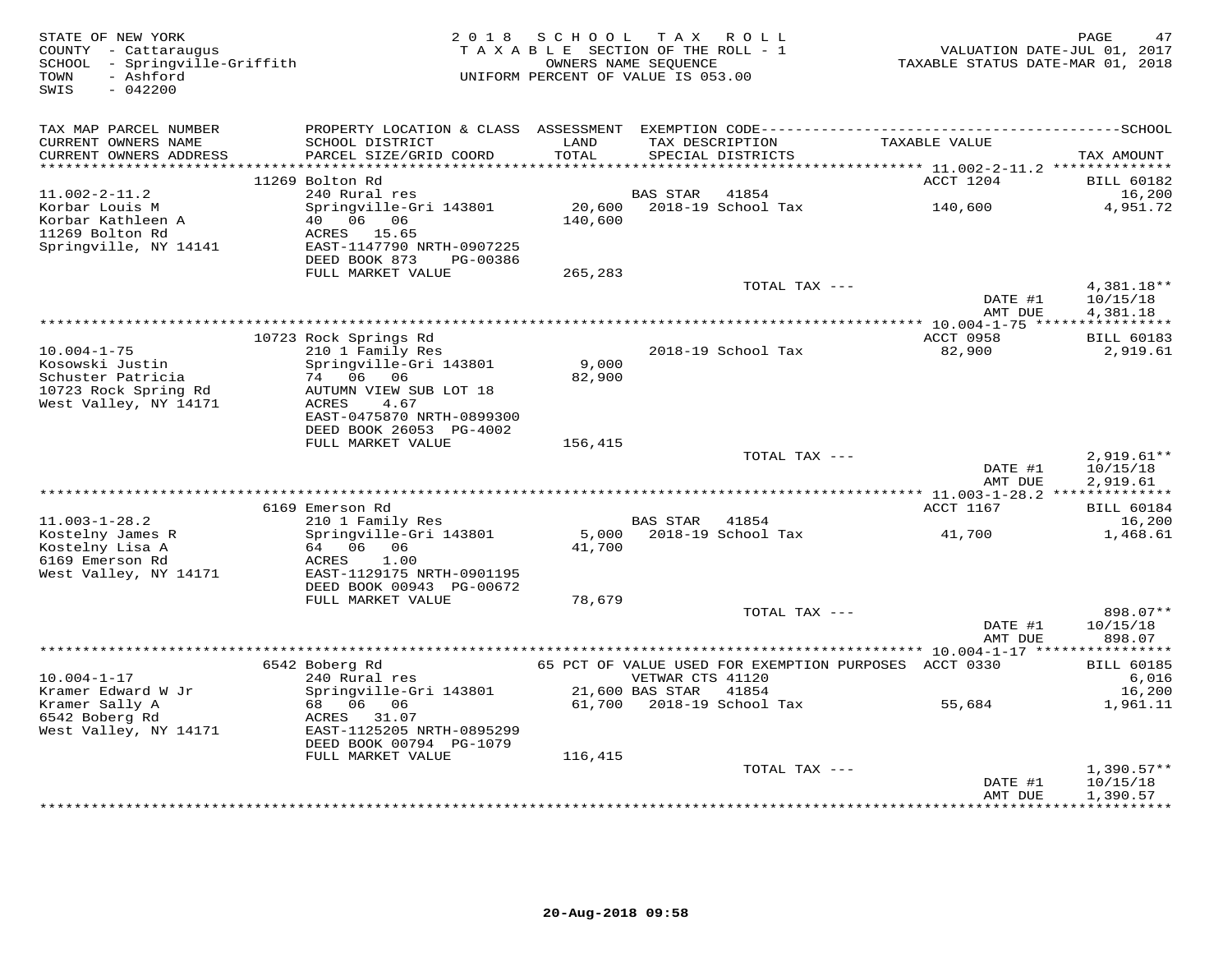| STATE OF NEW YORK<br>COUNTY - Cattaraugus<br>SCHOOL - Springville-Griffith<br>- Ashford<br>TOWN<br>$-042200$<br>SWIS |                                                      | 2018 SCHOOL    | TAX ROLL<br>TAXABLE SECTION OF THE ROLL - 1<br>OWNERS NAME SEQUENCE<br>UNIFORM PERCENT OF VALUE IS 053.00 | VALUATION DATE-JUL 01, 2017<br>TAXABLE STATUS DATE-MAR 01, 2018 | PAGE<br>48                  |
|----------------------------------------------------------------------------------------------------------------------|------------------------------------------------------|----------------|-----------------------------------------------------------------------------------------------------------|-----------------------------------------------------------------|-----------------------------|
| TAX MAP PARCEL NUMBER                                                                                                |                                                      |                |                                                                                                           |                                                                 |                             |
| CURRENT OWNERS NAME<br>CURRENT OWNERS ADDRESS                                                                        | SCHOOL DISTRICT<br>PARCEL SIZE/GRID COORD            | LAND<br>TOTAL  | TAX DESCRIPTION<br>SPECIAL DISTRICTS                                                                      | TAXABLE VALUE                                                   | TAX AMOUNT                  |
|                                                                                                                      | 5651 Cole Rd                                         |                |                                                                                                           | ACCT 0552                                                       | <b>BILL 60186</b>           |
| $11.003 - 1 - 19.1$                                                                                                  | 210 1 Family Res                                     |                | SOLR C/T/S 49500                                                                                          |                                                                 | 13,200                      |
| Kramer Richard C                                                                                                     | Springville-Gri 143801                               |                | 11,400 ENH STAR 41834                                                                                     |                                                                 | 36,070                      |
| Kramer Naomi B<br>5651 Cole Rd                                                                                       | 53 06<br>06                                          |                | 139,000 2018-19 School Tax                                                                                | 125,800                                                         | 4,430.49                    |
| West Valley, NY 14171                                                                                                | 97 BOR<br>ACRES<br>5.92                              |                |                                                                                                           |                                                                 |                             |
|                                                                                                                      | EAST-0049064 NRTH-0090435                            |                |                                                                                                           |                                                                 |                             |
|                                                                                                                      | DEED BOOK 8160 PG-5001                               |                |                                                                                                           |                                                                 |                             |
|                                                                                                                      | FULL MARKET VALUE                                    | 262,264        |                                                                                                           |                                                                 |                             |
|                                                                                                                      |                                                      |                | TOTAL TAX ---                                                                                             |                                                                 | $3,160.16**$                |
|                                                                                                                      |                                                      |                |                                                                                                           | DATE #1<br>AMT DUE                                              | 10/15/18<br>3,160.16        |
|                                                                                                                      |                                                      |                |                                                                                                           |                                                                 |                             |
|                                                                                                                      | Rock Springs Rd                                      |                |                                                                                                           | ACCT 0950                                                       | <b>BILL 60187</b>           |
| $10.004 - 1 - 66$                                                                                                    | 314 Rural vac<10                                     |                | 2018-19 School Tax                                                                                        | 6,900                                                           | 243.01                      |
| Krause Jeremy C<br>10623 Rock Springs Rd                                                                             | Springville-Gri 143801<br>69 06 06                   | 6,900<br>6,900 |                                                                                                           |                                                                 |                             |
| West Valley, NY 14171                                                                                                | AUTUMN VIEW SUB LOT 2                                |                |                                                                                                           |                                                                 |                             |
|                                                                                                                      | ACRES<br>2.74                                        |                |                                                                                                           |                                                                 |                             |
|                                                                                                                      | EAST-1125454 NRTH-0898241                            |                |                                                                                                           |                                                                 |                             |
|                                                                                                                      | DEED BOOK 1026 PG-760                                |                |                                                                                                           |                                                                 |                             |
|                                                                                                                      | FULL MARKET VALUE                                    | 13,019         | TOTAL TAX ---                                                                                             |                                                                 | 243.01**                    |
|                                                                                                                      |                                                      |                |                                                                                                           | DATE #1                                                         | 10/15/18                    |
|                                                                                                                      |                                                      |                |                                                                                                           | AMT DUE                                                         | 243.01                      |
|                                                                                                                      |                                                      |                |                                                                                                           |                                                                 |                             |
| $10.004 - 1 - 67$                                                                                                    | 10623 Rock Springs Rd<br>210 1 Family Res            |                | BAS STAR 41854                                                                                            | ACCT 0951                                                       | <b>BILL 60188</b><br>16,200 |
| Krause Jeremy C                                                                                                      | Springville-Gri 143801                               | 7,000          | 2018-19 School Tax                                                                                        | 99,400                                                          | 3,500.72                    |
| 10623 Rock Springs Rd                                                                                                | 69 06 06                                             | 99,400         |                                                                                                           |                                                                 |                             |
| West Valley, NY 14171                                                                                                | AUTUMN VIEW SUB LOT 3                                |                |                                                                                                           |                                                                 |                             |
|                                                                                                                      | 2.80<br>ACRES                                        |                |                                                                                                           |                                                                 |                             |
|                                                                                                                      | EAST-0476620 NRTH-0898430<br>DEED BOOK 1026 PG-760   |                |                                                                                                           |                                                                 |                             |
|                                                                                                                      | FULL MARKET VALUE                                    | 187,547        |                                                                                                           |                                                                 |                             |
|                                                                                                                      |                                                      |                | TOTAL TAX ---                                                                                             |                                                                 | $2,930.18**$                |
|                                                                                                                      |                                                      |                |                                                                                                           | DATE #1                                                         | 10/15/18                    |
|                                                                                                                      |                                                      |                |                                                                                                           | AMT DUE                                                         | 2,930.18                    |
|                                                                                                                      | 11527 Beech Tree Rd                                  |                |                                                                                                           | ACCT 1370                                                       | <b>BILL 60189</b>           |
| $11.001 - 1 - 10.4$                                                                                                  | 210 1 Family Res                                     |                | 2018-19 School Tax                                                                                        | 75,000                                                          | 2,641.39                    |
| Kreutzer Nicholas R                                                                                                  | Springville-Gri 143801                               | 5,600          |                                                                                                           |                                                                 |                             |
| 11527 Beech Tree Rd                                                                                                  | 60   06   06                                         | 75,000         |                                                                                                           |                                                                 |                             |
| Springville, NY 14141                                                                                                | ACRES<br>1.80                                        |                |                                                                                                           |                                                                 |                             |
|                                                                                                                      | EAST-0048469 NRTH-0090837<br>DEED BOOK 22202 PG-7002 |                |                                                                                                           |                                                                 |                             |
|                                                                                                                      | FULL MARKET VALUE                                    | 141,509        |                                                                                                           |                                                                 |                             |
|                                                                                                                      |                                                      |                | TOTAL TAX ---                                                                                             |                                                                 | $2,641.39**$                |
|                                                                                                                      |                                                      |                |                                                                                                           | DATE #1                                                         | 10/15/18                    |
|                                                                                                                      |                                                      |                |                                                                                                           | AMT DUE                                                         | 2,641.39                    |
|                                                                                                                      |                                                      |                |                                                                                                           |                                                                 |                             |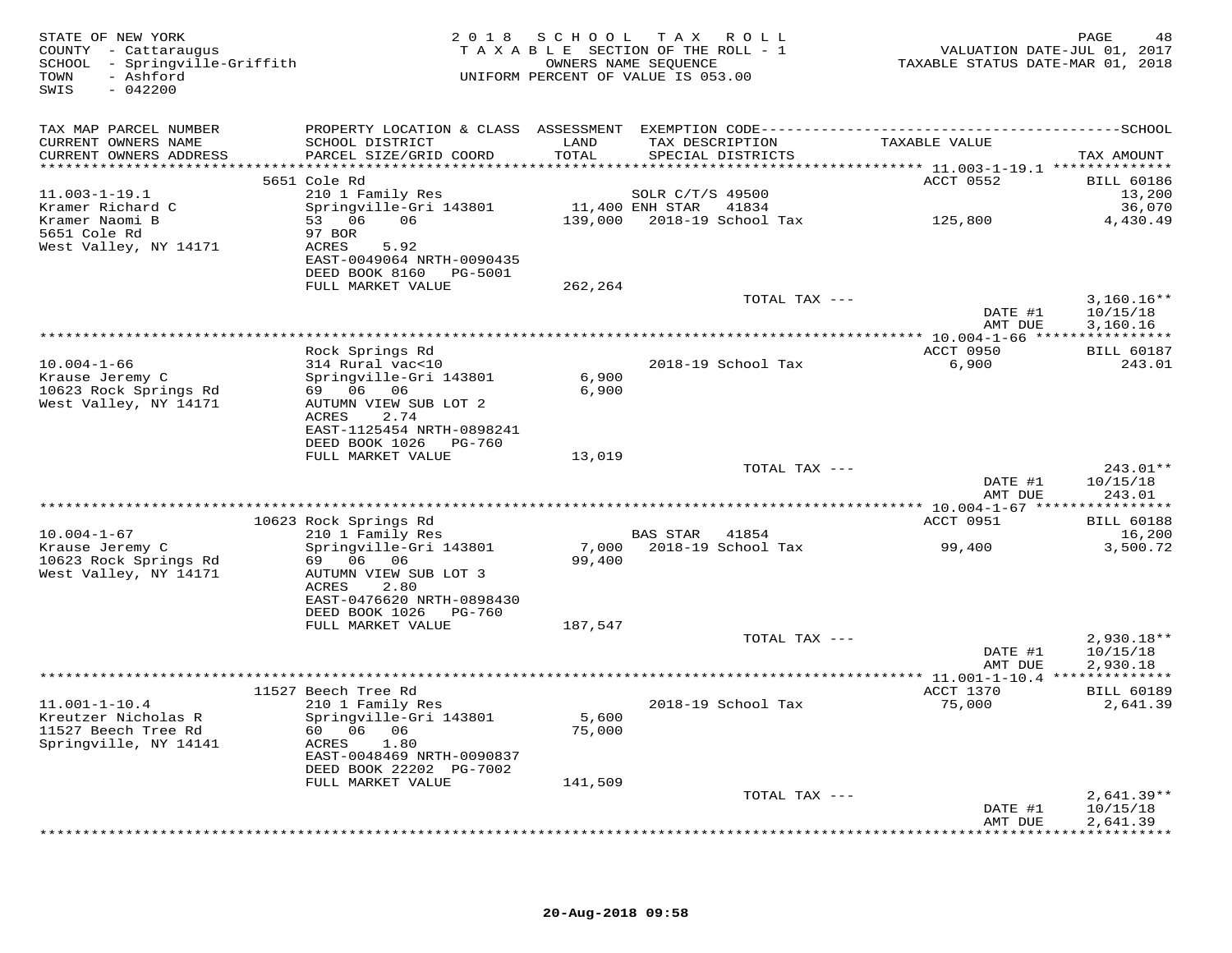| STATE OF NEW YORK<br>COUNTY - Cattaraugus<br>SCHOOL - Springville-Griffith<br>- Ashford<br>TOWN<br>SWIS<br>$-042200$ |                                                                                                           | 2018 SCHOOL TAX ROLL<br>TAXABLE SECTION OF THE ROLL - 1<br>UNIFORM PERCENT OF VALUE IS 053.00 | OWNERS NAME SEQUENCE               |                                      | TAXABLE STATUS DATE-MAR 01, 2018                | PAGE<br>49<br>VALUATION DATE-JUL 01, 2017 |
|----------------------------------------------------------------------------------------------------------------------|-----------------------------------------------------------------------------------------------------------|-----------------------------------------------------------------------------------------------|------------------------------------|--------------------------------------|-------------------------------------------------|-------------------------------------------|
| TAX MAP PARCEL NUMBER                                                                                                |                                                                                                           |                                                                                               |                                    |                                      |                                                 |                                           |
| CURRENT OWNERS NAME<br>CURRENT OWNERS ADDRESS<br>************************                                            | SCHOOL DISTRICT<br>PARCEL SIZE/GRID COORD                                                                 | LAND<br>TOTAL                                                                                 |                                    | TAX DESCRIPTION<br>SPECIAL DISTRICTS | TAXABLE VALUE                                   | TAX AMOUNT                                |
|                                                                                                                      | 10708 Rock Springs Rd                                                                                     |                                                                                               |                                    |                                      | ACCT 0959                                       | <b>BILL 60190</b>                         |
| $10.004 - 1 - 76.1$                                                                                                  | 240 Rural res                                                                                             |                                                                                               | BAS STAR                           | 41854                                |                                                 | 16,200                                    |
| Krzemien Jeremy<br>10708 Rock Springs Rd<br>West Valley, NY 14171                                                    | Springville-Gri 143801<br>74 06 06<br>ACRES 11.35<br>EAST-1124157 NRTH-0899969<br>DEED BOOK 20601 PG-5001 | 16,100<br>91,100                                                                              |                                    | 2018-19 School Tax                   | 91,100                                          | 3,208.40                                  |
|                                                                                                                      | FULL MARKET VALUE                                                                                         | 171,887                                                                                       |                                    |                                      |                                                 |                                           |
|                                                                                                                      |                                                                                                           |                                                                                               |                                    | TOTAL TAX ---                        | DATE #1<br>AMT DUE                              | $2,637.87**$<br>10/15/18<br>2,637.87      |
|                                                                                                                      |                                                                                                           |                                                                                               |                                    |                                      | ***************** 10.004-1-29.6 *************** |                                           |
|                                                                                                                      | 6743 Schwartz Rd                                                                                          |                                                                                               |                                    |                                      | ACCT 1109                                       | <b>BILL 60191</b>                         |
| $10.004 - 1 - 29.6$<br>Kucewicz Sigmund S Jr<br>Kucewicz Kellee A                                                    | 240 Rural res<br>Springville-Gri 143801<br>74 06 06                                                       | 95,200                                                                                        | <b>BAS STAR</b>                    | 41854<br>15,400 2018-19 School Tax   | 95,200                                          | 16,200<br>3,352.80                        |
| 6743 Schwartz Rd<br>West Valley, NY 14717                                                                            | ACRES 10.70<br>EAST-1120832 NRTH-0898752<br>DEED BOOK 17044 PG-4001                                       |                                                                                               |                                    |                                      |                                                 |                                           |
|                                                                                                                      | FULL MARKET VALUE                                                                                         | 179,623                                                                                       |                                    |                                      |                                                 |                                           |
|                                                                                                                      |                                                                                                           |                                                                                               |                                    | TOTAL TAX ---                        | DATE #1<br>AMT DUE                              | $2,782.26**$<br>10/15/18<br>2,782.26      |
|                                                                                                                      | 11101 Nys Rte 240                                                                                         |                                                                                               |                                    |                                      | ACCT 0635                                       | <b>BILL 60192</b>                         |
| $11.001 - 1 - 33.1$                                                                                                  | 240 Rural res                                                                                             |                                                                                               | BAS STAR 41854                     |                                      |                                                 | 16,200                                    |
| Kujawa Joseph F<br>Kujawa Kathryn J<br>11101 Nys Rte 240                                                             | Springville-Gri 143801<br>65 06 06<br>ACRES 16.53                                                         | 147,200                                                                                       |                                    | 21,200 2018-19 School Tax            | 147,200                                         | 5,184.16                                  |
| West Valley, NY 14171                                                                                                | EAST-1132428 NRTH-0904604<br>DEED BOOK 1004<br>PG-484                                                     |                                                                                               |                                    |                                      |                                                 |                                           |
|                                                                                                                      | FULL MARKET VALUE                                                                                         | 277,736                                                                                       |                                    | TOTAL TAX ---                        |                                                 | $4,613.62**$                              |
|                                                                                                                      |                                                                                                           |                                                                                               |                                    |                                      | DATE #1<br>AMT DUE                              | 10/15/18<br>4,613.62                      |
|                                                                                                                      |                                                                                                           |                                                                                               |                                    |                                      |                                                 |                                           |
|                                                                                                                      | 6814 Peters Rd                                                                                            |                                                                                               |                                    |                                      | <b>ACCT 0998</b>                                | <b>BILL 60193</b>                         |
| $10.004 - 1 - 39.2$<br>Kulczyk David B                                                                               | 210 1 Family Res<br>Springville-Gri 143801                                                                |                                                                                               | VETCOM CTS 41130<br>5,200 BAS STAR | 41854                                |                                                 | 10,800<br>16,200                          |
| 6814 Peters Rd<br>Springville, NY 14141                                                                              | 73/77<br>06<br>06<br>1.20<br>ACRES<br>EAST-1120206 NRTH-0896274<br>DEED BOOK 982<br>PG-211                |                                                                                               |                                    | 52,600 2018-19 School Tax            | 41,800                                          | 1,472.13                                  |
|                                                                                                                      | FULL MARKET VALUE                                                                                         | 99,245                                                                                        |                                    |                                      |                                                 |                                           |
|                                                                                                                      |                                                                                                           |                                                                                               |                                    | TOTAL TAX ---                        | DATE #1<br>AMT DUE                              | $901.59**$<br>10/15/18<br>901.59          |
|                                                                                                                      |                                                                                                           |                                                                                               |                                    |                                      | ***************                                 | *********                                 |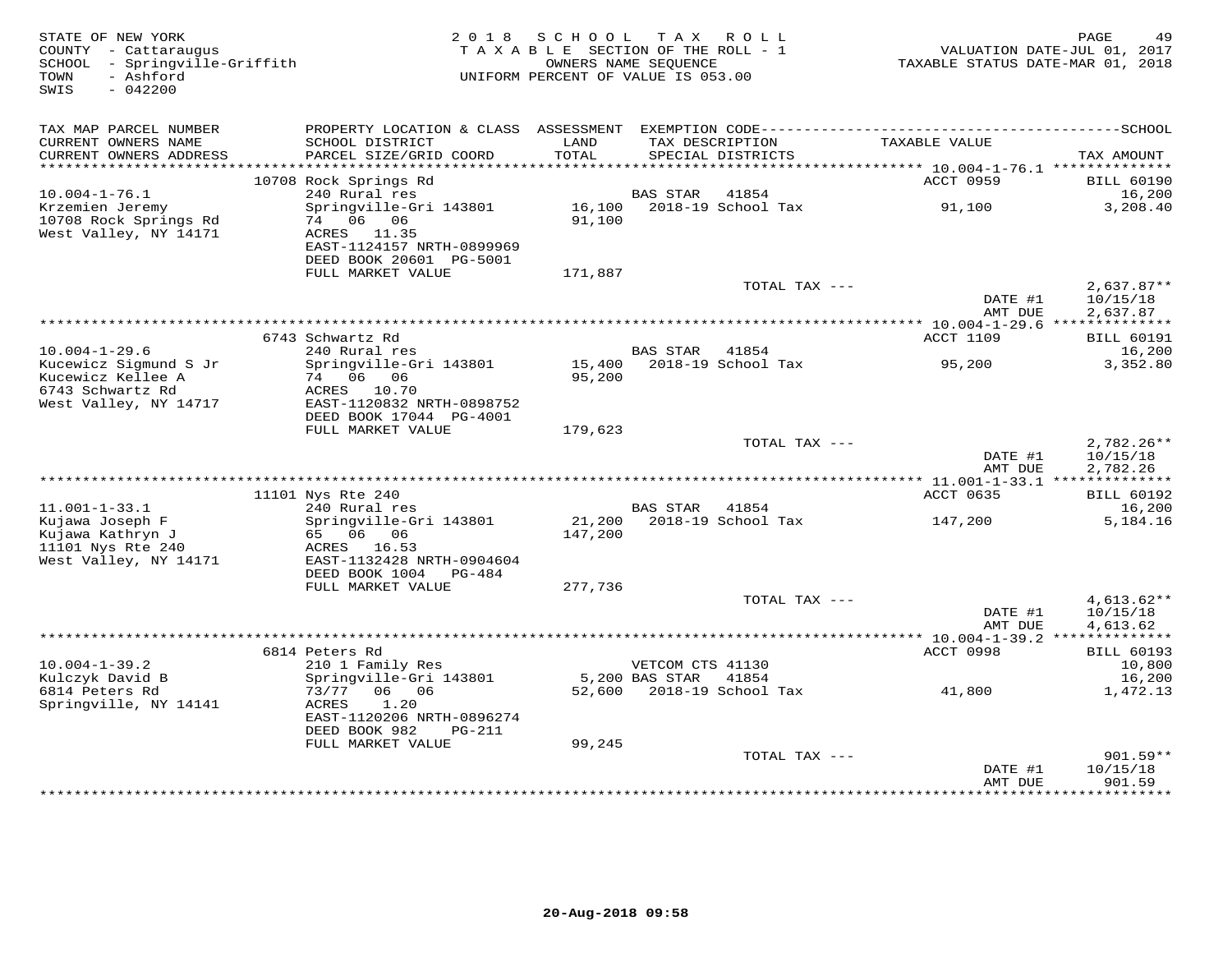| STATE OF NEW YORK<br>COUNTY - Cattaraugus<br>SCHOOL - Springville-Griffith<br>- Ashford<br>TOWN<br>SWIS<br>$-042200$ | 2 0 1 8                                                                                                                      | SCHOOL TAX ROLL<br>TAXABLE SECTION OF THE ROLL - 1<br>OWNERS NAME SEOUENCE<br>UNIFORM PERCENT OF VALUE IS 053.00 |                 |                                      | TAXABLE STATUS DATE-MAR 01, 2018 | 50<br>PAGE<br>VALUATION DATE-JUL 01, 2017 |
|----------------------------------------------------------------------------------------------------------------------|------------------------------------------------------------------------------------------------------------------------------|------------------------------------------------------------------------------------------------------------------|-----------------|--------------------------------------|----------------------------------|-------------------------------------------|
| TAX MAP PARCEL NUMBER<br>CURRENT OWNERS NAME<br>CURRENT OWNERS ADDRESS                                               | SCHOOL DISTRICT<br>PARCEL SIZE/GRID COORD                                                                                    | LAND<br>TOTAL                                                                                                    |                 | TAX DESCRIPTION<br>SPECIAL DISTRICTS | TAXABLE VALUE                    | TAX AMOUNT                                |
|                                                                                                                      |                                                                                                                              |                                                                                                                  |                 |                                      |                                  |                                           |
|                                                                                                                      | 10584 Edies Rd                                                                                                               |                                                                                                                  |                 |                                      | ACCT 0185                        | <b>BILL 60194</b>                         |
| $10.004 - 1 - 38.1$<br>Kupka Jay J<br>Kupka Debbie L<br>10584 Edies Rd<br>Springville, NY 14141                      | 240 Rural res<br>Springville-Gri 143801<br>73/77 06 06<br>21.04<br>ACRES<br>EAST-1121137 NRTH-0896065                        | 22,500<br>110,600                                                                                                | <b>BAS STAR</b> | 41854<br>2018-19 School Tax          | 110,600                          | 16,200<br>3,895.17                        |
|                                                                                                                      | DEED BOOK 00954 PG-00817                                                                                                     |                                                                                                                  |                 |                                      |                                  |                                           |
|                                                                                                                      | FULL MARKET VALUE                                                                                                            | 208,679                                                                                                          |                 |                                      |                                  |                                           |
|                                                                                                                      |                                                                                                                              |                                                                                                                  |                 | TOTAL TAX ---                        | DATE #1<br>AMT DUE               | $3,324.63**$<br>10/15/18<br>3,324.63      |
|                                                                                                                      |                                                                                                                              |                                                                                                                  |                 |                                      |                                  |                                           |
|                                                                                                                      | Beech Tree Rd                                                                                                                |                                                                                                                  |                 |                                      | ACCT 1491                        | <b>BILL 60195</b>                         |
| $11.001 - 1 - 24.2$<br>Lacrego Darren A                                                                              | 322 Rural vac>10<br>Springville-Gri 143801                                                                                   | 27,600                                                                                                           |                 | 2018-19 School Tax                   | 27,600                           | 972.03                                    |
| Lacrego Tracy<br>3643 Bowen Rd<br>Lancaster, NY 14086                                                                | 54 06 06<br>ACRES<br>28.35<br>EAST-1137996 NRTH-0907563                                                                      | 27,600                                                                                                           |                 |                                      |                                  |                                           |
|                                                                                                                      | DEED BOOK 778<br>PG-00233<br>FULL MARKET VALUE                                                                               |                                                                                                                  |                 |                                      |                                  |                                           |
|                                                                                                                      |                                                                                                                              | 52,075                                                                                                           |                 | TOTAL TAX ---                        | DATE #1                          | $972.03**$<br>10/15/18                    |
|                                                                                                                      |                                                                                                                              |                                                                                                                  |                 |                                      | AMT DUE                          | 972.03                                    |
|                                                                                                                      |                                                                                                                              |                                                                                                                  |                 |                                      |                                  |                                           |
| $11.001 - 1 - 24.6$                                                                                                  | Beech Tree Rd                                                                                                                |                                                                                                                  |                 | 2018-19 School Tax                   | ACCT 1701                        | <b>BILL 60196</b>                         |
| LaCrego Trust<br>Darren & Tracy LaCrego<br>3643 Bowen Rd<br>Lancaster, NY 14086                                      | 322 Rural vac>10<br>Springville-Gri 143801<br>53/54 06 06<br>INC. 11.001-1-29<br>13.20<br>ACRES<br>EAST-1138507 NRTH-0307067 | 15,700<br>15,700                                                                                                 |                 |                                      | 15,700                           | 552.93                                    |
|                                                                                                                      | DEED BOOK 20667 PG-9001                                                                                                      |                                                                                                                  |                 |                                      |                                  |                                           |
|                                                                                                                      | FULL MARKET VALUE                                                                                                            | 29,623                                                                                                           |                 | TOTAL TAX ---                        | DATE #1                          | 552.93**<br>10/15/18                      |
|                                                                                                                      |                                                                                                                              |                                                                                                                  |                 |                                      | AMT DUE                          | 552.93                                    |
|                                                                                                                      | 10451 Edies Rd                                                                                                               |                                                                                                                  |                 |                                      | ACCT 0463                        | <b>BILL 60197</b>                         |
| $10.004 - 1 - 46$                                                                                                    | 240 Rural res                                                                                                                |                                                                                                                  | AGED S          | 41804                                |                                  | 22,300                                    |
| Lamphier Mary Ellen<br>10451 Edies Rd<br>Springville, NY 14141                                                       | Springville-Gri 143801<br>73/77<br>06 06<br>14.54<br>ACRES<br>EAST-1119758 NRTH-0894655<br>DEED BOOK 00938 PG-00393          | 44,600                                                                                                           | 19,500 ENH STAR | 41834<br>2018-19 School Tax          | 22,300                           | 22,300<br>785.37                          |
|                                                                                                                      | FULL MARKET VALUE                                                                                                            | 84,151                                                                                                           |                 |                                      |                                  |                                           |
|                                                                                                                      |                                                                                                                              |                                                                                                                  |                 | TOTAL TAX ---                        |                                  | $0.00**$                                  |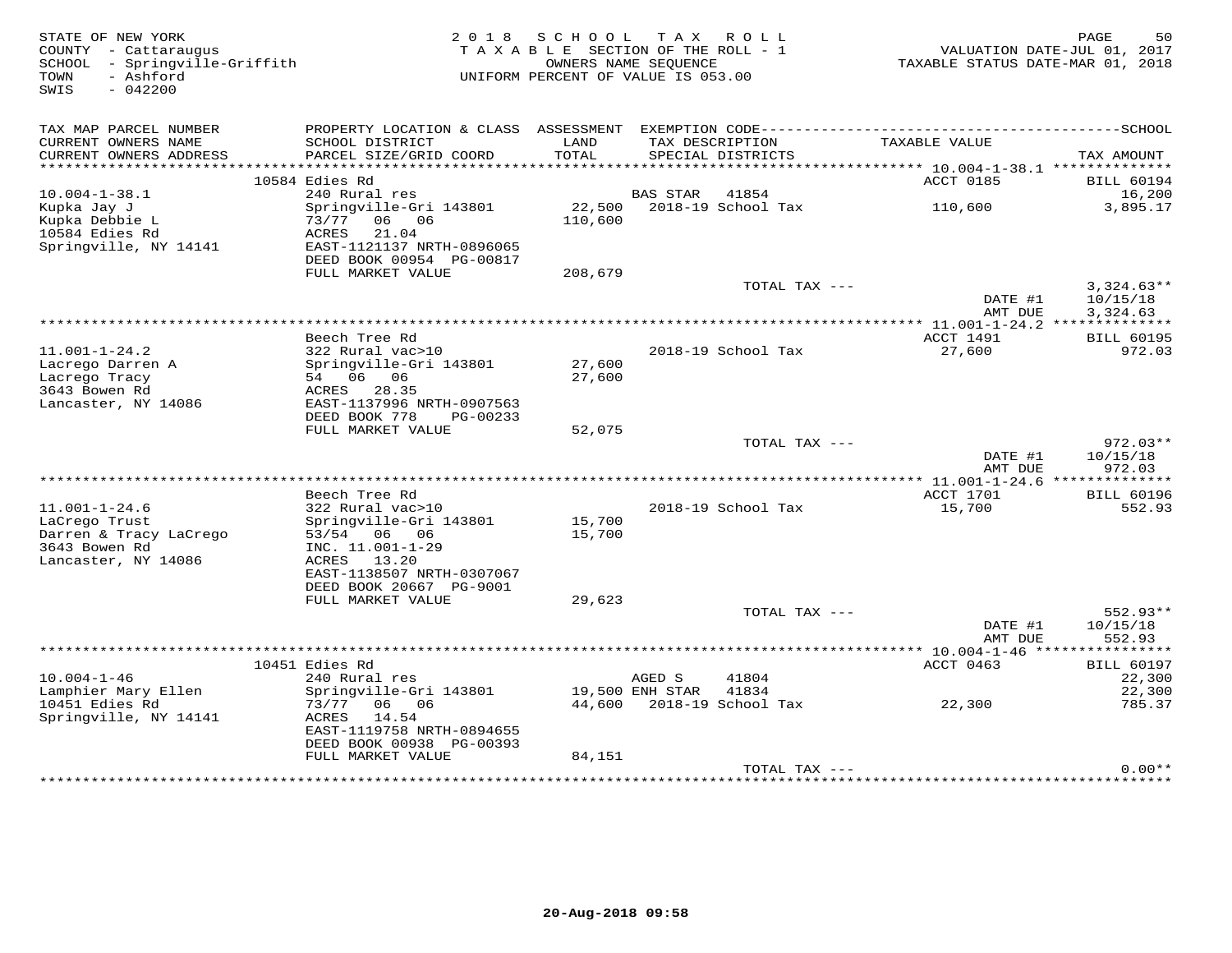| STATE OF NEW YORK<br>COUNTY - Cattaraugus<br>SCHOOL - Springville-Griffith<br>- Ashford<br>TOWN | 2 0 1 8                                        | SCHOOL        | TAX ROLL<br>TAXABLE SECTION OF THE ROLL - 1<br>OWNERS NAME SEQUENCE<br>UNIFORM PERCENT OF VALUE IS 053.00 | TAXABLE STATUS DATE-MAR 01, 2018   | PAGE<br>51<br>VALUATION DATE-JUL 01, 2017 |
|-------------------------------------------------------------------------------------------------|------------------------------------------------|---------------|-----------------------------------------------------------------------------------------------------------|------------------------------------|-------------------------------------------|
| $-042200$<br>SWIS                                                                               |                                                |               |                                                                                                           |                                    |                                           |
| TAX MAP PARCEL NUMBER                                                                           | PROPERTY LOCATION & CLASS ASSESSMENT           |               |                                                                                                           |                                    |                                           |
| CURRENT OWNERS NAME<br>CURRENT OWNERS ADDRESS                                                   | SCHOOL DISTRICT<br>PARCEL SIZE/GRID COORD      | LAND<br>TOTAL | TAX DESCRIPTION<br>SPECIAL DISTRICTS                                                                      | TAXABLE VALUE                      | TAX AMOUNT                                |
| ***********************                                                                         |                                                |               |                                                                                                           |                                    |                                           |
|                                                                                                 | 11751 Bolton Rd                                |               |                                                                                                           | ACCT 1219                          | <b>BILL 60198</b>                         |
| $3.004 - 2 - 3.2$<br>Landsiedel Maryrose                                                        | 210 1 Family Res<br>Springville-Gri 143801     | 5,700         | <b>BAS STAR</b><br>41854<br>2018-19 School Tax                                                            | 49,500                             | 16,200<br>1,743.32                        |
| 11751 Bolton Rd                                                                                 | 41 06 06                                       | 49,500        |                                                                                                           |                                    |                                           |
| Springville, NY 14141                                                                           | 1.65<br>ACRES                                  |               |                                                                                                           |                                    |                                           |
|                                                                                                 | EAST-1148406 NRTH-0915397                      |               |                                                                                                           |                                    |                                           |
|                                                                                                 | DEED BOOK 19129 PG-6001                        |               |                                                                                                           |                                    |                                           |
|                                                                                                 | FULL MARKET VALUE                              | 93,396        | TOTAL TAX ---                                                                                             |                                    | 1,172.78**                                |
|                                                                                                 |                                                |               |                                                                                                           | DATE #1                            | 10/15/18                                  |
|                                                                                                 |                                                |               |                                                                                                           | AMT DUE                            | 1,172.78                                  |
|                                                                                                 |                                                |               |                                                                                                           | **************** 3.004-2-3.1 ***** | ***********                               |
| $3.004 - 2 - 3.1$                                                                               | Bolton Rd<br>322 Rural vac>10                  |               | 2018-19 School Tax                                                                                        | ACCT 0249<br>15,200                | <b>BILL 60199</b><br>535.32               |
| Landsiedel Timothy J                                                                            | Springville-Gri 143801                         | 15,200        |                                                                                                           |                                    |                                           |
| Landsiedel William J                                                                            | 41 06 06                                       | 15,200        |                                                                                                           |                                    |                                           |
| 11751 Bolton Rd                                                                                 | ACRES 17.75                                    |               |                                                                                                           |                                    |                                           |
| Springville, NY 14141                                                                           | EAST-1148064 NRTH-0915301                      |               |                                                                                                           |                                    |                                           |
|                                                                                                 | DEED BOOK 2989 PG-9001                         |               |                                                                                                           |                                    |                                           |
|                                                                                                 | FULL MARKET VALUE                              | 28,679        | TOTAL TAX ---                                                                                             |                                    | $535.32**$                                |
|                                                                                                 |                                                |               |                                                                                                           | DATE #1                            | 10/15/18                                  |
|                                                                                                 |                                                |               |                                                                                                           | AMT DUE                            | 535.32                                    |
|                                                                                                 |                                                |               |                                                                                                           |                                    |                                           |
| $10.003 - 2 - 9$                                                                                | 7298 Henrietta Rd                              |               | VETWAR CTS 41120                                                                                          | ACCT 0905                          | <b>BILL 60200</b><br>6,480                |
| Larson Ronald W                                                                                 | 210 1 Family Res<br>Springville-Gri 143801     |               | 5,200 ENH STAR<br>41834                                                                                   |                                    | 36,070                                    |
| Larson Lorraine I                                                                               | 54 06 07                                       |               | 53,000 2018-19 School Tax                                                                                 | 46,520                             | 1,638.36                                  |
| 7298 Henrietta Rd                                                                               | ACRES<br>1.27                                  |               |                                                                                                           |                                    |                                           |
| Springville, NY 14141                                                                           | EAST-1112696 NRTH-0902070                      |               |                                                                                                           |                                    |                                           |
|                                                                                                 | DEED BOOK 756<br>PG-00966<br>FULL MARKET VALUE | 100,000       |                                                                                                           |                                    |                                           |
|                                                                                                 |                                                |               | TOTAL TAX ---                                                                                             |                                    | 368.03**                                  |
|                                                                                                 |                                                |               |                                                                                                           | DATE #1                            | 10/15/18                                  |
|                                                                                                 |                                                |               |                                                                                                           | AMT DUE                            | 368.03                                    |
|                                                                                                 |                                                |               |                                                                                                           |                                    |                                           |
| $11.003 - 1 - 15.2$                                                                             | 5931 Cole Rd<br>210 1 Family Res               |               | 2018-19 School Tax                                                                                        | ACCT 1243<br>6,300                 | <b>BILL 60201</b><br>221.88               |
| Lawson Robert John                                                                              | Springville-Gri 143801                         | 6,300         |                                                                                                           |                                    |                                           |
| 3840 Sunset Dr.                                                                                 | 59 06<br>06                                    | 6,300         |                                                                                                           |                                    |                                           |
| Strykersville, NY 14145                                                                         | 2.20<br>ACRES                                  |               |                                                                                                           |                                    |                                           |
|                                                                                                 | EAST-1134138 NRTH-0903855                      |               |                                                                                                           |                                    |                                           |
|                                                                                                 | DEED BOOK 23782 PG-9006<br>FULL MARKET VALUE   | 11,887        |                                                                                                           |                                    |                                           |
|                                                                                                 |                                                |               | TOTAL TAX ---                                                                                             |                                    | 221.88**                                  |
|                                                                                                 |                                                |               |                                                                                                           | DATE #1                            | 10/15/18                                  |
|                                                                                                 |                                                |               |                                                                                                           | AMT DUE<br>*************           | 221.88<br>**********                      |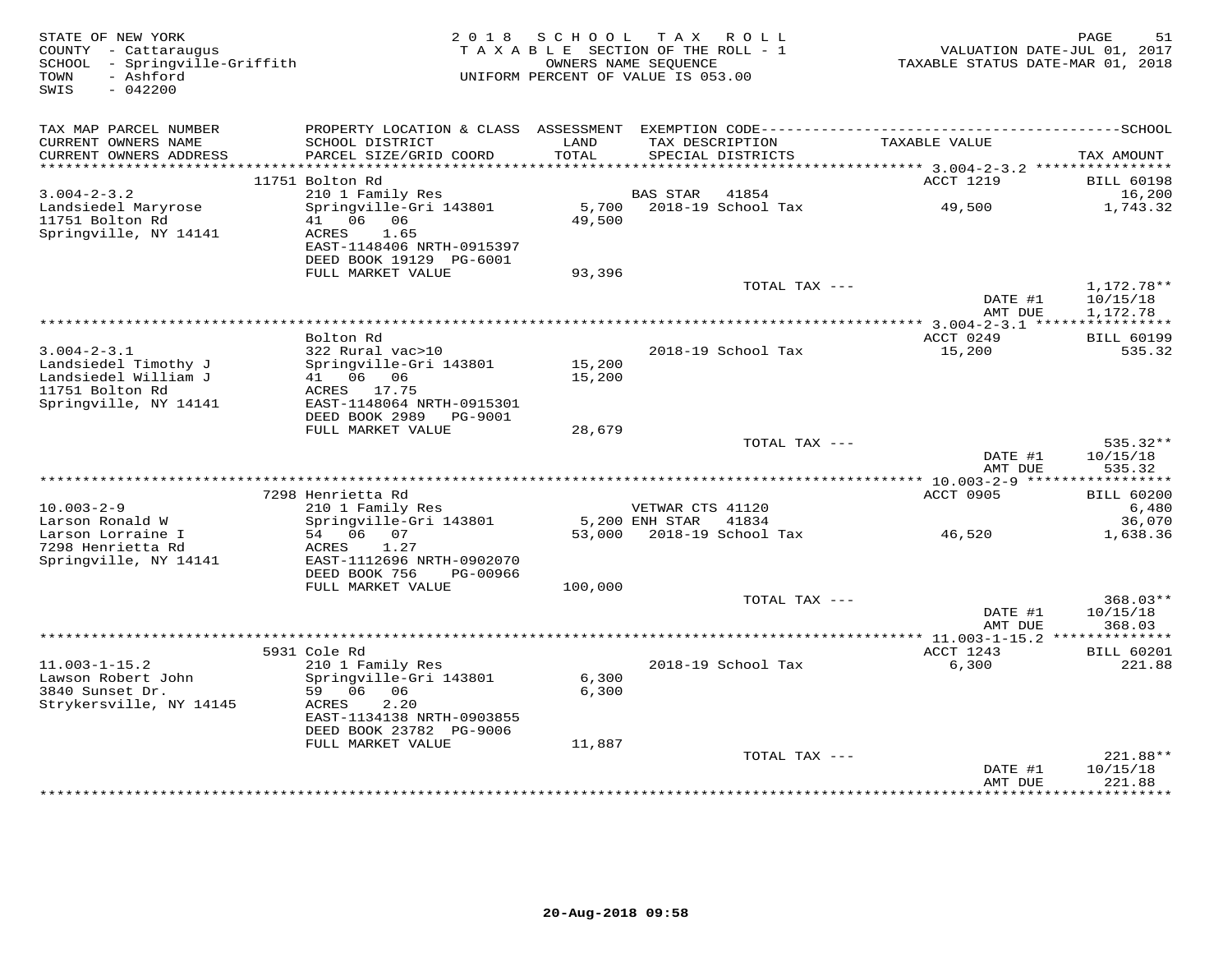| STATE OF NEW YORK<br>COUNTY - Cattaraugus<br>SCHOOL - Springville-Griffith<br>- Ashford<br>TOWN | 2018                               | S C H O O L<br>TAXABLE SECTION OF THE ROLL - 1<br>UNIFORM PERCENT OF VALUE IS 053.00 | OWNERS NAME SEQUENCE | TAX ROLL                 | VALUATION DATE-JUL 01, 2017<br>TAXABLE STATUS DATE-MAR 01, 2018 | PAGE<br>52               |
|-------------------------------------------------------------------------------------------------|------------------------------------|--------------------------------------------------------------------------------------|----------------------|--------------------------|-----------------------------------------------------------------|--------------------------|
| SWIS<br>$-042200$                                                                               |                                    |                                                                                      |                      |                          |                                                                 |                          |
|                                                                                                 |                                    |                                                                                      |                      |                          |                                                                 |                          |
| TAX MAP PARCEL NUMBER<br>CURRENT OWNERS NAME                                                    | SCHOOL DISTRICT                    | LAND                                                                                 |                      | TAX DESCRIPTION          | TAXABLE VALUE                                                   |                          |
| CURRENT OWNERS ADDRESS                                                                          | PARCEL SIZE/GRID COORD             | TOTAL                                                                                |                      | SPECIAL DISTRICTS        |                                                                 | TAX AMOUNT               |
| ***********************                                                                         |                                    |                                                                                      |                      |                          |                                                                 |                          |
|                                                                                                 | 11655 Bolton Rd                    |                                                                                      |                      |                          | ACCT 1729                                                       | <b>BILL 60202</b>        |
| $3.004 - 2 - 5.1$                                                                               | 210 1 Family Res                   |                                                                                      | <b>BAS STAR</b>      | 41854                    |                                                                 | 16,200                   |
| Lawton Paul I<br>Lawton Marie D                                                                 | Springville-Gri 143801<br>41 06 06 | 7,500<br>96,200                                                                      |                      | 2018-19 School Tax       | 96,200                                                          | 3,388.02                 |
| PO Box 2390                                                                                     | ACRES<br>3.52                      |                                                                                      |                      |                          |                                                                 |                          |
| Springville, NY 14141-0239                                                                      | EAST-1147945 NRTH-0913713          |                                                                                      |                      |                          |                                                                 |                          |
|                                                                                                 | DEED BOOK 961<br><b>PG-559</b>     |                                                                                      |                      |                          |                                                                 |                          |
|                                                                                                 | FULL MARKET VALUE                  | 181,509                                                                              |                      |                          |                                                                 |                          |
|                                                                                                 |                                    |                                                                                      |                      | TOTAL TAX ---            | DATE #1                                                         | $2,817.48**$<br>10/15/18 |
|                                                                                                 |                                    |                                                                                      |                      |                          | AMT DUE                                                         | 2,817.48                 |
|                                                                                                 |                                    | ***********************************                                                  |                      |                          | *** $10.004 - 1 - 36$ ****                                      | ***********              |
|                                                                                                 | 10600 Edies Rd                     |                                                                                      |                      |                          | ACCT 0471                                                       | <b>BILL 60203</b>        |
| $10.004 - 1 - 36$                                                                               | 210 1 Family Res                   |                                                                                      |                      | 2018-19 School Tax       | 125,000                                                         | 4,402.31                 |
| Lee John P<br>Lee Donna M                                                                       | Springville-Gri 143801<br>73 06 06 | 8,300<br>125,000                                                                     |                      |                          |                                                                 |                          |
| 10600 Edies Rd                                                                                  | 6.10<br>ACRES                      |                                                                                      |                      |                          |                                                                 |                          |
| Springville, NY 14141                                                                           | EAST-1121353 NRTH-0896758          |                                                                                      |                      |                          |                                                                 |                          |
|                                                                                                 | DEED BOOK 26001 PG-7001            |                                                                                      |                      |                          |                                                                 |                          |
|                                                                                                 | FULL MARKET VALUE                  | 235,849                                                                              |                      |                          |                                                                 |                          |
|                                                                                                 |                                    |                                                                                      |                      | TOTAL TAX ---            | DATE #1                                                         | 4,402.31**<br>10/15/18   |
|                                                                                                 |                                    |                                                                                      |                      |                          | AMT DUE                                                         | 4,402.31                 |
|                                                                                                 |                                    |                                                                                      |                      |                          |                                                                 |                          |
|                                                                                                 | 6790 Schwartz Rd                   |                                                                                      |                      |                          | ACCT 1330                                                       | <b>BILL 60204</b>        |
| $10.004 - 1 - 1.2$                                                                              | 270 Mfg housing                    |                                                                                      | BAS STAR             | 41854                    |                                                                 | 16,200                   |
| Lemanski Wayne R<br>6790 Schwartz Rd                                                            | Springville-Gri 143801<br>78 06 06 | 71,500                                                                               |                      | 9,200 2018-19 School Tax | 71,500                                                          | 2,518.12                 |
| West Valley, NY 14171                                                                           | ACRES 10.95                        |                                                                                      |                      |                          |                                                                 |                          |
|                                                                                                 | EAST-1119208 NRTH-0901063          |                                                                                      |                      |                          |                                                                 |                          |
|                                                                                                 | DEED BOOK 5311<br>PG-8002          |                                                                                      |                      |                          |                                                                 |                          |
|                                                                                                 | FULL MARKET VALUE                  | 134,906                                                                              |                      |                          |                                                                 |                          |
|                                                                                                 |                                    |                                                                                      |                      | TOTAL TAX ---            | DATE #1                                                         | $1,947.58**$<br>10/15/18 |
|                                                                                                 |                                    |                                                                                      |                      |                          | AMT DUE                                                         | 1,947.58                 |
|                                                                                                 |                                    |                                                                                      |                      |                          | *************** 11.003-1-25 *****************                   |                          |
|                                                                                                 | Nys Rte 240                        |                                                                                      |                      |                          | ACCT 0472                                                       | <b>BILL 60205</b>        |
| $11.003 - 1 - 25$                                                                               | 314 Rural vac<10                   |                                                                                      |                      | 2018-19 School Tax       | 10,800                                                          | 380.36                   |
| Levan Jerome<br>84 Fair Oak Ln                                                                  | Springville-Gri 143801<br>59 06 06 | 10,800<br>10,800                                                                     |                      |                          |                                                                 |                          |
| Cheektowaga, NY 14227                                                                           | 7.74<br>ACRES                      |                                                                                      |                      |                          |                                                                 |                          |
|                                                                                                 | EAST-1134304 NRTH-0902181          |                                                                                      |                      |                          |                                                                 |                          |
|                                                                                                 | DEED BOOK 828<br>PG-00441          |                                                                                      |                      |                          |                                                                 |                          |
|                                                                                                 | FULL MARKET VALUE                  | 20,377                                                                               |                      |                          |                                                                 |                          |
|                                                                                                 |                                    |                                                                                      |                      | TOTAL TAX ---            | DATE #1                                                         | 380.36**<br>10/15/18     |
|                                                                                                 |                                    |                                                                                      |                      |                          | AMT DUE                                                         | 380.36                   |
|                                                                                                 |                                    |                                                                                      |                      |                          | ***********                                                     | .                        |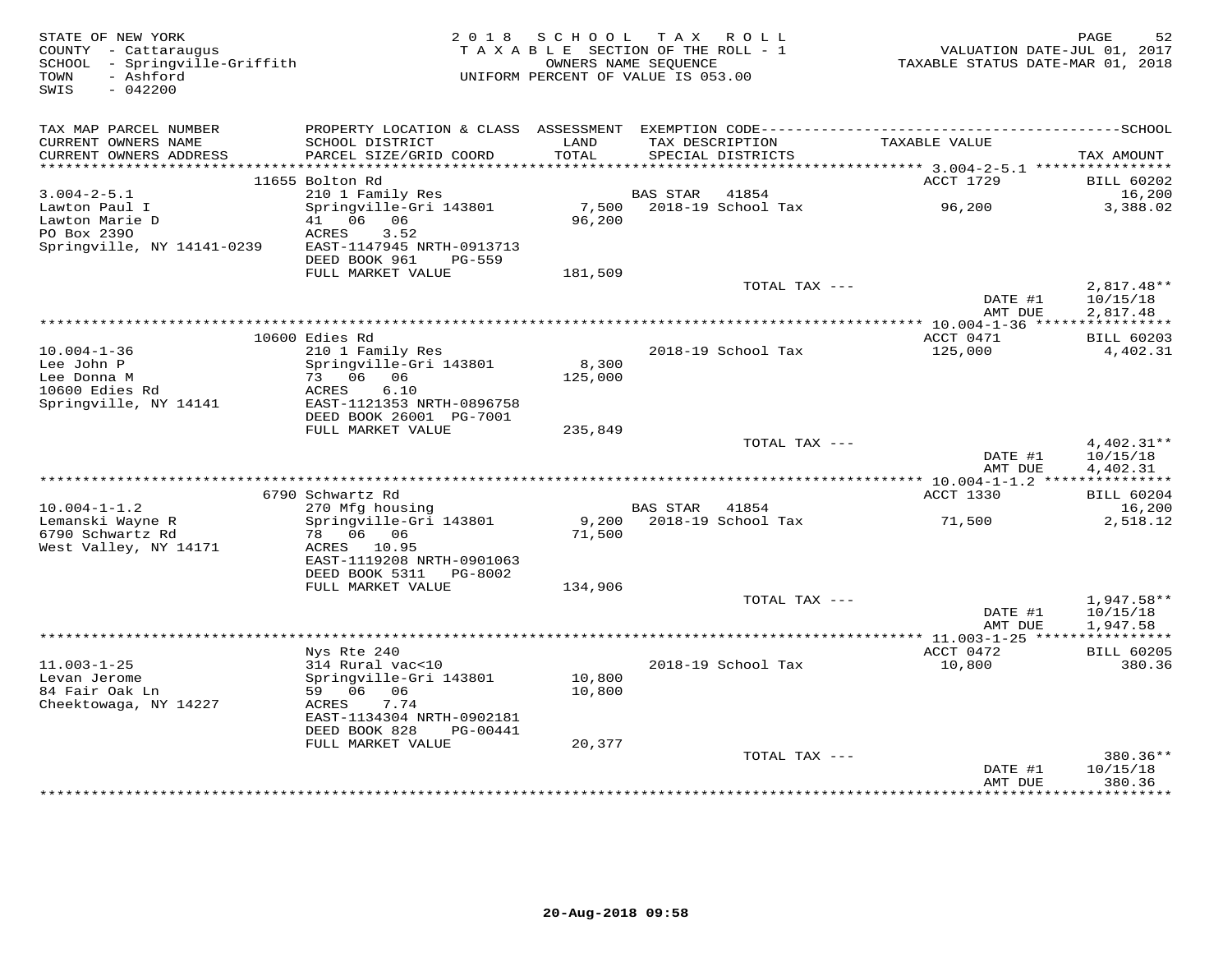| STATE OF NEW YORK<br>COUNTY - Cattaraugus<br>SCHOOL - Springville-Griffith<br>- Ashford<br>TOWN<br>$-042200$<br>SWIS |                                                                                                                                 | 2018 SCHOOL TAX ROLL<br>TAXABLE SECTION OF THE ROLL - 1<br>UNIFORM PERCENT OF VALUE IS 053.00 | OWNERS NAME SEQUENCE                     |                                      | VALUATION DATE-JUL 01, 2017<br>TAXABLE STATUS DATE-MAR 01, 2018 | PAGE<br>53                           |
|----------------------------------------------------------------------------------------------------------------------|---------------------------------------------------------------------------------------------------------------------------------|-----------------------------------------------------------------------------------------------|------------------------------------------|--------------------------------------|-----------------------------------------------------------------|--------------------------------------|
| TAX MAP PARCEL NUMBER<br>CURRENT OWNERS NAME<br>CURRENT OWNERS ADDRESS<br>*******************                        | SCHOOL DISTRICT<br>PARCEL SIZE/GRID COORD                                                                                       | LAND<br>TOTAL<br>***********                                                                  | TAX DESCRIPTION                          | SPECIAL DISTRICTS                    | TAXABLE VALUE                                                   | TAX AMOUNT                           |
|                                                                                                                      | 10711 Nys Rte 240                                                                                                               |                                                                                               |                                          |                                      | ACCT 1607                                                       | <b>BILL 60206</b>                    |
| $11.003 - 2 - 18.5$<br>Lux Robert<br>Lux Linda S<br>10711 Nys Rte 240                                                | 240 Rural res<br>Springville-Gri 143801<br>$57 - 6 - 6$<br>36.20<br>ACRES                                                       | 80,700                                                                                        | AG DIST<br>17,700 ENH STAR               | 41720<br>41834<br>2018-19 School Tax | 73,118                                                          | 7,582<br>36,070<br>2,575.11          |
| West Valley, NY 14171<br>MAY BE SUBJECT TO PAYMENT<br>UNDER AGDIST LAW TIL 2022                                      | EAST-1133197 NRTH-0897509<br>DEED BOOK 5724 PG-6001<br>FULL MARKET VALUE                                                        | 152,264                                                                                       |                                          |                                      |                                                                 |                                      |
|                                                                                                                      |                                                                                                                                 |                                                                                               |                                          | TOTAL TAX ---                        | DATE #1<br>AMT DUE                                              | $1,304.77**$<br>10/15/18<br>1,304.77 |
|                                                                                                                      | 10559 Edies Rd                                                                                                                  |                                                                                               |                                          |                                      | ACCT 0586                                                       | <b>BILL 60207</b>                    |
| $10.004 - 1 - 39.1$<br>Lynch James F                                                                                 | 210 1 Family Res<br>Springville-Gri 143801                                                                                      |                                                                                               | VETWAR CTS 41120<br>5,200 ENH STAR 41834 |                                      |                                                                 | 6,480<br>36,070                      |
| 10559 Edies Rd<br>Springville, NY 14141                                                                              | 73 06 06<br>FRNT 250.00 DPTH 210.00<br>EAST-1120369 NRTH-0896343<br>DEED BOOK 986<br>PG-468                                     | 46,100                                                                                        |                                          | 2018-19 School Tax                   | 39,620                                                          | 1,395.36                             |
|                                                                                                                      | FULL MARKET VALUE                                                                                                               | 86,981                                                                                        |                                          |                                      |                                                                 |                                      |
|                                                                                                                      |                                                                                                                                 |                                                                                               |                                          | TOTAL TAX ---                        | DATE #1<br>AMT DUE                                              | $125.03**$<br>10/15/18<br>125.03     |
|                                                                                                                      |                                                                                                                                 |                                                                                               |                                          |                                      |                                                                 |                                      |
| $11.001 - 1 - 8.5$                                                                                                   | 11465 Nys Rte 240                                                                                                               |                                                                                               |                                          |                                      | ACCT 1384                                                       | <b>BILL 60208</b>                    |
| Madar Brandon M<br>Madar Lauren L<br>11465 NYS Route 240<br>Springville, NY 14141                                    | 220 2 Family Res<br>Springville-Gri 143801<br>65 06 06<br>4.75<br>ACRES<br>EAST-1132639 NRTH-0908347<br>DEED BOOK 22143 PG-8002 | 8,000<br>84,400                                                                               |                                          | 2018-19 School Tax                   | 84,400                                                          | 2,972.44                             |
|                                                                                                                      | FULL MARKET VALUE                                                                                                               | 159,245                                                                                       |                                          |                                      |                                                                 |                                      |
|                                                                                                                      |                                                                                                                                 |                                                                                               |                                          | TOTAL TAX ---                        | DATE #1<br>AMT DUE                                              | $2,972.44**$<br>10/15/18<br>2,972.44 |
|                                                                                                                      | Peters Rd                                                                                                                       |                                                                                               |                                          |                                      | ACCT 0487                                                       | <b>BILL 60209</b>                    |
| $10.003 - 2 - 21.1$<br>Mahl Family Limited                                                                           | 240 Rural res<br>Springville-Gri 143801                                                                                         | 58,400                                                                                        |                                          | 2018-19 School Tax                   | 177,800                                                         | 6,261.85                             |
| 2307 Date St<br>St James City, FL 33956                                                                              | 26 06 07<br>ACRES 86.95<br>EAST-1112903 NRTH-0896109<br>DEED BOOK 00952 PG-00942                                                | 177,800                                                                                       |                                          |                                      |                                                                 |                                      |
|                                                                                                                      | FULL MARKET VALUE                                                                                                               | 335,472                                                                                       |                                          | TOTAL TAX ---                        |                                                                 | $6, 261.85**$                        |
|                                                                                                                      |                                                                                                                                 |                                                                                               |                                          |                                      | DATE #1<br>AMT DUE                                              | 10/15/18<br>6,261.85<br>***********  |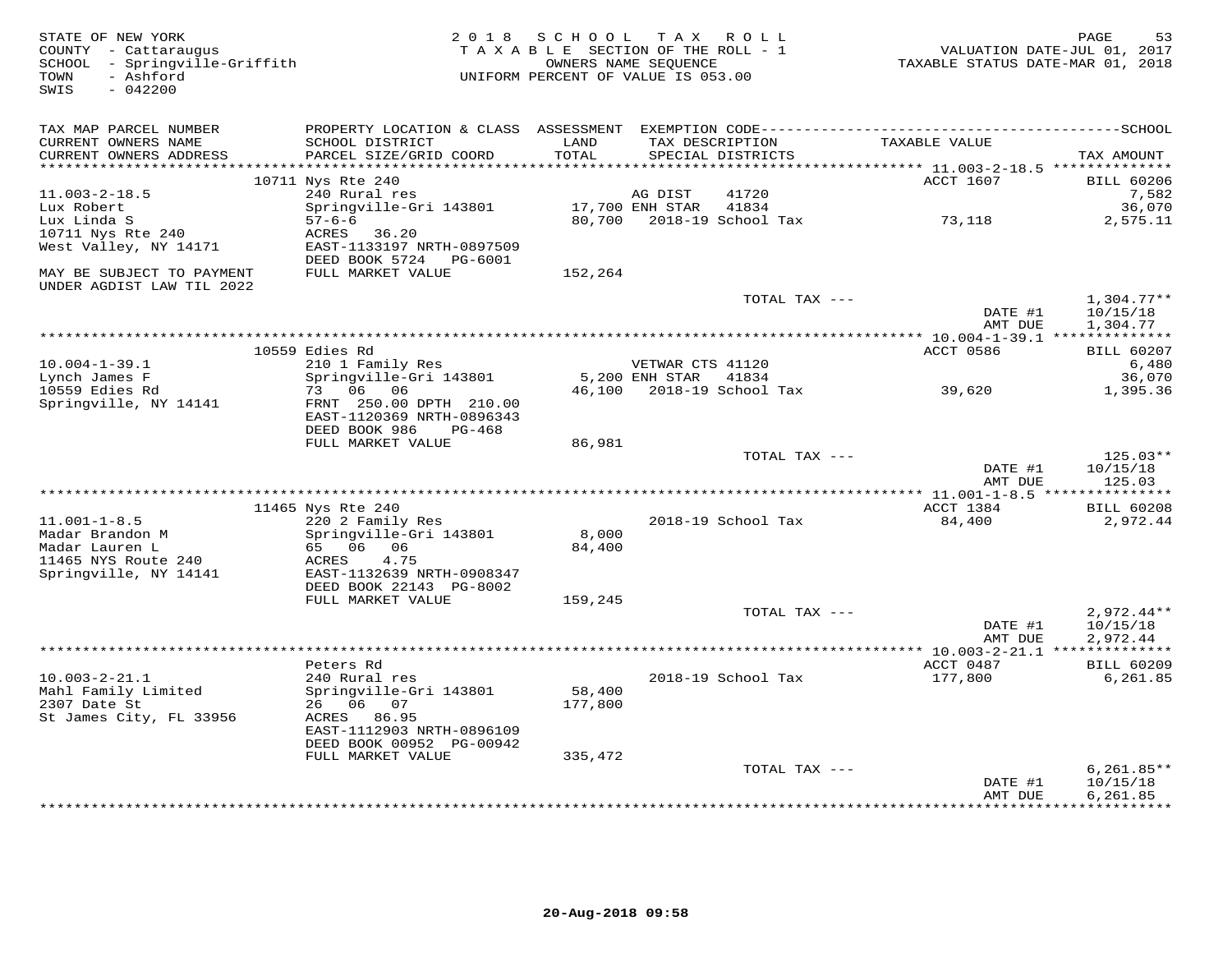| STATE OF NEW YORK<br>COUNTY - Cattaraugus<br>SCHOOL - Springville-Griffith<br>- Ashford<br>TOWN<br>$-042200$<br>SWIS |                                                                              |                  | 2018 SCHOOL TAX ROLL<br>TAXABLE SECTION OF THE ROLL - 1<br>OWNERS NAME SEQUENCE<br>UNIFORM PERCENT OF VALUE IS 053.00 | VALUATION DATE-JUL 01, 2017<br>TAXABLE STATUS DATE-MAR 01, 2018 | PAGE<br>54                           |
|----------------------------------------------------------------------------------------------------------------------|------------------------------------------------------------------------------|------------------|-----------------------------------------------------------------------------------------------------------------------|-----------------------------------------------------------------|--------------------------------------|
| TAX MAP PARCEL NUMBER<br>CURRENT OWNERS NAME                                                                         | SCHOOL DISTRICT                                                              | LAND             | TAX DESCRIPTION                                                                                                       | TAXABLE VALUE                                                   |                                      |
| CURRENT OWNERS ADDRESS<br>******************************                                                             | PARCEL SIZE/GRID COORD                                                       | TOTAL            | SPECIAL DISTRICTS                                                                                                     |                                                                 | TAX AMOUNT                           |
|                                                                                                                      | Peters Rd                                                                    |                  |                                                                                                                       | ACCT 1297                                                       | <b>BILL 60210</b>                    |
| $10.003 - 2 - 22.2$<br>Mahl Family Limited<br>2307 Date St<br>St James City, FL 33956                                | 322 Rural vac>10<br>Springville-Gri 143801<br>26 06 07<br>NRF<br>ACRES 13.95 | 5,600<br>5,600   | 2018-19 School Tax                                                                                                    | 5,600                                                           | 197.22                               |
|                                                                                                                      | EAST-1111984 NRTH-0897244<br>DEED BOOK 00952 PG-00942                        |                  |                                                                                                                       |                                                                 |                                      |
|                                                                                                                      | FULL MARKET VALUE                                                            | 10,566           |                                                                                                                       |                                                                 |                                      |
|                                                                                                                      |                                                                              |                  | TOTAL TAX ---                                                                                                         | DATE #1<br>AMT DUE                                              | 197.22**<br>10/15/18<br>197.22       |
|                                                                                                                      |                                                                              |                  |                                                                                                                       |                                                                 |                                      |
|                                                                                                                      | Peters Rd                                                                    |                  |                                                                                                                       | ACCT 0486                                                       | <b>BILL 60211</b>                    |
| $19.001 - 2 - 1$<br>Mahl Family Limited<br>Mahl                                                                      | 322 Rural vac>10<br>Springville-Gri 143801<br>26 06 07                       | 19,200<br>19,200 | 2018-19 School Tax                                                                                                    | 19,200                                                          | 676.20                               |
| 2307 Date St<br>St James City, FL 33956                                                                              | ACRES 48.05<br>EAST-1113688 NRTH-0896043                                     |                  |                                                                                                                       |                                                                 |                                      |
|                                                                                                                      | DEED BOOK 00952 PG-00942<br>FULL MARKET VALUE                                | 36,226           |                                                                                                                       |                                                                 |                                      |
|                                                                                                                      |                                                                              |                  | TOTAL TAX ---                                                                                                         | DATE #1<br>AMT DUE                                              | $676.20**$<br>10/15/18<br>676.20     |
|                                                                                                                      |                                                                              |                  |                                                                                                                       |                                                                 |                                      |
|                                                                                                                      | Peters Rd                                                                    |                  |                                                                                                                       | ACCT 0598                                                       | <b>BILL 60212</b>                    |
| $10.003 - 2 - 23$<br>Mahl Family Lp<br>2307 Date St                                                                  | 314 Rural vac<10<br>Springville-Gri 143801<br>40  06  07                     | 1,900<br>1,900   | 2018-19 School Tax                                                                                                    | 1,900                                                           | 66.92                                |
| St James City, FL 33956                                                                                              | NRF<br>ACRES<br>4.33<br>EAST-1112140 NRTH-0898339                            |                  |                                                                                                                       |                                                                 |                                      |
|                                                                                                                      | DEED BOOK 11402 PG-9001                                                      |                  |                                                                                                                       |                                                                 |                                      |
|                                                                                                                      | FULL MARKET VALUE                                                            | 3,585            |                                                                                                                       |                                                                 |                                      |
|                                                                                                                      |                                                                              |                  | TOTAL TAX ---                                                                                                         | DATE #1<br>AMT DUE                                              | $66.92**$<br>10/15/18<br>66.92       |
|                                                                                                                      |                                                                              |                  |                                                                                                                       |                                                                 |                                      |
|                                                                                                                      | 7218 Peters Rd                                                               |                  |                                                                                                                       | ACCT 1030                                                       | <b>BILL 60213</b>                    |
| $10.003 - 2 - 28$<br>Mahl Jeffrey G<br>2307 Date St<br>St James City, FL 33956-2022                                  | 210 1 Family Res<br>Springville-Gri 143801<br>26 06 07<br>NRF                | 4,500<br>99,400  | 2018-19 School Tax                                                                                                    | 99,400                                                          | 3,500.72                             |
|                                                                                                                      | ACRES<br>0.74<br>EAST-1113696 NRTH-0897861<br>DEED BOOK 00792 PG-01026       |                  |                                                                                                                       |                                                                 |                                      |
|                                                                                                                      | FULL MARKET VALUE                                                            | 187,547          |                                                                                                                       |                                                                 |                                      |
|                                                                                                                      |                                                                              |                  | TOTAL TAX ---                                                                                                         | DATE #1<br>AMT DUE                                              | $3,500.72**$<br>10/15/18<br>3,500.72 |
|                                                                                                                      |                                                                              |                  |                                                                                                                       |                                                                 |                                      |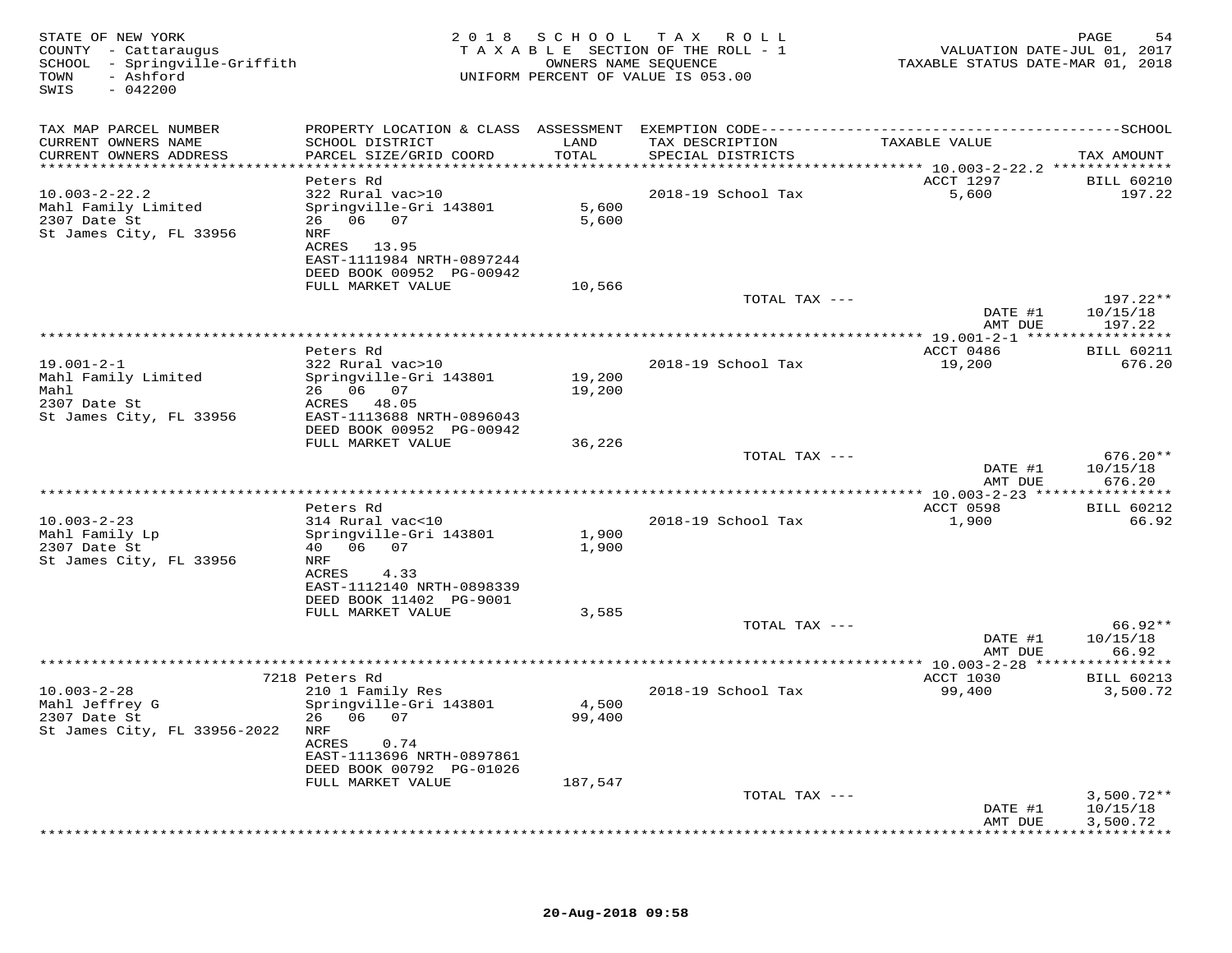| STATE OF NEW YORK<br>COUNTY - Cattaraugus<br>- Springville-Griffith<br>SCHOOL<br>- Ashford<br>TOWN<br>SWIS<br>$-042200$ |                                               | 2018 SCHOOL | TAX ROLL<br>TAXABLE SECTION OF THE ROLL - 1<br>OWNERS NAME SEOUENCE<br>UNIFORM PERCENT OF VALUE IS 053.00 | TAXABLE STATUS DATE-MAR 01, 2018 | PAGE<br>55<br>VALUATION DATE-JUL 01, 2017 |
|-------------------------------------------------------------------------------------------------------------------------|-----------------------------------------------|-------------|-----------------------------------------------------------------------------------------------------------|----------------------------------|-------------------------------------------|
|                                                                                                                         |                                               |             |                                                                                                           |                                  |                                           |
| TAX MAP PARCEL NUMBER<br>CURRENT OWNERS NAME                                                                            | SCHOOL DISTRICT                               | LAND        | TAX DESCRIPTION                                                                                           | TAXABLE VALUE                    |                                           |
| CURRENT OWNERS ADDRESS                                                                                                  | PARCEL SIZE/GRID COORD                        | TOTAL       | SPECIAL DISTRICTS                                                                                         |                                  | TAX AMOUNT                                |
|                                                                                                                         |                                               |             |                                                                                                           | ACCT 0046                        |                                           |
| $10.003 - 2 - 20.1$                                                                                                     | 7186 Peters Rd<br>240 Rural res               |             | 2018-19 School Tax                                                                                        | 152,600                          | <b>BILL 60214</b><br>5,374.34             |
| Mahl Matthew                                                                                                            | Springville-Gri 143801                        | 19,700      |                                                                                                           |                                  |                                           |
| Mahl Elizabeth                                                                                                          | 25 06 07                                      | 152,600     |                                                                                                           |                                  |                                           |
| 7186 Peters Rd                                                                                                          | ACRES 14.73                                   |             |                                                                                                           |                                  |                                           |
| Springville, NY 14141                                                                                                   | EAST-1114247 NRTH-0897494                     |             |                                                                                                           |                                  |                                           |
|                                                                                                                         | DEED BOOK 00939 PG-00947                      |             |                                                                                                           |                                  |                                           |
|                                                                                                                         | FULL MARKET VALUE                             | 287,925     |                                                                                                           |                                  |                                           |
|                                                                                                                         |                                               |             | TOTAL TAX ---                                                                                             | DATE #1                          | $5,374.34**$<br>10/15/18                  |
|                                                                                                                         |                                               |             |                                                                                                           | AMT DUE                          | 5,374.34                                  |
|                                                                                                                         |                                               |             |                                                                                                           |                                  |                                           |
|                                                                                                                         | Peters Rd                                     |             |                                                                                                           | ACCT 1360                        | <b>BILL 60215</b>                         |
| $10.003 - 2 - 21.2$                                                                                                     | 240 Rural res                                 |             | 2018-19 School Tax                                                                                        | 43,900                           | 1,546.09                                  |
| Mahl Matthew J                                                                                                          | Springville-Gri 143801                        | 13,800      |                                                                                                           |                                  |                                           |
| Mahl Elizabeth                                                                                                          | 26 06 07                                      | 43,900      |                                                                                                           |                                  |                                           |
| 7186 Peters Rd<br>Springville, NY 14141                                                                                 | ACRES 10.00<br>EAST-1112614 NRTH-0895964      |             |                                                                                                           |                                  |                                           |
|                                                                                                                         | DEED BOOK 00932 PG-00099                      |             |                                                                                                           |                                  |                                           |
|                                                                                                                         | FULL MARKET VALUE                             | 82,830      |                                                                                                           |                                  |                                           |
|                                                                                                                         |                                               |             | TOTAL TAX ---                                                                                             |                                  | $1,546.09**$                              |
|                                                                                                                         |                                               |             |                                                                                                           | DATE #1                          | 10/15/18                                  |
|                                                                                                                         |                                               |             |                                                                                                           | AMT DUE                          | 1,546.09                                  |
|                                                                                                                         |                                               |             |                                                                                                           |                                  |                                           |
| $10.004 - 1 - 29.3$                                                                                                     | 6729 Schwartz Rd<br>240 Rural res             |             | 2018-19 School Tax                                                                                        | <b>ACCT 1106</b><br>92,200       | <b>BILL 60216</b><br>3,247.14             |
| Mangus George J                                                                                                         | Springville-Gri 143801                        | 20,000      |                                                                                                           |                                  |                                           |
| 17 Progressive Ave                                                                                                      | 74 06 06                                      | 92,200      |                                                                                                           |                                  |                                           |
| Buffalo, NY 14207                                                                                                       | ACRES 15.00                                   |             |                                                                                                           |                                  |                                           |
|                                                                                                                         | EAST-1121181 NRTH-0898757                     |             |                                                                                                           |                                  |                                           |
|                                                                                                                         | DEED BOOK 11213 PG-4001                       |             |                                                                                                           |                                  |                                           |
|                                                                                                                         | FULL MARKET VALUE                             | 173,962     |                                                                                                           |                                  |                                           |
|                                                                                                                         |                                               |             | TOTAL TAX $---$                                                                                           |                                  | $3,247.14**$                              |
|                                                                                                                         |                                               |             |                                                                                                           | DATE #1<br>AMT DUE               | 10/15/18<br>3,247.14                      |
|                                                                                                                         |                                               |             |                                                                                                           |                                  |                                           |
|                                                                                                                         | 10314 Dutch Hill Rd                           |             |                                                                                                           | ACCT 0251                        | <b>BILL 60217</b>                         |
| $19.002 - 1 - 18.1$                                                                                                     | 270 Mfg housing                               |             | VETWAR CTS 41120                                                                                          |                                  | 5,415                                     |
| Manning Sally                                                                                                           | Springville-Gri 143801                        |             | 22,800 ENH STAR<br>41834                                                                                  |                                  | 30,685                                    |
| Manning Robert L                                                                                                        | 72 06 06                                      |             | 36,100 2018-19 School Tax                                                                                 | 30,685                           | 1,080.68                                  |
| 10314 Dutch Hill Rd                                                                                                     | ACRES 18.95                                   |             |                                                                                                           |                                  |                                           |
| West Valley, NY 14171                                                                                                   | EAST-1123787 NRTH-0893235                     |             |                                                                                                           |                                  |                                           |
|                                                                                                                         | DEED BOOK 00863 PG-00726<br>FULL MARKET VALUE | 68,113      |                                                                                                           |                                  |                                           |
|                                                                                                                         |                                               |             | TOTAL TAX ---                                                                                             |                                  | $0.00**$                                  |
|                                                                                                                         |                                               |             |                                                                                                           |                                  |                                           |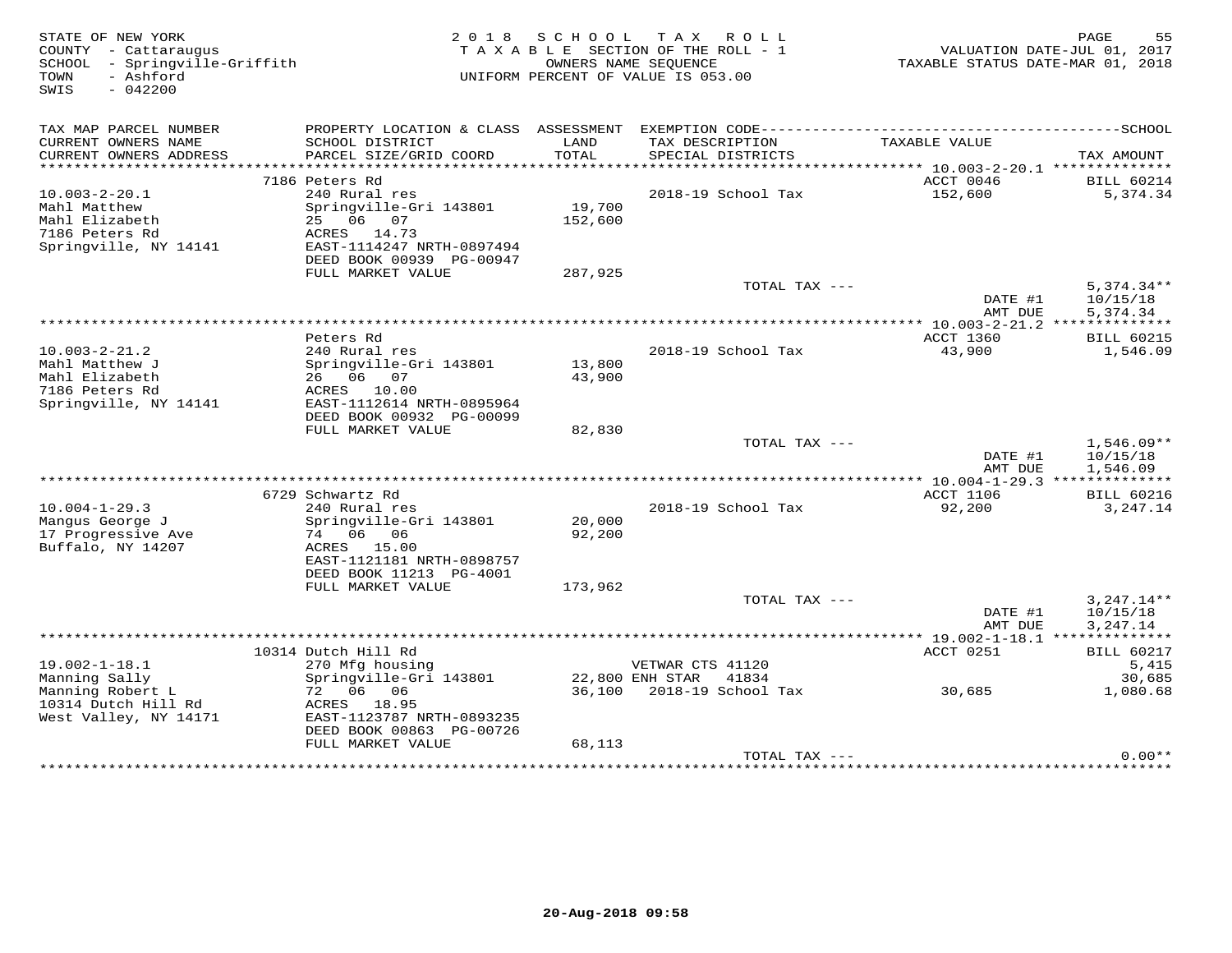| STATE OF NEW YORK<br>COUNTY - Cattaraugus<br>SCHOOL - Springville-Griffith | 2 0 1 8                                               | SCHOOL<br>TAXABLE SECTION OF THE ROLL - 1<br>OWNERS NAME SEQUENCE | T A X                  | R O L L            | VALUATION DATE-JUL 01, 2017<br>TAXABLE STATUS DATE-MAR 01, 2018 | PAGE<br>56                      |
|----------------------------------------------------------------------------|-------------------------------------------------------|-------------------------------------------------------------------|------------------------|--------------------|-----------------------------------------------------------------|---------------------------------|
| - Ashford<br>TOWN<br>SWIS<br>$-042200$                                     |                                                       | UNIFORM PERCENT OF VALUE IS 053.00                                |                        |                    |                                                                 |                                 |
| TAX MAP PARCEL NUMBER                                                      |                                                       |                                                                   |                        |                    |                                                                 |                                 |
| CURRENT OWNERS NAME                                                        | SCHOOL DISTRICT                                       | LAND                                                              |                        | TAX DESCRIPTION    | TAXABLE VALUE                                                   |                                 |
| CURRENT OWNERS ADDRESS<br>***********************                          | PARCEL SIZE/GRID COORD                                | TOTAL                                                             |                        | SPECIAL DISTRICTS  |                                                                 | TAX AMOUNT                      |
|                                                                            | 11335 Bolton Rd                                       |                                                                   |                        |                    | ACCT 0597                                                       | <b>BILL 60218</b>               |
| $11.002 - 2 - 8$                                                           | 210 1 Family Res                                      |                                                                   | <b>BAS STAR</b>        | 41854              |                                                                 | 16,200                          |
| Mansfield James                                                            | Springville-Gri 143801                                | 14,500                                                            |                        | 2018-19 School Tax | 106,100                                                         | 3,736.68                        |
| Mansfield Kimberly                                                         | 06<br>40<br>06                                        | 106,100                                                           |                        |                    |                                                                 |                                 |
| 11335 Bolton Rd                                                            | ACRES<br>9.85<br>EAST-1147498 NRTH-0908227            |                                                                   |                        |                    |                                                                 |                                 |
| Springville, NY 14141                                                      | DEED BOOK 00921 PG-01183                              |                                                                   |                        |                    |                                                                 |                                 |
|                                                                            | FULL MARKET VALUE                                     | 200,189                                                           |                        |                    |                                                                 |                                 |
|                                                                            |                                                       |                                                                   |                        | TOTAL TAX ---      |                                                                 | $3,166.14**$                    |
|                                                                            |                                                       |                                                                   |                        |                    | DATE #1                                                         | 10/15/18                        |
|                                                                            | *****************                                     |                                                                   | ********************** |                    | AMT DUE                                                         | 3,166.14<br>* * * * * * * * * * |
|                                                                            | Bolton Rd                                             |                                                                   |                        |                    | $*11.002 - 2 - 9$ ***<br>ACCT 0036                              | <b>BILL 60219</b>               |
| $11.002 - 2 - 9$                                                           | 321 Abandoned ag                                      |                                                                   |                        | 2018-19 School Tax | 14,500                                                          | 510.67                          |
| Mansfield James M                                                          | Springville-Gri 143801                                | 14,500                                                            |                        |                    |                                                                 |                                 |
| Mansfield Kimberley J                                                      | 40 06 06                                              | 14,500                                                            |                        |                    |                                                                 |                                 |
| 11335 Bolton Rd                                                            | 9.85<br>ACRES                                         |                                                                   |                        |                    |                                                                 |                                 |
| Springville, NY 14141                                                      | EAST-1147494 NRTH-0907971<br>DEED BOOK 1005<br>PG-220 |                                                                   |                        |                    |                                                                 |                                 |
|                                                                            | FULL MARKET VALUE                                     | 27,358                                                            |                        |                    |                                                                 |                                 |
|                                                                            |                                                       |                                                                   |                        | TOTAL TAX ---      |                                                                 | $510.67**$                      |
|                                                                            |                                                       |                                                                   |                        |                    | DATE #1                                                         | 10/15/18                        |
|                                                                            |                                                       |                                                                   |                        |                    | AMT DUE                                                         | 510.67                          |
|                                                                            | 11452 Watson Rd                                       |                                                                   |                        |                    | ACCT 0850                                                       | <b>BILL 60220</b>               |
| $11.001 - 1 - 19$                                                          | 270 Mfg housing                                       |                                                                   | BAS STAR               | 41854              |                                                                 | 16,200                          |
| Martin Diane I                                                             | Springville-Gri 143801                                | 6,600                                                             |                        | 2018-19 School Tax | 18,000                                                          | 633.93                          |
| Martin Thomas J                                                            | 60 06<br>06                                           | 18,000                                                            |                        |                    |                                                                 |                                 |
| 11452 Watson Rd                                                            | 2.42<br>ACRES                                         |                                                                   |                        |                    |                                                                 |                                 |
| Springville, NY 14141                                                      | EAST-1136255 NRTH-0908706<br>DEED BOOK 00945 PG-00353 |                                                                   |                        |                    |                                                                 |                                 |
|                                                                            | FULL MARKET VALUE                                     | 33,962                                                            |                        |                    |                                                                 |                                 |
|                                                                            |                                                       |                                                                   |                        | TOTAL TAX $---$    |                                                                 | $63.39**$                       |
|                                                                            |                                                       |                                                                   |                        |                    | DATE #1                                                         | 10/15/18                        |
|                                                                            | *********************************                     |                                                                   |                        |                    | AMT DUE                                                         | 63.39                           |
|                                                                            | Watson Rd                                             |                                                                   |                        |                    | ********** 11.001-1-20 ****<br>ACCT 0492                        | *******<br><b>BILL 60221</b>    |
| $11.001 - 1 - 20$                                                          | 314 Rural vac<10                                      |                                                                   |                        | 2018-19 School Tax | 3,000                                                           | 105.66                          |
| Martin Thomas J                                                            | Springville-Gri 143801                                | 3,000                                                             |                        |                    |                                                                 |                                 |
| Martin Diane I                                                             | 60 06<br>06                                           | 3,000                                                             |                        |                    |                                                                 |                                 |
| 11452 Watson Rd                                                            | FRNT 200.00 DPTH 230.00                               |                                                                   |                        |                    |                                                                 |                                 |
| Springville, NY 14141                                                      | EAST-1136068 NRTH-0908513                             |                                                                   |                        |                    |                                                                 |                                 |
|                                                                            | DEED BOOK 00945 PG-00351<br>FULL MARKET VALUE         | 5,660                                                             |                        |                    |                                                                 |                                 |
|                                                                            |                                                       |                                                                   |                        | TOTAL TAX ---      |                                                                 | $105.66**$                      |
|                                                                            |                                                       |                                                                   |                        |                    | DATE #1                                                         | 10/15/18                        |
|                                                                            |                                                       |                                                                   |                        |                    | AMT DUE                                                         | 105.66                          |
|                                                                            |                                                       |                                                                   |                        |                    |                                                                 | * * * * * * * *                 |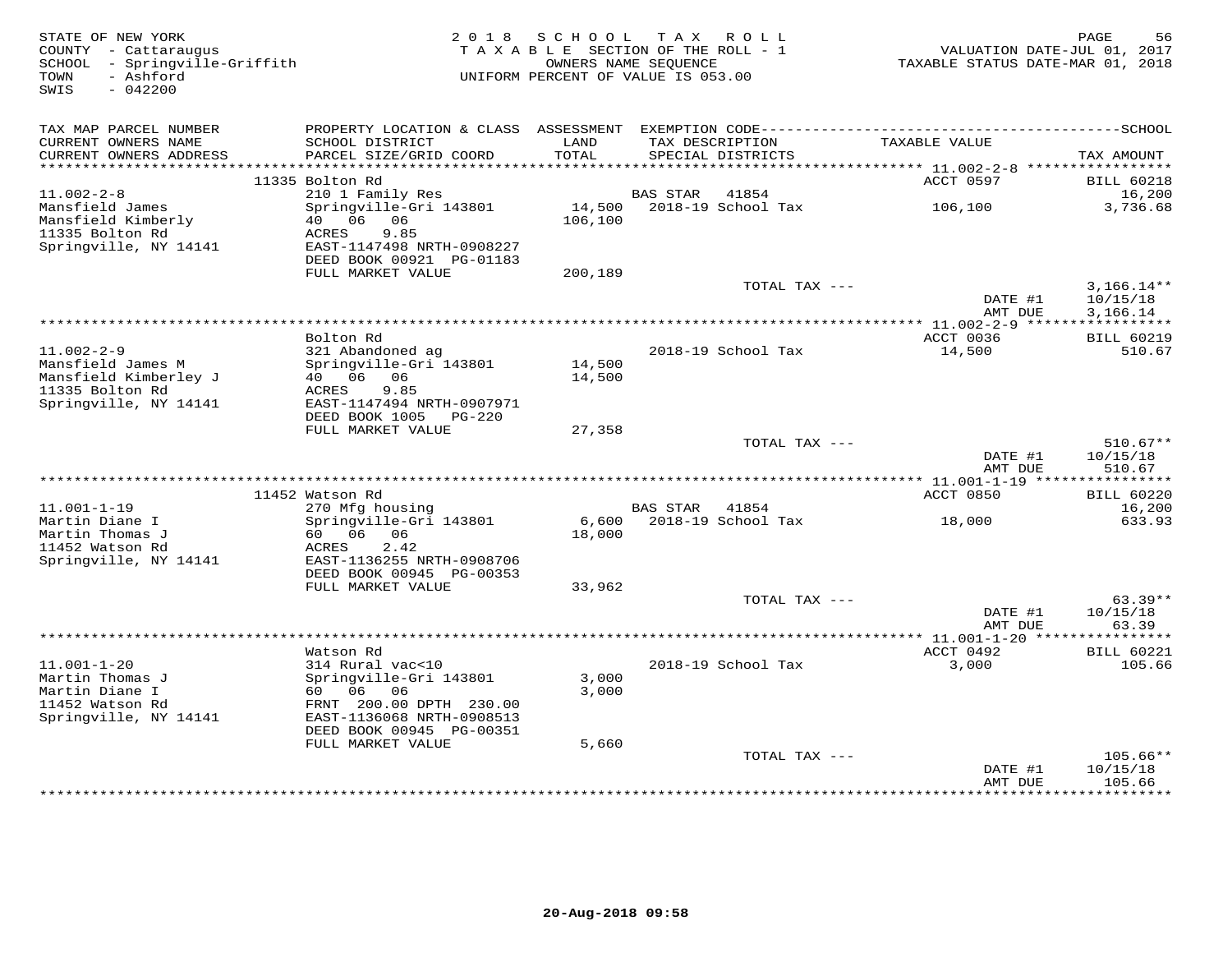| STATE OF NEW YORK<br>COUNTY - Cattaraugus<br>SCHOOL - Springville-Griffith<br>- Ashford<br>TOWN<br>SWIS<br>$-042200$ |                                                                                                                                     |                  | 2018 SCHOOL TAX ROLL<br>TAXABLE SECTION OF THE ROLL - 1<br>OWNERS NAME SEQUENCE<br>UNIFORM PERCENT OF VALUE IS 053.00 | VALUATION DATE-JUL 01, 2017<br>TAXABLE STATUS DATE-MAR 01, 2018 | PAGE<br>57                           |
|----------------------------------------------------------------------------------------------------------------------|-------------------------------------------------------------------------------------------------------------------------------------|------------------|-----------------------------------------------------------------------------------------------------------------------|-----------------------------------------------------------------|--------------------------------------|
| TAX MAP PARCEL NUMBER<br>CURRENT OWNERS NAME                                                                         | SCHOOL DISTRICT                                                                                                                     | LAND             | TAX DESCRIPTION                                                                                                       | TAXABLE VALUE                                                   |                                      |
| CURRENT OWNERS ADDRESS                                                                                               | PARCEL SIZE/GRID COORD                                                                                                              | TOTAL            | SPECIAL DISTRICTS                                                                                                     |                                                                 | TAX AMOUNT                           |
|                                                                                                                      | 10791 Nys Rte 240                                                                                                                   |                  |                                                                                                                       | ACCT 0724                                                       | <b>BILL 60222</b>                    |
| $11.003 - 2 - 20.1$<br>Mazikowski Roger P<br>492 Homecrest Dr<br>Buffalo, NY 14226                                   | 260 Seasonal res<br>Springville-Gri 143801<br>58/64 06 06<br>51.30<br>ACRES<br>EAST-1132498 NRTH-0899104<br>DEED BOOK 24449 PG-7002 | 28,600<br>38,000 | 2018-19 School Tax                                                                                                    | 38,000                                                          | 1,338.30                             |
|                                                                                                                      | FULL MARKET VALUE                                                                                                                   | 71,698           |                                                                                                                       |                                                                 |                                      |
|                                                                                                                      |                                                                                                                                     |                  | TOTAL TAX ---                                                                                                         | DATE #1<br>AMT DUE                                              | $1,338.30**$<br>10/15/18<br>1,338.30 |
|                                                                                                                      |                                                                                                                                     |                  |                                                                                                                       |                                                                 |                                      |
|                                                                                                                      | 11482 Nys Rte 240                                                                                                                   |                  |                                                                                                                       | ACCT 0286                                                       | <b>BILL 60223</b>                    |
| $11.001 - 1 - 9.2$<br>Mc Cool Karen L<br>11482 NYS Rte 240<br>Springville, NY 14141                                  | 270 Mfg housing<br>Springville-Gri 143801<br>60/65 06 06<br>FRNT 125.00 DPTH 160.00<br>EAST-1132929 NRTH-0908188                    | 32,100           | BAS STAR 41854<br>4,500 2018-19 School Tax                                                                            | 32,100                                                          | 16,200<br>1,130.51                   |
|                                                                                                                      | DEED BOOK 00947 PG-00293<br>FULL MARKET VALUE                                                                                       | 60,566           |                                                                                                                       |                                                                 |                                      |
|                                                                                                                      |                                                                                                                                     |                  | TOTAL TAX ---                                                                                                         | DATE #1<br>AMT DUE                                              | 559.97**<br>10/15/18<br>559.97       |
|                                                                                                                      |                                                                                                                                     |                  |                                                                                                                       |                                                                 |                                      |
| $11.001 - 1 - 33.2$                                                                                                  | 6008 Thomas Corners Rd<br>210 1 Family Res                                                                                          |                  | BAS STAR 41854                                                                                                        | ACCT 1571                                                       | <b>BILL 60224</b><br>16,200          |
| McCool Dale<br>6008 Thomas Corners Rd<br>West Valley, NY 14171                                                       | Springville-Gri 143801<br>65 06 06<br>ACRES<br>1.30<br>EAST-1132596 NRTH-0903943                                                    | 47,800           | 5,300 2018-19 School Tax                                                                                              | 47,800                                                          | 1,683.44                             |
|                                                                                                                      | DEED BOOK 1037 PG-4002                                                                                                              |                  |                                                                                                                       |                                                                 |                                      |
|                                                                                                                      | FULL MARKET VALUE                                                                                                                   | 90,189           |                                                                                                                       |                                                                 |                                      |
|                                                                                                                      |                                                                                                                                     |                  | TOTAL TAX ---                                                                                                         | DATE #1<br>AMT DUE                                              | 1,112.90**<br>10/15/18<br>1,112.90   |
|                                                                                                                      |                                                                                                                                     |                  |                                                                                                                       |                                                                 |                                      |
|                                                                                                                      | Thomas Corners Rd                                                                                                                   |                  |                                                                                                                       | ACCT 0658                                                       | <b>BILL 60225</b>                    |
| $10.002 - 1 - 4.1$<br>McCormick Farms, Inc.<br>4189 Route 78<br>Bliss, NY 14024<br>MAY BE SUBJECT TO PAYMENT         | 105 Vac farmland<br>Springville-Gri 143801<br>70 06 06<br>ACRES<br>71.65<br>EAST-1126027 NRTH-0902778<br>DEED BOOK 20435 PG-3001    | 39,300<br>39,300 | AG DIST<br>41720<br>2018-19 School Tax                                                                                | 31,415                                                          | 7,885<br>1,106.39                    |
| UNDER AGDIST LAW TIL 2022                                                                                            | FULL MARKET VALUE                                                                                                                   | 74,151           |                                                                                                                       |                                                                 |                                      |
|                                                                                                                      |                                                                                                                                     |                  | TOTAL TAX ---                                                                                                         | DATE #1<br>AMT DUE                                              | $1,106.39**$<br>10/15/18<br>1,106.39 |
|                                                                                                                      |                                                                                                                                     |                  |                                                                                                                       |                                                                 |                                      |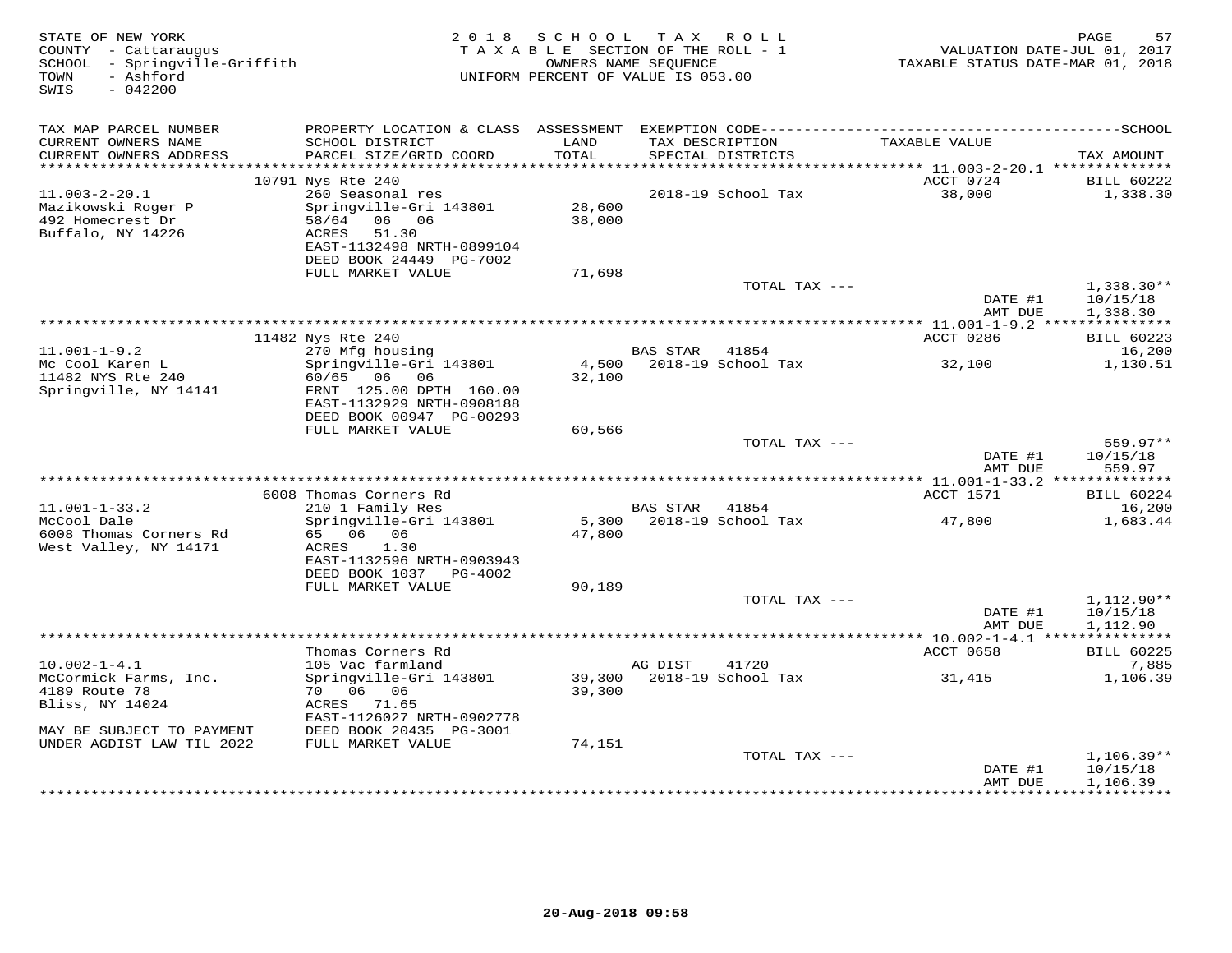SWIS - 042200

## STATE OF NEW YORK 2 0 1 8 S C H O O L T A X R O L L PAGE 58 COUNTY - Cattaraugus T A X A B L E SECTION OF THE ROLL - 1 VALUATION DATE-JUL 01, 2017 SCHOOL - Springville-Griffith OWNERS NAME SEQUENCE TAXABLE STATUS DATE-MAR 01, 2018 TOWN - Ashford UNIFORM PERCENT OF VALUE IS 053.00

| TAX MAP PARCEL NUMBER<br>CURRENT OWNERS NAME<br>CURRENT OWNERS ADDRESS | PROPERTY LOCATION & CLASS ASSESSMENT<br>SCHOOL DISTRICT<br>PARCEL SIZE/GRID COORD | LAND<br>TOTAL    |         | EXEMPTION CODE-----------<br>TAX DESCRIPTION<br>SPECIAL DISTRICTS | TAXABLE VALUE                | -------------SCHOOL<br>TAX AMOUNT    |
|------------------------------------------------------------------------|-----------------------------------------------------------------------------------|------------------|---------|-------------------------------------------------------------------|------------------------------|--------------------------------------|
| **********************                                                 |                                                                                   |                  |         |                                                                   |                              |                                      |
| $10.002 - 1 - 4.3$                                                     | Thomas Corners Rd<br>105 Vac farmland                                             |                  | AG DIST | 41720                                                             | ACCT 7113                    | <b>BILL 60226</b><br>95              |
| McCormick Farms, Inc.<br>4189 Route 78<br>Bliss, NY 14024              | Springville-Gri 143801<br>70 06 06<br>ACRES<br>4.20<br>EAST-1127100 NRTH-0904085  | 5,600<br>5,600   |         | 2018-19 School Tax                                                | 5,505                        | 193.88                               |
| MAY BE SUBJECT TO PAYMENT<br>UNDER AGDIST LAW TIL 2022                 | DEED BOOK 20435 PG-3001<br>FULL MARKET VALUE                                      | 10,566           |         |                                                                   |                              |                                      |
|                                                                        |                                                                                   |                  |         | TOTAL TAX ---                                                     | DATE #1<br>AMT DUE           | 193.88**<br>10/15/18<br>193.88       |
|                                                                        |                                                                                   |                  |         |                                                                   |                              |                                      |
| $10.002 - 1 - 5.1$                                                     | Thomas Corners Rd<br>105 Vac farmland                                             |                  | AG DIST | 41720                                                             | ACCT 0765                    | BILL 60227<br>5,169                  |
| McCormick Farms, Inc.                                                  | Springville-Gri 143801                                                            | 54,100           |         | 2018-19 School Tax                                                | 48,931                       | 1,723.28                             |
| 4189 Route 78<br>Bliss, NY 14024                                       | 70 06 06<br>ACRES 101.25<br>EAST-1127959 NRTH-0903554                             | 54,100           |         |                                                                   |                              |                                      |
| MAY BE SUBJECT TO PAYMENT                                              | DEED BOOK 20435 PG-30010                                                          |                  |         |                                                                   |                              |                                      |
| UNDER AGDIST LAW TIL 2022                                              | FULL MARKET VALUE                                                                 | 102,075          |         |                                                                   |                              |                                      |
| ******************************                                         |                                                                                   |                  |         | TOTAL TAX ---                                                     | DATE #1<br>AMT DUE           | $1,723.28**$<br>10/15/18<br>1,723.28 |
|                                                                        |                                                                                   |                  |         |                                                                   |                              |                                      |
| $10.004 - 1 - 13$                                                      | Bond Rd<br>170 Nursery                                                            |                  | AG DIST | 41720                                                             | ACCT 0194                    | <b>BILL 60228</b><br>12,266          |
| McCormick Farms, Inc.<br>4189 Route 78<br>Bliss, NY 14024              | Springville-Gri 143801<br>64/69 06 06<br>ACRES<br>41.80                           | 31,400<br>31,400 |         | 2018-19 School Tax                                                | 19,134                       | 673.87                               |
| MAY BE SUBJECT TO PAYMENT                                              | EAST-0479860 NRTH-0901400<br>DEED BOOK 20435 PG-3001                              |                  |         |                                                                   |                              |                                      |
| UNDER AGDIST LAW TIL 2022                                              | FULL MARKET VALUE                                                                 | 59,245           |         | TOTAL TAX ---                                                     |                              | 673.87**                             |
|                                                                        |                                                                                   |                  |         |                                                                   | DATE #1<br>AMT DUE           | 10/15/18<br>673.87                   |
| ************************                                               |                                                                                   |                  |         |                                                                   | *********** 11.003-1-2 ***** | ***********                          |
|                                                                        | Thomas Corners Rd                                                                 |                  |         |                                                                   | ACCT 0192                    | <b>BILL 60229</b>                    |
| $11.003 - 1 - 2$<br>McCormick Farms, Inc.<br>4189 Route 78             | 170 Nursery<br>Springville-Gri 143801<br>65 06 06                                 | 19,100<br>19,100 | AG DIST | 41720<br>2018-19 School Tax                                       | 11,246                       | 7,854<br>396.07                      |
| Bliss, NY 14024                                                        | ACRES 23.91<br>EAST-1129007 NRTH-0902818                                          |                  |         |                                                                   |                              |                                      |
| MAY BE SUBJECT TO PAYMENT<br>UNDER AGDIST LAW TIL 2022                 | DEED BOOK 20435 PG-3001<br>FULL MARKET VALUE                                      | 36,038           |         |                                                                   |                              |                                      |
|                                                                        |                                                                                   |                  |         | TOTAL TAX ---                                                     | DATE #1<br>AMT DUE           | $396.07**$<br>10/15/18<br>396.07     |
|                                                                        |                                                                                   |                  |         |                                                                   |                              |                                      |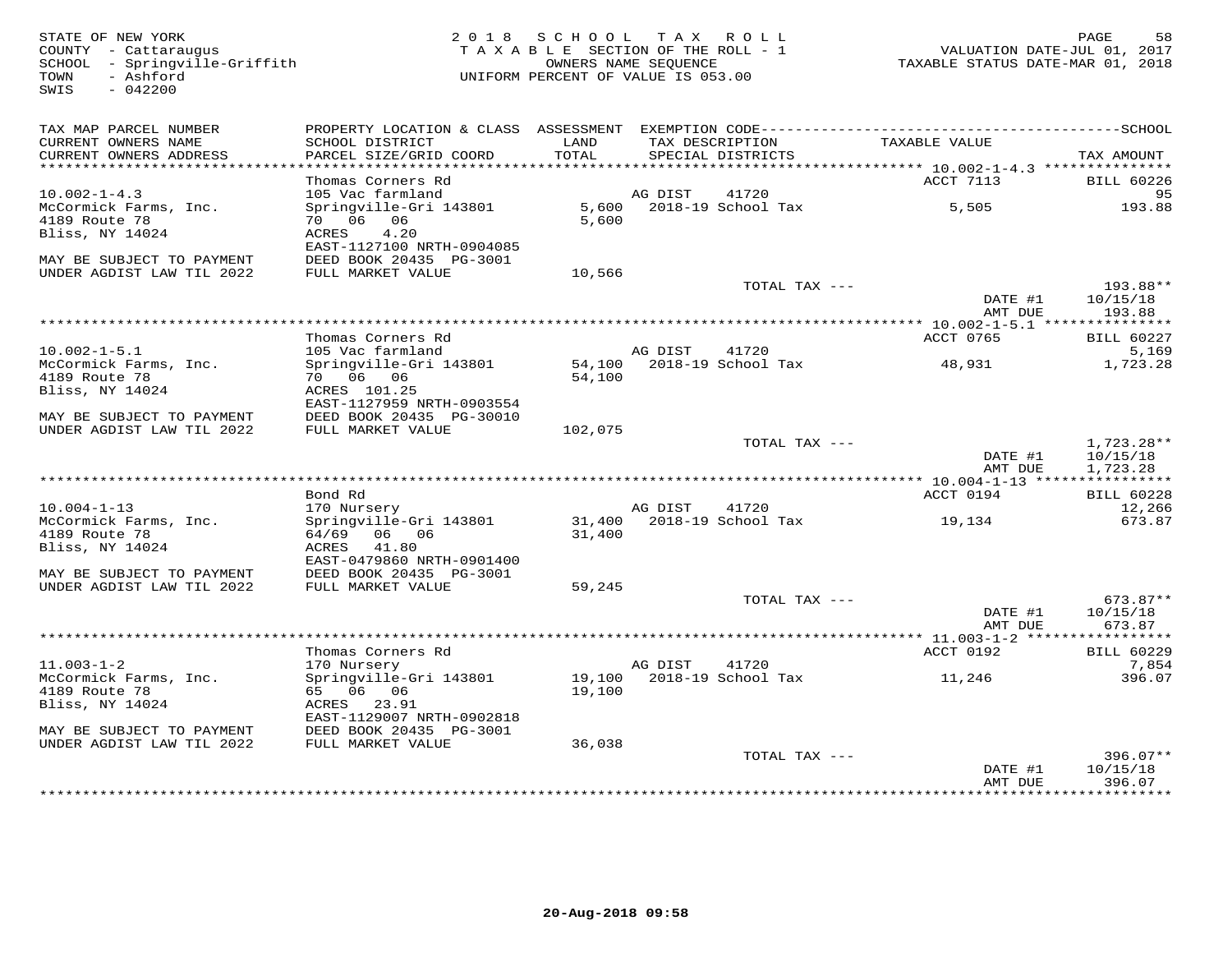| STATE OF NEW YORK<br>COUNTY - Cattaraugus<br>SCHOOL - Springville-Griffith<br>- Ashford<br>TOWN<br>$-042200$<br>SWIS | 2 0 1 8                                                                                      | SCHOOL<br>OWNERS NAME SEQUENCE | TAX ROLL<br>TAXABLE SECTION OF THE ROLL - 1<br>UNIFORM PERCENT OF VALUE IS 053.00 | VALUATION DATE-JUL 01, 2017<br>TAXABLE STATUS DATE-MAR 01, 2018 | PAGE<br>59                           |
|----------------------------------------------------------------------------------------------------------------------|----------------------------------------------------------------------------------------------|--------------------------------|-----------------------------------------------------------------------------------|-----------------------------------------------------------------|--------------------------------------|
| TAX MAP PARCEL NUMBER                                                                                                |                                                                                              |                                |                                                                                   |                                                                 |                                      |
| CURRENT OWNERS NAME<br>CURRENT OWNERS ADDRESS                                                                        | SCHOOL DISTRICT<br>PARCEL SIZE/GRID COORD                                                    | LAND<br>TOTAL                  | TAX DESCRIPTION<br>SPECIAL DISTRICTS                                              | TAXABLE VALUE                                                   | TAX AMOUNT                           |
| **********************                                                                                               |                                                                                              |                                |                                                                                   |                                                                 |                                      |
| $11.003 - 1 - 19.4$                                                                                                  | 5636 Cole Rd<br>210 1 Family Res                                                             |                                | BAS STAR<br>41854                                                                 | ACCT 1134                                                       | <b>BILL 60230</b><br>16,200          |
| McDonough David R                                                                                                    | Springville-Gri 143801                                                                       | 5,800                          | 2018-19 School Tax                                                                | 74,400                                                          | 2,620.26                             |
| PO Box 474<br>Springville, NY 14141                                                                                  | 53 06 06<br>1.70<br>ACRES<br>EAST-0491420 NRTH-0904800<br>DEED BOOK 00937 PG-00730           | 74,400                         |                                                                                   |                                                                 |                                      |
|                                                                                                                      | FULL MARKET VALUE                                                                            | 140,377                        |                                                                                   |                                                                 |                                      |
|                                                                                                                      |                                                                                              |                                | TOTAL TAX ---                                                                     | DATE #1<br>AMT DUE                                              | $2,049.72**$<br>10/15/18<br>2,049.72 |
|                                                                                                                      |                                                                                              |                                |                                                                                   |                                                                 |                                      |
|                                                                                                                      | Cole Rd                                                                                      |                                |                                                                                   | ACCT 1114                                                       | <b>BILL 60231</b>                    |
| $11.003 - 1 - 19.3$<br>McDonough Leanne<br>106 Pheasant Run Ln                                                       | 314 Rural vac<10<br>Springville-Gri 143801<br>53 06 06                                       | 4,200<br>4,200                 | 2018-19 School Tax                                                                | 4,200                                                           | 147.92                               |
| Lancaster, NY 14086                                                                                                  | ACRES<br>1.65<br>EAST-0491630 NRTH-0904800<br>DEED BOOK 6020<br>PG-9002                      |                                |                                                                                   |                                                                 |                                      |
|                                                                                                                      | FULL MARKET VALUE                                                                            | 7,925                          |                                                                                   |                                                                 |                                      |
|                                                                                                                      |                                                                                              |                                | TOTAL TAX ---                                                                     |                                                                 | 147.92**                             |
|                                                                                                                      |                                                                                              |                                |                                                                                   | DATE #1<br>AMT DUE                                              | 10/15/18<br>147.92                   |
|                                                                                                                      | Henrietta Rd                                                                                 |                                |                                                                                   | ACCT 0279                                                       | <b>BILL 60232</b>                    |
| $10.003 - 2 - 8$<br>Mest Deborah R                                                                                   | 314 Rural vac<10<br>Springville-Gri 143801                                                   | 2,000                          | 2018-19 School Tax                                                                | 2,000                                                           | 70.44                                |
| 11404 Beech Tree Rd<br>Springville, NY 14141                                                                         | 55 06 07<br>FRNT 140.00 DPTH 180.00<br>EAST-1112116 NRTH-0901658<br>DEED BOOK 00931 PG-01155 | 2,000                          |                                                                                   |                                                                 |                                      |
|                                                                                                                      | FULL MARKET VALUE                                                                            | 3,774                          |                                                                                   |                                                                 |                                      |
|                                                                                                                      |                                                                                              |                                | TOTAL TAX ---                                                                     |                                                                 | $70.44**$                            |
|                                                                                                                      |                                                                                              |                                |                                                                                   | DATE #1<br>AMT DUE                                              | 10/15/18<br>70.44                    |
|                                                                                                                      |                                                                                              |                                |                                                                                   |                                                                 |                                      |
| $11.001 - 1 - 18$                                                                                                    | 11404 Beech Tree Rd<br>270 Mfg housing                                                       |                                | <b>BAS STAR</b><br>41854                                                          | ACCT 0283                                                       | <b>BILL 60233</b><br>16,200          |
| Mest Deborah R                                                                                                       | Springville-Gri 143801                                                                       | 23,600                         | 2018-19 School Tax                                                                | 48,300                                                          | 1,701.05                             |
| 11404 Beech Tree Rd<br>Springville, NY 14141                                                                         | 54/60<br>06 06<br>ACRES<br>25.64<br>EAST-1136737 NRTH-0908458                                | 48,300                         |                                                                                   |                                                                 |                                      |
|                                                                                                                      | DEED BOOK 00931 PG-01155                                                                     |                                |                                                                                   |                                                                 |                                      |
|                                                                                                                      | FULL MARKET VALUE                                                                            | 91,132                         |                                                                                   |                                                                 |                                      |
|                                                                                                                      |                                                                                              |                                | TOTAL TAX ---                                                                     | DATE #1<br>AMT DUE                                              | $1,130.51**$<br>10/15/18<br>1,130.51 |
|                                                                                                                      |                                                                                              |                                |                                                                                   | *****************                                               | **********                           |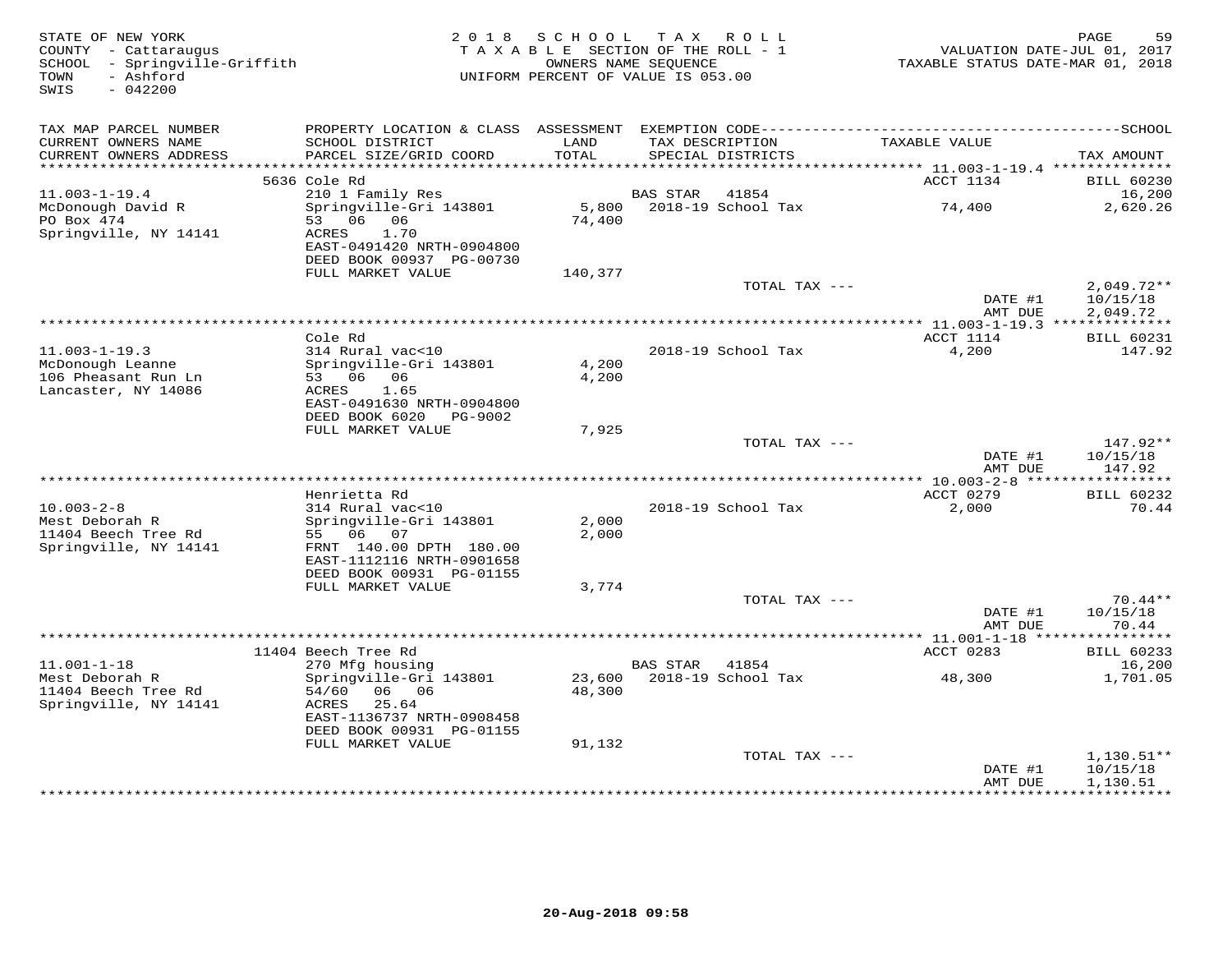| STATE OF NEW YORK<br>COUNTY - Cattaraugus<br>SCHOOL - Springville-Griffith<br>- Ashford<br>TOWN<br>$-042200$<br>SWIS |                                           |                  | 2018 SCHOOL TAX ROLL<br>TAXABLE SECTION OF THE ROLL - 1<br>OWNERS NAME SEQUENCE<br>UNIFORM PERCENT OF VALUE IS 053.00 | TAXABLE STATUS DATE-MAR 01, 2018 | PAGE<br>60<br>VALUATION DATE-JUL 01, 2017 |
|----------------------------------------------------------------------------------------------------------------------|-------------------------------------------|------------------|-----------------------------------------------------------------------------------------------------------------------|----------------------------------|-------------------------------------------|
| TAX MAP PARCEL NUMBER                                                                                                |                                           |                  |                                                                                                                       |                                  |                                           |
| CURRENT OWNERS NAME<br>CURRENT OWNERS ADDRESS                                                                        | SCHOOL DISTRICT<br>PARCEL SIZE/GRID COORD | LAND<br>TOTAL    | TAX DESCRIPTION<br>SPECIAL DISTRICTS                                                                                  | TAXABLE VALUE                    | TAX AMOUNT                                |
| **************************                                                                                           |                                           |                  |                                                                                                                       |                                  |                                           |
|                                                                                                                      | Peters Rd                                 |                  |                                                                                                                       | ACCT 0988                        | <b>BILL 60234</b>                         |
| $10.004 - 1 - 38.2$                                                                                                  | 322 Rural vac>10                          |                  | 2018-19 School Tax                                                                                                    | 27,600                           | 972.03                                    |
| Miller Willard W<br>Miller Anna M                                                                                    | Springville-Gri 143801<br>73/77 06 06     | 27,600<br>27,600 |                                                                                                                       |                                  |                                           |
| 9729 Rte 219                                                                                                         | 48.87<br>ACRES                            |                  |                                                                                                                       |                                  |                                           |
| West Valley, NY 14171                                                                                                | EAST-1119807 NRTH-0897091                 |                  |                                                                                                                       |                                  |                                           |
|                                                                                                                      | DEED BOOK 777<br>PG-00315                 |                  |                                                                                                                       |                                  |                                           |
|                                                                                                                      | FULL MARKET VALUE                         | 52,075           |                                                                                                                       |                                  |                                           |
|                                                                                                                      |                                           |                  | TOTAL TAX ---                                                                                                         |                                  | $972.03**$                                |
|                                                                                                                      |                                           |                  |                                                                                                                       | DATE #1                          | 10/15/18                                  |
|                                                                                                                      |                                           |                  |                                                                                                                       | AMT DUE                          | 972.03                                    |
|                                                                                                                      | Us Rte 219                                |                  |                                                                                                                       | ACCT 0466                        | <b>BILL 60235</b>                         |
| $10.004 - 1 - 49.1$                                                                                                  | 105 Vac farmland                          |                  | 2018-19 School Tax                                                                                                    | 7,800                            | 274.70                                    |
| Miller Willard W                                                                                                     | Springville-Gri 143801                    | 7,800            |                                                                                                                       |                                  |                                           |
| Miller Anna M                                                                                                        | 25/77 06 06/07                            | 7,800            |                                                                                                                       |                                  |                                           |
| 9729 Rte 219                                                                                                         | ACRES<br>15.77                            |                  |                                                                                                                       |                                  |                                           |
| West Valley, NY 14171                                                                                                | EAST-1117127 NRTH-0895301                 |                  |                                                                                                                       |                                  |                                           |
|                                                                                                                      | DEED BOOK 800<br>PG-00641                 |                  |                                                                                                                       |                                  |                                           |
|                                                                                                                      | FULL MARKET VALUE                         | 14,717           | TOTAL TAX ---                                                                                                         |                                  | $274.70**$                                |
|                                                                                                                      |                                           |                  |                                                                                                                       | DATE #1                          | 10/15/18                                  |
|                                                                                                                      |                                           |                  |                                                                                                                       | AMT DUE                          | 274.70                                    |
|                                                                                                                      |                                           |                  |                                                                                                                       | ** 10.004-1-50.1 *************** |                                           |
|                                                                                                                      | 9729 Us Rte 219                           |                  |                                                                                                                       | ACCT 0519                        | <b>BILL 60236</b>                         |
| $10.004 - 1 - 50.1$                                                                                                  | 112 Dairy farm                            |                  | 2018-19 School Tax                                                                                                    | 60,800                           | 2,141.28                                  |
| Miller Willard W                                                                                                     | Springville-Gri 143801                    | 31,400           |                                                                                                                       |                                  |                                           |
| Miller Anna M<br>9729 Rte 219                                                                                        | 06 06/07<br>25/77<br>58.84<br>ACRES       | 60,800           |                                                                                                                       |                                  |                                           |
| West Valley, NY 14171                                                                                                | EAST-1116953 NRTH-0897032                 |                  |                                                                                                                       |                                  |                                           |
|                                                                                                                      | DEED BOOK 00741 PG-00944                  |                  |                                                                                                                       |                                  |                                           |
|                                                                                                                      | FULL MARKET VALUE                         | 114,717          |                                                                                                                       |                                  |                                           |
|                                                                                                                      |                                           |                  | TOTAL TAX ---                                                                                                         |                                  | $2,141.28**$                              |
|                                                                                                                      |                                           |                  |                                                                                                                       | DATE #1                          | 10/15/18                                  |
|                                                                                                                      |                                           |                  |                                                                                                                       | AMT DUE                          | 2,141.28                                  |
|                                                                                                                      | Forks Rd                                  |                  |                                                                                                                       | ACCT 0186                        | <b>BILL 60237</b>                         |
| $10.004 - 1 - 51.1$                                                                                                  | 322 Rural vac>10                          |                  | 2018-19 School Tax                                                                                                    | 18,100                           | 637.45                                    |
| Miller Willard W                                                                                                     | Springville-Gri 143801                    | 18,100           |                                                                                                                       |                                  |                                           |
| Miller Anna M                                                                                                        | 77 06 06                                  | 18,100           |                                                                                                                       |                                  |                                           |
| 9729 Rte 219                                                                                                         | ACRES 27.45                               |                  |                                                                                                                       |                                  |                                           |
| West Valley, NY 14171                                                                                                | EAST-1118736 NRTH-0897406                 |                  |                                                                                                                       |                                  |                                           |
|                                                                                                                      | DEED BOOK 777<br>PG-00315                 |                  |                                                                                                                       |                                  |                                           |
|                                                                                                                      | FULL MARKET VALUE                         | 34,151           |                                                                                                                       |                                  |                                           |
|                                                                                                                      |                                           |                  | TOTAL TAX ---                                                                                                         | DATE #1                          | $637.45**$<br>10/15/18                    |
|                                                                                                                      |                                           |                  |                                                                                                                       | AMT DUE                          | 637.45                                    |
|                                                                                                                      |                                           |                  |                                                                                                                       |                                  | * * * * * * * *                           |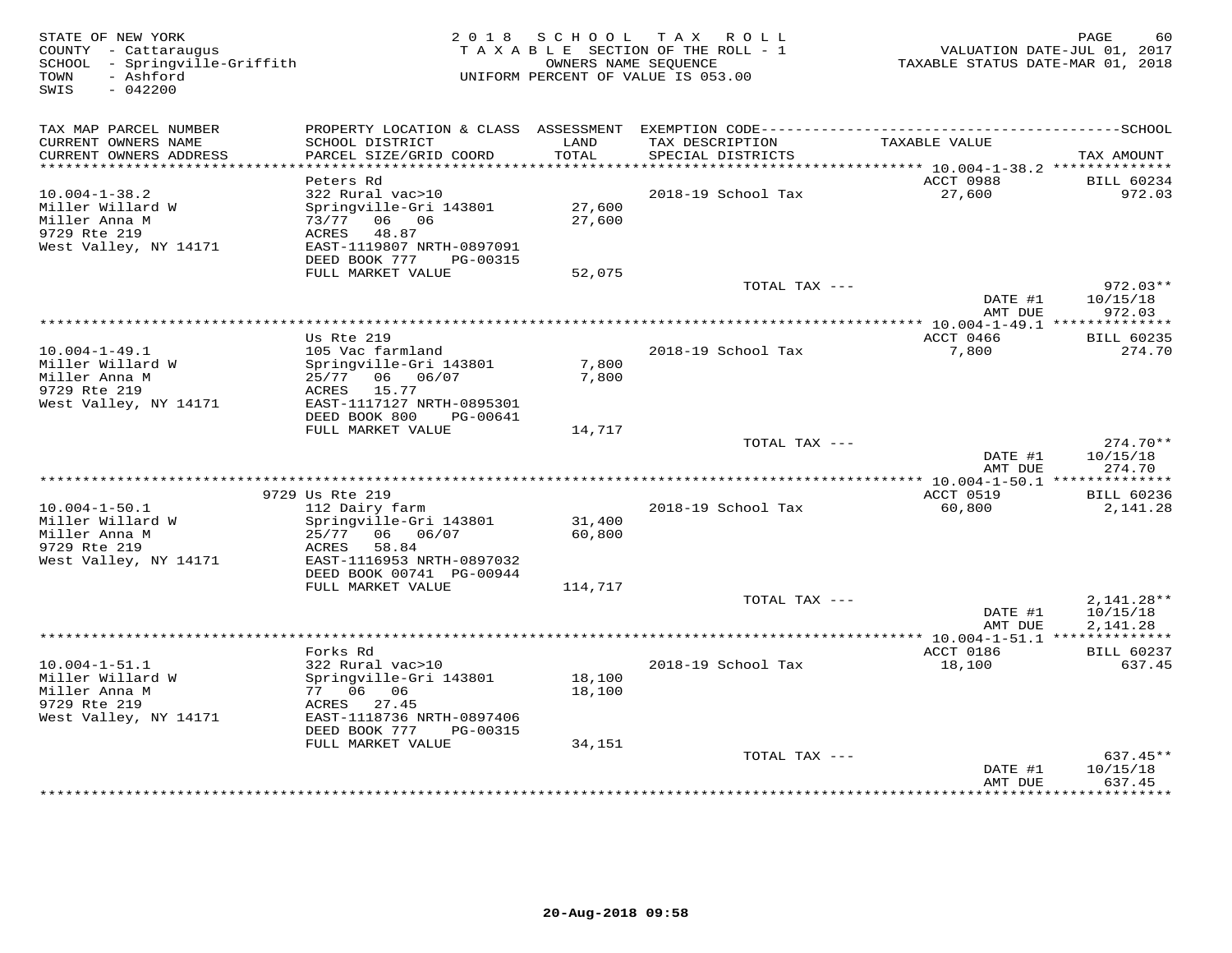| STATE OF NEW YORK<br>COUNTY - Cattaraugus<br>SCHOOL - Springville-Griffith<br>- Ashford<br>TOWN<br>SWIS<br>$-042200$ | 2 0 1 8                                                                                                             | SCHOOL<br>TAXABLE SECTION OF THE ROLL - 1<br>UNIFORM PERCENT OF VALUE IS 053.00 | T A X<br>OWNERS NAME SEQUENCE    | ROLL ROLL                   | VALUATION DATE-JUL 01, 2017<br>TAXABLE STATUS DATE-MAR 01, 2018 | PAGE<br>61                           |
|----------------------------------------------------------------------------------------------------------------------|---------------------------------------------------------------------------------------------------------------------|---------------------------------------------------------------------------------|----------------------------------|-----------------------------|-----------------------------------------------------------------|--------------------------------------|
| TAX MAP PARCEL NUMBER<br>CURRENT OWNERS NAME<br>CURRENT OWNERS ADDRESS<br>************************                   | SCHOOL DISTRICT<br>PARCEL SIZE/GRID COORD                                                                           | LAND<br>TOTAL                                                                   | TAX DESCRIPTION                  | SPECIAL DISTRICTS           | TAXABLE VALUE                                                   | TAX AMOUNT                           |
|                                                                                                                      | 10588 Edies Rd                                                                                                      |                                                                                 |                                  |                             | ACCT 0669                                                       | <b>BILL 60238</b>                    |
| $10.004 - 1 - 37$                                                                                                    | 210 1 Family Res                                                                                                    |                                                                                 | BAS STAR                         | 41854                       |                                                                 | 16,200                               |
| Mortimer Mark<br>10588 Edies Rd<br>Springville, NY 14141                                                             | Springville-Gri 143801<br>73<br>06 06<br>5.17<br>ACRES<br>EAST-1120958 NRTH-0896632<br>DEED BOOK 4741 PG-4001       | 9,600<br>51,500                                                                 |                                  | 2018-19 School Tax          | 51,500                                                          | 1,813.75                             |
|                                                                                                                      | FULL MARKET VALUE                                                                                                   | 97,170                                                                          |                                  | TOTAL TAX ---               |                                                                 | $1,243.21**$                         |
|                                                                                                                      |                                                                                                                     |                                                                                 |                                  |                             | DATE #1<br>AMT DUE                                              | 10/15/18<br>1,243.21                 |
|                                                                                                                      | 10742 Autumn View Trl                                                                                               |                                                                                 |                                  |                             | ACCT 0952                                                       | <b>BILL 60239</b>                    |
| $10.004 - 1 - 68$<br>Murphy Donna L                                                                                  | 210 1 Family Res<br>Springville-Gri 143801                                                                          |                                                                                 | VETWAR CTS 41120<br>6,700 AGED S | 41804                       |                                                                 | 6,480<br>18,230                      |
| Murphy Paul D<br>10742 Autumn View Trl                                                                               | 69 06 06<br>AUTUMN VIEW SUB LOT 4                                                                                   |                                                                                 | 79,400 ENH STAR                  | 41834<br>2018-19 School Tax | 54,690                                                          | 36,070<br>1,926.10                   |
| West Valley, NY 14171                                                                                                | ACRES<br>2.57<br>EAST-1125266 NRTH-0898584<br>DEED BOOK 831<br>PG-00530<br>FULL MARKET VALUE                        | 149,811                                                                         |                                  |                             |                                                                 |                                      |
|                                                                                                                      |                                                                                                                     |                                                                                 |                                  | TOTAL TAX ---               |                                                                 | $655.77**$                           |
|                                                                                                                      |                                                                                                                     |                                                                                 |                                  |                             | DATE #1<br>AMT DUE                                              | 10/15/18<br>655.77                   |
|                                                                                                                      | Autumn View Trl                                                                                                     |                                                                                 |                                  |                             | ACCT 0953                                                       | <b>BILL 60240</b>                    |
| $10.004 - 1 - 69$<br>Murphy Paul D<br>Murphy Donna L<br>10742 Autumn View Trl                                        | 314 Rural vac<10<br>Springville-Gri 143801<br>69 06 06<br>AUTUMN VIEW SUB LOT 5                                     | 6,700<br>6,700                                                                  |                                  | 2018-19 School Tax          | 6,700                                                           | 235.96                               |
| West Valley, NY 14171                                                                                                | ACRES<br>2.56<br>EAST-1125148 NRTH-0898746<br>DEED BOOK 838<br>PG-00684<br>FULL MARKET VALUE                        | 12,642                                                                          |                                  |                             |                                                                 |                                      |
|                                                                                                                      |                                                                                                                     |                                                                                 |                                  | TOTAL TAX ---               |                                                                 | $235.96**$                           |
|                                                                                                                      |                                                                                                                     |                                                                                 |                                  |                             | DATE #1<br>AMT DUE                                              | 10/15/18<br>235.96                   |
|                                                                                                                      | 6087 Thomas Corners Rd                                                                                              |                                                                                 |                                  |                             | ACCT 7117                                                       | <b>BILL 60241</b>                    |
| $11.003 - 1 - 4.5$<br>Murray Ashley<br>6087 Thomas Corners Road<br>West Valley, NY 14171                             | 210 1 Family Res<br>Springville-Gri 143801<br>2.40<br>ACRES<br>EAST-1130994 NRTH-0903438<br>DEED BOOK 24425 PG-8001 | 4,500<br>41,200                                                                 |                                  | 2018-19 School Tax          | 41,200                                                          | 1,451.00                             |
|                                                                                                                      | FULL MARKET VALUE                                                                                                   | 77,736                                                                          |                                  |                             |                                                                 |                                      |
|                                                                                                                      |                                                                                                                     |                                                                                 |                                  | TOTAL TAX ---               | DATE #1<br>AMT DUE                                              | $1,451.00**$<br>10/15/18<br>1,451.00 |
|                                                                                                                      |                                                                                                                     |                                                                                 |                                  |                             | ******************************                                  |                                      |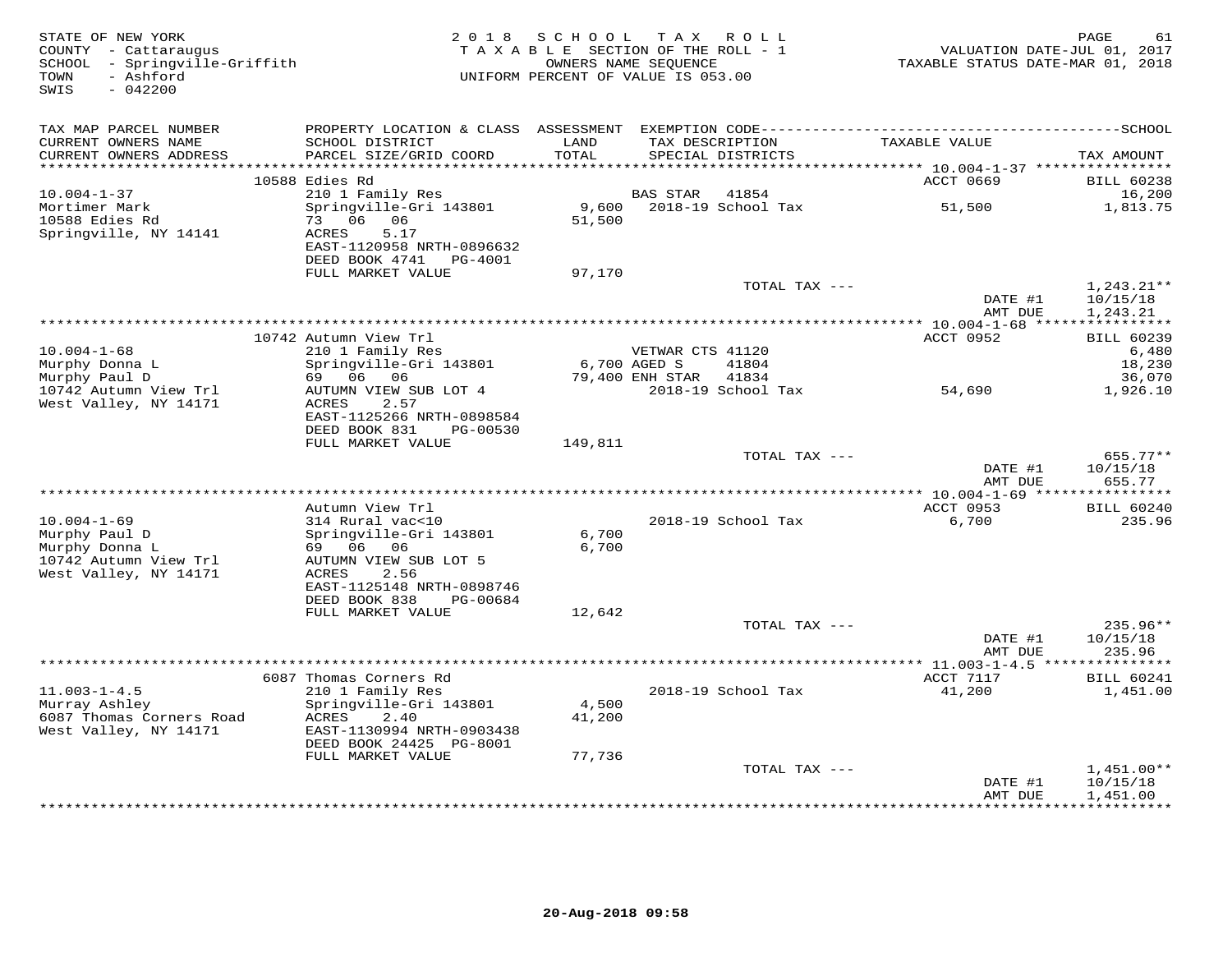| STATE OF NEW YORK<br>COUNTY - Cattaraugus<br>SCHOOL - Springville-Griffith<br>- Ashford<br>TOWN<br>$-042200$<br>SWIS | 2 0 1 8                                                                  | SCHOOL TAX ROLL<br>TAXABLE SECTION OF THE ROLL - 1<br>UNIFORM PERCENT OF VALUE IS 053.00 | OWNERS NAME SEQUENCE                 |                             | TAXABLE STATUS DATE-MAR 01, 2018                                      | 62<br>PAGE<br>VALUATION DATE-JUL 01, 2017 |
|----------------------------------------------------------------------------------------------------------------------|--------------------------------------------------------------------------|------------------------------------------------------------------------------------------|--------------------------------------|-----------------------------|-----------------------------------------------------------------------|-------------------------------------------|
| TAX MAP PARCEL NUMBER<br>CURRENT OWNERS NAME<br>CURRENT OWNERS ADDRESS<br>********************                       | SCHOOL DISTRICT<br>PARCEL SIZE/GRID COORD                                | LAND<br>TOTAL<br>* * * * * * * * * *                                                     | TAX DESCRIPTION<br>SPECIAL DISTRICTS |                             | TAXABLE VALUE                                                         | TAX AMOUNT                                |
|                                                                                                                      | 6614 Cross Rd                                                            |                                                                                          |                                      |                             | *************************** 19.002-1-15.2 **************<br>ACCT 0986 | <b>BILL 60242</b>                         |
| $19.002 - 1 - 15.2$<br>Nagel William G<br>Nagel Sharon                                                               | 270 Mfg housing<br>Springville-Gri 143801<br>72 06 06                    | 5,300<br>33,100                                                                          | BAS STAR                             | 41854<br>2018-19 School Tax | 33,100                                                                | 16,200<br>1,165.73                        |
| 6614 Cross Rd<br>Springville, NY 14141                                                                               | ACRES<br>1.31<br>EAST-1123083 NRTH-0893737<br>DEED BOOK 1025<br>PG-911   |                                                                                          |                                      |                             |                                                                       |                                           |
|                                                                                                                      | FULL MARKET VALUE                                                        | 62,453                                                                                   |                                      |                             |                                                                       |                                           |
|                                                                                                                      |                                                                          |                                                                                          |                                      | TOTAL TAX ---               | DATE #1<br>AMT DUE                                                    | 595.19**<br>10/15/18<br>595.19            |
|                                                                                                                      |                                                                          |                                                                                          |                                      |                             |                                                                       |                                           |
| $10.004 - 1 - 47.2$                                                                                                  | Edies Rd<br>314 Rural vac<10                                             |                                                                                          |                                      | 2018-19 School Tax          | ACCT 1177<br>6,700                                                    | <b>BILL 60243</b><br>235.96               |
| Nappo Dale M<br>275 Idlewood<br>Tonawanda, NY 14150                                                                  | Springville-Gri 143801<br>77 06 06<br>ACRES<br>7.75                      | 6,700<br>6,700                                                                           |                                      |                             |                                                                       |                                           |
|                                                                                                                      | EAST-1118591 NRTH-0894266<br>DEED BOOK 1025 PG-1155<br>FULL MARKET VALUE | 12,642                                                                                   |                                      |                             |                                                                       |                                           |
|                                                                                                                      |                                                                          |                                                                                          |                                      | TOTAL TAX ---               | DATE #1<br>AMT DUE                                                    | $235.96**$<br>10/15/18<br>235.96          |
|                                                                                                                      |                                                                          |                                                                                          |                                      |                             |                                                                       |                                           |
|                                                                                                                      | 10670 Autumn View Trl                                                    |                                                                                          |                                      |                             | ACCT 0945                                                             | <b>BILL 60244</b>                         |
| $10.004 - 1 - 61$<br>Nati Teresa                                                                                     | 210 1 Family Res<br>Springville-Gri 143801                               | 7,900                                                                                    | <b>BAS STAR</b>                      | 41854<br>2018-19 School Tax | 77,800                                                                | 16,200<br>2,740.00                        |
| 10670 Autumn View Trl<br>West Valley, NY 14171                                                                       | 74 06 06<br>AUTUMN VIEW SUB LOT 9<br>3.66<br>ACRES                       | 77,800                                                                                   |                                      |                             |                                                                       |                                           |
|                                                                                                                      | EAST-1124215 NRTH-0898291<br>DEED BOOK 18650 PG-6001                     |                                                                                          |                                      |                             |                                                                       |                                           |
|                                                                                                                      | FULL MARKET VALUE                                                        | 146,792                                                                                  |                                      | TOTAL TAX ---               |                                                                       | $2,169.46**$                              |
|                                                                                                                      |                                                                          |                                                                                          |                                      |                             | DATE #1<br>AMT DUE                                                    | 10/15/18<br>2,169.46                      |
|                                                                                                                      | 10695 Nys Rte 240                                                        |                                                                                          |                                      |                             | ACCT 1573                                                             | <b>BILL 60245</b>                         |
| $11.003 - 2 - 18.2$<br>Nelson David M                                                                                | 314 Rural vac<10<br>Springville-Gri 143801                               | 900                                                                                      |                                      | 2018-19 School Tax          | 900                                                                   | 31.70                                     |
| 8567 Rte 240<br>Machias, NY 14101                                                                                    | 57 06 06<br>ACRES<br>1.35                                                | 900                                                                                      |                                      |                             |                                                                       |                                           |
|                                                                                                                      | EAST-1134672 NRTH-0897946<br>DEED BOOK 911<br>PG-00091                   |                                                                                          |                                      |                             |                                                                       |                                           |
|                                                                                                                      | FULL MARKET VALUE                                                        | 1,698                                                                                    |                                      |                             |                                                                       | $31.70**$                                 |
|                                                                                                                      |                                                                          |                                                                                          |                                      | TOTAL TAX ---               | DATE #1<br>AMT DUE                                                    | 10/15/18<br>31.70                         |
|                                                                                                                      |                                                                          |                                                                                          |                                      |                             | ************                                                          | * * * * * * * *                           |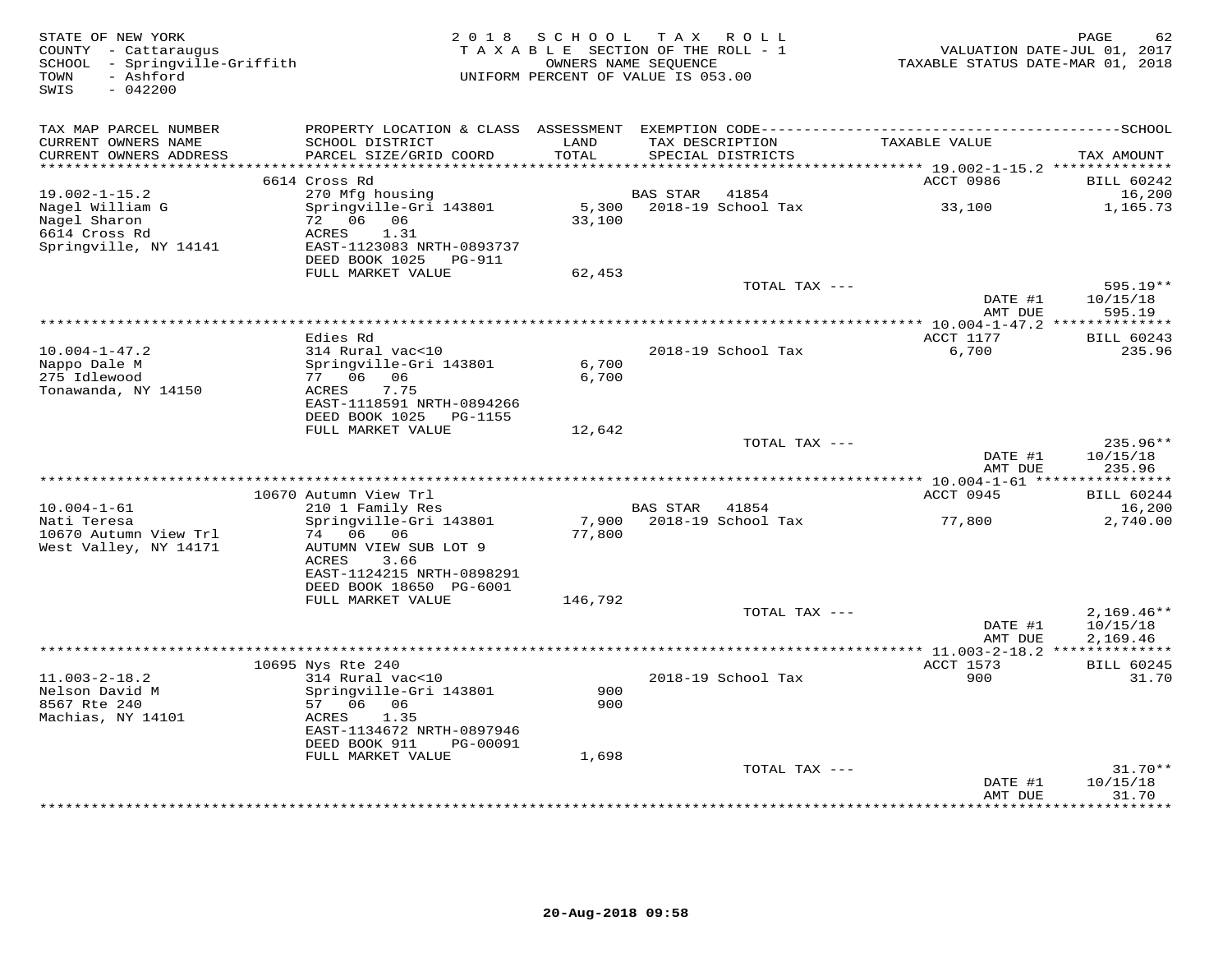| STATE OF NEW YORK<br>COUNTY - Cattaraugus<br>SCHOOL - Springville-Griffith<br>- Ashford<br>TOWN<br>SWIS<br>$-042200$ |                                                                       |                 | 2018 SCHOOL TAX ROLL<br>TAXABLE SECTION OF THE ROLL - 1<br>OWNERS NAME SEQUENCE<br>UNIFORM PERCENT OF VALUE IS 053.00 | TAXABLE STATUS DATE-MAR 01, 2018 | PAGE<br>63<br>VALUATION DATE-JUL 01, 2017 |
|----------------------------------------------------------------------------------------------------------------------|-----------------------------------------------------------------------|-----------------|-----------------------------------------------------------------------------------------------------------------------|----------------------------------|-------------------------------------------|
| TAX MAP PARCEL NUMBER                                                                                                |                                                                       |                 |                                                                                                                       |                                  |                                           |
| CURRENT OWNERS NAME<br>CURRENT OWNERS ADDRESS<br>***********************                                             | SCHOOL DISTRICT<br>PARCEL SIZE/GRID COORD                             | LAND<br>TOTAL   | TAX DESCRIPTION<br>SPECIAL DISTRICTS                                                                                  | TAXABLE VALUE                    | TAX AMOUNT                                |
|                                                                                                                      | 10696 Nys Rte 240                                                     |                 |                                                                                                                       | ACCT 1588                        | <b>BILL 60246</b>                         |
| $11.003 - 2 - 18.4$                                                                                                  | 240 Rural res                                                         |                 | <b>BAS STAR</b><br>41854                                                                                              |                                  | 16,200                                    |
| Nelson John J                                                                                                        | Springville-Gri 143801                                                | 22,700          | 2018-19 School Tax                                                                                                    | 56,700                           | 1,996.89                                  |
| PO Box 178                                                                                                           | $57 - 6 - 6$                                                          | 56,700          |                                                                                                                       |                                  |                                           |
| West Valley, NY 14171-9796                                                                                           | ACRES<br>32.00<br>EAST-1134711 NRTH-0897166<br>DEED BOOK 2993 PG-7001 |                 |                                                                                                                       |                                  |                                           |
|                                                                                                                      | FULL MARKET VALUE                                                     | 106,981         |                                                                                                                       |                                  |                                           |
|                                                                                                                      |                                                                       |                 | TOTAL TAX ---                                                                                                         |                                  | $1,426.35**$                              |
|                                                                                                                      |                                                                       |                 |                                                                                                                       | DATE #1                          | 10/15/18                                  |
|                                                                                                                      |                                                                       |                 |                                                                                                                       | AMT DUE                          | 1,426.35                                  |
|                                                                                                                      | 10695 Nys Rte 240                                                     |                 |                                                                                                                       | ACCT 1574                        | <b>BILL 60247</b>                         |
| $11.003 - 2 - 18.3$                                                                                                  | 240 Rural res                                                         |                 | AG DISTOUT 41730                                                                                                      |                                  | 2,334                                     |
| Nelson Nicholas D                                                                                                    | Springville-Gri 143801                                                | 8,900           | 2018-19 School Tax                                                                                                    | 82,866                           | 2,918.42                                  |
| Schweickert Stephanie L<br>10695 NYS Rte 240                                                                         | 57/6/6<br>ACRES 11.80                                                 | 85,200          |                                                                                                                       |                                  |                                           |
| West Valley, NY 14171                                                                                                | EAST-1133757 NRTH-0897094                                             |                 |                                                                                                                       |                                  |                                           |
|                                                                                                                      | DEED BOOK 26300 PG-4001                                               |                 |                                                                                                                       |                                  |                                           |
| MAY BE SUBJECT TO PAYMENT<br>UNDER AGDIST LAW TIL 2025                                                               | FULL MARKET VALUE                                                     | 160,755         |                                                                                                                       |                                  |                                           |
|                                                                                                                      |                                                                       |                 | TOTAL TAX ---                                                                                                         | DATE #1                          | $2,918.42**$<br>10/15/18                  |
|                                                                                                                      |                                                                       |                 |                                                                                                                       | AMT DUE                          | 2,918.42                                  |
|                                                                                                                      | 6026 Thomas Corners Rd                                                |                 |                                                                                                                       | ACCT 0083                        | <b>BILL 60248</b>                         |
| $11.001 - 1 - 34$                                                                                                    | 210 1 Family Res                                                      |                 | VETWAR CTS 41120                                                                                                      |                                  | 6,480                                     |
| Newkirk David J                                                                                                      | Springville-Gri 143801                                                |                 | 5,500 BAS STAR<br>41854                                                                                               |                                  | 16,200                                    |
| Newkirk Robin M                                                                                                      | 65 06 06                                                              |                 | 52,500 2018-19 School Tax                                                                                             | 46,020                           | 1,620.76                                  |
| 6026 Thomas Corners Rd<br>West Valley, NY 14171                                                                      | FRNT 100.00 DPTH 275.00<br>EAST-1132260 NRTH-0903912                  |                 |                                                                                                                       |                                  |                                           |
|                                                                                                                      | DEED BOOK 810<br>PG-00734                                             |                 |                                                                                                                       |                                  |                                           |
|                                                                                                                      | FULL MARKET VALUE                                                     | 99,057          |                                                                                                                       |                                  |                                           |
|                                                                                                                      |                                                                       |                 | TOTAL TAX ---                                                                                                         |                                  | $1,050.22**$                              |
|                                                                                                                      |                                                                       |                 |                                                                                                                       | DATE #1<br>AMT DUE               | 10/15/18<br>1,050.22                      |
|                                                                                                                      |                                                                       |                 |                                                                                                                       |                                  | ***********                               |
|                                                                                                                      | 11491 Watson Rd                                                       |                 |                                                                                                                       | ACCT 0558                        | <b>BILL 60249</b>                         |
| $11.001 - 1 - 12$                                                                                                    | 280 Res Multiple                                                      |                 | BAS STAR<br>41854                                                                                                     |                                  | 16,200                                    |
| Niemiec Rennie G<br>Niemiec Deanna H                                                                                 | Springville-Gri 143801<br>$60 - 06 - 06$                              | 8,500<br>75,000 | 2018-19 School Tax                                                                                                    | 75,000                           | 2,641.39                                  |
| 11491 Watson Rd                                                                                                      | ACRES 17.20                                                           |                 |                                                                                                                       |                                  |                                           |
| Springville, NY 14141                                                                                                | EAST-1136290 NRTH-0909499<br>DEED BOOK 857<br>PG-00937                |                 |                                                                                                                       |                                  |                                           |
|                                                                                                                      | FULL MARKET VALUE                                                     | 141,509         |                                                                                                                       |                                  |                                           |
|                                                                                                                      |                                                                       |                 | TOTAL TAX ---                                                                                                         |                                  | $2,070.85**$                              |
|                                                                                                                      |                                                                       |                 |                                                                                                                       | DATE #1<br>AMT DUE               | 10/15/18<br>2,070.85                      |
|                                                                                                                      |                                                                       |                 |                                                                                                                       |                                  | ***********                               |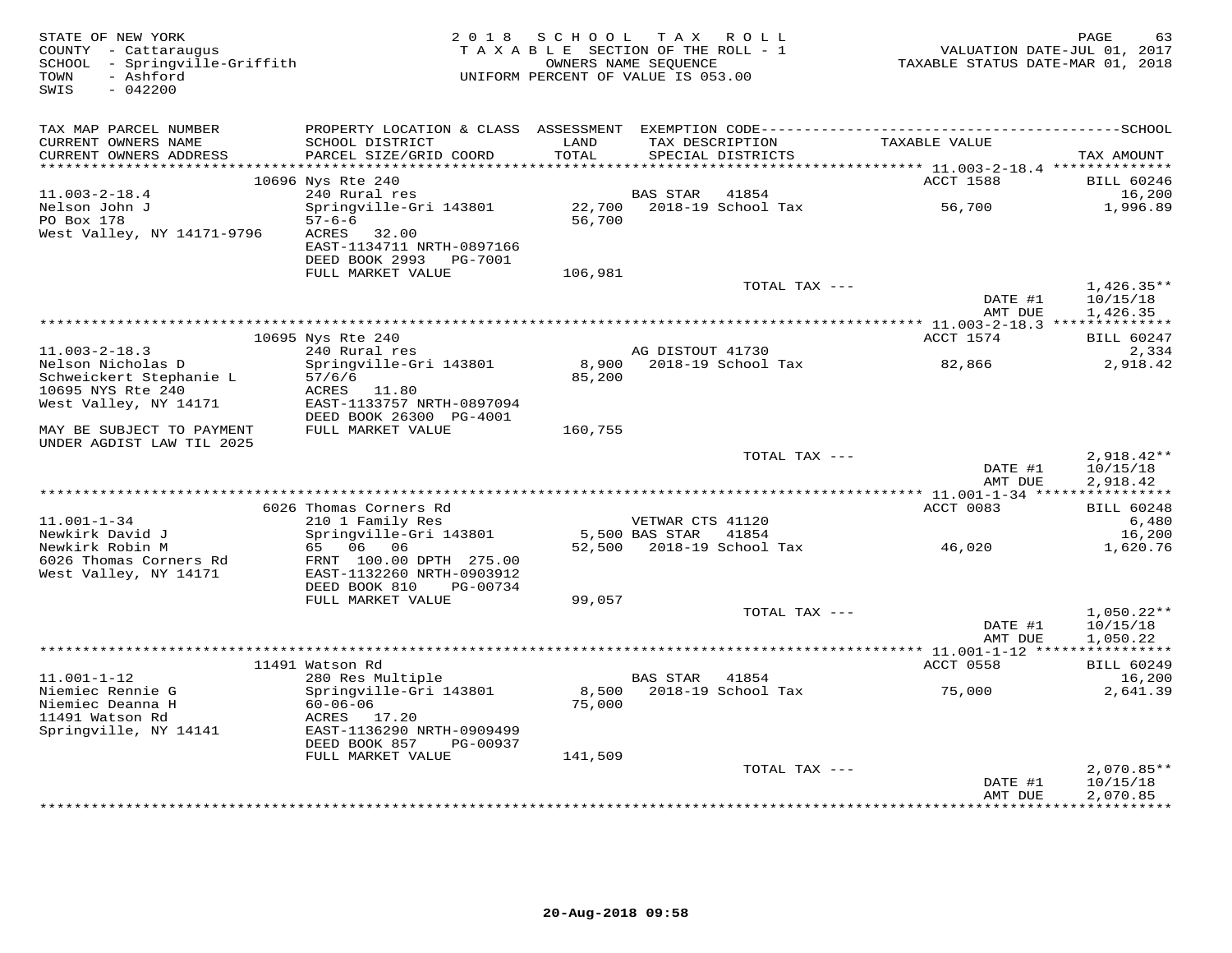| STATE OF NEW YORK<br>COUNTY - Cattaraugus<br>SCHOOL - Springville-Griffith<br>- Ashford<br>TOWN<br>SWIS<br>$-042200$ |                                                                                                                 | 2018 SCHOOL<br>TAXABLE SECTION OF THE ROLL - 1<br>UNIFORM PERCENT OF VALUE IS 053.00 | OWNERS NAME SEQUENCE                      | TAX ROLL                             | VALUATION DATE-JUL 01, 2017<br>TAXABLE STATUS DATE-MAR 01, 2018 | PAGE<br>64                           |
|----------------------------------------------------------------------------------------------------------------------|-----------------------------------------------------------------------------------------------------------------|--------------------------------------------------------------------------------------|-------------------------------------------|--------------------------------------|-----------------------------------------------------------------|--------------------------------------|
| TAX MAP PARCEL NUMBER<br>CURRENT OWNERS NAME<br>CURRENT OWNERS ADDRESS                                               | SCHOOL DISTRICT<br>PARCEL SIZE/GRID COORD                                                                       | LAND<br>TOTAL                                                                        |                                           | TAX DESCRIPTION<br>SPECIAL DISTRICTS | TAXABLE VALUE                                                   | TAX AMOUNT                           |
|                                                                                                                      |                                                                                                                 |                                                                                      |                                           |                                      |                                                                 |                                      |
| $10.004 - 1 - 48.4$                                                                                                  | 6827 Peters Rd<br>240 Rural res                                                                                 |                                                                                      | BAS STAR                                  | 41854                                |                                                                 | <b>BILL 60250</b><br>16,200          |
| Noto Mark P<br>Gersitz Sondra D<br>6827 Peters Rd<br>Springville, NY 14141                                           | Springville-Gri 143801<br>ACRES 49.00<br>EAST-1119362 NRTH-0895611<br>DEED BOOK 14459 PG-6001                   | 32,900<br>99,100                                                                     |                                           | 2018-19 School Tax                   | 99,100                                                          | 3,490.15                             |
|                                                                                                                      | FULL MARKET VALUE                                                                                               | 186,981                                                                              |                                           |                                      |                                                                 |                                      |
|                                                                                                                      |                                                                                                                 |                                                                                      |                                           | TOTAL TAX ---                        | DATE #1<br>AMT DUE                                              | $2,919.61**$<br>10/15/18<br>2,919.61 |
|                                                                                                                      |                                                                                                                 |                                                                                      |                                           |                                      |                                                                 |                                      |
|                                                                                                                      | 10610 Dutch Hill Rd                                                                                             |                                                                                      |                                           |                                      | <b>ACCT 0989</b>                                                | <b>BILL 60251</b>                    |
| $10.004 - 1 - 15.4$<br>O'Brien William P                                                                             | 210 1 Family Res<br>Springville-Gri 143801                                                                      |                                                                                      | VETCOM CTS 41130<br>11,700 ENH STAR 41834 |                                      |                                                                 | 10,800<br>36,070                     |
| O'Brien Barbara A<br>10610 Dutch Hill Rd<br>West Valley, NY 14171                                                    | 73 06 06<br>ACRES<br>7.15<br>EAST-1123722 NRTH-0897292                                                          |                                                                                      |                                           | 79,900 2018-19 School Tax            | 69,100                                                          | 2,433.60                             |
|                                                                                                                      | DEED BOOK 962<br><b>PG-114</b>                                                                                  |                                                                                      |                                           |                                      |                                                                 |                                      |
|                                                                                                                      | FULL MARKET VALUE                                                                                               | 150,755                                                                              |                                           | TOTAL TAX ---                        | DATE #1<br>AMT DUE                                              | $1,163.27**$<br>10/15/18<br>1,163.27 |
|                                                                                                                      |                                                                                                                 |                                                                                      |                                           |                                      |                                                                 |                                      |
|                                                                                                                      | 5912 Cole Rd                                                                                                    |                                                                                      |                                           |                                      | ACCT 0559                                                       | <b>BILL 60252</b>                    |
| $11.003 - 1 - 8$<br>Offerbeck James H                                                                                | 210 1 Family Res<br>Springville-Gri 143801                                                                      |                                                                                      | AGED S<br>6,000 ENH STAR                  | 41804<br>41834                       |                                                                 | 19,460<br>36,070                     |
| 5912 Cole Rd<br>West Valley, NY 14171                                                                                | 59 06 06<br>ACRES<br>1.87<br>EAST-1134413 NRTH-0904403                                                          |                                                                                      |                                           | 55,600 2018-19 School Tax            | 36,140                                                          | 1,272.80                             |
|                                                                                                                      | DEED BOOK 00786 PG-00118                                                                                        |                                                                                      |                                           |                                      |                                                                 |                                      |
|                                                                                                                      | FULL MARKET VALUE                                                                                               | 104,906                                                                              |                                           | TOTAL TAX ---                        |                                                                 | $2.47**$                             |
|                                                                                                                      |                                                                                                                 |                                                                                      |                                           |                                      | DATE #1<br>AMT DUE                                              | 10/15/18<br>2.47                     |
|                                                                                                                      | Autumn View Trl                                                                                                 |                                                                                      |                                           |                                      | ** $10.004 - 1 - 63$ ****************<br>ACCT 0947              | <b>BILL 60253</b>                    |
| $10.004 - 1 - 63$                                                                                                    | 314 Rural vac<10                                                                                                |                                                                                      |                                           | 2018-19 School Tax                   | 8,800                                                           | 309.92                               |
| Oliver Darlene J<br>Oliver John A<br>Apt 1<br>40 Eagan Dr<br>Lackawana, NY 14218                                     | Springville-Gri 143801<br>06 06<br>69/74<br>AUTUMN VIEW SUB LOT 7<br>ACRES<br>4.44<br>EAST-1124675 NRTH-0898272 | 8,800<br>8,800                                                                       |                                           |                                      |                                                                 |                                      |
|                                                                                                                      | DEED BOOK 865<br>PG-01114                                                                                       |                                                                                      |                                           |                                      |                                                                 |                                      |
|                                                                                                                      | FULL MARKET VALUE                                                                                               | 16,604                                                                               |                                           | TOTAL TAX ---                        |                                                                 | $309.92**$                           |
|                                                                                                                      |                                                                                                                 |                                                                                      |                                           |                                      | DATE #1<br>AMT DUE                                              | 10/15/18<br>309.92                   |
|                                                                                                                      |                                                                                                                 |                                                                                      |                                           |                                      | ***************                                                 | *********                            |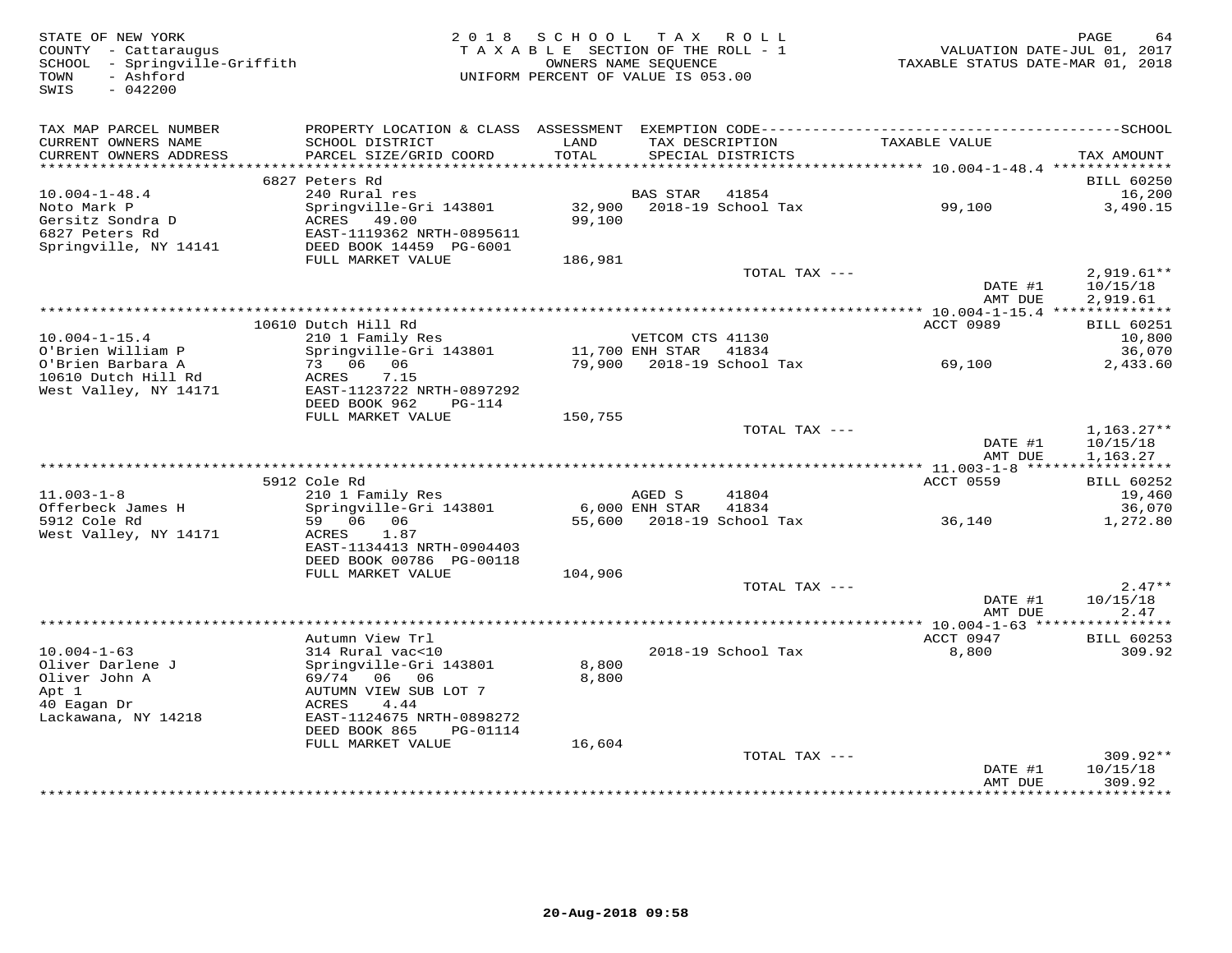| STATE OF NEW YORK<br>COUNTY - Cattaraugus<br>SCHOOL - Springville-Griffith<br>TOWN<br>- Ashford<br>SWIS<br>$-042200$ | 2 0 1 8                                                | S C H O O L | TAX ROLL<br>TAXABLE SECTION OF THE ROLL - 1<br>OWNERS NAME SEQUENCE<br>UNIFORM PERCENT OF VALUE IS 053.00 | VALUATION DATE-JUL 01, 2017<br>TAXABLE STATUS DATE-MAR 01, 2018 | PAGE<br>65            |
|----------------------------------------------------------------------------------------------------------------------|--------------------------------------------------------|-------------|-----------------------------------------------------------------------------------------------------------|-----------------------------------------------------------------|-----------------------|
| TAX MAP PARCEL NUMBER                                                                                                |                                                        |             |                                                                                                           |                                                                 |                       |
| CURRENT OWNERS NAME                                                                                                  | SCHOOL DISTRICT                                        | LAND        | TAX DESCRIPTION<br>SPECIAL DISTRICTS                                                                      | TAXABLE VALUE                                                   |                       |
| CURRENT OWNERS ADDRESS                                                                                               | PARCEL SIZE/GRID COORD                                 | TOTAL       |                                                                                                           |                                                                 | TAX AMOUNT            |
|                                                                                                                      | Bolton Rd                                              |             |                                                                                                           | ACCT 0972                                                       | <b>BILL 60254</b>     |
| $3.004 - 2 - 6.3$                                                                                                    | 314 Rural vac<10                                       |             | 2018-19 School Tax                                                                                        | 600                                                             | 21.13                 |
| Orsolits Norbert F                                                                                                   | Springville-Gri 143801                                 | 600         |                                                                                                           |                                                                 |                       |
| PO Box 91<br>Springville, NY 14141                                                                                   | 41 06<br>06<br>FRNT 360.00 DPTH<br>50.00               | 600         |                                                                                                           |                                                                 |                       |
|                                                                                                                      | EAST-1148375 NRTH-0911249                              |             |                                                                                                           |                                                                 |                       |
|                                                                                                                      | DEED BOOK 00922 PG-00463                               |             |                                                                                                           |                                                                 |                       |
|                                                                                                                      | FULL MARKET VALUE                                      | 1,132       |                                                                                                           |                                                                 |                       |
|                                                                                                                      |                                                        |             | TOTAL TAX ---                                                                                             | DATE #1                                                         | $21.13**$<br>10/15/18 |
|                                                                                                                      |                                                        |             |                                                                                                           | AMT DUE                                                         | 21.13                 |
|                                                                                                                      |                                                        |             |                                                                                                           |                                                                 |                       |
|                                                                                                                      | 10677 Autumn View Trl                                  |             |                                                                                                           | ACCT 0963                                                       | <b>BILL 60255</b>     |
| $10.004 - 1 - 73$<br>Ott Joseph W                                                                                    | 210 1 Family Res<br>Springville-Gri 143801             | 7,200       | 2018-19 School Tax                                                                                        | 89,900                                                          | 3,166.14              |
| Ott Darla M                                                                                                          | 74 06 06                                               | 89,900      |                                                                                                           |                                                                 |                       |
| 10677 Autumn View Trl                                                                                                | ACRES<br>2.99 BANK<br>084                              |             |                                                                                                           |                                                                 |                       |
| West Valley, NY 14171                                                                                                | EAST-0475820 NRTH-0898720                              |             |                                                                                                           |                                                                 |                       |
|                                                                                                                      | DEED BOOK 22792 PG-9001<br>FULL MARKET VALUE           | 169,623     |                                                                                                           |                                                                 |                       |
|                                                                                                                      |                                                        |             | TOTAL TAX ---                                                                                             |                                                                 | $3,166.14**$          |
|                                                                                                                      |                                                        |             |                                                                                                           | DATE #1                                                         | 10/15/18              |
|                                                                                                                      |                                                        |             |                                                                                                           | AMT DUE                                                         | 3,166.14              |
|                                                                                                                      | 10512 Edies Rd                                         |             |                                                                                                           | *********** 10.004-1-42 *****************<br>ACCT 0776          | <b>BILL 60256</b>     |
| $10.004 - 1 - 42$                                                                                                    | 210 1 Family Res                                       |             | ENH STAR 41834                                                                                            |                                                                 | 36,070                |
| Ott-Vedder Geraldine                                                                                                 | Springville-Gri 143801                                 | 13,200      | 2018-19 School Tax                                                                                        | 58,900                                                          | 2,074.37              |
| 10512 Edies Rd                                                                                                       | 73 06 06                                               | 58,900      |                                                                                                           |                                                                 |                       |
| Springville, NY 14141                                                                                                | ACRES<br>8.54                                          |             |                                                                                                           |                                                                 |                       |
|                                                                                                                      | EAST-1120976 NRTH-0895588<br>DEED BOOK 849<br>PG-00254 |             |                                                                                                           |                                                                 |                       |
|                                                                                                                      | FULL MARKET VALUE                                      | 111,132     |                                                                                                           |                                                                 |                       |
|                                                                                                                      |                                                        |             | TOTAL TAX ---                                                                                             |                                                                 | 804.04**              |
|                                                                                                                      |                                                        |             |                                                                                                           | DATE #1                                                         | 10/15/18              |
|                                                                                                                      |                                                        |             |                                                                                                           | AMT DUE<br>*********** 11.003-2-19 *****                        | 804.04<br>*********** |
|                                                                                                                      | 10740 Nys Rte 240                                      |             |                                                                                                           | ACCT 0136                                                       | <b>BILL 60257</b>     |
| $11.003 - 2 - 19$                                                                                                    | 210 1 Family Res                                       |             | 41854<br>BAS STAR                                                                                         |                                                                 | 16,200                |
| Ottaviano Camillo                                                                                                    | Springville-Gri 143801                                 | 7,100       | 2018-19 School Tax                                                                                        | 49,600                                                          | 1,746.84              |
| Ottaviano Janet                                                                                                      | 58 06 06                                               | 49,600      |                                                                                                           |                                                                 |                       |
| 10740 Rte 240<br>West Valley, NY 14171                                                                               | 2.90<br>ACRES<br>EAST-0486130 NRTH-0898030             |             |                                                                                                           |                                                                 |                       |
|                                                                                                                      | DEED BOOK 00864 PG-00438                               |             |                                                                                                           |                                                                 |                       |
|                                                                                                                      | FULL MARKET VALUE                                      | 93,585      |                                                                                                           |                                                                 |                       |
|                                                                                                                      |                                                        |             | TOTAL TAX ---                                                                                             |                                                                 | $1,176.30**$          |
|                                                                                                                      |                                                        |             |                                                                                                           | DATE #1<br>AMT DUE                                              | 10/15/18<br>1,176.30  |
|                                                                                                                      |                                                        |             | ************************                                                                                  | *************                                                   | * * * * * * * * * * * |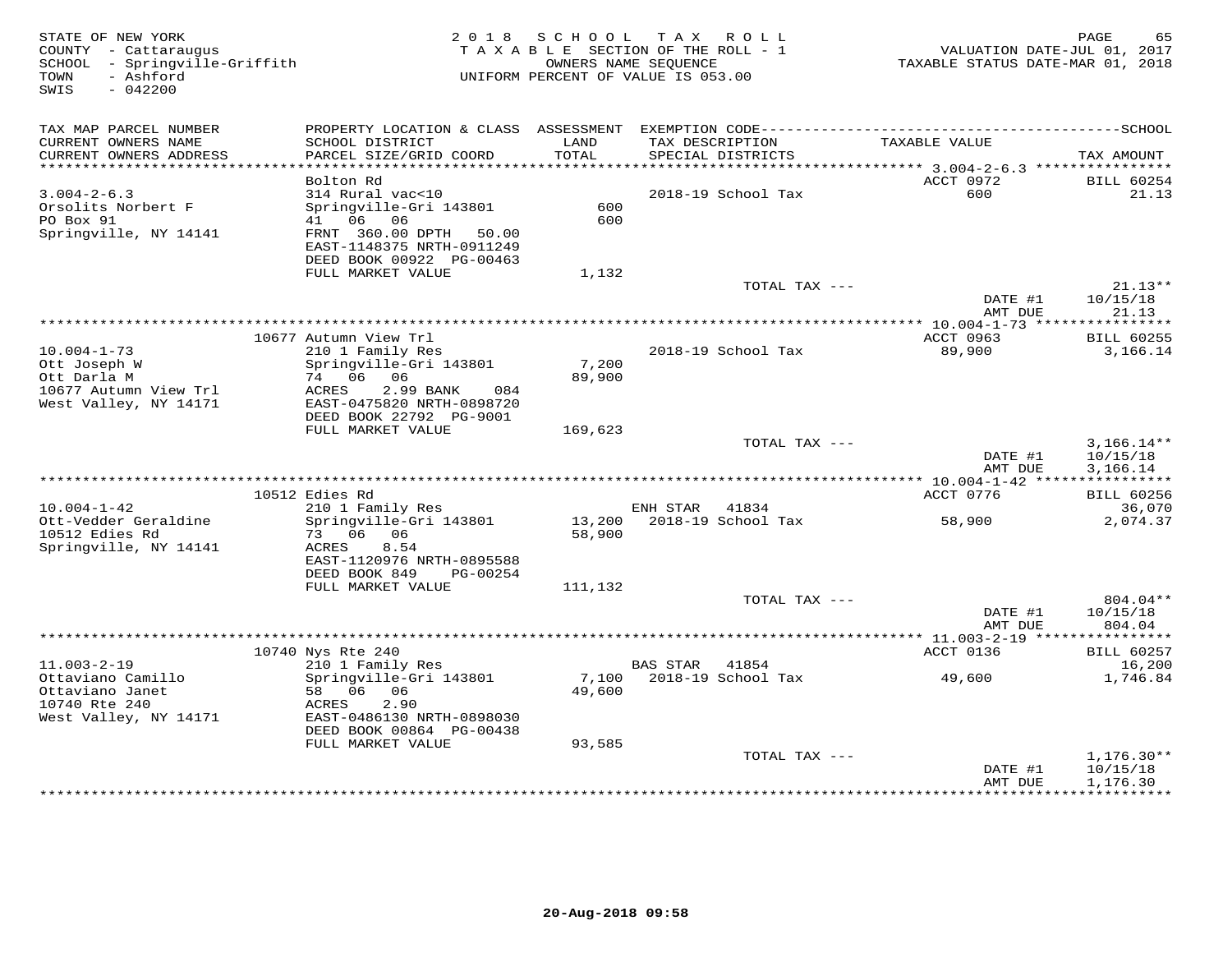| STATE OF NEW YORK<br>COUNTY - Cattaraugus<br>SCHOOL - Springville-Griffith<br>TOWN<br>- Ashford<br>SWIS<br>$-042200$ |                                               |                      | 2018 SCHOOL TAX ROLL<br>TAXABLE SECTION OF THE ROLL - 1<br>OWNERS NAME SEQUENCE<br>UNIFORM PERCENT OF VALUE IS 053.00 |               | VALUATION DATE-JUL 01, 2017<br>TAXABLE STATUS DATE-MAR 01, 2018 | PAGE<br>66                  |
|----------------------------------------------------------------------------------------------------------------------|-----------------------------------------------|----------------------|-----------------------------------------------------------------------------------------------------------------------|---------------|-----------------------------------------------------------------|-----------------------------|
| TAX MAP PARCEL NUMBER                                                                                                |                                               |                      |                                                                                                                       |               |                                                                 |                             |
| CURRENT OWNERS NAME<br>CURRENT OWNERS ADDRESS                                                                        | SCHOOL DISTRICT<br>PARCEL SIZE/GRID COORD     | LAND<br>TOTAL        | TAX DESCRIPTION<br>SPECIAL DISTRICTS                                                                                  |               | TAXABLE VALUE                                                   | TAX AMOUNT                  |
| *********************                                                                                                |                                               | ******************** |                                                                                                                       |               | *********** 11.003-2-3.3 ****************                       |                             |
|                                                                                                                      | 10858 Nys Rte 240                             |                      |                                                                                                                       |               | ACCT 1638                                                       | <b>BILL 60258</b>           |
| $11.003 - 2 - 3.3$                                                                                                   | 280 Res Multiple                              |                      | BAS STAR                                                                                                              | 41854         |                                                                 | 16,200                      |
| Panus Timothy J                                                                                                      | Springville-Gri 143801                        |                      |                                                                                                                       |               | 107,400                                                         | 3,782.47                    |
| 10858 NYS Rte 240                                                                                                    | $58 - 6 - 6$<br>ACRES 29.90                   | 107,400              |                                                                                                                       |               |                                                                 |                             |
| West Valley, NY 14171                                                                                                | EAST-1135170 NRTH-0899982                     |                      |                                                                                                                       |               |                                                                 |                             |
|                                                                                                                      | DEED BOOK 8250 PG-8001                        |                      |                                                                                                                       |               |                                                                 |                             |
|                                                                                                                      | FULL MARKET VALUE                             | 202,642              |                                                                                                                       |               |                                                                 |                             |
|                                                                                                                      |                                               |                      |                                                                                                                       | TOTAL TAX --- |                                                                 | $3,211.93**$                |
|                                                                                                                      |                                               |                      |                                                                                                                       |               | DATE #1                                                         | 10/15/18                    |
|                                                                                                                      |                                               |                      |                                                                                                                       |               | AMT DUE                                                         | 3,211.93                    |
|                                                                                                                      | Nys Rte 240                                   |                      |                                                                                                                       |               | ACCT 1205                                                       | <b>BILL 60259</b>           |
| $11.003 - 2 - 3.2$                                                                                                   | 322 Rural vac>10                              |                      | 2018-19 School Tax                                                                                                    |               | 19,400                                                          | 683.24                      |
| Paolini Tara                                                                                                         | Springville-Gri 143801                        | 19,400               |                                                                                                                       |               |                                                                 |                             |
| 38 Livingston Pkwy                                                                                                   | 58 06 06                                      | 19,400               |                                                                                                                       |               |                                                                 |                             |
| Amherst, NY 14226                                                                                                    | ACRES 37.95<br>EAST-1135201 NRTH-0898419      |                      |                                                                                                                       |               |                                                                 |                             |
|                                                                                                                      | DEED BOOK 18498 PG-9003                       |                      |                                                                                                                       |               |                                                                 |                             |
|                                                                                                                      | FULL MARKET VALUE                             | 36,604               |                                                                                                                       |               |                                                                 |                             |
|                                                                                                                      |                                               |                      |                                                                                                                       | TOTAL TAX --- |                                                                 | 683.24**                    |
|                                                                                                                      |                                               |                      |                                                                                                                       |               | DATE #1                                                         | 10/15/18                    |
|                                                                                                                      |                                               |                      |                                                                                                                       |               | AMT DUE                                                         | 683.24                      |
|                                                                                                                      | 10767 Nys Rte 240                             |                      |                                                                                                                       |               | ACCT 1115                                                       | <b>BILL 60260</b>           |
| $11.003 - 2 - 20.2$                                                                                                  | 240 Rural res                                 |                      | 2018-19 School Tax                                                                                                    |               | 129,200                                                         | 4,550.23                    |
| Paolini Tara                                                                                                         | Springville-Gri 143801                        | 37,200               |                                                                                                                       |               |                                                                 |                             |
| 38 Livingston Parkway Pkwy                                                                                           | 58/64 06 06                                   | 129,200              |                                                                                                                       |               |                                                                 |                             |
| Amherst, NY 14226                                                                                                    | ACRES<br>50.50                                |                      |                                                                                                                       |               |                                                                 |                             |
|                                                                                                                      | EAST-0484120 NRTH-0898400                     |                      |                                                                                                                       |               |                                                                 |                             |
|                                                                                                                      | DEED BOOK 12650 PG-9001<br>FULL MARKET VALUE  | 243,774              |                                                                                                                       |               |                                                                 |                             |
|                                                                                                                      |                                               |                      |                                                                                                                       | TOTAL TAX --- |                                                                 | $4,550.23**$                |
|                                                                                                                      |                                               |                      |                                                                                                                       |               | DATE #1                                                         | 10/15/18                    |
|                                                                                                                      |                                               |                      |                                                                                                                       |               | AMT DUE                                                         | 4,550.23                    |
|                                                                                                                      |                                               |                      |                                                                                                                       |               |                                                                 |                             |
| $11.003 - 1 - 21.8$                                                                                                  | 10888 Nys Rte 240<br>210 1 Family Res         |                      | BAS STAR 41854                                                                                                        |               | ACCT 1419                                                       | <b>BILL 60261</b><br>16,200 |
| Paradowski Gary                                                                                                      | Springville-Gri 143801                        |                      |                                                                                                                       |               | 55,800                                                          | 1,965.19                    |
| Paradowski Letina Sally                                                                                              | 58 06 06                                      | 55,800               |                                                                                                                       |               |                                                                 |                             |
| 10888 Nys Rte 240                                                                                                    | FF 402.00                                     |                      |                                                                                                                       |               |                                                                 |                             |
| West Valley, NY 14171                                                                                                | ACRES<br>4.75                                 |                      |                                                                                                                       |               |                                                                 |                             |
|                                                                                                                      | EAST-1134207 NRTH-0900785                     |                      |                                                                                                                       |               |                                                                 |                             |
|                                                                                                                      | DEED BOOK 00952 PG-00937<br>FULL MARKET VALUE | 105,283              |                                                                                                                       |               |                                                                 |                             |
|                                                                                                                      |                                               |                      |                                                                                                                       | TOTAL TAX --- |                                                                 | $1,394.65**$                |
|                                                                                                                      |                                               |                      |                                                                                                                       |               | DATE #1                                                         | 10/15/18                    |
|                                                                                                                      |                                               |                      |                                                                                                                       |               | AMT DUE                                                         | 1,394.65                    |
|                                                                                                                      |                                               |                      |                                                                                                                       |               |                                                                 | *************               |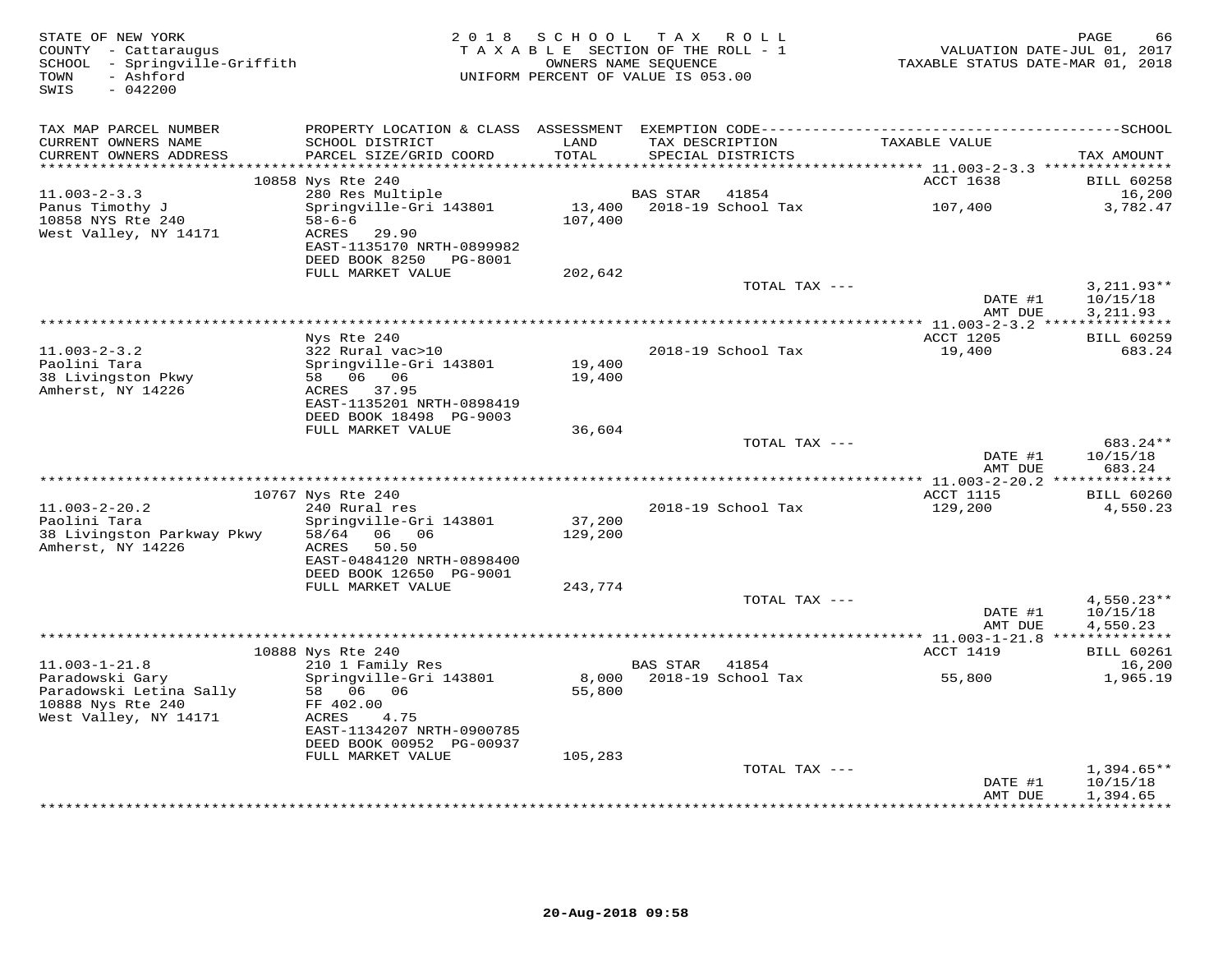| STATE OF NEW YORK<br>COUNTY - Cattaraugus<br>SCHOOL - Springville-Griffith<br>- Ashford<br>TOWN<br>$-042200$<br>SWIS |                                                                                                           | 2018 SCHOOL      | TAX ROLL<br>TAXABLE SECTION OF THE ROLL - 1<br>OWNERS NAME SEQUENCE<br>UNIFORM PERCENT OF VALUE IS 053.00 | VALUATION DATE-JUL 01, 2017<br>TAXABLE STATUS DATE-MAR 01, 2018 | PAGE<br>67                           |
|----------------------------------------------------------------------------------------------------------------------|-----------------------------------------------------------------------------------------------------------|------------------|-----------------------------------------------------------------------------------------------------------|-----------------------------------------------------------------|--------------------------------------|
| TAX MAP PARCEL NUMBER<br>CURRENT OWNERS NAME<br>CURRENT OWNERS ADDRESS                                               | SCHOOL DISTRICT<br>PARCEL SIZE/GRID COORD                                                                 | LAND<br>TOTAL    | TAX DESCRIPTION<br>SPECIAL DISTRICTS                                                                      | TAXABLE VALUE                                                   | TAX AMOUNT                           |
| **********************                                                                                               |                                                                                                           |                  |                                                                                                           |                                                                 |                                      |
|                                                                                                                      | 10865 Nys Rte 240                                                                                         |                  |                                                                                                           | ACCT 1264                                                       | <b>BILL 60262</b>                    |
| $11.003 - 1 - 21.6$<br>Parker Brian                                                                                  | 240 Rural res                                                                                             |                  | VETWAR CTS 41120<br>41854                                                                                 |                                                                 | 6,480                                |
| Parker Elizabeth<br>10865 Route 240<br>West Valley, NY 14171                                                         | Springville-Gri 143801<br>58 06 06<br>ACRES 12.65<br>EAST-1133262 NRTH-0900435<br>DEED BOOK 29454 PG-6003 | 100,200          | 17,000 BAS STAR<br>2018-19 School Tax                                                                     | 93,720                                                          | 16,200<br>3,300.68                   |
| PRIOR OWNER ON 3/01/2018                                                                                             | FULL MARKET VALUE                                                                                         | 189,057          |                                                                                                           |                                                                 |                                      |
| Schmitt Vernon C                                                                                                     |                                                                                                           |                  | TOTAL TAX ---                                                                                             |                                                                 | $2,730.14**$                         |
|                                                                                                                      |                                                                                                           |                  |                                                                                                           | DATE #1<br>AMT DUE                                              | 10/15/18<br>2,730.14                 |
|                                                                                                                      |                                                                                                           |                  |                                                                                                           |                                                                 |                                      |
|                                                                                                                      | Henrietta Rd                                                                                              |                  |                                                                                                           | ACCT 0410                                                       | <b>BILL 60263</b>                    |
| $10.003 - 2 - 1$<br>Pawlik Stephen R<br>Pawlik Louise                                                                | 260 Seasonal res<br>Springville-Gri 143801<br>43 06 07                                                    | 14,400<br>29,200 | 2018-19 School Tax                                                                                        | 29,200                                                          | 1,028.38                             |
| 1537 Old Spring House Ln<br>Dunwoody, GA 30338                                                                       | ACRES 26.70<br>EAST-1106666 NRTH-0900214<br>DEED BOOK 804<br>PG-00259                                     |                  |                                                                                                           |                                                                 |                                      |
|                                                                                                                      | FULL MARKET VALUE                                                                                         | 55,094           |                                                                                                           |                                                                 |                                      |
|                                                                                                                      |                                                                                                           |                  | TOTAL TAX ---                                                                                             | DATE #1                                                         | $1,028.38**$<br>10/15/18             |
|                                                                                                                      |                                                                                                           |                  |                                                                                                           | AMT DUE<br>************ 10.004-1-29.8 **************            | 1,028.38                             |
|                                                                                                                      | 6637 Schwartz Rd                                                                                          |                  |                                                                                                           | ACCT 1110                                                       | <b>BILL 60264</b>                    |
| $10.004 - 1 - 29.8$                                                                                                  | 210 1 Family Res                                                                                          |                  | BAS STAR<br>41854                                                                                         |                                                                 | 16,200                               |
| Payne Gregory<br>Gerstenslager Raquel<br>6637 Schwartz Rd<br>West Valley, NY 14171                                   | Springville-Gri 143801<br>74 06 06<br>ACRES<br>5.05 BANK<br>084<br>EAST-0474330 NRTH-0899060              | 9,400<br>82,500  | 2018-19 School Tax                                                                                        | 82,500                                                          | 2,905.53                             |
|                                                                                                                      | DEED BOOK 22356 PG-7001<br>FULL MARKET VALUE                                                              | 155,660          |                                                                                                           |                                                                 |                                      |
|                                                                                                                      |                                                                                                           |                  | TOTAL TAX ---                                                                                             | DATE #1<br>AMT DUE                                              | $2,334.99**$<br>10/15/18<br>2,334.99 |
|                                                                                                                      |                                                                                                           |                  |                                                                                                           |                                                                 |                                      |
|                                                                                                                      | 11045 Nys Rte 240                                                                                         |                  |                                                                                                           | ACCT 0208                                                       | <b>BILL 60265</b>                    |
| $11.003 - 1 - 5$<br>Perkins Richard D Jr<br>11045 Nys Rte 240                                                        | 210 1 Family Res<br>Springville-Gri 143801<br>59/65<br>06 06                                              | 6,100<br>61,600  | BAS STAR 41854<br>2018-19 School Tax                                                                      | 61,600                                                          | 16,200<br>2,169.46                   |
| West Valley, NY 14171                                                                                                | 1.84<br>ACRES<br>EAST-0484420 NRTH-0903500<br>DEED BOOK 1002<br>PG-1060                                   |                  |                                                                                                           |                                                                 |                                      |
|                                                                                                                      | FULL MARKET VALUE                                                                                         | 116,226          |                                                                                                           |                                                                 |                                      |
|                                                                                                                      |                                                                                                           |                  | TOTAL TAX ---                                                                                             | DATE #1                                                         | $1,598.92**$<br>10/15/18             |
|                                                                                                                      |                                                                                                           |                  |                                                                                                           | AMT DUE                                                         | 1,598.92                             |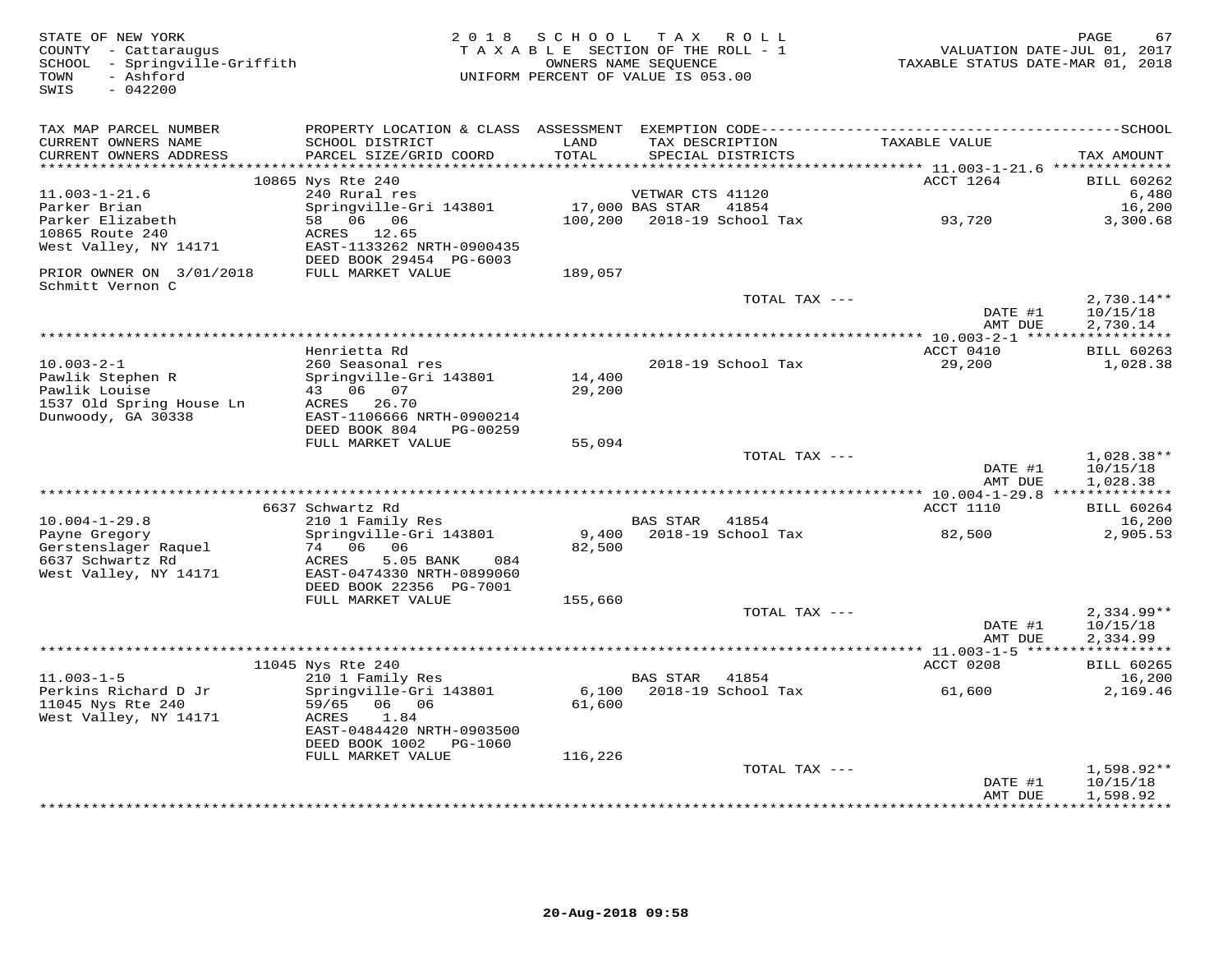| STATE OF NEW YORK<br>COUNTY - Cattaraugus<br>SCHOOL - Springville-Griffith<br>- Ashford<br>TOWN<br>$-042200$<br>SWIS | 2 0 1 8                                                                                      | S C H O O L<br>TAXABLE SECTION OF THE ROLL - 1<br>UNIFORM PERCENT OF VALUE IS 053.00 | OWNERS NAME SEOUENCE | TAX ROLL                             |               | PAGE<br>68<br>VALUATION DATE-JUL 01, 2017<br>TAXABLE STATUS DATE-MAR 01, 2018 |
|----------------------------------------------------------------------------------------------------------------------|----------------------------------------------------------------------------------------------|--------------------------------------------------------------------------------------|----------------------|--------------------------------------|---------------|-------------------------------------------------------------------------------|
| TAX MAP PARCEL NUMBER                                                                                                | PROPERTY LOCATION & CLASS ASSESSMENT EXEMPTION CODE-----------------------------------SCHOOL |                                                                                      |                      |                                      |               |                                                                               |
| CURRENT OWNERS NAME<br>CURRENT OWNERS ADDRESS                                                                        | SCHOOL DISTRICT<br>PARCEL SIZE/GRID COORD                                                    | LAND<br>TOTAL                                                                        |                      | TAX DESCRIPTION<br>SPECIAL DISTRICTS | TAXABLE VALUE | TAX AMOUNT                                                                    |
|                                                                                                                      | 10381 Dutch Hill Rd                                                                          |                                                                                      |                      |                                      | ACCT 0579     |                                                                               |
| $10.004 - 1 - 24$                                                                                                    | 210 1 Family Res                                                                             |                                                                                      | VETWAR CTS 41120     |                                      |               | <b>BILL 60266</b><br>4,500                                                    |
| Phillips George H                                                                                                    | Springville-Gri 143801                                                                       |                                                                                      | 5,100 AGED S         | 41804                                |               | 11,475                                                                        |
| 10381 Dutch Hill Rd                                                                                                  | 72/73 06 06                                                                                  |                                                                                      | 30,000 ENH STAR      | 41834                                |               | 14,025                                                                        |
| West Valley, NY 14171                                                                                                | ACRES<br>1.09                                                                                |                                                                                      |                      | 2018-19 School Tax                   | 14,025        | 493.94                                                                        |
|                                                                                                                      | EAST-1123172 NRTH-0894005                                                                    |                                                                                      |                      |                                      |               |                                                                               |
|                                                                                                                      | DEED BOOK 3994 PG-8001                                                                       |                                                                                      |                      |                                      |               |                                                                               |
|                                                                                                                      | FULL MARKET VALUE                                                                            | 56,604                                                                               |                      |                                      |               | $0.00**$                                                                      |
|                                                                                                                      |                                                                                              |                                                                                      |                      | TOTAL TAX ---                        |               |                                                                               |
|                                                                                                                      | 10749 Rock Springs Rd                                                                        |                                                                                      |                      |                                      | ACCT 0938     | <b>BILL 60267</b>                                                             |
| $10.004 - 1 - 54$                                                                                                    | 270 Mfg housing                                                                              |                                                                                      | BAS STAR             | 41854                                |               | 16,200                                                                        |
| Piscitelli Lois A                                                                                                    | Springville-Gri 143801                                                                       | 7,600                                                                                |                      | 2018-19 School Tax                   | 55,000        | 1,937.02                                                                      |
| Walgus Helene                                                                                                        | 74 06 06                                                                                     | 55,000                                                                               |                      |                                      |               |                                                                               |
| 10749 Rock Springs Rd                                                                                                | AUTUMN VIEW SUB LOT 17                                                                       |                                                                                      |                      |                                      |               |                                                                               |
| West Valley, NY 14171                                                                                                | 3.39<br>ACRES                                                                                |                                                                                      |                      |                                      |               |                                                                               |
|                                                                                                                      | EAST-1123599 NRTH-0899385<br>DEED BOOK 00930 PG-01108                                        |                                                                                      |                      |                                      |               |                                                                               |
|                                                                                                                      | FULL MARKET VALUE                                                                            | 103,774                                                                              |                      |                                      |               |                                                                               |
|                                                                                                                      |                                                                                              |                                                                                      |                      | TOTAL TAX ---                        |               | $1,366.48**$                                                                  |
|                                                                                                                      |                                                                                              |                                                                                      |                      |                                      | DATE #1       | 10/15/18                                                                      |
|                                                                                                                      |                                                                                              |                                                                                      |                      |                                      | AMT DUE       | 1,366.48                                                                      |
|                                                                                                                      |                                                                                              |                                                                                      |                      |                                      |               |                                                                               |
|                                                                                                                      | 11331 Beech Tree Rd                                                                          |                                                                                      |                      |                                      | ACCT 0587     | <b>BILL 60268</b>                                                             |
| $11.001 - 1 - 22.1$                                                                                                  | 240 Rural res                                                                                |                                                                                      |                      | 2018-19 School Tax                   | 64,700        | 2,278.64                                                                      |
| Place Carrie Ann<br>15 Church Street                                                                                 | Springville-Gri 143801<br>06 06<br>54/60                                                     | 32,400<br>64,700                                                                     |                      |                                      |               |                                                                               |
| Springville, NY 14141                                                                                                | ACRES<br>40.10                                                                               |                                                                                      |                      |                                      |               |                                                                               |
|                                                                                                                      | EAST-1137045 NRTH-0907051                                                                    |                                                                                      |                      |                                      |               |                                                                               |
|                                                                                                                      | DEED BOOK 28175 PG-8001                                                                      |                                                                                      |                      |                                      |               |                                                                               |
|                                                                                                                      | FULL MARKET VALUE                                                                            | 122,075                                                                              |                      |                                      |               |                                                                               |
|                                                                                                                      |                                                                                              |                                                                                      |                      | TOTAL TAX ---                        |               | $2,278.64**$                                                                  |
|                                                                                                                      |                                                                                              |                                                                                      |                      |                                      | DATE #1       | 10/15/18                                                                      |
|                                                                                                                      |                                                                                              |                                                                                      |                      |                                      | AMT DUE       | 2,278.64                                                                      |
|                                                                                                                      | 11349 Beech Tree Rd                                                                          |                                                                                      |                      |                                      | ACCT 1543     | <b>BILL 60269</b>                                                             |
| $11.001 - 1 - 22.2$                                                                                                  | 270 Mfg housing                                                                              |                                                                                      | <b>BAS STAR</b>      | 41854                                |               | 16,200                                                                        |
| Place Joseph E                                                                                                       | Springville-Gri 143801                                                                       | 5,800                                                                                |                      | 2018-19 School Tax                   | 37,700        | 1,327.74                                                                      |
| 11349 Beech Tree Rd                                                                                                  | 54/60<br>06 06                                                                               | 37,700                                                                               |                      |                                      |               |                                                                               |
| Springville, NY 14141                                                                                                | ACRES<br>1.80                                                                                |                                                                                      |                      |                                      |               |                                                                               |
|                                                                                                                      | EAST-1137138 NRTH-0907860                                                                    |                                                                                      |                      |                                      |               |                                                                               |
|                                                                                                                      | DEED BOOK 1015<br>PG-239                                                                     |                                                                                      |                      |                                      |               |                                                                               |
|                                                                                                                      | FULL MARKET VALUE                                                                            | 71,132                                                                               |                      | TOTAL TAX ---                        |               | $757.20**$                                                                    |
|                                                                                                                      |                                                                                              |                                                                                      |                      |                                      | DATE #1       | 10/15/18                                                                      |
|                                                                                                                      |                                                                                              |                                                                                      |                      |                                      | AMT DUE       | 757.20                                                                        |
|                                                                                                                      |                                                                                              |                                                                                      |                      |                                      |               |                                                                               |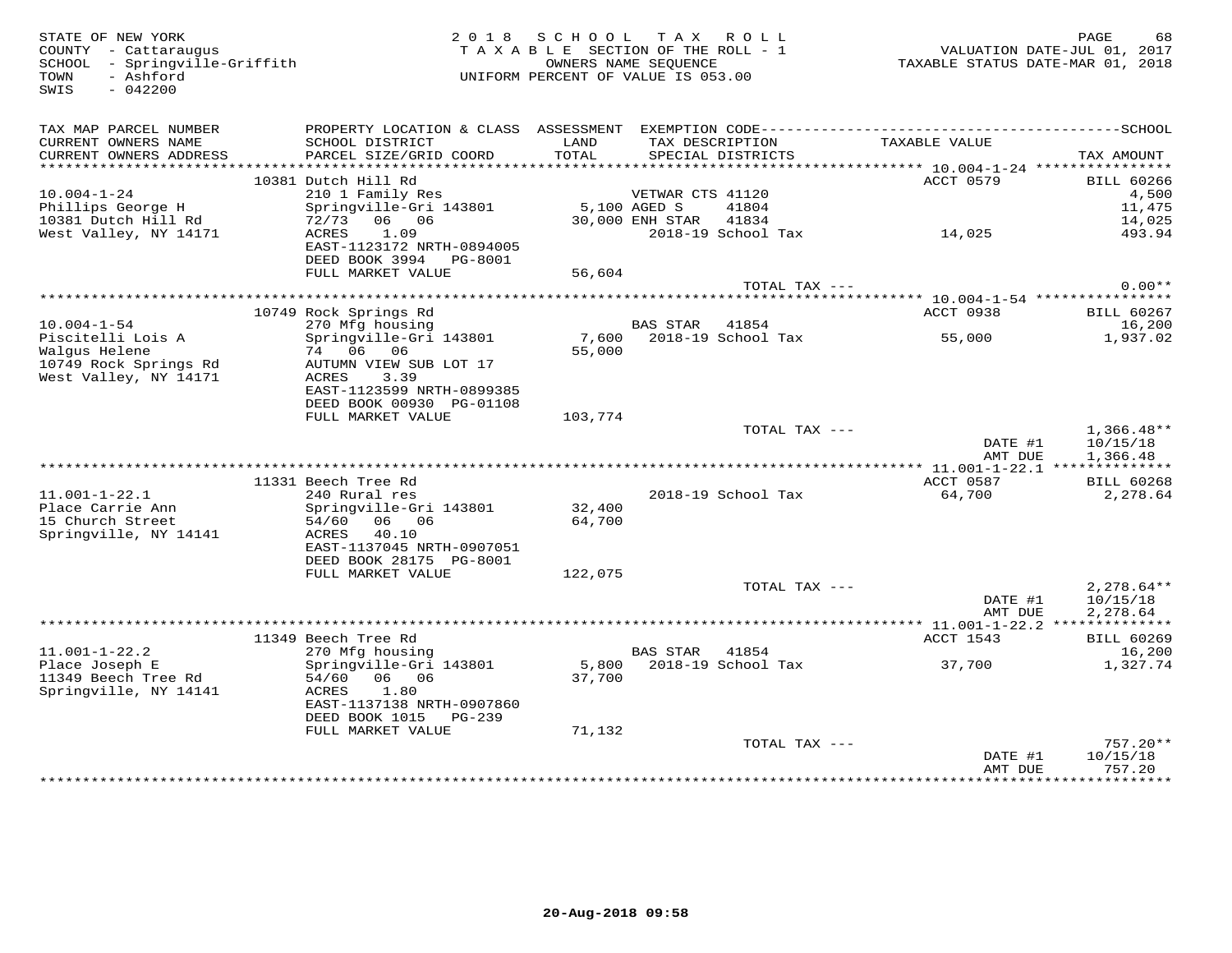| STATE OF NEW YORK<br>COUNTY - Cattaraugus<br>SCHOOL - Springville-Griffith<br>- Ashford<br>TOWN<br>$-042200$<br>SWIS |                                                                                                                          | 2018 SCHOOL<br>TAXABLE SECTION OF THE ROLL - 1<br>OWNERS NAME SEQUENCE<br>UNIFORM PERCENT OF VALUE IS 053.00 |                 | TAX ROLL                             | TAXABLE STATUS DATE-MAR 01, 2018     | PAGE<br>69<br>VALUATION DATE-JUL 01, 2017 |
|----------------------------------------------------------------------------------------------------------------------|--------------------------------------------------------------------------------------------------------------------------|--------------------------------------------------------------------------------------------------------------|-----------------|--------------------------------------|--------------------------------------|-------------------------------------------|
| TAX MAP PARCEL NUMBER                                                                                                |                                                                                                                          |                                                                                                              |                 |                                      |                                      |                                           |
| CURRENT OWNERS NAME<br>CURRENT OWNERS ADDRESS<br>***********************                                             | SCHOOL DISTRICT<br>PARCEL SIZE/GRID COORD                                                                                | LAND<br>TOTAL                                                                                                |                 | TAX DESCRIPTION<br>SPECIAL DISTRICTS | TAXABLE VALUE                        | TAX AMOUNT                                |
|                                                                                                                      | 11350 Beech Tree Rd                                                                                                      |                                                                                                              |                 |                                      | ACCT 1559                            | <b>BILL 60270</b>                         |
| $11.001 - 1 - 22.3$                                                                                                  | 210 1 Family Res                                                                                                         |                                                                                                              | <b>BAS STAR</b> | 41854                                |                                      | 16,200                                    |
| Place Jr Joseph E.<br>11350 Beech Tree Rd<br>Springville, NY 14141                                                   | Springville-Gri 143801<br>$54 - 6 - 6$<br>ACRES<br>1.60<br>EAST-1137311 NRTH-0908007<br>DEED BOOK 9340 PG-8001           | 5,500<br>74,800                                                                                              |                 | 2018-19 School Tax                   | 74,800                               | 2,634.34                                  |
|                                                                                                                      | FULL MARKET VALUE                                                                                                        | 141,132                                                                                                      |                 | TOTAL TAX ---                        |                                      | $2,063.80**$                              |
|                                                                                                                      |                                                                                                                          |                                                                                                              |                 |                                      | DATE #1<br>AMT DUE                   | 10/15/18<br>2,063.80                      |
|                                                                                                                      |                                                                                                                          |                                                                                                              |                 |                                      |                                      |                                           |
| $19.002 - 1 - 21.2$                                                                                                  | 10262 Dutch Hill Rd<br>240 Rural res                                                                                     |                                                                                                              | BAS STAR 41854  |                                      | ACCT 1565                            | <b>BILL 60271</b><br>16,200               |
| Pogorzelski Kerry                                                                                                    | Springville-Gri 143801                                                                                                   | 17,900                                                                                                       |                 | 2018-19 School Tax                   | 107,300                              | 3,778.94                                  |
| 10262 Dutch Hill Rd<br>West Valley, NY 14171                                                                         | 72/6/6<br>ACRES 31.70<br>EAST-1123703 NRTH-0891497<br>DEED BOOK 1030<br>PG-724                                           | 107,300                                                                                                      |                 |                                      |                                      |                                           |
|                                                                                                                      | FULL MARKET VALUE                                                                                                        | 202,453                                                                                                      |                 | TOTAL TAX ---                        |                                      | $3,208.40**$                              |
|                                                                                                                      |                                                                                                                          |                                                                                                              |                 |                                      | DATE #1<br>AMT DUE                   | 10/15/18<br>3,208.40                      |
|                                                                                                                      |                                                                                                                          |                                                                                                              |                 |                                      |                                      |                                           |
| $11.001 - 1 - 3$                                                                                                     | 6109 Bond Rd<br>210 1 Family Res                                                                                         |                                                                                                              | <b>BAS STAR</b> | 41854                                | ACCT 0105                            | <b>BILL 60272</b><br>16,200               |
| Pokorski Shawn S<br>6109 Bond Rd<br>West Valley, NY 14171                                                            | Springville-Gri 143801<br>65<br>06 06<br>FRNT 190.00 DPTH 220.00<br>EAST-1129753 NRTH-0905321<br>DEED BOOK 23310 PG-8001 | 6,600<br>59,700                                                                                              |                 | 2018-19 School Tax                   | 59,700                               | 2,102.54                                  |
|                                                                                                                      | FULL MARKET VALUE                                                                                                        | 112,642                                                                                                      |                 |                                      |                                      |                                           |
|                                                                                                                      |                                                                                                                          |                                                                                                              |                 | TOTAL TAX ---                        | DATE #1<br>AMT DUE                   | $1,532.00**$<br>10/15/18<br>1,532.00      |
|                                                                                                                      |                                                                                                                          |                                                                                                              |                 |                                      | ******* 11.001-1-30.2 ************** |                                           |
| $11.001 - 1 - 30.2$<br>Polino Richard<br>Polino Diane<br>65 Williamsburg Lane<br>Lancaster, NY 14086                 | 11280 Nys Rte 240<br>281 Multiple res<br>Springville-Gri 143801<br>60 06 06<br>NRF<br>ACRES<br>5.37                      | 10,300<br>32,900                                                                                             |                 | 2018-19 School Tax                   | ACCT 1174<br>32,900                  | <b>BILL 60273</b><br>1,158.69             |
|                                                                                                                      | EAST-0484730 NRTH-0905940<br>DEED BOOK 21017 PG-2002                                                                     |                                                                                                              |                 |                                      |                                      |                                           |
|                                                                                                                      | FULL MARKET VALUE                                                                                                        | 62,075                                                                                                       |                 |                                      |                                      |                                           |
|                                                                                                                      |                                                                                                                          |                                                                                                              |                 | TOTAL TAX ---                        | DATE #1<br>AMT DUE                   | $1,158.69**$<br>10/15/18<br>1,158.69      |
|                                                                                                                      |                                                                                                                          |                                                                                                              |                 |                                      |                                      | **********                                |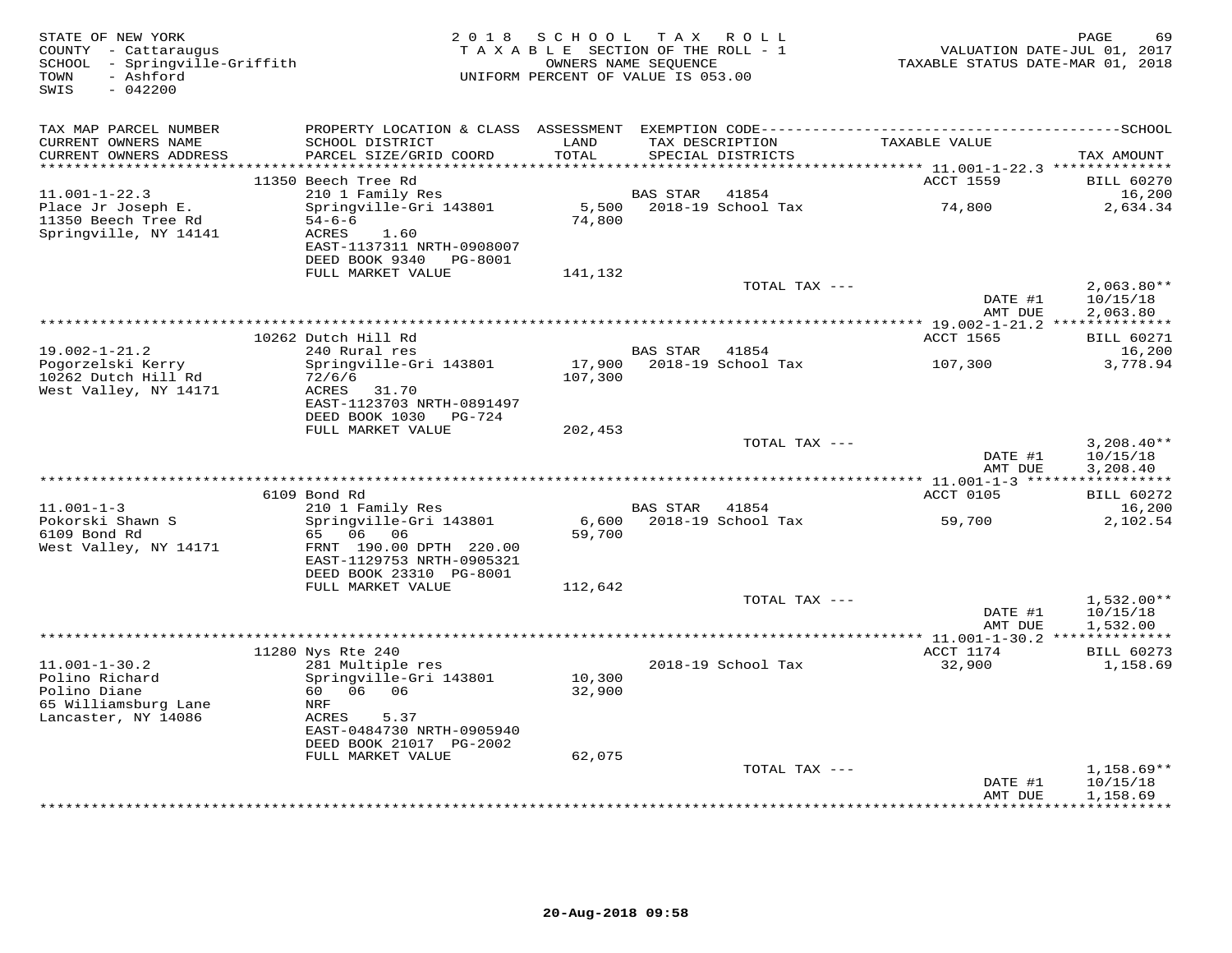| STATE OF NEW YORK<br>COUNTY - Cattaraugus<br>SCHOOL - Springville-Griffith<br>- Ashford<br>TOWN<br>$-042200$<br>SWIS | 2 0 1 8                                        | SCHOOL<br>TAXABLE SECTION OF THE ROLL - 1<br>OWNERS NAME SEQUENCE<br>UNIFORM PERCENT OF VALUE IS 053.00 |                       | TAX ROLL                             | VALUATION DATE-JUL 01, 2017<br>TAXABLE STATUS DATE-MAR 01, 2018 | 70<br>PAGE                  |
|----------------------------------------------------------------------------------------------------------------------|------------------------------------------------|---------------------------------------------------------------------------------------------------------|-----------------------|--------------------------------------|-----------------------------------------------------------------|-----------------------------|
| TAX MAP PARCEL NUMBER                                                                                                |                                                |                                                                                                         |                       |                                      |                                                                 |                             |
| CURRENT OWNERS NAME<br>CURRENT OWNERS ADDRESS                                                                        | SCHOOL DISTRICT<br>PARCEL SIZE/GRID COORD      | LAND<br>TOTAL                                                                                           |                       | TAX DESCRIPTION<br>SPECIAL DISTRICTS | TAXABLE VALUE                                                   | TAX AMOUNT                  |
|                                                                                                                      |                                                |                                                                                                         |                       |                                      |                                                                 |                             |
| $10.004 - 1 - 23.2$                                                                                                  | 10493 Rock Springs Rd<br>240 Rural res         |                                                                                                         | BAS STAR              | 41854                                | ACCT 1238                                                       | <b>BILL 60274</b><br>16,200 |
| Preston Jack Ross                                                                                                    | Springville-Gri 143801                         |                                                                                                         |                       | 11,800    2018-19    School Tax      | 56,400                                                          | 1,986.32                    |
| Preston Dolores                                                                                                      | 68 06 06                                       | 56,400                                                                                                  |                       |                                      |                                                                 |                             |
| 10493 Rock Springs Rd                                                                                                | NRF                                            |                                                                                                         |                       |                                      |                                                                 |                             |
| West Valley, NY 14171                                                                                                | 6.09<br>ACRES<br>EAST-0047615 NRTH-0089627     |                                                                                                         |                       |                                      |                                                                 |                             |
|                                                                                                                      | DEED BOOK 886<br>PG-00028                      |                                                                                                         |                       |                                      |                                                                 |                             |
|                                                                                                                      | FULL MARKET VALUE                              | 106,415                                                                                                 |                       |                                      |                                                                 |                             |
|                                                                                                                      |                                                |                                                                                                         |                       | TOTAL TAX ---                        |                                                                 | $1.415.78**$                |
|                                                                                                                      |                                                |                                                                                                         |                       |                                      | DATE #1<br>AMT DUE                                              | 10/15/18<br>1,415.78        |
|                                                                                                                      |                                                |                                                                                                         |                       |                                      |                                                                 |                             |
|                                                                                                                      | Rock Springs Rd                                |                                                                                                         |                       |                                      | ACCT 0520                                                       | <b>BILL 60275</b>           |
| $10.004 - 1 - 16.1$<br>Preston Jack Ross-Dolores                                                                     | 322 Rural vac>10<br>Springville-Gri 143801     | 6,000                                                                                                   |                       | 2018-19 School Tax                   | 6,000                                                           | 211.31                      |
| 10493 Rock Springs Rd                                                                                                | $-06$<br>$-06$<br>68 — 10                      | 6,000                                                                                                   |                       |                                      |                                                                 |                             |
| West Valley, NY 14171                                                                                                | ACRES 10.94                                    |                                                                                                         |                       |                                      |                                                                 |                             |
|                                                                                                                      | EAST-1125230 NRTH-0895979                      |                                                                                                         |                       |                                      |                                                                 |                             |
|                                                                                                                      | DEED BOOK 886<br>PG-00362<br>FULL MARKET VALUE | 11,321                                                                                                  |                       |                                      |                                                                 |                             |
|                                                                                                                      |                                                |                                                                                                         |                       | TOTAL TAX ---                        |                                                                 | $211.31**$                  |
|                                                                                                                      |                                                |                                                                                                         |                       |                                      | DATE #1                                                         | 10/15/18                    |
|                                                                                                                      |                                                |                                                                                                         |                       |                                      | AMT DUE                                                         | 211.31                      |
|                                                                                                                      | 6657 Schwartz Rd                               |                                                                                                         |                       |                                      | ACCT 1111                                                       | <b>BILL 60276</b>           |
| $10.004 - 1 - 29.9$                                                                                                  | 240 Rural res                                  |                                                                                                         | VETWAR CTS 41120      |                                      |                                                                 | 6,480                       |
| Prime Jack J                                                                                                         | Springville-Gri 143801<br>74 06 06             |                                                                                                         | 14,800 BAS STAR 41854 |                                      | 99,620                                                          | 16,200                      |
| Prime Marjorie K<br>6657 Schwartz Road                                                                               | BAR 98                                         |                                                                                                         |                       | 106,100 2018-19 School Tax           |                                                                 | 3,508.47                    |
| West Valley, NY 14171                                                                                                | ACRES 10.10                                    |                                                                                                         |                       |                                      |                                                                 |                             |
|                                                                                                                      | EAST-0473790 NRTH-0899030                      |                                                                                                         |                       |                                      |                                                                 |                             |
|                                                                                                                      | DEED BOOK 27917 PG-8001<br>FULL MARKET VALUE   | 200,189                                                                                                 |                       |                                      |                                                                 |                             |
|                                                                                                                      |                                                |                                                                                                         |                       | TOTAL TAX ---                        |                                                                 | $2,937.93**$                |
|                                                                                                                      |                                                |                                                                                                         |                       |                                      | DATE #1                                                         | 10/15/18                    |
|                                                                                                                      |                                                |                                                                                                         |                       |                                      | AMT DUE                                                         | 2,937.93                    |
|                                                                                                                      | 6697 Cross Rd                                  |                                                                                                         |                       |                                      | ACCT 0053                                                       | <b>BILL 60277</b>           |
| $19.002 - 1 - 11$                                                                                                    | 210 1 Family Res                               |                                                                                                         | VETWAR CTS 41120      |                                      |                                                                 | 6,480                       |
| Quick Richard A                                                                                                      | Springville-Gri 143801                         |                                                                                                         | 6,400 ENH STAR 41834  |                                      |                                                                 | 36,070                      |
| Quick Shirley E<br>PO Box 355                                                                                        | 72 06 06<br>ACRES<br>2.31                      |                                                                                                         |                       | 75,400    2018-19    School Tax      | 68,920                                                          | 2,427.26                    |
| Springville, NY 14141                                                                                                | EAST-0047281 NRTH-0089331                      |                                                                                                         |                       |                                      |                                                                 |                             |
|                                                                                                                      | DEED BOOK 00872 PG-00250                       |                                                                                                         |                       |                                      |                                                                 |                             |
|                                                                                                                      | FULL MARKET VALUE                              | 142,264                                                                                                 |                       |                                      |                                                                 |                             |
|                                                                                                                      |                                                |                                                                                                         |                       | TOTAL TAX ---                        | DATE #1                                                         | $1,156.93**$<br>10/15/18    |
|                                                                                                                      |                                                |                                                                                                         |                       |                                      | AMT DUE                                                         | 1,156.93                    |
|                                                                                                                      |                                                |                                                                                                         |                       |                                      |                                                                 | .                           |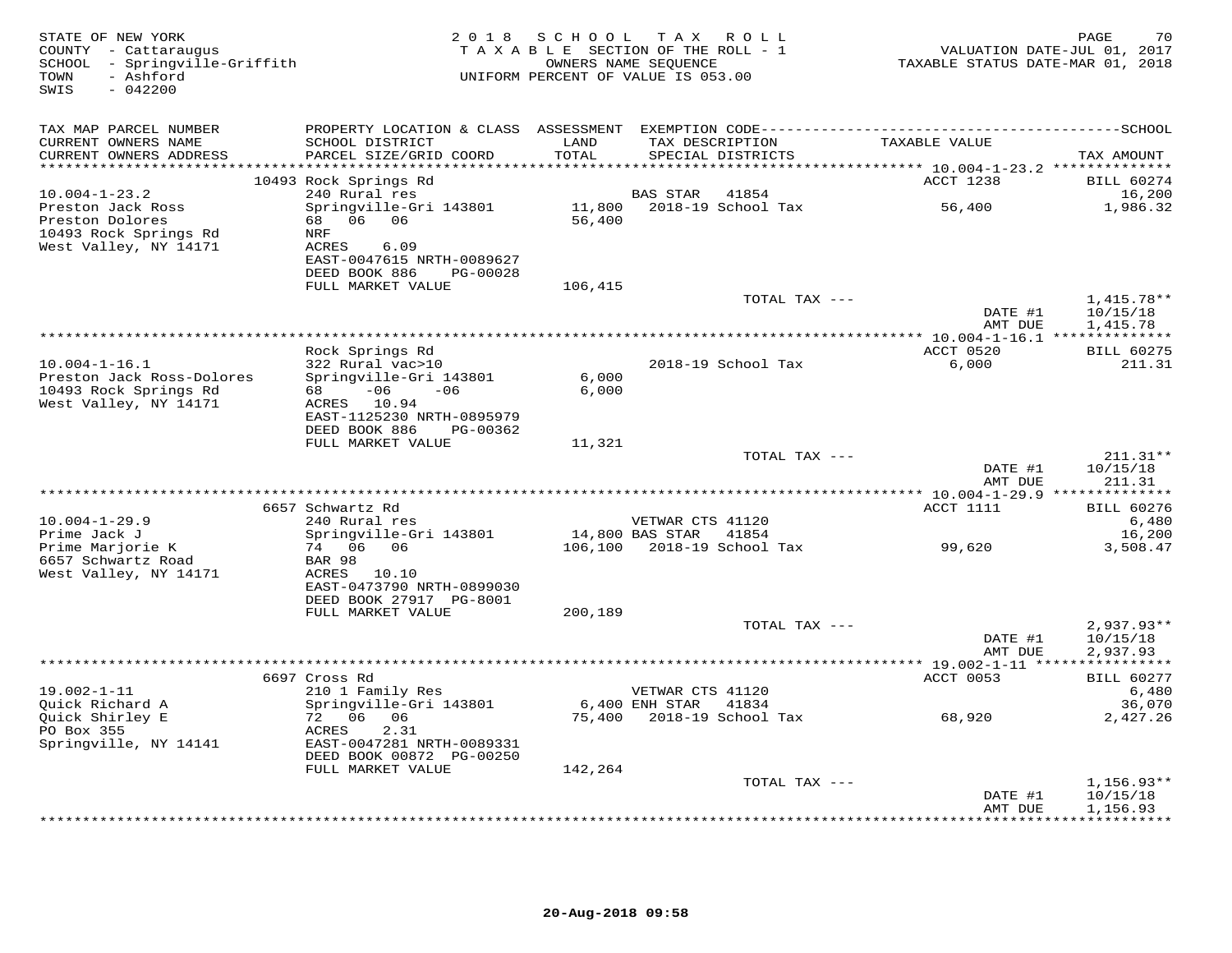| STATE OF NEW YORK<br>COUNTY - Cattaraugus<br>SCHOOL - Springville-Griffith<br>- Ashford<br>TOWN<br>$-042200$<br>SWIS | 2 0 1 8                                       | SCHOOL<br>TAXABLE SECTION OF THE ROLL - 1<br>OWNERS NAME SEQUENCE<br>UNIFORM PERCENT OF VALUE IS 053.00 | T A X                     | R O L L                              | TAXABLE STATUS DATE-MAR 01, 2018                                         | PAGE<br>71<br>VALUATION DATE-JUL 01, 2017 |
|----------------------------------------------------------------------------------------------------------------------|-----------------------------------------------|---------------------------------------------------------------------------------------------------------|---------------------------|--------------------------------------|--------------------------------------------------------------------------|-------------------------------------------|
| TAX MAP PARCEL NUMBER                                                                                                | PROPERTY LOCATION & CLASS ASSESSMENT          |                                                                                                         |                           |                                      |                                                                          |                                           |
| CURRENT OWNERS NAME<br>CURRENT OWNERS ADDRESS<br>**********************                                              | SCHOOL DISTRICT<br>PARCEL SIZE/GRID COORD     | LAND<br>TOTAL                                                                                           |                           | TAX DESCRIPTION<br>SPECIAL DISTRICTS | TAXABLE VALUE                                                            | TAX AMOUNT                                |
|                                                                                                                      | 10983 Scoby Rd                                |                                                                                                         |                           |                                      | ****************************** 10.003-2-12.3 **************<br>ACCT 1046 | <b>BILL 60278</b>                         |
| $10.003 - 2 - 12.3$                                                                                                  | 210 1 Family Res                              |                                                                                                         | <b>BAS STAR</b>           | 41854                                |                                                                          | 16,200                                    |
| Rappl Joseph P                                                                                                       | Springville-Gri 143801                        | 7,500                                                                                                   |                           | 2018-19 School Tax                   | 56,500                                                                   | 1,989.84                                  |
| Rappl Karen S                                                                                                        | 53 06 07                                      | 56,500                                                                                                  |                           |                                      |                                                                          |                                           |
| 10983 Scoby Rd                                                                                                       | <b>ACRES</b><br>5.55                          |                                                                                                         |                           |                                      |                                                                          |                                           |
| Springville, NY 14141                                                                                                | EAST-1115961 NRTH-0903863                     |                                                                                                         |                           |                                      |                                                                          |                                           |
|                                                                                                                      | DEED BOOK 00947 PG-01193<br>FULL MARKET VALUE | 106,604                                                                                                 |                           |                                      |                                                                          |                                           |
|                                                                                                                      |                                               |                                                                                                         |                           | TOTAL TAX ---                        |                                                                          | $1,419.31**$                              |
|                                                                                                                      |                                               |                                                                                                         |                           |                                      | DATE #1                                                                  | 10/15/18                                  |
|                                                                                                                      |                                               |                                                                                                         |                           |                                      | AMT DUE                                                                  | 1,419.31                                  |
|                                                                                                                      |                                               |                                                                                                         |                           |                                      |                                                                          |                                           |
|                                                                                                                      | Scoby Rd                                      |                                                                                                         |                           |                                      | ACCT 0618                                                                | <b>BILL 60279</b>                         |
| $10.003 - 2 - 12.1$<br>Rappl Paul J                                                                                  | 240 Rural res<br>Springville-Gri 143801       |                                                                                                         | AG DIST                   | 41720<br>2018-19 School Tax          |                                                                          |                                           |
| Rappl Peter G                                                                                                        | 53/54 06 07                                   | 26,200<br>51,200                                                                                        |                           |                                      | 51,200                                                                   | 1,803.19                                  |
| 4848 Bussendorfer Rd                                                                                                 | ACRES 119.61                                  |                                                                                                         |                           |                                      |                                                                          |                                           |
| Orchard Park, NY 14127                                                                                               | EAST-1114966 NRTH-0904465                     |                                                                                                         |                           |                                      |                                                                          |                                           |
|                                                                                                                      | DEED BOOK 5665<br>PG-3001                     |                                                                                                         |                           |                                      |                                                                          |                                           |
| MAY BE SUBJECT TO PAYMENT<br>UNDER AGDIST LAW TIL 2022                                                               | FULL MARKET VALUE                             | 96,604                                                                                                  |                           |                                      |                                                                          |                                           |
|                                                                                                                      |                                               |                                                                                                         |                           | TOTAL TAX ---                        |                                                                          | $1,803.19**$                              |
|                                                                                                                      |                                               |                                                                                                         |                           |                                      | DATE #1<br>AMT DUE                                                       | 10/15/18<br>1,803.19                      |
|                                                                                                                      |                                               |                                                                                                         | *********************     |                                      | ** 10.003-2-12.2 **************                                          |                                           |
|                                                                                                                      | Scoby Rd                                      |                                                                                                         |                           |                                      | ACCT 1047                                                                | <b>BILL 60280</b>                         |
| $10.003 - 2 - 12.2$                                                                                                  | 314 Rural vac<10                              |                                                                                                         |                           | 2018-19 School Tax                   | 6,000                                                                    | 211.31                                    |
| Rappl Paul J                                                                                                         | Springville-Gri 143801                        | 6,000                                                                                                   |                           |                                      |                                                                          |                                           |
| 4840 Bussendorfer Rd                                                                                                 | 53 06<br>07                                   | 6,000                                                                                                   |                           |                                      |                                                                          |                                           |
| Orchard Park, NY 14127                                                                                               | ACRES<br>5.63<br>EAST-1116007 NRTH-0904288    |                                                                                                         |                           |                                      |                                                                          |                                           |
|                                                                                                                      | DEED BOOK 00957 PG-00934                      |                                                                                                         |                           |                                      |                                                                          |                                           |
|                                                                                                                      | FULL MARKET VALUE                             | 11,321                                                                                                  |                           |                                      |                                                                          |                                           |
|                                                                                                                      |                                               |                                                                                                         |                           | TOTAL TAX ---                        |                                                                          | $211.31**$                                |
|                                                                                                                      |                                               |                                                                                                         |                           |                                      | DATE #1                                                                  | 10/15/18                                  |
|                                                                                                                      | *****************************                 |                                                                                                         | ************************* |                                      | AMT DUE                                                                  | 211.31                                    |
|                                                                                                                      |                                               |                                                                                                         |                           |                                      | $***$ 19.001-2-31.1 *                                                    | * * * * * * * * *                         |
| $19.001 - 2 - 31.1$                                                                                                  | Connoisarauley Rd<br>260 Seasonal res         |                                                                                                         |                           | 2018-19 School Tax                   | ACCT 0430<br>49,500                                                      | <b>BILL 60281</b><br>1,743.32             |
| Raynor John                                                                                                          | Springville-Gri 143801                        | 21,000                                                                                                  |                           |                                      |                                                                          |                                           |
| 398 Adam St                                                                                                          | 11   06   07                                  | 49,500                                                                                                  |                           |                                      |                                                                          |                                           |
| Tonawanda, NY 14150                                                                                                  | ACRES 50.15                                   |                                                                                                         |                           |                                      |                                                                          |                                           |
|                                                                                                                      | EAST-1112374 NRTH-0892965                     |                                                                                                         |                           |                                      |                                                                          |                                           |
|                                                                                                                      | DEED BOOK 839<br>PG-00204                     |                                                                                                         |                           |                                      |                                                                          |                                           |
|                                                                                                                      | FULL MARKET VALUE                             | 93,396                                                                                                  |                           | TOTAL TAX ---                        |                                                                          | $1,743.32**$                              |
|                                                                                                                      |                                               |                                                                                                         |                           |                                      | DATE #1                                                                  | 10/15/18                                  |
|                                                                                                                      |                                               |                                                                                                         |                           |                                      | AMT DUE                                                                  | 1,743.32                                  |
|                                                                                                                      |                                               |                                                                                                         |                           |                                      | * * * * * * * * *                                                        | * * * * * * * * * *                       |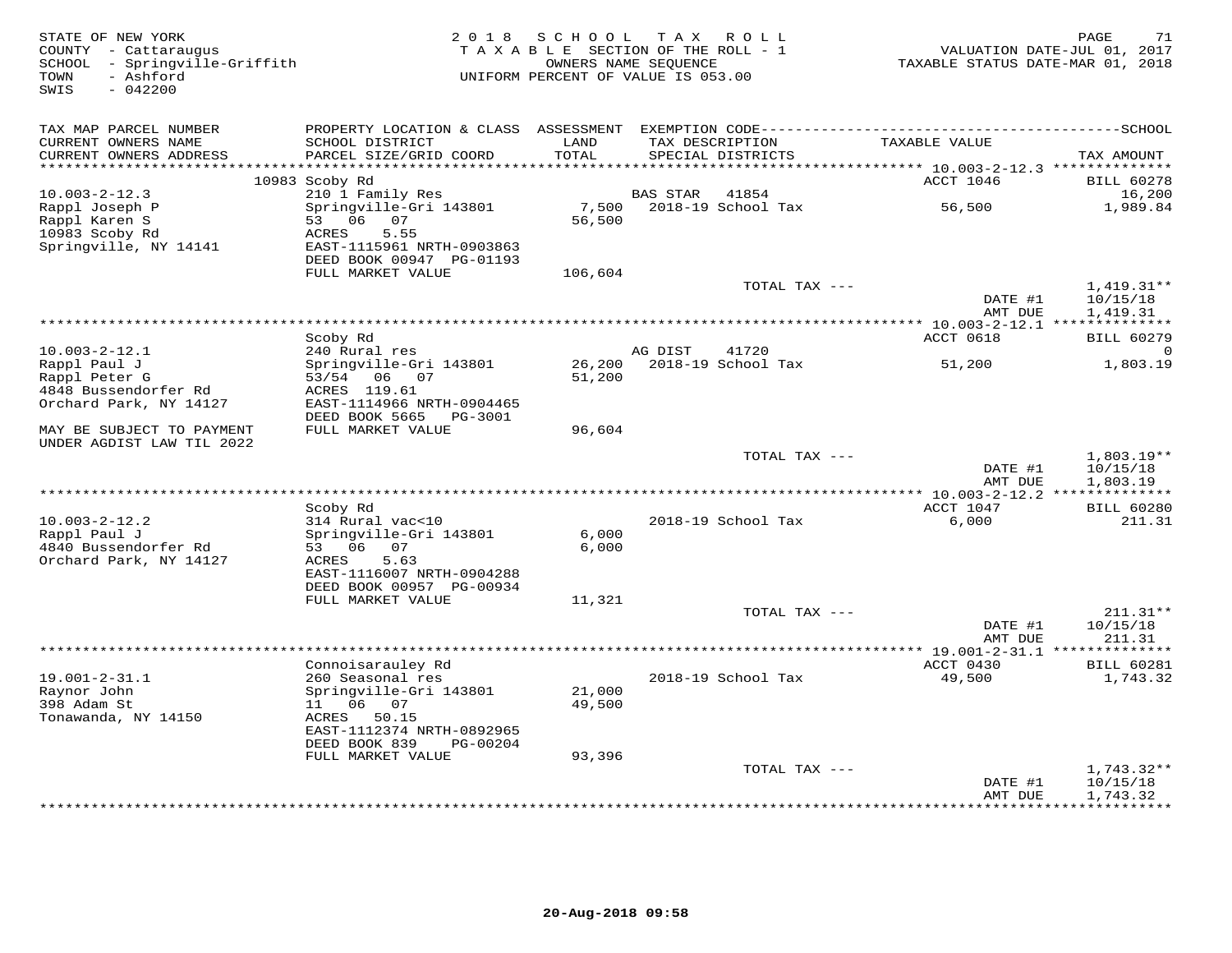37 STATE OF NEW YORK MESS FOR SOLE 2 2 0 1 8 S C H O O L T A X R O L L AND THE DOUNTY - CATTARUM STATE OF NEW<br>COUNTY - Cattaraugus TA X A B L E SECTION OF THE ROLL - 1 WALUATION DATE-JUL 01, 2017<br>SCHOOL - Springville-Griff SWIS - 042200TAX MAP PARCEL NUMBER PROPERTY LOCATION & CLASS ASSESSMENT EXEMPTION CODE------------------------------------------SCHOOLCURRENT OWNERS NAME SCHOOL DISTRICT LAND TAX DESCRIPTION TAXABLE VALUE CURRENT OWNERS ADDRESS PARCEL SIZE/GRID COORD TOTAL SPECIAL DISTRICTS TAX AMOUNT \*\*\*\*\*\*\*\*\*\*\*\*\*\*\*\*\*\*\*\*\*\*\*\*\*\*\*\*\*\*\*\*\*\*\*\*\*\*\*\*\*\*\*\*\*\*\*\*\*\*\*\*\*\*\*\*\*\*\*\*\*\*\*\*\*\*\*\*\*\*\*\*\*\*\*\*\*\*\*\*\*\*\*\*\*\*\*\*\*\*\*\*\*\*\*\*\*\*\*\*\*\*\* 19.001-2-32 \*\*\*\*\*\*\*\*\*\*\*\*\*\*\*\*Connoisarauley Rd<br>
19.001-2-32 260 Seasonal res 2018-19 School Tax ACCT 0852 BILL 60282<br>
Raynor Linda Springville-Gri 143801 24,000<br>
Hibbert Patricia 11 06 07 42,400<br>
398 Adam ACRES 63.10<br>
Tonawanda, NY 14150 EAEST-1110963 FULL MARKET VALUE 80,000TOTAL TAX --- 1,493.26\*\* DATE #1 10/15/18<br>3 MT PUE 1 402 26 AMT DUE 1,493.26 \*\*\*\*\*\*\*\*\*\*\*\*\*\*\*\*\*\*\*\*\*\*\*\*\*\*\*\*\*\*\*\*\*\*\*\*\*\*\*\*\*\*\*\*\*\*\*\*\*\*\*\*\*\*\*\*\*\*\*\*\*\*\*\*\*\*\*\*\*\*\*\*\*\*\*\*\*\*\*\*\*\*\*\*\*\*\*\*\*\*\*\*\*\*\*\*\*\*\*\*\*\*\* 10.002-1-2 \*\*\*\*\*\*\*\*\*\*\*\*\*\*\*\*\*ACCT 0321 BILL 60283 6610 Thomas Corners Rd ACCT 0321 BILL 60283 $9,035$ 10.002-1-2 105 Vac farmland AG DIST 41720 9,035520.00 Reed David Springville-Gri 143801 23,800 2018-19 School Tax 14,765 520.006558 Thomas Corners Rd 74 06 07 23,800 West Valley, NY 14171 ACRES 41.69 EAST-1122376 NRTH-0904307 MAY BE SUBJECT TO PAYMENT DEED BOOK 756 PG-01072 UNDER AGDIST LAW TIL 2022 FULL MARKET VALUE 44,906 TOTAL TAX --- 520.00\*\*DATE #1 10/15/18  $\texttt{DATE}$ #1 10/15/18 **AMT DUE 520.00**  AMT DUE 520.00 \*\*\*\*\*\*\*\*\*\*\*\*\*\*\*\*\*\*\*\*\*\*\*\*\*\*\*\*\*\*\*\*\*\*\*\*\*\*\*\*\*\*\*\*\*\*\*\*\*\*\*\*\*\*\*\*\*\*\*\*\*\*\*\*\*\*\*\*\*\*\*\*\*\*\*\*\*\*\*\*\*\*\*\*\*\*\*\*\*\*\*\*\*\*\*\*\*\*\*\*\*\*\* 10.002-1-3 \*\*\*\*\*\*\*\*\*\*\*\*\*\*\*\*\*ACCT 1010 BILL 60284 6558 Thomas Corners Rd ACCT 1010 BILL 602847,882 10.002-1-3 112 Dairy farm AG DIST 41720 7,88236,859 Reed David Springville-Gri 143801 43,800 AGED C/T/S 41800 36,85936,070 6558 Thomas Corners Rd 70/74 06 06 81,600 ENH STAR 41834 36,0701,298.12 West Valley, NY 14171 ACRES 94.11 2018-19 School Tax 36,859 1,298.12 EAST-1124503 NRTH-0905031 MAY BE SUBJECT TO PAYMENT DEED BOOK 756 PG-01072 UNDER AGDIST LAW TIL 2022 FULL MARKET VALUE 153,962 TOTAL TAX --- 27.79\*\*DATE #1 10/15/18  $\texttt{DATE}$  #1  $\texttt{10/15/18}$ AMT DUE 27.79 AMT DUE 27.79 \*\*\*\*\*\*\*\*\*\*\*\*\*\*\*\*\*\*\*\*\*\*\*\*\*\*\*\*\*\*\*\*\*\*\*\*\*\*\*\*\*\*\*\*\*\*\*\*\*\*\*\*\*\*\*\*\*\*\*\*\*\*\*\*\*\*\*\*\*\*\*\*\*\*\*\*\*\*\*\*\*\*\*\*\*\*\*\*\*\*\*\*\*\*\*\*\*\*\*\*\*\*\* 19.001-2-10.1 \*\*\*\*\*\*\*\*\*\*\*\*\*\* 10392 Us Rte 219 ACCT 0642 BILL 602858,357.35 19.001-2-10.1 441 Fuel Store&D 2018-19 School Tax 237,300 8,357.35Renaldo James Springville-Gri 143801 28,900 Renaldo Joan 25 06 07 237,300 1996 Milestrip Rd ACRES 13.93 North Collins, NY 14111 EAST-1117123 NRTH-0894241 DEED BOOK 00936 PG-01129 FULL MARKET VALUE 447,736 TOTAL TAX --- 8,357.35\*\* $\text{DATE}$  #1  $10/15/18$ AMT DUE 8,357.35 AMT DUE 8,357.35 \*\*\*\*\*\*\*\*\*\*\*\*\*\*\*\*\*\*\*\*\*\*\*\*\*\*\*\*\*\*\*\*\*\*\*\*\*\*\*\*\*\*\*\*\*\*\*\*\*\*\*\*\*\*\*\*\*\*\*\*\*\*\*\*\*\*\*\*\*\*\*\*\*\*\*\*\*\*\*\*\*\*\*\*\*\*\*\*\*\*\*\*\*\*\*\*\*\*\*\*\*\*\*\*\*\*\*\*\*\*\*\*\*\*\*\*\*\*\*\*\*\*\*\*\*\*\*\*\*\*\*\*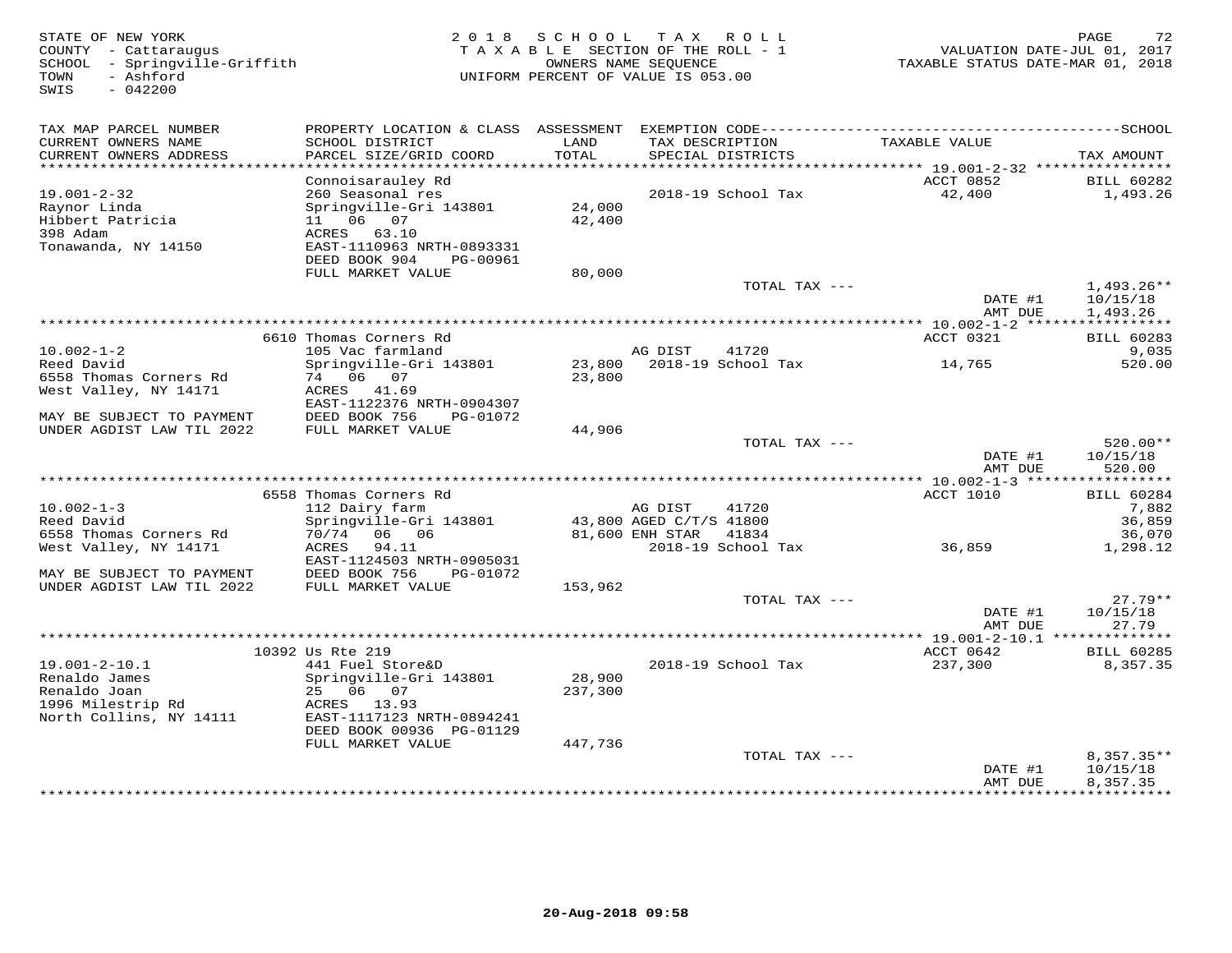| STATE OF NEW YORK<br>COUNTY - Cattaraugus<br>SCHOOL - Springville-Griffith<br>- Ashford<br>TOWN<br>$-042200$<br>SWIS | 2018 SCHOOL<br>TAXABLE SECTION OF THE ROLL - 1<br>UNIFORM PERCENT OF VALUE IS 053.00       | PAGE<br>VALUATION DATE-JUL 01, 2017<br>TAXABLE STATUS DATE-MAR 01, 2018 |                 |                                      |                                              |                                      |
|----------------------------------------------------------------------------------------------------------------------|--------------------------------------------------------------------------------------------|-------------------------------------------------------------------------|-----------------|--------------------------------------|----------------------------------------------|--------------------------------------|
| TAX MAP PARCEL NUMBER                                                                                                |                                                                                            | LAND                                                                    |                 |                                      |                                              |                                      |
| CURRENT OWNERS NAME<br>CURRENT OWNERS ADDRESS                                                                        | SCHOOL DISTRICT<br>PARCEL SIZE/GRID COORD                                                  | TOTAL                                                                   |                 | TAX DESCRIPTION<br>SPECIAL DISTRICTS | TAXABLE VALUE                                | TAX AMOUNT                           |
| ***********************                                                                                              | 5809 Cole Rd                                                                               |                                                                         |                 |                                      | ACCT 1475                                    |                                      |
| $11.003 - 1 - 18.3$                                                                                                  | 210 1 Family Res                                                                           |                                                                         | <b>BAS STAR</b> | 41854                                |                                              | <b>BILL 60286</b><br>16,200          |
| Rendell Gary M<br>5809 Cole Rd<br>West Valley, NY 14171                                                              | Springville-Gri 143801<br>$59 - 6 - 6$<br>ACRES<br>1.85                                    | 5,700<br>107,900                                                        |                 | 2018-19 School Tax                   | 107,900                                      | 3,800.08                             |
|                                                                                                                      | EAST-1136339 NRTH-0904153<br>DEED BOOK 13415 PG-8001                                       |                                                                         |                 |                                      |                                              |                                      |
|                                                                                                                      | FULL MARKET VALUE                                                                          | 203,585                                                                 |                 |                                      |                                              |                                      |
|                                                                                                                      |                                                                                            |                                                                         |                 | TOTAL TAX ---                        | DATE #1<br>AMT DUE                           | $3,229.54**$<br>10/15/18<br>3,229.54 |
|                                                                                                                      |                                                                                            | ***********************************                                     |                 |                                      | ******** 11.003-1-17 *****                   | ***********                          |
|                                                                                                                      | 5905 Cole Rd                                                                               |                                                                         |                 |                                      | ACCT 0622                                    | <b>BILL 60287</b>                    |
| $11.003 - 1 - 17$                                                                                                    | 210 1 Family Res                                                                           |                                                                         | ENH STAR        | 41834                                |                                              | 36,070                               |
| Rendell Keith A<br>Rendell Shelia A<br>5905 Cole Rd<br>West Valley, NY 14171                                         | Springville-Gri 143801<br>59 06 06<br>FRNT 208.70 DPTH 189.97<br>EAST-1134678 NRTH-0904017 | 5,000<br>47,000                                                         |                 | 2018-19 School Tax                   | 47,000                                       | 1,655.27                             |
|                                                                                                                      | DEED BOOK 00746 PG-01098                                                                   |                                                                         |                 |                                      |                                              |                                      |
|                                                                                                                      | FULL MARKET VALUE                                                                          | 88,679                                                                  |                 | TOTAL TAX ---                        |                                              | 384.94**                             |
|                                                                                                                      |                                                                                            |                                                                         |                 |                                      | DATE #1<br>AMT DUE                           | 10/15/18<br>384.94                   |
|                                                                                                                      |                                                                                            |                                                                         |                 |                                      |                                              |                                      |
| $11.003 - 1 - 18.4$                                                                                                  | Cole Rd<br>314 Rural vac<10                                                                |                                                                         |                 | 2018-19 School Tax                   | <b>ACCT 1695</b><br>1,100                    | <b>BILL 60288</b><br>38.74           |
| Rendell Keith A                                                                                                      | Springville-Gri 143801                                                                     | 1,100                                                                   |                 |                                      |                                              |                                      |
| Rendell Sheila A<br>5905 Cole Rd                                                                                     | 59/6/6<br>ACRES<br>1.00                                                                    | 1,100                                                                   |                 |                                      |                                              |                                      |
| West Valley, NY 14171                                                                                                | EAST-1134678 NRTH-0903807                                                                  |                                                                         |                 |                                      |                                              |                                      |
|                                                                                                                      | DEED BOOK 19229 PG-5001<br>FULL MARKET VALUE                                               | 2,075                                                                   |                 |                                      |                                              |                                      |
|                                                                                                                      |                                                                                            |                                                                         |                 | TOTAL TAX $---$                      |                                              | 38.74 **                             |
|                                                                                                                      |                                                                                            |                                                                         |                 |                                      | DATE #1<br>AMT DUE                           | 10/15/18<br>38.74                    |
|                                                                                                                      |                                                                                            |                                                                         |                 |                                      | ************** 11.003-1-15.1 *************** |                                      |
| $11.003 - 1 - 15.1$                                                                                                  | Cole Rd<br>314 Rural vac<10                                                                |                                                                         |                 | 2018-19 School Tax                   | ACCT 0190<br>3,800                           | <b>BILL 60289</b><br>133.83          |
| Rendell Richard                                                                                                      | Springville-Gri 143801                                                                     | 3,800                                                                   |                 |                                      |                                              |                                      |
| Rendell Darlene                                                                                                      | 59/6/6                                                                                     | 3,800                                                                   |                 |                                      |                                              |                                      |
| 5913 Cole Rd<br>West Valley, NY 14171                                                                                | ACRES<br>3.44<br>EAST-1134030 NRTH-0903501                                                 |                                                                         |                 |                                      |                                              |                                      |
|                                                                                                                      | DEED BOOK 24822 PG-4001<br>FULL MARKET VALUE                                               | 7,170                                                                   |                 |                                      |                                              |                                      |
|                                                                                                                      |                                                                                            |                                                                         |                 | TOTAL TAX ---                        |                                              | $133.83**$                           |
|                                                                                                                      |                                                                                            |                                                                         |                 |                                      | DATE #1<br>AMT DUE                           | 10/15/18<br>133.83                   |
|                                                                                                                      |                                                                                            |                                                                         |                 |                                      |                                              | .                                    |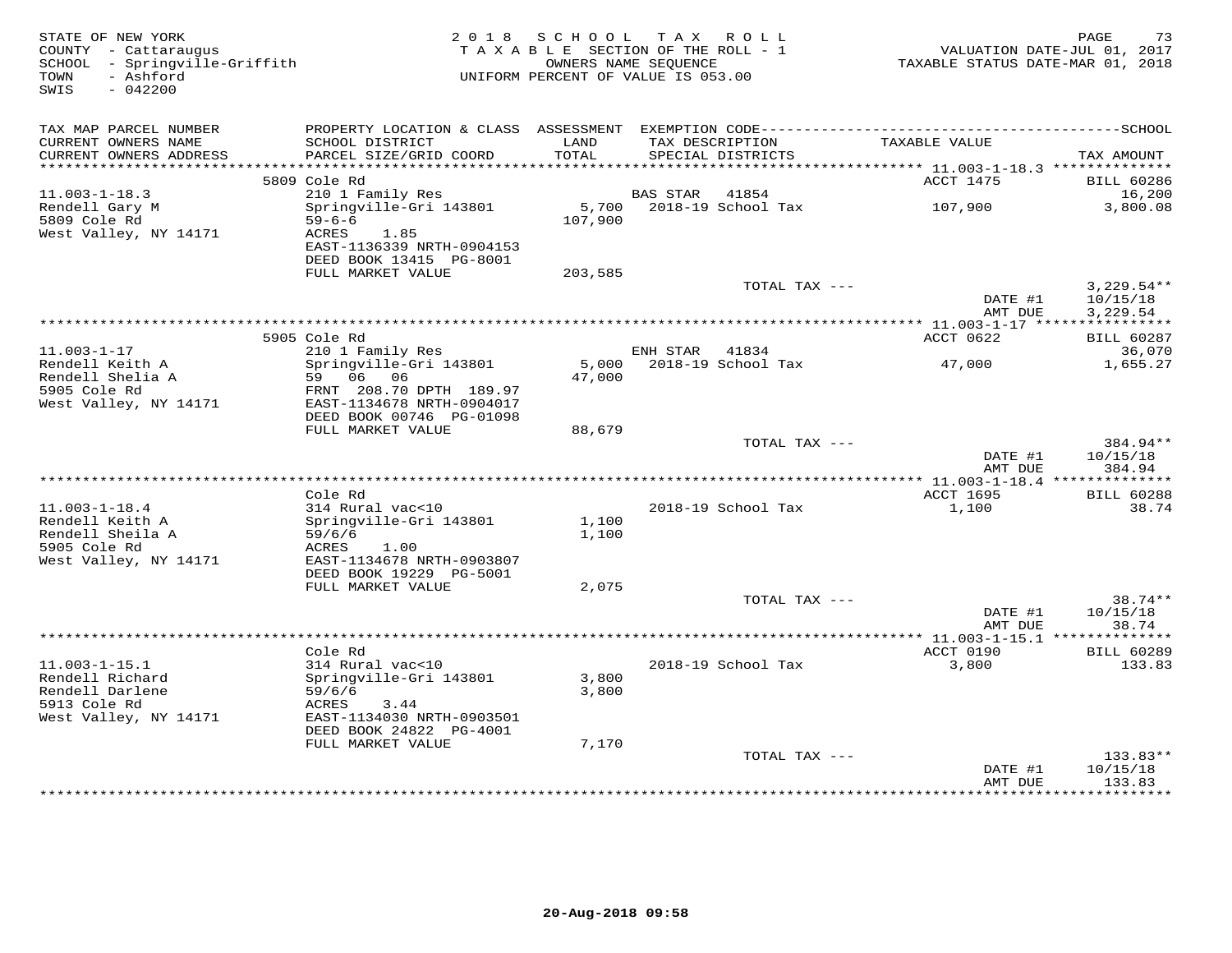| STATE OF NEW YORK<br>COUNTY - Cattaraugus<br>SCHOOL - Springville-Griffith<br>- Ashford<br>TOWN<br>SWIS<br>$-042200$ |                                                      | 2018 SCHOOL TAX ROLL<br>TAXABLE SECTION OF THE ROLL - 1<br>UNIFORM PERCENT OF VALUE IS 053.00 | OWNERS NAME SEQUENCE               |                    | 74<br>PAGE<br>VALUATION DATE-JUL 01, 2017<br>TAXABLE STATUS DATE-MAR 01, 2018 |                          |  |
|----------------------------------------------------------------------------------------------------------------------|------------------------------------------------------|-----------------------------------------------------------------------------------------------|------------------------------------|--------------------|-------------------------------------------------------------------------------|--------------------------|--|
| TAX MAP PARCEL NUMBER                                                                                                |                                                      |                                                                                               |                                    |                    |                                                                               |                          |  |
| CURRENT OWNERS NAME<br>CURRENT OWNERS ADDRESS                                                                        | SCHOOL DISTRICT<br>PARCEL SIZE/GRID COORD            | LAND<br>TOTAL                                                                                 | TAX DESCRIPTION                    | SPECIAL DISTRICTS  | TAXABLE VALUE                                                                 | TAX AMOUNT               |  |
| **********************                                                                                               | *****************************                        |                                                                                               |                                    |                    |                                                                               |                          |  |
|                                                                                                                      | 5913 Cole Rd                                         |                                                                                               |                                    |                    | ACCT 0623                                                                     | <b>BILL 60290</b>        |  |
| $11.003 - 1 - 18.2$<br>Rendell Richard W                                                                             | 210 1 Family Res<br>Springville-Gri 143801           |                                                                                               | VETWAR CTS 41120<br>4,900 ENH STAR | 41834              |                                                                               | 6,480<br>36,070          |  |
| Rendell Darlene                                                                                                      | 59 06 06                                             | 59,300                                                                                        |                                    | 2018-19 School Tax | 52,820                                                                        | 1,860.24                 |  |
| 5913 Cole Rd                                                                                                         | FRNT 208.70 DPTH 189.97                              |                                                                                               |                                    |                    |                                                                               |                          |  |
| West Valley, NY 14171                                                                                                | EAST-1134472 NRTH-0903989                            |                                                                                               |                                    |                    |                                                                               |                          |  |
|                                                                                                                      | DEED BOOK 732<br>PG-00478                            |                                                                                               |                                    |                    |                                                                               |                          |  |
|                                                                                                                      | FULL MARKET VALUE                                    | 111,887                                                                                       |                                    |                    |                                                                               |                          |  |
|                                                                                                                      |                                                      |                                                                                               |                                    | TOTAL TAX ---      |                                                                               | 589.91**                 |  |
|                                                                                                                      |                                                      |                                                                                               |                                    |                    | DATE #1<br>AMT DUE                                                            | 10/15/18<br>589.91       |  |
|                                                                                                                      |                                                      |                                                                                               | *******************                |                    | ** 11.003-1-18.6 ***************                                              |                          |  |
|                                                                                                                      | Cole Rd                                              |                                                                                               |                                    |                    | ACCT 1697                                                                     | <b>BILL 60291</b>        |  |
| $11.003 - 1 - 18.6$                                                                                                  | 314 Rural vac<10                                     |                                                                                               |                                    | 2018-19 School Tax | 1,100                                                                         | 38.74                    |  |
| Rendell Richard W                                                                                                    | Springville-Gri 143801                               | 1,100                                                                                         |                                    |                    |                                                                               |                          |  |
| Rendell Darlene J                                                                                                    | 59/6/6                                               | 1,100                                                                                         |                                    |                    |                                                                               |                          |  |
| 5913 Cole Rd                                                                                                         | ACRES<br>1.00                                        |                                                                                               |                                    |                    |                                                                               |                          |  |
| West Valley, NY 14171                                                                                                | EAST-1134472 NRTH-0903778<br>DEED BOOK 19229 PG-5003 |                                                                                               |                                    |                    |                                                                               |                          |  |
|                                                                                                                      | FULL MARKET VALUE                                    | 2,075                                                                                         |                                    |                    |                                                                               |                          |  |
|                                                                                                                      |                                                      |                                                                                               |                                    | TOTAL TAX ---      |                                                                               | $38.74**$                |  |
|                                                                                                                      |                                                      |                                                                                               |                                    |                    | DATE #1                                                                       | 10/15/18                 |  |
|                                                                                                                      |                                                      |                                                                                               |                                    |                    | AMT DUE                                                                       | 38.74                    |  |
|                                                                                                                      |                                                      |                                                                                               |                                    |                    |                                                                               |                          |  |
| $10.004 - 1 - 29.5$                                                                                                  | 6763 Schwartz Rd<br>240 Rural res                    |                                                                                               | BAS STAR                           | 41854              | ACCT 1108                                                                     | <b>BILL 60292</b>        |  |
| Riefler Elizabeth                                                                                                    | Springville-Gri 143801                               |                                                                                               | 15,700 2018-19 School Tax          |                    | 138,900                                                                       | 16,200<br>4,891.85       |  |
| 6763 Schwartz Rd                                                                                                     | 74 06 06                                             | 138,900                                                                                       |                                    |                    |                                                                               |                          |  |
| West Valley, NY 14171                                                                                                | ACRES 10.95                                          |                                                                                               |                                    |                    |                                                                               |                          |  |
|                                                                                                                      | EAST-1120535 NRTH-0898802                            |                                                                                               |                                    |                    |                                                                               |                          |  |
|                                                                                                                      | DEED BOOK 4303<br>PG-6001                            |                                                                                               |                                    |                    |                                                                               |                          |  |
|                                                                                                                      | FULL MARKET VALUE                                    | 262,075                                                                                       |                                    |                    |                                                                               |                          |  |
|                                                                                                                      |                                                      |                                                                                               |                                    | TOTAL TAX ---      | DATE #1                                                                       | $4,321.31**$<br>10/15/18 |  |
|                                                                                                                      |                                                      |                                                                                               |                                    |                    | AMT DUE                                                                       | 4,321.31                 |  |
|                                                                                                                      |                                                      |                                                                                               |                                    |                    |                                                                               |                          |  |
|                                                                                                                      | 6760 Schwartz Rd                                     |                                                                                               |                                    |                    | ACCT 1327                                                                     | <b>BILL 60293</b>        |  |
| $10.004 - 1 - 29.13$                                                                                                 | 240 Rural res                                        |                                                                                               |                                    | 2018-19 School Tax | 147,500                                                                       | 5,194.73                 |  |
| Riefler Scott P                                                                                                      | Springville-Gri 143801                               | 21,700                                                                                        |                                    |                    |                                                                               |                          |  |
| Elizabeth Riefler                                                                                                    | 74 06 06                                             | 147,500                                                                                       |                                    |                    |                                                                               |                          |  |
| 6763 Schwartz Rd                                                                                                     | ACRES 17.19                                          |                                                                                               |                                    |                    |                                                                               |                          |  |
| West Valley, NY 14171                                                                                                | EAST-0047263 NRTH-0090017<br>DEED BOOK 18935 PG-9001 |                                                                                               |                                    |                    |                                                                               |                          |  |
|                                                                                                                      | FULL MARKET VALUE                                    | 278,302                                                                                       |                                    |                    |                                                                               |                          |  |
|                                                                                                                      |                                                      |                                                                                               |                                    | TOTAL TAX ---      |                                                                               | $5,194.73**$             |  |
|                                                                                                                      |                                                      |                                                                                               |                                    |                    | DATE #1                                                                       | 10/15/18                 |  |
|                                                                                                                      |                                                      |                                                                                               |                                    |                    | AMT DUE                                                                       | 5,194.73                 |  |
|                                                                                                                      |                                                      |                                                                                               |                                    |                    |                                                                               | **********               |  |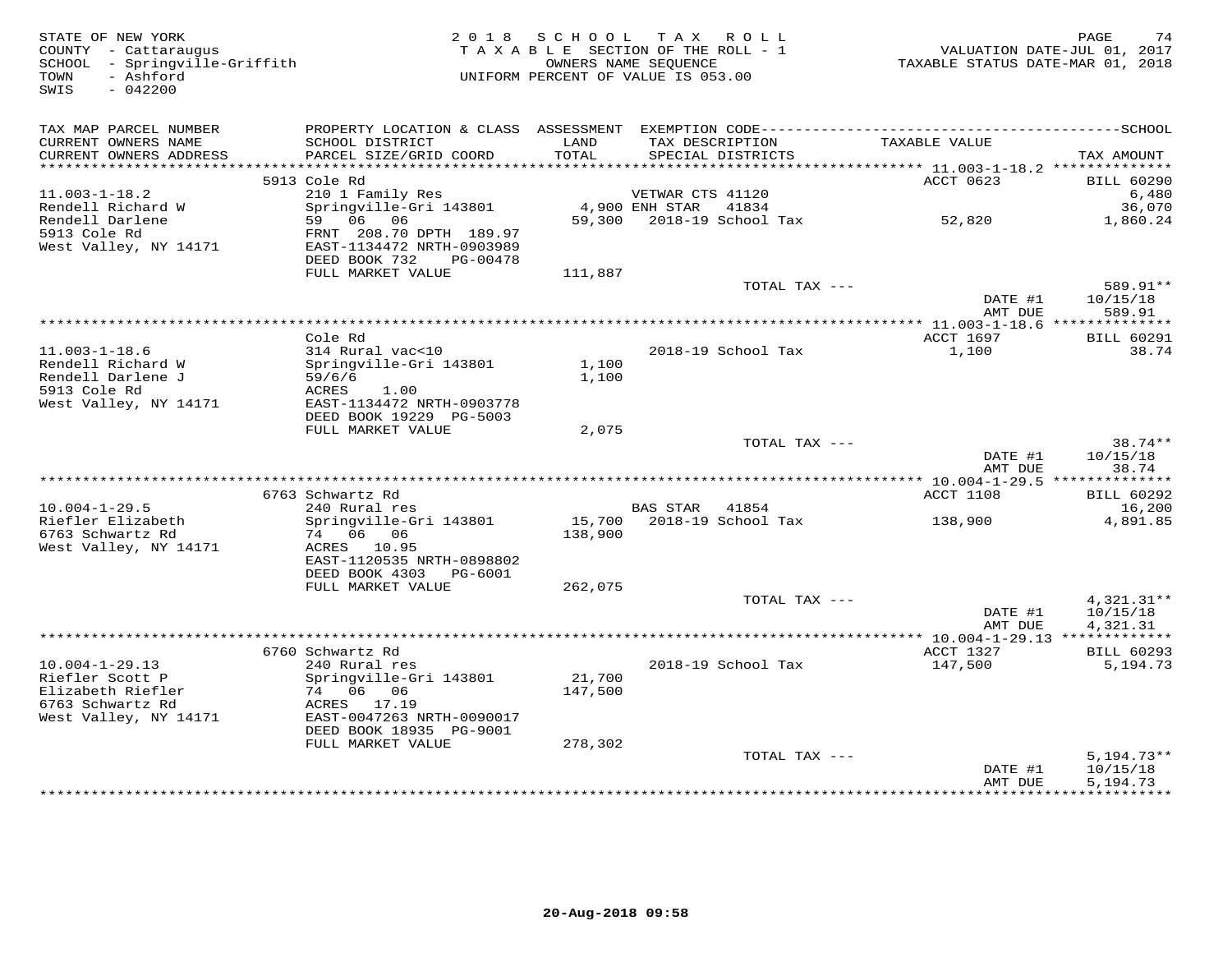| STATE OF NEW YORK<br>COUNTY - Cattaraugus<br>- Springville-Griffith<br>SCHOOL<br>- Ashford<br>TOWN<br>SWIS<br>$-042200$ | 2 0 1 8<br>TAXABLE SECTION OF THE ROLL - 1<br>UNIFORM PERCENT OF VALUE IS 053.00                                                                          | 75<br>PAGE<br>VALUATION DATE-JUL 01, 2017<br>TAXABLE STATUS DATE-MAR 01, 2018 |                                      |                        |                                           |
|-------------------------------------------------------------------------------------------------------------------------|-----------------------------------------------------------------------------------------------------------------------------------------------------------|-------------------------------------------------------------------------------|--------------------------------------|------------------------|-------------------------------------------|
| TAX MAP PARCEL NUMBER<br>CURRENT OWNERS NAME<br>CURRENT OWNERS ADDRESS<br>**********************                        | SCHOOL DISTRICT<br>PARCEL SIZE/GRID COORD                                                                                                                 | LAND<br>TOTAL                                                                 | TAX DESCRIPTION<br>SPECIAL DISTRICTS | TAXABLE VALUE          | TAX AMOUNT                                |
|                                                                                                                         | Cole Rd                                                                                                                                                   |                                                                               |                                      | ACCT 1267              | <b>BILL 60294</b>                         |
| $11.003 - 1 - 19.9$<br>Roehmholdt John M<br>239 Village Pointe Lane<br>Williamsville, NY 14221                          | 105 Vac farmland<br>Springville-Gri 143801<br>52/53<br>06 06<br>ACRES 136.00<br>EAST-0491370 NRTH-0902270<br>DEED BOOK 25591 PG-5001<br>FULL MARKET VALUE | 76,600<br>86,800<br>163,774                                                   | 2018-19 School Tax                   | 86,800                 | 3,056.97                                  |
|                                                                                                                         |                                                                                                                                                           |                                                                               | TOTAL TAX ---                        |                        | $3,056.97**$                              |
|                                                                                                                         |                                                                                                                                                           |                                                                               |                                      | DATE #1<br>AMT DUE     | 10/15/18<br>3,056.97                      |
|                                                                                                                         | Henrietta Rd                                                                                                                                              |                                                                               |                                      | ACCT 0648              | <b>BILL 60295</b>                         |
| $10.003 - 2 - 2$<br>Rose Gary<br>3485 East Ave<br>Youngstown, NY 14174                                                  | 260 Seasonal res<br>Springville-Gri 143801<br>$41/42/43$ 06<br>07<br>NRF<br>ACRES 94.98                                                                   | 41,500<br>71,500                                                              | 2018-19 School Tax                   | 71,500                 | 2,518.12                                  |
|                                                                                                                         | EAST-1107812 NRTH-0902790<br>DEED BOOK 973<br>PG-9001<br>FULL MARKET VALUE                                                                                | 134,906                                                                       |                                      |                        |                                           |
|                                                                                                                         |                                                                                                                                                           |                                                                               | TOTAL TAX ---                        | DATE #1<br>AMT DUE     | $2,518.12**$<br>10/15/18<br>2,518.12      |
|                                                                                                                         | Bolton Rd                                                                                                                                                 |                                                                               |                                      | $* 11.002 - 2 - 6 * *$ | * * * * * * * * * * *                     |
| $11.002 - 2 - 6$<br>Rosier John C<br>4939 Gunbarrel Rd<br>Springville, NY 14141                                         | 314 Rural vac<10<br>Springville-Gri 143801<br>40 06<br>06<br>9.85<br>ACRES<br>EAST-1147517 NRTH-0908870<br>DEED BOOK 20199 PG-8001                        | 10,700<br>10,700                                                              | 2018-19 School Tax                   | ACCT 0498<br>10,700    | <b>BILL 60296</b><br>376.84               |
|                                                                                                                         | FULL MARKET VALUE                                                                                                                                         | 20,189                                                                        |                                      |                        |                                           |
|                                                                                                                         |                                                                                                                                                           |                                                                               | TOTAL TAX ---                        | DATE #1<br>AMT DUE     | 376.84**<br>10/15/18<br>376.84            |
|                                                                                                                         |                                                                                                                                                           |                                                                               |                                      | $* 11.003 - 1 - 21.2$  |                                           |
| $11.003 - 1 - 21.2$                                                                                                     | 10887 Nys Rte 240<br>280 Res Multiple                                                                                                                     |                                                                               | <b>BAS STAR</b><br>41854             | ACCT 0974              | <b>BILL 60297</b><br>16,200               |
| Roth Richard F<br>10887 Rte 240<br>West Valley, NY 14171                                                                | Springville-Gri 143801<br>58 06 06<br>ACRES 14.65<br>EAST-0484860 NRTH-0900940<br>DEED BOOK 992<br>PG-457                                                 | 10,500<br>96,100                                                              | 2018-19 School Tax                   | 96,100                 | 3,384.50                                  |
|                                                                                                                         | FULL MARKET VALUE                                                                                                                                         | 181,321                                                                       | TOTAL TAX ---                        |                        | $2,813.96**$                              |
|                                                                                                                         |                                                                                                                                                           |                                                                               |                                      | DATE #1<br>AMT DUE     | 10/15/18<br>2,813.96<br>* * * * * * * * * |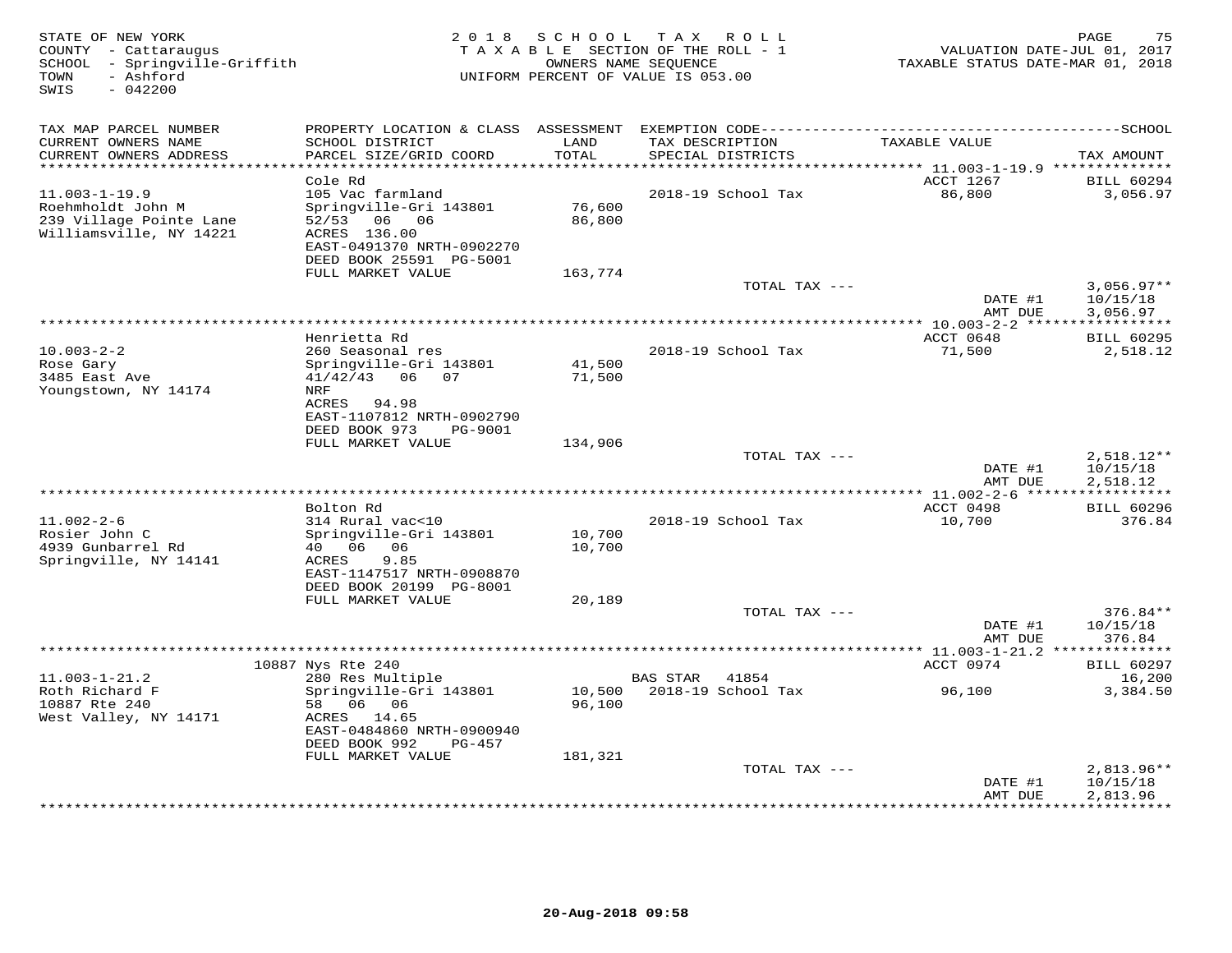| STATE OF NEW YORK<br>COUNTY - Cattaraugus<br>SCHOOL - Springville-Griffith<br>- Ashford<br>TOWN<br>SWIS<br>$-042200$ |                                                                       | 2018 SCHOOL<br>TAXABLE SECTION OF THE ROLL - 1<br>UNIFORM PERCENT OF VALUE IS 053.00 | OWNERS NAME SEOUENCE            | TAX ROLL           | VALUATION DATE-JUL 01, 2017<br>TAXABLE STATUS DATE-MAR 01, 2018 | PAGE<br>76                         |
|----------------------------------------------------------------------------------------------------------------------|-----------------------------------------------------------------------|--------------------------------------------------------------------------------------|---------------------------------|--------------------|-----------------------------------------------------------------|------------------------------------|
| TAX MAP PARCEL NUMBER                                                                                                |                                                                       |                                                                                      |                                 |                    |                                                                 |                                    |
| CURRENT OWNERS NAME<br>CURRENT OWNERS ADDRESS<br>**********************                                              | SCHOOL DISTRICT<br>PARCEL SIZE/GRID COORD                             | LAND<br>TOTAL                                                                        | TAX DESCRIPTION                 | SPECIAL DISTRICTS  | TAXABLE VALUE                                                   | TAX AMOUNT                         |
|                                                                                                                      | 10843 Edies Rd                                                        |                                                                                      |                                 |                    | ACCT 1091                                                       | <b>BILL 60298</b>                  |
| $10.004 - 1 - 4.2$                                                                                                   | 210 1 Family Res                                                      |                                                                                      |                                 | 2018-19 School Tax | 79,100                                                          | 2,785.78                           |
| Rowe Sara J<br>Newton Joshua C<br>10843 Edies Rd                                                                     | Springville-Gri 143801<br>74 06 06<br>ACRES<br>2.40 BANK<br>017       | 6,500<br>79,100                                                                      |                                 |                    |                                                                 |                                    |
| Springville, NY 14141                                                                                                | EAST-1123087 NRTH-0901075<br>DEED BOOK 29167 PG-5001                  |                                                                                      |                                 |                    |                                                                 |                                    |
|                                                                                                                      | FULL MARKET VALUE                                                     | 149,245                                                                              |                                 |                    |                                                                 |                                    |
|                                                                                                                      |                                                                       |                                                                                      |                                 | TOTAL TAX ---      | DATE #1<br>AMT DUE                                              | 2,785.78**<br>10/15/18<br>2,785.78 |
|                                                                                                                      |                                                                       |                                                                                      |                                 |                    |                                                                 |                                    |
|                                                                                                                      | Schwartz Rd                                                           |                                                                                      |                                 |                    | ACCT 1176                                                       | <b>BILL 60299</b>                  |
| $10.004 - 1 - 29.12$                                                                                                 | 322 Rural vac>10                                                      |                                                                                      |                                 | 2018-19 School Tax | 15,900                                                          | 559.97                             |
| Rybak Charles<br>74 Dolphran Rd                                                                                      | Springville-Gri 143801<br>74 06 06                                    | 15,900<br>15,900                                                                     |                                 |                    |                                                                 |                                    |
| Tonawanda, NY 14150                                                                                                  | ACRES 15.15<br>EAST-0473240 NRTH-0898550<br>DEED BOOK 00857 PG-00610  |                                                                                      |                                 |                    |                                                                 |                                    |
|                                                                                                                      | FULL MARKET VALUE                                                     | 30,000                                                                               |                                 |                    |                                                                 |                                    |
|                                                                                                                      |                                                                       |                                                                                      |                                 | TOTAL TAX ---      |                                                                 | $559.97**$                         |
|                                                                                                                      |                                                                       |                                                                                      |                                 |                    | DATE #1<br>AMT DUE                                              | 10/15/18<br>559.97                 |
|                                                                                                                      |                                                                       |                                                                                      |                                 |                    | *********** 19.002-1-10 ****************                        |                                    |
| $19.002 - 1 - 10$                                                                                                    | Cross Rd<br>314 Rural vac<10                                          |                                                                                      |                                 | 2018-19 School Tax | ACCT 0645<br>4,100                                              | <b>BILL 60300</b><br>144.40        |
| Sabad Erich<br>6747 Cross Rd                                                                                         | Springville-Gri 143801<br>$72 - 06$<br>$-06$                          | 4,100<br>4,100                                                                       |                                 |                    |                                                                 |                                    |
| Springville, NY 14141                                                                                                | 4.70<br>ACRES<br>EAST-0472560 NRTH-0893190<br>DEED BOOK 994<br>PG-951 |                                                                                      |                                 |                    |                                                                 |                                    |
|                                                                                                                      | FULL MARKET VALUE                                                     | 7,736                                                                                |                                 |                    |                                                                 |                                    |
|                                                                                                                      |                                                                       |                                                                                      |                                 | TOTAL TAX $---$    |                                                                 | 144.40**                           |
|                                                                                                                      |                                                                       |                                                                                      |                                 |                    | DATE #1<br>AMT DUE                                              | 10/15/18<br>144.40                 |
|                                                                                                                      | *********************                                                 |                                                                                      |                                 |                    | *********** 11.003-1-19.10 **************                       |                                    |
|                                                                                                                      | 5655 Cole Rd                                                          |                                                                                      |                                 |                    | ACCT 1463                                                       | <b>BILL 60301</b>                  |
| $11.003 - 1 - 19.10$                                                                                                 | 210 1 Family Res                                                      |                                                                                      | VETCOM CTS 41130                |                    |                                                                 | 10,800                             |
| Sager Merritt<br>Sager Marilyn                                                                                       | Springville-Gri 143801<br>ACRES<br>2.70                               |                                                                                      | 6,900 AGED S<br>55,200 ENH STAR | 41804<br>41834     |                                                                 | 17,760<br>26,640                   |
| 5655 Cole Rd                                                                                                         | DEED BOOK 964<br>PG-436                                               |                                                                                      |                                 | 2018-19 School Tax | 26,640                                                          | 938.22                             |
| West Valley, NY 14171                                                                                                | FULL MARKET VALUE                                                     | 104,151                                                                              |                                 |                    |                                                                 |                                    |
|                                                                                                                      |                                                                       |                                                                                      |                                 | TOTAL TAX ---      |                                                                 | $0.00**$                           |
|                                                                                                                      |                                                                       |                                                                                      |                                 |                    |                                                                 |                                    |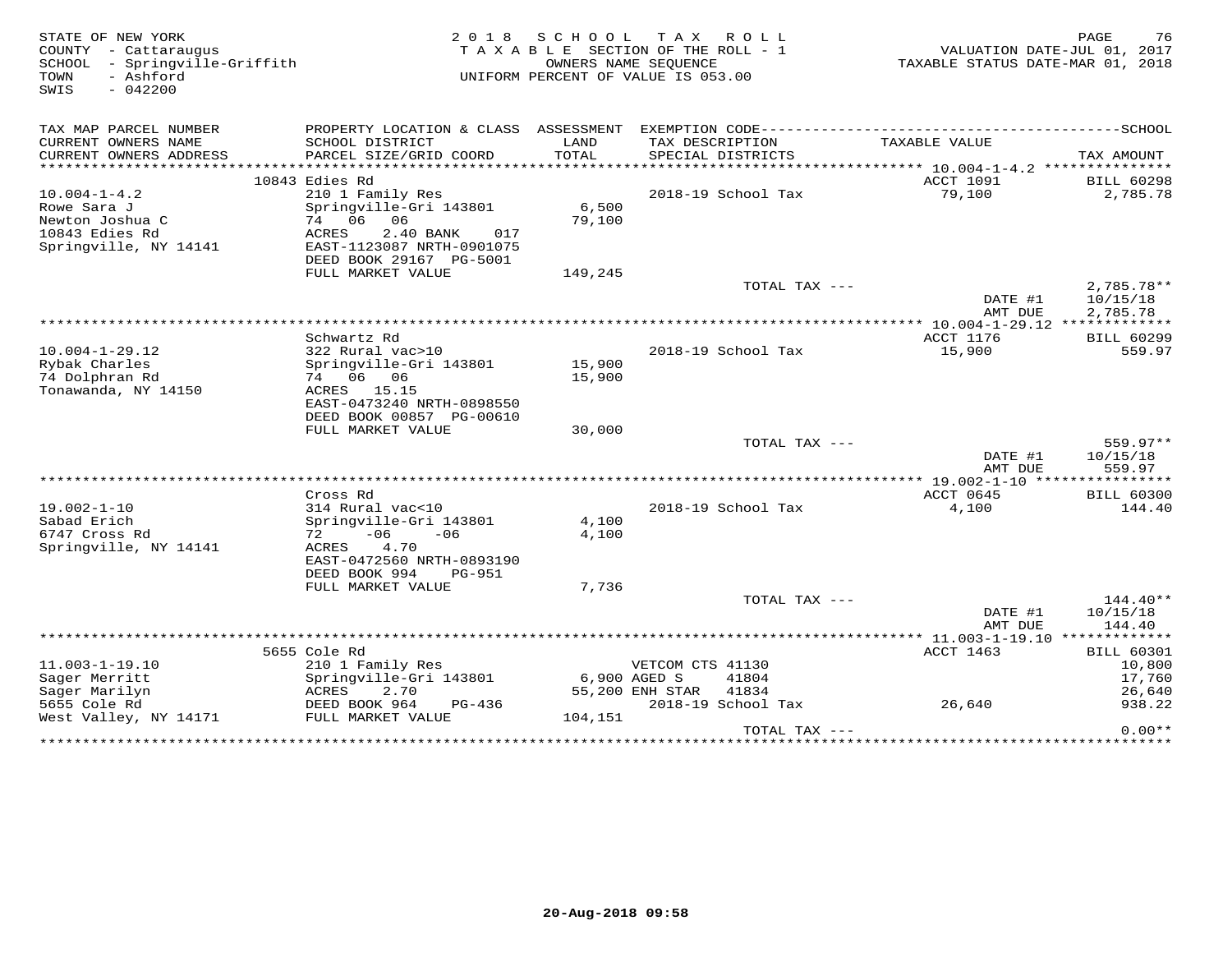| STATE OF NEW YORK<br>COUNTY - Cattaraugus<br>SCHOOL - Springville-Griffith<br>- Ashford<br>TOWN<br>$-042200$<br>SWIS | 2 0 1 8                                                                                     | SCHOOL<br>TAXABLE SECTION OF THE ROLL - 1<br>UNIFORM PERCENT OF VALUE IS 053.00 | T A X<br>OWNERS NAME SEQUENCE | ROLL ROLL                            | TAXABLE STATUS DATE-MAR 01, 2018 | 77<br>PAGE<br>VALUATION DATE-JUL 01, 2017 |
|----------------------------------------------------------------------------------------------------------------------|---------------------------------------------------------------------------------------------|---------------------------------------------------------------------------------|-------------------------------|--------------------------------------|----------------------------------|-------------------------------------------|
| TAX MAP PARCEL NUMBER<br>CURRENT OWNERS NAME<br>CURRENT OWNERS ADDRESS<br>***********************                    | SCHOOL DISTRICT<br>PARCEL SIZE/GRID COORD<br>*****************************                  | LAND<br>TOTAL                                                                   | TAX DESCRIPTION               | SPECIAL DISTRICTS                    | TAXABLE VALUE                    | TAX AMOUNT                                |
|                                                                                                                      | 10800 Edies Rd                                                                              |                                                                                 |                               |                                      | ACCT 1350                        | <b>BILL 60302</b>                         |
| $10.004 - 1 - 76.3$<br>Salt William J<br>Holancin Suzanne<br>10800 Edies Rd                                          | 210 1 Family Res<br>Springville-Gri 143801<br>74 06 06<br><b>ACRES</b><br>6.64              | 111,900                                                                         | AGED S<br>10,200 ENH STAR     | 41804<br>41834<br>2018-19 School Tax | 67,140                           | 44,760<br>36,070<br>2,364.57              |
| Springville, NY 14141                                                                                                | EAST-1123738 NRTH-0900075<br>DEED BOOK 00929 PG-00157<br>FULL MARKET VALUE                  | 211,132                                                                         |                               |                                      |                                  |                                           |
|                                                                                                                      |                                                                                             |                                                                                 |                               | TOTAL TAX ---                        | DATE #1<br>AMT DUE               | $1,094.24**$<br>10/15/18<br>1,094.24      |
|                                                                                                                      |                                                                                             |                                                                                 |                               |                                      |                                  |                                           |
|                                                                                                                      | Peters Rd                                                                                   |                                                                                 | AG DIST                       | 41720                                | ACCT 0659                        | <b>BILL 60303</b>                         |
| $10.003 - 2 - 22.1$<br>Schichtel George V<br>Schichtel Mary<br>6787 Chestnut Ridge Rd                                | 170 Nursery<br>Springville-Gri 143801<br>26 06 07<br>ACRES 107.65                           | 64,800<br>64,800                                                                |                               | 2018-19 School Tax                   | 33,478                           | 31,322<br>1,179.04                        |
| Orchard Park, NY 14127                                                                                               | EAST-1111596 NRTH-0895909<br>DEED BOOK 00599 PG-00524                                       |                                                                                 |                               |                                      |                                  |                                           |
| MAY BE SUBJECT TO PAYMENT<br>UNDER AGDIST LAW TIL 2022                                                               | FULL MARKET VALUE                                                                           | 122,264                                                                         |                               |                                      |                                  |                                           |
|                                                                                                                      |                                                                                             |                                                                                 |                               | TOTAL TAX ---                        | DATE #1<br>AMT DUE               | 1,179.04**<br>10/15/18<br>1,179.04        |
|                                                                                                                      | Peters Rd                                                                                   |                                                                                 |                               |                                      | ACCT 0660                        | <b>BILL 60304</b>                         |
| $10.003 - 2 - 25.1$                                                                                                  | 170 Nursery                                                                                 |                                                                                 | AG DIST                       | 41720                                |                                  | 18,852                                    |
| Schichtel George V<br>Schichtel Mary<br>6787 Chestnut Ridge Rd<br>Orchard Park, NY 14127                             | Springville-Gri 143801<br>26/27 06 07<br>ACRES 117.04<br>EAST-1110025 NRTH-0896212          | 63,400<br>70,400                                                                |                               | 2018-19 School Tax                   | 51,548                           | 1,815.44                                  |
| MAY BE SUBJECT TO PAYMENT                                                                                            | DEED BOOK 00679 PG-00394<br>FULL MARKET VALUE                                               | 132,830                                                                         |                               |                                      |                                  |                                           |
| UNDER AGDIST LAW TIL 2022                                                                                            |                                                                                             |                                                                                 |                               |                                      |                                  |                                           |
|                                                                                                                      |                                                                                             |                                                                                 |                               | TOTAL TAX ---                        | DATE #1<br>AMT DUE               | $1.815.44**$<br>10/15/18<br>1,815.44      |
| ******************************                                                                                       | Bolton Rd                                                                                   |                                                                                 |                               |                                      | ACCT 1589                        | <b>BILL 60305</b>                         |
| $3.004 - 2 - 6.9$                                                                                                    | 170 Nursery                                                                                 |                                                                                 | AG DIST                       | 41720                                |                                  | 91,810                                    |
| Schichtel's Nursery Inc<br>7420 Peters Rd<br>Springville, NY 14141                                                   | Springville-Gri 143801<br>$40, 41, 48 - 6 - 6$<br>ACRES 541.85<br>EAST-1145726 NRTH-0911191 | 267,400<br>267,400                                                              |                               | 2018-19 School Tax                   | 175,590                          | 6,184.02                                  |
| MAY BE SUBJECT TO PAYMENT                                                                                            | DEED BOOK 2920<br>PG-5003                                                                   |                                                                                 |                               |                                      |                                  |                                           |
| UNDER AGDIST LAW TIL 2022                                                                                            | FULL MARKET VALUE                                                                           | 504,528                                                                         |                               |                                      |                                  |                                           |
|                                                                                                                      |                                                                                             |                                                                                 |                               | TOTAL TAX ---                        | DATE #1                          | $6,184.02**$<br>10/15/18                  |
|                                                                                                                      |                                                                                             |                                                                                 |                               |                                      | AMT DUE                          | 6,184.02<br>**********                    |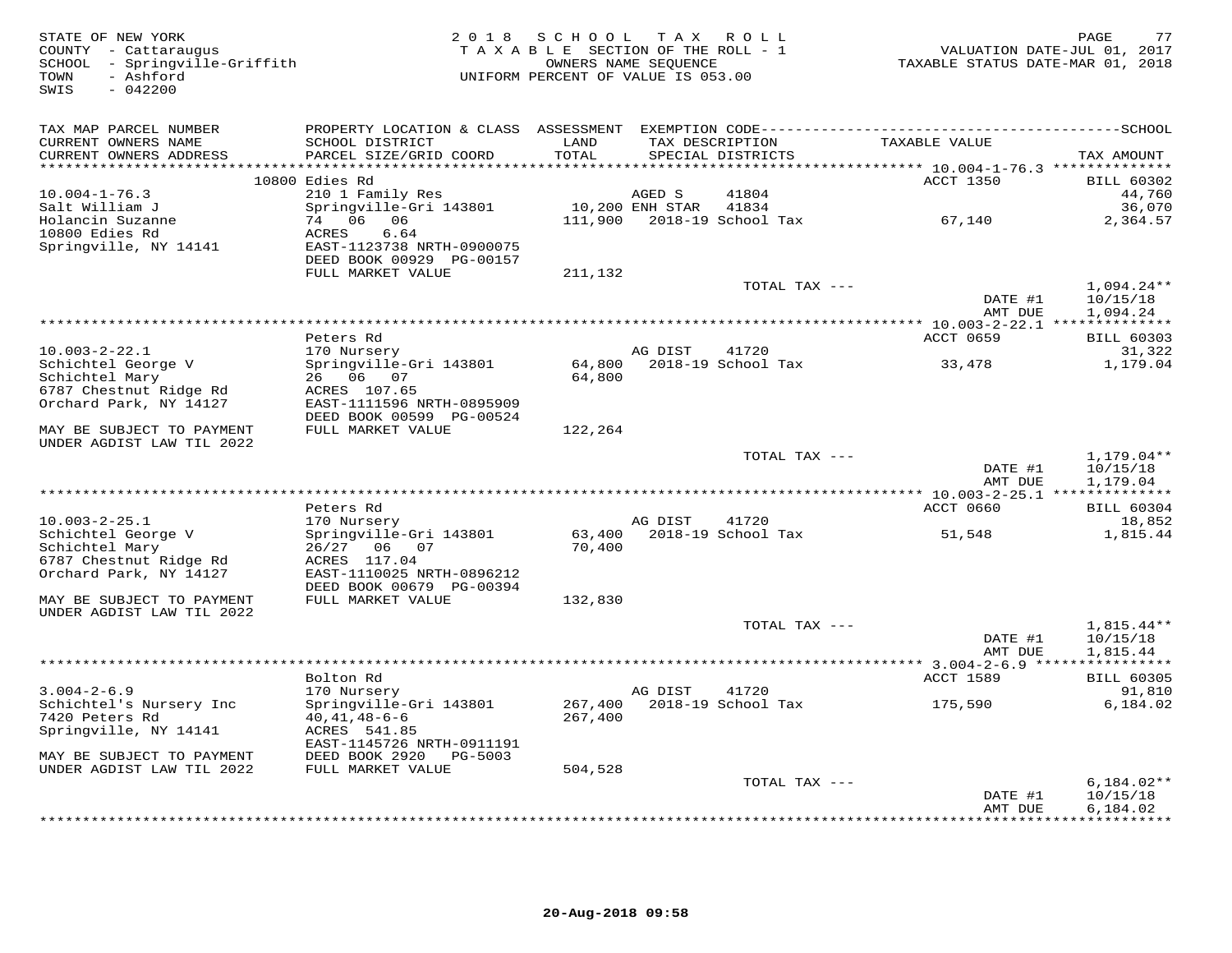| STATE OF NEW YORK<br>COUNTY - Cattaraugus<br>SCHOOL - Springville-Griffith<br>- Ashford<br>TOWN<br>SWIS<br>$-042200$ | 2 0 1 8<br>TAXABLE SECTION OF THE ROLL - 1<br>UNIFORM PERCENT OF VALUE IS 053.00                                | PAGE<br>VALUATION DATE-JUL 01, 2017<br>TAXABLE STATUS DATE-MAR 01, 2018 |         |                    |                                              |                              |
|----------------------------------------------------------------------------------------------------------------------|-----------------------------------------------------------------------------------------------------------------|-------------------------------------------------------------------------|---------|--------------------|----------------------------------------------|------------------------------|
| TAX MAP PARCEL NUMBER<br>CURRENT OWNERS NAME                                                                         | PROPERTY LOCATION & CLASS ASSESSMENT EXEMPTION CODE-----------------------------------SCHOOL<br>SCHOOL DISTRICT | LAND                                                                    |         | TAX DESCRIPTION    | TAXABLE VALUE                                |                              |
| CURRENT OWNERS ADDRESS                                                                                               | PARCEL SIZE/GRID COORD                                                                                          | TOTAL                                                                   |         | SPECIAL DISTRICTS  |                                              | TAX AMOUNT                   |
|                                                                                                                      | 7420 Peters Rd                                                                                                  |                                                                         |         |                    | ACCT 1668                                    | <b>BILL 60306</b>            |
| $10.003 - 2 - 22.3$                                                                                                  | 170 Nursery                                                                                                     |                                                                         | AG DIST | 41720              |                                              | 3,297                        |
| Schichtel's Nursery Inc<br>7420 Peters Rd                                                                            | Springville-Gri 143801<br>26, 6, 7                                                                              | 10,000<br>89,000                                                        |         | 2018-19 School Tax | 85,703                                       | 3,018.33                     |
| Springville, NY 14141                                                                                                | 7411 RG<br><b>ACRES</b><br>9.85                                                                                 |                                                                         |         |                    |                                              |                              |
| MAY BE SUBJECT TO PAYMENT<br>UNDER AGDIST LAW TIL 2022                                                               | EAST-1111015 NRTH-0896001<br>DEED BOOK 11813 PG-4001                                                            |                                                                         |         |                    |                                              |                              |
|                                                                                                                      | FULL MARKET VALUE                                                                                               | 167,925                                                                 |         |                    |                                              |                              |
|                                                                                                                      |                                                                                                                 |                                                                         |         | TOTAL TAX ---      | DATE #1                                      | $3,018.33**$<br>10/15/18     |
|                                                                                                                      |                                                                                                                 |                                                                         |         |                    | AMT DUE<br>*** 10.003-2-25.2 *************** | 3,018.33                     |
|                                                                                                                      | Peters Rd                                                                                                       |                                                                         |         |                    | ACCT 1721                                    | <b>BILL 60307</b>            |
| $10.003 - 2 - 25.2$<br>Schichtel's Nursery, Inc.                                                                     | 170 Nursery<br>Springville-Gri 143801                                                                           | 16,700                                                                  |         | 2018-19 School Tax | 16,700                                       | 588.15                       |
| 7420 Peters Road<br>Springville, NY 14141                                                                            | 26/27 06 07<br>25.65<br>ACRES<br>EAST-1110453 NRTH-0896107                                                      | 16,700                                                                  |         |                    |                                              |                              |
| MAY BE SUBJECT TO PAYMENT<br>UNDER AGDIST LAW TIL 2022                                                               | DEED BOOK 29131 PG-5001<br>FULL MARKET VALUE                                                                    | 31,509                                                                  |         |                    |                                              |                              |
|                                                                                                                      |                                                                                                                 |                                                                         |         | TOTAL TAX ---      | DATE #1                                      | 588.15**<br>10/15/18         |
|                                                                                                                      |                                                                                                                 |                                                                         |         |                    | AMT DUE                                      | 588.15                       |
|                                                                                                                      | Schwartz Rd & Edies Rd                                                                                          |                                                                         |         |                    | ACCT 0968                                    | <b>BILL 60308</b>            |
| $10.004 - 1 - 29.2$                                                                                                  | 105 Vac farmland                                                                                                |                                                                         | AG DIST | 41720              |                                              | 1,176                        |
| Schichtel's Nursery, Inc.<br>7420 Peters Rd                                                                          | Springville-Gri 143801<br>74 06 06                                                                              | 20,400<br>20,400                                                        |         | 2018-19 School Tax | 19,224                                       | 677.04                       |
| Springville, NY 14141                                                                                                | ACRES 35.05<br>EAST-1122392 NRTH-0900113                                                                        |                                                                         |         |                    |                                              |                              |
| MAY BE SUBJECT TO PAYMENT<br>UNDER AGDIST LAW TIL 2022                                                               | DEED BOOK 28583 PG-6003<br>FULL MARKET VALUE                                                                    | 38,491                                                                  |         |                    |                                              |                              |
|                                                                                                                      |                                                                                                                 |                                                                         |         | TOTAL TAX ---      |                                              | $677.04**$                   |
|                                                                                                                      |                                                                                                                 |                                                                         |         |                    | DATE #1<br>AMT DUE                           | 10/15/18<br>677.04           |
|                                                                                                                      |                                                                                                                 |                                                                         |         |                    |                                              |                              |
| $3.004 - 2 - 6.10$                                                                                                   | Bolton Rd<br>105 Vac farmland                                                                                   |                                                                         |         | 2018-19 School Tax | <b>ACCT 1699</b><br>500                      | <b>BILL 60309</b><br>17.61   |
| Schichtel; s Nursery Inc                                                                                             | Springville-Gri 143801                                                                                          | 500                                                                     |         |                    |                                              |                              |
| 7420 Peters Rd<br>Springville, NY 14141                                                                              | FRNT 61.00 DPTH 366.00<br>EAST-1147963 NRTH-0913525                                                             | 500                                                                     |         |                    |                                              |                              |
|                                                                                                                      | FULL MARKET VALUE                                                                                               | 943                                                                     |         |                    |                                              |                              |
|                                                                                                                      |                                                                                                                 |                                                                         |         | TOTAL TAX ---      | DATE #1                                      | $17.61**$<br>10/15/18        |
|                                                                                                                      |                                                                                                                 |                                                                         |         |                    | AMT DUE                                      | 17.61<br>* * * * * * * * * * |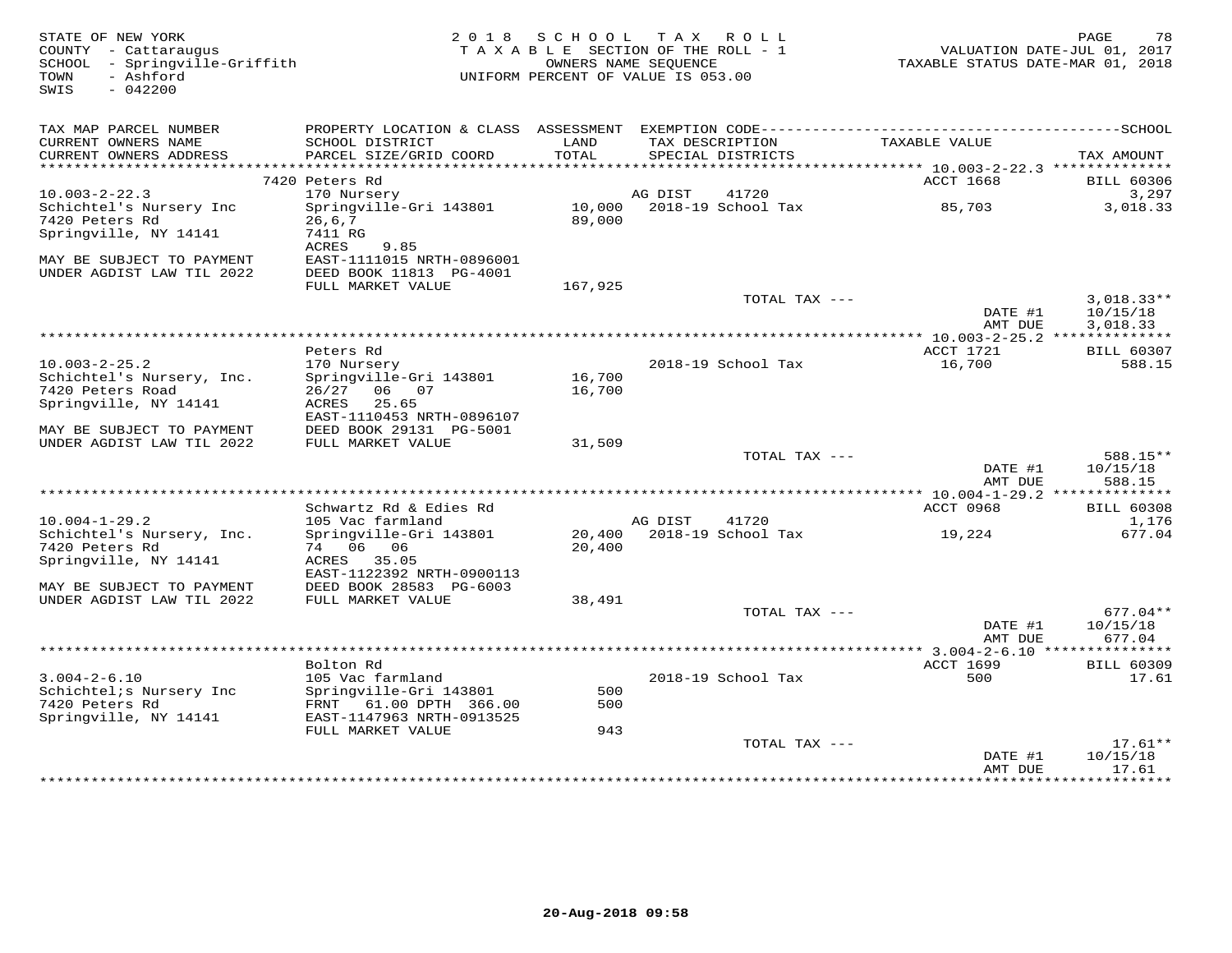| STATE OF NEW YORK<br>COUNTY - Cattaraugus<br>SCHOOL - Springville-Griffith<br>- Ashford<br>TOWN<br>SWIS<br>$-042200$ |                                           |               | 2018 SCHOOL TAX ROLL<br>TAXABLE SECTION OF THE ROLL - 1<br>OWNERS NAME SEQUENCE<br>UNIFORM PERCENT OF VALUE IS 053.00 | VALUATION DATE-JUL 01, 2017<br>TAXABLE STATUS DATE-MAR 01, 2018 | 79<br>PAGE           |
|----------------------------------------------------------------------------------------------------------------------|-------------------------------------------|---------------|-----------------------------------------------------------------------------------------------------------------------|-----------------------------------------------------------------|----------------------|
| TAX MAP PARCEL NUMBER                                                                                                |                                           |               | PROPERTY LOCATION & CLASS ASSESSMENT EXEMPTION CODE-----------------------------------SCHOOL                          |                                                                 |                      |
| CURRENT OWNERS NAME<br>CURRENT OWNERS ADDRESS                                                                        | SCHOOL DISTRICT<br>PARCEL SIZE/GRID COORD | LAND<br>TOTAL | TAX DESCRIPTION<br>SPECIAL DISTRICTS                                                                                  | TAXABLE VALUE                                                   | TAX AMOUNT           |
| *************************                                                                                            |                                           |               |                                                                                                                       |                                                                 |                      |
|                                                                                                                      | Thomas Corners Rd                         |               |                                                                                                                       | ACCT 1462                                                       | <b>BILL 60310</b>    |
| $11.003 - 1 - 4.4$                                                                                                   | 322 Rural vac>10                          |               | 2018-19 School Tax                                                                                                    | 28,000                                                          | 986.12               |
| Schlegel Ronald                                                                                                      | Springville-Gri 143801                    | 28,000        |                                                                                                                       |                                                                 |                      |
| Schlegel Eric<br>3145 Bullis Rd                                                                                      | ACRES 67.35<br>EAST-1130827 NRTH-0901213  | 28,000        |                                                                                                                       |                                                                 |                      |
| Elma, NY 14159                                                                                                       | DEED BOOK 24835 PG-3002                   |               |                                                                                                                       |                                                                 |                      |
|                                                                                                                      | FULL MARKET VALUE                         | 52,830        |                                                                                                                       |                                                                 |                      |
|                                                                                                                      |                                           |               | TOTAL TAX ---                                                                                                         |                                                                 | $986.12**$           |
|                                                                                                                      |                                           |               |                                                                                                                       | DATE #1                                                         | 10/15/18             |
|                                                                                                                      |                                           |               |                                                                                                                       | AMT DUE<br>***** 10.004-1-43 ****************                   | 986.12               |
|                                                                                                                      | Edies Rd                                  |               |                                                                                                                       | ACCT 0166                                                       | <b>BILL 60311</b>    |
| $10.004 - 1 - 43$                                                                                                    | 322 Rural vac>10                          |               | 2018-19 School Tax                                                                                                    | 14,300                                                          | 503.62               |
| Schmelzinger Scott W                                                                                                 | Springville-Gri 143801                    | 14,300        |                                                                                                                       |                                                                 |                      |
| 43 Cathedral Dr                                                                                                      | 73 06 06                                  | 14,300        |                                                                                                                       |                                                                 |                      |
| West Seneca, NY 14224                                                                                                | ACRES 13.58<br>EAST-1121067 NRTH-0895169  |               |                                                                                                                       |                                                                 |                      |
|                                                                                                                      | DEED BOOK 17108 PG-5001                   |               |                                                                                                                       |                                                                 |                      |
|                                                                                                                      | FULL MARKET VALUE                         | 26,981        |                                                                                                                       |                                                                 |                      |
|                                                                                                                      |                                           |               | TOTAL TAX ---                                                                                                         |                                                                 | $503.62**$           |
|                                                                                                                      |                                           |               |                                                                                                                       | DATE #1<br>AMT DUE                                              | 10/15/18<br>503.62   |
|                                                                                                                      |                                           |               |                                                                                                                       |                                                                 |                      |
|                                                                                                                      | 6535 Boberg Rd                            |               |                                                                                                                       | ACCT 0065                                                       | <b>BILL 60312</b>    |
| $10.004 - 1 - 21.1$                                                                                                  | 220 2 Family Res                          |               | BAS STAR 41854                                                                                                        |                                                                 | 16,200               |
| Schulz Janet                                                                                                         | Springville-Gri 143801                    |               | 5,000 2018-19 School Tax                                                                                              | 51,200                                                          | 1,803.19             |
| 6535 Boberg Rd                                                                                                       | 68 06 06<br>1.00                          | 51,200        |                                                                                                                       |                                                                 |                      |
| West Valley, NY 14171                                                                                                | ACRES<br>EAST-1124649 NRTH-0894474        |               |                                                                                                                       |                                                                 |                      |
|                                                                                                                      | DEED BOOK 12115 PG-9003                   |               |                                                                                                                       |                                                                 |                      |
|                                                                                                                      | FULL MARKET VALUE                         | 96,604        |                                                                                                                       |                                                                 |                      |
|                                                                                                                      |                                           |               | TOTAL TAX ---                                                                                                         |                                                                 | $1,232.65**$         |
|                                                                                                                      |                                           |               |                                                                                                                       | DATE #1<br>AMT DUE                                              | 10/15/18<br>1,232.65 |
|                                                                                                                      |                                           |               |                                                                                                                       |                                                                 |                      |
|                                                                                                                      | Beech Tree Rd                             |               |                                                                                                                       | ACCT 1494                                                       | <b>BILL 60313</b>    |
| $11.001 - 1 - 24.3$                                                                                                  | 322 Rural vac>10                          |               | 2018-19 School Tax                                                                                                    | 12,500                                                          | 440.23               |
| Schweickert Ann                                                                                                      | Springville-Gri 143801                    | 12,500        |                                                                                                                       |                                                                 |                      |
| 11608 Watson Rd                                                                                                      | $54 - 6 - 6$                              | 12,500        |                                                                                                                       |                                                                 |                      |
| Springville, NY 14141-9512                                                                                           | ACRES 10.95<br>EAST-1137813 NRTH-0908111  |               |                                                                                                                       |                                                                 |                      |
|                                                                                                                      | DEED BOOK 990<br>PG-1050                  |               |                                                                                                                       |                                                                 |                      |
|                                                                                                                      | FULL MARKET VALUE                         | 23,585        |                                                                                                                       |                                                                 |                      |
|                                                                                                                      |                                           |               | TOTAL TAX ---                                                                                                         |                                                                 | $440.23**$           |
|                                                                                                                      |                                           |               |                                                                                                                       | DATE #1                                                         | 10/15/18             |
|                                                                                                                      |                                           |               |                                                                                                                       | AMT DUE<br>*************                                        | 440.23<br>*********  |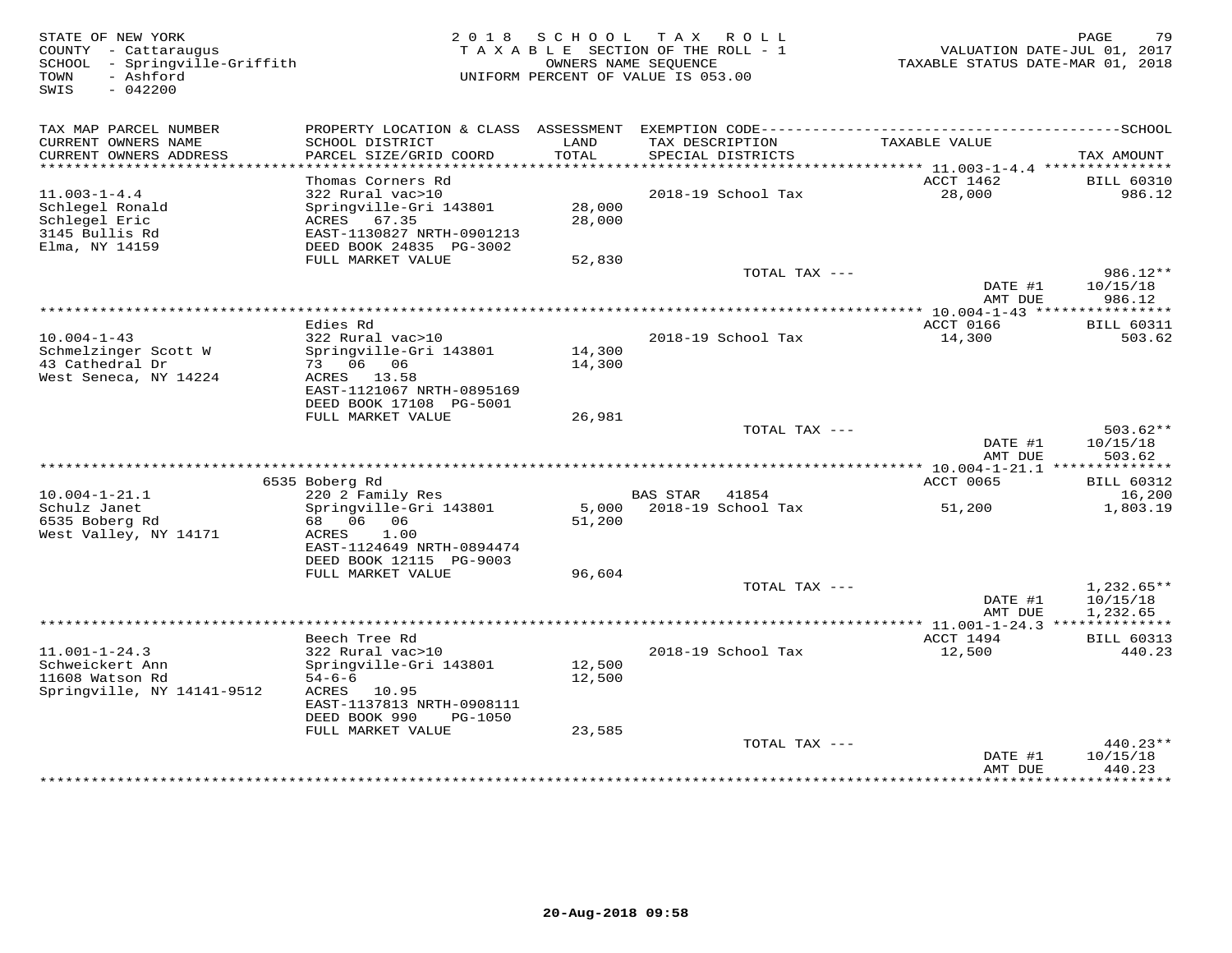| STATE OF NEW YORK<br>COUNTY - Cattaraugus<br>SCHOOL - Springville-Griffith<br>- Ashford<br>TOWN<br>$-042200$<br>SWIS | 2 0 1 8                                                | SCHOOL<br>TAXABLE SECTION OF THE ROLL - 1<br>OWNERS NAME SEOUENCE<br>UNIFORM PERCENT OF VALUE IS 053.00 |                                           | TAX ROLL                             | TAXABLE STATUS DATE-MAR 01, 2018 | PAGE<br>80<br>VALUATION DATE-JUL 01, 2017 |
|----------------------------------------------------------------------------------------------------------------------|--------------------------------------------------------|---------------------------------------------------------------------------------------------------------|-------------------------------------------|--------------------------------------|----------------------------------|-------------------------------------------|
| TAX MAP PARCEL NUMBER                                                                                                |                                                        |                                                                                                         |                                           |                                      |                                  |                                           |
| CURRENT OWNERS NAME<br>CURRENT OWNERS ADDRESS                                                                        | SCHOOL DISTRICT<br>PARCEL SIZE/GRID COORD              | LAND<br>TOTAL                                                                                           |                                           | TAX DESCRIPTION<br>SPECIAL DISTRICTS | TAXABLE VALUE                    | TAX AMOUNT                                |
| ***********************                                                                                              | 11322 Watson Rd                                        |                                                                                                         |                                           |                                      | ACCT 0695                        | <b>BILL 60314</b>                         |
| $11.001 - 1 - 16$                                                                                                    | 210 1 Family Res                                       |                                                                                                         | <b>BAS STAR</b>                           | 41854                                |                                  | 16,200                                    |
| Schweickert Anne<br>Sherman Walter J                                                                                 | Springville-Gri 143801<br>54 06 06                     | 10,500<br>90,300                                                                                        |                                           | 2018-19 School Tax                   | 90,300                           | 3,180.23                                  |
| 11608 Watson Rd                                                                                                      | 5.97<br>ACRES                                          |                                                                                                         |                                           |                                      |                                  |                                           |
| Springville, NY 14141                                                                                                | EAST-1137758 NRTH-0909431<br>DEED BOOK 4830<br>PG-5002 |                                                                                                         |                                           |                                      |                                  |                                           |
|                                                                                                                      | FULL MARKET VALUE                                      | 170,377                                                                                                 |                                           | TOTAL TAX ---                        |                                  | $2,609.69**$                              |
|                                                                                                                      |                                                        |                                                                                                         |                                           |                                      | DATE #1<br>AMT DUE               | 10/15/18<br>2,609.69                      |
|                                                                                                                      |                                                        |                                                                                                         |                                           |                                      | ************** 11.003-1-24 ***** | ***********                               |
|                                                                                                                      | 10931 Nys Rte 240                                      |                                                                                                         |                                           |                                      | ACCT 0634                        | <b>BILL 60315</b>                         |
| $11.003 - 1 - 24$                                                                                                    | 240 Rural res                                          |                                                                                                         | <b>BAS STAR</b>                           | 41854                                |                                  | 16,200                                    |
| Schweickert Brian D<br>10931 Nys Rte 240                                                                             | Springville-Gri 143801<br>58 06 06                     | 20,500                                                                                                  |                                           | 2018-19 School Tax                   | 123,900                          | 4,363.57                                  |
| West Valley, NY 14171                                                                                                | ACRES 23.78                                            | 123,900                                                                                                 |                                           |                                      |                                  |                                           |
|                                                                                                                      | EAST-1133202 NRTH-0901571                              |                                                                                                         |                                           |                                      |                                  |                                           |
|                                                                                                                      | DEED BOOK 1014 PG-908                                  |                                                                                                         |                                           |                                      |                                  |                                           |
|                                                                                                                      | FULL MARKET VALUE                                      | 233,774                                                                                                 |                                           |                                      |                                  |                                           |
|                                                                                                                      |                                                        |                                                                                                         |                                           | TOTAL TAX ---                        | DATE #1                          | $3,793.03**$<br>10/15/18                  |
|                                                                                                                      |                                                        |                                                                                                         |                                           |                                      | AMT DUE                          | 3,793.03                                  |
|                                                                                                                      |                                                        |                                                                                                         |                                           |                                      |                                  |                                           |
|                                                                                                                      | 5800 Cole Rd                                           |                                                                                                         |                                           |                                      | ACCT 1496                        | <b>BILL 60316</b>                         |
| $11.001 - 1 - 24.5$                                                                                                  | 240 Rural res                                          |                                                                                                         | BAS STAR                                  | 41854                                |                                  | 16,200                                    |
| Schweickert Michelle<br>5800 Cole Rd                                                                                 | Springville-Gri 143801<br>$54 - 6 - 6$                 | 116,800                                                                                                 |                                           | 15,200 2018-19 School Tax            | 116,800                          | 4, 113.52                                 |
| West Valley, NY 14171-9757                                                                                           | ACRES<br>30.75 BANK<br>055                             |                                                                                                         |                                           |                                      |                                  |                                           |
|                                                                                                                      | EAST-1136955 NRTH-0905423                              |                                                                                                         |                                           |                                      |                                  |                                           |
|                                                                                                                      | DEED BOOK 990<br>PG-1046                               |                                                                                                         |                                           |                                      |                                  |                                           |
|                                                                                                                      | FULL MARKET VALUE                                      | 220,377                                                                                                 |                                           |                                      |                                  |                                           |
|                                                                                                                      |                                                        |                                                                                                         |                                           | TOTAL TAX ---                        | DATE #1                          | $3,542.98**$<br>10/15/18                  |
|                                                                                                                      |                                                        |                                                                                                         |                                           |                                      | AMT DUE                          | 3,542.98                                  |
|                                                                                                                      |                                                        |                                                                                                         |                                           |                                      |                                  |                                           |
|                                                                                                                      | 11220 Beech Tree Rd                                    |                                                                                                         |                                           |                                      | <b>ACCT 1509</b>                 | <b>BILL 60317</b>                         |
| $11.001 - 1 - 27.3$                                                                                                  | 210 1 Family Res                                       |                                                                                                         | VETCOM CTS 41130                          |                                      |                                  | 10,800                                    |
| Schweickert Shawn<br>Schweickert Tracy                                                                               | Springville-Gri 143801<br>53,6,6                       |                                                                                                         | 7,900 VETDIS CTS 41140<br>68,900 BAS STAR | 41854                                |                                  | 3,445<br>16,200                           |
| 11220 Beech Tree Rd                                                                                                  | ACRES<br>4.30                                          |                                                                                                         |                                           | 2018-19 School Tax                   | 54,655                           | 1,924.87                                  |
| Springville, NY 14141                                                                                                | EAST-1139582 NRTH-0905785                              |                                                                                                         |                                           |                                      |                                  |                                           |
|                                                                                                                      | DEED BOOK 27627 PG-9001                                |                                                                                                         |                                           |                                      |                                  |                                           |
|                                                                                                                      | FULL MARKET VALUE                                      | 130,000                                                                                                 |                                           |                                      |                                  |                                           |
|                                                                                                                      |                                                        |                                                                                                         |                                           | TOTAL TAX ---                        | DATE #1                          | $1,354.33**$<br>10/15/18                  |
|                                                                                                                      |                                                        |                                                                                                         |                                           |                                      | AMT DUE                          | 1,354.33                                  |
|                                                                                                                      |                                                        |                                                                                                         |                                           |                                      | **************                   | * * * * * * * * * * *                     |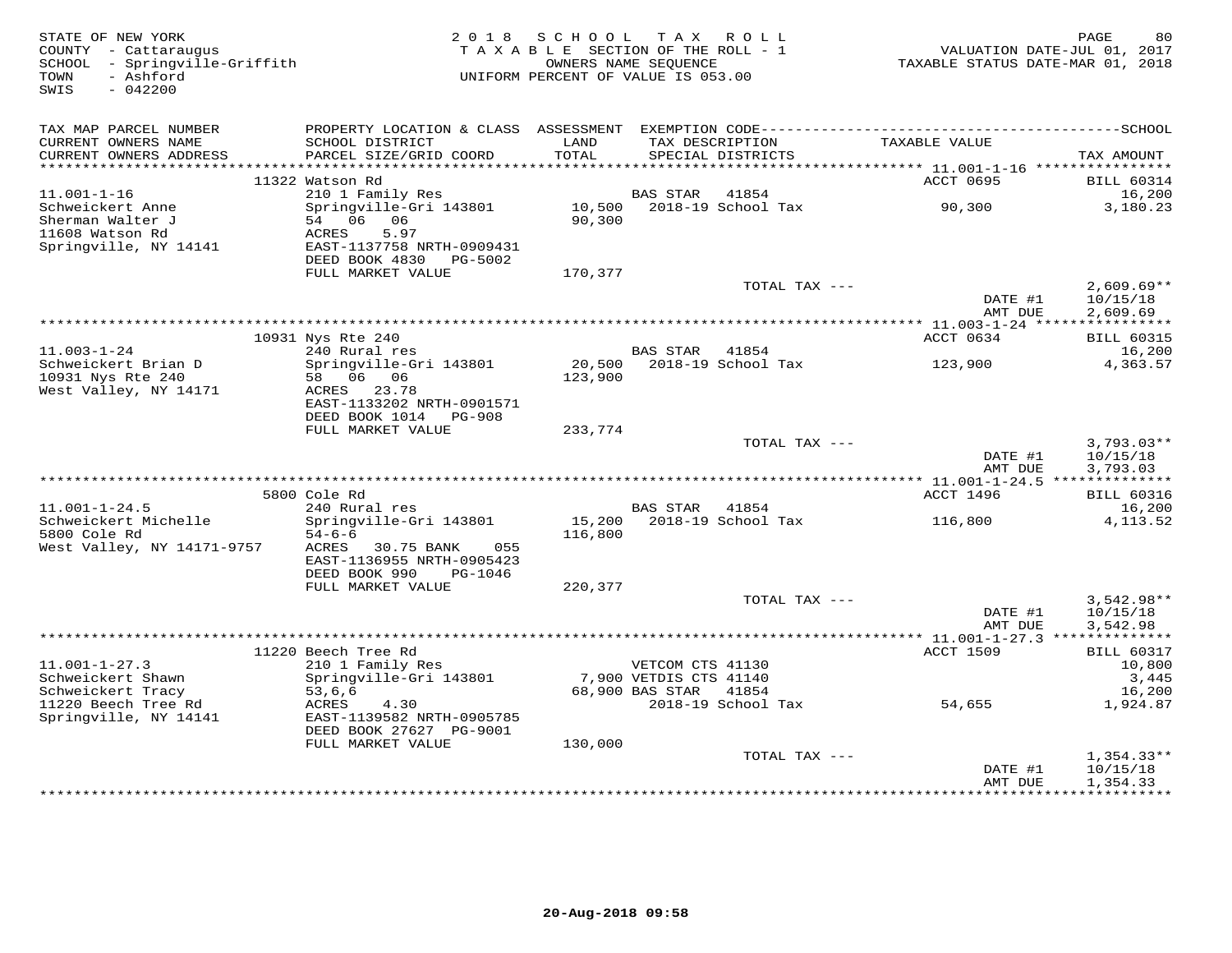| STATE OF NEW YORK<br>COUNTY - Cattaraugus<br>SCHOOL - Springville-Griffith<br>- Ashford<br>TOWN<br>$-042200$<br>SWIS | 2018                                                           | S C H O O L   | T A X<br>R O L L<br>TAXABLE SECTION OF THE ROLL - 1<br>OWNERS NAME SEOUENCE<br>UNIFORM PERCENT OF VALUE IS 053.00 |                    | PAGE<br>81<br>VALUATION DATE-JUL 01, 2017<br>TAXABLE STATUS DATE-MAR 01, 2018 |
|----------------------------------------------------------------------------------------------------------------------|----------------------------------------------------------------|---------------|-------------------------------------------------------------------------------------------------------------------|--------------------|-------------------------------------------------------------------------------|
| TAX MAP PARCEL NUMBER                                                                                                |                                                                |               |                                                                                                                   |                    |                                                                               |
| CURRENT OWNERS NAME<br>CURRENT OWNERS ADDRESS                                                                        | SCHOOL DISTRICT<br>PARCEL SIZE/GRID COORD                      | LAND<br>TOTAL | TAX DESCRIPTION<br>SPECIAL DISTRICTS                                                                              | TAXABLE VALUE      | TAX AMOUNT                                                                    |
|                                                                                                                      |                                                                |               |                                                                                                                   |                    |                                                                               |
|                                                                                                                      | 11301 Beech Tree Rd                                            |               |                                                                                                                   | ACCT 1265          | <b>BILL 60318</b>                                                             |
| $11.001 - 1 - 24.1$                                                                                                  | 240 Rural res                                                  |               | VETCOM CTS 41130                                                                                                  |                    | 10,800                                                                        |
| Schweickert Theodore & Jeanne Springville-Gri 143801                                                                 |                                                                |               | 8,000 VETDIS CTS 41140                                                                                            |                    | 21,600                                                                        |
| Michelle Schweickert Sarah Hal 53/54 06 06                                                                           |                                                                |               | 70,900 ENH STAR<br>41834                                                                                          |                    | 36,070                                                                        |
| 11301 Beech Tree Road<br>Springville, NY 14141                                                                       | INC. 11.001-1-29<br>ACRES<br>4.85<br>EAST-1137923 NRTH-0907125 |               | 2018-19 School Tax                                                                                                | 38,500             | 1,355.91                                                                      |
|                                                                                                                      | DEED BOOK 24784 PG-6001<br>FULL MARKET VALUE                   | 133,774       |                                                                                                                   |                    |                                                                               |
|                                                                                                                      |                                                                |               | TOTAL TAX ---                                                                                                     |                    | 85.58**                                                                       |
|                                                                                                                      |                                                                |               |                                                                                                                   | DATE #1<br>AMT DUE | 10/15/18<br>85.58                                                             |
|                                                                                                                      | 5381 Mule Rd                                                   |               |                                                                                                                   | ACCT 0696          | <b>BILL 60319</b>                                                             |
| $11.002 - 2 - 1$                                                                                                     | 240 Rural res                                                  |               | 41720<br>AG DIST                                                                                                  |                    | 2,075                                                                         |
| Schweikert Donna C                                                                                                   | Springville-Gri 143801                                         |               | 26,400 ENH STAR<br>41834                                                                                          |                    | 36,070                                                                        |
| Schweikert William K                                                                                                 | 47 06 06                                                       |               | 106,400 2018-19 School Tax                                                                                        | 104,325            | 3,674.17                                                                      |
| 5381 Mule Ave                                                                                                        | ACRES 79.27                                                    |               |                                                                                                                   |                    |                                                                               |
| Springville, NY 14141                                                                                                | EAST-1142230 NRTH-0907125                                      |               |                                                                                                                   |                    |                                                                               |
| MAY BE SUBJECT TO PAYMENT<br>UNDER AGDIST LAW TIL 2022                                                               | DEED BOOK 15638 PG-8002<br>FULL MARKET VALUE                   | 200,755       |                                                                                                                   |                    |                                                                               |
|                                                                                                                      |                                                                |               | TOTAL TAX ---                                                                                                     |                    | $2,403.84**$                                                                  |
|                                                                                                                      |                                                                |               |                                                                                                                   | DATE #1<br>AMT DUE | 10/15/18<br>2,403.84                                                          |
|                                                                                                                      |                                                                |               |                                                                                                                   |                    |                                                                               |
| $19.001 - 2 - 34.2$                                                                                                  | Connoisarauley Rd                                              |               | 2018-19 School Tax                                                                                                | ACCT 1303          | <b>BILL 60320</b><br>577.58                                                   |
| Sexton Leroy B                                                                                                       | 260 Seasonal res<br>Springville-Gri 143801                     | 3,700         |                                                                                                                   | 16,400             |                                                                               |
| Sexton Nancy L                                                                                                       | 12 06 07                                                       | 16,400        |                                                                                                                   |                    |                                                                               |
| 703 Wurlitzer Dr                                                                                                     | 3.25<br>ACRES                                                  |               |                                                                                                                   |                    |                                                                               |
| N Tonawanda, NY 14120                                                                                                | EAST-1109594 NRTH-0892622                                      |               |                                                                                                                   |                    |                                                                               |
|                                                                                                                      | DEED BOOK 908<br>PG-00481                                      |               |                                                                                                                   |                    |                                                                               |
|                                                                                                                      | FULL MARKET VALUE                                              | 30,943        | TOTAL TAX ---                                                                                                     |                    | $577.58**$                                                                    |
|                                                                                                                      |                                                                |               |                                                                                                                   | DATE #1<br>AMT DUE | 10/15/18<br>577.58                                                            |
|                                                                                                                      |                                                                |               |                                                                                                                   |                    |                                                                               |
|                                                                                                                      | 10619 Edies Rd                                                 |               |                                                                                                                   | ACCT 0668          | <b>BILL 60321</b>                                                             |
| $10.004 - 1 - 32$<br>Sion John B                                                                                     | 210 1 Family Res<br>Springville-Gri 143801                     | 12,100        | <b>BAS STAR</b><br>41854<br>2018-19 School Tax                                                                    | 59,500             | 16,200<br>2,095.50                                                            |
| Sion Joyce M                                                                                                         | 73 06 06                                                       | 59,500        |                                                                                                                   |                    |                                                                               |
| 10619 Edies Rd                                                                                                       | ACRES<br>7.57                                                  |               |                                                                                                                   |                    |                                                                               |
| Springville, NY 14141                                                                                                | EAST-1121189 NRTH-0897681                                      |               |                                                                                                                   |                    |                                                                               |
|                                                                                                                      | DEED BOOK 27036 PG-2001                                        |               |                                                                                                                   |                    |                                                                               |
|                                                                                                                      | FULL MARKET VALUE                                              | 112,264       | TOTAL TAX ---                                                                                                     |                    | $1,524.96**$                                                                  |
|                                                                                                                      |                                                                |               |                                                                                                                   | DATE #1            | 10/15/18                                                                      |
|                                                                                                                      |                                                                |               |                                                                                                                   | AMT DUE            | 1,524.96                                                                      |
|                                                                                                                      |                                                                |               |                                                                                                                   |                    | + + + + + + + + + +                                                           |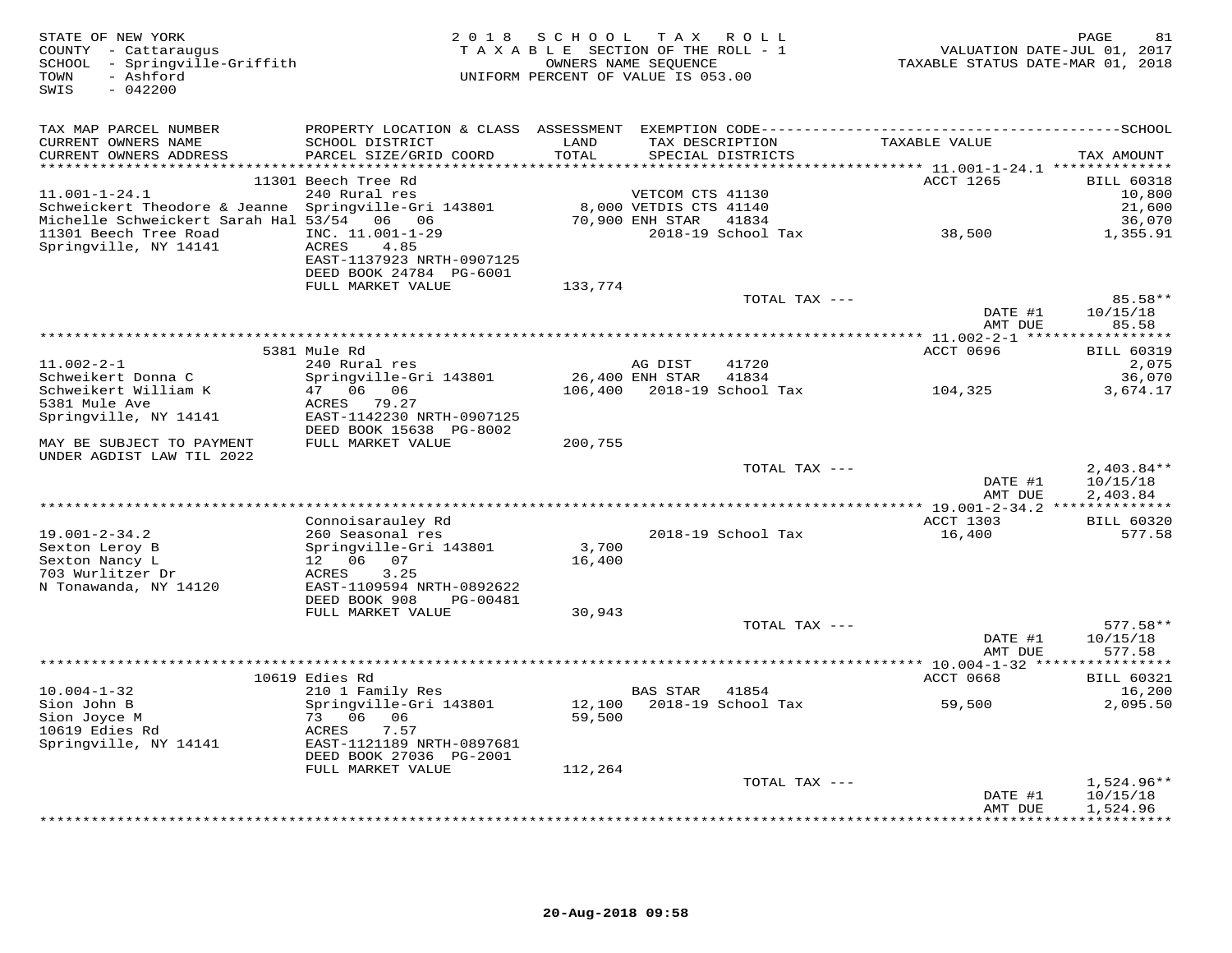| STATE OF NEW YORK<br>COUNTY - Cattaraugus<br>SCHOOL - Springville-Griffith<br>- Ashford<br>TOWN<br>SWIS<br>$-042200$ |                                                                                     | 2018 SCHOOL<br>TAXABLE SECTION OF THE ROLL - 1<br>UNIFORM PERCENT OF VALUE IS 053.00 | OWNERS NAME SEQUENCE  | TAX ROLL                                              | TAXABLE STATUS DATE-MAR 01, 2018 | PAGE<br>VALUATION DATE-JUL 01, 2017 | 82                                   |
|----------------------------------------------------------------------------------------------------------------------|-------------------------------------------------------------------------------------|--------------------------------------------------------------------------------------|-----------------------|-------------------------------------------------------|----------------------------------|-------------------------------------|--------------------------------------|
| TAX MAP PARCEL NUMBER                                                                                                |                                                                                     |                                                                                      |                       |                                                       |                                  |                                     |                                      |
| CURRENT OWNERS NAME<br>CURRENT OWNERS ADDRESS                                                                        | SCHOOL DISTRICT<br>PARCEL SIZE/GRID COORD                                           | LAND<br>TOTAL                                                                        |                       | TAX DESCRIPTION<br>SPECIAL DISTRICTS                  | TAXABLE VALUE                    |                                     | TAX AMOUNT                           |
|                                                                                                                      |                                                                                     |                                                                                      |                       |                                                       |                                  |                                     |                                      |
| $10.004 - 1 - 77.2$                                                                                                  | 10676 Rock Springs Rd<br>210 1 Family Res                                           |                                                                                      | <b>BAS STAR</b>       | 41854                                                 | ACCT 1173                        |                                     | <b>BILL 60322</b><br>16,200          |
| Skelton Bernadette J                                                                                                 | Springville-Gri 143801                                                              | 13,200                                                                               |                       | 2018-19 School Tax                                    | 72,700                           |                                     | 2,560.38                             |
| Keenan Mary Grace<br>10676 Rock Springs Rd<br>West Valley, NY 14171                                                  | 69 06 06<br>9.50<br>ACRES<br>EAST-1125317 NRTH-0899637<br>DEED BOOK 6008<br>PG-9002 | 72,700                                                                               |                       |                                                       |                                  |                                     |                                      |
|                                                                                                                      | FULL MARKET VALUE                                                                   | 137,170                                                                              |                       |                                                       |                                  |                                     |                                      |
|                                                                                                                      |                                                                                     |                                                                                      |                       | TOTAL TAX ---                                         | DATE #1                          |                                     | $1,989.84**$<br>10/15/18             |
|                                                                                                                      |                                                                                     |                                                                                      |                       |                                                       | AMT DUE                          |                                     | 1,989.84                             |
|                                                                                                                      | 10585 Edies Rd                                                                      |                                                                                      |                       | 50 PCT OF VALUE USED FOR EXEMPTION PURPOSES ACCT 0915 |                                  |                                     | <b>BILL 60323</b>                    |
| $10.004 - 1 - 33$                                                                                                    | 280 Res Multiple                                                                    |                                                                                      | VETWAR CTS 41120      |                                                       |                                  |                                     | 6,480                                |
| Soboleski Richard J                                                                                                  | Springville-Gri 143801                                                              |                                                                                      | 23,600 ENH STAR 41834 |                                                       |                                  |                                     | 36,070                               |
| Sorensen Ingrid<br>10585 Edies Rd<br>Springville, NY 14141                                                           | 73/77 06 06<br>ACRES<br>18.73<br>EAST-1120640 NRTH-0897373                          |                                                                                      |                       | 133,300 2018-19 School Tax                            | 126,820                          |                                     | 4,466.41                             |
|                                                                                                                      | DEED BOOK 14456 PG-5001                                                             |                                                                                      |                       |                                                       |                                  |                                     |                                      |
|                                                                                                                      | FULL MARKET VALUE                                                                   | 251,509                                                                              |                       |                                                       |                                  |                                     |                                      |
|                                                                                                                      |                                                                                     |                                                                                      |                       | TOTAL TAX ---                                         | DATE #1<br>AMT DUE               |                                     | $3,196.08**$<br>10/15/18<br>3,196.08 |
|                                                                                                                      |                                                                                     |                                                                                      |                       |                                                       | *** 11.003-1-3.3 *************** |                                     |                                      |
|                                                                                                                      | Emerson Rd                                                                          |                                                                                      |                       |                                                       | ACCT 1014                        |                                     | <b>BILL 60324</b>                    |
| $11.003 - 1 - 3.3$                                                                                                   | 260 Seasonal res                                                                    |                                                                                      |                       | 2018-19 School Tax                                    | 29,100                           |                                     | 1,024.86                             |
| Somers Dona J                                                                                                        | Springville-Gri 143801<br>64 06 06                                                  | 9,000                                                                                |                       |                                                       |                                  |                                     |                                      |
| 41 Longs Ln<br>Corfu, NY 14036-9505                                                                                  | 4.67<br>ACRES<br>EAST-1129396 NRTH-0900829                                          | 29,100                                                                               |                       |                                                       |                                  |                                     |                                      |
|                                                                                                                      | DEED BOOK 1032 PG-29                                                                |                                                                                      |                       |                                                       |                                  |                                     |                                      |
|                                                                                                                      | FULL MARKET VALUE                                                                   | 54,906                                                                               |                       |                                                       |                                  |                                     |                                      |
|                                                                                                                      |                                                                                     |                                                                                      |                       | TOTAL TAX ---                                         | DATE #1<br>AMT DUE               |                                     | 1,024.86**<br>10/15/18<br>1,024.86   |
|                                                                                                                      |                                                                                     |                                                                                      |                       |                                                       |                                  |                                     |                                      |
|                                                                                                                      | Rock Springs Rd                                                                     |                                                                                      |                       |                                                       | ACCT 0728                        |                                     | <b>BILL 60325</b>                    |
| $10.004 - 1 - 10$                                                                                                    | 312 Vac w/imprv                                                                     |                                                                                      |                       | 2018-19 School Tax                                    | 10,500                           |                                     | 369.79                               |
| Sommer Matthew<br>112 Railroad Ave                                                                                   | Springville-Gri 143801<br>68 06 06                                                  | 8,200<br>10,500                                                                      |                       |                                                       |                                  |                                     |                                      |
| Hamlin, NY 14464                                                                                                     | ACRES 10.85                                                                         |                                                                                      |                       |                                                       |                                  |                                     |                                      |
|                                                                                                                      | EAST-1125116 NRTH-0900182<br>DEED BOOK 25470 PG-6001                                |                                                                                      |                       |                                                       |                                  |                                     |                                      |
|                                                                                                                      | FULL MARKET VALUE                                                                   | 19,811                                                                               |                       |                                                       |                                  |                                     |                                      |
|                                                                                                                      |                                                                                     |                                                                                      |                       | TOTAL TAX ---                                         | DATE #1                          |                                     | $369.79**$<br>10/15/18               |
|                                                                                                                      |                                                                                     |                                                                                      |                       |                                                       | AMT DUE                          |                                     | 369.79<br><b>++++++++</b>            |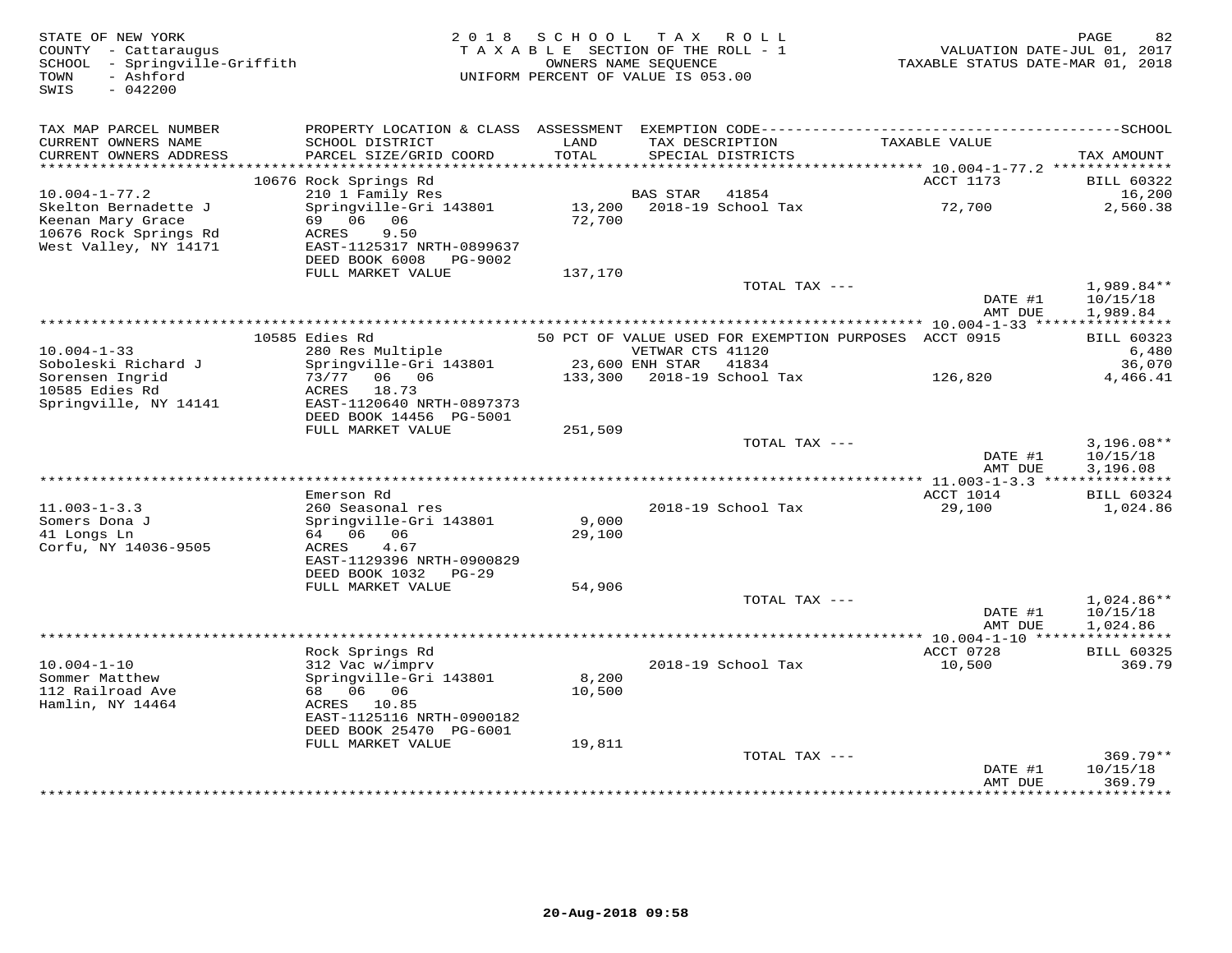| STATE OF NEW YORK<br>COUNTY - Cattaraugus<br>SCHOOL - Springville-Griffith<br>- Ashford<br>TOWN<br>SWIS<br>$-042200$ | 2 0 1 8                                    | SCHOOL        | T A X<br>ROLL<br>TAXABLE SECTION OF THE ROLL - 1<br>OWNERS NAME SEQUENCE<br>UNIFORM PERCENT OF VALUE IS 053.00 | TAXABLE STATUS DATE-MAR 01, 2018                | PAGE<br>83<br>VALUATION DATE-JUL 01, 2017 |
|----------------------------------------------------------------------------------------------------------------------|--------------------------------------------|---------------|----------------------------------------------------------------------------------------------------------------|-------------------------------------------------|-------------------------------------------|
| TAX MAP PARCEL NUMBER                                                                                                |                                            |               |                                                                                                                |                                                 |                                           |
| CURRENT OWNERS NAME<br>CURRENT OWNERS ADDRESS                                                                        | SCHOOL DISTRICT<br>PARCEL SIZE/GRID COORD  | LAND<br>TOTAL | TAX DESCRIPTION<br>SPECIAL DISTRICTS                                                                           | TAXABLE VALUE                                   | TAX AMOUNT                                |
|                                                                                                                      |                                            |               |                                                                                                                |                                                 |                                           |
|                                                                                                                      | 11301 Bolton Rd                            |               |                                                                                                                | ACCT 0213                                       | <b>BILL 60326</b>                         |
| $11.002 - 2 - 10$<br>Spencer Wess                                                                                    | 210 1 Family Res<br>Springville-Gri 143801 |               | VETWAR CTS 41120<br>14,500 VETDIS CTS 41140                                                                    |                                                 | 6,480<br>21,600                           |
| 11301 Bolton Rd                                                                                                      | 40 06 06                                   |               | 71,800 BAS STAR 41854                                                                                          |                                                 | 16,200                                    |
| Springville, NY 14141                                                                                                | 9.85<br>ACRES<br>EAST-0049910 NRTH-0090763 |               | 2018-19 School Tax                                                                                             | 43,720                                          | 1,539.75                                  |
|                                                                                                                      | DEED BOOK 6745<br>PG-5001                  |               |                                                                                                                |                                                 |                                           |
|                                                                                                                      | FULL MARKET VALUE                          | 135,472       | TOTAL TAX ---                                                                                                  |                                                 | $969.21**$                                |
|                                                                                                                      |                                            |               |                                                                                                                | DATE #1<br>AMT DUE                              | 10/15/18<br>969.21                        |
|                                                                                                                      | ************************                   |               |                                                                                                                |                                                 |                                           |
|                                                                                                                      | 10440 Us Rte 219                           |               |                                                                                                                | ACCT 0088                                       | <b>BILL 60327</b>                         |
| $19.001 - 2 - 9$                                                                                                     | 280 Res Multiple                           |               | 2018-19 School Tax                                                                                             | 69,500                                          | 2,447.69                                  |
| Spengler Thomas J                                                                                                    | Springville-Gri 143801                     | 13,300        |                                                                                                                |                                                 |                                           |
| Spengler Robert N                                                                                                    | 25 06 07                                   | 69,500        |                                                                                                                |                                                 |                                           |
| 134 Cimerand Dr<br>Amherst, NY 14221                                                                                 | ACRES<br>8.44<br>EAST-1117170 NRTH-0894732 |               |                                                                                                                |                                                 |                                           |
|                                                                                                                      | DEED BOOK 981<br>PG-381                    |               |                                                                                                                |                                                 |                                           |
|                                                                                                                      | FULL MARKET VALUE                          | 131,132       |                                                                                                                |                                                 |                                           |
|                                                                                                                      |                                            |               | TOTAL TAX ---                                                                                                  |                                                 | $2,447.69**$                              |
|                                                                                                                      |                                            |               |                                                                                                                | DATE #1                                         | 10/15/18                                  |
|                                                                                                                      |                                            |               |                                                                                                                | AMT DUE                                         | 2,447.69                                  |
|                                                                                                                      |                                            |               |                                                                                                                | ******* 10.003-2-18 *****                       | ***********                               |
| $10.003 - 2 - 18$                                                                                                    | 10646 Miller Rd<br>210 1 Family Res        |               | AGED C/T/S 41800                                                                                               | ACCT 0235                                       | <b>BILL 60328</b><br>36,300               |
| Stark Elizabeth A                                                                                                    | Springville-Gri 143801                     |               | 9,100 ENH STAR<br>41834                                                                                        |                                                 | 36,070                                    |
| 10646 Miller Rd                                                                                                      | 25 06 07                                   | 72,600        | 2018-19 School Tax                                                                                             | 36,300                                          | 1,278.43                                  |
| Springville, NY 14141                                                                                                | ACRES<br>4.70                              |               |                                                                                                                |                                                 |                                           |
|                                                                                                                      | EAST-1116598 NRTH-0897870                  |               |                                                                                                                |                                                 |                                           |
|                                                                                                                      | DEED BOOK 960<br>PG-384                    |               |                                                                                                                |                                                 |                                           |
|                                                                                                                      | FULL MARKET VALUE                          | 136,981       |                                                                                                                |                                                 |                                           |
|                                                                                                                      |                                            |               | TOTAL TAX ---                                                                                                  | DATE #1                                         | $8.10**$<br>10/15/18                      |
|                                                                                                                      |                                            |               |                                                                                                                | AMT DUE                                         | 8.10                                      |
|                                                                                                                      |                                            |               |                                                                                                                | ****************** 11.001-1-17.1 ************** |                                           |
|                                                                                                                      | Watson Rd                                  |               |                                                                                                                | ACCT 0637                                       | <b>BILL 60329</b>                         |
| $11.001 - 1 - 17.1$                                                                                                  | 260 Seasonal res                           |               | 2018-19 School Tax                                                                                             | 18,600                                          | 655.06                                    |
| Steblein Karl J                                                                                                      | Springville-Gri 143801                     | 8,800         |                                                                                                                |                                                 |                                           |
| Steblein Anne M                                                                                                      | $-06$<br>$-06$<br>54                       | 18,600        |                                                                                                                |                                                 |                                           |
| 5684 Stone Rd<br>Lockport, NY 14094                                                                                  | ACRES<br>5.87<br>EAST-1137355 NRTH-0908890 |               |                                                                                                                |                                                 |                                           |
|                                                                                                                      | DEED BOOK 28078 PG-8002                    |               |                                                                                                                |                                                 |                                           |
|                                                                                                                      | FULL MARKET VALUE                          | 35,094        |                                                                                                                |                                                 |                                           |
|                                                                                                                      |                                            |               | TOTAL TAX ---                                                                                                  |                                                 | $655.06**$                                |
|                                                                                                                      |                                            |               |                                                                                                                | DATE #1                                         | 10/15/18                                  |
|                                                                                                                      |                                            |               |                                                                                                                | AMT DUE                                         | 655.06<br>* * * * * * * * *               |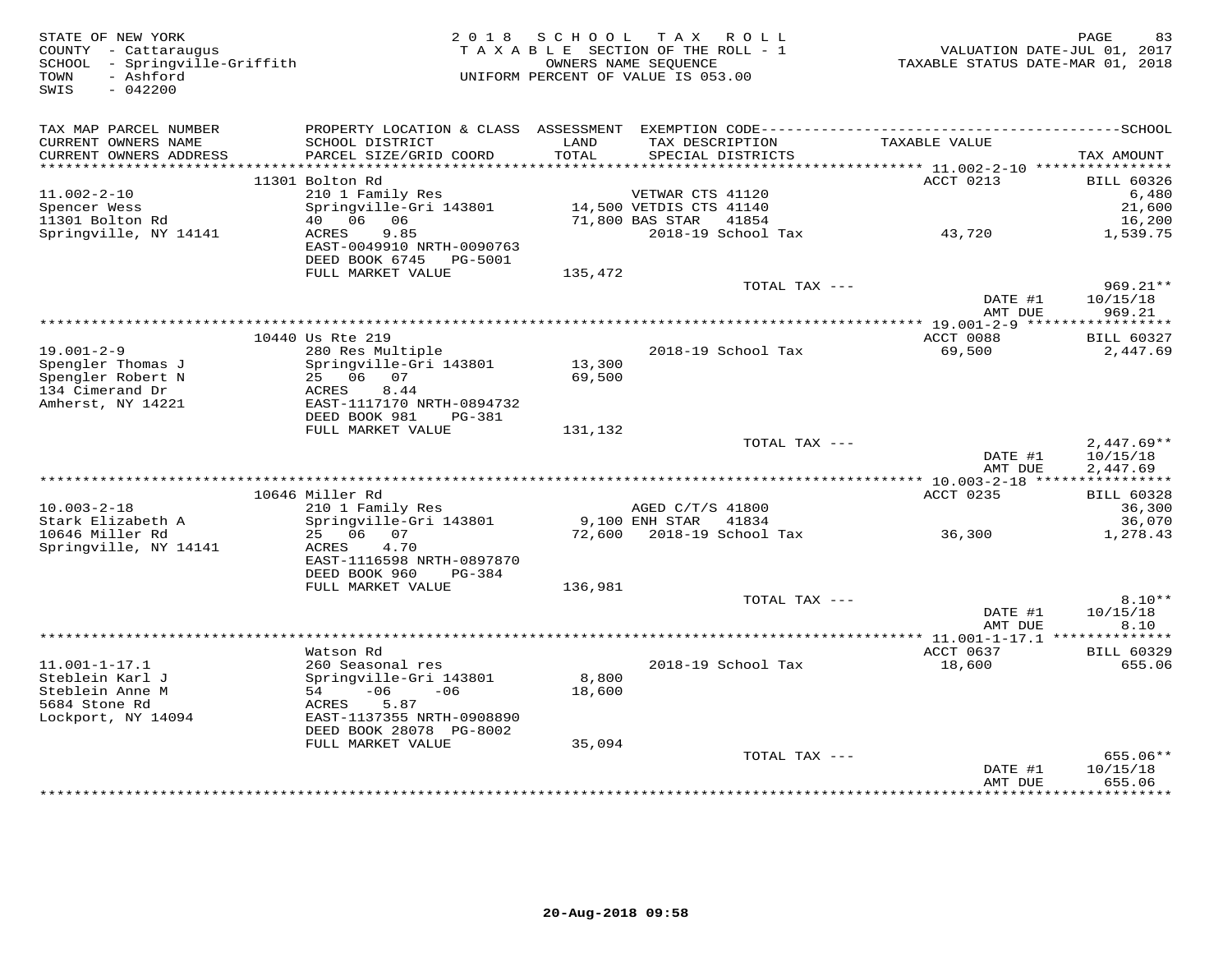| STATE OF NEW YORK<br>COUNTY - Cattaraugus<br>SCHOOL - Springville-Griffith<br>- Ashford<br>TOWN<br>$-042200$<br>SWIS |                                                                        | 2018 SCHOOL | TAX ROLL<br>TAXABLE SECTION OF THE ROLL - 1<br>OWNERS NAME SEOUENCE<br>UNIFORM PERCENT OF VALUE IS 053.00 |               | TAXABLE STATUS DATE-MAR 01, 2018                               | PAGE<br>VALUATION DATE-JUL 01, 2017 | 84    |
|----------------------------------------------------------------------------------------------------------------------|------------------------------------------------------------------------|-------------|-----------------------------------------------------------------------------------------------------------|---------------|----------------------------------------------------------------|-------------------------------------|-------|
| TAX MAP PARCEL NUMBER<br>CURRENT OWNERS NAME                                                                         | SCHOOL DISTRICT                                                        | LAND        | TAX DESCRIPTION                                                                                           |               | TAXABLE VALUE                                                  |                                     |       |
| CURRENT OWNERS ADDRESS                                                                                               | PARCEL SIZE/GRID COORD                                                 | TOTAL       | SPECIAL DISTRICTS                                                                                         |               |                                                                | TAX AMOUNT                          |       |
| ***********************                                                                                              | 5906 Cole Rd                                                           |             |                                                                                                           |               | ACCT 0736                                                      | <b>BILL 60330</b>                   |       |
| $11.003 - 1 - 9$                                                                                                     | 210 1 Family Res                                                       |             | VETWAR CTS 41120                                                                                          |               |                                                                |                                     | 6,480 |
| Stedman Jerry B                                                                                                      | Springville-Gri 143801                                                 |             | 5,400 ENH STAR                                                                                            | 41834         |                                                                | 36,070                              |       |
| 5906 Cole Rd                                                                                                         | 59 06 06                                                               |             | 66,400 2018-19 School Tax                                                                                 |               | 59,920                                                         | 2,110.29                            |       |
| West Valley, NY 14171                                                                                                | ACRES<br>1.35<br>EAST-1134534 NRTH-0904398<br>DEED BOOK 00801 PG-00057 |             |                                                                                                           |               |                                                                |                                     |       |
|                                                                                                                      | FULL MARKET VALUE                                                      | 125,283     |                                                                                                           |               |                                                                |                                     |       |
|                                                                                                                      |                                                                        |             |                                                                                                           | TOTAL TAX --- |                                                                | 839.96**                            |       |
|                                                                                                                      |                                                                        |             |                                                                                                           |               | DATE #1<br>AMT DUE<br>*********** 11.001-1-31.2 ************** | 10/15/18<br>839.96                  |       |
|                                                                                                                      | 11222 Nys Rte 240                                                      |             |                                                                                                           |               | ACCT 1133                                                      | <b>BILL 60331</b>                   |       |
| $11.001 - 1 - 31.2$                                                                                                  | 210 1 Family Res                                                       |             | ENH STAR                                                                                                  | 41834         |                                                                | 36,070                              |       |
| Steff Lawrence A                                                                                                     | Springville-Gri 143801                                                 | 6,400       | 2018-19 School Tax                                                                                        |               | 59,800                                                         | 2,106.07                            |       |
| Steff Cherie A<br>11222 NYS Rte 240                                                                                  | 60 06 06<br>FRNT 174.00 DPTH 225.00                                    | 59,800      |                                                                                                           |               |                                                                |                                     |       |
| West Valley, NY 14171                                                                                                | EAST-1132913 NRTH-0905347                                              |             |                                                                                                           |               |                                                                |                                     |       |
|                                                                                                                      | DEED BOOK 831<br>PG-00849                                              |             |                                                                                                           |               |                                                                |                                     |       |
|                                                                                                                      | FULL MARKET VALUE                                                      | 112,830     |                                                                                                           | TOTAL TAX --- |                                                                | 835.73**                            |       |
|                                                                                                                      |                                                                        |             |                                                                                                           |               | DATE #1                                                        | 10/15/18                            |       |
|                                                                                                                      |                                                                        |             |                                                                                                           |               | AMT DUE                                                        | 835.73                              |       |
|                                                                                                                      |                                                                        |             |                                                                                                           |               |                                                                |                                     |       |
| $11.001 - 1 - 15$                                                                                                    | Watson Rd<br>322 Rural vac>10                                          |             | 2018-19 School Tax                                                                                        |               | ACCT 0737<br>18,200                                            | <b>BILL 60332</b><br>640.98         |       |
| Steiner Daniel N                                                                                                     | Springville-Gri 143801                                                 | 18,200      |                                                                                                           |               |                                                                |                                     |       |
| Steiner Donald F Jr                                                                                                  | 54 06 06                                                               | 18,200      |                                                                                                           |               |                                                                |                                     |       |
| 7226 B Witmer Rd<br>North Tonawanda, NY 14120                                                                        | ACRES 18.77<br>EAST-0489150 NRTH-0911180                               |             |                                                                                                           |               |                                                                |                                     |       |
|                                                                                                                      | DEED BOOK 27873 PG-4001                                                |             |                                                                                                           |               |                                                                |                                     |       |
|                                                                                                                      | FULL MARKET VALUE                                                      | 34,340      |                                                                                                           |               |                                                                |                                     |       |
|                                                                                                                      |                                                                        |             |                                                                                                           | TOTAL TAX --- | DATE #1                                                        | 640.98**<br>10/15/18                |       |
|                                                                                                                      |                                                                        |             |                                                                                                           |               | AMT DUE                                                        | 640.98                              |       |
|                                                                                                                      |                                                                        |             |                                                                                                           |               | ****************** 11.001-1-14 *****************               |                                     |       |
|                                                                                                                      | Watson Rd                                                              |             |                                                                                                           |               | ACCT 0738                                                      | <b>BILL 60333</b>                   |       |
| $11.001 - 1 - 14$<br>Steiner Daniel N.                                                                               | 314 Rural vac<10<br>Springville-Gri 143801                             | 7,600       | 2018-19 School Tax                                                                                        |               | 7,600                                                          | 267.66                              |       |
| 7226 B Witmer Rd                                                                                                     | 54 06 06                                                               | 7,600       |                                                                                                           |               |                                                                |                                     |       |
| North Tonawanda, NY 14120                                                                                            | 4.26<br>ACRES                                                          |             |                                                                                                           |               |                                                                |                                     |       |
|                                                                                                                      | EAST-0489020 NRTH-0910530<br>DEED BOOK 27873 PG-4001                   |             |                                                                                                           |               |                                                                |                                     |       |
|                                                                                                                      | FULL MARKET VALUE                                                      | 14,340      |                                                                                                           |               |                                                                |                                     |       |
|                                                                                                                      |                                                                        |             |                                                                                                           | TOTAL TAX --- |                                                                | $267.66**$                          |       |
|                                                                                                                      |                                                                        |             |                                                                                                           |               | DATE #1<br>AMT DUE                                             | 10/15/18<br>267.66                  |       |
|                                                                                                                      |                                                                        |             |                                                                                                           |               |                                                                | .                                   |       |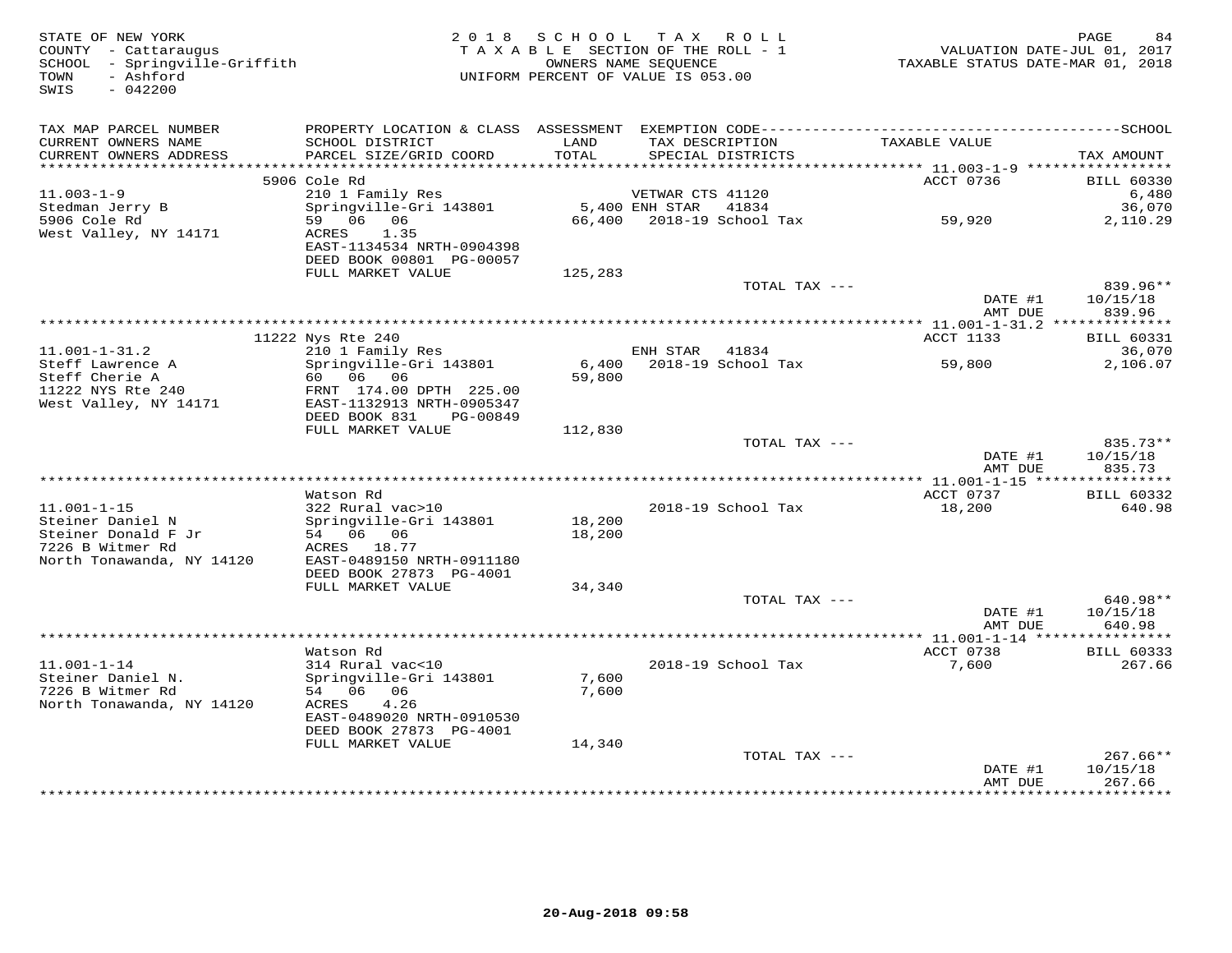SWIS - 042200

#### STATE OF NEW YORK BE ASSEMBLY AND MAGNITY - CATTARING MISS ON THE SECTION OF THE ROLL - 1 TAX A B L E SECTION OF THE ROLL - 1 COUNTY - CATTARING STATE OF A X A B L E SECTION OF THE ROLL - 1 COUNTY - CATTARING STATUS OF A X TAX A B L E SECTION OF THE ROLL - 1 SCHOOL - Springville-Griffith OWNERS NAME SEQUENCE TAXABLE STATUS DATE-MAR 01, 2018UNIFORM PERCENT OF VALUE IS 053.00

| TAX MAP PARCEL NUMBER<br>CURRENT OWNERS NAME<br>CURRENT OWNERS ADDRESS                | SCHOOL DISTRICT<br>PARCEL SIZE/GRID COORD                                                | LAND<br>TOTAL     | TAX DESCRIPTION<br>SPECIAL DISTRICTS                                                                                         | TAXABLE VALUE      | TAX AMOUNT                                      |
|---------------------------------------------------------------------------------------|------------------------------------------------------------------------------------------|-------------------|------------------------------------------------------------------------------------------------------------------------------|--------------------|-------------------------------------------------|
| $11.001 - 1 - 13$<br>Steiner Doris E<br>Steiner Richard A                             | 11569 Watson Rd<br>240 Rural res<br>Springville-Gri 143801<br>54 06<br>06                |                   | 95 PCT OF VALUE USED FOR EXEMPTION PURPOSES ACCT 0739<br>VETCOM CTS 41130<br>15,100 AGED S<br>41804<br>65,700 ENH STAR 41834 |                    | <b>BILL 60334</b><br>10,800<br>25,808<br>29,092 |
| PO Box 645<br>Springville, NY 14141                                                   | 22.84<br>ACRES<br>EAST-1137143 NRTH-0909818<br>DEED BOOK 721<br>PG-00744                 |                   | 2018-19 School Tax                                                                                                           | 29,092             | 1,024.58                                        |
|                                                                                       | FULL MARKET VALUE                                                                        | 123,962           | TOTAL TAX ---                                                                                                                |                    | $0.00**$                                        |
|                                                                                       |                                                                                          |                   |                                                                                                                              |                    |                                                 |
|                                                                                       | 10207 Dutch Hill Rd                                                                      |                   |                                                                                                                              | ACCT 0705          | <b>BILL 60335</b>                               |
| $19.002 - 1 - 21.1$                                                                   | 240 Rural res                                                                            |                   | <b>BAS STAR</b><br>41854                                                                                                     |                    | 16,200                                          |
| Szramka Edward J<br>Szramka Catherine<br>10207 Dutch Hill Rd<br>West Valley, NY 14171 | Springville-Gri 143801<br>72 06 06<br><b>ACRES</b><br>44.45<br>EAST-1121688 NRTH-0891318 | 24,000<br>107,000 | 2018-19 School Tax                                                                                                           | 107,000            | 3,768.38                                        |
|                                                                                       | DEED BOOK 1032<br>$PG-22$                                                                |                   |                                                                                                                              |                    |                                                 |
|                                                                                       | FULL MARKET VALUE                                                                        | 201,887           |                                                                                                                              |                    |                                                 |
|                                                                                       |                                                                                          |                   | TOTAL TAX ---                                                                                                                | DATE #1<br>AMT DUE | $3,197.84**$<br>10/15/18<br>3,197.84            |
|                                                                                       |                                                                                          |                   |                                                                                                                              |                    |                                                 |
|                                                                                       | Bond Rd                                                                                  |                   |                                                                                                                              | ACCT 0756          | <b>BILL 60336</b>                               |
| $11.001 - 1 - 4$                                                                      | 314 Rural vac<10                                                                         |                   | 2018-19 School Tax                                                                                                           | 2,900              | 102.13                                          |
| Szymanski Paul T<br>Szymanski Donna M                                                 | Springville-Gri 143801<br>65 06 06                                                       | 2,900<br>2,900    |                                                                                                                              |                    |                                                 |
| 150 Sunnyside Dr                                                                      | ACRES<br>1.40                                                                            |                   |                                                                                                                              |                    |                                                 |
| West Seneca, NY 14224                                                                 | EAST-1129970 NRTH-0905375<br>DEED BOOK 00931 PG-00032                                    |                   |                                                                                                                              |                    |                                                 |
|                                                                                       | FULL MARKET VALUE                                                                        | 5,472             | TOTAL TAX ---                                                                                                                |                    | $102.13**$                                      |
|                                                                                       |                                                                                          |                   |                                                                                                                              | DATE #1<br>AMT DUE | 10/15/18<br>102.13                              |
|                                                                                       |                                                                                          |                   |                                                                                                                              |                    |                                                 |
|                                                                                       | 11318 Beech Tree Rd                                                                      |                   |                                                                                                                              | <b>ACCT 7115</b>   | <b>BILL 60337</b>                               |
| $11.001 - 1 - 24.8$                                                                   | 210 1 Family Res                                                                         |                   | 2018-19 School Tax                                                                                                           | 64,600             | 2,275.11                                        |
| TAYLOR DANIEL R.<br>EARLY ANN L.                                                      | Springville-Gri 143801<br>54 06 06                                                       | 5,200             |                                                                                                                              |                    |                                                 |
| 11318 Beech Tree Rd                                                                   | ACRES<br>2.35                                                                            | 64,600            |                                                                                                                              |                    |                                                 |
| Springville, NY 14141                                                                 | EAST-1138368 NRTH-0907969<br>DEED BOOK 24141 PG-3002                                     |                   |                                                                                                                              |                    |                                                 |
|                                                                                       | FULL MARKET VALUE                                                                        | 121,887           |                                                                                                                              |                    |                                                 |
|                                                                                       |                                                                                          |                   | TOTAL TAX $---$                                                                                                              | DATE #1<br>AMT DUE | $2,275.11**$<br>10/15/18<br>2,275.11            |
|                                                                                       |                                                                                          |                   |                                                                                                                              |                    |                                                 |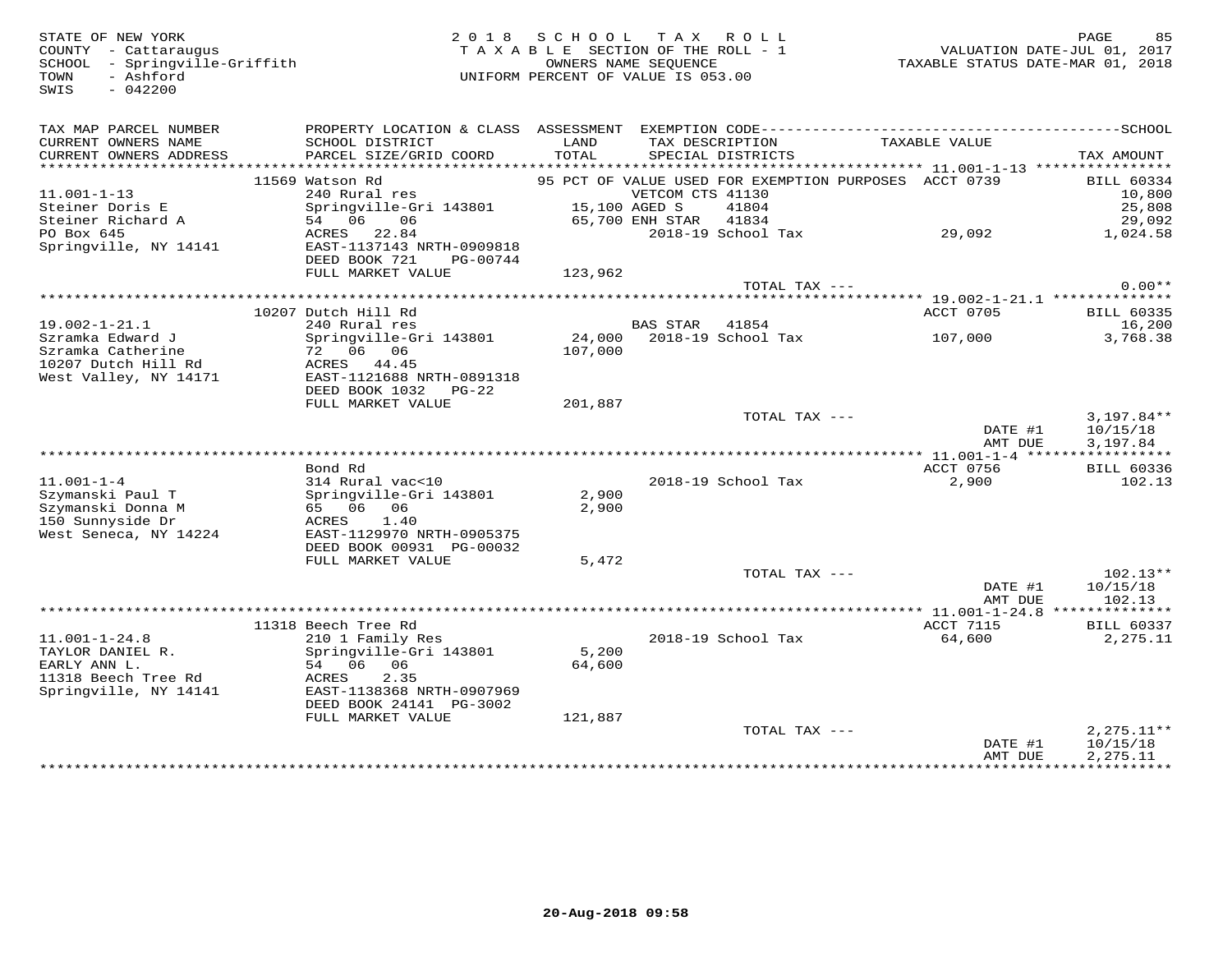| STATE OF NEW YORK<br>COUNTY - Cattaraugus<br>SCHOOL - Springville-Griffith<br>- Ashford<br>TOWN<br>$-042200$<br>SWIS | 2 0 1 8                                                                                                                                                                         | S C H O O L<br>OWNERS NAME SEQUENCE | TAX ROLL<br>TAXABLE SECTION OF THE ROLL - 1<br>UNIFORM PERCENT OF VALUE IS 053.00 | VALUATION DATE-JUL 01, 2017<br>TAXABLE STATUS DATE-MAR 01, 2018 | PAGE<br>86                           |
|----------------------------------------------------------------------------------------------------------------------|---------------------------------------------------------------------------------------------------------------------------------------------------------------------------------|-------------------------------------|-----------------------------------------------------------------------------------|-----------------------------------------------------------------|--------------------------------------|
| TAX MAP PARCEL NUMBER                                                                                                |                                                                                                                                                                                 |                                     |                                                                                   |                                                                 |                                      |
| CURRENT OWNERS NAME<br>CURRENT OWNERS ADDRESS<br>***********************                                             | SCHOOL DISTRICT<br>PARCEL SIZE/GRID COORD                                                                                                                                       | LAND<br>TOTAL                       | TAX DESCRIPTION<br>SPECIAL DISTRICTS                                              | TAXABLE VALUE                                                   | TAX AMOUNT                           |
|                                                                                                                      | 6154 Emerson Rd                                                                                                                                                                 |                                     |                                                                                   | ACCT 0189                                                       | <b>BILL 60338</b>                    |
| $11.003 - 1 - 3.2$<br>Taylor Tricia L<br>6154 Emerson Road<br>West Valley, NY 14171                                  | 210 1 Family Res<br>Springville-Gri 143801<br>64 06 06<br>ACRES<br>4.15<br>EAST-0112988 NRTH-0901601<br>DEED BOOK 25520 PG-6001                                                 | 9,900<br>68,100                     | 2018-19 School Tax                                                                | 68,100                                                          | 2,398.38                             |
|                                                                                                                      | FULL MARKET VALUE                                                                                                                                                               | 128,491                             |                                                                                   |                                                                 |                                      |
|                                                                                                                      |                                                                                                                                                                                 |                                     | TOTAL TAX ---                                                                     | DATE #1<br>AMT DUE                                              | $2,398.38**$<br>10/15/18<br>2,398.38 |
|                                                                                                                      |                                                                                                                                                                                 |                                     |                                                                                   | ** $10.004 - 1 - 40$ *****                                      | * * * * * * * * * * *                |
| $10.004 - 1 - 40$<br>Vacinek Donna<br>PO Box 304<br>Springville, NY 14141                                            | 6808 Peters Rd<br>210 1 Family Res<br>Springville-Gri 143801<br>73 06 06<br>FRNT 155.00 DPTH 125.00<br>EAST-0471990 NRTH-0896130<br>DEED BOOK 21939 PG-6001                     | 3,600<br>46,400                     | 2018-19 School Tax                                                                | ACCT 0034<br>46,400                                             | <b>BILL 60339</b><br>1,634.14        |
|                                                                                                                      | FULL MARKET VALUE                                                                                                                                                               | 87,547                              |                                                                                   |                                                                 |                                      |
|                                                                                                                      |                                                                                                                                                                                 |                                     | TOTAL TAX ---                                                                     | DATE #1<br>AMT DUE                                              | $1,634.14**$<br>10/15/18<br>1,634.14 |
|                                                                                                                      | 7235 Henrietta Rd                                                                                                                                                               |                                     |                                                                                   | ACCT 0774                                                       | <b>BILL 60340</b>                    |
| $10.003 - 2 - 4.1$                                                                                                   | 230 3 Family Res                                                                                                                                                                |                                     | BAS STAR<br>41854                                                                 |                                                                 | 16,200                               |
| Vacinek Richard<br>PO Box 133<br>Springville, NY 14141                                                               | Springville-Gri 143801<br>41/55 06 07<br>3.70<br>ACRES<br>EAST-1110070 NRTH-0900864<br>DEED BOOK 00925 PG-00103<br>FULL MARKET VALUE                                            | 63,400<br>119,623                   | 5,000 2018-19 School Tax                                                          | 63,400                                                          | 2,232.85                             |
|                                                                                                                      |                                                                                                                                                                                 |                                     | TOTAL TAX ---                                                                     |                                                                 | $1,662.31**$                         |
|                                                                                                                      |                                                                                                                                                                                 |                                     |                                                                                   | DATE #1<br>AMT DUE                                              | 10/15/18<br>1,662.31                 |
|                                                                                                                      |                                                                                                                                                                                 |                                     |                                                                                   |                                                                 |                                      |
| $10.003 - 2 - 11.1$<br>Vacinek Richard<br>PO Box 133<br>Springville, NY 14141                                        | 7235 Henrietta Rd<br>270 Mfg housing<br>Springville-Gri 143801<br>40/54<br>06 07<br>ACRES<br>61.45<br>EAST-1113642 NRTH-0900024<br>DEED BOOK 977<br>PG-935<br>FULL MARKET VALUE | 41,300<br>79,700<br>150,377         | 2018-19 School Tax                                                                | ACCT 0523<br>79,700                                             | <b>BILL 60341</b><br>2,806.91        |
|                                                                                                                      |                                                                                                                                                                                 |                                     | TOTAL TAX ---                                                                     | DATE #1                                                         | $2,806.91**$<br>10/15/18             |
|                                                                                                                      |                                                                                                                                                                                 |                                     |                                                                                   | AMT DUE                                                         | 2,806.91                             |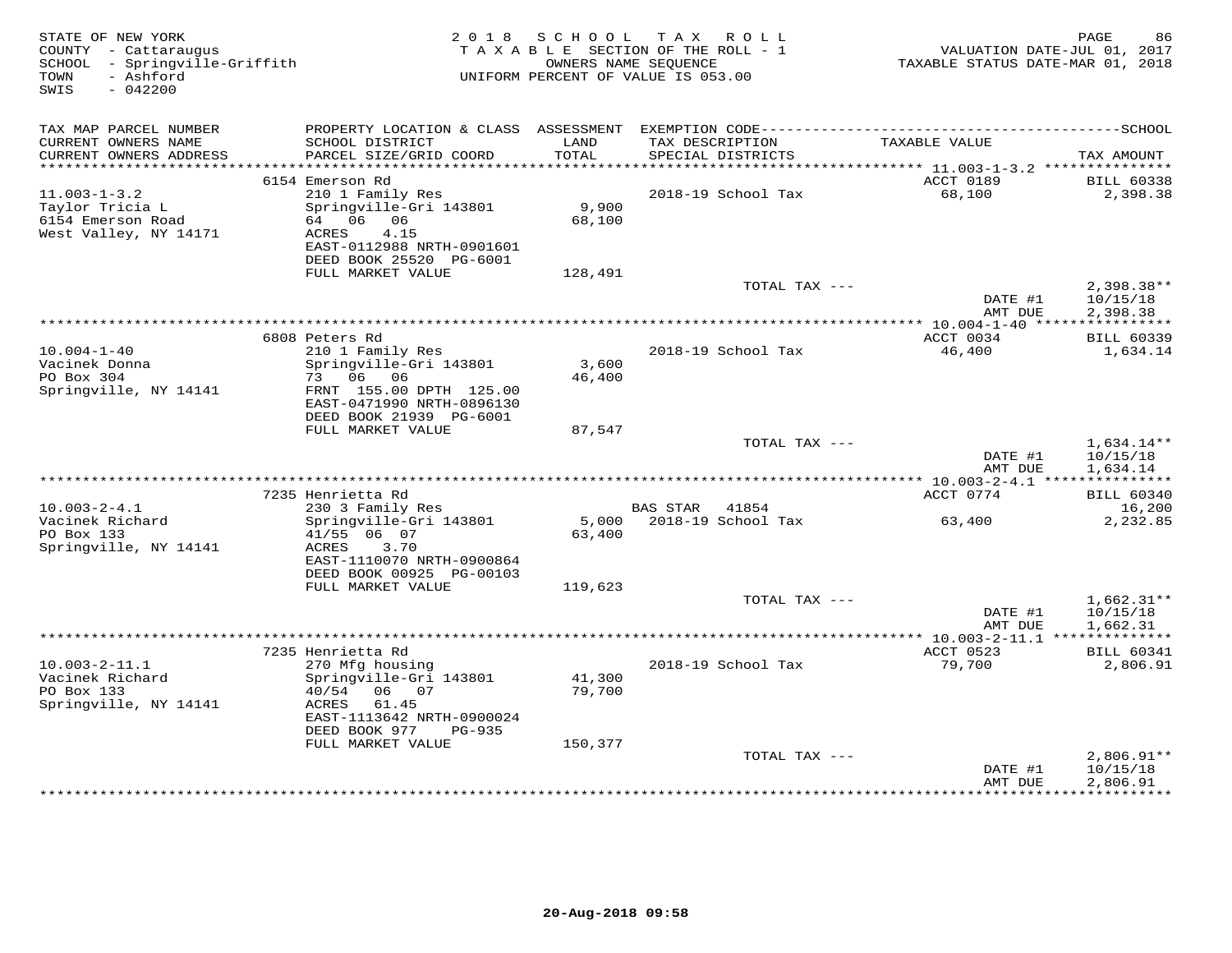| STATE OF NEW YORK<br>COUNTY - Cattaraugus<br>SCHOOL - Springville-Griffith<br>- Ashford<br>TOWN<br>SWIS<br>$-042200$ |                                                                                                                 | 2018 SCHOOL<br>TAXABLE SECTION OF THE ROLL - 1<br>OWNERS NAME SEQUENCE<br>UNIFORM PERCENT OF VALUE IS 053.00 |                 | TAX ROLL                  | VALUATION DATE-JUL 01, 2017<br>TAXABLE STATUS DATE-MAR 01, 2018 | PAGE<br>87                           |
|----------------------------------------------------------------------------------------------------------------------|-----------------------------------------------------------------------------------------------------------------|--------------------------------------------------------------------------------------------------------------|-----------------|---------------------------|-----------------------------------------------------------------|--------------------------------------|
| TAX MAP PARCEL NUMBER<br>CURRENT OWNERS NAME                                                                         | PROPERTY LOCATION & CLASS ASSESSMENT EXEMPTION CODE-----------------------------------SCHOOL<br>SCHOOL DISTRICT | LAND                                                                                                         |                 | TAX DESCRIPTION           | TAXABLE VALUE                                                   |                                      |
| CURRENT OWNERS ADDRESS                                                                                               | PARCEL SIZE/GRID COORD                                                                                          | TOTAL                                                                                                        |                 | SPECIAL DISTRICTS         |                                                                 | TAX AMOUNT                           |
|                                                                                                                      | 11399 Bolton Rd                                                                                                 |                                                                                                              |                 |                           | ACCT 0895                                                       | <b>BILL 60342</b>                    |
| $11.002 - 2 - 4$                                                                                                     | 240 Rural res                                                                                                   |                                                                                                              | <b>BAS STAR</b> | 41854                     |                                                                 | 16,200                               |
| Vogl Ronald P<br>Vogl Beverly<br>11399 Bolton Rd<br>Springville, NY 14141                                            | Springville-Gri 143801<br>40  06  06<br>ACRES 14.80<br>EAST-1147525 NRTH-0909447<br>DEED BOOK 844<br>PG-01035   | 108,400                                                                                                      |                 | 19,700 2018-19 School Tax | 108,400                                                         | 3,817.68                             |
|                                                                                                                      | FULL MARKET VALUE                                                                                               | 204,528                                                                                                      |                 |                           |                                                                 |                                      |
|                                                                                                                      |                                                                                                                 |                                                                                                              |                 | TOTAL TAX ---             | DATE #1<br>AMT DUE                                              | $3,247.14**$<br>10/15/18<br>3,247.14 |
|                                                                                                                      |                                                                                                                 |                                                                                                              |                 |                           | *************** 11.001-1-27.5 ***************                   |                                      |
|                                                                                                                      | Beech Tree Rd                                                                                                   |                                                                                                              |                 |                           | ACCT 1528                                                       | <b>BILL 60343</b>                    |
| $11.001 - 1 - 27.5$<br>Voniderstein Jennifer L<br>10931 NYS Rte 240                                                  | 314 Rural vac<10<br>Springville-Gri 143801<br>ACRES<br>3.50                                                     | 7,000<br>7,000                                                                                               |                 | 2018-19 School Tax        | 7,000                                                           | 246.53                               |
| West Valley, NY 14171                                                                                                | EAST-1140277 NRTH-0905883<br>DEED BOOK 999<br>$PG-145$                                                          |                                                                                                              |                 |                           |                                                                 |                                      |
|                                                                                                                      | FULL MARKET VALUE                                                                                               | 13,208                                                                                                       |                 |                           |                                                                 |                                      |
|                                                                                                                      |                                                                                                                 |                                                                                                              |                 | TOTAL TAX ---             | DATE #1<br>AMT DUE                                              | $246.53**$<br>10/15/18<br>246.53     |
|                                                                                                                      |                                                                                                                 |                                                                                                              |                 |                           |                                                                 |                                      |
|                                                                                                                      | 10845 Nys Rte 240                                                                                               |                                                                                                              |                 |                           | ACCT 0164                                                       | <b>BILL 60344</b>                    |
| $11.003 - 2 - 1$<br>Waldman Gary W<br>Waldman Lynn M<br>10845 Rte 240<br>West Valley, NY 14171                       | 210 1 Family Res<br>Springville-Gri 143801<br>58 06 06<br>ACRES<br>8.31<br>EAST-1133260 NRTH-0900118            | 12,900<br>66,300                                                                                             |                 | 2018-19 School Tax        | 66,300                                                          | 2,334.99                             |
|                                                                                                                      | DEED BOOK 00936 PG-00690                                                                                        |                                                                                                              |                 |                           |                                                                 |                                      |
|                                                                                                                      | FULL MARKET VALUE                                                                                               | 125,094                                                                                                      |                 |                           |                                                                 |                                      |
|                                                                                                                      |                                                                                                                 |                                                                                                              |                 | TOTAL TAX ---             | DATE #1<br>AMT DUE                                              | $2,334.99**$<br>10/15/18<br>2,334.99 |
|                                                                                                                      |                                                                                                                 |                                                                                                              |                 |                           |                                                                 |                                      |
|                                                                                                                      | 5888 Cole Rd                                                                                                    |                                                                                                              |                 |                           | ACCT 0408                                                       | <b>BILL 60345</b>                    |
| $11.003 - 1 - 12$                                                                                                    | 270 Mfg housing                                                                                                 |                                                                                                              | BAS STAR        | 41854                     |                                                                 | 16,200                               |
| Walker Jennifer J<br>5888 Cole Rd<br>West Valley, NY 14171                                                           | Springville-Gri 143801<br>59 06 06<br>ACRES<br>1.23<br>EAST-1134853 NRTH-0904438                                | 18,900                                                                                                       |                 | 5,300 2018-19 School Tax  | 18,900                                                          | 665.63                               |
|                                                                                                                      | DEED BOOK 15805 PG-8001                                                                                         |                                                                                                              |                 |                           |                                                                 |                                      |
|                                                                                                                      | FULL MARKET VALUE                                                                                               | 35,660                                                                                                       |                 | TOTAL TAX ---             | DATE #1                                                         | $95.09**$<br>10/15/18                |
|                                                                                                                      |                                                                                                                 |                                                                                                              |                 |                           | AMT DUE                                                         | 95.09                                |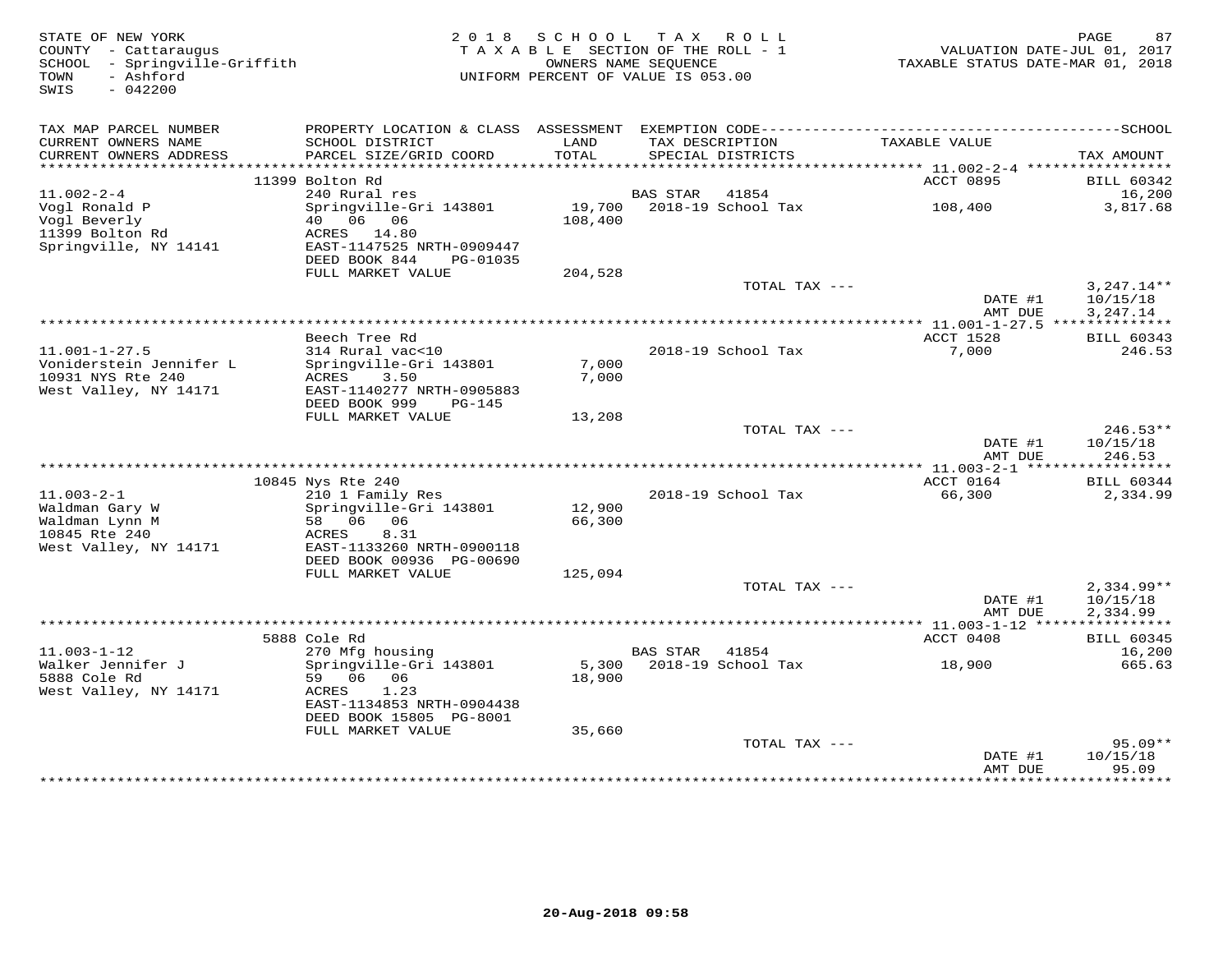| STATE OF NEW YORK<br>COUNTY - Cattaraugus<br>SCHOOL<br>- Springville-Griffith<br>- Ashford<br>TOWN<br>$-042200$<br>SWIS | 2 0 1 8                                   | S C H O O L<br>TAXABLE SECTION OF THE ROLL - 1<br>UNIFORM PERCENT OF VALUE IS 053.00 | T A X<br>OWNERS NAME SEOUENCE        | R O L L       | TAXABLE STATUS DATE-MAR 01, 2018                      | 88<br>PAGE<br>VALUATION DATE-JUL 01, 2017 |
|-------------------------------------------------------------------------------------------------------------------------|-------------------------------------------|--------------------------------------------------------------------------------------|--------------------------------------|---------------|-------------------------------------------------------|-------------------------------------------|
| TAX MAP PARCEL NUMBER                                                                                                   |                                           |                                                                                      |                                      |               |                                                       |                                           |
| CURRENT OWNERS NAME<br>CURRENT OWNERS ADDRESS                                                                           | SCHOOL DISTRICT<br>PARCEL SIZE/GRID COORD | LAND<br>TOTAL                                                                        | TAX DESCRIPTION<br>SPECIAL DISTRICTS |               | TAXABLE VALUE                                         | TAX AMOUNT                                |
| *************************                                                                                               |                                           |                                                                                      |                                      |               |                                                       |                                           |
|                                                                                                                         | Bolton Rd                                 |                                                                                      |                                      |               | ACCT 0828                                             | <b>BILL 60346</b>                         |
| $3.004 - 2 - 6.1$                                                                                                       | 314 Rural vac<10                          |                                                                                      | 2018-19 School Tax                   |               | 5,000                                                 | 176.09                                    |
| Walter Sandra D                                                                                                         | Springville-Gri 143801                    | 5,000                                                                                |                                      |               |                                                       |                                           |
| PO Box 317                                                                                                              | 41/6/6                                    | 5,000                                                                                |                                      |               |                                                       |                                           |
| East Concord, NY 14055                                                                                                  | ACRES<br>1.70                             |                                                                                      |                                      |               |                                                       |                                           |
|                                                                                                                         | EAST-1148310 NRTH-0911875                 |                                                                                      |                                      |               |                                                       |                                           |
|                                                                                                                         | DEED BOOK 22149 PG-4001                   |                                                                                      |                                      |               |                                                       |                                           |
|                                                                                                                         | FULL MARKET VALUE                         | 9,434                                                                                |                                      | TOTAL TAX --- |                                                       | $176.09**$                                |
|                                                                                                                         |                                           |                                                                                      |                                      |               | DATE #1                                               | 10/15/18                                  |
|                                                                                                                         |                                           |                                                                                      |                                      |               | AMT DUE                                               | 176.09                                    |
|                                                                                                                         |                                           |                                                                                      |                                      |               |                                                       |                                           |
|                                                                                                                         | 6543 Boberg Rd                            |                                                                                      |                                      |               | ACCT 1422                                             | <b>BILL 60347</b>                         |
| $10.004 - 1 - 21.2$                                                                                                     | 210 1 Family Res                          |                                                                                      | VETCOM CTS 41130                     |               |                                                       | 10,800                                    |
| Warnes Ross                                                                                                             | Springville-Gri 143801                    |                                                                                      | 5,400 VETDIS CTS 41140               |               |                                                       | 21,600                                    |
| Warnes Cassondra                                                                                                        | 68 06<br>06                               |                                                                                      | 66,600 BAS STAR                      | 41854         |                                                       | 16,200                                    |
| 6543 Boberg Rd                                                                                                          | 1.35<br>ACRES                             |                                                                                      | 2018-19 School Tax                   |               | 34,200                                                | 1,204.47                                  |
| West Valley, NY 14171                                                                                                   | EAST-1124538 NRTH-0894492                 |                                                                                      |                                      |               |                                                       |                                           |
|                                                                                                                         | DEED BOOK 21103 PG-8001                   |                                                                                      |                                      |               |                                                       |                                           |
|                                                                                                                         | FULL MARKET VALUE                         | 125,660                                                                              |                                      |               |                                                       |                                           |
|                                                                                                                         |                                           |                                                                                      |                                      | TOTAL TAX --- | DATE #1                                               | 633.93**                                  |
|                                                                                                                         |                                           |                                                                                      |                                      |               | AMT DUE                                               | 10/15/18<br>633.93                        |
|                                                                                                                         |                                           |                                                                                      |                                      |               |                                                       | ***********                               |
|                                                                                                                         | 10909 Nys Rte 240                         |                                                                                      |                                      |               | ACCT 0636                                             | <b>BILL 60348</b>                         |
| $11.003 - 1 - 22$                                                                                                       | 270 Mfg housing                           |                                                                                      | 2018-19 School Tax                   |               | 19,200                                                | 676.20                                    |
| Washington Shelley                                                                                                      | Springville-Gri 143801                    | 4,900                                                                                |                                      |               |                                                       |                                           |
| Jaques Juanita                                                                                                          | 06<br>58<br>06                            | 19,200                                                                               |                                      |               |                                                       |                                           |
| 3643 Havenwood Dr                                                                                                       | FRNT 275.00 DPTH 150.00                   |                                                                                      |                                      |               |                                                       |                                           |
| Middleburg, FL 32068                                                                                                    | EAST-0048536 NRTH-0090126                 |                                                                                      |                                      |               |                                                       |                                           |
|                                                                                                                         | DEED BOOK 14210 PG-5001                   |                                                                                      |                                      |               |                                                       |                                           |
|                                                                                                                         | FULL MARKET VALUE                         | 36,226                                                                               |                                      |               |                                                       |                                           |
|                                                                                                                         |                                           |                                                                                      |                                      | TOTAL TAX --- |                                                       | $676.20**$                                |
|                                                                                                                         |                                           |                                                                                      |                                      |               | DATE #1<br>AMT DUE                                    | 10/15/18<br>676.20                        |
|                                                                                                                         |                                           |                                                                                      |                                      |               |                                                       |                                           |
|                                                                                                                         | 6830 Schwartz Rd                          |                                                                                      |                                      |               | 50 PCT OF VALUE USED FOR EXEMPTION PURPOSES ACCT 0446 | <b>BILL 60349</b>                         |
| $10.004 - 1 - 1.1$                                                                                                      | 210 1 Family Res                          |                                                                                      | VETCOM CTS 41130                     |               |                                                       | 2,188                                     |
| Wasielewski Jerome J                                                                                                    | Springville-Gri 143801                    |                                                                                      | 3,800 VETDIS CTS 41140               |               |                                                       | 2,625                                     |
| 6830 Schwartz Road                                                                                                      | 78 06<br>06                               |                                                                                      | 17,500 BAS STAR                      | 41854         |                                                       | 12,687                                    |
| West Valley, NY 14171                                                                                                   | ACRES<br>2.35                             |                                                                                      | 2018-19 School Tax                   |               | 12,687                                                | 446.82                                    |
|                                                                                                                         | EAST-1118278 NRTH-0900192                 |                                                                                      |                                      |               |                                                       |                                           |
|                                                                                                                         | DEED BOOK 26736 PG-4001                   |                                                                                      |                                      |               |                                                       |                                           |
|                                                                                                                         | FULL MARKET VALUE                         | 33,019                                                                               |                                      |               |                                                       |                                           |
|                                                                                                                         |                                           |                                                                                      |                                      | TOTAL TAX --- | *************************************                 | $0.00**$                                  |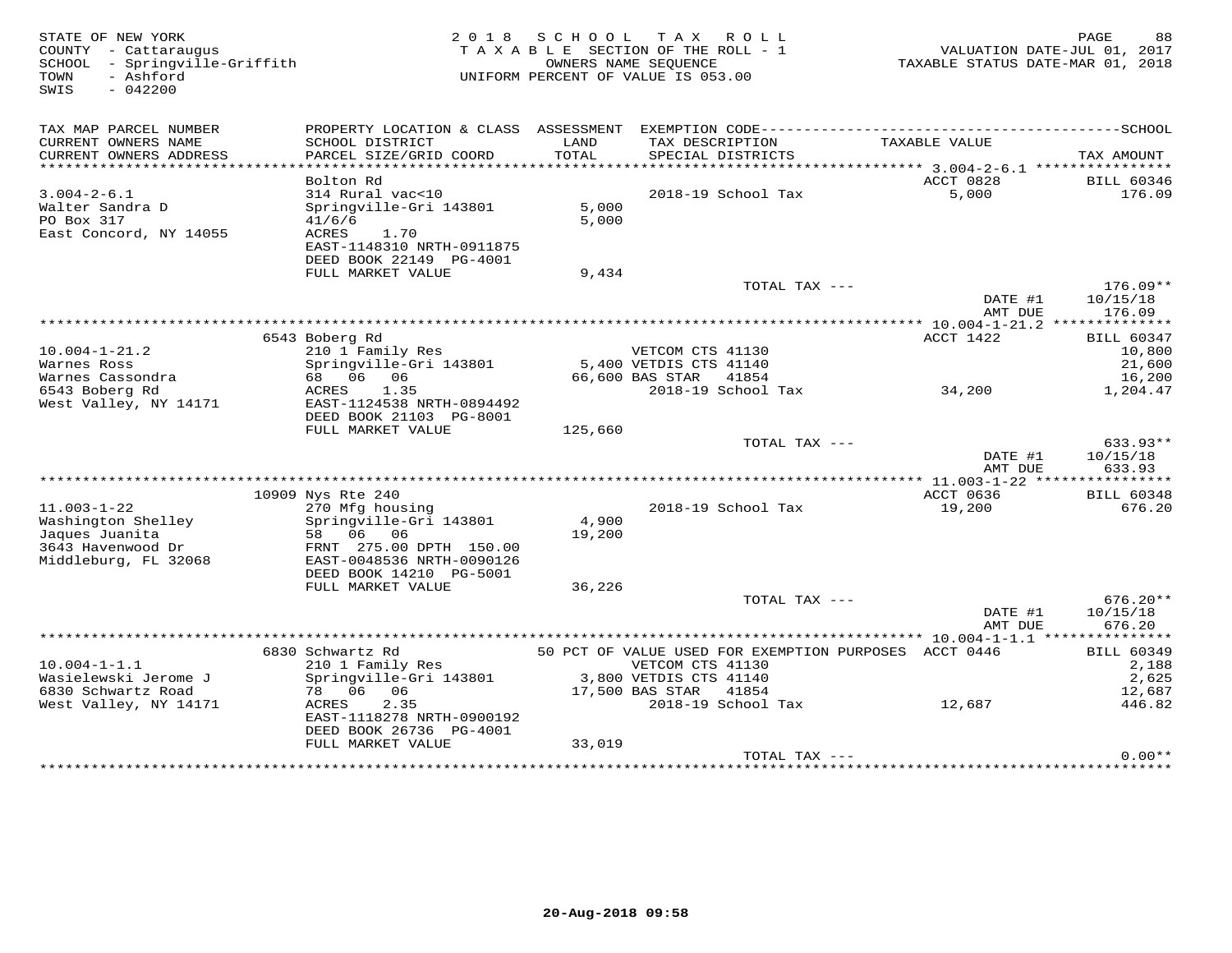| STATE OF NEW YORK<br>COUNTY - Cattaraugus<br>SCHOOL - Springville-Griffith<br>- Ashford<br>TOWN<br>SWIS<br>$-042200$ | 2 0 1 8                                                | SCHOOL<br>TAXABLE SECTION OF THE ROLL - 1<br>OWNERS NAME SEOUENCE<br>UNIFORM PERCENT OF VALUE IS 053.00 | T A X                | ROLL                                 | VALUATION DATE-JUL 01, 2017<br>TAXABLE STATUS DATE-MAR 01, 2018 | PAGE       | 89                          |
|----------------------------------------------------------------------------------------------------------------------|--------------------------------------------------------|---------------------------------------------------------------------------------------------------------|----------------------|--------------------------------------|-----------------------------------------------------------------|------------|-----------------------------|
| TAX MAP PARCEL NUMBER                                                                                                | PROPERTY LOCATION & CLASS                              |                                                                                                         |                      |                                      |                                                                 |            |                             |
| CURRENT OWNERS NAME<br>CURRENT OWNERS ADDRESS<br>**********************                                              | SCHOOL DISTRICT<br>PARCEL SIZE/GRID COORD              | LAND<br>TOTAL                                                                                           |                      | TAX DESCRIPTION<br>SPECIAL DISTRICTS | TAXABLE VALUE                                                   | TAX AMOUNT |                             |
|                                                                                                                      | 10985 Nys Rte 240                                      |                                                                                                         |                      |                                      | ACCT 1008                                                       |            | <b>BILL 60350</b>           |
| $11.003 - 1 - 4.3$                                                                                                   | 210 1 Family Res                                       |                                                                                                         | <b>BAS STAR</b>      | 41854                                |                                                                 |            | 16,200                      |
| Watkins Michael L                                                                                                    | Springville-Gri 143801                                 | 5,200                                                                                                   |                      | 2018-19 School Tax                   | 39,200                                                          |            | 1,380.56                    |
| Watkins Lori                                                                                                         | 59 06<br>06                                            | 39,200                                                                                                  |                      |                                      |                                                                 |            |                             |
| 10985 Rte 240                                                                                                        | <b>ACRES</b><br>1.19                                   |                                                                                                         |                      |                                      |                                                                 |            |                             |
| West Valley, NY 14171                                                                                                | EAST-1133262 NRTH-0902632<br>DEED BOOK 897<br>PG-00755 |                                                                                                         |                      |                                      |                                                                 |            |                             |
|                                                                                                                      | FULL MARKET VALUE                                      | 73,962                                                                                                  |                      |                                      |                                                                 |            |                             |
|                                                                                                                      |                                                        |                                                                                                         |                      | TOTAL TAX ---                        |                                                                 |            | 810.03**                    |
|                                                                                                                      |                                                        |                                                                                                         |                      |                                      | DATE #1                                                         | 10/15/18   |                             |
|                                                                                                                      |                                                        |                                                                                                         |                      |                                      | AMT DUE                                                         |            | 810.03                      |
|                                                                                                                      |                                                        |                                                                                                         | ******************** |                                      | $* 19.001 - 2 - 36.2$ ***                                       |            |                             |
|                                                                                                                      | Connoisarauley Rd                                      |                                                                                                         |                      |                                      | ACCT 1704                                                       |            | <b>BILL 60351</b>           |
| $19.001 - 2 - 36.2$                                                                                                  | 314 Rural vac<10                                       |                                                                                                         |                      | 2018-19 School Tax                   | 3,970                                                           |            | 139.82                      |
| William J. Heim Revocable Tr                                                                                         | Springville-Gri 143801                                 | 3,970                                                                                                   |                      |                                      |                                                                 |            |                             |
| 10267 Route 219<br>Springville, NY 14141                                                                             | $11 - 6 - 7$<br>ACRES<br>6.10                          | 3,970                                                                                                   |                      |                                      |                                                                 |            |                             |
|                                                                                                                      | EAST-1111342 NRTH-0892442                              |                                                                                                         |                      |                                      |                                                                 |            |                             |
|                                                                                                                      | DEED BOOK 2088<br>PG-6001                              |                                                                                                         |                      |                                      |                                                                 |            |                             |
|                                                                                                                      | FULL MARKET VALUE                                      | 7,491                                                                                                   |                      |                                      |                                                                 |            |                             |
|                                                                                                                      |                                                        |                                                                                                         |                      | TOTAL TAX ---                        |                                                                 |            | 139.82**                    |
|                                                                                                                      |                                                        |                                                                                                         |                      |                                      | DATE #1                                                         | 10/15/18   |                             |
| ******************************                                                                                       |                                                        |                                                                                                         |                      |                                      | AMT DUE                                                         |            | 139.82                      |
|                                                                                                                      |                                                        |                                                                                                         |                      |                                      |                                                                 |            |                             |
| $19.001 - 2 - 36.1$                                                                                                  | Connoisarauley Rd<br>314 Rural vac<10                  |                                                                                                         |                      | 2018-19 School Tax                   | ACCT 1703<br>5,400                                              |            | <b>BILL 60352</b><br>190.18 |
| William J. Heim Revocable Trus Springville-Gri 143801                                                                |                                                        | 5,400                                                                                                   |                      |                                      |                                                                 |            |                             |
| 10267 Route 219                                                                                                      | $11 - 6 - 7$                                           | 5,400                                                                                                   |                      |                                      |                                                                 |            |                             |
| Springville, NY 14141                                                                                                | ACRES<br>2.15                                          |                                                                                                         |                      |                                      |                                                                 |            |                             |
|                                                                                                                      | EAST-1110629 NRTH-0892373                              |                                                                                                         |                      |                                      |                                                                 |            |                             |
| PRIOR OWNER ON 3/01/2018                                                                                             | DEED BOOK 29303 PG-2001                                |                                                                                                         |                      |                                      |                                                                 |            |                             |
| Eckam Josephine A                                                                                                    | FULL MARKET VALUE                                      | 10,189                                                                                                  |                      |                                      |                                                                 |            |                             |
|                                                                                                                      |                                                        |                                                                                                         |                      | TOTAL TAX ---                        |                                                                 |            | 190.18**                    |
|                                                                                                                      |                                                        |                                                                                                         |                      |                                      | DATE #1<br>AMT DUE                                              | 10/15/18   | 190.18                      |
|                                                                                                                      |                                                        |                                                                                                         |                      |                                      |                                                                 |            |                             |
|                                                                                                                      | 10761 Miller Rd                                        |                                                                                                         |                      |                                      | ACCT 0335                                                       |            | BILL 60353                  |
| $10.003 - 2 - 17$                                                                                                    | 260 Seasonal res                                       |                                                                                                         |                      | 2018-19 School Tax                   | 22,000                                                          |            | 774.81                      |
| Wilson Charles J                                                                                                     | Springville-Gri 143801                                 | 8,100                                                                                                   |                      |                                      |                                                                 |            |                             |
| Wilson Madge L                                                                                                       | 39<br>06<br>07                                         | 22,000                                                                                                  |                      |                                      |                                                                 |            |                             |
| 4034 Victoria Ave                                                                                                    | 3.82<br>ACRES                                          |                                                                                                         |                      |                                      |                                                                 |            |                             |
| 10761 Miller Rd                                                                                                      | EAST-1115965 NRTH-0898717                              |                                                                                                         |                      |                                      |                                                                 |            |                             |
| PO Box 237<br>Springville, NY 14141                                                                                  | DEED BOOK 14230 PG-3002<br>FULL MARKET VALUE           | 41,509                                                                                                  |                      |                                      |                                                                 |            |                             |
|                                                                                                                      |                                                        |                                                                                                         |                      | TOTAL TAX ---                        |                                                                 |            | $774.81**$                  |
|                                                                                                                      |                                                        |                                                                                                         |                      |                                      | DATE #1                                                         | 10/15/18   |                             |
|                                                                                                                      |                                                        |                                                                                                         |                      |                                      | AMT DUE                                                         |            | 774.81                      |
|                                                                                                                      |                                                        |                                                                                                         |                      |                                      |                                                                 |            | *********                   |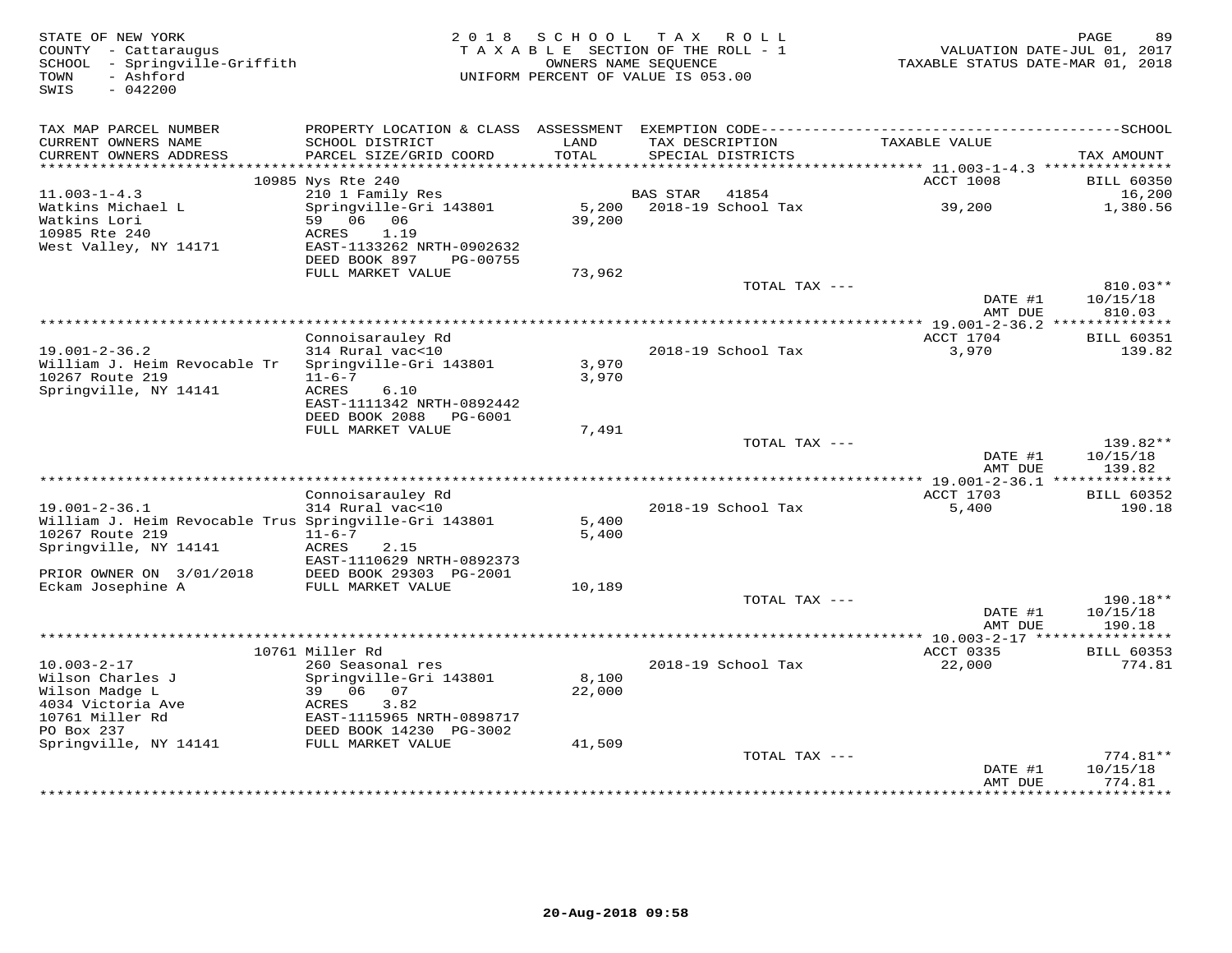| STATE OF NEW YORK<br>COUNTY - Cattaraugus<br>SCHOOL - Springville-Griffith<br>- Ashford<br>TOWN<br>$-042200$<br>SWIS |                                                                                                                                                                  | 2018 SCHOOL<br>TAXABLE SECTION OF THE ROLL - 1<br>OWNERS NAME SEQUENCE<br>UNIFORM PERCENT OF VALUE IS 053.00 |          | TAX ROLL                             | TAXABLE STATUS DATE-MAR 01, 2018                                       | 90<br>PAGE<br>VALUATION DATE-JUL 01, 2017 |
|----------------------------------------------------------------------------------------------------------------------|------------------------------------------------------------------------------------------------------------------------------------------------------------------|--------------------------------------------------------------------------------------------------------------|----------|--------------------------------------|------------------------------------------------------------------------|-------------------------------------------|
| TAX MAP PARCEL NUMBER<br>CURRENT OWNERS NAME<br>CURRENT OWNERS ADDRESS                                               | SCHOOL DISTRICT<br>PARCEL SIZE/GRID COORD                                                                                                                        | LAND<br>TOTAL                                                                                                |          | TAX DESCRIPTION<br>SPECIAL DISTRICTS | TAXABLE VALUE                                                          | TAX AMOUNT                                |
|                                                                                                                      | 6626 Schwartz Rd                                                                                                                                                 | *********                                                                                                    |          |                                      | *************************** 10.004-1-7 ******************<br>ACCT 0667 | <b>BILL 60354</b>                         |
| $10.004 - 1 - 7$<br>Wing Thomas L<br>Wing Rose M<br>6626 Schwartz Rd<br>West Valley, NY 14171                        | 210 1 Family Res<br>Springville-Gri 143801<br>74 06 06<br>97 BOR<br>ACRES<br>1.33                                                                                | 5,400<br>61,800                                                                                              | BAS STAR | 41854<br>2018-19 School Tax          | 61,800                                                                 | 16,200<br>2,176.50                        |
|                                                                                                                      | EAST-0474510 NRTH-0899670<br>DEED BOOK 22257 PG-2004<br>FULL MARKET VALUE                                                                                        | 116,604                                                                                                      |          |                                      |                                                                        |                                           |
|                                                                                                                      |                                                                                                                                                                  |                                                                                                              |          | TOTAL TAX ---                        | DATE #1<br>AMT DUE                                                     | $1,605.96**$<br>10/15/18<br>1,605.96      |
|                                                                                                                      | 11423 Bolton Rd                                                                                                                                                  |                                                                                                              |          |                                      | ACCT 0906                                                              | <b>BILL 60355</b>                         |
| $11.002 - 2 - 3.2$                                                                                                   | 240 Rural res                                                                                                                                                    |                                                                                                              | ENH STAR | 41834                                |                                                                        | 36,070                                    |
| Wingard James H<br>Wingard Barbara A<br>11423 Bolton Rd<br>Springville, NY 14141                                     | Springville-Gri 143801<br>40  06  06<br>ACRES 19.70<br>EAST-1147534 NRTH-0909898                                                                                 | 23,200<br>90,500                                                                                             |          | 2018-19 School Tax                   | 90,500                                                                 | 3,187.27                                  |
|                                                                                                                      | DEED BOOK 772<br>PG-00952<br>FULL MARKET VALUE                                                                                                                   | 170,755                                                                                                      |          |                                      |                                                                        |                                           |
|                                                                                                                      |                                                                                                                                                                  |                                                                                                              |          | TOTAL TAX ---                        | DATE #1<br>AMT DUE                                                     | $1,916.94**$<br>10/15/18<br>1,916.94      |
|                                                                                                                      |                                                                                                                                                                  |                                                                                                              |          |                                      |                                                                        |                                           |
| $11.003 - 1 - 11$<br>Wolniewicz Kayla<br>5894 Cole Rd<br>West Valley, NY 14171                                       | 5894 Cole Rd<br>210 1 Family Res<br>Springville-Gri 143801<br>59 06 06<br>ACRES<br>1.22<br>EAST-1134745 NRTH-0904432<br>DEED BOOK 23964 PG-7003                  | 5,300<br>52,300                                                                                              |          | 2018-19 School Tax                   | ACCT 0826<br>52,300                                                    | <b>BILL 60356</b><br>1,841.93             |
|                                                                                                                      | FULL MARKET VALUE                                                                                                                                                | 98,679                                                                                                       |          |                                      |                                                                        |                                           |
|                                                                                                                      |                                                                                                                                                                  |                                                                                                              |          | TOTAL TAX ---                        | DATE #1<br>AMT DUE                                                     | $1,841.93**$<br>10/15/18<br>1,841.93      |
|                                                                                                                      | Bond Rd                                                                                                                                                          |                                                                                                              |          |                                      | ******** 11.001-1-2 ***<br>ACCT 0833                                   | <b>BILL 60357</b>                         |
| $11.001 - 1 - 2$<br>Wolniewicz Raymond<br>Wolniewicz Elizabeth<br>31 South Shore Dr<br>Alden, NY 14004               | 314 Rural vac<10<br>Springville-Gri 143801<br>65 06 06<br>FRNT 185.00 DPTH 180.00<br>EAST-1129560 NRTH-0905326<br>DEED BOOK 796<br>PG-00310<br>FULL MARKET VALUE | 4,500<br>4,500<br>8,491                                                                                      |          | 2018-19 School Tax                   | 4,500                                                                  | 158.48                                    |
|                                                                                                                      |                                                                                                                                                                  |                                                                                                              |          | TOTAL TAX ---                        |                                                                        | 158.48**                                  |
|                                                                                                                      |                                                                                                                                                                  |                                                                                                              |          |                                      | DATE #1<br>AMT DUE<br>************                                     | 10/15/18<br>158.48<br>********            |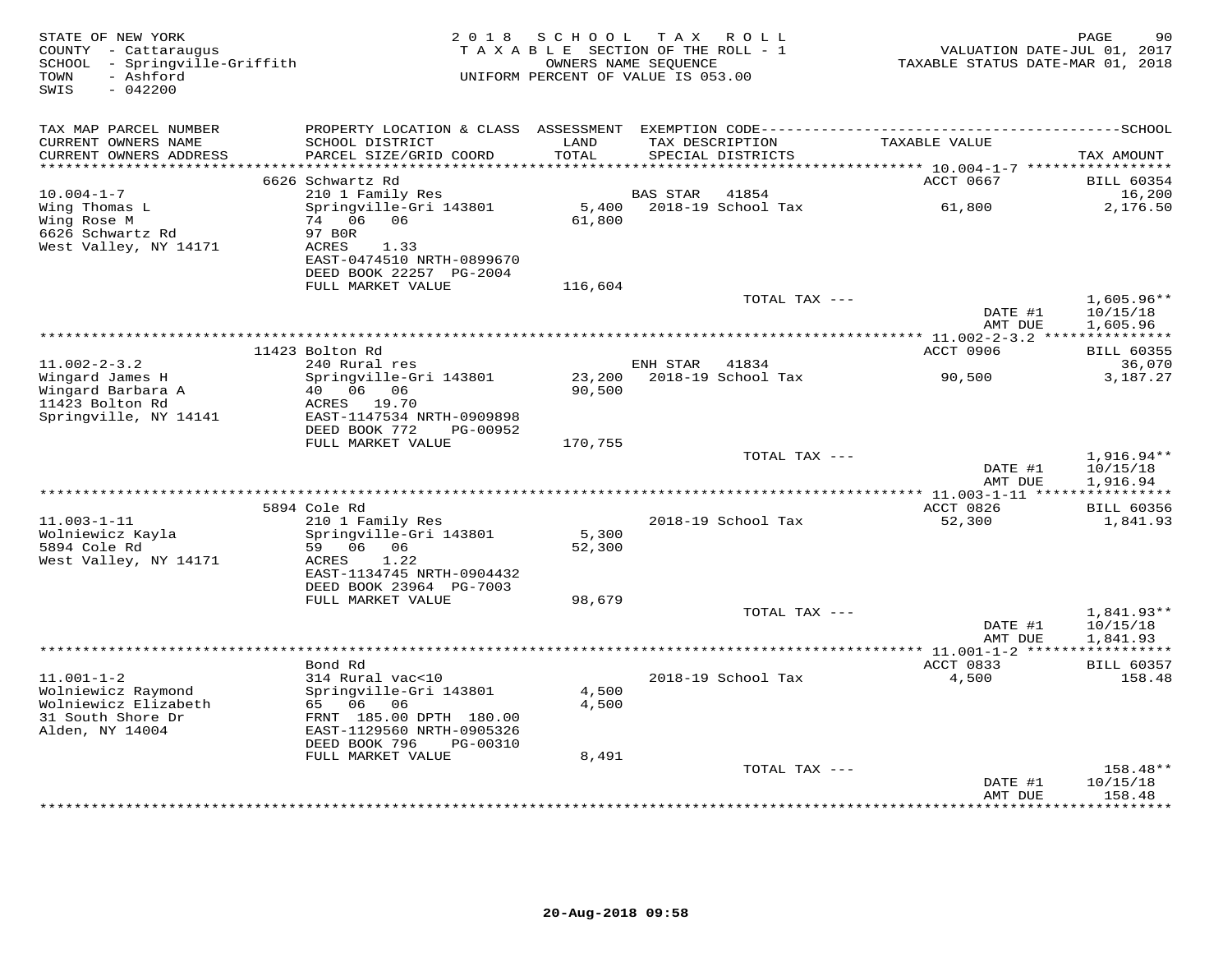| TAX MAP PARCEL NUMBER<br>CURRENT OWNERS NAME<br>SCHOOL DISTRICT<br>LAND<br>TAX DESCRIPTION<br>TAXABLE VALUE<br>CURRENT OWNERS ADDRESS<br>PARCEL SIZE/GRID COORD<br>TOTAL<br>SPECIAL DISTRICTS<br>TAX AMOUNT<br>**********************<br>6138 Bond Rd<br>ACCT 0831<br><b>BILL 60358</b><br>240 Rural res<br>16,200<br>$11.001 - 1 - 1$<br><b>BAS STAR</b><br>41854<br>Wolniewicz Raymond C<br>Springville-Gri 143801<br>50,200<br>2018-19 School Tax<br>109,200<br>3,845.86<br>6138 Bond Rd<br>65<br>06<br>06<br>109,200<br>West Valley, NY 14171<br>ACRES 104.44<br>EAST-1129401 NRTH-0905420<br>DEED BOOK 20835 PG-5001<br>FULL MARKET VALUE<br>206,038<br>TOTAL TAX ---<br>$3,275.32**$<br>DATE #1<br>10/15/18<br>AMT DUE<br>3,275.32<br>************************<br>* 19.001-2-25.3 ***************<br>Connoisarauley Rd<br>ACCT 1457<br><b>BILL 60359</b><br>$19.001 - 2 - 25.3$<br>314 Rural vac<10<br>2018-19 School Tax<br>200<br>7.04<br>Woroniecki David<br>Springville-Gri 143801<br>200<br>10244 Connoisarauley Rd<br>$01/02/11$ 06<br>200<br>07<br>West Valley, NY 14171<br>FRNT 130.00 DPTH<br>40.00<br>EAST-1113160 NRTH-0891625<br>DEED BOOK 17960 PG-2002<br>FULL MARKET VALUE<br>377<br>TOTAL TAX ---<br>$7.04**$<br>DATE #1<br>10/15/18<br>AMT DUE<br>7.04<br>*** 19.001-2-27 ****<br>***********<br>10244 Connoisarauley Rd<br>ACCT 0761<br><b>BILL 60360</b><br>$19.001 - 2 - 27$<br>260 Seasonal res<br>2018-19 School Tax<br>31,500<br>1,109.38<br>Woroniecki David E<br>Springville-Gri 143801<br>5,300<br>10244 Connoisarauley Rd<br>06<br>11<br>07<br>31,500<br>West Valley, NY 14171<br>1.35<br>ACRES<br>EAST-1113143 NRTH-0891766<br>DEED BOOK 15214 PG-4002<br>FULL MARKET VALUE<br>59,434<br>1,109.38**<br>TOTAL TAX ---<br>DATE #1<br>10/15/18<br>AMT DUE<br>1,109.38<br>11576 Watson Rd<br>ACCT 0920<br><b>BILL 60361</b><br>$11.001 - 1 - 17.2$<br>210 1 Family Res<br>2018-19 School Tax<br>72,900<br>2,567.43<br>Wright Joseph<br>Springville-Gri 143801<br>8,800<br>Wright Jessica<br>54<br>06<br>06<br>72,900<br>11576 Watson Rd.<br><b>ACRES</b><br>4.49<br>Springville, NY 14141<br>EAST-1137501 NRTH-0909329<br>DEED BOOK 27094 PG-7002<br>FULL MARKET VALUE<br>137,547<br>TOTAL TAX ---<br>$2,567.43**$<br>DATE #1<br>10/15/18<br>2,567.43<br>AMT DUE<br>* * * * * * * * * * * | STATE OF NEW YORK<br>COUNTY - Cattaraugus<br>- Springville-Griffith<br>SCHOOL<br>- Ashford<br>TOWN<br>SWIS<br>$-042200$ | 2 0 1 8 | SCHOOL<br>TAXABLE SECTION OF THE ROLL - 1<br>OWNERS NAME SEOUENCE<br>UNIFORM PERCENT OF VALUE IS 053.00 | T A X | R O L L | TAXABLE STATUS DATE-MAR 01, 2018 | 91<br>PAGE<br>VALUATION DATE-JUL 01, 2017 |
|-------------------------------------------------------------------------------------------------------------------------------------------------------------------------------------------------------------------------------------------------------------------------------------------------------------------------------------------------------------------------------------------------------------------------------------------------------------------------------------------------------------------------------------------------------------------------------------------------------------------------------------------------------------------------------------------------------------------------------------------------------------------------------------------------------------------------------------------------------------------------------------------------------------------------------------------------------------------------------------------------------------------------------------------------------------------------------------------------------------------------------------------------------------------------------------------------------------------------------------------------------------------------------------------------------------------------------------------------------------------------------------------------------------------------------------------------------------------------------------------------------------------------------------------------------------------------------------------------------------------------------------------------------------------------------------------------------------------------------------------------------------------------------------------------------------------------------------------------------------------------------------------------------------------------------------------------------------------------------------------------------------------------------------------------------------------------------------------------------------------------------------------------------------------------------------------------------------------------------------------------------------------------------------------------------------------------|-------------------------------------------------------------------------------------------------------------------------|---------|---------------------------------------------------------------------------------------------------------|-------|---------|----------------------------------|-------------------------------------------|
|                                                                                                                                                                                                                                                                                                                                                                                                                                                                                                                                                                                                                                                                                                                                                                                                                                                                                                                                                                                                                                                                                                                                                                                                                                                                                                                                                                                                                                                                                                                                                                                                                                                                                                                                                                                                                                                                                                                                                                                                                                                                                                                                                                                                                                                                                                                         |                                                                                                                         |         |                                                                                                         |       |         |                                  |                                           |
|                                                                                                                                                                                                                                                                                                                                                                                                                                                                                                                                                                                                                                                                                                                                                                                                                                                                                                                                                                                                                                                                                                                                                                                                                                                                                                                                                                                                                                                                                                                                                                                                                                                                                                                                                                                                                                                                                                                                                                                                                                                                                                                                                                                                                                                                                                                         |                                                                                                                         |         |                                                                                                         |       |         |                                  |                                           |
|                                                                                                                                                                                                                                                                                                                                                                                                                                                                                                                                                                                                                                                                                                                                                                                                                                                                                                                                                                                                                                                                                                                                                                                                                                                                                                                                                                                                                                                                                                                                                                                                                                                                                                                                                                                                                                                                                                                                                                                                                                                                                                                                                                                                                                                                                                                         |                                                                                                                         |         |                                                                                                         |       |         |                                  |                                           |
|                                                                                                                                                                                                                                                                                                                                                                                                                                                                                                                                                                                                                                                                                                                                                                                                                                                                                                                                                                                                                                                                                                                                                                                                                                                                                                                                                                                                                                                                                                                                                                                                                                                                                                                                                                                                                                                                                                                                                                                                                                                                                                                                                                                                                                                                                                                         |                                                                                                                         |         |                                                                                                         |       |         |                                  |                                           |
|                                                                                                                                                                                                                                                                                                                                                                                                                                                                                                                                                                                                                                                                                                                                                                                                                                                                                                                                                                                                                                                                                                                                                                                                                                                                                                                                                                                                                                                                                                                                                                                                                                                                                                                                                                                                                                                                                                                                                                                                                                                                                                                                                                                                                                                                                                                         |                                                                                                                         |         |                                                                                                         |       |         |                                  |                                           |
|                                                                                                                                                                                                                                                                                                                                                                                                                                                                                                                                                                                                                                                                                                                                                                                                                                                                                                                                                                                                                                                                                                                                                                                                                                                                                                                                                                                                                                                                                                                                                                                                                                                                                                                                                                                                                                                                                                                                                                                                                                                                                                                                                                                                                                                                                                                         |                                                                                                                         |         |                                                                                                         |       |         |                                  |                                           |
|                                                                                                                                                                                                                                                                                                                                                                                                                                                                                                                                                                                                                                                                                                                                                                                                                                                                                                                                                                                                                                                                                                                                                                                                                                                                                                                                                                                                                                                                                                                                                                                                                                                                                                                                                                                                                                                                                                                                                                                                                                                                                                                                                                                                                                                                                                                         |                                                                                                                         |         |                                                                                                         |       |         |                                  |                                           |
|                                                                                                                                                                                                                                                                                                                                                                                                                                                                                                                                                                                                                                                                                                                                                                                                                                                                                                                                                                                                                                                                                                                                                                                                                                                                                                                                                                                                                                                                                                                                                                                                                                                                                                                                                                                                                                                                                                                                                                                                                                                                                                                                                                                                                                                                                                                         |                                                                                                                         |         |                                                                                                         |       |         |                                  |                                           |
|                                                                                                                                                                                                                                                                                                                                                                                                                                                                                                                                                                                                                                                                                                                                                                                                                                                                                                                                                                                                                                                                                                                                                                                                                                                                                                                                                                                                                                                                                                                                                                                                                                                                                                                                                                                                                                                                                                                                                                                                                                                                                                                                                                                                                                                                                                                         |                                                                                                                         |         |                                                                                                         |       |         |                                  |                                           |
|                                                                                                                                                                                                                                                                                                                                                                                                                                                                                                                                                                                                                                                                                                                                                                                                                                                                                                                                                                                                                                                                                                                                                                                                                                                                                                                                                                                                                                                                                                                                                                                                                                                                                                                                                                                                                                                                                                                                                                                                                                                                                                                                                                                                                                                                                                                         |                                                                                                                         |         |                                                                                                         |       |         |                                  |                                           |
|                                                                                                                                                                                                                                                                                                                                                                                                                                                                                                                                                                                                                                                                                                                                                                                                                                                                                                                                                                                                                                                                                                                                                                                                                                                                                                                                                                                                                                                                                                                                                                                                                                                                                                                                                                                                                                                                                                                                                                                                                                                                                                                                                                                                                                                                                                                         |                                                                                                                         |         |                                                                                                         |       |         |                                  |                                           |
|                                                                                                                                                                                                                                                                                                                                                                                                                                                                                                                                                                                                                                                                                                                                                                                                                                                                                                                                                                                                                                                                                                                                                                                                                                                                                                                                                                                                                                                                                                                                                                                                                                                                                                                                                                                                                                                                                                                                                                                                                                                                                                                                                                                                                                                                                                                         |                                                                                                                         |         |                                                                                                         |       |         |                                  |                                           |
|                                                                                                                                                                                                                                                                                                                                                                                                                                                                                                                                                                                                                                                                                                                                                                                                                                                                                                                                                                                                                                                                                                                                                                                                                                                                                                                                                                                                                                                                                                                                                                                                                                                                                                                                                                                                                                                                                                                                                                                                                                                                                                                                                                                                                                                                                                                         |                                                                                                                         |         |                                                                                                         |       |         |                                  |                                           |
|                                                                                                                                                                                                                                                                                                                                                                                                                                                                                                                                                                                                                                                                                                                                                                                                                                                                                                                                                                                                                                                                                                                                                                                                                                                                                                                                                                                                                                                                                                                                                                                                                                                                                                                                                                                                                                                                                                                                                                                                                                                                                                                                                                                                                                                                                                                         |                                                                                                                         |         |                                                                                                         |       |         |                                  |                                           |
|                                                                                                                                                                                                                                                                                                                                                                                                                                                                                                                                                                                                                                                                                                                                                                                                                                                                                                                                                                                                                                                                                                                                                                                                                                                                                                                                                                                                                                                                                                                                                                                                                                                                                                                                                                                                                                                                                                                                                                                                                                                                                                                                                                                                                                                                                                                         |                                                                                                                         |         |                                                                                                         |       |         |                                  |                                           |
|                                                                                                                                                                                                                                                                                                                                                                                                                                                                                                                                                                                                                                                                                                                                                                                                                                                                                                                                                                                                                                                                                                                                                                                                                                                                                                                                                                                                                                                                                                                                                                                                                                                                                                                                                                                                                                                                                                                                                                                                                                                                                                                                                                                                                                                                                                                         |                                                                                                                         |         |                                                                                                         |       |         |                                  |                                           |
|                                                                                                                                                                                                                                                                                                                                                                                                                                                                                                                                                                                                                                                                                                                                                                                                                                                                                                                                                                                                                                                                                                                                                                                                                                                                                                                                                                                                                                                                                                                                                                                                                                                                                                                                                                                                                                                                                                                                                                                                                                                                                                                                                                                                                                                                                                                         |                                                                                                                         |         |                                                                                                         |       |         |                                  |                                           |
|                                                                                                                                                                                                                                                                                                                                                                                                                                                                                                                                                                                                                                                                                                                                                                                                                                                                                                                                                                                                                                                                                                                                                                                                                                                                                                                                                                                                                                                                                                                                                                                                                                                                                                                                                                                                                                                                                                                                                                                                                                                                                                                                                                                                                                                                                                                         |                                                                                                                         |         |                                                                                                         |       |         |                                  |                                           |
|                                                                                                                                                                                                                                                                                                                                                                                                                                                                                                                                                                                                                                                                                                                                                                                                                                                                                                                                                                                                                                                                                                                                                                                                                                                                                                                                                                                                                                                                                                                                                                                                                                                                                                                                                                                                                                                                                                                                                                                                                                                                                                                                                                                                                                                                                                                         |                                                                                                                         |         |                                                                                                         |       |         |                                  |                                           |
|                                                                                                                                                                                                                                                                                                                                                                                                                                                                                                                                                                                                                                                                                                                                                                                                                                                                                                                                                                                                                                                                                                                                                                                                                                                                                                                                                                                                                                                                                                                                                                                                                                                                                                                                                                                                                                                                                                                                                                                                                                                                                                                                                                                                                                                                                                                         |                                                                                                                         |         |                                                                                                         |       |         |                                  |                                           |
|                                                                                                                                                                                                                                                                                                                                                                                                                                                                                                                                                                                                                                                                                                                                                                                                                                                                                                                                                                                                                                                                                                                                                                                                                                                                                                                                                                                                                                                                                                                                                                                                                                                                                                                                                                                                                                                                                                                                                                                                                                                                                                                                                                                                                                                                                                                         |                                                                                                                         |         |                                                                                                         |       |         |                                  |                                           |
|                                                                                                                                                                                                                                                                                                                                                                                                                                                                                                                                                                                                                                                                                                                                                                                                                                                                                                                                                                                                                                                                                                                                                                                                                                                                                                                                                                                                                                                                                                                                                                                                                                                                                                                                                                                                                                                                                                                                                                                                                                                                                                                                                                                                                                                                                                                         |                                                                                                                         |         |                                                                                                         |       |         |                                  |                                           |
|                                                                                                                                                                                                                                                                                                                                                                                                                                                                                                                                                                                                                                                                                                                                                                                                                                                                                                                                                                                                                                                                                                                                                                                                                                                                                                                                                                                                                                                                                                                                                                                                                                                                                                                                                                                                                                                                                                                                                                                                                                                                                                                                                                                                                                                                                                                         |                                                                                                                         |         |                                                                                                         |       |         |                                  |                                           |
|                                                                                                                                                                                                                                                                                                                                                                                                                                                                                                                                                                                                                                                                                                                                                                                                                                                                                                                                                                                                                                                                                                                                                                                                                                                                                                                                                                                                                                                                                                                                                                                                                                                                                                                                                                                                                                                                                                                                                                                                                                                                                                                                                                                                                                                                                                                         |                                                                                                                         |         |                                                                                                         |       |         |                                  |                                           |
|                                                                                                                                                                                                                                                                                                                                                                                                                                                                                                                                                                                                                                                                                                                                                                                                                                                                                                                                                                                                                                                                                                                                                                                                                                                                                                                                                                                                                                                                                                                                                                                                                                                                                                                                                                                                                                                                                                                                                                                                                                                                                                                                                                                                                                                                                                                         |                                                                                                                         |         |                                                                                                         |       |         |                                  |                                           |
|                                                                                                                                                                                                                                                                                                                                                                                                                                                                                                                                                                                                                                                                                                                                                                                                                                                                                                                                                                                                                                                                                                                                                                                                                                                                                                                                                                                                                                                                                                                                                                                                                                                                                                                                                                                                                                                                                                                                                                                                                                                                                                                                                                                                                                                                                                                         |                                                                                                                         |         |                                                                                                         |       |         |                                  |                                           |
|                                                                                                                                                                                                                                                                                                                                                                                                                                                                                                                                                                                                                                                                                                                                                                                                                                                                                                                                                                                                                                                                                                                                                                                                                                                                                                                                                                                                                                                                                                                                                                                                                                                                                                                                                                                                                                                                                                                                                                                                                                                                                                                                                                                                                                                                                                                         |                                                                                                                         |         |                                                                                                         |       |         |                                  |                                           |
|                                                                                                                                                                                                                                                                                                                                                                                                                                                                                                                                                                                                                                                                                                                                                                                                                                                                                                                                                                                                                                                                                                                                                                                                                                                                                                                                                                                                                                                                                                                                                                                                                                                                                                                                                                                                                                                                                                                                                                                                                                                                                                                                                                                                                                                                                                                         |                                                                                                                         |         |                                                                                                         |       |         |                                  |                                           |
|                                                                                                                                                                                                                                                                                                                                                                                                                                                                                                                                                                                                                                                                                                                                                                                                                                                                                                                                                                                                                                                                                                                                                                                                                                                                                                                                                                                                                                                                                                                                                                                                                                                                                                                                                                                                                                                                                                                                                                                                                                                                                                                                                                                                                                                                                                                         |                                                                                                                         |         |                                                                                                         |       |         |                                  |                                           |
|                                                                                                                                                                                                                                                                                                                                                                                                                                                                                                                                                                                                                                                                                                                                                                                                                                                                                                                                                                                                                                                                                                                                                                                                                                                                                                                                                                                                                                                                                                                                                                                                                                                                                                                                                                                                                                                                                                                                                                                                                                                                                                                                                                                                                                                                                                                         |                                                                                                                         |         |                                                                                                         |       |         |                                  |                                           |
|                                                                                                                                                                                                                                                                                                                                                                                                                                                                                                                                                                                                                                                                                                                                                                                                                                                                                                                                                                                                                                                                                                                                                                                                                                                                                                                                                                                                                                                                                                                                                                                                                                                                                                                                                                                                                                                                                                                                                                                                                                                                                                                                                                                                                                                                                                                         |                                                                                                                         |         |                                                                                                         |       |         |                                  |                                           |
|                                                                                                                                                                                                                                                                                                                                                                                                                                                                                                                                                                                                                                                                                                                                                                                                                                                                                                                                                                                                                                                                                                                                                                                                                                                                                                                                                                                                                                                                                                                                                                                                                                                                                                                                                                                                                                                                                                                                                                                                                                                                                                                                                                                                                                                                                                                         |                                                                                                                         |         |                                                                                                         |       |         |                                  |                                           |
|                                                                                                                                                                                                                                                                                                                                                                                                                                                                                                                                                                                                                                                                                                                                                                                                                                                                                                                                                                                                                                                                                                                                                                                                                                                                                                                                                                                                                                                                                                                                                                                                                                                                                                                                                                                                                                                                                                                                                                                                                                                                                                                                                                                                                                                                                                                         |                                                                                                                         |         |                                                                                                         |       |         |                                  |                                           |
|                                                                                                                                                                                                                                                                                                                                                                                                                                                                                                                                                                                                                                                                                                                                                                                                                                                                                                                                                                                                                                                                                                                                                                                                                                                                                                                                                                                                                                                                                                                                                                                                                                                                                                                                                                                                                                                                                                                                                                                                                                                                                                                                                                                                                                                                                                                         |                                                                                                                         |         |                                                                                                         |       |         |                                  |                                           |
|                                                                                                                                                                                                                                                                                                                                                                                                                                                                                                                                                                                                                                                                                                                                                                                                                                                                                                                                                                                                                                                                                                                                                                                                                                                                                                                                                                                                                                                                                                                                                                                                                                                                                                                                                                                                                                                                                                                                                                                                                                                                                                                                                                                                                                                                                                                         |                                                                                                                         |         |                                                                                                         |       |         |                                  |                                           |
|                                                                                                                                                                                                                                                                                                                                                                                                                                                                                                                                                                                                                                                                                                                                                                                                                                                                                                                                                                                                                                                                                                                                                                                                                                                                                                                                                                                                                                                                                                                                                                                                                                                                                                                                                                                                                                                                                                                                                                                                                                                                                                                                                                                                                                                                                                                         |                                                                                                                         |         |                                                                                                         |       |         |                                  |                                           |
|                                                                                                                                                                                                                                                                                                                                                                                                                                                                                                                                                                                                                                                                                                                                                                                                                                                                                                                                                                                                                                                                                                                                                                                                                                                                                                                                                                                                                                                                                                                                                                                                                                                                                                                                                                                                                                                                                                                                                                                                                                                                                                                                                                                                                                                                                                                         |                                                                                                                         |         |                                                                                                         |       |         |                                  |                                           |
|                                                                                                                                                                                                                                                                                                                                                                                                                                                                                                                                                                                                                                                                                                                                                                                                                                                                                                                                                                                                                                                                                                                                                                                                                                                                                                                                                                                                                                                                                                                                                                                                                                                                                                                                                                                                                                                                                                                                                                                                                                                                                                                                                                                                                                                                                                                         |                                                                                                                         |         |                                                                                                         |       |         |                                  |                                           |
|                                                                                                                                                                                                                                                                                                                                                                                                                                                                                                                                                                                                                                                                                                                                                                                                                                                                                                                                                                                                                                                                                                                                                                                                                                                                                                                                                                                                                                                                                                                                                                                                                                                                                                                                                                                                                                                                                                                                                                                                                                                                                                                                                                                                                                                                                                                         |                                                                                                                         |         |                                                                                                         |       |         |                                  |                                           |
|                                                                                                                                                                                                                                                                                                                                                                                                                                                                                                                                                                                                                                                                                                                                                                                                                                                                                                                                                                                                                                                                                                                                                                                                                                                                                                                                                                                                                                                                                                                                                                                                                                                                                                                                                                                                                                                                                                                                                                                                                                                                                                                                                                                                                                                                                                                         |                                                                                                                         |         |                                                                                                         |       |         |                                  |                                           |
|                                                                                                                                                                                                                                                                                                                                                                                                                                                                                                                                                                                                                                                                                                                                                                                                                                                                                                                                                                                                                                                                                                                                                                                                                                                                                                                                                                                                                                                                                                                                                                                                                                                                                                                                                                                                                                                                                                                                                                                                                                                                                                                                                                                                                                                                                                                         |                                                                                                                         |         |                                                                                                         |       |         |                                  |                                           |
|                                                                                                                                                                                                                                                                                                                                                                                                                                                                                                                                                                                                                                                                                                                                                                                                                                                                                                                                                                                                                                                                                                                                                                                                                                                                                                                                                                                                                                                                                                                                                                                                                                                                                                                                                                                                                                                                                                                                                                                                                                                                                                                                                                                                                                                                                                                         |                                                                                                                         |         |                                                                                                         |       |         |                                  |                                           |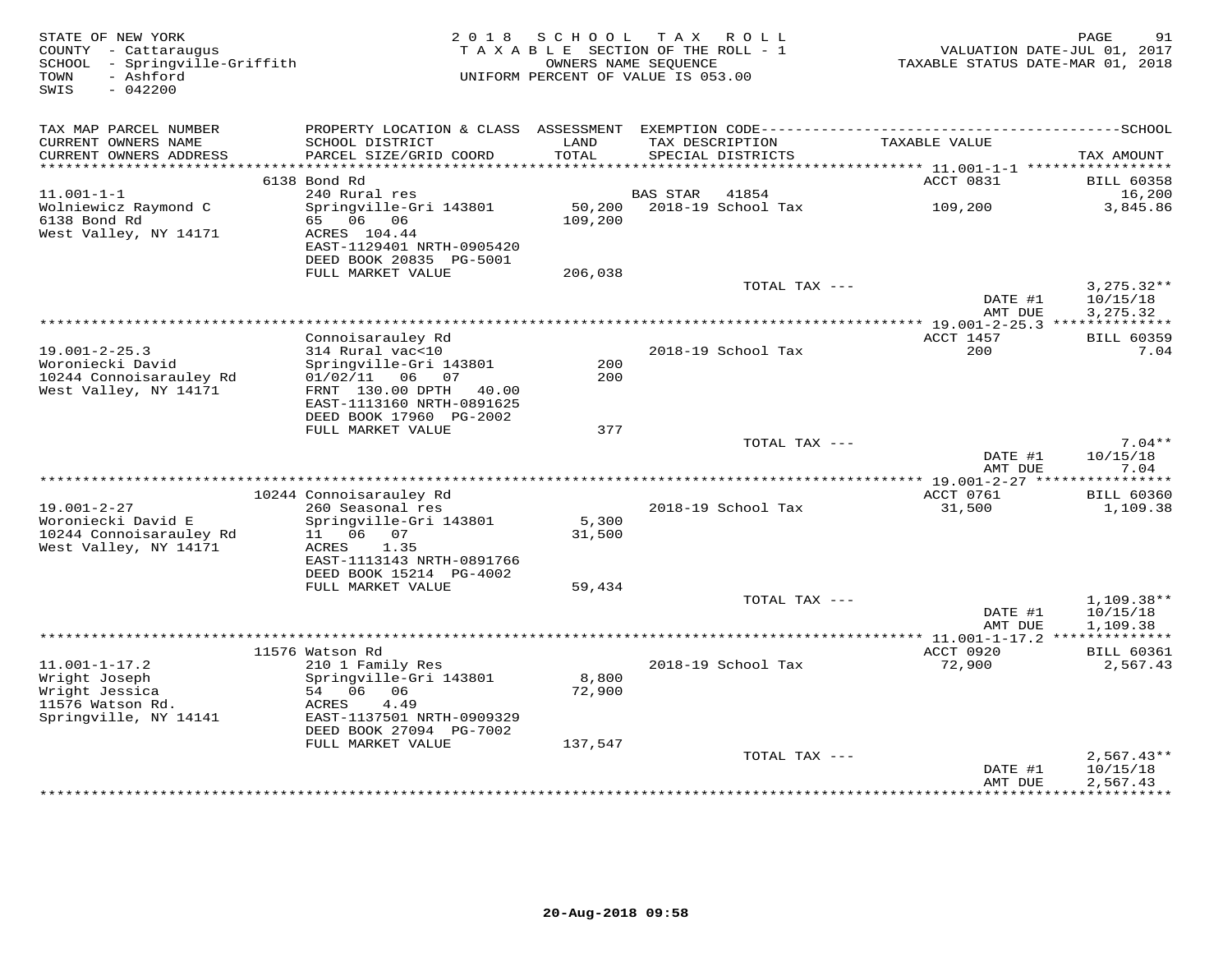| STATE OF NEW YORK<br>COUNTY - Cattaraugus<br>SCHOOL - Springville-Griffith<br>- Ashford<br>TOWN<br>SWIS<br>$-042200$ | 2 0 1 8                                                                                                                                            | S C H O O L                 | TAX ROLL<br>TAXABLE SECTION OF THE ROLL - 1<br>OWNERS NAME SEQUENCE<br>UNIFORM PERCENT OF VALUE IS 053.00 | TAXABLE STATUS DATE-MAR 01, 2018                      | PAGE<br>92<br>VALUATION DATE-JUL 01, 2017 |
|----------------------------------------------------------------------------------------------------------------------|----------------------------------------------------------------------------------------------------------------------------------------------------|-----------------------------|-----------------------------------------------------------------------------------------------------------|-------------------------------------------------------|-------------------------------------------|
|                                                                                                                      |                                                                                                                                                    |                             |                                                                                                           |                                                       |                                           |
| TAX MAP PARCEL NUMBER<br>CURRENT OWNERS NAME<br>CURRENT OWNERS ADDRESS                                               | SCHOOL DISTRICT<br>PARCEL SIZE/GRID COORD                                                                                                          | LAND<br>TOTAL               | TAX DESCRIPTION<br>SPECIAL DISTRICTS                                                                      | TAXABLE VALUE                                         | TAX AMOUNT                                |
| ***********************                                                                                              |                                                                                                                                                    |                             |                                                                                                           |                                                       |                                           |
|                                                                                                                      | 11210 Nys Rte 240                                                                                                                                  |                             |                                                                                                           | ACCT 0763                                             | <b>BILL 60362</b>                         |
| $11.001 - 1 - 31.1$<br>Ziecker Ronald J<br>Ziecker Marlene M<br>89 S Vaughn St<br>Springville, NY 14141              | 312 Vac w/imprv<br>Springville-Gri 143801<br>60 —<br>$-06$<br>$-06$<br>ACRES 50.95<br>EAST-1134681 NRTH-0905551<br>DEED BOOK 827<br>PG-00256       | 16,400<br>19,300            | 2018-19 School Tax                                                                                        | 19,300                                                | 679.72                                    |
|                                                                                                                      | FULL MARKET VALUE                                                                                                                                  | 36,415                      |                                                                                                           |                                                       |                                           |
|                                                                                                                      |                                                                                                                                                    |                             | TOTAL TAX ---                                                                                             | DATE #1                                               | 679.72**<br>10/15/18                      |
|                                                                                                                      |                                                                                                                                                    |                             |                                                                                                           | AMT DUE<br>************ 11.003-1-19.11 ************** | 679.72                                    |
|                                                                                                                      | 5654 Cole Rd                                                                                                                                       |                             |                                                                                                           | ACCT 1639                                             | <b>BILL 60363</b>                         |
| $11.003 - 1 - 19.11$                                                                                                 | 210 1 Family Res                                                                                                                                   |                             | <b>BAS STAR</b><br>41854                                                                                  |                                                       | 16,200                                    |
| Zintl-Dickinson Amy<br>Dickinson William<br>5654 Cole Rd<br>West Valley, NY 14171                                    | Springville-Gri 143801<br>53,6,6<br>ACRES<br>4.65<br>EAST-1139325 NRTH-0904823<br>DEED BOOK 8528<br>PG-6002                                        | 153,400                     | 12,800 2018-19 School Tax                                                                                 | 153,400                                               | 5,402.52                                  |
|                                                                                                                      | FULL MARKET VALUE                                                                                                                                  | 289,434                     |                                                                                                           |                                                       |                                           |
|                                                                                                                      |                                                                                                                                                    |                             | TOTAL TAX ---                                                                                             | DATE #1<br>AMT DUE                                    | 4,831.98**<br>10/15/18<br>4,831.98        |
|                                                                                                                      |                                                                                                                                                    |                             |                                                                                                           |                                                       |                                           |
| $10.004 - 1 - 44.1$<br>Zosh Cara N                                                                                   | Edies Rd<br>260 Seasonal res<br>Springville-Gri 143801                                                                                             | 17,500                      | 2018-19 School Tax                                                                                        | ACCT 0160<br>40,400                                   | <b>BILL 60364</b><br>1,422.83             |
| 10639 Edies Road<br>Springville, NY 14141                                                                            | 73 06 07<br>ACRES 12.65<br>EAST-1121068 NRTH-0894717<br>DEED BOOK 23153 PG-6003                                                                    | 40,400                      |                                                                                                           |                                                       |                                           |
|                                                                                                                      | FULL MARKET VALUE                                                                                                                                  | 76,226                      |                                                                                                           |                                                       |                                           |
|                                                                                                                      |                                                                                                                                                    |                             | TOTAL TAX ---                                                                                             | DATE #1<br>AMT DUE                                    | $1,422.83**$<br>10/15/18<br>1,422.83      |
|                                                                                                                      |                                                                                                                                                    |                             |                                                                                                           |                                                       |                                           |
|                                                                                                                      | 10289 Dutch Hill Rd                                                                                                                                |                             |                                                                                                           | ACCT 1597                                             | <b>BILL 60365</b>                         |
| $19.002 - 1 - 12.4$<br>Zotara Timothy M<br>10289 Dutch Hill Rd<br>Ashford, NY 14141                                  | 210 1 Family Res<br>Springville-Gri 143801<br>72,6,6<br>ACRES<br>4.65<br>EAST-1122845 NRTH-0892409<br>DEED BOOK 24467 PG-9002<br>FULL MARKET VALUE | 7,000<br>109,100<br>205,849 | 2018-19 School Tax                                                                                        | 109,100                                               | 3,842.34                                  |
|                                                                                                                      |                                                                                                                                                    |                             | TOTAL TAX ---                                                                                             |                                                       | $3,842.34**$                              |
|                                                                                                                      |                                                                                                                                                    |                             |                                                                                                           | DATE #1<br>AMT DUE                                    | 10/15/18<br>3,842.34                      |
|                                                                                                                      |                                                                                                                                                    |                             |                                                                                                           | *************                                         | **********                                |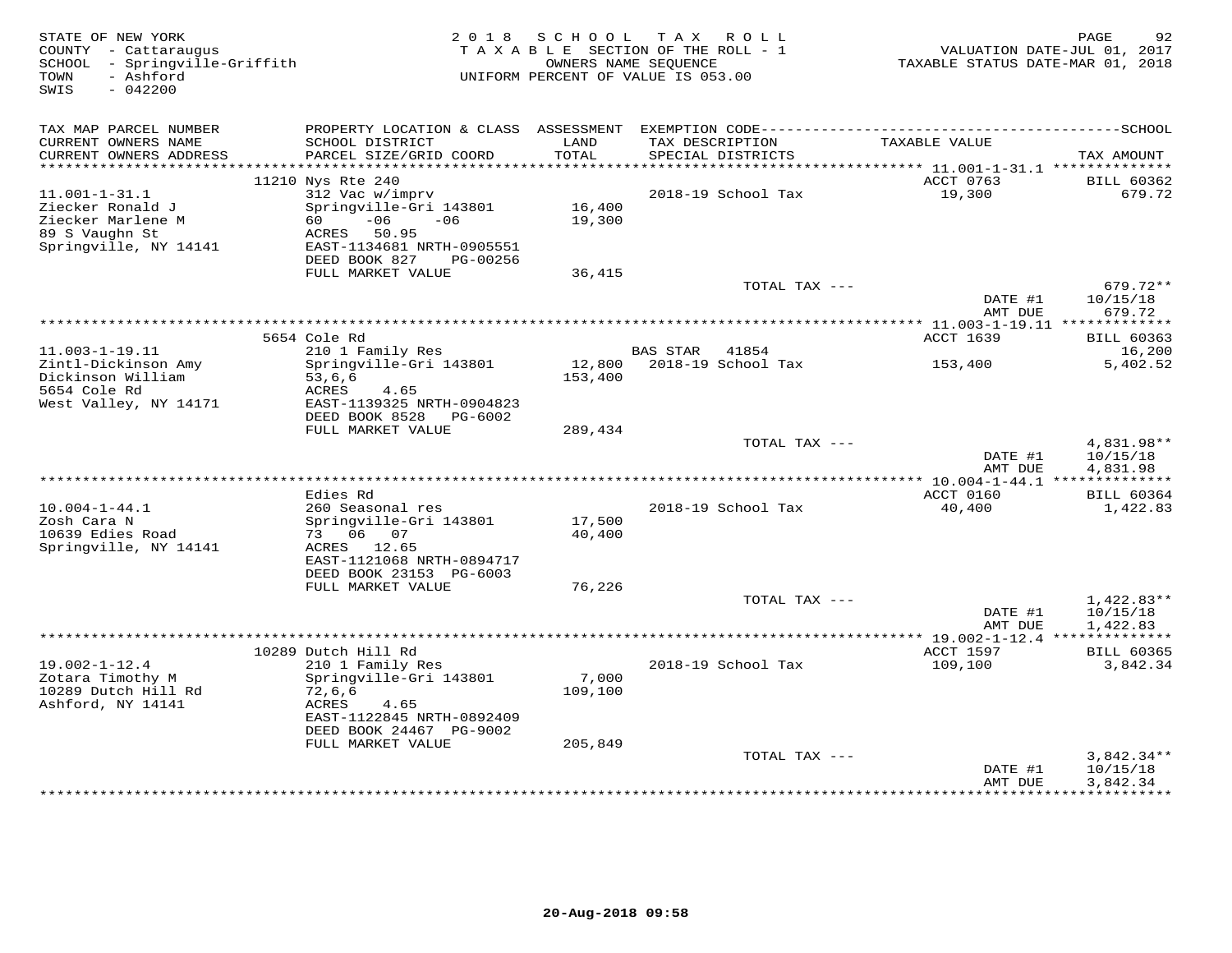| STATE OF NEW YORK<br>COUNTY - Cattaraugus<br>SCHOOL - Springville-Griffith | 2018 SCHOOL TAX ROLL<br>T A X A B L E SECTION OF THE ROLL - 1 | 93<br>PAGE<br>VALUATION DATE-JUL 01, 2017<br>TAXABLE STATUS DATE-MAR 01, 2018 |
|----------------------------------------------------------------------------|---------------------------------------------------------------|-------------------------------------------------------------------------------|
| TOWN<br>- Ashford                                                          | UNIFORM PERCENT OF VALUE IS 053.00                            | RPS155/V04/L015                                                               |
| SWIS<br>$-042200$                                                          |                                                               | CURRENT DATE 8/20/2018                                                        |
|                                                                            | ROLL SUB SECTION- - TOTALS                                    |                                                                               |

#### \*\*\* S P E C I A L D I S T R I C T S U M M A R Y \*\*\*

|      |                | m^m*<br>- ∪ + <del>∩ +</del> | <b>DIZPOIATO TOMT</b><br>w |       | AL.       | פאת <i>צ</i> י |       | π∩π∆           |
|------|----------------|------------------------------|----------------------------|-------|-----------|----------------|-------|----------------|
| CODE | NAME<br>ּפּידי | $\therefore$ PARCET $\sim$   | <b>TVDL</b>                | VALUE | $- - - -$ | <b>AMOUNT</b>  | 'ALUL | TAY.<br>- ⊥777 |

#### NO SPECIAL DISTRICTS AT THIS LEVEL

\*\*\* S C H O O L D I S T R I C T S U M M A R Y \*\*\*

| CODE   | DISTRICT NAME                    | TOTAL<br>PARCELS | ASSESSED<br>LAND | ASSESSED<br>TOTAL | EXEMPT<br>AMOUNT | TOTAL<br>TAXABLE |             |
|--------|----------------------------------|------------------|------------------|-------------------|------------------|------------------|-------------|
|        |                                  |                  |                  |                   | STAR AMOUNT      | STAR TAXABLE     | TOTAL TAX   |
|        | Springville-Griffith             | 366              | 6257,345         | 22358,745         | 1568,466         | 20,790,279       |             |
| 143801 |                                  |                  |                  |                   | 3889,006         | 16,901,273       | 595,237.42  |
|        | $SUB - TO TAL$                   | 366              | 6257,345         | 22358,745         | 1568,466         | 20,790,279       |             |
|        | $S \cup B - T \cup T A L (CONT)$ |                  |                  |                   | 3889,006         | 16,901,273       | 595, 237.42 |
|        | TOTAL                            | 366              | 6257,345         | 22358,745         | 1568,466         | 20,790,279       |             |
|        |                                  |                  |                  |                   |                  |                  |             |
|        | T O T A L (CONT)                 |                  |                  |                   | 3889,006         | 16,901,273       | 595,237.42  |

## \*\*\* S Y S T E M C O D E S S U M M A R Y \*\*\*

#### NO SYSTEM EXEMPTIONS AT THIS LEVEL

## \*\*\* E X E M P T I O N S U M M A R Y \*\*\*

| CODE                    | DESCRIPTION                         | TOTAL<br>PARCELS | SCHOOL                      |
|-------------------------|-------------------------------------|------------------|-----------------------------|
| 41120<br>41130          | VETWAR CTS<br>VETCOM CTS            | 24<br>16         | 149,341<br>162,063          |
| 41140<br>41720<br>41730 | VETDIS CTS<br>AG DIST<br>AG DISTOUT | 13<br>30         | 215,265<br>596,008<br>2,334 |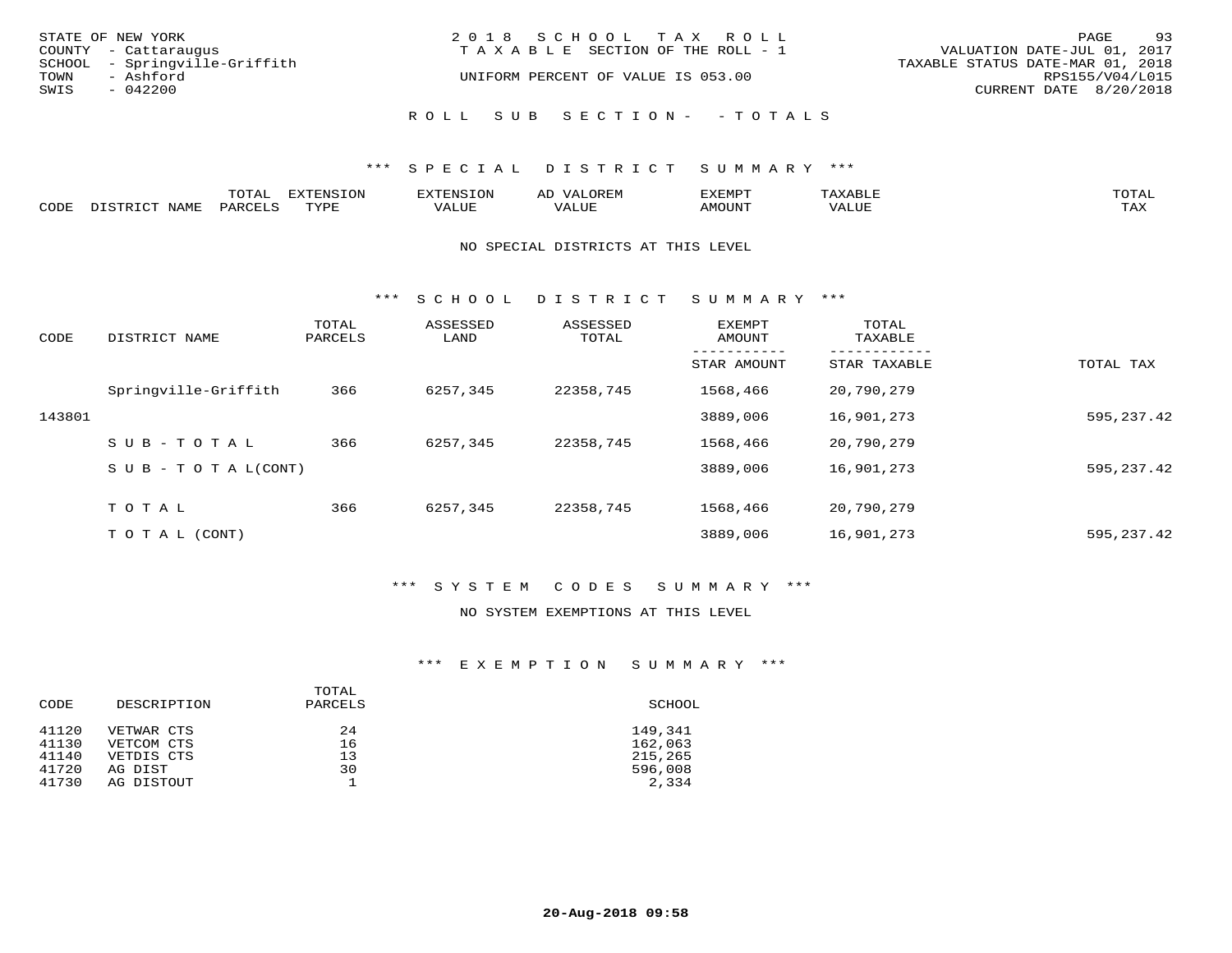| STATE OF NEW YORK<br>COUNTY - Cattaraugus | 2018 SCHOOL TAX ROLL<br>T A X A B L E SECTION OF THE ROLL - 1 | 94<br>PAGE<br>VALUATION DATE-JUL 01, 2017 |
|-------------------------------------------|---------------------------------------------------------------|-------------------------------------------|
| SCHOOL - Springville-Griffith             |                                                               | TAXABLE STATUS DATE-MAR 01, 2018          |
| TOWN<br>- Ashford<br>SWIS<br>- 042200     | UNIFORM PERCENT OF VALUE IS 053.00                            | RPS155/V04/L015<br>CURRENT DATE 8/20/2018 |
|                                           | ROLL SUB SECTION- - TOTALS                                    |                                           |

#### \*\*\* E X E M P T I O N S U M M A R Y \*\*\*

| CODE  | DESCRIPTION  | TOTAL<br>PARCELS | SCHOOL   |
|-------|--------------|------------------|----------|
| 41800 | AGED C/T/S   | 3                | 106,159  |
| 41804 | AGED S       | 14               | 312,096  |
| 41834 | ENH STAR     | 63               | 2159,119 |
| 41854 | BAS STAR     | 107              | 1729,887 |
| 42100 | SILO T/C/S   | 3                | 12,000   |
| 49500 | SOLR $C/T/S$ |                  | 13,200   |
|       | TOTAL        | 275              | 5457,472 |

## \*\*\* G R A N D T O T A L S \*\*\*

| <b>ROLL</b><br>SEC | DESCRIPTION                | TOTAL<br>PARCELS | ASSESSED<br>LAND | ASSESSED<br>TOTAL | <b>EXEMPT</b><br>AMOUNT | TOTAL<br>TAXABLE         | TOTAL<br>TAX |
|--------------------|----------------------------|------------------|------------------|-------------------|-------------------------|--------------------------|--------------|
|                    |                            |                  |                  |                   | STAR AMOUNT             | STAR TAXABLE             |              |
|                    | 2018-19 School Tax         |                  | 6257,345         | 22358,745         | 1,568,466<br>3889,006   | 20,790,279<br>16,901,273 | 595,237.42   |
|                    | SPEC DIST TAXES<br>TAXABLE | 366              |                  |                   |                         |                          | 595,237.42   |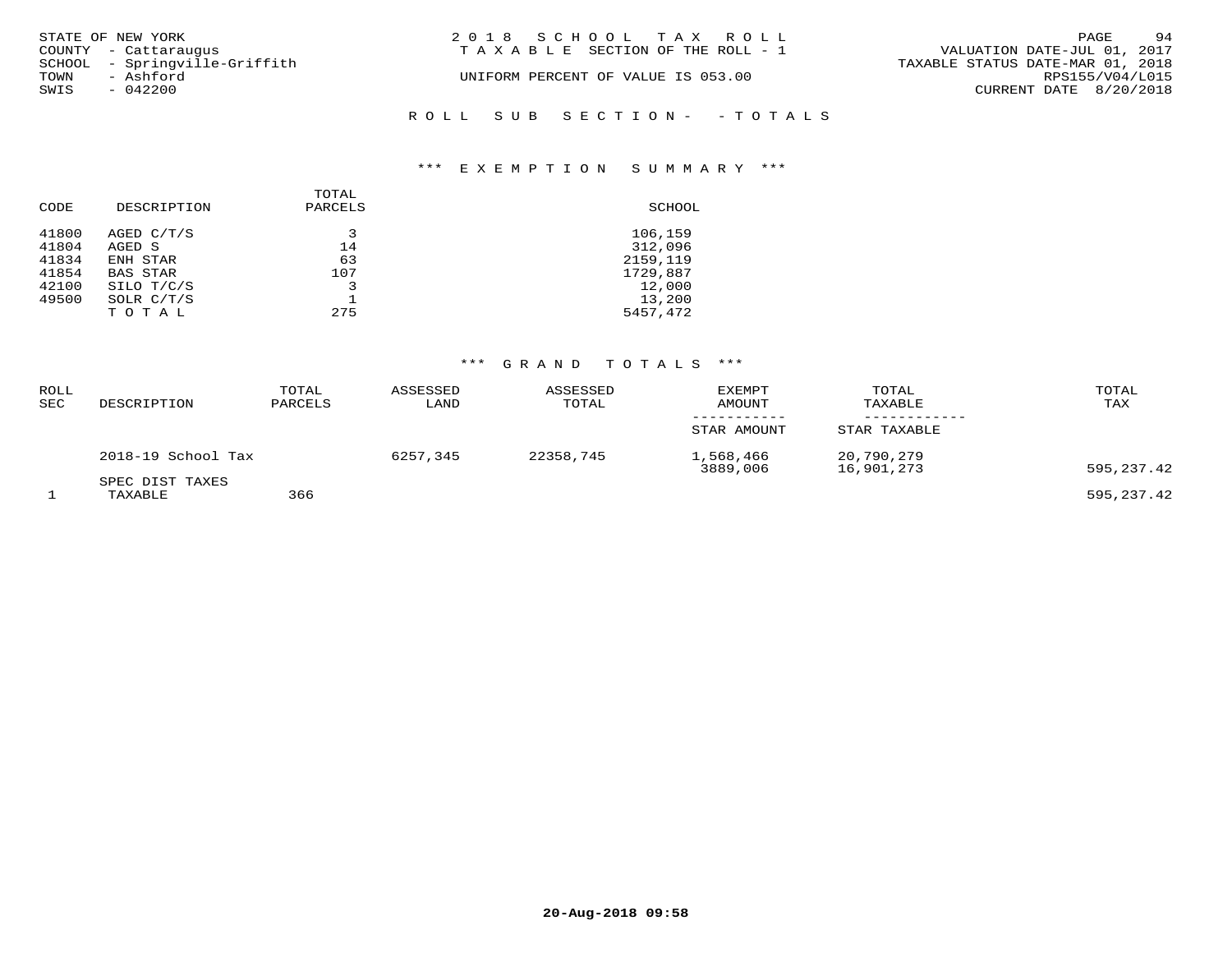| STATE OF NEW YORK<br>COUNTY - Cattaraugus<br>SCHOOL - Springville-Griffith<br>- Ashford<br>TOWN<br>SWIS<br>$-042200$ |                                           |                | 2018 SCHOOL TAX ROLL<br>TAXABLE SECTION OF THE ROLL - 1<br>OWNERS NAME SEOUENCE<br>UNIFORM PERCENT OF VALUE IS 053.00 | SUB-SECT - 1 VALUATION DATE-JUL 01, 2017                    | PAGE<br>95<br>TAXABLE STATUS DATE-MAR 01, 2018 |
|----------------------------------------------------------------------------------------------------------------------|-------------------------------------------|----------------|-----------------------------------------------------------------------------------------------------------------------|-------------------------------------------------------------|------------------------------------------------|
| TAX MAP PARCEL NUMBER                                                                                                |                                           |                |                                                                                                                       |                                                             |                                                |
| CURRENT OWNERS NAME<br>CURRENT OWNERS ADDRESS                                                                        | SCHOOL DISTRICT<br>PARCEL SIZE/GRID COORD | LAND<br>TOTAL  | TAX DESCRIPTION<br>SPECIAL DISTRICTS                                                                                  | TAXABLE VALUE                                               | TAX AMOUNT                                     |
|                                                                                                                      | 20787 Rachic #1                           |                |                                                                                                                       | ***************** 19.002-1-22./1 *************<br>ACCT 1227 | <b>BILL 60366</b>                              |
| $19.002 - 1 - 22.71$                                                                                                 | 733 Gas well                              |                | 2018-19 School Tax                                                                                                    | 0.00                                                        | 0.00                                           |
| A J Lease                                                                                                            | Springville-Gri 143801                    | $\circ$        |                                                                                                                       |                                                             |                                                |
| 652 Derrick Rd                                                                                                       | MCF 0                                     | $\Omega$       |                                                                                                                       |                                                             |                                                |
| Bradford, PA 16701                                                                                                   | $31 - 009$                                |                |                                                                                                                       |                                                             |                                                |
|                                                                                                                      | ACRES<br>0.01                             |                |                                                                                                                       |                                                             |                                                |
|                                                                                                                      | EAST-0473600 NRTH-0890000                 |                |                                                                                                                       |                                                             |                                                |
|                                                                                                                      | FULL MARKET VALUE                         | $\Omega$       |                                                                                                                       |                                                             |                                                |
|                                                                                                                      |                                           |                | TOTAL TAX ---                                                                                                         |                                                             | $0.00**$                                       |
|                                                                                                                      |                                           |                |                                                                                                                       | *********** 19.002-1-22./2 *************                    |                                                |
|                                                                                                                      | 21786 Rachic #2                           |                |                                                                                                                       | ACCT 1282                                                   | <b>BILL 60367</b>                              |
| $19.002 - 1 - 22.72$                                                                                                 | 733 Gas well                              | $\circ$        | 2018-19 School Tax                                                                                                    | 0.00                                                        | 0.00                                           |
| A J Lease<br>652 Derrick Rd                                                                                          | Springville-Gri 143801<br>MCF 144         | $\Omega$       |                                                                                                                       |                                                             |                                                |
| Bradford, PA 16701                                                                                                   | $31 - 009$                                |                |                                                                                                                       |                                                             |                                                |
|                                                                                                                      | ACRES<br>0.01                             |                |                                                                                                                       |                                                             |                                                |
|                                                                                                                      | EAST-0473600 NRTH-0890000                 |                |                                                                                                                       |                                                             |                                                |
|                                                                                                                      | FULL MARKET VALUE                         | $\Omega$       |                                                                                                                       |                                                             |                                                |
|                                                                                                                      |                                           |                | TOTAL TAX ---                                                                                                         |                                                             | $0.00**$                                       |
|                                                                                                                      |                                           |                |                                                                                                                       |                                                             |                                                |
|                                                                                                                      | 11689 Blesy                               |                |                                                                                                                       | ACCT 1235                                                   | <b>BILL 60368</b>                              |
| $10.003 - 2 - 15.1/1$                                                                                                | 733 Gas well                              |                | 2018-19 School Tax                                                                                                    | 250                                                         | 8.80                                           |
| Arrowhead Resources<br>Grover Reifler                                                                                | Springville-Gri 143801                    | $\circ$<br>250 |                                                                                                                       |                                                             |                                                |
| 6763 Schwartz Rd                                                                                                     | NO MCF 02,03,06,07<br>MCF 119             |                |                                                                                                                       |                                                             |                                                |
| West Valley, NY 14171                                                                                                | $31 - 009$                                |                |                                                                                                                       |                                                             |                                                |
|                                                                                                                      | ACRES<br>0.01                             |                |                                                                                                                       |                                                             |                                                |
|                                                                                                                      | EAST-0467190 NRTH-0900470                 |                |                                                                                                                       |                                                             |                                                |
|                                                                                                                      | FULL MARKET VALUE                         | 472            |                                                                                                                       |                                                             |                                                |
|                                                                                                                      |                                           |                | TOTAL TAX ---                                                                                                         |                                                             | $8.80**$                                       |
|                                                                                                                      |                                           |                |                                                                                                                       | DATE #1                                                     | 10/15/18                                       |
|                                                                                                                      |                                           |                |                                                                                                                       | AMT DUE                                                     | 8.80                                           |
|                                                                                                                      |                                           |                |                                                                                                                       |                                                             |                                                |
|                                                                                                                      | 12475 Schichtel #1                        |                |                                                                                                                       | ACCT 1194                                                   | <b>BILL 60369</b>                              |
| $10.003 - 2 - 22.71$<br>Arrowhead Resources                                                                          | 733 Gas well                              | $\mathsf{O}$   | 2018-19 School Tax                                                                                                    | 0.00                                                        | 0.00                                           |
| Grover Reifler                                                                                                       | Springville-Gri 143801<br>NO MCF 06,07    | $\Omega$       |                                                                                                                       |                                                             |                                                |
| 6763 Swartz Rd                                                                                                       | MCF 92                                    |                |                                                                                                                       |                                                             |                                                |
| West Valley, NY 14171                                                                                                | $31 - 009$                                |                |                                                                                                                       |                                                             |                                                |
|                                                                                                                      | ACRES<br>0.01                             |                |                                                                                                                       |                                                             |                                                |
|                                                                                                                      | EAST-0463160 NRTH-0895950                 |                |                                                                                                                       |                                                             |                                                |
|                                                                                                                      | FULL MARKET VALUE                         | $\mathbf 0$    |                                                                                                                       |                                                             |                                                |
|                                                                                                                      |                                           |                | TOTAL TAX ---                                                                                                         |                                                             | $0.00**$                                       |
|                                                                                                                      |                                           |                |                                                                                                                       |                                                             |                                                |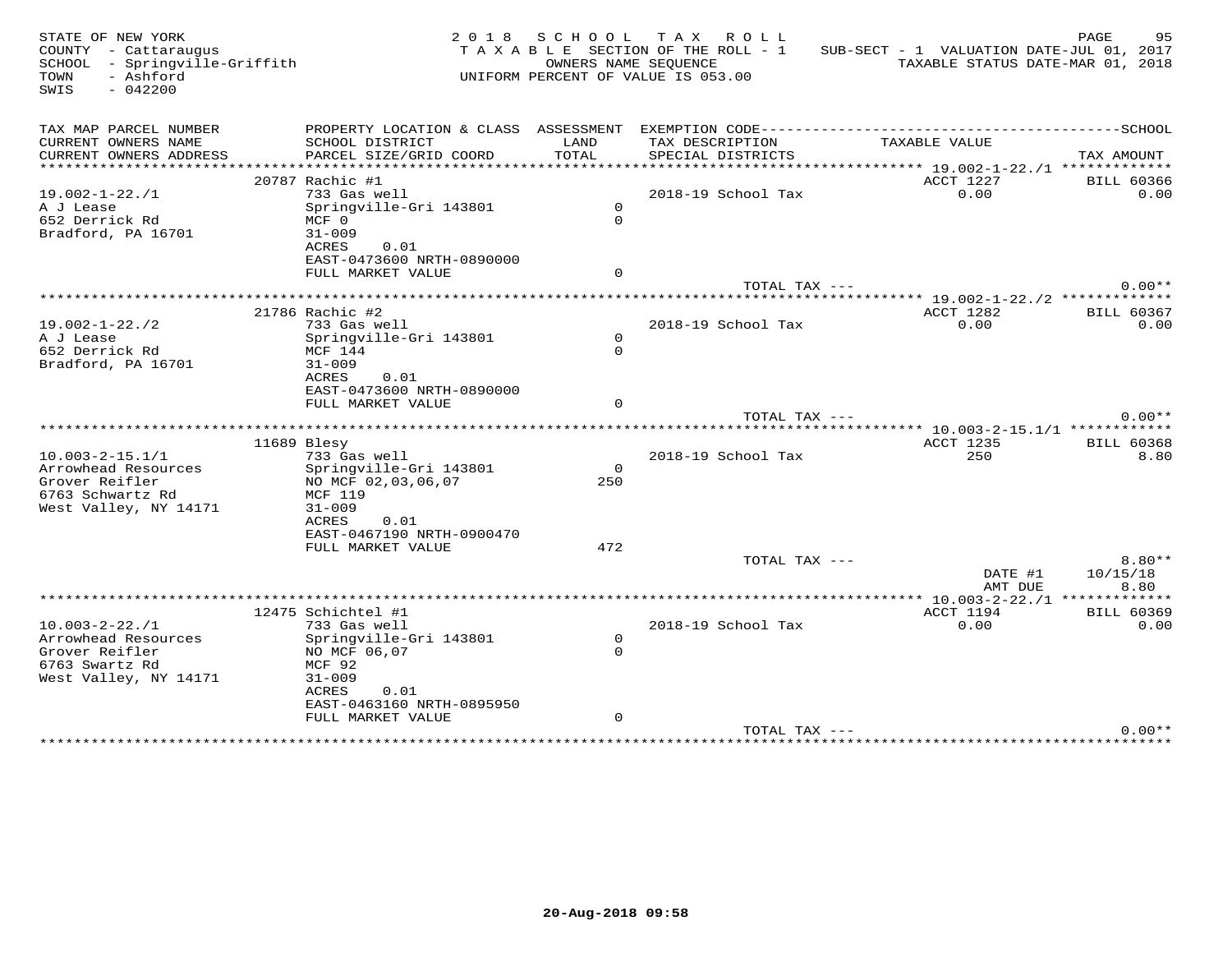| STATE OF NEW YORK<br>COUNTY<br>- Cattaraugus<br>- Springville-Griffith<br>SCHOOL<br>- Ashford<br>TOWN<br>$-042200$<br>SWIS | 2 0 1 8                              | OWNERS NAME SEOUENCE | SCHOOL TAX ROLL<br>TAXABLE SECTION OF THE ROLL - 1<br>UNIFORM PERCENT OF VALUE IS 053.00 | SUB-SECT - 1 VALUATION DATE-JUL 01, 2017<br>TAXABLE STATUS DATE-MAR 01, 2018 | 96<br>PAGE        |
|----------------------------------------------------------------------------------------------------------------------------|--------------------------------------|----------------------|------------------------------------------------------------------------------------------|------------------------------------------------------------------------------|-------------------|
| TAX MAP PARCEL NUMBER                                                                                                      | PROPERTY LOCATION & CLASS ASSESSMENT |                      |                                                                                          |                                                                              |                   |
| CURRENT OWNERS NAME                                                                                                        | SCHOOL DISTRICT                      | LAND                 | TAX DESCRIPTION                                                                          | TAXABLE VALUE                                                                |                   |
| CURRENT OWNERS ADDRESS                                                                                                     | PARCEL SIZE/GRID COORD               | TOTAL                | SPECIAL DISTRICTS                                                                        |                                                                              | TAX AMOUNT        |
|                                                                                                                            |                                      |                      |                                                                                          |                                                                              | **************    |
|                                                                                                                            | 11723 Kelview #1                     |                      |                                                                                          | ACCT 1195                                                                    | <b>BILL 60370</b> |
| $10.004 - 1 - 2.71$                                                                                                        | 733 Gas well                         |                      | 2018-19 School Tax                                                                       | 1,539                                                                        | 54.20             |
| Arrowhead Resources                                                                                                        | Springville-Gri 143801               | $\Omega$             |                                                                                          |                                                                              |                   |
| Grover Reifler                                                                                                             | MCF 371                              | 1,539                |                                                                                          |                                                                              |                   |
| 6763 Schwartz Rd                                                                                                           | $31 - 009$                           |                      |                                                                                          |                                                                              |                   |
| West Valley, NY 14171                                                                                                      | 0.01<br>ACRES                        |                      |                                                                                          |                                                                              |                   |
|                                                                                                                            | EAST-0471640 NRTH-0900640            |                      |                                                                                          |                                                                              |                   |
|                                                                                                                            | FULL MARKET VALUE                    | 2,904                |                                                                                          |                                                                              |                   |
|                                                                                                                            |                                      |                      | TOTAL TAX $---$                                                                          |                                                                              | $54.20**$         |
|                                                                                                                            |                                      |                      |                                                                                          | DATE #1                                                                      | 10/15/18          |
|                                                                                                                            |                                      |                      |                                                                                          | AMT DUE                                                                      | 54.20             |
|                                                                                                                            |                                      |                      |                                                                                          |                                                                              |                   |
|                                                                                                                            | Watson Rd                            |                      |                                                                                          | ACCT 1678                                                                    | <b>BILL 60371</b> |
| $3.004 - 2 - 1.71$                                                                                                         | 733 Gas well                         |                      | 2018-19 School Tax                                                                       | 0.00                                                                         | 0.00              |
| PPP Future Development, Inc.                                                                                               | Springville-Gri 143801               | $\circ$              |                                                                                          |                                                                              |                   |
| 9489 Alexander Rd                                                                                                          | $25133 - 01$                         | $\mathbf 0$          |                                                                                          |                                                                              |                   |
| Alexander, NY 14005                                                                                                        | Ashford Properties 1A                |                      |                                                                                          |                                                                              |                   |
|                                                                                                                            | FULL MARKET VALUE                    | $\mathbf 0$          |                                                                                          |                                                                              | $0.00**$          |
|                                                                                                                            |                                      |                      | TOTAL TAX ---                                                                            |                                                                              |                   |
|                                                                                                                            |                                      |                      |                                                                                          |                                                                              |                   |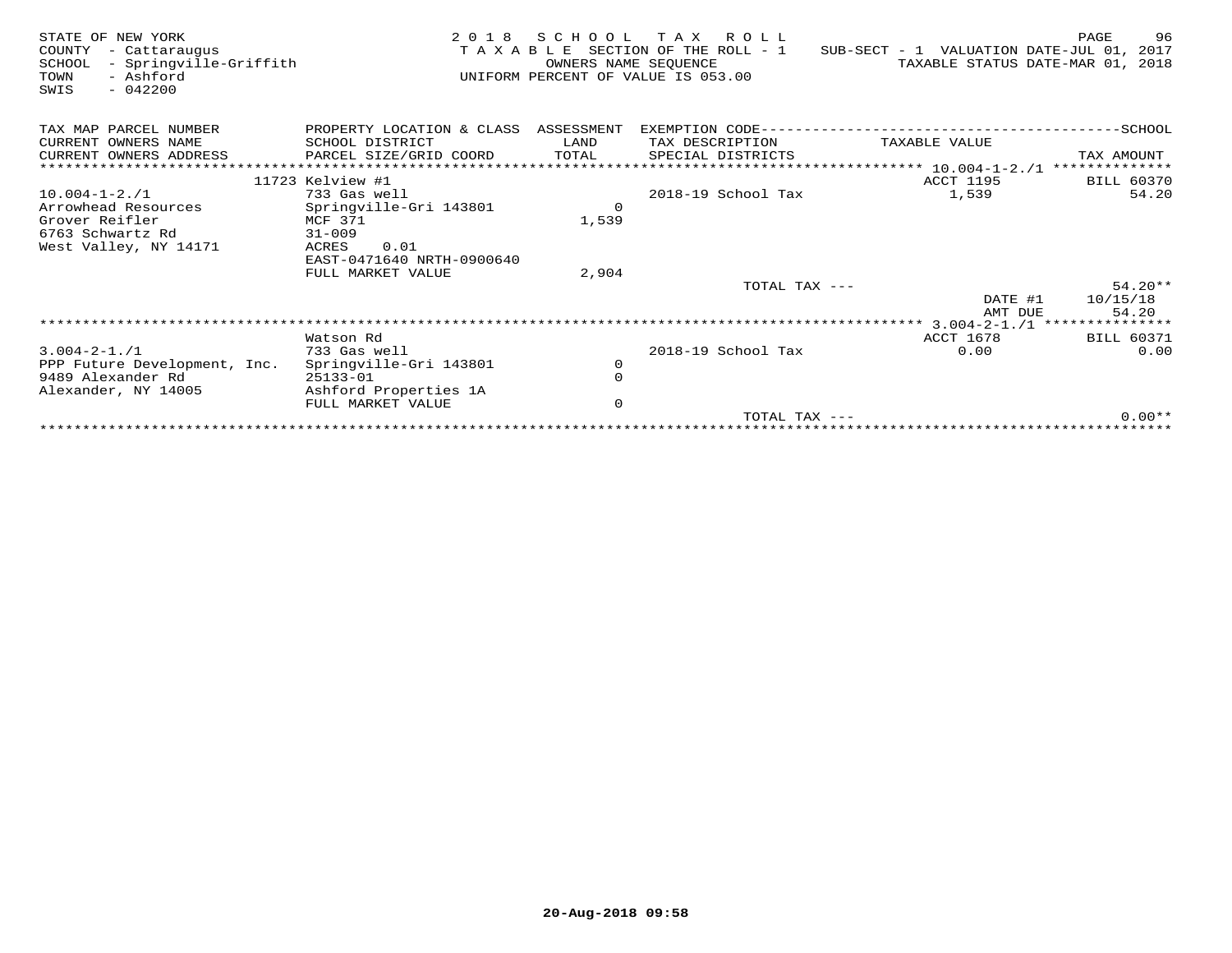|      | STATE OF NEW YORK             | 2018 SCHOOL TAX ROLL |  |                                 |                                          |                                  |                        | PAGE | 97 |
|------|-------------------------------|----------------------|--|---------------------------------|------------------------------------------|----------------------------------|------------------------|------|----|
|      | COUNTY - Cattaraugus          |                      |  | TAXABLE SECTION OF THE ROLL - 1 | SUB-SECT - 1 VALUATION DATE-JUL 01, 2017 |                                  |                        |      |    |
|      | SCHOOL - Springville-Griffith |                      |  |                                 |                                          | TAXABLE STATUS DATE-MAR 01, 2018 |                        |      |    |
| TOWN | - Ashford                     |                      |  |                                 |                                          |                                  | RPS155/V04/L015        |      |    |
| SWIS | $-042200$                     |                      |  |                                 |                                          |                                  | CURRENT DATE 8/20/2018 |      |    |
|      |                               |                      |  |                                 |                                          |                                  |                        |      |    |

## R O L L S U B S E C T I O N - 1 - T O T A L S

## \*\*\* S P E C I A L D I S T R I C T S U M M A R Y \*\*\*

|      |              | ---- | ח 77 | F.N.S              | ΑL | דסMדאי        |       | $m \wedge m \wedge n$ |
|------|--------------|------|------|--------------------|----|---------------|-------|-----------------------|
| CODE | - --<br>NAME | 'AKV | TVDF | <b>TTT</b><br>ALUE |    | <b>MOTIN'</b> | T T T | ГAX                   |

#### NO SPECIAL DISTRICTS AT THIS LEVEL

\*\*\* S C H O O L D I S T R I C T S U M M A R Y \*\*\*

| CODE   | DISTRICT NAME                    | TOTAL<br>PARCELS | ASSESSED<br>LAND | ASSESSED<br>TOTAL | EXEMPT<br>AMOUNT | TOTAL<br>TAXABLE |           |
|--------|----------------------------------|------------------|------------------|-------------------|------------------|------------------|-----------|
|        |                                  |                  |                  |                   | STAR AMOUNT      | STAR TAXABLE     | TOTAL TAX |
|        | Springville-Griffith             | 6                |                  | 1,789             |                  | 1,789            |           |
| 143801 |                                  |                  |                  |                   |                  | 1,789            | 63.00     |
|        | SUB-TOTAL                        | 6                |                  | 1,789             |                  | 1,789            |           |
|        | $S \cup B - T \cup T A L (CONT)$ |                  |                  |                   |                  | 1,789            | 63.00     |
|        | TOTAL                            | 6                |                  | 1,789             |                  | 1,789            |           |
|        | TO TAL (CONT)                    |                  |                  |                   |                  | 1,789            | 63.00     |

\*\*\* S Y S T E M C O D E S S U M M A R Y \*\*\*

NO SYSTEM EXEMPTIONS AT THIS LEVEL

\*\*\* E X E M P T I O N S U M M A R Y \*\*\*

NO EXEMPTIONS AT THIS LEVEL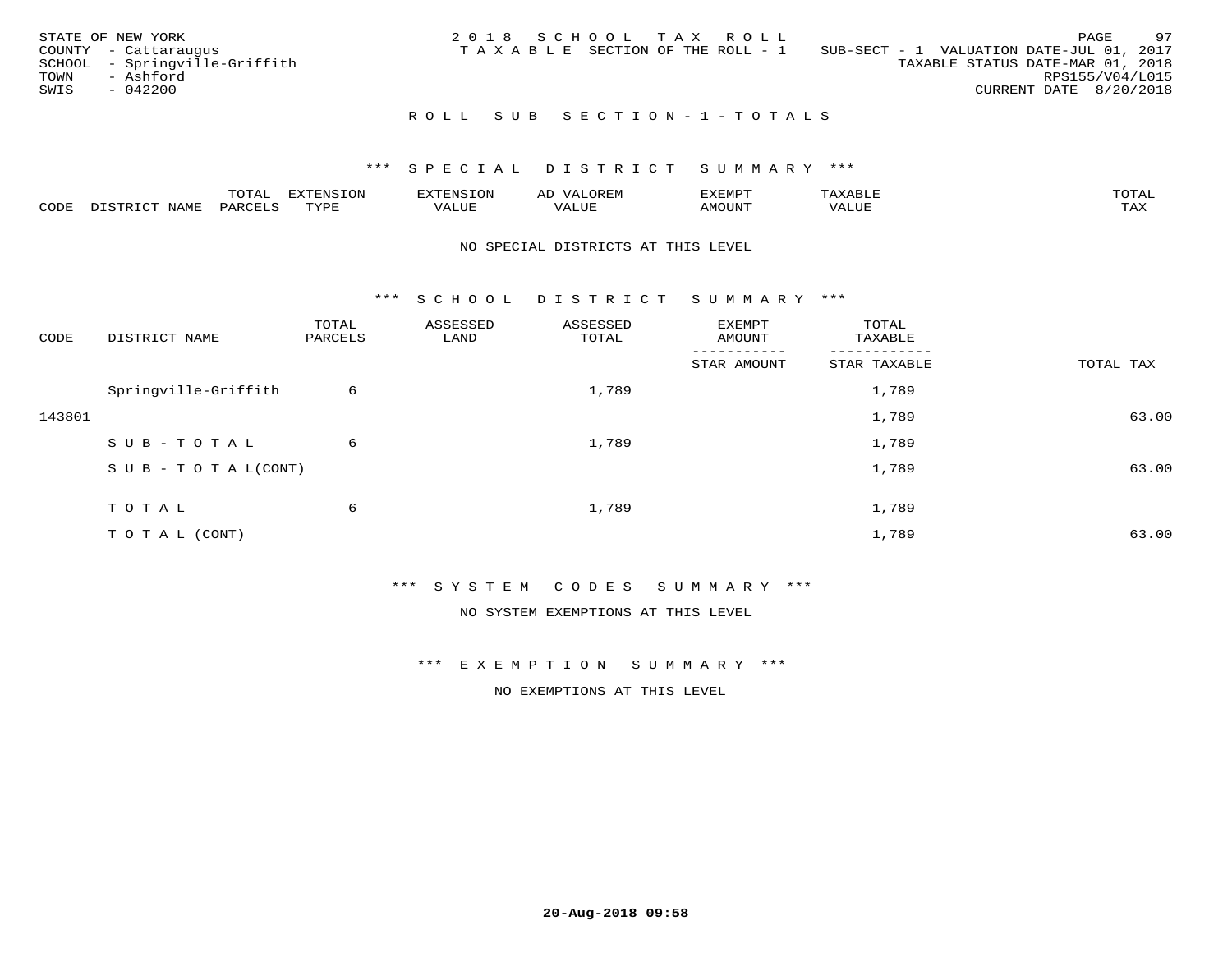|      | STATE OF NEW YORK             |  |  | 2018 SCHOOL TAX ROLL            |                                          |                                  |                        | PAGE | 98 |
|------|-------------------------------|--|--|---------------------------------|------------------------------------------|----------------------------------|------------------------|------|----|
|      | COUNTY - Cattaraugus          |  |  | TAXABLE SECTION OF THE ROLL - 1 | SUB-SECT - 1 VALUATION DATE-JUL 01, 2017 |                                  |                        |      |    |
|      | SCHOOL - Springville-Griffith |  |  |                                 |                                          | TAXABLE STATUS DATE-MAR 01, 2018 |                        |      |    |
| TOWN | - Ashford                     |  |  |                                 |                                          |                                  | RPS155/V04/L015        |      |    |
| SWIS | - 042200                      |  |  |                                 |                                          |                                  | CURRENT DATE 8/20/2018 |      |    |
|      |                               |  |  |                                 |                                          |                                  |                        |      |    |

# R O L L S U B S E C T I O N - 1 - T O T A L S

# \*\*\* G R A N D T O T A L S \*\*\*

| ROLL<br>SEC | DESCRIPTION        | TOTAL<br>PARCELS | ASSESSED<br>LAND | ASSESSED<br>TOTAL | <b>EXEMPT</b><br>AMOUNT | TOTAL<br>TAXABLE | TOTAL<br>TAX |
|-------------|--------------------|------------------|------------------|-------------------|-------------------------|------------------|--------------|
|             |                    |                  |                  |                   | STAR AMOUNT             | STAR TAXABLE     |              |
|             | 2018-19 School Tax |                  |                  | 1,789             |                         | 1,789<br>1,789   | 63.00        |
|             | SPEC DIST TAXES    |                  |                  |                   |                         |                  |              |
|             | TAXABLE            |                  |                  |                   |                         |                  | 63.00        |

 $\sim$  6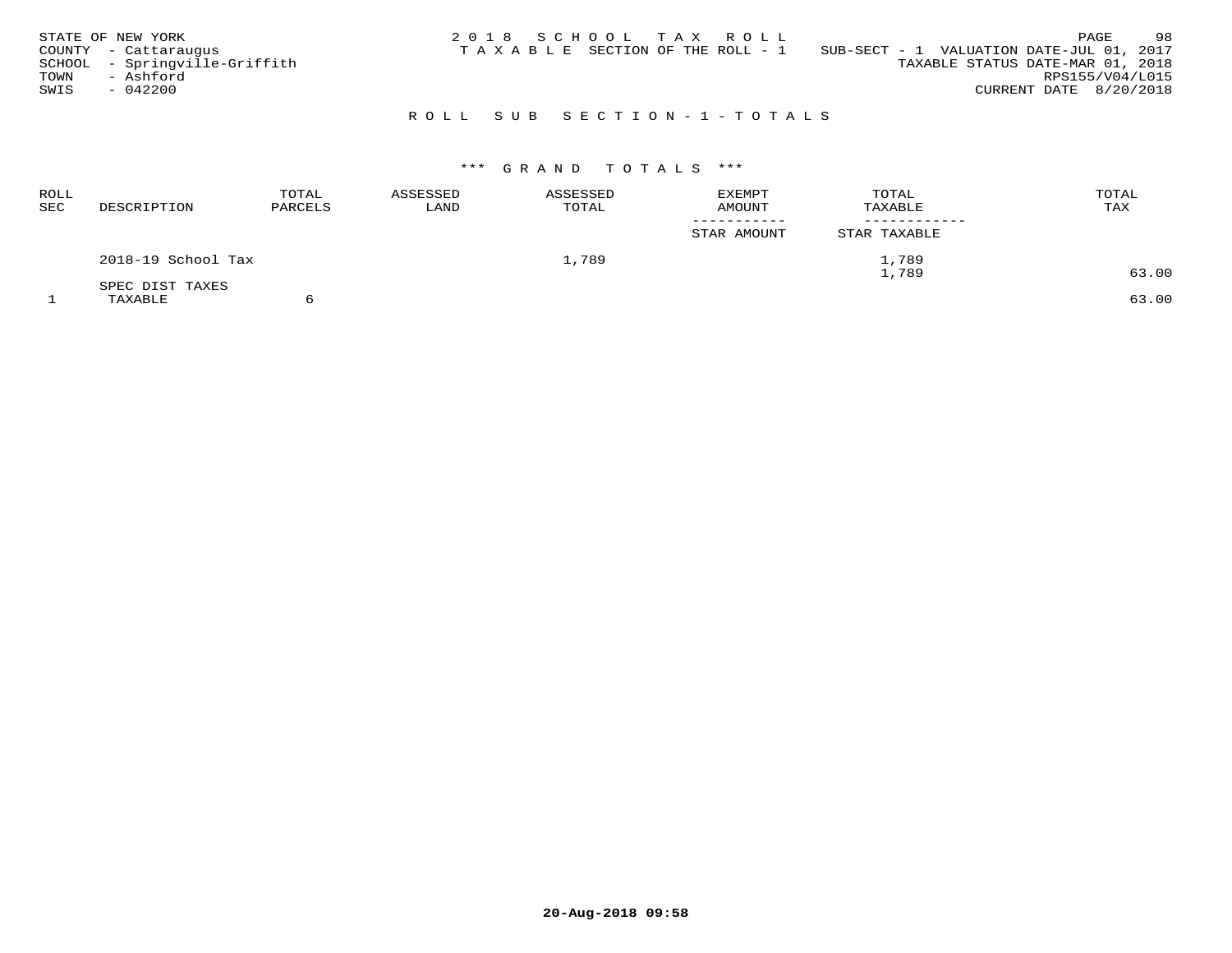|      | STATE OF NEW YORK             | 2018 SCHOOL TAX ROLL |                                       |  | PAGE                             | -99 |
|------|-------------------------------|----------------------|---------------------------------------|--|----------------------------------|-----|
|      | COUNTY - Cattaraugus          |                      | T A X A B L E SECTION OF THE ROLL - 1 |  | VALUATION DATE-JUL 01, 2017      |     |
|      | SCHOOL - Springville-Griffith |                      |                                       |  | TAXABLE STATUS DATE-MAR 01, 2018 |     |
| TOWN | - Ashford                     |                      |                                       |  | RPS155/V04/L015                  |     |
| SWIS | $-042200$                     |                      |                                       |  | CURRENT DATE 8/20/2018           |     |
|      |                               |                      |                                       |  |                                  |     |

# ROLL SECTION TOTALS

## \*\*\* S P E C I A L D I S T R I C T S U M M A R Y \*\*\*

|      | $m \wedge m \wedge n$<br>.UTAL          | <b>EXTENSION</b> | BUN S | OR∏N<br>AĽ<br>11 J I V I V | 'XEMPT        | AAABLE            | $m \wedge m \wedge n$ |
|------|-----------------------------------------|------------------|-------|----------------------------|---------------|-------------------|-----------------------|
| CODE | $NT\Delta MT$<br>$DA$ $R$ $R$ $T$ . $C$ | <b>TVDL</b>      | VALUE | $- - - -$<br>.<br>. Alur   | <b>AMOUNT</b> | VALU <sub>r</sub> | TA Y<br>⊥∟∆∆          |

#### NO SPECIAL DISTRICTS AT THIS LEVEL

\*\*\* S C H O O L D I S T R I C T S U M M A R Y \*\*\*

| CODE   | DISTRICT NAME                    | TOTAL<br>PARCELS | ASSESSED<br>LAND | ASSESSED<br>TOTAL | EXEMPT<br>AMOUNT | TOTAL<br>TAXABLE |            |
|--------|----------------------------------|------------------|------------------|-------------------|------------------|------------------|------------|
|        |                                  |                  |                  |                   | STAR AMOUNT      | STAR TAXABLE     | TOTAL TAX  |
|        | Springville-Griffith             | 372              | 6257,345         | 22360,534         | 1568,466         | 20,792,068       |            |
| 143801 |                                  |                  |                  |                   | 3889,006         | 16,903,062       | 595,300.42 |
|        | SUB-TOTAL                        | 372              | 6257,345         | 22360,534         | 1568,466         | 20,792,068       |            |
|        | $S \cup B - T \cup T A L (CONT)$ |                  |                  |                   | 3889,006         | 16,903,062       | 595,300.42 |
|        | T O T A L                        | 372              | 6257,345         | 22360,534         | 1568,466         | 20,792,068       |            |
|        | T O T A L (CONT)                 |                  |                  |                   | 3889,006         | 16,903,062       | 595,300.42 |

## \*\*\* S Y S T E M C O D E S S U M M A R Y \*\*\*

#### NO SYSTEM EXEMPTIONS AT THIS LEVEL

## \*\*\* E X E M P T I O N S U M M A R Y \*\*\*

| CODE  | DESCRIPTION | TOTAL<br>PARCELS | SCHOOL  |
|-------|-------------|------------------|---------|
| 41120 | VETWAR CTS  | 2.4              | 149,341 |
| 41130 | VETCOM CTS  | 16               | 162,063 |
| 41140 | VETDIS CTS  | 13               | 215,265 |
| 41720 | AG DIST     | 30               | 596,008 |
| 41730 | AG DISTOUT  |                  | 2,334   |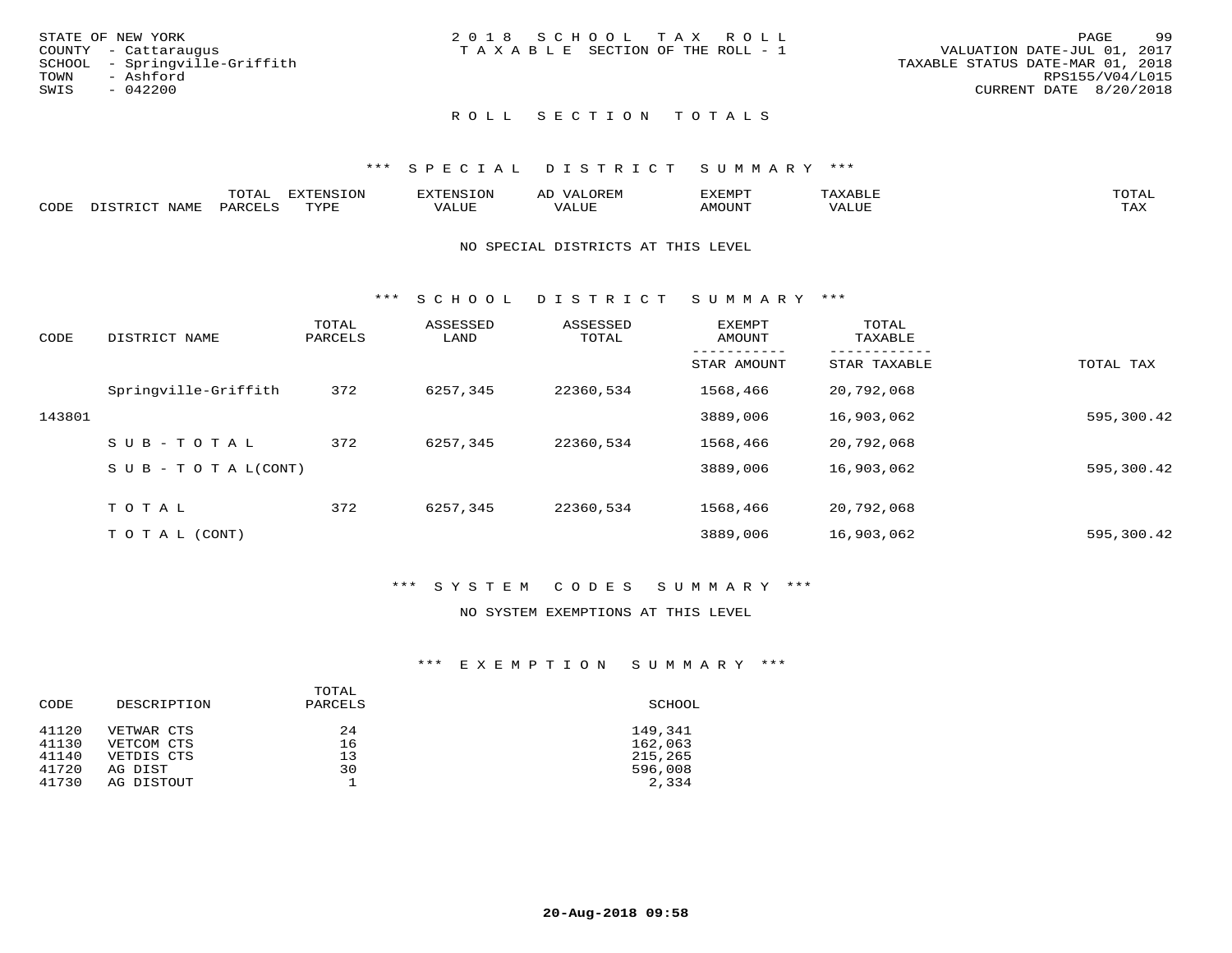| STATE OF NEW YORK             | 2018 SCHOOL TAX ROLL                  | 100<br>PAGE                      |
|-------------------------------|---------------------------------------|----------------------------------|
| COUNTY - Cattarauqus          | T A X A B L E SECTION OF THE ROLL - 1 | VALUATION DATE-JUL 01, 2017      |
| SCHOOL - Sprinqville-Griffith |                                       | TAXABLE STATUS DATE-MAR 01, 2018 |
| TOWN<br>- Ashford             |                                       | RPS155/V04/L015                  |
| $-042200$<br>SWIS             |                                       | CURRENT DATE 8/20/2018           |
|                               |                                       |                                  |

## ROLL SECTION TOTALS

#### \*\*\* E X E M P T I O N S U M M A R Y \*\*\*

| CODE  | DESCRIPTION  | TOTAL<br>PARCELS | SCHOOL   |
|-------|--------------|------------------|----------|
| 41800 | AGED C/T/S   |                  | 106,159  |
| 41804 | AGED S       | 14               | 312,096  |
| 41834 | ENH STAR     | 63               | 2159,119 |
| 41854 | BAS STAR     | 107              | 1729,887 |
| 42100 | SILO T/C/S   |                  | 12,000   |
| 49500 | SOLR $C/T/S$ |                  | 13,200   |
|       | TOTAL        | 275              | 5457,472 |
|       |              |                  |          |

# \*\*\* G R A N D T O T A L S \*\*\*

| <b>ROLL</b><br>SEC | DESCRIPTION                | TOTAL<br>PARCELS | ASSESSED<br>LAND | ASSESSED<br>TOTAL | <b>EXEMPT</b><br><b>AMOUNT</b> | TOTAL<br>TAXABLE         | TOTAL<br>TAX |
|--------------------|----------------------------|------------------|------------------|-------------------|--------------------------------|--------------------------|--------------|
|                    |                            |                  |                  |                   | STAR AMOUNT                    | STAR TAXABLE             |              |
|                    | 2018-19 School Tax         |                  | 6257,345         | 22360,534         | 1,568,466<br>3889,006          | 20,792,068<br>16,903,062 | 595,300.42   |
|                    | SPEC DIST TAXES<br>TAXABLE | 372              |                  |                   |                                |                          | 595,300.42   |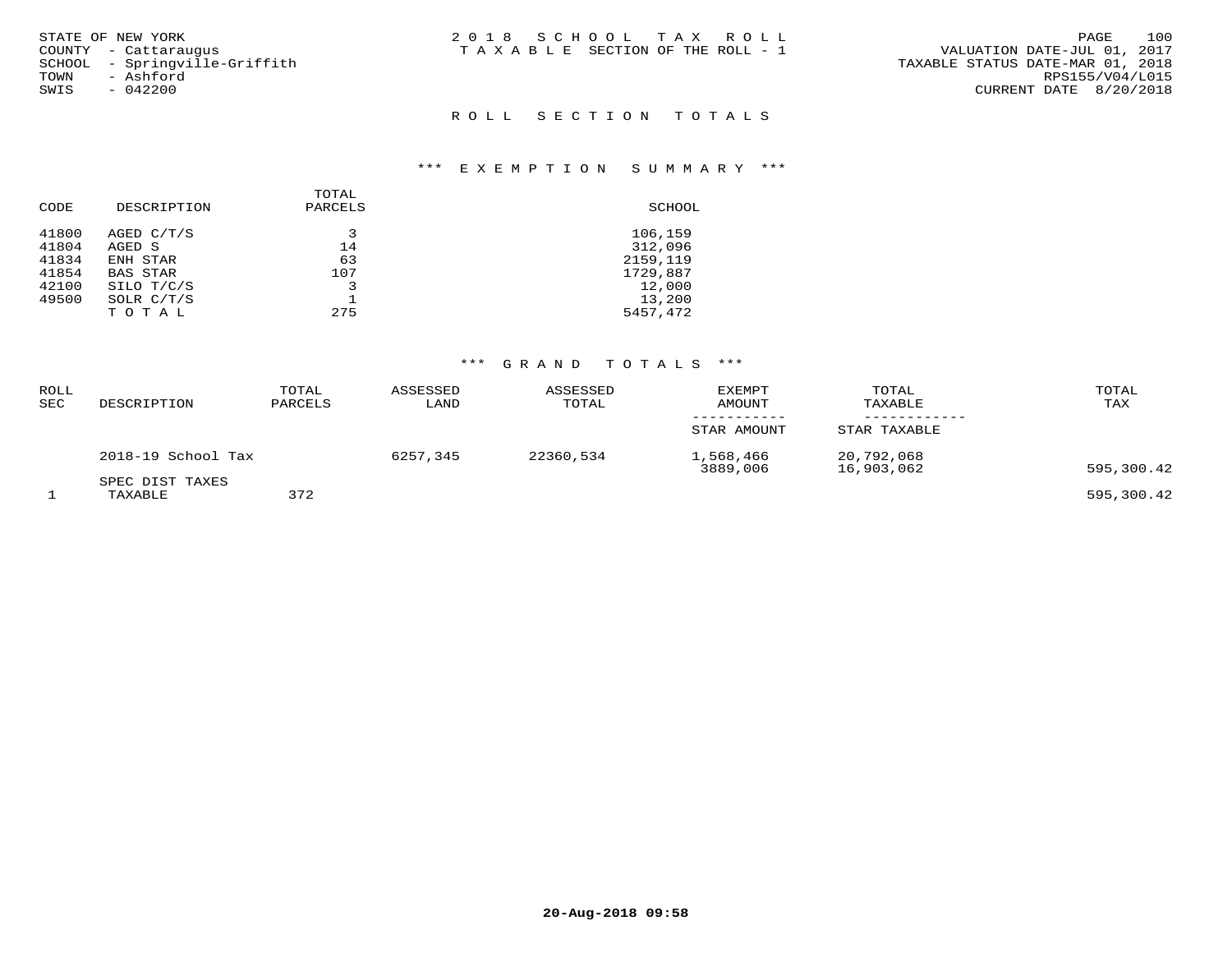| STATE OF NEW YORK<br>COUNTY<br>- Cattaraugus<br>- Springville-Griffith<br>SCHOOL<br>- Ashford<br>TOWN<br>$-042200$<br>SWIS | 2 0 1 8                              | SCHOOL<br>OWNERS NAME SEQUENCE | T A X<br>R O L L<br>SPECIAL FRANCHISE SECTION OF THE ROLL - 5<br>UNIFORM PERCENT OF VALUE IS 053.00 | VALUATION DATE-JUL 01,<br>TAXABLE STATUS DATE-MAR 01, | PAGE<br>101<br>2017<br>2018 |
|----------------------------------------------------------------------------------------------------------------------------|--------------------------------------|--------------------------------|-----------------------------------------------------------------------------------------------------|-------------------------------------------------------|-----------------------------|
| TAX MAP PARCEL NUMBER                                                                                                      | PROPERTY LOCATION & CLASS ASSESSMENT |                                | EXEMPTION CODE------------------------                                                              |                                                       | ------SCHOOL                |
| CURRENT OWNERS NAME                                                                                                        | SCHOOL DISTRICT                      | LAND                           | TAX DESCRIPTION                                                                                     | TAXABLE VALUE                                         |                             |
| CURRENT OWNERS ADDRESS                                                                                                     | PARCEL SIZE/GRID COORD               | TOTAL                          | SPECIAL DISTRICTS                                                                                   |                                                       | TAX AMOUNT                  |
|                                                                                                                            | ********************************     |                                |                                                                                                     | ***************** 522.000-9918-618.750/188 ***        |                             |
|                                                                                                                            | Special Franchise                    |                                |                                                                                                     | <b>ACCT 1051</b>                                      | <b>BILL 60372</b>           |
| 522.000-9918-618.750/188                                                                                                   | 866 Telephone                        |                                | 2018-19 School Tax                                                                                  | 2,454                                                 | 86.43                       |
| Citizens Telecom Uci Services                                                                                              | Springville-Gri 143801               | $\Omega$                       |                                                                                                     |                                                       |                             |
| Tax Dept                                                                                                                   | TOWN OF ASHFORD                      | 2,454                          |                                                                                                     |                                                       |                             |
| $c/O$ Duff & Phelps LLC                                                                                                    | .01 SPRINGVILLE (GI)                 |                                |                                                                                                     |                                                       |                             |
| PO Box 2629<br>Addison, TX 75001                                                                                           | FULL MARKET VALUE                    | 4,630                          |                                                                                                     |                                                       |                             |
|                                                                                                                            |                                      |                                | TOTAL TAX ---                                                                                       |                                                       | $86.43**$                   |
|                                                                                                                            |                                      |                                |                                                                                                     | DATE #1                                               | 10/15/18                    |
|                                                                                                                            |                                      |                                |                                                                                                     | AMT DUE                                               | 86.43                       |
|                                                                                                                            |                                      |                                |                                                                                                     | 522.000-9918-631.900/188 ***                          |                             |
|                                                                                                                            | Special Franchise                    |                                |                                                                                                     | ACCT 0888                                             | <b>BILL 60373</b>           |
| 522.000-9918-631.900/188                                                                                                   | 866 Telephone                        |                                | 2018-19 School Tax                                                                                  | 45,001                                                | 1,584.87                    |
| Verizon New York Inc                                                                                                       | Springville-Gri 143801               | $\Omega$                       |                                                                                                     |                                                       |                             |
| Prop Tax Compliance                                                                                                        | TOWN OF ASHFORD                      | 45,001                         |                                                                                                     |                                                       |                             |
| $c/O$ Duff & Phelps LLC                                                                                                    | .69 SPRINGVILLE (GI)                 |                                |                                                                                                     |                                                       |                             |
| PO Box 2629                                                                                                                | FULL MARKET VALUE                    | 84,908                         |                                                                                                     |                                                       |                             |
| Addison, TX 75001                                                                                                          |                                      |                                |                                                                                                     |                                                       |                             |
|                                                                                                                            |                                      |                                | TOTAL TAX ---                                                                                       |                                                       | $1.584.87**$                |
|                                                                                                                            |                                      |                                |                                                                                                     | DATE #1<br>AMT DUE                                    | 10/15/18<br>1,584.87        |
|                                                                                                                            |                                      |                                |                                                                                                     |                                                       |                             |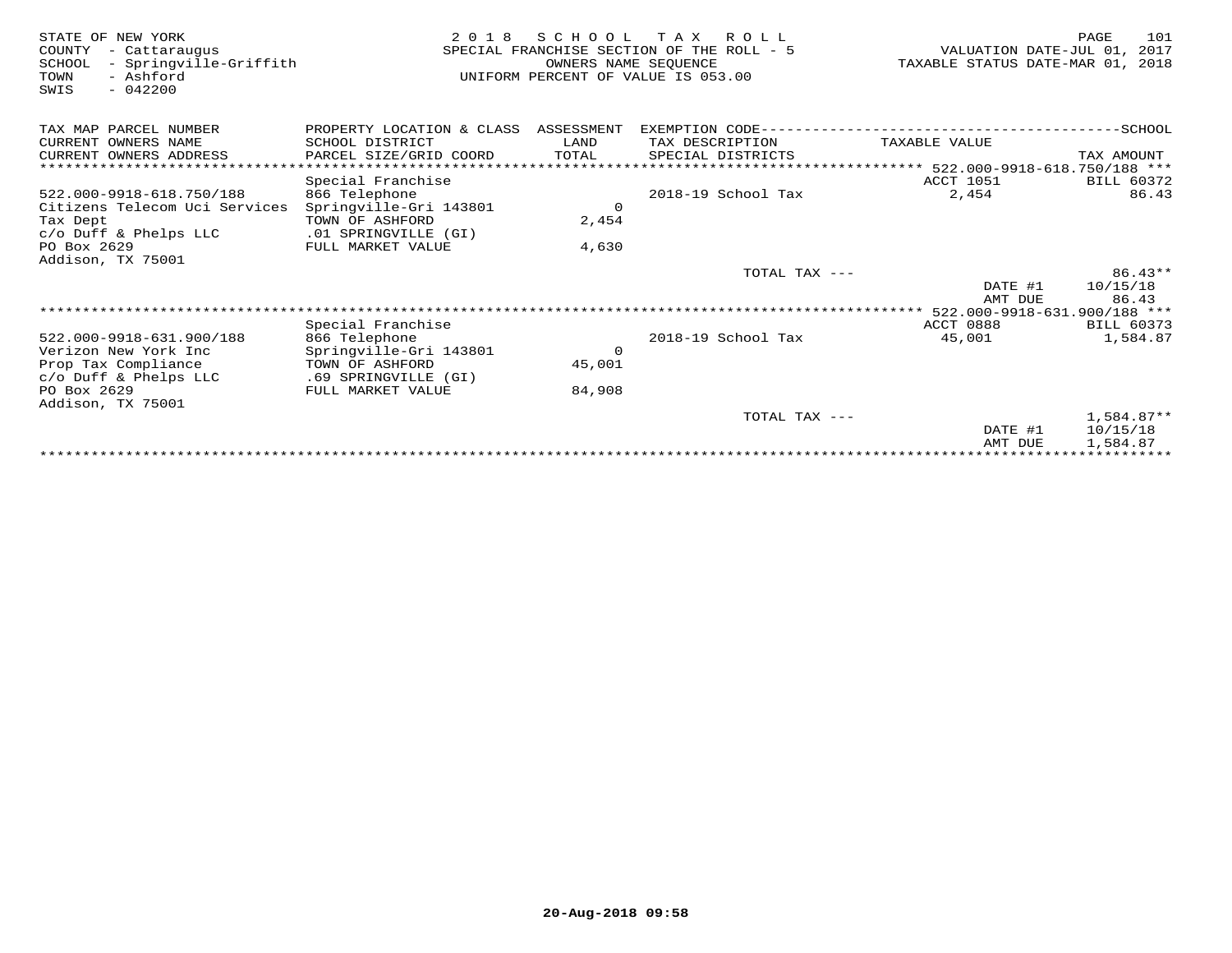|      | STATE OF NEW YORK             | 2018 SCHOOL TAX ROLL                      | 102<br>PAGE                      |
|------|-------------------------------|-------------------------------------------|----------------------------------|
|      | COUNTY - Cattaraugus          | SPECIAL FRANCHISE SECTION OF THE ROLL - 5 | VALUATION DATE-JUL 01, 2017      |
|      | SCHOOL - Springville-Griffith |                                           | TAXABLE STATUS DATE-MAR 01, 2018 |
| TOWN | - Ashford                     |                                           | RPS155/V04/L015                  |
| SWIS | $-042200$                     |                                           | CURRENT DATE 8/20/2018           |
|      |                               |                                           |                                  |

## R O L L S U B S E C T I O N - - T O T A L S

## \*\*\* S P E C I A L D I S T R I C T S U M M A R Y \*\*\*

|      |             | ----<br>$\cdots$ | ת A דפות אידא<br>. OP | <b>ENSION</b> | AL    | YEMPT! |                   | $m \wedge m \wedge n$ |
|------|-------------|------------------|-----------------------|---------------|-------|--------|-------------------|-----------------------|
| CODE | <b>JAME</b> | ᄭᇚᅎᄧᅚ<br>AR'     | TVDF                  | ALUE          | 'ALUE | AMOUNT | $T$ $TT$<br>שטשמי | TAX                   |

#### NO SPECIAL DISTRICTS AT THIS LEVEL

\*\*\* S C H O O L D I S T R I C T S U M M A R Y \*\*\*

| CODE   | DISTRICT NAME                    | TOTAL<br>PARCELS | ASSESSED<br>LAND | ASSESSED<br>TOTAL | EXEMPT<br>AMOUNT | TOTAL<br>TAXABLE |           |
|--------|----------------------------------|------------------|------------------|-------------------|------------------|------------------|-----------|
|        |                                  |                  |                  |                   | STAR AMOUNT      | STAR TAXABLE     | TOTAL TAX |
|        | Springville-Griffith             | 2                |                  | 47,455            |                  | 47,455           |           |
| 143801 |                                  |                  |                  |                   |                  | 47,455           | 1,671.30  |
|        | SUB-TOTAL                        | 2                |                  | 47,455            |                  | 47,455           |           |
|        | $S \cup B - T \cup T A L (CONT)$ |                  |                  |                   |                  | 47,455           | 1,671.30  |
|        | TOTAL                            | 2                |                  | 47,455            |                  | 47,455           |           |
|        | T O T A L (CONT)                 |                  |                  |                   |                  | 47,455           | 1,671.30  |

\*\*\* S Y S T E M C O D E S S U M M A R Y \*\*\*

NO SYSTEM EXEMPTIONS AT THIS LEVEL

\*\*\* E X E M P T I O N S U M M A R Y \*\*\*

NO EXEMPTIONS AT THIS LEVEL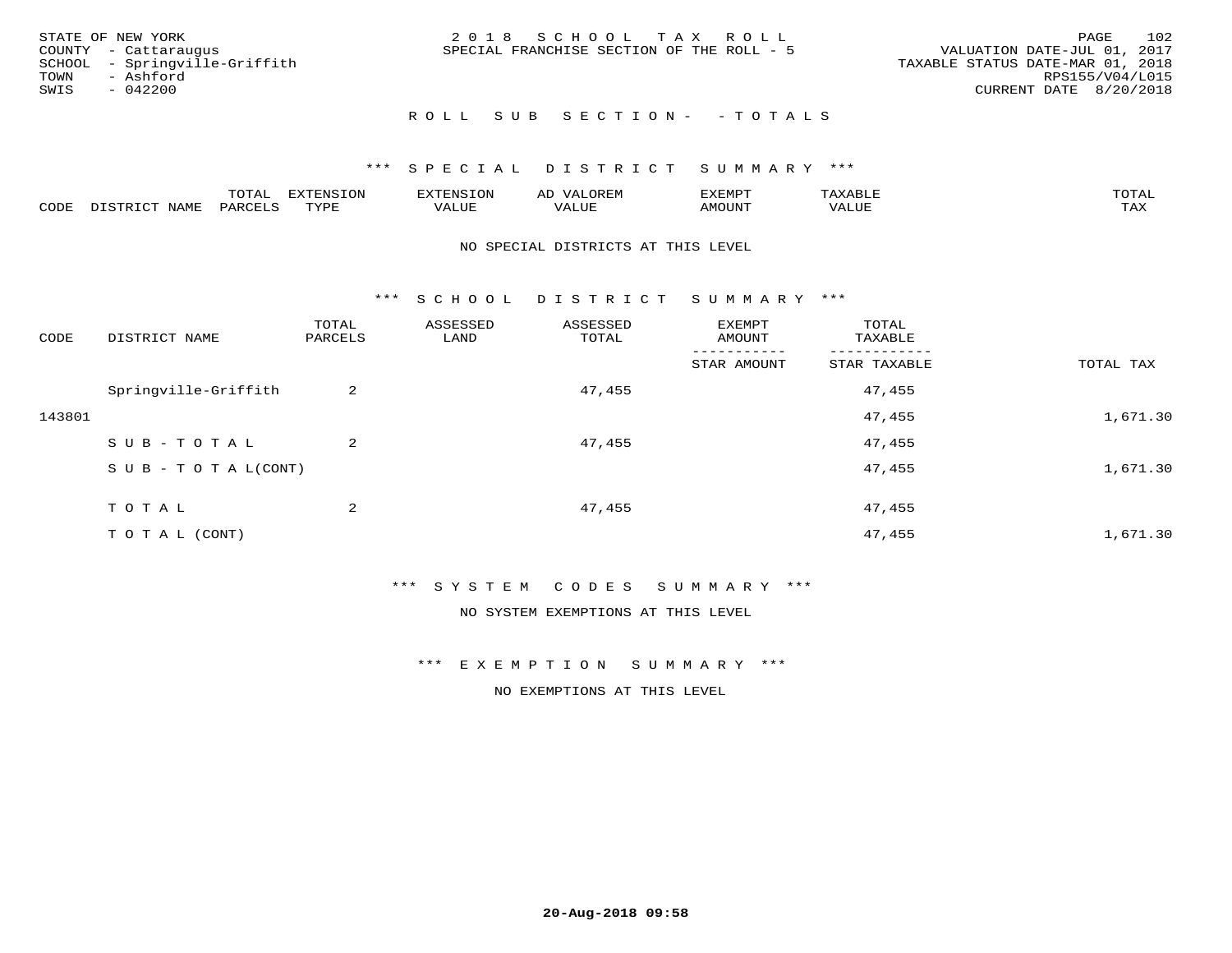| STATE OF NEW YORK<br>COUNTY - Cattaraugus<br>SCHOOL - Springville-Griffith<br>TOWN<br>- Ashford<br>SWIS<br>$-042200$ | 2018 SCHOOL TAX ROLL<br>SPECIAL FRANCHISE SECTION OF THE ROLL - 5 | 103<br>PAGE<br>VALUATION DATE-JUL 01, 2017<br>TAXABLE STATUS DATE-MAR 01, 2018<br>RPS155/V04/L015<br>CURRENT DATE 8/20/2018 |
|----------------------------------------------------------------------------------------------------------------------|-------------------------------------------------------------------|-----------------------------------------------------------------------------------------------------------------------------|
|                                                                                                                      | ROLL SUB SECTION- - TOTALS                                        |                                                                                                                             |

# \*\*\* G R A N D T O T A L S \*\*\*

| DESCRIPTION        | TOTAL<br>PARCELS | ASSESSED<br>LAND | ASSESSED<br>TOTAL | <b>EXEMPT</b><br><b>AMOUNT</b> | TOTAL<br>TAXABLE | TOTAL<br>TAX |
|--------------------|------------------|------------------|-------------------|--------------------------------|------------------|--------------|
|                    |                  |                  |                   | STAR AMOUNT                    | STAR TAXABLE     |              |
| 2018-19 School Tax |                  |                  | 47,455            |                                | 47,455           | 1,671.30     |
| SPEC DIST TAXES    |                  |                  |                   |                                |                  |              |
|                    |                  |                  |                   |                                |                  | 47,455       |

**20-Aug-2018 09:58**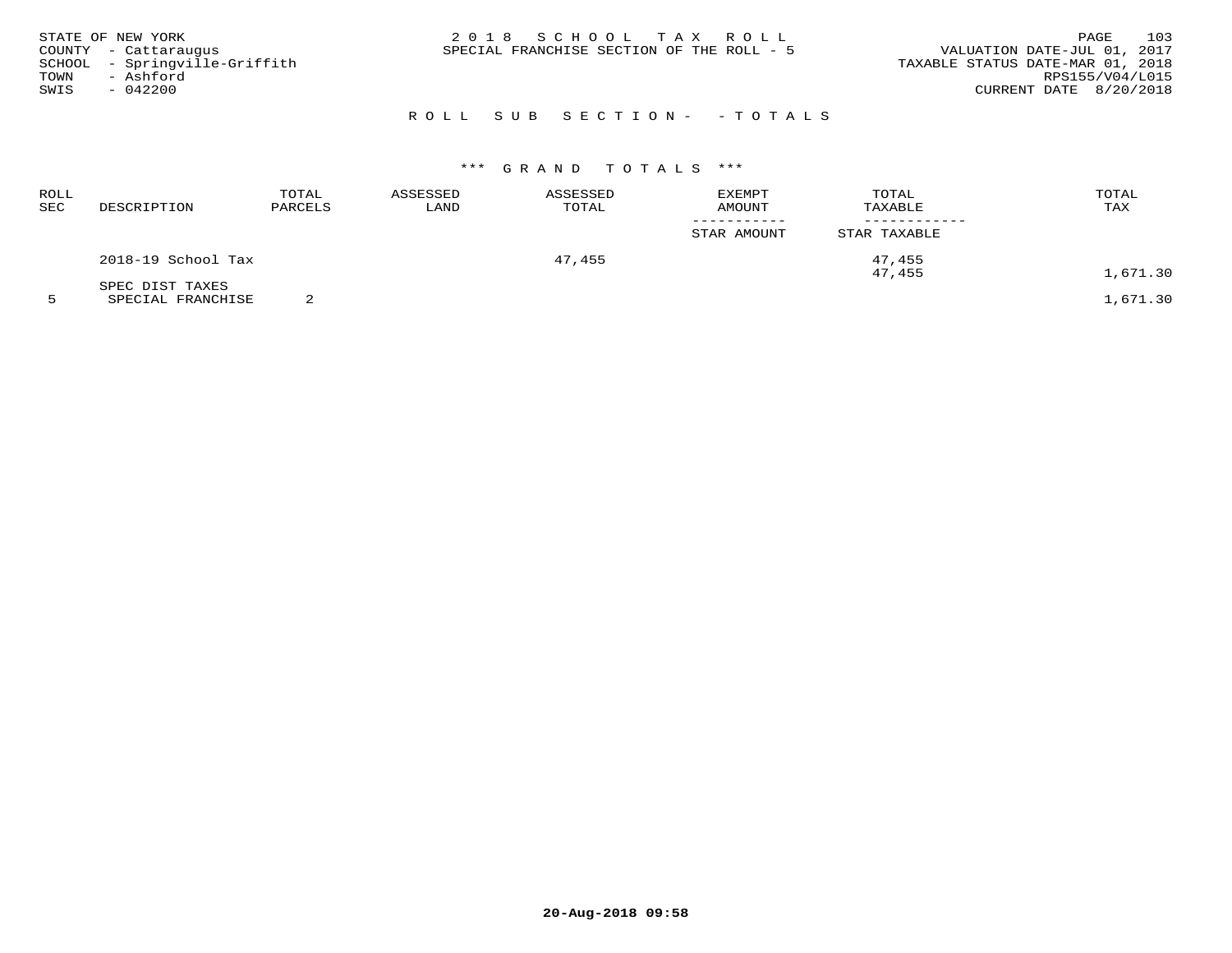| STATE OF NEW YORK             | 2018 SCHOOL TAX ROLL                      | 104<br>PAGE                      |
|-------------------------------|-------------------------------------------|----------------------------------|
| COUNTY - Cattaraugus          | SPECIAL FRANCHISE SECTION OF THE ROLL - 5 | VALUATION DATE-JUL 01, 2017      |
| SCHOOL - Springville-Griffith |                                           | TAXABLE STATUS DATE-MAR 01, 2018 |
| TOWN<br>- Ashford             |                                           | RPS155/V04/L015                  |
| SWIS<br>$-042200$             |                                           | CURRENT DATE 8/20/2018           |
|                               |                                           |                                  |

## ROLL SECTION TOTALS

#### \*\*\* S P E C I A L D I S T R I C T S U M M A R Y \*\*\*

|      |                                | mom n<br>L∪IAL   | <b>DIZPOIATO TOMT</b><br>LUN | -----------<br>י ו יו   | AD<br>URLIV  | $\ldots$<br>″ –<br>. ۱٬۱۳۰٬۰۰۰ | max                  | $m \wedge m \wedge n$ |
|------|--------------------------------|------------------|------------------------------|-------------------------|--------------|--------------------------------|----------------------|-----------------------|
| CODE | $ -$<br><b>NAM<sup>T</sup></b> | PAR <sub>U</sub> | TVDF                         | $- - - -$<br>$A \cup P$ | ----<br>ALUF | IMOUNT                         | $   -$<br>$\sqrt{A}$ | $m \times r$<br>- −-  |

#### NO SPECIAL DISTRICTS AT THIS LEVEL

\*\*\* S C H O O L D I S T R I C T S U M M A R Y \*\*\*

| CODE   | DISTRICT NAME                    | TOTAL<br>PARCELS | ASSESSED<br>LAND | ASSESSED<br>TOTAL | EXEMPT<br>AMOUNT | TOTAL<br>TAXABLE |           |
|--------|----------------------------------|------------------|------------------|-------------------|------------------|------------------|-----------|
|        |                                  |                  |                  |                   | STAR AMOUNT      | STAR TAXABLE     | TOTAL TAX |
|        | Springville-Griffith             | 2                |                  | 47,455            |                  | 47,455           |           |
| 143801 |                                  |                  |                  |                   |                  | 47,455           | 1,671.30  |
|        | SUB-TOTAL                        | $\overline{2}$   |                  | 47,455            |                  | 47,455           |           |
|        | $S \cup B - T \cup T A L (CONT)$ |                  |                  |                   |                  | 47,455           | 1,671.30  |
|        | TOTAL                            | 2                |                  | 47,455            |                  | 47,455           |           |
|        | T O T A L (CONT)                 |                  |                  |                   |                  | 47,455           | 1,671.30  |

\*\*\* S Y S T E M C O D E S S U M M A R Y \*\*\*

NO SYSTEM EXEMPTIONS AT THIS LEVEL

\*\*\* E X E M P T I O N S U M M A R Y \*\*\*

NO EXEMPTIONS AT THIS LEVEL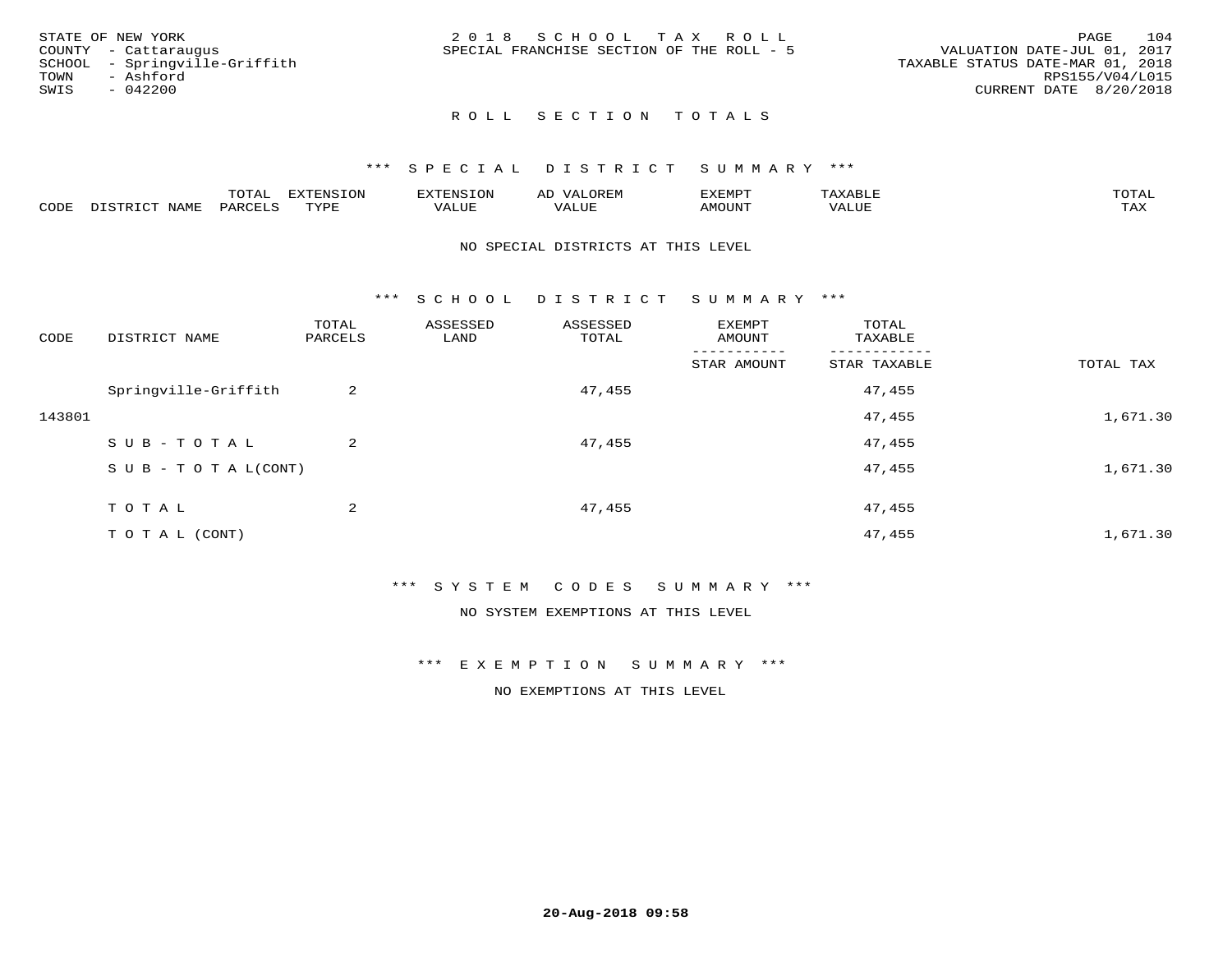| 2018 SCHOOL TAX ROLL<br>SPECIAL FRANCHISE SECTION OF THE ROLL - 5 | 105<br>PAGE<br>VALUATION DATE-JUL 01, 2017<br>TAXABLE STATUS DATE-MAR 01, 2018<br>RPS155/V04/L015<br>CURRENT DATE 8/20/2018 |
|-------------------------------------------------------------------|-----------------------------------------------------------------------------------------------------------------------------|
|                                                                   |                                                                                                                             |
|                                                                   |                                                                                                                             |

# ROLL SECTION TOTALS

# \*\*\* G R A N D T O T A L S \*\*\*

| ROLL<br>SEC | DESCRIPTION        | TOTAL<br>PARCELS | ASSESSED<br>LAND | ASSESSED<br>TOTAL | EXEMPT<br>AMOUNT | TOTAL<br>TAXABLE | TOTAL<br>TAX                                                                                                                |
|-------------|--------------------|------------------|------------------|-------------------|------------------|------------------|-----------------------------------------------------------------------------------------------------------------------------|
|             |                    |                  |                  |                   | STAR AMOUNT      | STAR TAXABLE     |                                                                                                                             |
|             | 2018-19 School Tax |                  |                  | 47,455            |                  | 47,455           |                                                                                                                             |
|             | SPEC DIST TAXES    |                  |                  |                   |                  | 47,455           | 1,671.30<br>the contract of the contract of the contract of the contract of the contract of the contract of the contract of |

5 SPECIAL FRANCHISE 2 1,671.30

**20-Aug-2018 09:58**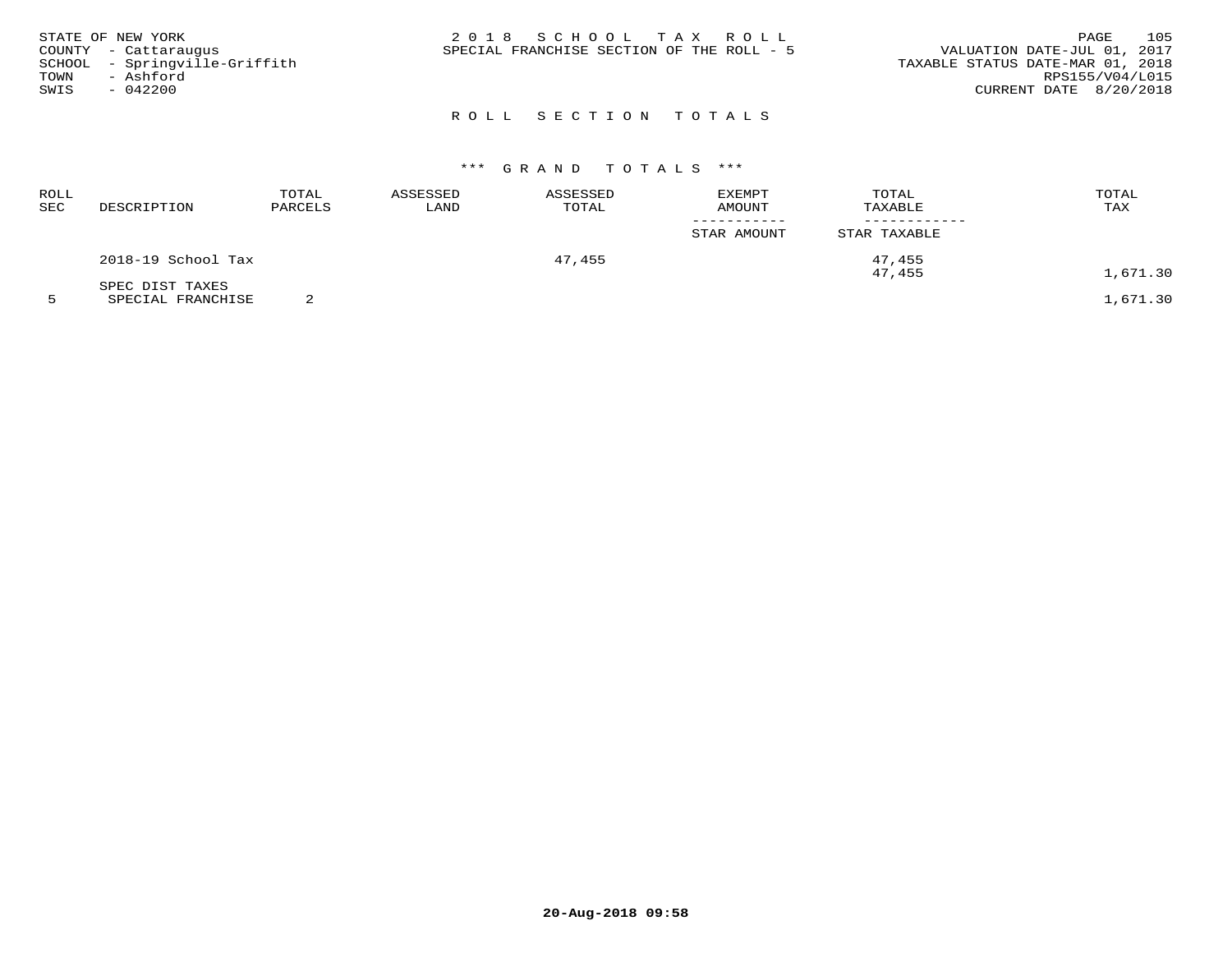| STATE OF NEW YORK<br>COUNTY - Cattaraugus<br>- Springville-Griffith<br>SCHOOL<br>- Ashford<br>TOWN<br>$-042200$<br>SWIS | 2 0 1 8                                                             |                               | SCHOOL TAX ROLL<br>UTILITY & R.R. SECTION OF THE ROLL - 6<br>OWNERS NAME SEQUENCE<br>UNIFORM PERCENT OF VALUE IS 053.00 | VALUATION DATE-JUL 01, 2017<br>TAXABLE STATUS DATE-MAR 01, 2018 | PAGE<br>106                   |
|-------------------------------------------------------------------------------------------------------------------------|---------------------------------------------------------------------|-------------------------------|-------------------------------------------------------------------------------------------------------------------------|-----------------------------------------------------------------|-------------------------------|
| TAX MAP PARCEL NUMBER                                                                                                   |                                                                     |                               |                                                                                                                         |                                                                 |                               |
| CURRENT OWNERS NAME<br>CURRENT OWNERS ADDRESS<br>*********************                                                  | SCHOOL DISTRICT<br>PARCEL SIZE/GRID COORD<br>********************** | LAND<br>TOTAL<br>************ | TAX DESCRIPTION<br>SPECIAL DISTRICTS                                                                                    | TAXABLE VALUE                                                   | TAX AMOUNT                    |
|                                                                                                                         |                                                                     |                               |                                                                                                                         |                                                                 |                               |
| $10.003 - 2 - 15.1/2$                                                                                                   | Henrietta Rd<br>837 Cell Tower                                      |                               | 2018-19 School Tax                                                                                                      | ACCT 1417<br>247,300                                            | <b>BILL 60374</b><br>8,709.53 |
| American Tower Co                                                                                                       | Springville-Gri 143801                                              | $\Omega$                      |                                                                                                                         |                                                                 |                               |
| PO Box 723597                                                                                                           | LEASED LAND                                                         | 247,300                       |                                                                                                                         |                                                                 |                               |
| Atlanta, GA 31139                                                                                                       | 0.01<br>ACRES                                                       |                               |                                                                                                                         |                                                                 |                               |
|                                                                                                                         | FULL MARKET VALUE                                                   | 466,604                       |                                                                                                                         |                                                                 |                               |
|                                                                                                                         |                                                                     |                               | TOTAL TAX ---                                                                                                           |                                                                 | 8,709.53**                    |
|                                                                                                                         |                                                                     |                               |                                                                                                                         | DATE #1<br>AMT DUE                                              | 10/15/18<br>8,709.53          |
|                                                                                                                         |                                                                     |                               |                                                                                                                         | ************** 622.000-9918-618.750/188 ***                     |                               |
|                                                                                                                         | Outside Plant                                                       |                               |                                                                                                                         | ACCT 1078                                                       | <b>BILL 60375</b>             |
| 622.000-9918-618.750/188                                                                                                | 836 Telecom. eq.                                                    |                               | 2018-19 School Tax                                                                                                      | 5,966                                                           | 210.11                        |
| Citizens Telecon Uci Services Springville-Gri 143801                                                                    |                                                                     | $\Omega$                      |                                                                                                                         |                                                                 |                               |
| Tax Dept                                                                                                                | LOC #888888                                                         | 5,966                         |                                                                                                                         |                                                                 |                               |
| c/o Duff & Phelps LLC                                                                                                   | .0067 SPRINGVILLE                                                   |                               |                                                                                                                         |                                                                 |                               |
| PO Box 2629<br>Addison, TX 75001                                                                                        | POLES WIRE CABLES ETC<br>FULL MARKET VALUE                          | 11,257                        |                                                                                                                         |                                                                 |                               |
|                                                                                                                         |                                                                     |                               | TOTAL TAX ---                                                                                                           |                                                                 | 210.11**                      |
|                                                                                                                         |                                                                     |                               |                                                                                                                         | DATE #1                                                         | 10/15/18                      |
|                                                                                                                         |                                                                     |                               |                                                                                                                         | AMT DUE                                                         | 210.11                        |
| ******************************                                                                                          |                                                                     |                               |                                                                                                                         |                                                                 |                               |
|                                                                                                                         | Op & Mrs Equip                                                      |                               |                                                                                                                         | ACCT 1080                                                       | <b>BILL 60376</b>             |
| 622.000-9918-123.700/288                                                                                                | 885 Gas Outside Pla                                                 |                               | 2018-19 School Tax                                                                                                      | 302,148                                                         | 10,641.20                     |
| National Fuel Gas Dist                                                                                                  | Springville-Gri 143801                                              | $\mathsf{O}$                  |                                                                                                                         |                                                                 |                               |
| Attn: Real Property Tax                                                                                                 | LOC #88888 11016 11903                                              | 302,148                       |                                                                                                                         |                                                                 |                               |
| 6363 Main St                                                                                                            | .2030 SPRINGVILLE (GI)                                              |                               |                                                                                                                         |                                                                 |                               |
| Williamsville, NY 14221-5887                                                                                            | GAS DIST<br>FULL MARKET VALUE                                       | 570,091                       |                                                                                                                         |                                                                 |                               |
|                                                                                                                         |                                                                     |                               | TOTAL TAX $---$                                                                                                         |                                                                 | $10,641.20**$                 |
|                                                                                                                         |                                                                     |                               |                                                                                                                         | DATE #1                                                         | 10/15/18                      |
|                                                                                                                         |                                                                     |                               |                                                                                                                         | AMT DUE                                                         | 10,641.20                     |
|                                                                                                                         |                                                                     |                               |                                                                                                                         |                                                                 |                               |
|                                                                                                                         | 011955 Meas & Reg Station                                           |                               |                                                                                                                         | ACCT 1541                                                       | <b>BILL 60377</b>             |
| 622.000-9918-123.710/201                                                                                                | 883 Gas Trans Impr                                                  |                               | 2018-19 School Tax                                                                                                      | 7,949                                                           | 279.95                        |
| National Fuel Gas Supply                                                                                                | Springville-Gri 143801                                              | $\overline{0}$                |                                                                                                                         |                                                                 |                               |
| Real Property Tax Dept                                                                                                  |                                                                     | 7,949                         |                                                                                                                         |                                                                 |                               |
| 6363 Main St                                                                                                            | FULL MARKET VALUE                                                   | 14,998                        |                                                                                                                         |                                                                 |                               |
| Williamsville, NY 14221-5887                                                                                            |                                                                     |                               | TOTAL TAX $---$                                                                                                         |                                                                 | $279.95**$                    |
|                                                                                                                         |                                                                     |                               |                                                                                                                         | DATE #1                                                         | 10/15/18                      |
|                                                                                                                         |                                                                     |                               |                                                                                                                         | AMT DUE                                                         | 279.95                        |
|                                                                                                                         |                                                                     |                               |                                                                                                                         | ***************                                                 | **********                    |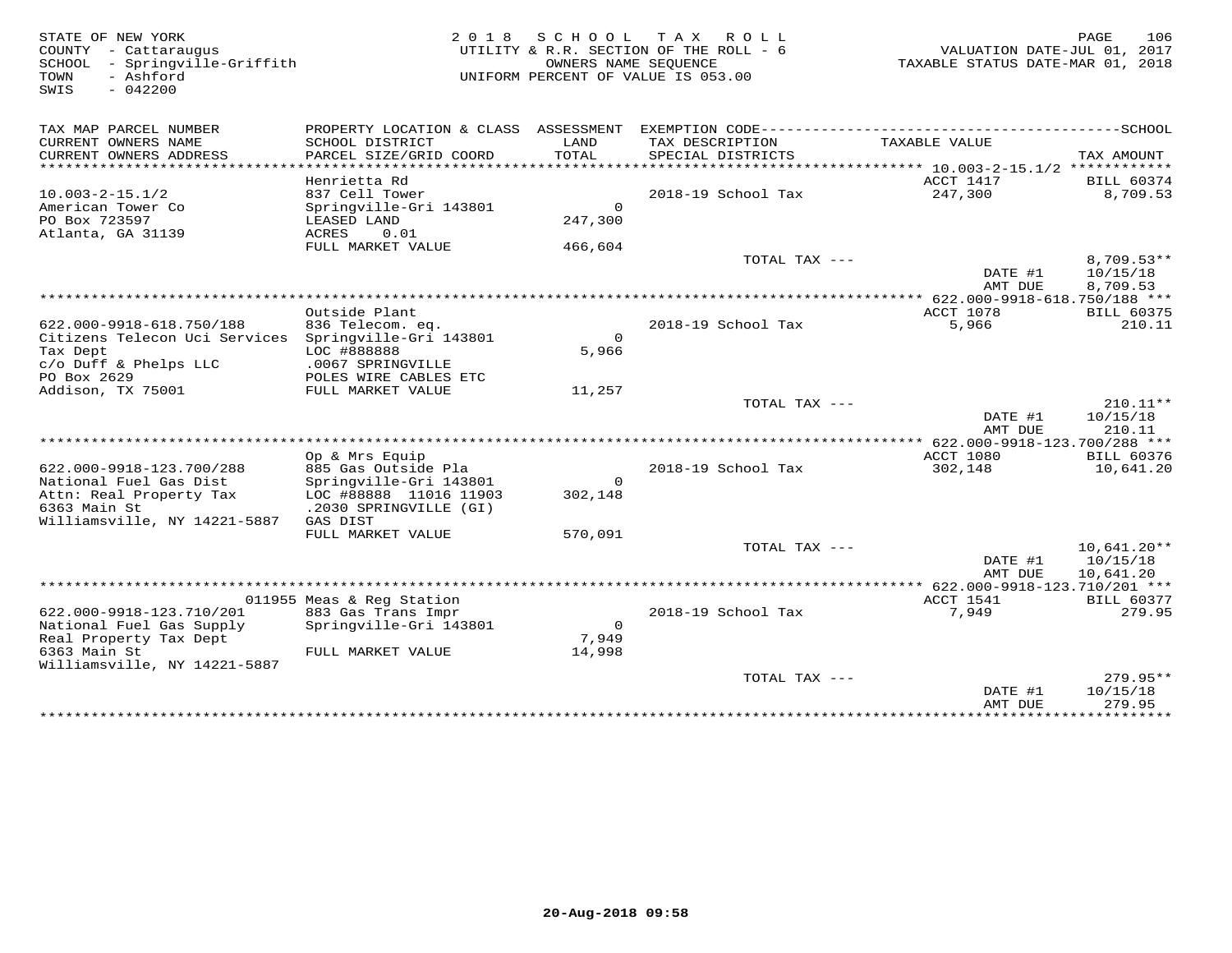| STATE OF NEW YORK<br>COUNTY - Cattaraugus<br>SCHOOL<br>- Springville-Griffith<br>- Ashford<br>TOWN<br>$-042200$<br>SWIS        | 2 0 1 8                                                                                                                                                               | SCHOOL                     | T A X<br>ROLL<br>UTILITY & R.R. SECTION OF THE ROLL - 6<br>OWNERS NAME SEQUENCE<br>UNIFORM PERCENT OF VALUE IS 053.00 | VALUATION DATE-JUL 01, 2017<br>TAXABLE STATUS DATE-MAR 01, 2018 | PAGE<br>107                          |
|--------------------------------------------------------------------------------------------------------------------------------|-----------------------------------------------------------------------------------------------------------------------------------------------------------------------|----------------------------|-----------------------------------------------------------------------------------------------------------------------|-----------------------------------------------------------------|--------------------------------------|
| TAX MAP PARCEL NUMBER<br>CURRENT OWNERS NAME<br>CURRENT OWNERS ADDRESS                                                         | SCHOOL DISTRICT<br>PARCEL SIZE/GRID COORD                                                                                                                             | LAND<br>TOTAL              | TAX DESCRIPTION<br>SPECIAL DISTRICTS                                                                                  | TAXABLE VALUE                                                   | TAX AMOUNT                           |
| ************************                                                                                                       |                                                                                                                                                                       |                            |                                                                                                                       |                                                                 |                                      |
| 622.000-9918-123.710/288<br>National Fuel Gas Supply<br>Real Property Tax Dept<br>6363 Main St<br>Williamsville, NY 14221-5887 | Op & Mrs Equip<br>883 Gas Trans Impr<br>Springville-Gri 143801<br>LOC # 888888 & 11955<br>.3120 SPRINGVILLE (GI)<br>GAS TRANS                                         | $\circ$<br>365,723         | 2018-19 School Tax                                                                                                    | ACCT 1079<br>365,723                                            | <b>BILL 60378</b><br>12,880.21       |
|                                                                                                                                | FULL MARKET VALUE                                                                                                                                                     | 690,043                    |                                                                                                                       |                                                                 |                                      |
|                                                                                                                                |                                                                                                                                                                       |                            | TOTAL TAX ---                                                                                                         | DATE #1                                                         | 12,880.21**<br>10/15/18              |
|                                                                                                                                |                                                                                                                                                                       |                            |                                                                                                                       | AMT DUE                                                         | 12,880.21                            |
|                                                                                                                                | 7025 Henrietta Rd                                                                                                                                                     |                            |                                                                                                                       | ACCT 1083                                                       | <b>BILL 60379</b>                    |
| $10.003 - 2 - 15.2$<br>Niagara Mohawk Power Corp<br>300 Erie Blvd West<br>Syracuse, NY 13202                                   | 884 Elec Dist Out<br>Springville-Gri 143801<br>53 06 07<br>NORTH ASHFORD SUBSTATION<br>FRNT 132.00 DPTH 86.00<br>EAST-1116482 NRTH-0900890<br>DEED BOOK 984<br>PG-436 | 11,182<br>97,115           | 2018-19 School Tax                                                                                                    | 97,115                                                          | 3,420.24                             |
|                                                                                                                                | FULL MARKET VALUE                                                                                                                                                     | 183,236                    |                                                                                                                       |                                                                 |                                      |
|                                                                                                                                |                                                                                                                                                                       |                            | TOTAL TAX ---                                                                                                         | DATE #1<br>AMT DUE                                              | $3,420.24**$<br>10/15/18<br>3,420.24 |
|                                                                                                                                |                                                                                                                                                                       |                            |                                                                                                                       | ACCT 1517                                                       |                                      |
| 622.000-9918-132.350/100<br>Niagara Mohawk Power Corp<br>Real Estate Tax Dept<br>30 Erie Boulvard West<br>Syracuse, NY 13202   | Elec Trans Line<br>882 Elec Trans Imp<br>Springville-Gri 143801<br>712388<br>.1500 SPRINGVILLE (GI)<br>DAKE HILL-MACHIAS #803<br>ACRES<br>0.01                        | $\circ$<br>17,546          | 2018-19 School Tax                                                                                                    | 17,546                                                          | <b>BILL 60380</b><br>617.94          |
|                                                                                                                                | FULL MARKET VALUE                                                                                                                                                     | 33,106                     |                                                                                                                       |                                                                 |                                      |
|                                                                                                                                |                                                                                                                                                                       |                            | TOTAL TAX ---                                                                                                         | DATE #1<br>AMT DUE                                              | $617.94**$<br>10/15/18<br>617.94     |
|                                                                                                                                |                                                                                                                                                                       |                            |                                                                                                                       |                                                                 |                                      |
| 622.000-9918-132.350/101<br>Niagara Mohawk Power Corp<br>Real Estate Tax Dept<br>300 Erie Boulvard West<br>Syracuse, NY 13202  | Elec Power Line<br>882 Elec Trans Imp<br>Springville-Gri 143801<br>LOC #712446<br>.15 SPRINGVILLE (GI)<br>N ANGOLA-N ASHFORD #861<br>FULL MARKET VALUE                | $\circ$<br>5,966<br>11,257 | 2018-19 School Tax                                                                                                    | ACCT 1518<br>5,966                                              | <b>BILL 60381</b><br>210.11          |
|                                                                                                                                |                                                                                                                                                                       |                            | TOTAL TAX ---                                                                                                         |                                                                 | 210.11**                             |
|                                                                                                                                |                                                                                                                                                                       |                            |                                                                                                                       | DATE #1<br>AMT DUE<br>*************                             | 10/15/18<br>210.11<br>*********      |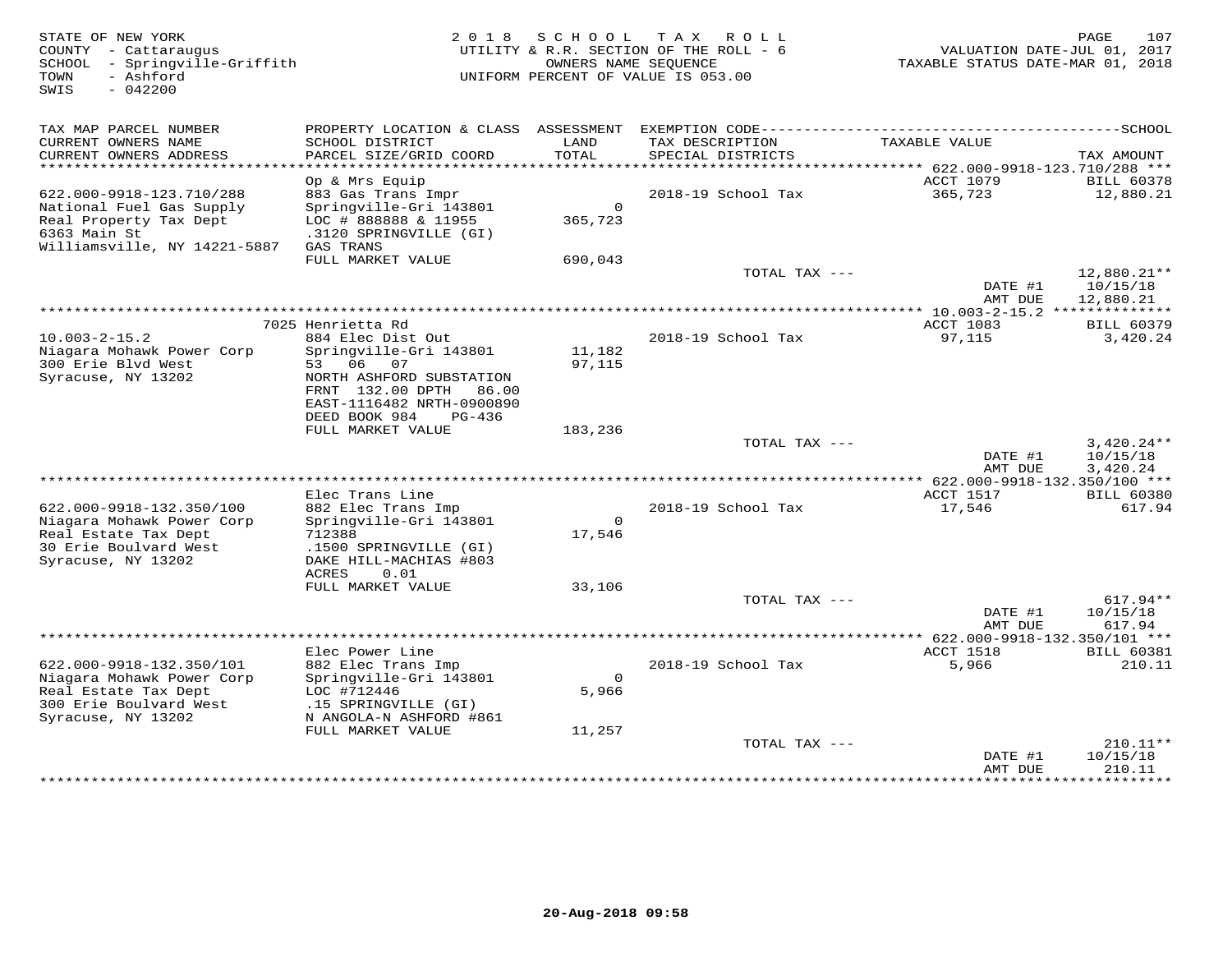| STATE OF NEW YORK<br>COUNTY - Cattaraugus<br>SCHOOL<br>- Springville-Griffith<br>- Ashford<br>TOWN<br>$-042200$<br>SWIS | 2 0 1 8                                                                    | SCHOOL<br>OWNERS NAME SEQUENCE | T A X<br>R O L L<br>UTILITY & R.R. SECTION OF THE ROLL - 6<br>UNIFORM PERCENT OF VALUE IS 053.00 | VALUATION DATE-JUL 01, 2017<br>TAXABLE STATUS DATE-MAR 01, 2018 | 108<br>PAGE            |
|-------------------------------------------------------------------------------------------------------------------------|----------------------------------------------------------------------------|--------------------------------|--------------------------------------------------------------------------------------------------|-----------------------------------------------------------------|------------------------|
| TAX MAP PARCEL NUMBER                                                                                                   | PROPERTY LOCATION & CLASS ASSESSMENT EXEMPTION CODE----------------------- |                                |                                                                                                  |                                                                 | ----------------SCHOOL |
| CURRENT OWNERS NAME<br>CURRENT OWNERS ADDRESS                                                                           | SCHOOL DISTRICT<br>PARCEL SIZE/GRID COORD                                  | LAND<br>TOTAL                  | TAX DESCRIPTION<br>SPECIAL DISTRICTS                                                             | TAXABLE VALUE                                                   | TAX AMOUNT             |
| *************************                                                                                               |                                                                            |                                |                                                                                                  |                                                                 |                        |
|                                                                                                                         | Elec Power Line                                                            |                                |                                                                                                  | ACCT 1521                                                       | <b>BILL 60382</b>      |
| 622.000-9918-132.350/102                                                                                                | 882 Elec Trans Imp                                                         | $\overline{0}$                 | 2018-19 School Tax                                                                               | 16,253                                                          | 572.41                 |
| Niagara Mohawk Power Corp<br>Real Estate Tax Dept                                                                       | Springville-Gri 143801<br>LOC #712247                                      | 16,253                         |                                                                                                  |                                                                 |                        |
| 300 Erie Boulvard West                                                                                                  | .15 SPRINGVILLE (GI)                                                       |                                |                                                                                                  |                                                                 |                        |
| Syracuse, NY 13202                                                                                                      | N ASH-NUCLEAR FUELS #817                                                   |                                |                                                                                                  |                                                                 |                        |
|                                                                                                                         | ACRES<br>0.01                                                              |                                |                                                                                                  |                                                                 |                        |
|                                                                                                                         | FULL MARKET VALUE                                                          | 30,666                         | TOTAL TAX ---                                                                                    |                                                                 | $572.41**$             |
|                                                                                                                         |                                                                            |                                |                                                                                                  | DATE #1                                                         | 10/15/18               |
| *****************************                                                                                           |                                                                            |                                |                                                                                                  | AMT DUE                                                         | 572.41                 |
|                                                                                                                         | Elec Power Corp                                                            |                                |                                                                                                  | ACCT 1523                                                       | <b>BILL 60383</b>      |
| 622.000-9918-132.350/103                                                                                                | 882 Elec Trans Imp                                                         |                                | 2018-19 School Tax                                                                               | 32,172                                                          | 1,133.05               |
| Niagara Mohawk Power Corp                                                                                               | Springville-Gri 143801                                                     | $\Omega$                       |                                                                                                  |                                                                 |                        |
| Real Estate Tax Dept                                                                                                    | LOC #712457                                                                | 32,172                         |                                                                                                  |                                                                 |                        |
| 300 Erie Boulvard West<br>Syracuse, NY 13202                                                                            | .15 SPRINGVILLE (15)<br>NUCLEAR FUELS TAP #803                             |                                |                                                                                                  |                                                                 |                        |
|                                                                                                                         | <b>ACRES</b><br>0.01                                                       |                                |                                                                                                  |                                                                 |                        |
|                                                                                                                         | FULL MARKET VALUE                                                          | 60,702                         |                                                                                                  |                                                                 |                        |
|                                                                                                                         |                                                                            |                                | TOTAL TAX ---                                                                                    |                                                                 | $1,133.05**$           |
|                                                                                                                         |                                                                            |                                |                                                                                                  | DATE #1<br>AMT DUE                                              | 10/15/18<br>1,133.05   |
|                                                                                                                         |                                                                            |                                |                                                                                                  | $***$ 622.000-9918-132.350/188 ***                              |                        |
|                                                                                                                         | Outside Plant                                                              |                                |                                                                                                  | ACCT 1527                                                       | <b>BILL 60384</b>      |
| 622.000-9918-132.350/188                                                                                                | 884 Elec Dist Out                                                          | $\circ$                        | 2018-19 School Tax                                                                               | 159,611                                                         | 5,621.26               |
| Niagara Mohawk Power Corp<br>Real Estate Tax Dept                                                                       | Springville-Gri 143801<br>LOC #888888                                      | 159,611                        |                                                                                                  |                                                                 |                        |
| 300 Erie Boulvard West                                                                                                  | .15                                                                        |                                |                                                                                                  |                                                                 |                        |
| Syracuse, NY 13202                                                                                                      | ELEC DIST                                                                  |                                |                                                                                                  |                                                                 |                        |
|                                                                                                                         | ACRES<br>0.01<br>FULL MARKET VALUE                                         | 301,153                        |                                                                                                  |                                                                 |                        |
|                                                                                                                         |                                                                            |                                | TOTAL TAX ---                                                                                    |                                                                 | $5,621.26**$           |
|                                                                                                                         |                                                                            |                                |                                                                                                  | DATE #1                                                         | 10/15/18               |
|                                                                                                                         |                                                                            |                                |                                                                                                  | AMT DUE                                                         | 5,621.26               |
|                                                                                                                         | Elec Trans Line                                                            |                                |                                                                                                  | ACCT 1525                                                       | <b>BILL 60385</b>      |
| 622.000-9918-132.350/104                                                                                                | 882 Elec Trans Imp                                                         |                                | 2018-19 School Tax                                                                               | 1,039                                                           | 36.59                  |
| Niagara Mowhak Power Corp                                                                                               | Springville-Gri 143801                                                     | $\circ$                        |                                                                                                  |                                                                 |                        |
| Real Estate Tax Dept                                                                                                    |                                                                            | 1,039                          |                                                                                                  |                                                                 |                        |
| 300 Erie Boulvard Wese<br>Syracuse, NY 13202                                                                            | FULL MARKET VALUE                                                          | 1,960                          |                                                                                                  |                                                                 |                        |
|                                                                                                                         |                                                                            |                                | TOTAL TAX ---                                                                                    |                                                                 | $36.59**$              |
|                                                                                                                         |                                                                            |                                |                                                                                                  | DATE #1                                                         | 10/15/18               |
|                                                                                                                         |                                                                            |                                |                                                                                                  | AMT DUE<br>**************                                       | 36.59<br>*********     |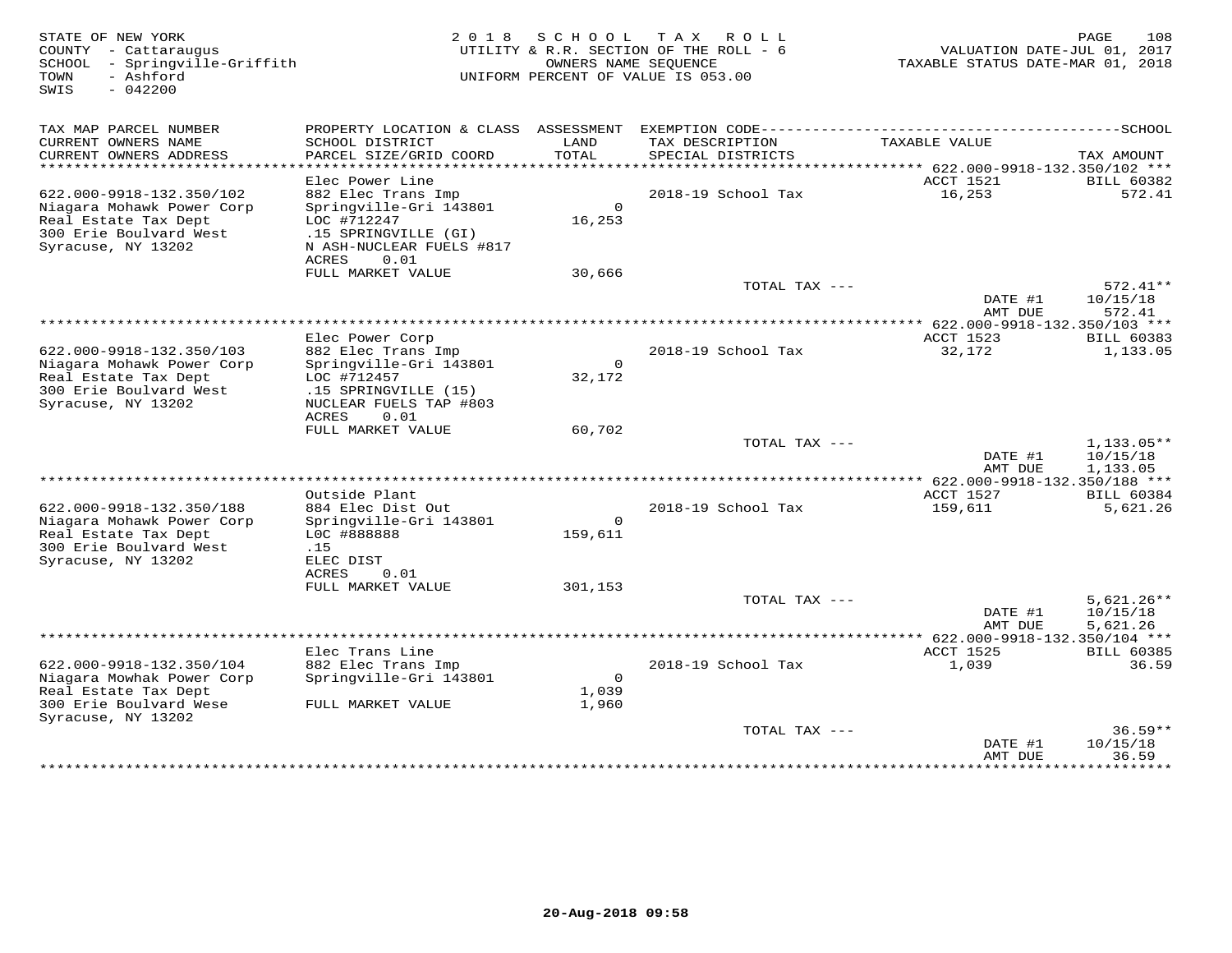| STATE OF NEW YORK<br>COUNTY<br>- Cattaraugus<br>- Springville-Griffith<br>SCHOOL<br>- Ashford<br>TOWN<br>SWIS<br>$-042200$ | 2 0 1 8                   | SCHOOL     | T A X<br>R O L L<br>UTILITY & R.R. SECTION OF THE ROLL - 6<br>OWNERS NAME SEQUENCE<br>UNIFORM PERCENT OF VALUE IS 053.00 | VALUATION DATE-JUL 01,<br>TAXABLE STATUS DATE-MAR 01, 2018 | 109<br>PAGE<br>2017          |
|----------------------------------------------------------------------------------------------------------------------------|---------------------------|------------|--------------------------------------------------------------------------------------------------------------------------|------------------------------------------------------------|------------------------------|
| TAX MAP PARCEL NUMBER                                                                                                      | PROPERTY LOCATION & CLASS | ASSESSMENT | EXEMPTION CODE-                                                                                                          |                                                            | -SCHOOL                      |
| OWNERS NAME<br>CURRENT                                                                                                     | SCHOOL DISTRICT           | LAND       | TAX DESCRIPTION                                                                                                          | TAXABLE VALUE                                              |                              |
| CURRENT OWNERS ADDRESS                                                                                                     | PARCEL SIZE/GRID COORD    | TOTAL      | SPECIAL DISTRICTS                                                                                                        |                                                            | TAX AMOUNT                   |
|                                                                                                                            |                           |            |                                                                                                                          |                                                            | 622.000-9918-631.900/188 *** |
|                                                                                                                            | Outside Plant             |            |                                                                                                                          | ACCT 1082                                                  | <b>BILL 60386</b>            |
| 622.000-9918-631.900/188                                                                                                   | 836 Telecom. eq.          |            | 2018-19 School Tax                                                                                                       | 3,165                                                      | 111.47                       |
| Verizon New York Inc                                                                                                       | Springville-Gri 143801    | $\circ$    |                                                                                                                          |                                                            |                              |
| Prop Tax Compliance                                                                                                        | LOC # 888888              | 3,165      |                                                                                                                          |                                                            |                              |
| $c/O$ Duff & Phelps LLC                                                                                                    | .76 SPRINGVILLE (GI)      |            |                                                                                                                          |                                                            |                              |
| PO Box 2629                                                                                                                | POLES WIRE CABLE ETC      |            |                                                                                                                          |                                                            |                              |
| Addison, TX 75001                                                                                                          | FULL MARKET VALUE         | 5,972      |                                                                                                                          |                                                            |                              |
|                                                                                                                            |                           |            | TOTAL TAX ---                                                                                                            |                                                            | $111.47**$                   |
|                                                                                                                            |                           |            |                                                                                                                          | DATE #1                                                    | 10/15/18                     |
|                                                                                                                            |                           |            |                                                                                                                          | AMT DUE                                                    | 111.47                       |
|                                                                                                                            |                           |            |                                                                                                                          |                                                            |                              |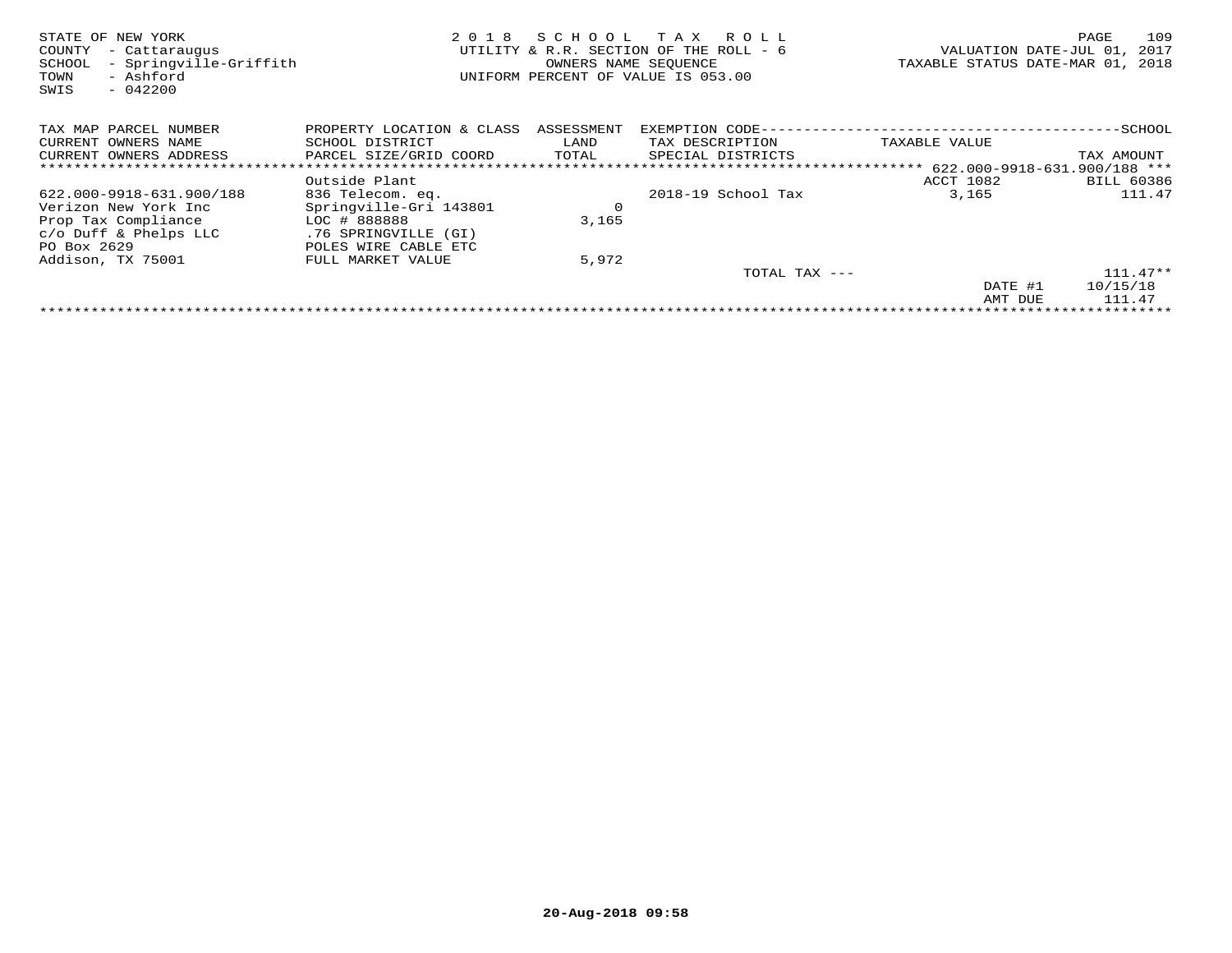| STATE OF NEW YORK<br>COUNTY - Cattaraugus          | 2018 SCHOOL TAX ROLL<br>UTILITY & R.R. SECTION OF THE ROLL - 6 | 110<br>PAGE<br>VALUATION DATE-JUL 01, 2017          |
|----------------------------------------------------|----------------------------------------------------------------|-----------------------------------------------------|
| SCHOOL - Springville-Griffith<br>TOWN<br>- Ashford | UNIFORM PERCENT OF VALUE IS 053.00                             | TAXABLE STATUS DATE-MAR 01, 2018<br>RPS155/V04/L015 |
| SWIS<br>$-042200$                                  |                                                                | CURRENT DATE 8/20/2018                              |
|                                                    | ROLL SUB SECTION- - TOTALS                                     |                                                     |

## \*\*\* SPECIAL DISTRICT SUMMARY \*\*\*

|      |      | $m \wedge m \wedge n$<br>◡∸ғ | TON                              | . HUNY              | AĽ                  | ے ا      |       | $m \wedge m \wedge n$ |
|------|------|------------------------------|----------------------------------|---------------------|---------------------|----------|-------|-----------------------|
| CODE | NAMF | 'AK                          | $m \times r \times r$<br>- - - - | T T T<br>اللالمستحم | - ---<br>اللالمستعم | 57077375 | VALUF | $m \times r$<br>- −-  |

#### NO SPECIAL DISTRICTS AT THIS LEVEL

\*\*\* S C H O O L D I S T R I C T S U M M A R Y \*\*\*

| CODE   | DISTRICT NAME                    | TOTAL<br>PARCELS | ASSESSED<br>LAND | ASSESSED<br>TOTAL | EXEMPT<br>AMOUNT | TOTAL<br>TAXABLE |            |
|--------|----------------------------------|------------------|------------------|-------------------|------------------|------------------|------------|
|        |                                  |                  |                  |                   | STAR AMOUNT      | STAR TAXABLE     | TOTAL TAX  |
|        | Springville-Griffith             | 13               | 11,182           | 1261,953          |                  | 1,261,953        |            |
| 143801 |                                  |                  |                  |                   |                  | 1,261,953        | 44,444.07  |
|        | SUB-TOTAL                        | 13               | 11,182           | 1261,953          |                  | 1,261,953        |            |
|        | $S \cup B - T \cup T A L (CONT)$ |                  |                  |                   |                  | 1,261,953        | 44,444.07  |
|        | TOTAL                            | 13               | 11,182           | 1261,953          |                  | 1,261,953        |            |
|        | T O T A L (CONT)                 |                  |                  |                   |                  | 1,261,953        | 44, 444.07 |

# \*\*\* S Y S T E M C O D E S S U M M A R Y \*\*\*

NO SYSTEM EXEMPTIONS AT THIS LEVEL

\*\*\* E X E M P T I O N S U M M A R Y \*\*\*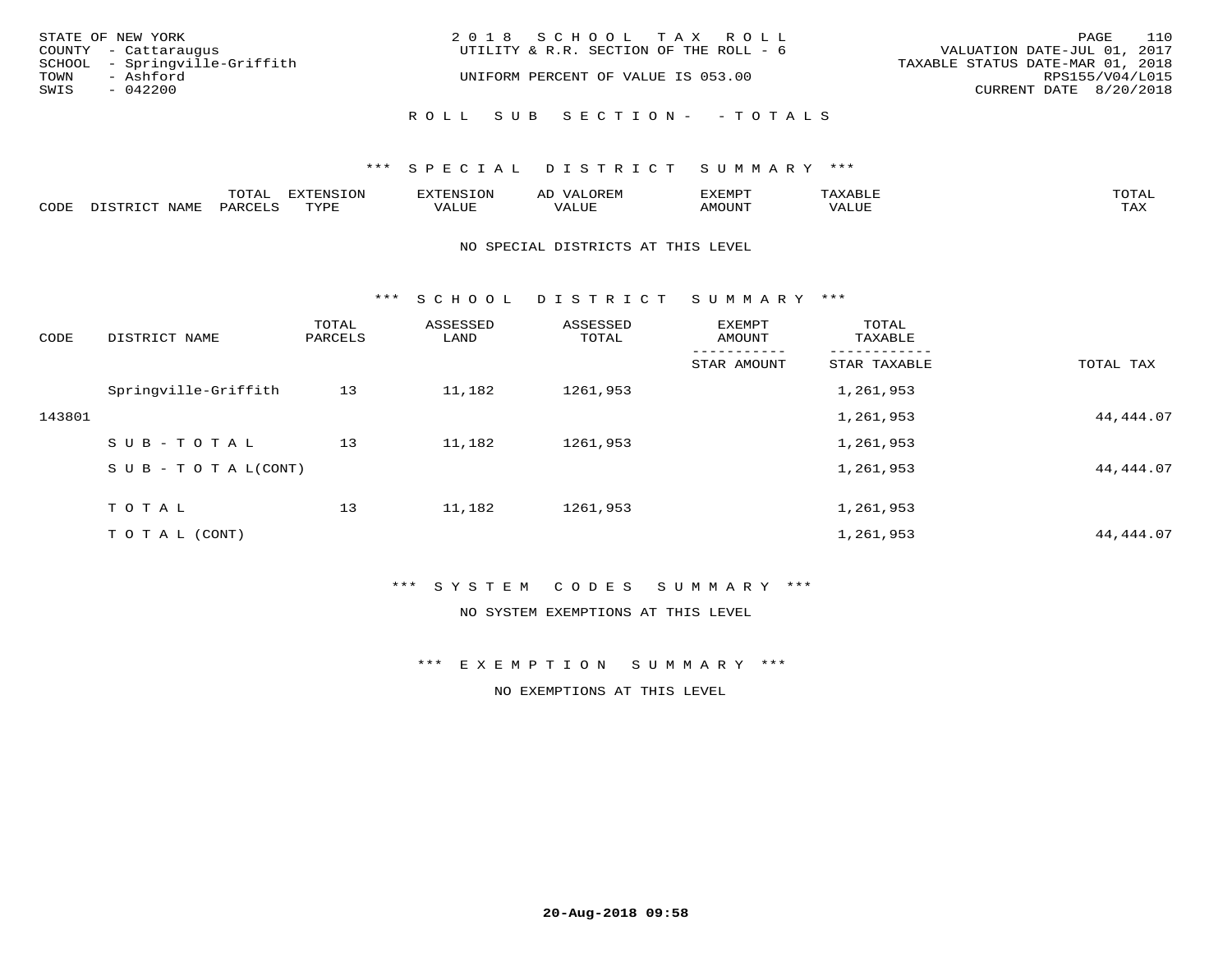|      | STATE OF NEW YORK<br>COUNTY - Cattaraugus  | 2018 SCHOOL TAX ROLL<br>UTILITY & R.R. SECTION OF THE ROLL - 6 | 111<br>PAGE<br>VALUATION DATE-JUL 01, 2017          |
|------|--------------------------------------------|----------------------------------------------------------------|-----------------------------------------------------|
| TOWN | SCHOOL - Springville-Griffith<br>- Ashford | UNIFORM PERCENT OF VALUE IS 053.00                             | TAXABLE STATUS DATE-MAR 01, 2018<br>RPS155/V04/L015 |
| SWIS | $-042200$                                  |                                                                | CURRENT DATE 8/20/2018                              |
|      |                                            | ROLL SUB SECTION- - TOTALS                                     |                                                     |

| ROLL<br><b>SEC</b> | DESCRIPTION                         | TOTAL<br>PARCELS | ASSESSED<br>LAND | ASSESSED<br>TOTAL | <b>EXEMPT</b><br>AMOUNT | TOTAL<br>TAXABLE       | TOTAL<br>TAX |
|--------------------|-------------------------------------|------------------|------------------|-------------------|-------------------------|------------------------|--------------|
|                    |                                     |                  |                  |                   | STAR AMOUNT             | STAR TAXABLE           |              |
|                    | 2018-19 School Tax                  |                  | 11,182           | 1261,953          |                         | 1,261,953<br>1,261,953 | 44,444.07    |
|                    | SPEC DIST TAXES<br>UTILITIES & N.C. | 13               |                  |                   |                         |                        | 44,444.07    |

**20-Aug-2018 09:58**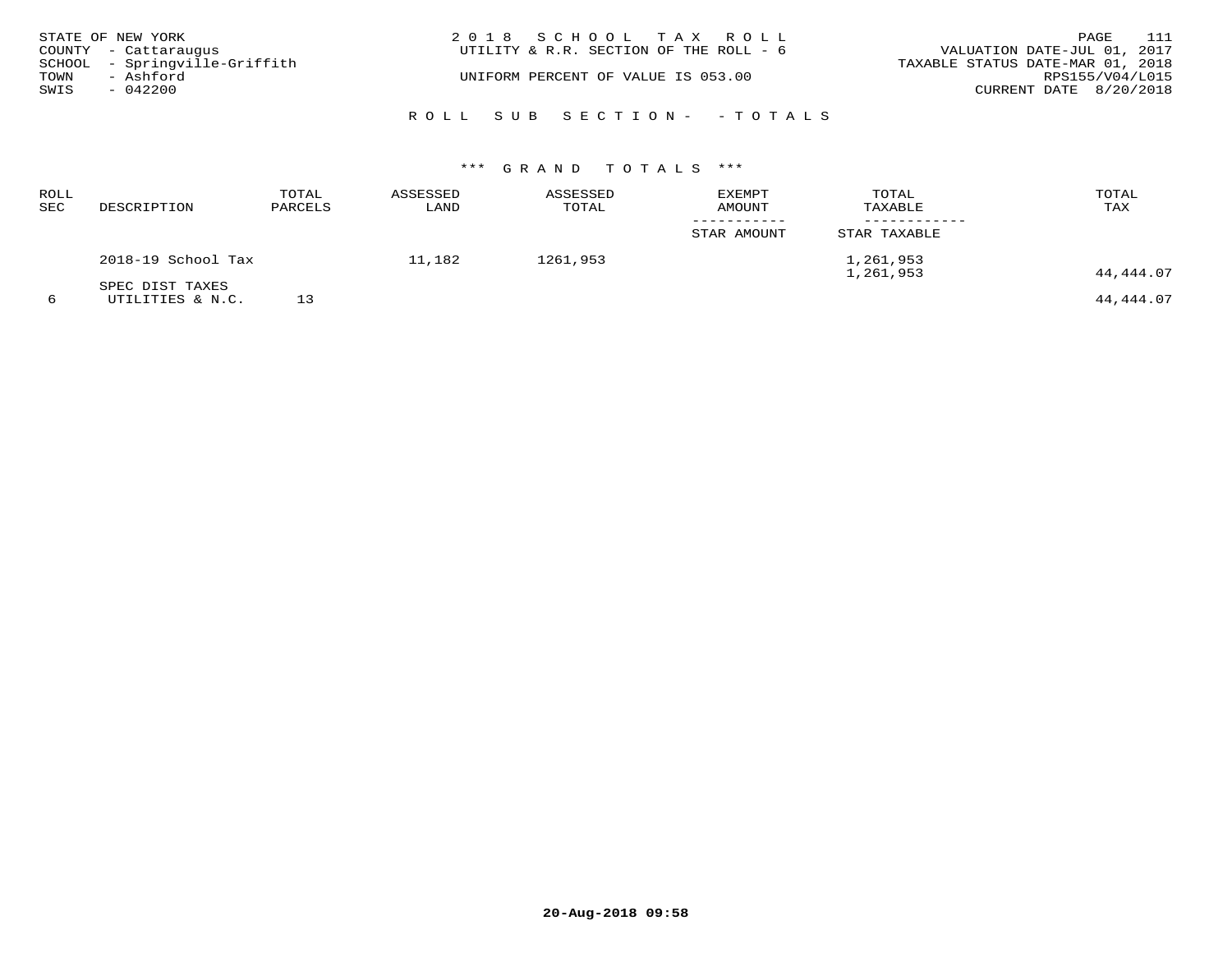| STATE OF NEW YORK             | 2018 SCHOOL TAX ROLL                   | 112<br>PAGE                      |
|-------------------------------|----------------------------------------|----------------------------------|
| COUNTY - Cattaraugus          | UTILITY & R.R. SECTION OF THE ROLL - 6 | VALUATION DATE-JUL 01, 2017      |
| SCHOOL - Springville-Griffith |                                        | TAXABLE STATUS DATE-MAR 01, 2018 |
| TOWN<br>- Ashford             | UNIFORM PERCENT OF VALUE IS 053.00     | RPS155/V04/L015                  |
| SWIS<br>$-042200$             |                                        | CURRENT DATE 8/20/2018           |
|                               | ROLL SECTION TOTALS                    |                                  |

|      |      | mom n<br>-777 | pszmpato<br>$ \sim$ $\sim$<br>-UP | AL.         | ,,, <del>,</del> ,,, <del>,</del> ,<br>້ |                         | $m \wedge m \wedge n$ |
|------|------|---------------|-----------------------------------|-------------|------------------------------------------|-------------------------|-----------------------|
| CODE | ⊥'⊥⊥ | PARO          | TVDF                              | ۳۰ تا سند د | <b>MOTTNT</b>                            | - ---<br>$'$ $\Delta$ . | $m \times r$<br>- −-  |

### NO SPECIAL DISTRICTS AT THIS LEVEL

\*\*\* S C H O O L D I S T R I C T S U M M A R Y \*\*\*

| CODE   | DISTRICT NAME                    | TOTAL<br>PARCELS | ASSESSED<br>LAND | ASSESSED<br>TOTAL | EXEMPT<br>AMOUNT | TOTAL<br>TAXABLE |            |
|--------|----------------------------------|------------------|------------------|-------------------|------------------|------------------|------------|
|        |                                  |                  |                  |                   | STAR AMOUNT      | STAR TAXABLE     | TOTAL TAX  |
|        | Springville-Griffith             | 13               | 11,182           | 1261,953          |                  | 1,261,953        |            |
| 143801 |                                  |                  |                  |                   |                  | 1,261,953        | 44,444.07  |
|        | SUB-TOTAL                        | 13               | 11,182           | 1261,953          |                  | 1,261,953        |            |
|        | $S \cup B - T \cup T A L (CONT)$ |                  |                  |                   |                  | 1,261,953        | 44,444.07  |
|        | TOTAL                            | 13               | 11,182           | 1261,953          |                  | 1,261,953        |            |
|        | T O T A L (CONT)                 |                  |                  |                   |                  | 1,261,953        | 44, 444.07 |

# \*\*\* S Y S T E M C O D E S S U M M A R Y \*\*\*

NO SYSTEM EXEMPTIONS AT THIS LEVEL

\*\*\* E X E M P T I O N S U M M A R Y \*\*\*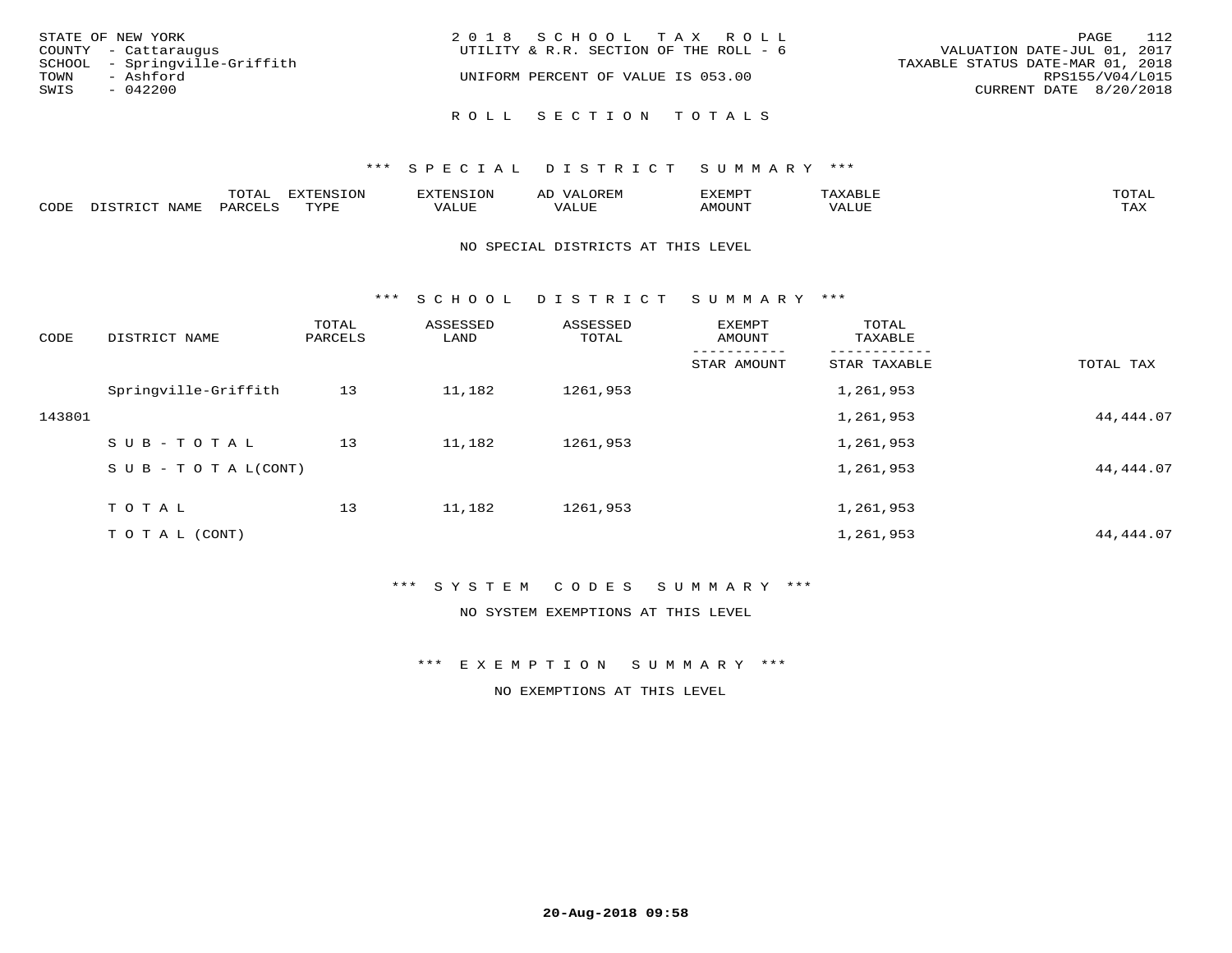|      | STATE OF NEW YORK                                     | 2018 SCHOOL TAX ROLL                   | 113<br>PAGE                                                     |
|------|-------------------------------------------------------|----------------------------------------|-----------------------------------------------------------------|
|      | COUNTY - Cattaraugus<br>SCHOOL - Springville-Griffith | UTILITY & R.R. SECTION OF THE ROLL - 6 | VALUATION DATE-JUL 01, 2017<br>TAXABLE STATUS DATE-MAR 01, 2018 |
| TOWN | - Ashford                                             | UNIFORM PERCENT OF VALUE IS 053.00     | RPS155/V04/L015                                                 |
| SWIS | $-042200$                                             |                                        | CURRENT DATE 8/20/2018                                          |
|      |                                                       | ROLL SECTION TOTALS                    |                                                                 |

| <b>ROLL</b><br><b>SEC</b> | DESCRIPTION                         | TOTAL<br>PARCELS | ASSESSED<br>LAND | ASSESSED<br>TOTAL | <b>EXEMPT</b><br><b>AMOUNT</b> | TOTAL<br>TAXABLE       | TOTAL<br>TAX |
|---------------------------|-------------------------------------|------------------|------------------|-------------------|--------------------------------|------------------------|--------------|
|                           |                                     |                  |                  |                   | STAR AMOUNT                    | STAR TAXABLE           |              |
|                           | 2018-19 School Tax                  |                  | 11,182           | 1261,953          |                                | 1,261,953<br>1,261,953 | 44,444.07    |
|                           | SPEC DIST TAXES<br>UTILITIES & N.C. |                  |                  |                   |                                |                        | 44,444.07    |

**20-Aug-2018 09:58**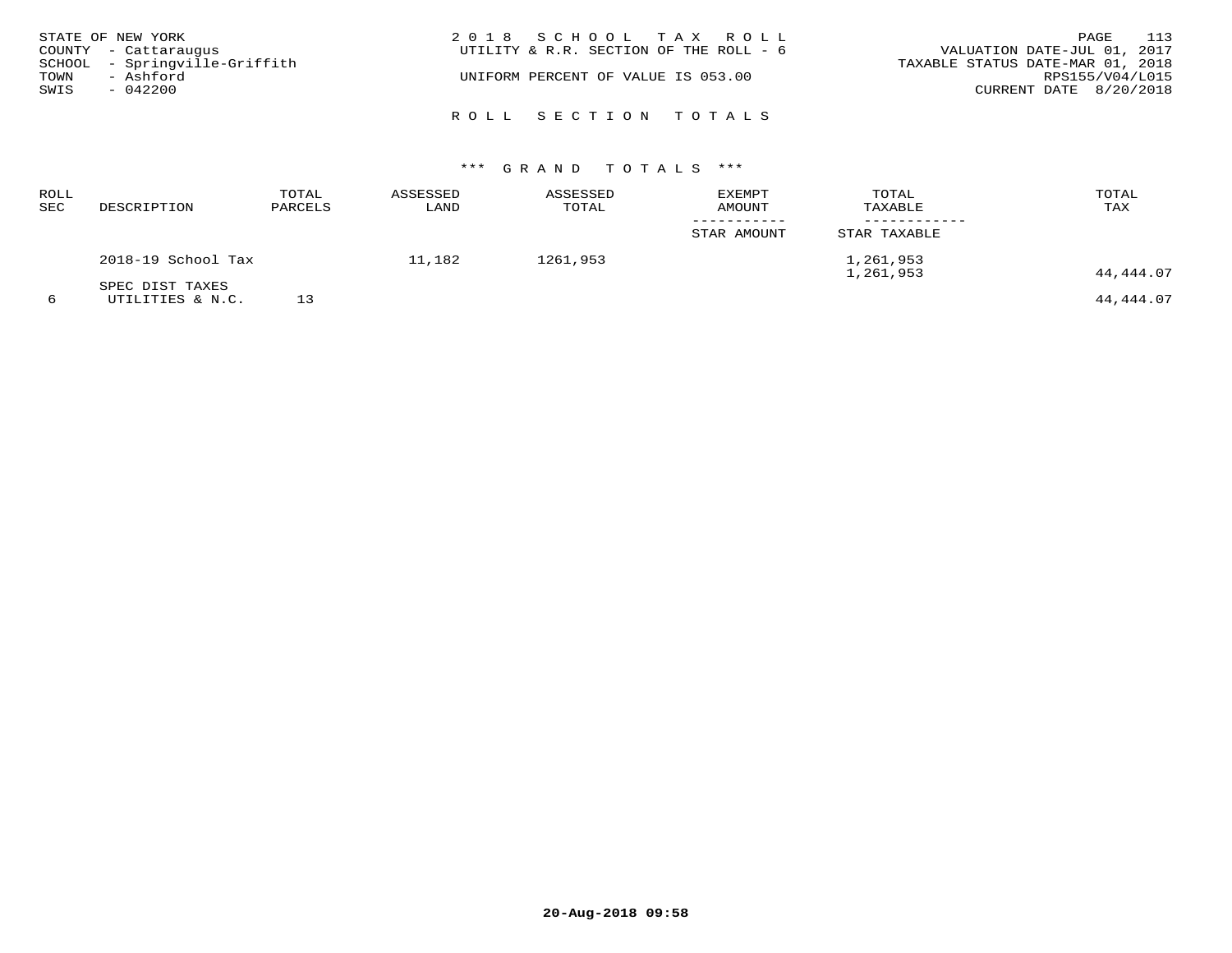SWIS - 042200

### STATE OF NEW YORK PURSE 114<br>
COUNTY - Cattaraugus and the country - Cattaraugus and the country - Cattaraugus and the country - Cattaraugu<br>
SCHOOL - Springville-Griffith And MHOLLY EXEMPT SECTION OF THE ROLL - 8<br>
TAXABLE S WHOLLY EXEMPT SECTION OF THE ROLL - 8 SCHOOL - Springville-Griffith OWNERS NAME SEQUENCE TAXABLE STATUS DATE-MAR 01, 2018UNIFORM PERCENT OF VALUE IS 053.00

| TAX MAP PARCEL NUMBER        | PROPERTY LOCATION & CLASS ASSESSMENT |         |                  | EXEMPTION CODE------------- |                  | --------------SCHOOL |
|------------------------------|--------------------------------------|---------|------------------|-----------------------------|------------------|----------------------|
| CURRENT OWNERS NAME          | SCHOOL DISTRICT                      | LAND    | TAX DESCRIPTION  |                             | TAXABLE VALUE    |                      |
| CURRENT OWNERS ADDRESS       | PARCEL SIZE/GRID COORD               | TOTAL   |                  | SPECIAL DISTRICTS           |                  | TAX AMOUNT           |
| *******************          | **********************               |         |                  |                             |                  |                      |
|                              | Scoby Rd (Off)                       |         |                  |                             | ACCT 0875        |                      |
| $10.003 - 2 - 30$            | 962 County park                      |         | COUNTY           | 13100                       |                  | 4,600                |
| Cty Of Erie Dept Of Parks    | Springville-Gri 143801               | 4,600   |                  | 2018-19 School Tax          | 0.00             | 0.00                 |
| Recreation, Forestry         | LAND ONLY 07                         | 4,600   |                  |                             |                  |                      |
| 95 Franklin St               | 1.0000 SPRINGVILLE (GI)              |         |                  |                             |                  |                      |
| Buffalo, NY 14202            | FRNT 100.00 DPTH 200.00              |         |                  |                             |                  |                      |
|                              | EAST-1116600 NRTH-0903936            |         |                  |                             |                  |                      |
|                              | DEED BOOK 1001<br><b>PG-910</b>      |         |                  |                             |                  |                      |
|                              | FULL MARKET VALUE                    | 8,679   |                  |                             |                  |                      |
|                              |                                      |         |                  | TOTAL TAX ---               |                  | $0.00**$             |
|                              | *********************************    |         |                  |                             |                  |                      |
|                              | Dutch Hill Rd                        |         |                  |                             | ACCT 5013        |                      |
| $19.002 - 1 - 16$            | 620 Religious                        |         | RELIGIOUS 25110  |                             |                  | 86,600               |
| First German Evangelical     | Springville-Gri 143801               | 7,200   |                  | 2018-19 School Tax          | 0.00             | 0.00                 |
| Lutheran                     | 72 06 06                             | 86,600  |                  |                             |                  |                      |
| Dutch Hill Rd                | ACRES<br>1.59                        |         |                  |                             |                  |                      |
| West Valley, NY 14171        | EAST-1123337 NRTH-0893990            |         |                  |                             |                  |                      |
|                              | DEED BOOK 138<br>PG-00596            |         |                  |                             |                  |                      |
|                              | FULL MARKET VALUE                    | 163,396 |                  | TOTAL TAX $---$             |                  | $0.00**$             |
| **************************** |                                      |         |                  |                             |                  |                      |
|                              | Schwartz Rd                          |         |                  |                             | <b>ACCT 1600</b> |                      |
| $10.004 - 1 - 79$            | 260 Seasonal res                     |         | NYS OWNED 12100  |                             |                  | 84,400               |
| New York State Dot           | Springville-Gri 143801               | 64,300  |                  | 2018-19 School Tax          | 0.00             | 0.00                 |
| Real Estate Div              | ACRES 138.75                         | 84,400  |                  |                             |                  |                      |
| Rm 371                       | EAST-1117936 NRTH-0896832            |         |                  |                             |                  |                      |
| 125 Main St                  | DEED BOOK 4637<br>PG-9007            |         |                  |                             |                  |                      |
| Buffalo, NY 14203            | FULL MARKET VALUE                    | 159,245 |                  |                             |                  |                      |
|                              |                                      |         |                  | TOTAL TAX ---               |                  | $0.00**$             |
|                              |                                      |         |                  |                             |                  |                      |
|                              | Henrietta Rd                         |         |                  |                             | ACCT 1288        |                      |
| $10.003 - 2 - 27$            | 910 Priv forest                      |         | NON-PROFIT 25300 |                             |                  | 22,700               |
| Sycamore Reservation         | Springville-Gri 143801               | 22,700  |                  | 2018-19 School Tax          | 0.00             | 0.00                 |
| Youth Camp                   | 27/42<br>06 07                       | 22,700  |                  |                             |                  |                      |
| Kim Izard Treas.             | NRF                                  |         |                  |                             |                  |                      |
| 63 Sommerville               | ACRES<br>52.30                       |         |                  |                             |                  |                      |
| Tonawanda, NY 14150          | EAST-1107858 NRTH-0897831            |         |                  |                             |                  |                      |
|                              | DEED BOOK 00748 PG-00349             |         |                  |                             |                  |                      |
|                              | FULL MARKET VALUE                    | 42,830  |                  |                             |                  |                      |
|                              |                                      |         |                  | TOTAL TAX ---               |                  | $0.00**$             |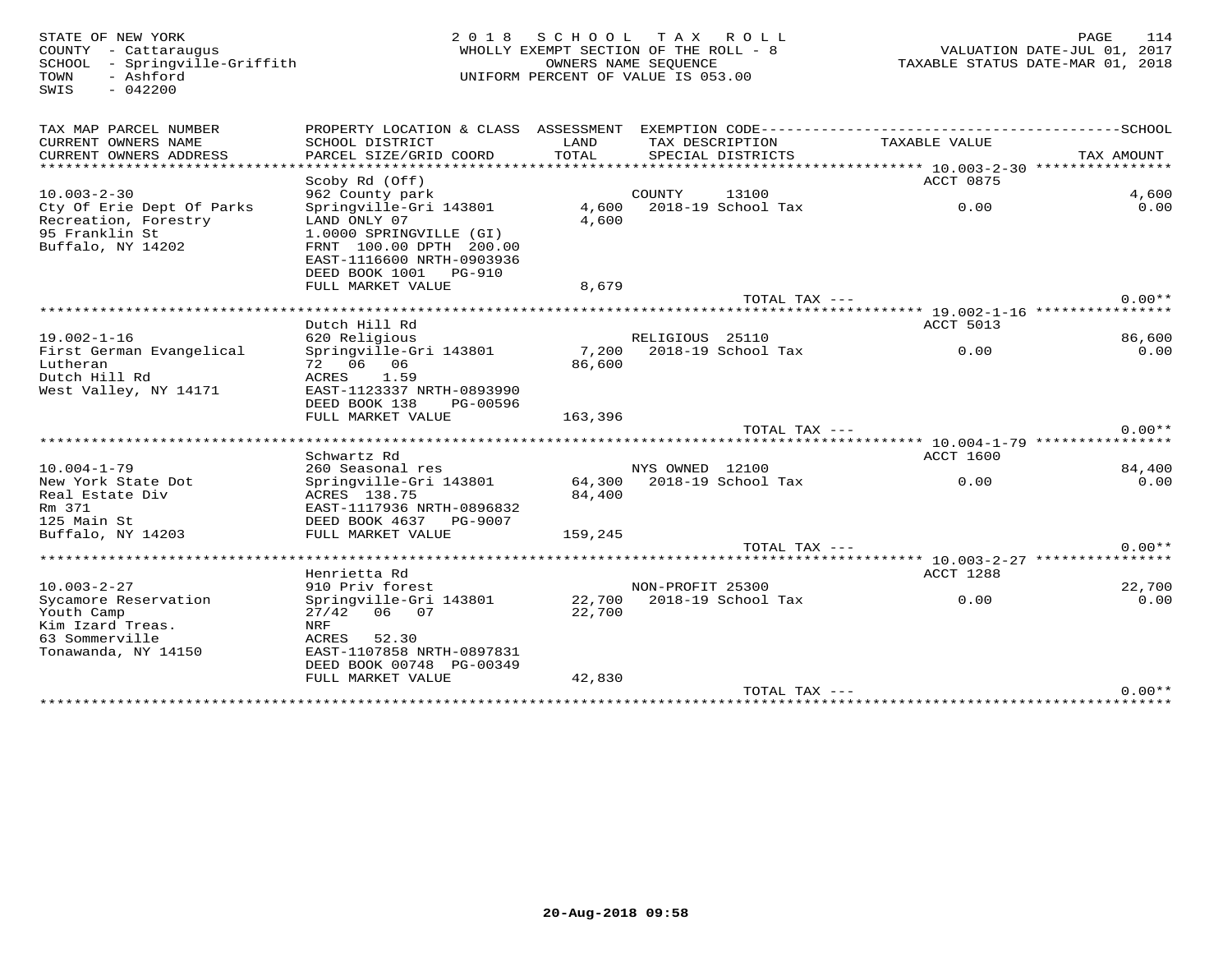| STATE OF NEW YORK<br>- Cattaraugus<br>COUNTY<br>- Springville-Griffith<br>SCHOOL<br>- Ashford<br>TOWN<br>$-042200$<br>SWIS | 2 0 1 8                              | SCHOOL TAX ROLL<br>WHOLLY EXEMPT SECTION OF THE ROLL - 8<br>UNIFORM PERCENT OF VALUE IS 053.00 | OWNERS NAME SEQUENCE |                          |                  | 115<br>PAGE<br>VALUATION DATE-JUL 01, 2017<br>TAXABLE STATUS DATE-MAR 01, 2018 |
|----------------------------------------------------------------------------------------------------------------------------|--------------------------------------|------------------------------------------------------------------------------------------------|----------------------|--------------------------|------------------|--------------------------------------------------------------------------------|
| TAX MAP PARCEL NUMBER                                                                                                      | PROPERTY LOCATION & CLASS ASSESSMENT |                                                                                                |                      |                          |                  |                                                                                |
| CURRENT OWNERS NAME                                                                                                        | SCHOOL DISTRICT                      | LAND                                                                                           |                      | TAX DESCRIPTION          | TAXABLE VALUE    |                                                                                |
| CURRENT OWNERS ADDRESS                                                                                                     | PARCEL SIZE/GRID COORD               | TOTAL                                                                                          |                      | SPECIAL DISTRICTS        |                  | TAX AMOUNT                                                                     |
|                                                                                                                            |                                      |                                                                                                |                      |                          |                  |                                                                                |
|                                                                                                                            | Edies Rd                             |                                                                                                |                      |                          | ACCT 0557        |                                                                                |
| $10.002 - 1 - 1$                                                                                                           | 314 Rural vac<10                     |                                                                                                | NYS OWNED 12100      |                          |                  | 4,900                                                                          |
| The People of the State of NY, Springville-Gri 143801<br>Acting By & Through the NYS                                       | 74 06 06                             | 4,900<br>4,900                                                                                 |                      | 2018-19 School Tax       | 0.00             | 0.00                                                                           |
| 17 Columbia Cir                                                                                                            | 0.94<br>ACRES                        |                                                                                                |                      |                          |                  |                                                                                |
| Albany, NY 12203                                                                                                           | EAST-1121529 NRTH-0903686            |                                                                                                |                      |                          |                  |                                                                                |
|                                                                                                                            | DEED BOOK 668<br>PG-00535            |                                                                                                |                      |                          |                  |                                                                                |
|                                                                                                                            | FULL MARKET VALUE                    | 9,245                                                                                          |                      |                          |                  |                                                                                |
|                                                                                                                            |                                      |                                                                                                |                      | TOTAL TAX $---$          |                  | $0.00**$                                                                       |
|                                                                                                                            |                                      |                                                                                                |                      |                          |                  |                                                                                |
|                                                                                                                            | 11217 Nys Rte 240                    |                                                                                                |                      |                          | <b>ACCT 5029</b> |                                                                                |
| $11.001 - 1 - 32$                                                                                                          | 695 Cemetery                         |                                                                                                | CEMETERY             | 27350                    |                  | 4,600                                                                          |
| Thomas Corners Cemetery                                                                                                    | Springville-Gri 143801               |                                                                                                |                      | 4,600 2018-19 School Tax | 0.00             | 0.00                                                                           |
| West Valley, NY 14171                                                                                                      | 65 06 06                             | 4,600                                                                                          |                      |                          |                  |                                                                                |
|                                                                                                                            | NRF                                  |                                                                                                |                      |                          |                  |                                                                                |
|                                                                                                                            | 100.00 DPTH 350.00<br>FRNT           |                                                                                                |                      |                          |                  |                                                                                |
|                                                                                                                            | EAST-1132356 NRTH-0905256            |                                                                                                |                      |                          |                  |                                                                                |
|                                                                                                                            | FULL MARKET VALUE                    | 8,679                                                                                          |                      |                          |                  |                                                                                |
|                                                                                                                            |                                      |                                                                                                |                      | TOTAL TAX $---$          |                  | $0.00**$                                                                       |
|                                                                                                                            |                                      |                                                                                                |                      |                          |                  |                                                                                |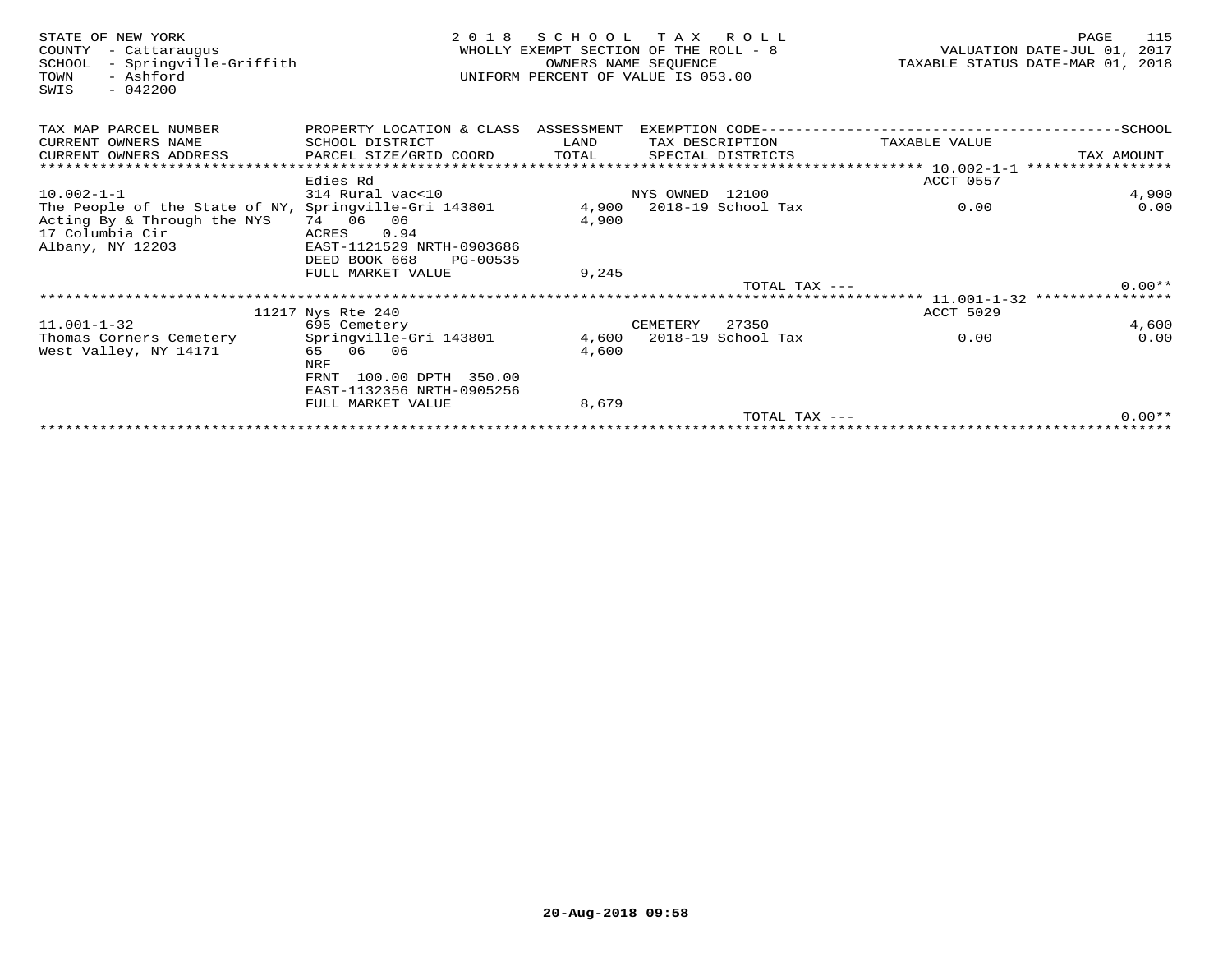|      | STATE OF NEW YORK             | 2018 SCHOOL TAX ROLL                  | 116<br>PAGE                      |
|------|-------------------------------|---------------------------------------|----------------------------------|
|      | COUNTY - Cattaraugus          | WHOLLY EXEMPT SECTION OF THE ROLL - 8 | VALUATION DATE-JUL 01, 2017      |
|      | SCHOOL - Springville-Griffith |                                       | TAXABLE STATUS DATE-MAR 01, 2018 |
| TOWN | - Ashford                     | UNIFORM PERCENT OF VALUE IS 053.00    | RPS155/V04/L015                  |
| SWIS | - 042200                      |                                       | CURRENT DATE 8/20/2018           |
|      |                               | ROLL SUB SECTION- - TOTALS            |                                  |

|      |      | ----<br>.U LAI | $T \cap N$<br>--- | ے۔ | רס אי הי     | .     | $m \wedge m \wedge$<br>$\sim$ |
|------|------|----------------|-------------------|----|--------------|-------|-------------------------------|
| CODE | NAME | UARCFT         | $m \tau \tau n$   |    | <b>MOUNT</b> | VALUE | max 37<br>⊥ ∠~∡∆              |

#### NO SPECIAL DISTRICTS AT THIS LEVEL

\*\*\* S C H O O L D I S T R I C T S U M M A R Y \*\*\*

| CODE   | DISTRICT NAME             | TOTAL<br>PARCELS | ASSESSED<br>LAND | ASSESSED<br>TOTAL | EXEMPT<br>AMOUNT | TOTAL<br>TAXABLE |           |
|--------|---------------------------|------------------|------------------|-------------------|------------------|------------------|-----------|
|        |                           |                  |                  |                   | STAR AMOUNT      | STAR TAXABLE     | TOTAL TAX |
|        | Springville-Griffith      | 6                | 108,300          | 207,800           | 207,800          |                  |           |
| 143801 |                           |                  |                  |                   |                  |                  |           |
|        | SUB-TOTAL                 | 6                | 108,300          | 207,800           | 207,800          |                  |           |
|        | S U B - T O T A $L(CONT)$ |                  |                  |                   |                  |                  |           |
|        |                           |                  |                  |                   |                  |                  |           |
|        | TOTAL                     | 6                | 108,300          | 207,800           | 207,800          |                  |           |
|        | T O T A L (CONT)          |                  |                  |                   |                  |                  |           |

\*\*\* S Y S T E M C O D E S S U M M A R Y \*\*\*

## NO SYSTEM EXEMPTIONS AT THIS LEVEL

## \*\*\* E X E M P T I O N S U M M A R Y \*\*\*

| DESCRIPTION            | TOTAL<br>PARCELS | SCHOOL          |
|------------------------|------------------|-----------------|
| NYS OWNED              | 2                | 89,300<br>4,600 |
| RELIGIOUS              |                  | 86,600          |
| NON-PROFIT<br>CEMETERY |                  | 22,700<br>4,600 |
|                        | COUNTY           |                 |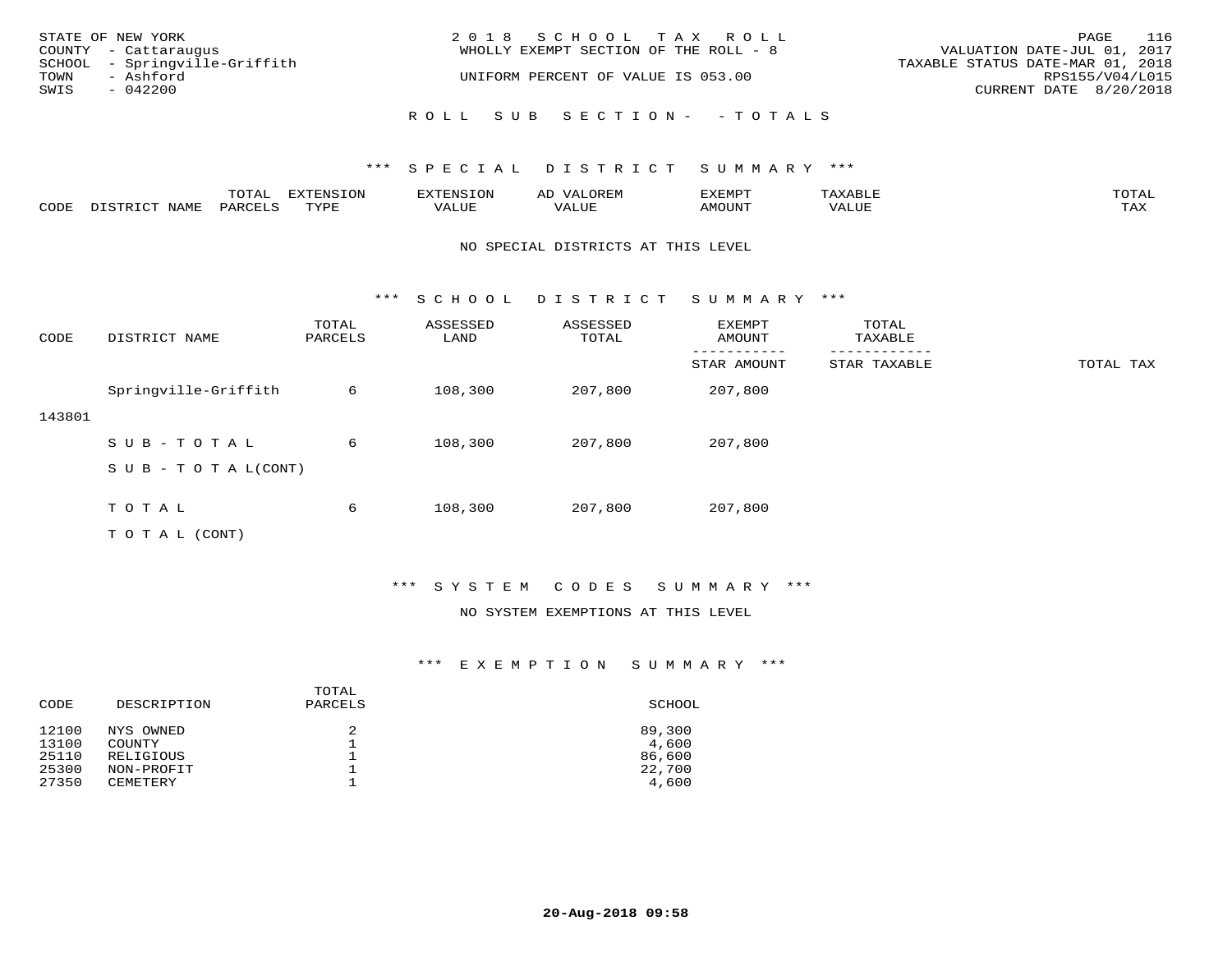| STATE OF NEW YORK<br>COUNTY - Cattaraugus                               | 2018 SCHOOL TAX ROLL<br>WHOLLY EXEMPT SECTION OF THE ROLL - 8 | 117<br>PAGE<br>VALUATION DATE-JUL 01, 2017                                    |
|-------------------------------------------------------------------------|---------------------------------------------------------------|-------------------------------------------------------------------------------|
| SCHOOL - Springville-Griffith<br>- Ashford<br>TOWN<br>SWIS<br>$-042200$ | UNIFORM PERCENT OF VALUE IS 053.00                            | TAXABLE STATUS DATE-MAR 01, 2018<br>RPS155/V04/L015<br>CURRENT DATE 8/20/2018 |
|                                                                         | ROLL SUB SECTION- - TOTALS                                    |                                                                               |

# \*\*\* E X E M P T I O N S U M M A R Y \*\*\*

| CODE | DESCRIPTION | TOTAL<br>PARCELS | SCHOOL  |
|------|-------------|------------------|---------|
|      | TOTAL       |                  | 207,800 |

| <b>ROLL</b><br><b>SEC</b> | DESCRIPTION                                    | TOTAL<br>PARCELS | ASSESSED<br>LAND | ASSESSED<br>TOTAL | EXEMPT<br>AMOUNT | TOTAL<br>TAXABLE | TOTAL<br>TAX |
|---------------------------|------------------------------------------------|------------------|------------------|-------------------|------------------|------------------|--------------|
|                           |                                                |                  |                  |                   | STAR AMOUNT      | STAR TAXABLE     |              |
| 8                         | RS 8 TOTAL<br>SPEC DIST TAXES<br>WHOLLY EXEMPT |                  | 108,300          | 207,800           | 207,800          |                  |              |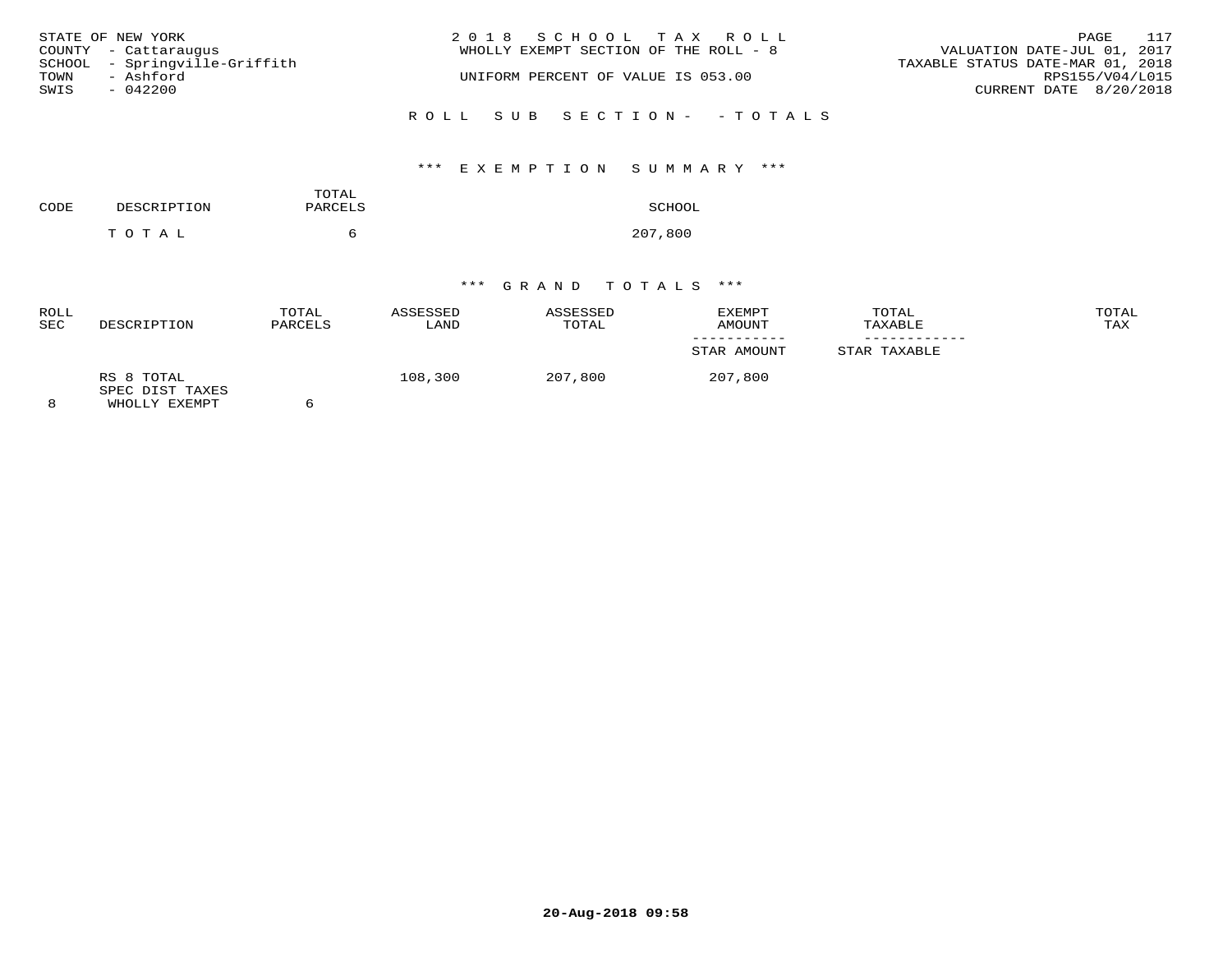| STATE OF NEW YORK<br>COUNTY - Cattaraugus<br>SCHOOL - Springville-Griffith<br>TOWN<br>- Ashford<br>SWIS<br>$-042200$ | 2018 SCHOOL TAX ROLL<br>WHOLLY EXEMPT SECTION OF THE ROLL - 8<br>UNIFORM PERCENT OF VALUE IS 053.00 | 118<br>PAGE<br>VALUATION DATE-JUL 01, 2017<br>TAXABLE STATUS DATE-MAR 01, 2018<br>RPS155/V04/L015<br>CURRENT DATE 8/20/2018 |
|----------------------------------------------------------------------------------------------------------------------|-----------------------------------------------------------------------------------------------------|-----------------------------------------------------------------------------------------------------------------------------|
|                                                                                                                      | ROLL SECTION TOTALS                                                                                 |                                                                                                                             |

|      |      | $m \wedge m \wedge n$<br>TOTAT | <b>FYTFNCTOM</b><br>TOT | H: N.S                              | ΑD   | דסאיזצי<br>ـالمىتىدە | . .⊥  | $m \wedge m \wedge n$<br>- I ` 1∆ ' |
|------|------|--------------------------------|-------------------------|-------------------------------------|------|----------------------|-------|-------------------------------------|
| CODE | NAMF | PARCELS                        | $m \tau \tau \tau$      | * * * * * * *<br>$\sqrt{ }$<br>ALUL | ALUP | MOUNT                | VALUE | may<br>- ∠∡∡                        |

#### NO SPECIAL DISTRICTS AT THIS LEVEL

\*\*\* S C H O O L D I S T R I C T S U M M A R Y \*\*\*

| CODE   | DISTRICT NAME             | TOTAL<br>PARCELS | ASSESSED<br>LAND | ASSESSED<br>TOTAL | EXEMPT<br>AMOUNT | TOTAL<br>TAXABLE |           |
|--------|---------------------------|------------------|------------------|-------------------|------------------|------------------|-----------|
|        |                           |                  |                  |                   | STAR AMOUNT      | STAR TAXABLE     | TOTAL TAX |
|        | Springville-Griffith      | 6                | 108,300          | 207,800           | 207,800          |                  |           |
| 143801 |                           |                  |                  |                   |                  |                  |           |
|        | SUB-TOTAL                 | 6                | 108,300          | 207,800           | 207,800          |                  |           |
|        | S U B - T O T A $L(CONT)$ |                  |                  |                   |                  |                  |           |
|        |                           |                  |                  |                   |                  |                  |           |
|        | TOTAL                     | 6                | 108,300          | 207,800           | 207,800          |                  |           |
|        | T O T A L (CONT)          |                  |                  |                   |                  |                  |           |

\*\*\* S Y S T E M C O D E S S U M M A R Y \*\*\*

#### NO SYSTEM EXEMPTIONS AT THIS LEVEL

## \*\*\* E X E M P T I O N S U M M A R Y \*\*\*

| CODE  | DESCRIPTION     | TOTAL<br>PARCELS | SCHOOL |
|-------|-----------------|------------------|--------|
| 12100 | NYS OWNED       | 2                | 89,300 |
| 13100 | COUNTY          |                  | 4,600  |
| 25110 | RELIGIOUS       |                  | 86,600 |
| 25300 | NON-PROFIT      |                  | 22,700 |
| 27350 | <b>CEMETERY</b> |                  | 4,600  |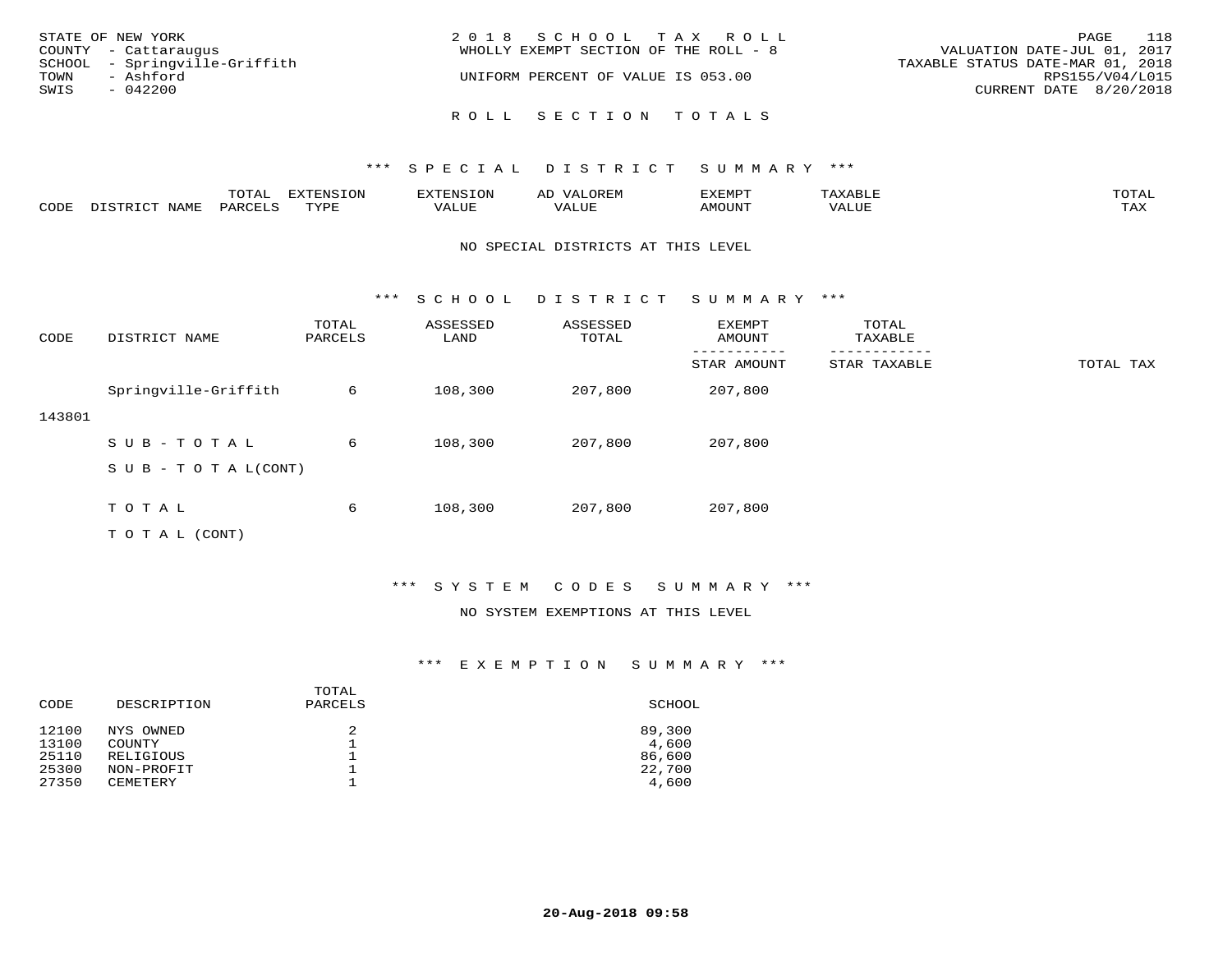| STATE OF NEW YORK             | 2018 SCHOOL TAX ROLL                  | 119<br>PAGE                      |
|-------------------------------|---------------------------------------|----------------------------------|
| COUNTY - Cattaraugus          | WHOLLY EXEMPT SECTION OF THE ROLL - 8 | VALUATION DATE-JUL 01, 2017      |
| SCHOOL - Springville-Griffith |                                       | TAXABLE STATUS DATE-MAR 01, 2018 |
| TOWN<br>- Ashford             | UNIFORM PERCENT OF VALUE IS 053.00    | RPS155/V04/L015                  |
| SWIS<br>$-042200$             |                                       | CURRENT DATE 8/20/2018           |
|                               | ROLL SECTION TOTALS                   |                                  |

# \*\*\* E X E M P T I O N S U M M A R Y \*\*\*

| CODE | DESCRIPTION | TOTAL<br>PARCELS | SCHOOL  |
|------|-------------|------------------|---------|
|      | TOTAL       |                  | 207,800 |

| <b>ROLL</b><br><b>SEC</b> | DESCRIPTION                                    | TOTAL<br>PARCELS | ASSESSED<br>LAND | ASSESSED<br>TOTAL | <b>EXEMPT</b><br>AMOUNT | TOTAL<br>TAXABLE | TOTAL<br>TAX |
|---------------------------|------------------------------------------------|------------------|------------------|-------------------|-------------------------|------------------|--------------|
|                           |                                                |                  |                  |                   | STAR AMOUNT             | STAR TAXABLE     |              |
| 8                         | RS 8 TOTAL<br>SPEC DIST TAXES<br>WHOLLY EXEMPT |                  | 108,300          | 207,800           | 207,800                 |                  |              |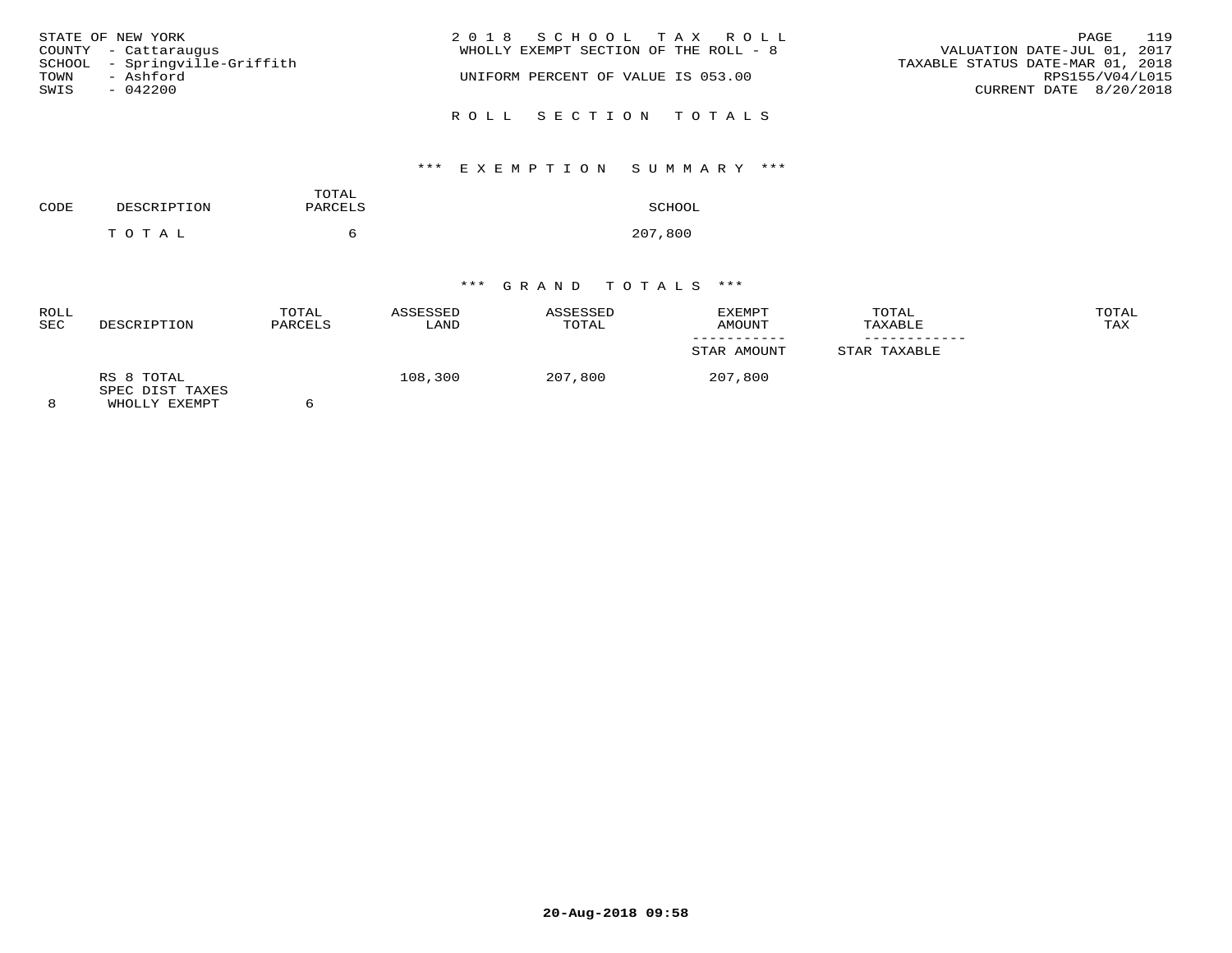| STATE OF NEW YORK             | 2018 SCHOOL TAX ROLL |  |                                  | PAGE                   | 120 |
|-------------------------------|----------------------|--|----------------------------------|------------------------|-----|
| COUNTY - Cattaraugus          |                      |  | VALUATION DATE-JUL 01, 2017      |                        |     |
| SCHOOL - Springville-Griffith | SWIS TOTALS          |  | TAXABLE STATUS DATE-MAR 01, 2018 |                        |     |
| TOWN<br>- Ashford             |                      |  |                                  | RPS155/V04/L015        |     |
| SWIS<br>$-042200$             |                      |  |                                  | CURRENT DATE 8/20/2018 |     |

|      |            | ----- | n s   |  | א ועו | ᆠᅎᄼ                  | $m \wedge m \wedge n$ |
|------|------------|-------|-------|--|-------|----------------------|-----------------------|
| CODE | <b>BAT</b> |       | 757D1 |  |       | $\sim$ $\sim$ $\sim$ | ----<br>- 512         |

#### NO SPECIAL DISTRICTS AT THIS LEVEL

\*\*\* S C H O O L D I S T R I C T S U M M A R Y \*\*\*

| CODE   | DISTRICT NAME              | TOTAL<br>PARCELS | ASSESSED<br>LAND | ASSESSED<br>TOTAL | <b>EXEMPT</b><br>AMOUNT | TOTAL<br>TAXABLE |           |            |
|--------|----------------------------|------------------|------------------|-------------------|-------------------------|------------------|-----------|------------|
|        |                            |                  |                  |                   | STAR AMOUNT             | STAR TAXABLE     | TAX RATE  | TOTAL TAX  |
|        | Springville-Griffith       | 393              | 6376,827         | 23877,742         | 1776,266                | 22,101,476       |           |            |
| 143801 |                            |                  |                  |                   | 3889,006                | 18,212,470       | 35.218492 | 641,415.79 |
|        | SUB-TOTAL                  | 393              | 6376,827         | 23877,742         | 1776,266                | 22,101,476       |           |            |
|        | S U B - T O T A $L$ (CONT) |                  |                  |                   | 3889,006                | 18,212,470       |           | 641,415.79 |
|        | TOTAL                      |                  |                  |                   | 1776,266                |                  |           |            |
|        |                            | 393              | 6376,827         | 23877,742         |                         | 22,101,476       |           |            |
|        | T O T A L (CONT)           |                  |                  |                   | 3889,006                | 18,212,470       |           | 641,415.79 |

## \*\*\* S Y S T E M C O D E S S U M M A R Y \*\*\*

#### NO SYSTEM EXEMPTIONS AT THIS LEVEL

# \*\*\* E X E M P T I O N S U M M A R Y \*\*\*

| CODE  | DESCRIPTION   | TOTAL<br>PARCELS | SCHOOL |
|-------|---------------|------------------|--------|
| 12100 | NYS OWNED     | 2                | 89,300 |
| 13100 | <b>COUNTY</b> |                  | 4,600  |
| 25110 | RELIGIOUS     |                  | 86,600 |
| 25300 | NON-PROFIT    |                  | 22,700 |
| 27350 | CEMETERY      |                  | 4,600  |
|       |               |                  |        |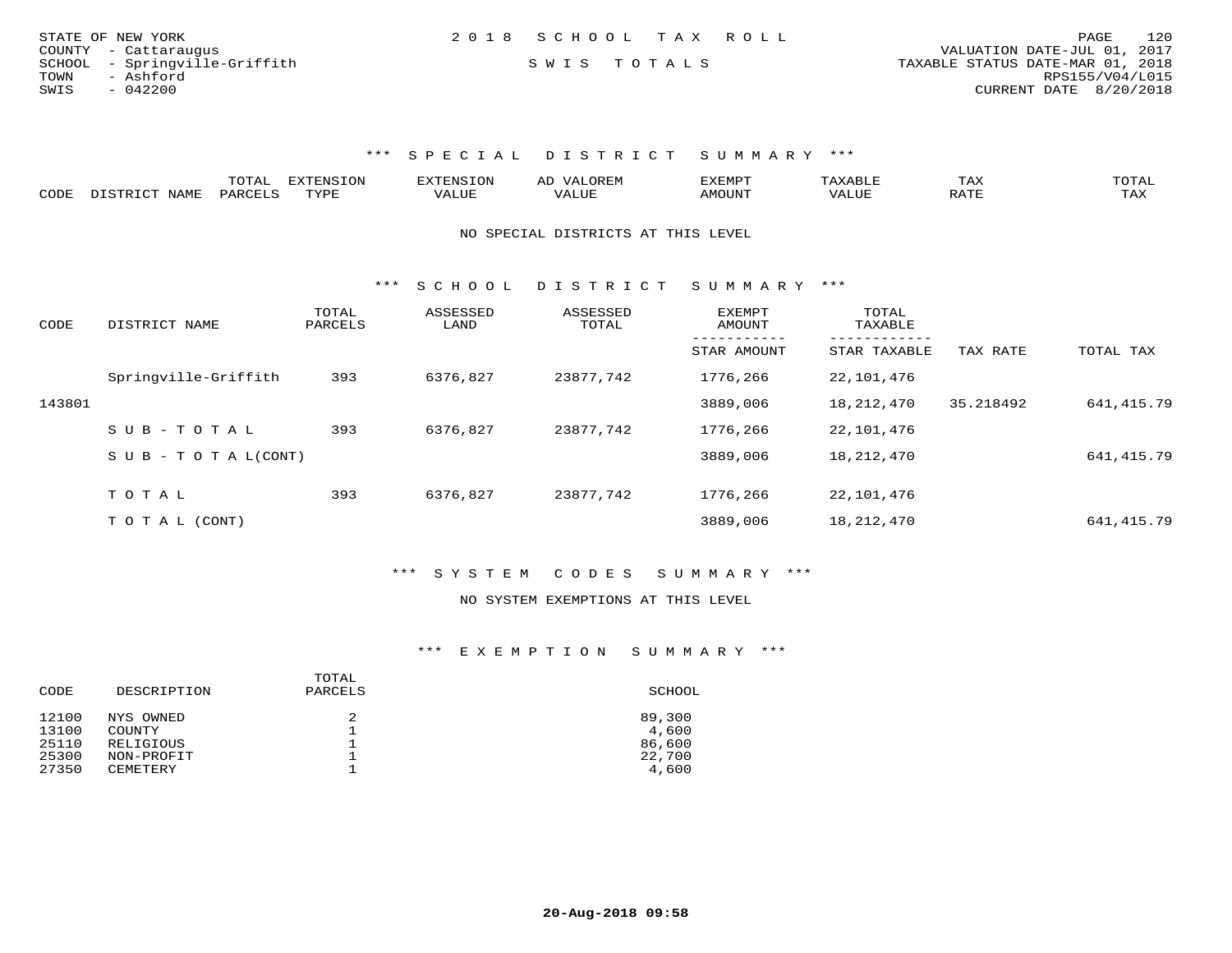COUNTY - Cattaraugus<br>SCHOOL - Springville-Griffith<br>TOWN - Ashford

## \*\*\* E X E M P T I O N S U M M A R Y \*\*\*

| CODE  | DESCRIPTION     | TOTAL<br>PARCELS | SCHOOL   |
|-------|-----------------|------------------|----------|
| 41120 | VETWAR CTS      | 24               | 149,341  |
| 41130 | VETCOM CTS      | 16               | 162,063  |
| 41140 | VETDIS CTS      | 13               | 215,265  |
| 41720 | AG DIST         | 30               | 596,008  |
| 41730 | AG DISTOUT      |                  | 2,334    |
| 41800 | AGED $C/T/S$    | 3                | 106,159  |
| 41804 | AGED S          | 14               | 312,096  |
| 41834 | ENH STAR        | 63               | 2159,119 |
| 41854 | <b>BAS STAR</b> | 107              | 1729,887 |
| 42100 | SILO T/C/S      | 3                | 12,000   |
| 49500 | SOLR $C/T/S$    |                  | 13,200   |
|       | TOTAL           | 281              | 5665,272 |
|       |                 |                  |          |

| <b>ROLL</b><br>SEC | DESCRIPTION                          | TOTAL<br>PARCELS | ASSESSED<br>LAND | ASSESSED<br>TOTAL | <b>EXEMPT</b><br>AMOUNT | TOTAL<br>TAXABLE         | TAX       |            |
|--------------------|--------------------------------------|------------------|------------------|-------------------|-------------------------|--------------------------|-----------|------------|
|                    |                                      |                  |                  |                   | STAR AMOUNT             | STAR TAXABLE             | RATE      |            |
|                    | 2018-19 School Tax                   |                  | 6257,345         | 22360,534         | 1,568,466<br>3889,006   | 20,792,068<br>16,903,062 | 35.218492 | 595,300.42 |
| $\mathbf{1}$       | SPEC DIST TAXES<br>TAXABLE           | 372              |                  |                   |                         |                          |           | 595,300.42 |
|                    | 2018-19 School Tax                   |                  |                  | 47,455            |                         | 47,455<br>47,455         | 35.218492 | 1,671.30   |
| 5                  | SPEC DIST TAXES<br>SPECIAL FRANCHISE | 2                |                  |                   |                         |                          |           | 1,671.30   |
|                    | 2018-19 School Tax                   |                  | 11,182           | 1261,953          |                         | 1,261,953<br>1,261,953   | 35.218492 | 44,444.07  |
| 6                  | SPEC DIST TAXES<br>UTILITIES & N.C.  | 13               |                  |                   |                         |                          |           | 44, 444.07 |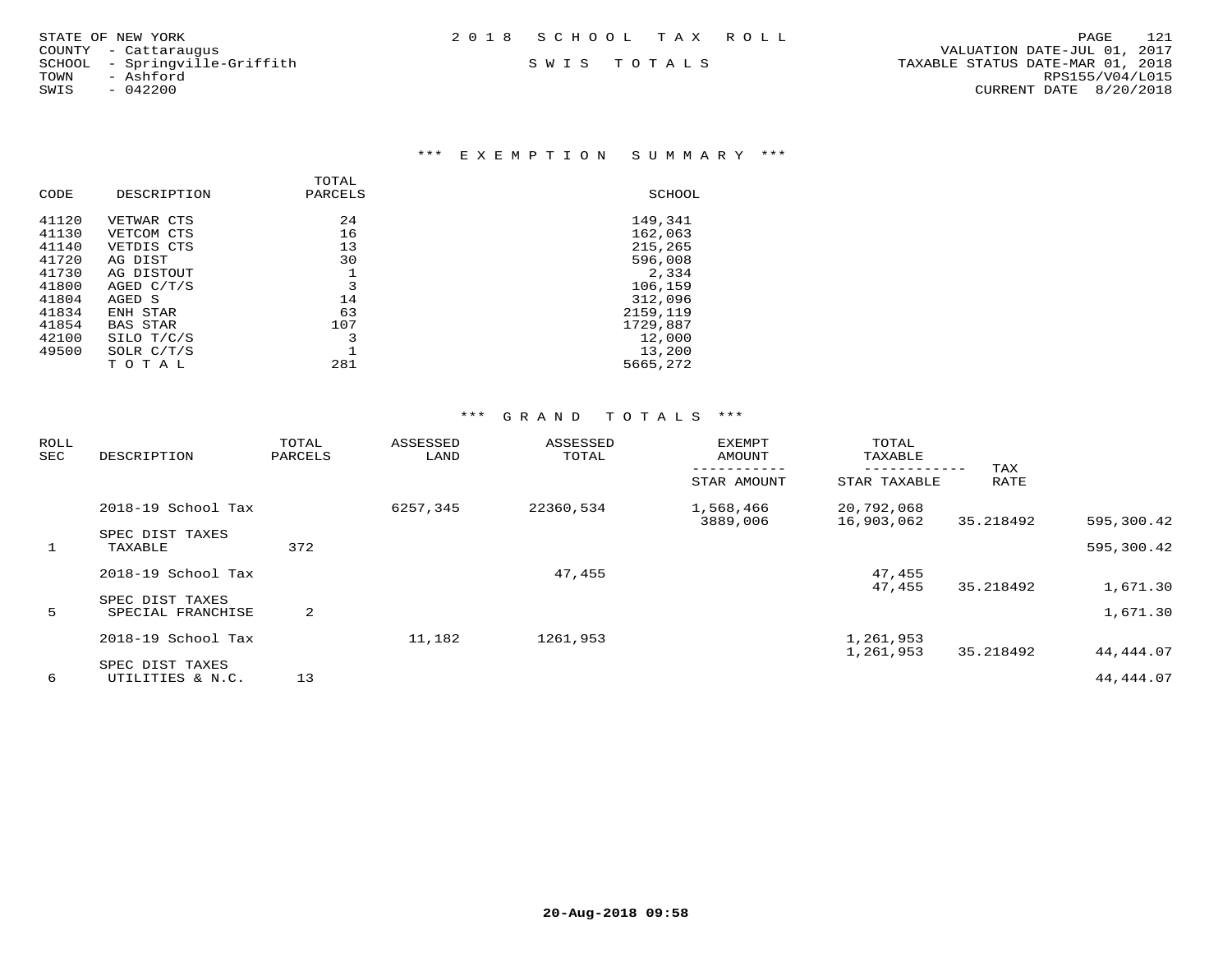|      | STATE OF NEW YORK             | 2018 SCHOOL TAX ROLL |  |                                  | PAGE            | 122 |
|------|-------------------------------|----------------------|--|----------------------------------|-----------------|-----|
|      | COUNTY - Cattaraugus          |                      |  | VALUATION DATE-JUL 01, 2017      |                 |     |
|      | SCHOOL - Springville-Griffith | SWIS TOTALS          |  | TAXABLE STATUS DATE-MAR 01, 2018 |                 |     |
| TOWN | - Ashford                     |                      |  |                                  | RPS155/V04/L015 |     |
| SWIS | $-042200$                     |                      |  | CURRENT DATE 8/20/2018           |                 |     |

| <b>ROLL</b><br>SEC | DESCRIPTION                           | TOTAL<br>PARCELS | ASSESSED<br>LAND | ASSESSED<br>TOTAL | <b>EXEMPT</b><br>AMOUNT | TOTAL<br>TAXABLE         |             |             |
|--------------------|---------------------------------------|------------------|------------------|-------------------|-------------------------|--------------------------|-------------|-------------|
|                    |                                       |                  |                  |                   | STAR AMOUNT             | STAR TAXABLE             | TAX<br>RATE |             |
| 8                  | SPEC DIST TAXES<br>WHOLLY EXEMPT      | 6                |                  |                   | 207,800                 |                          |             |             |
|                    | 2018-19 School Tax<br>SPEC DIST TAXES |                  | 6376,827         | 23877,742         | 1,776,266<br>3889,006   | 22,101,476<br>18,212,470 | 35.218492   | 641,415.79  |
| $\star$            | TOTAL<br>SUB                          | 393              |                  |                   |                         |                          |             | 641, 415.79 |
|                    | 2018-19 School Tax<br>SPEC DIST TAXES |                  | 6376,827         | 23877,742         | 1,776,266<br>3889,006   | 22,101,476<br>18,212,470 | 35.218492   | 641, 415.79 |
| $***$              | GRAND TOTAL                           | 393              |                  |                   |                         |                          |             | 641, 415.79 |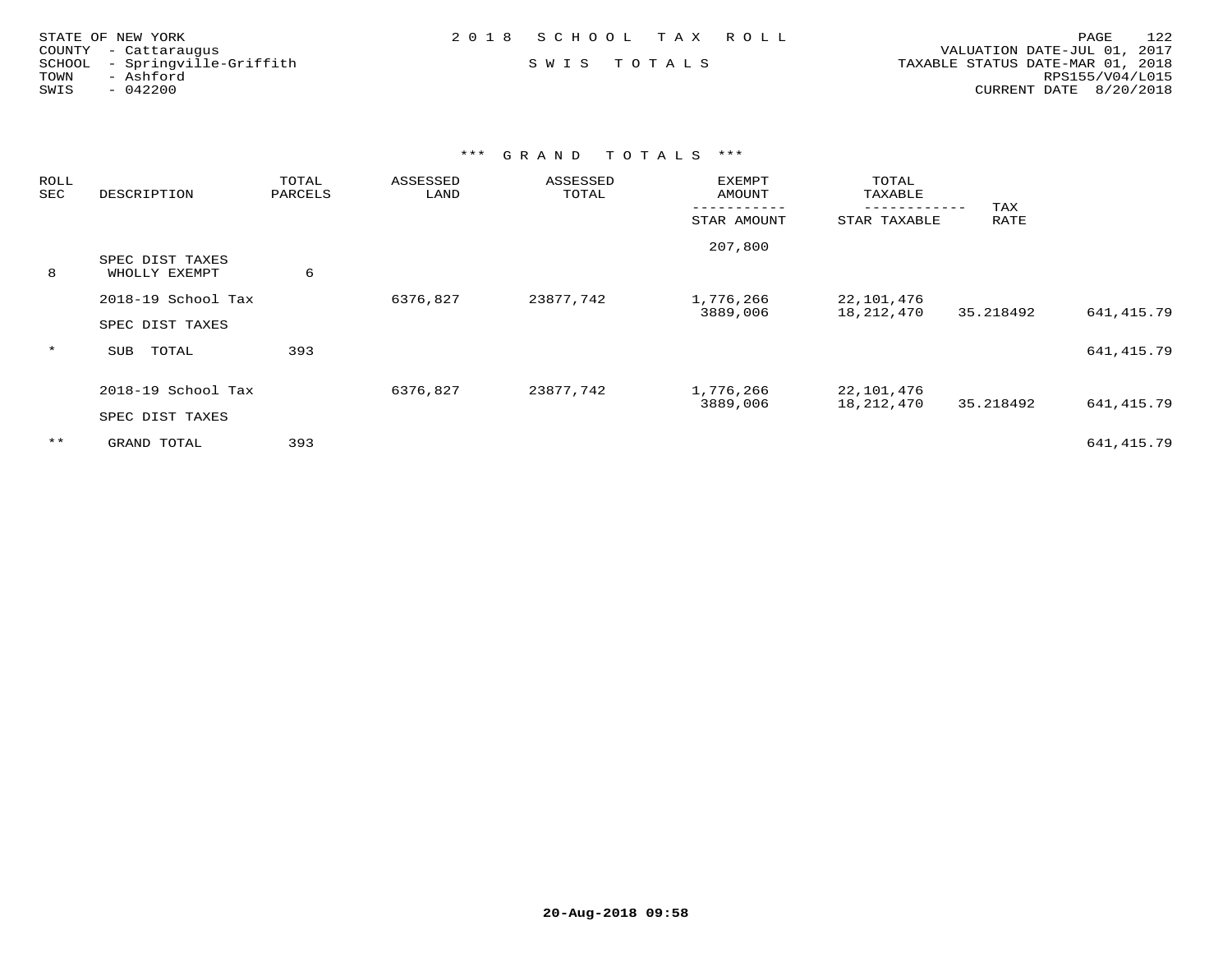| STATE OF NEW YORK<br>COUNTY - Cattaraugus<br>SCHOOL - Springville-Griffith<br>- East Otto<br>TOWN<br>SWIS<br>$-043200$ | 2 0 1 8                                                                                                 | S C H O O L<br>OWNERS NAME SEQUENCE | TAX ROLL<br>TAXABLE SECTION OF THE ROLL - 1<br>UNIFORM PERCENT OF VALUE IS 100.00 | VALUATION DATE-JUL 01, 2017<br>TAXABLE STATUS DATE-MAR 01, 2018 | 123<br>PAGE                      |
|------------------------------------------------------------------------------------------------------------------------|---------------------------------------------------------------------------------------------------------|-------------------------------------|-----------------------------------------------------------------------------------|-----------------------------------------------------------------|----------------------------------|
| TAX MAP PARCEL NUMBER                                                                                                  |                                                                                                         |                                     | PROPERTY LOCATION & CLASS ASSESSMENT EXEMPTION CODE------------------------       |                                                                 | --------------SCHOOL             |
| CURRENT OWNERS NAME<br>CURRENT OWNERS ADDRESS                                                                          | SCHOOL DISTRICT<br>PARCEL SIZE/GRID COORD                                                               | LAND<br>TOTAL                       | TAX DESCRIPTION<br>SPECIAL DISTRICTS                                              | TAXABLE VALUE                                                   | TAX AMOUNT                       |
| ******************************                                                                                         | Connoisarauley Rd                                                                                       |                                     |                                                                                   | ACCT 0871                                                       | <b>BILL 60387</b>                |
| $19.001 - 1 - 3.3$                                                                                                     | 322 Rural vac>10                                                                                        |                                     | 2018-19 School Tax                                                                | 53,100                                                          | 991.15                           |
| Connoisarauley Creek Farms Inc Springville-Gri 143801<br>218 N Van Dyke Rd<br>Hopewell, NJ 08525                       | 12  06  07<br>FRNT 1250.00 DPTH<br>ACRES 48.25<br>EAST-1108197 NRTH-0893670                             | 53,100<br>53,100                    |                                                                                   |                                                                 |                                  |
|                                                                                                                        | DEED BOOK 25921 PG-5003                                                                                 |                                     |                                                                                   |                                                                 |                                  |
|                                                                                                                        | FULL MARKET VALUE                                                                                       | 53,100                              |                                                                                   |                                                                 |                                  |
|                                                                                                                        |                                                                                                         |                                     | TOTAL TAX ---                                                                     | DATE #1                                                         | $991.15**$<br>10/15/18           |
|                                                                                                                        |                                                                                                         |                                     |                                                                                   | AMT DUE                                                         | 991.15                           |
|                                                                                                                        | Connoisarauley Rd (Off)                                                                                 |                                     |                                                                                   | ACCT 1080                                                       | <b>BILL 60388</b>                |
| $19.001 - 1 - 24$<br>Fisher Alan<br>10253 N Connoisarauley Rd<br>West Valley, NY 14171                                 | 314 Rural vac<10<br>Springville-Gri 143801<br>11 06<br>07<br>FRNT 100.00 DPTH 200.00                    | 900<br>900                          | 2018-19 School Tax                                                                | 900                                                             | 16.80                            |
| PRIOR OWNER ON 3/01/2018<br>Barrows Christopher                                                                        | 017<br>BANK<br>EAST-0464429 NRTH-0891465<br>DEED BOOK 29421 PG-6001                                     |                                     |                                                                                   |                                                                 |                                  |
|                                                                                                                        | FULL MARKET VALUE                                                                                       | 900                                 |                                                                                   |                                                                 |                                  |
|                                                                                                                        |                                                                                                         |                                     | TOTAL TAX ---                                                                     | DATE #1                                                         | $16.80**$<br>10/15/18            |
|                                                                                                                        |                                                                                                         |                                     |                                                                                   | AMT DUE                                                         | 16.80                            |
|                                                                                                                        | Connoisarauley Rd                                                                                       |                                     |                                                                                   | ACCT 1079                                                       | <b>BILL 60389</b>                |
| $19.001 - 1 - 7.2$<br>McNulty Patrick M<br>Mangano Brandi L<br>86 Mitchell Dr<br>Tonawanda, NY 14150                   | 314 Rural vac<10<br>Springville-Gri 143801<br>11 06<br>07<br>ACRES<br>1.00<br>EAST-0464417 NRTH-0891237 | 2,000<br>2,000                      | 2018-19 School Tax                                                                | 2,000                                                           | 37.33                            |
|                                                                                                                        | DEED BOOK 25803 PG-3002<br>FULL MARKET VALUE                                                            | 2,000                               |                                                                                   |                                                                 |                                  |
|                                                                                                                        |                                                                                                         |                                     | TOTAL TAX ---                                                                     | DATE #1<br>AMT DUE                                              | $37.33**$<br>10/15/18<br>37.33   |
|                                                                                                                        | Connoisarauley Rd (Off)                                                                                 |                                     |                                                                                   | ACCT 0258                                                       | <b>BILL 60390</b>                |
| $19.001 - 1 - 6$<br>Raynor John<br>398 Adam St<br>Tonawanda, NY 14150                                                  | 322 Rural vac>10<br>Springville-Gri 143801<br>11 06 07<br>ACRES<br>29.12<br>EAST-1112323 NRTH-0891256   | 24,000<br>24,000                    | 2018-19 School Tax                                                                | 24,000                                                          | 447.98                           |
|                                                                                                                        | DEED BOOK 839<br>PG-00204                                                                               |                                     |                                                                                   |                                                                 |                                  |
|                                                                                                                        | FULL MARKET VALUE                                                                                       | 24,000                              |                                                                                   |                                                                 |                                  |
|                                                                                                                        |                                                                                                         |                                     | TOTAL TAX ---                                                                     | DATE #1<br>AMT DUE                                              | $447.98**$<br>10/15/18<br>447.98 |
|                                                                                                                        |                                                                                                         |                                     |                                                                                   |                                                                 | .                                |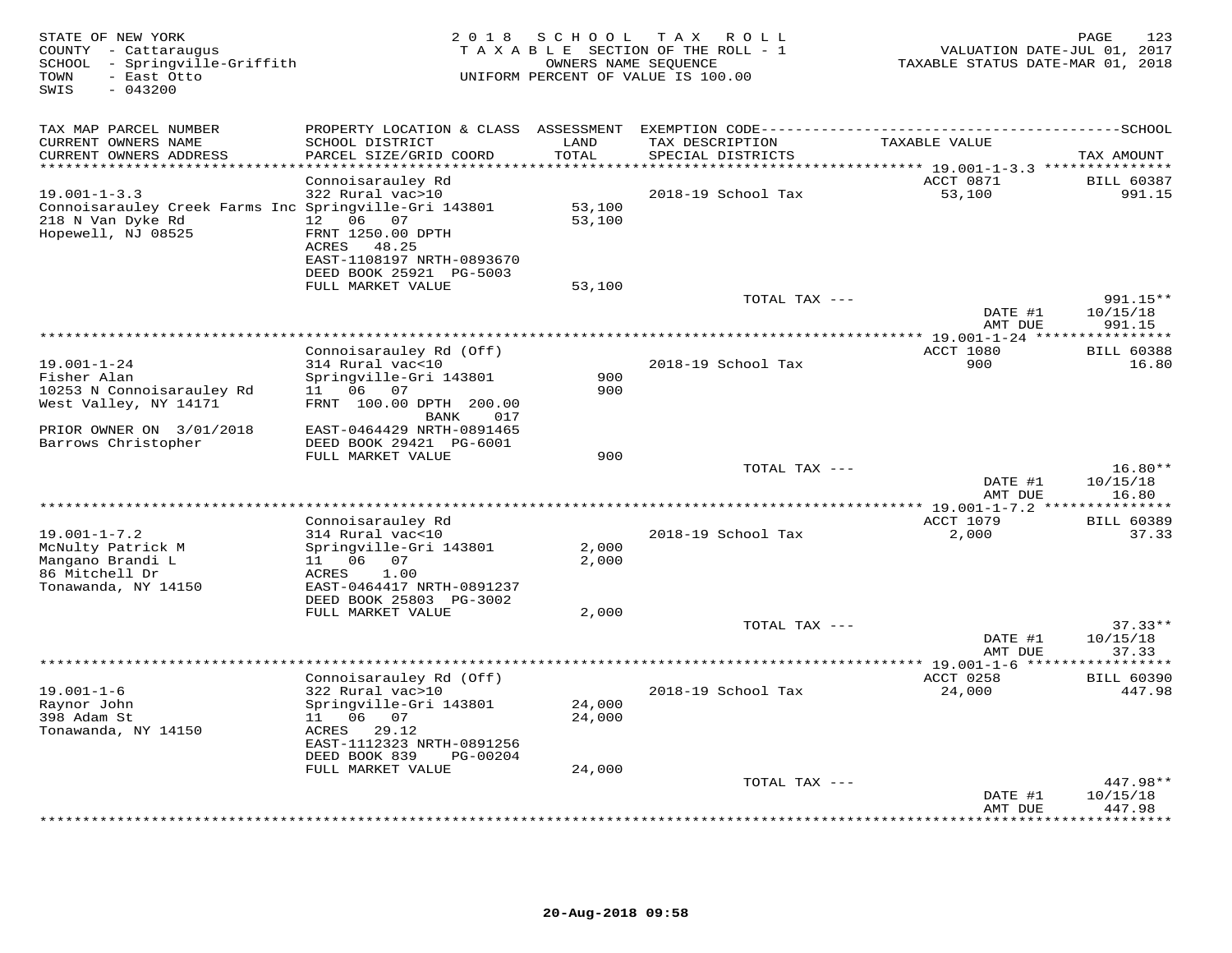| TAX MAP PARCEL NUMBER<br>CURRENT OWNERS NAME<br>SCHOOL DISTRICT<br>LAND<br>TAX DESCRIPTION<br>TAXABLE VALUE<br>CURRENT OWNERS ADDRESS<br>PARCEL SIZE/GRID COORD<br>TOTAL<br>SPECIAL DISTRICTS<br>**********************<br>N Connoisarauley Rd<br>ACCT 0278<br>111,800<br>$19.001 - 1 - 3.1$<br>260 Seasonal res<br>2018-19 School Tax | VALUATION DATE-JUL 01, 2017<br>TAXABLE STATUS DATE-MAR 01, 2018 |
|----------------------------------------------------------------------------------------------------------------------------------------------------------------------------------------------------------------------------------------------------------------------------------------------------------------------------------------|-----------------------------------------------------------------|
|                                                                                                                                                                                                                                                                                                                                        |                                                                 |
|                                                                                                                                                                                                                                                                                                                                        | TAX AMOUNT                                                      |
|                                                                                                                                                                                                                                                                                                                                        | <b>BILL 60391</b>                                               |
| Saraceno Mary Beth<br>Springville-Gri 143801<br>50,200<br>12  06  07<br>159 Ridgewood Dr.<br>111,800<br>Amherst, NY 14226<br>FF 300.00<br>ACRES 45.35<br>EAST-1108311 NRTH-0892623<br>DEED BOOK 28342 PG-5001                                                                                                                          | 2,086.84                                                        |
| FULL MARKET VALUE<br>111,800                                                                                                                                                                                                                                                                                                           |                                                                 |
| TOTAL TAX ---<br>DATE #1                                                                                                                                                                                                                                                                                                               | $2,086.84**$<br>10/15/18                                        |
| AMT DUE                                                                                                                                                                                                                                                                                                                                | 2,086.84                                                        |
| Connoisarauley Rd (Off)<br>ACCT 0870                                                                                                                                                                                                                                                                                                   | <b>BILL 60392</b>                                               |
| $19.001 - 1 - 3.2$<br>322 Rural vac>10<br>2018-19 School Tax<br>97,400<br>Sexton Leroy B<br>Springville-Gri 143801<br>97,400<br>Sexton Nancy L<br>12 06 07<br>97,400                                                                                                                                                                   | 1,818.05                                                        |
| 703 Wurlitzer Dr<br>ACRES 110.50<br>North Tonawanda, NY 14120<br>EAST-1108814 NRTH-0891437<br>DEED BOOK 908<br>PG-00481                                                                                                                                                                                                                |                                                                 |
| FULL MARKET VALUE<br>97,400                                                                                                                                                                                                                                                                                                            |                                                                 |
| TOTAL TAX ---<br>DATE #1<br>AMT DUE                                                                                                                                                                                                                                                                                                    | $1,818.05**$<br>10/15/18<br>1,818.05                            |
| ******** 19.001-1-4.2 ****************                                                                                                                                                                                                                                                                                                 |                                                                 |
| Connoisarauley Rd (Off)<br>ACCT 1247                                                                                                                                                                                                                                                                                                   | <b>BILL 60393</b>                                               |
| $19.001 - 1 - 4.2$<br>322 Rural vac>10<br>2018-19 School Tax<br>44,800<br>William J Heim Rev Trust I<br>Springville-Gri 143801<br>44,800<br>10267 Us Rte 219<br>11   06   07<br>44,800<br>Springville, NY 14141<br>ACRES 59.37<br>EAST-1111065 NRTH-0891444                                                                            | 836.23                                                          |
| DEED BOOK 20886 PG-6001<br>FULL MARKET VALUE<br>44,800                                                                                                                                                                                                                                                                                 |                                                                 |
| TOTAL TAX ---<br>DATE #1<br>AMT DUE                                                                                                                                                                                                                                                                                                    | 836.23**<br>10/15/18<br>836.23                                  |
|                                                                                                                                                                                                                                                                                                                                        | ************                                                    |
| 10350 Connoisarauley Rd (Off)<br>ACCT 0559<br>$19.001 - 1 - 4.1$<br>314 Rural vac<10<br>2018-19 School Tax<br>5,000<br>William J. Heim Revocable Trus Springville-Gri 143801<br>5,000<br>10267 Route 219<br>11 06 07<br>5,000                                                                                                          | <b>BILL 60394</b><br>93.33                                      |
| Springville, NY 14141<br>ACRES<br>7.25<br>EAST-1110577 NRTH-0892113<br>PRIOR OWNER ON 3/01/2018<br>DEED BOOK 29303 PG-2001                                                                                                                                                                                                             |                                                                 |
| Eckam Josephine<br>FULL MARKET VALUE<br>5,000                                                                                                                                                                                                                                                                                          |                                                                 |
| TOTAL TAX ---<br>DATE #1<br>AMT DUE                                                                                                                                                                                                                                                                                                    | $93.33**$<br>10/15/18<br>93.33<br>*********                     |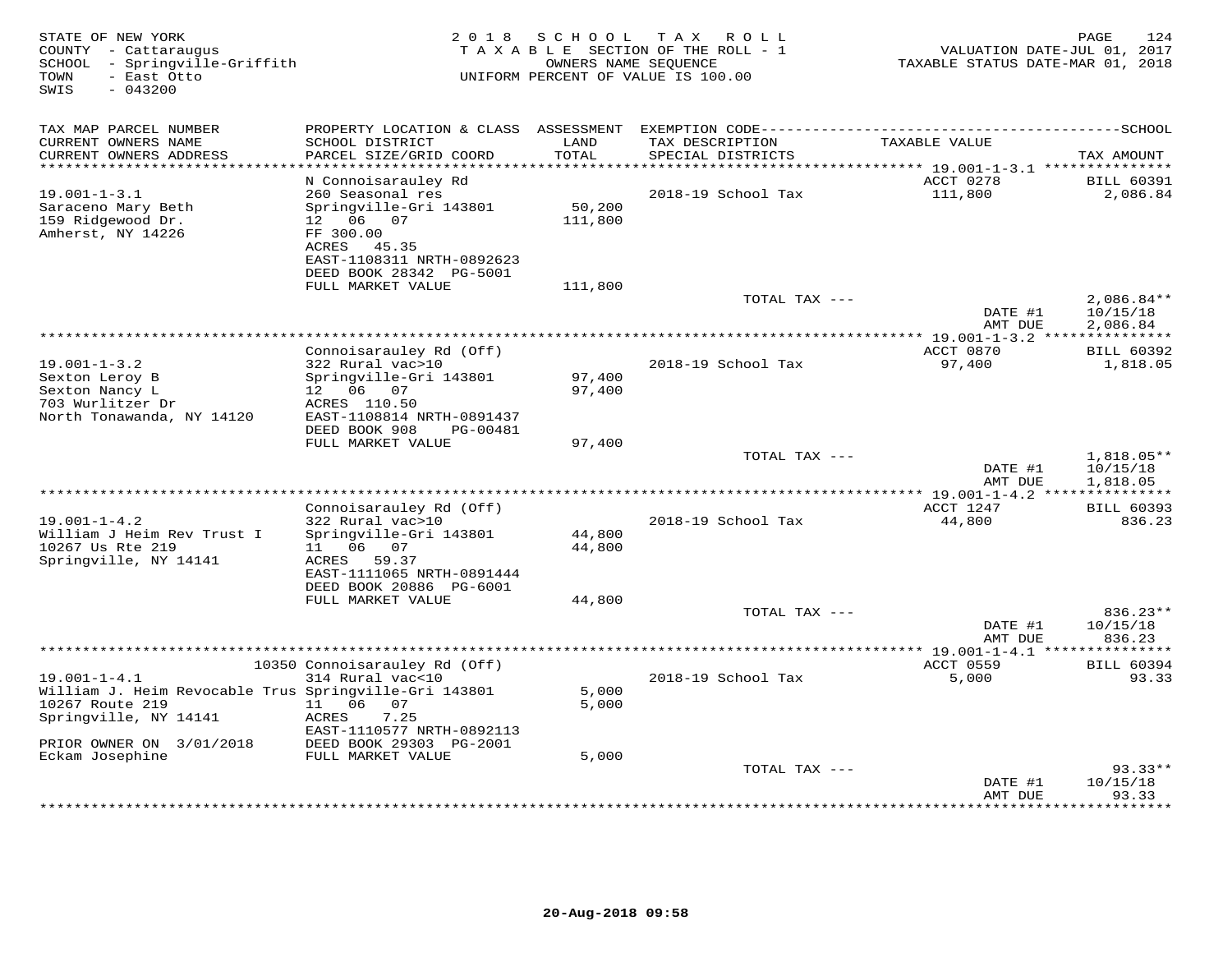| STATE OF NEW YORK             | 2018 SCHOOL TAX ROLL                  | - 125<br>PAGE                    |
|-------------------------------|---------------------------------------|----------------------------------|
| COUNTY - Cattaraugus          | T A X A B L E SECTION OF THE ROLL - 1 | VALUATION DATE-JUL 01, 2017      |
| SCHOOL - Springville-Griffith |                                       | TAXABLE STATUS DATE-MAR 01, 2018 |
| TOWN<br>- East Otto           |                                       | RPS155/V04/L015                  |
| SWIS<br>$-043200$             |                                       | CURRENT DATE 8/20/2018           |
|                               |                                       |                                  |
|                               |                                       |                                  |

# R O L L S U B S E C T I O N - - T O T A L S

## \*\*\* S P E C I A L D I S T R I C T S U M M A R Y \*\*\*

|      |             | ----<br>$\cdots$ | ת A דפות אידא<br>. OP | <b>ENSION</b> | AL    | YEMPT! |                   | $m \wedge m \wedge n$ |
|------|-------------|------------------|-----------------------|---------------|-------|--------|-------------------|-----------------------|
| CODE | <b>JAME</b> | ᄭᇚᅎᄧᅚ<br>AR'     | TVDF                  | ALUE          | 'ALUE | AMOUNT | $T$ $TT$<br>שטשמי | TAX                   |

#### NO SPECIAL DISTRICTS AT THIS LEVEL

\*\*\* S C H O O L D I S T R I C T S U M M A R Y \*\*\*

| CODE   | DISTRICT NAME                    | TOTAL<br>PARCELS | ASSESSED<br>LAND | ASSESSED<br>TOTAL | EXEMPT<br>AMOUNT | TOTAL<br>TAXABLE |           |
|--------|----------------------------------|------------------|------------------|-------------------|------------------|------------------|-----------|
|        |                                  |                  |                  |                   | STAR AMOUNT      | STAR TAXABLE     | TOTAL TAX |
|        | Springville-Griffith             | 8                | 277,400          | 339,000           |                  | 339,000          |           |
| 143801 |                                  |                  |                  |                   |                  | 339,000          | 6,327.71  |
|        | SUB-TOTAL                        | 8                | 277,400          | 339,000           |                  | 339,000          |           |
|        | $S \cup B - T \cup T A L (CONT)$ |                  |                  |                   |                  | 339,000          | 6,327.71  |
|        | T O T A L                        | 8                | 277,400          | 339,000           |                  | 339,000          |           |
|        | T O T A L (CONT)                 |                  |                  |                   |                  | 339,000          | 6,327.71  |

### \*\*\* S Y S T E M C O D E S S U M M A R Y \*\*\*

NO SYSTEM EXEMPTIONS AT THIS LEVEL

\*\*\* E X E M P T I O N S U M M A R Y \*\*\*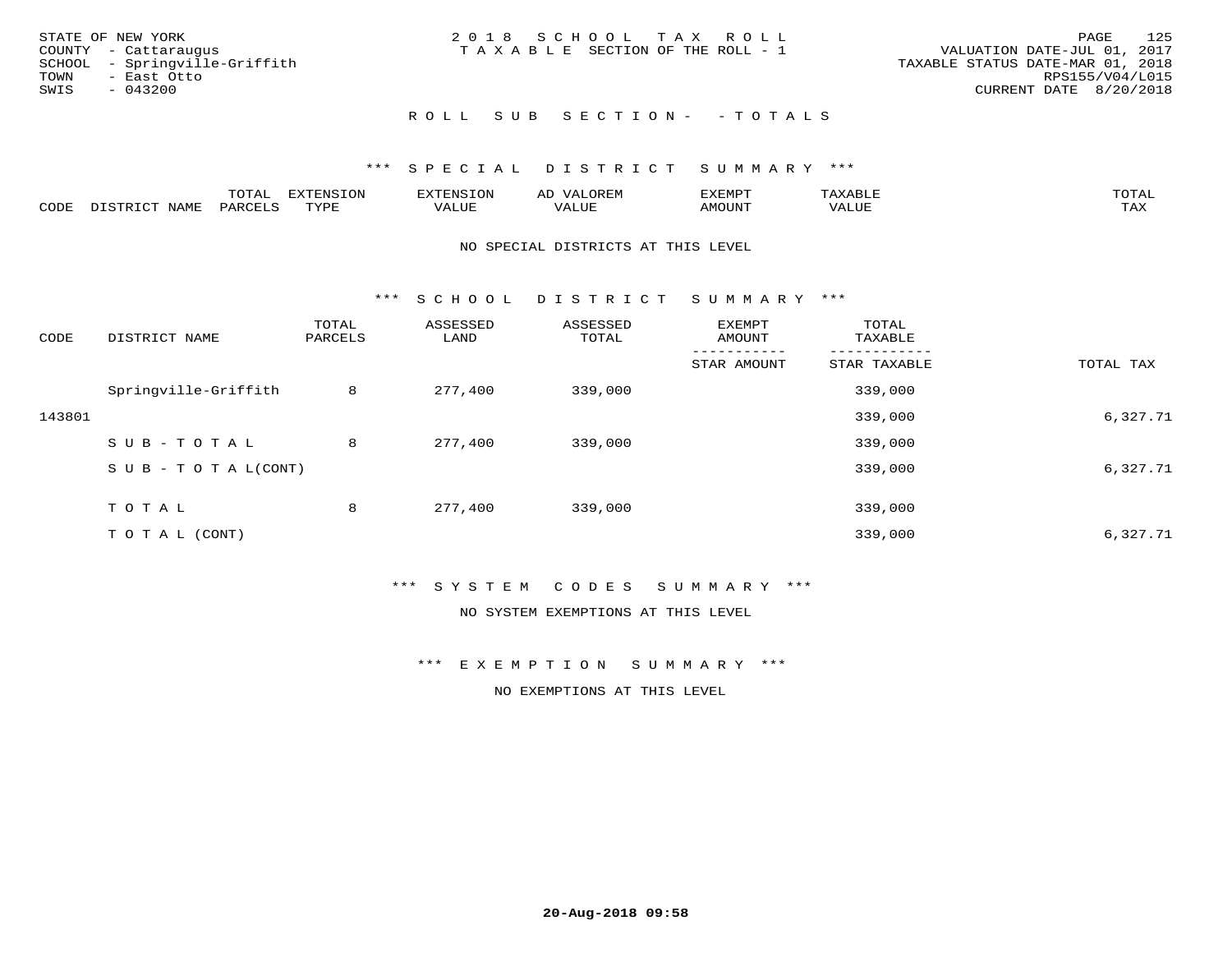| STATE OF NEW YORK<br>COUNTY - Cattaraugus<br>SCHOOL - Springville-Griffith<br>TOWN<br>– East Otto<br>SWIS<br>$-043200$ | 2018 SCHOOL TAX ROLL<br>T A X A B L E SECTION OF THE ROLL - 1 | 126<br>PAGE<br>VALUATION DATE-JUL 01, 2017<br>TAXABLE STATUS DATE-MAR 01, 2018<br>RPS155/V04/L015<br>CURRENT DATE 8/20/2018 |
|------------------------------------------------------------------------------------------------------------------------|---------------------------------------------------------------|-----------------------------------------------------------------------------------------------------------------------------|
|                                                                                                                        | ROLL SUB SECTION- - TOTALS                                    |                                                                                                                             |

| ROLL<br>SEC | DESCRIPTION                | TOTAL<br>PARCELS | ASSESSED<br>LAND | ASSESSED<br>TOTAL | <b>EXEMPT</b><br>AMOUNT<br>STAR AMOUNT | TOTAL<br>TAXABLE<br>----------<br>STAR TAXABLE | TAX<br>RATE | TOTAL<br>TAX |
|-------------|----------------------------|------------------|------------------|-------------------|----------------------------------------|------------------------------------------------|-------------|--------------|
|             | 2018-19 School Tax         |                  | 277,400          | 339,000           |                                        | 339,000<br>339,000                             |             | 6,327.71     |
|             | SPEC DIST TAXES<br>TAXABLE |                  |                  |                   |                                        |                                                |             | 6,327.71     |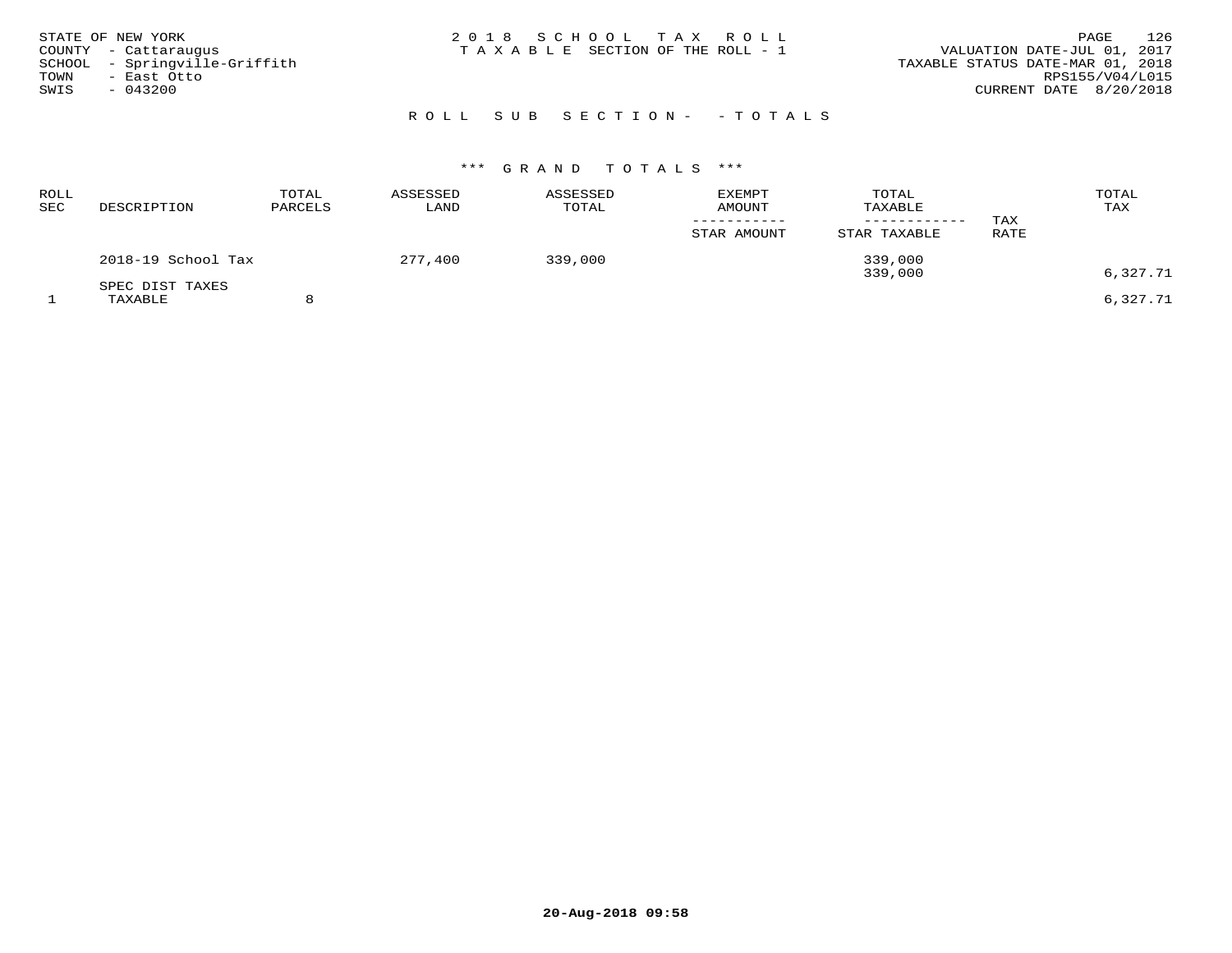| STATE OF NEW YORK             | 2018 SCHOOL TAX ROLL            | 127<br>PAGE                      |
|-------------------------------|---------------------------------|----------------------------------|
| COUNTY - Cattarauqus          | TAXABLE SECTION OF THE ROLL - 1 | VALUATION DATE-JUL 01, 2017      |
| SCHOOL - Springville-Griffith |                                 | TAXABLE STATUS DATE-MAR 01, 2018 |
| TOWN<br>- East Otto           |                                 | RPS155/V04/L015                  |
| SWIS<br>- 043200              |                                 | CURRENT DATE 8/20/2018           |
|                               |                                 |                                  |
|                               |                                 |                                  |

# ROLL SECTION TOTALS

#### \*\*\* S P E C I A L D I S T R I C T S U M M A R Y \*\*\*

|      |                  | momm <sup>.</sup><br>TOTAT | <b>ELIMENT OF ONT</b><br>T OTA | 'ENS   | OREM                     | CXEMPT        | $max$ and $max$          | $m \wedge m \wedge n$ |
|------|------------------|----------------------------|--------------------------------|--------|--------------------------|---------------|--------------------------|-----------------------|
| CODE | NAME<br>DISTRICT | PARCELS                    | TVDF<br>.                      | 7ALUE. | . <del>.</del><br>. ALUF | <b>AMOUNT</b> | * * * * * * * *<br>'ALUL | <b>TAY</b><br>⊥⇔∆     |

#### NO SPECIAL DISTRICTS AT THIS LEVEL

\*\*\* S C H O O L D I S T R I C T S U M M A R Y \*\*\*

| CODE   | DISTRICT NAME                    | TOTAL<br>PARCELS | ASSESSED<br>LAND | ASSESSED<br>TOTAL | EXEMPT<br>AMOUNT | TOTAL<br>TAXABLE |           |
|--------|----------------------------------|------------------|------------------|-------------------|------------------|------------------|-----------|
|        |                                  |                  |                  |                   | STAR AMOUNT      | STAR TAXABLE     | TOTAL TAX |
|        | Springville-Griffith             | 8                | 277,400          | 339,000           |                  | 339,000          |           |
| 143801 |                                  |                  |                  |                   |                  | 339,000          | 6,327.71  |
|        | SUB-TOTAL                        | 8                | 277,400          | 339,000           |                  | 339,000          |           |
|        | $S \cup B - T \cup T A L (CONT)$ |                  |                  |                   |                  | 339,000          | 6,327.71  |
|        | T O T A L                        | 8                | 277,400          | 339,000           |                  | 339,000          |           |
|        | T O T A L (CONT)                 |                  |                  |                   |                  | 339,000          | 6,327.71  |

### \*\*\* S Y S T E M C O D E S S U M M A R Y \*\*\*

NO SYSTEM EXEMPTIONS AT THIS LEVEL

\*\*\* E X E M P T I O N S U M M A R Y \*\*\*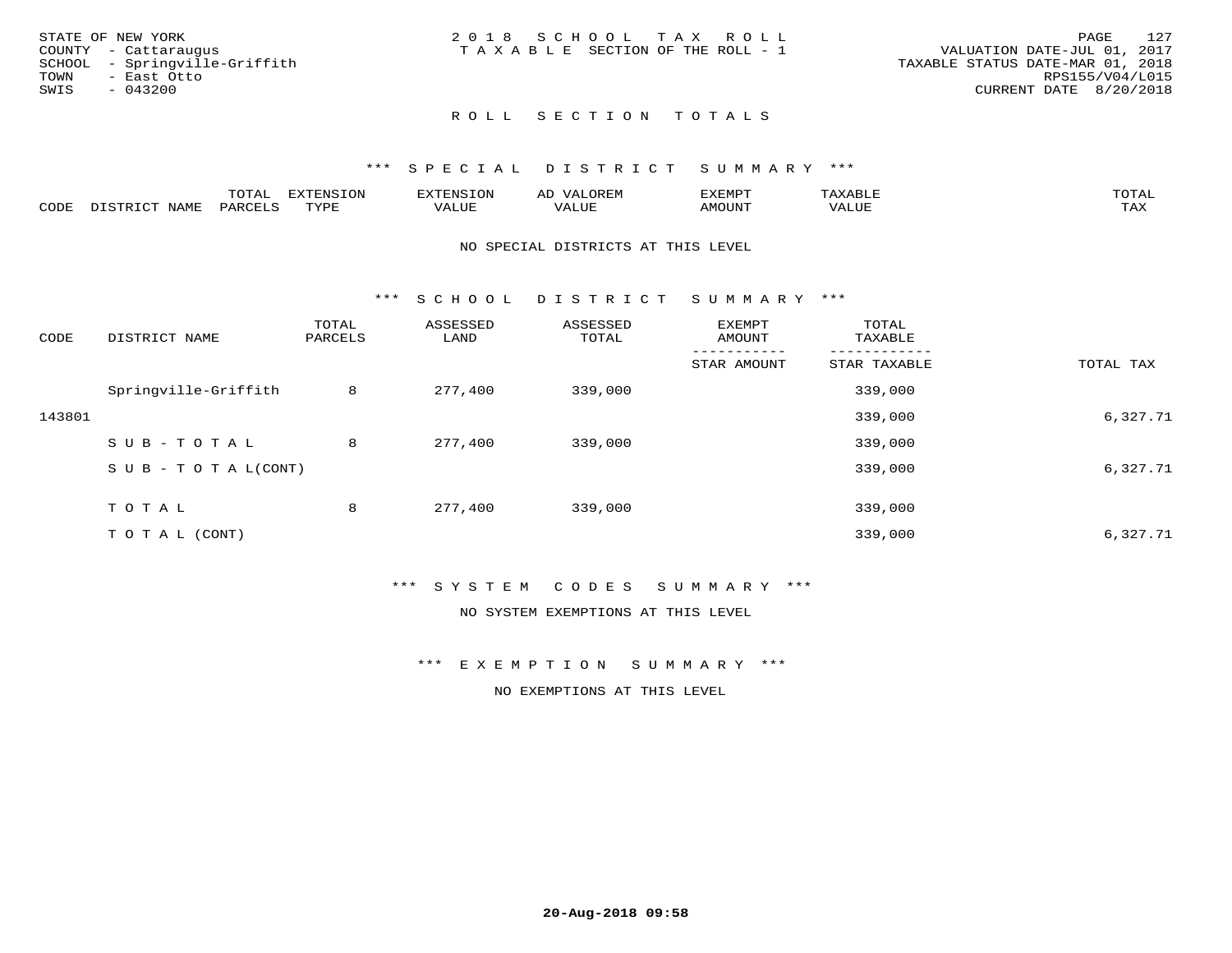| STATE OF NEW YORK<br>COUNTY - Cattaraugus<br>SCHOOL - Springville-Griffith<br>TOWN<br>- East Otto<br>SWIS<br>$-043200$ | 2018 SCHOOL TAX ROLL<br>T A X A B L E SECTION OF THE ROLL - 1 | 128<br>PAGE<br>VALUATION DATE-JUL 01, 2017<br>TAXABLE STATUS DATE-MAR 01, 2018<br>RPS155/V04/L015<br>CURRENT DATE 8/20/2018 |
|------------------------------------------------------------------------------------------------------------------------|---------------------------------------------------------------|-----------------------------------------------------------------------------------------------------------------------------|
|                                                                                                                        | ROLL SECTION TOTALS                                           |                                                                                                                             |

| ROLL<br>SEC | DESCRIPTION                | TOTAL<br>PARCELS | ASSESSED<br>LAND | ASSESSED<br>TOTAL | <b>EXEMPT</b><br><b>AMOUNT</b> | TOTAL<br>TAXABLE   | TAX  | TOTAL<br>TAX |
|-------------|----------------------------|------------------|------------------|-------------------|--------------------------------|--------------------|------|--------------|
|             |                            |                  |                  |                   | STAR AMOUNT                    | STAR TAXABLE       | RATE |              |
|             | 2018-19 School Tax         |                  | 277,400          | 339,000           |                                | 339,000<br>339,000 |      | 6,327.71     |
|             | SPEC DIST TAXES<br>TAXABLE |                  |                  |                   |                                |                    |      | 6,327.71     |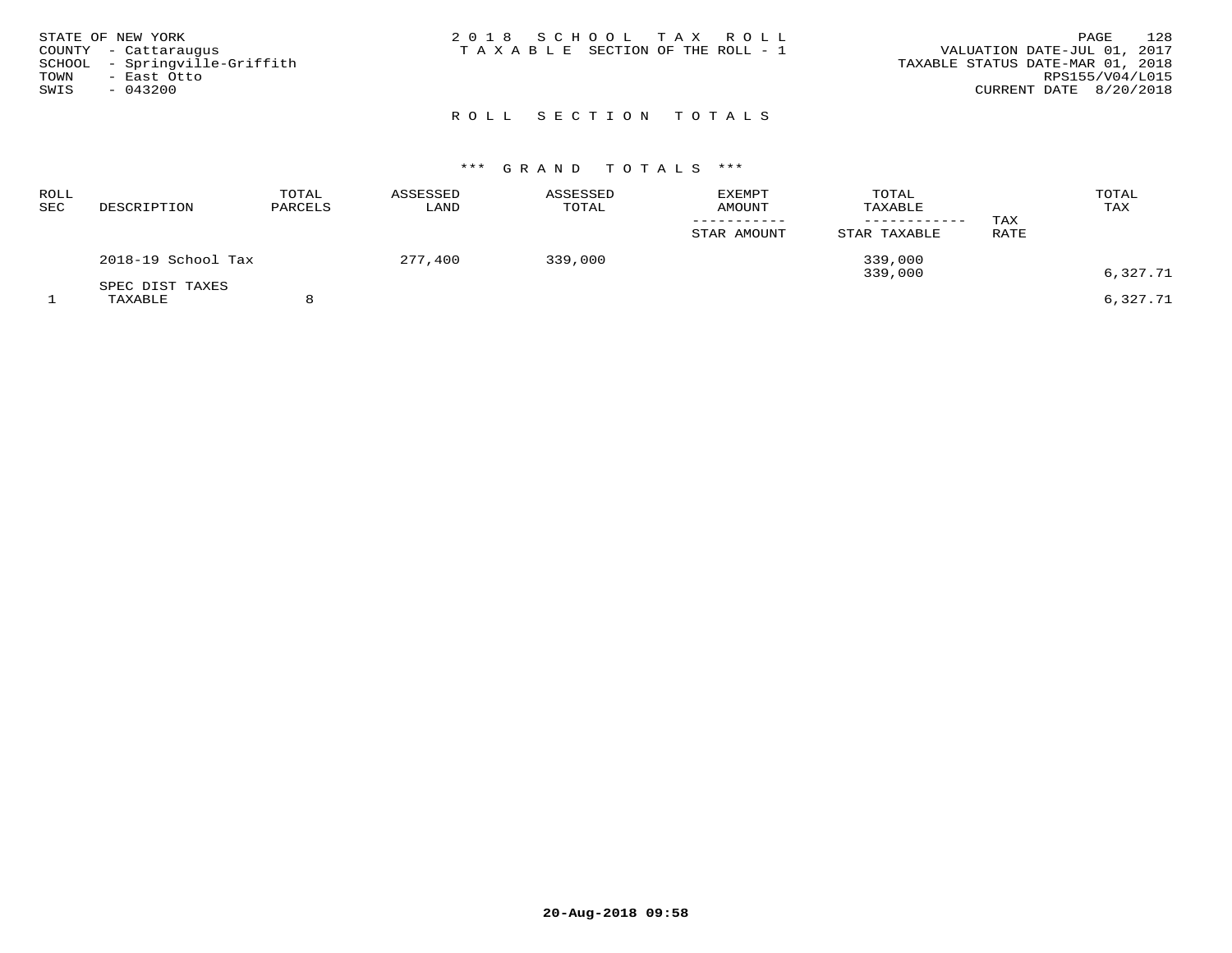| STATE OF NEW YORK<br>COUNTY<br>- Cattaraugus<br>- Springville-Griffith<br>SCHOOL<br>TOWN<br>- East Otto<br>$-043200$<br>SWIS | 2 0 1 8                              | OWNERS NAME SEQUENCE | SCHOOL TAX ROLL<br>UTILITY & R.R. SECTION OF THE ROLL - 6<br>UNIFORM PERCENT OF VALUE IS 100.00 | VALUATION DATE-JUL 01, 2017<br>TAXABLE STATUS DATE-MAR 01, 2018 | 129<br>PAGE |
|------------------------------------------------------------------------------------------------------------------------------|--------------------------------------|----------------------|-------------------------------------------------------------------------------------------------|-----------------------------------------------------------------|-------------|
| TAX MAP PARCEL NUMBER                                                                                                        | PROPERTY LOCATION & CLASS ASSESSMENT |                      |                                                                                                 |                                                                 |             |
| CURRENT OWNERS NAME                                                                                                          | SCHOOL DISTRICT                      | LAND                 | TAX DESCRIPTION                                                                                 | TAXABLE VALUE                                                   |             |
| CURRENT OWNERS ADDRESS                                                                                                       | PARCEL SIZE/GRID COORD               | TOTAL                | SPECIAL DISTRICTS                                                                               |                                                                 | TAX AMOUNT  |
|                                                                                                                              |                                      |                      |                                                                                                 |                                                                 |             |
|                                                                                                                              | Outside Plant                        |                      |                                                                                                 |                                                                 | BILL 60395  |
| 632.000-9918-618.750/1884                                                                                                    | 836 Telecom. eq.                     |                      | 2018-19 School Tax                                                                              | $\mathbf{1}$                                                    | 0.02        |
| Citizens Telecom Co. of NY Inc Springville-Gri 143801                                                                        |                                      | $\circ$              |                                                                                                 |                                                                 |             |
| Duff & Phelps Llc                                                                                                            | $.01$ SGI                            | $\mathbf{1}$         |                                                                                                 |                                                                 |             |
| %duff & Phelps Llc                                                                                                           | POLES, WIRES, CABLE                  |                      |                                                                                                 |                                                                 |             |
| PO Box 2629                                                                                                                  | 0.01<br>ACRES                        |                      |                                                                                                 |                                                                 |             |
| Addison, TX 75001                                                                                                            | FULL MARKET VALUE                    | $\mathbf{1}$         |                                                                                                 |                                                                 |             |
|                                                                                                                              |                                      |                      | TOTAL TAX ---                                                                                   |                                                                 | $0.02**$    |
|                                                                                                                              |                                      |                      |                                                                                                 | DATE #1                                                         | 10/15/18    |
|                                                                                                                              |                                      |                      |                                                                                                 | AMT DUE                                                         | 0.02        |
|                                                                                                                              |                                      |                      |                                                                                                 |                                                                 |             |
|                                                                                                                              | Outside Plant                        |                      |                                                                                                 |                                                                 | BILL 60396  |
| 632.000-9918-631.900/1884                                                                                                    | 836 Telecom. eq.                     |                      | 2018-19 School Tax                                                                              | 532                                                             | 9.93        |
| Verizon New York Inc                                                                                                         | Springville-Gri 143801               | $\overline{0}$       |                                                                                                 |                                                                 |             |
| Property Tax Dept                                                                                                            | .0046                                | 532                  |                                                                                                 |                                                                 |             |
| Duff And Phelps<br>%duff And Phelps                                                                                          | POLES, WIRES, CABLES ETC<br>0.01     |                      |                                                                                                 |                                                                 |             |
| PO Box 2749                                                                                                                  | ACRES<br>FULL MARKET VALUE           | 532                  |                                                                                                 |                                                                 |             |
| Addison, TX 75001                                                                                                            |                                      |                      |                                                                                                 |                                                                 |             |
|                                                                                                                              |                                      |                      | TOTAL TAX ---                                                                                   |                                                                 | $9.93**$    |
|                                                                                                                              |                                      |                      |                                                                                                 | DATE #1                                                         | 10/15/18    |
|                                                                                                                              |                                      |                      |                                                                                                 | AMT DUE                                                         | 9.93        |
|                                                                                                                              |                                      |                      |                                                                                                 | *******************************                                 |             |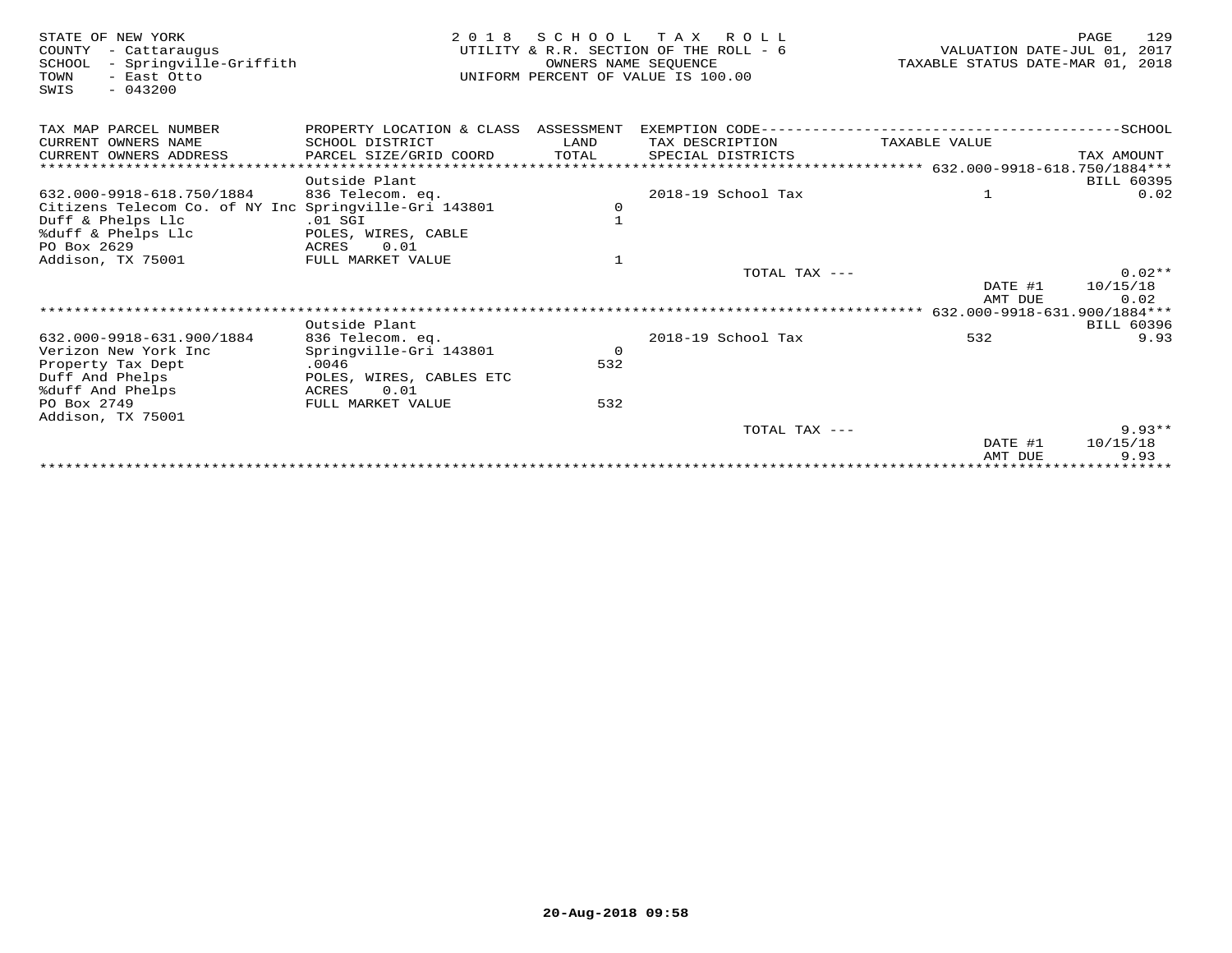| STATE OF NEW YORK<br>COUNTY - Cattaraugus | 2018 SCHOOL TAX ROLL<br>UTILITY & R.R. SECTION OF THE ROLL - 6 | 130<br>PAGE<br>VALUATION DATE-JUL 01, 2017 |
|-------------------------------------------|----------------------------------------------------------------|--------------------------------------------|
| SCHOOL - Springville-Griffith             |                                                                | TAXABLE STATUS DATE-MAR 01, 2018           |
| TOWN<br>- East Otto<br>SWIS<br>- 043200   |                                                                | RPS155/V04/L015<br>CURRENT DATE 8/20/2018  |
|                                           | ROLL SUB SECTION- - TOTALS                                     |                                            |

|                  |              | $m \wedge m$ |      | FNT C                                   | AL                         | <u>'</u> XEMPT |       | $m \wedge m \wedge n$ |
|------------------|--------------|--------------|------|-----------------------------------------|----------------------------|----------------|-------|-----------------------|
| C <sub>CDI</sub> | $ -$<br>NAME | PARO         | TVDF | ,, , ,, <del>,</del><br>▵<br>۳۰ تابلد ک | , <del>,</del> , , , , , , | $\cdots$       | VALUE | $m \times r$<br>- −-  |

#### NO SPECIAL DISTRICTS AT THIS LEVEL

\*\*\* S C H O O L D I S T R I C T S U M M A R Y \*\*\*

| CODE   | DISTRICT NAME                    | TOTAL<br>PARCELS | ASSESSED<br>LAND | ASSESSED<br>TOTAL | EXEMPT<br>AMOUNT       | TOTAL<br>TAXABLE         |           |
|--------|----------------------------------|------------------|------------------|-------------------|------------------------|--------------------------|-----------|
|        |                                  |                  |                  |                   | -------<br>STAR AMOUNT | --------<br>STAR TAXABLE | TOTAL TAX |
|        | Springville-Griffith             | 2                |                  | 533               |                        | 533                      |           |
| 143801 |                                  |                  |                  |                   |                        | 533                      | 9.95      |
|        | SUB-TOTAL                        | $\overline{a}$   |                  | 533               |                        | 533                      |           |
|        | $S \cup B - T \cup T A L (CONT)$ |                  |                  |                   |                        | 533                      | 9.95      |
|        | TOTAL                            | 2                |                  | 533               |                        | 533                      |           |
|        | TO TAL (CONT)                    |                  |                  |                   |                        | 533                      | 9.95      |

\*\*\* S Y S T E M C O D E S S U M M A R Y \*\*\*

NO SYSTEM EXEMPTIONS AT THIS LEVEL

\*\*\* E X E M P T I O N S U M M A R Y \*\*\*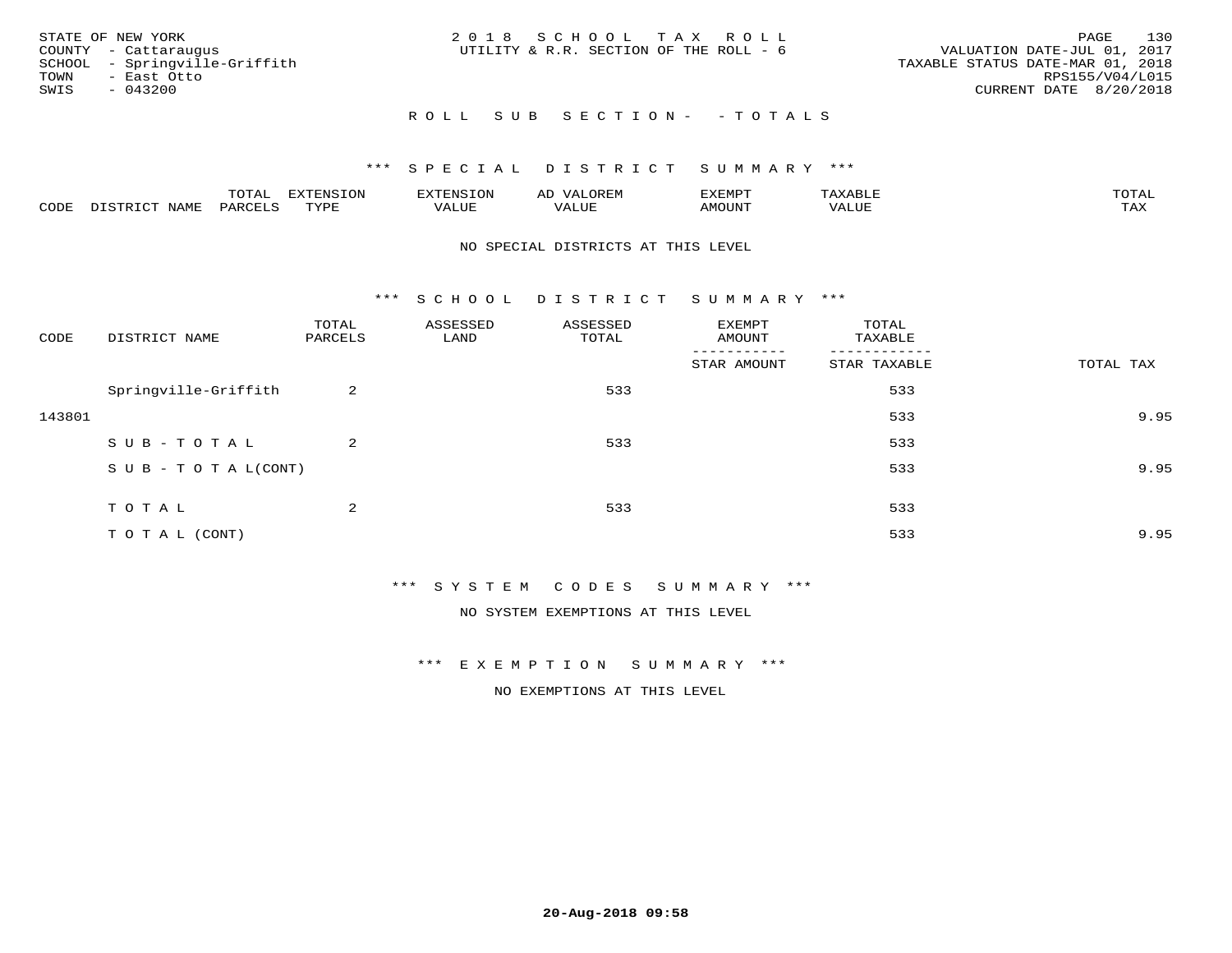| STATE OF NEW YORK<br>COUNTY - Cattaraugus<br>SCHOOL - Springville-Griffith<br>TOWN<br>- East Otto<br>SWIS<br>- 043200 | 2018 SCHOOL TAX ROLL<br>UTILITY & R.R. SECTION OF THE ROLL - 6 | 131<br>PAGE<br>VALUATION DATE-JUL 01, 2017<br>TAXABLE STATUS DATE-MAR 01, 2018<br>RPS155/V04/L015<br>CURRENT DATE 8/20/2018 |
|-----------------------------------------------------------------------------------------------------------------------|----------------------------------------------------------------|-----------------------------------------------------------------------------------------------------------------------------|
|                                                                                                                       | ROLL SUB SECTION- - TOTALS                                     |                                                                                                                             |

| ROLL<br>SEC | DESCRIPTION        | TOTAL<br>PARCELS | ASSESSED<br>LAND | ASSESSED<br>TOTAL | <b>EXEMPT</b><br>AMOUNT | TOTAL<br>TAXABLE<br>---------- | TAX  | TOTAL<br>TAX |
|-------------|--------------------|------------------|------------------|-------------------|-------------------------|--------------------------------|------|--------------|
|             |                    |                  |                  |                   | STAR AMOUNT             | STAR TAXABLE                   | RATE |              |
|             | 2018-19 School Tax |                  |                  | 533               |                         | 533                            |      |              |
|             | SPEC DIST TAXES    |                  |                  |                   |                         | 533                            |      | 9.95         |
|             | UTILITIES & N.C.   |                  |                  |                   |                         |                                |      | 9.95         |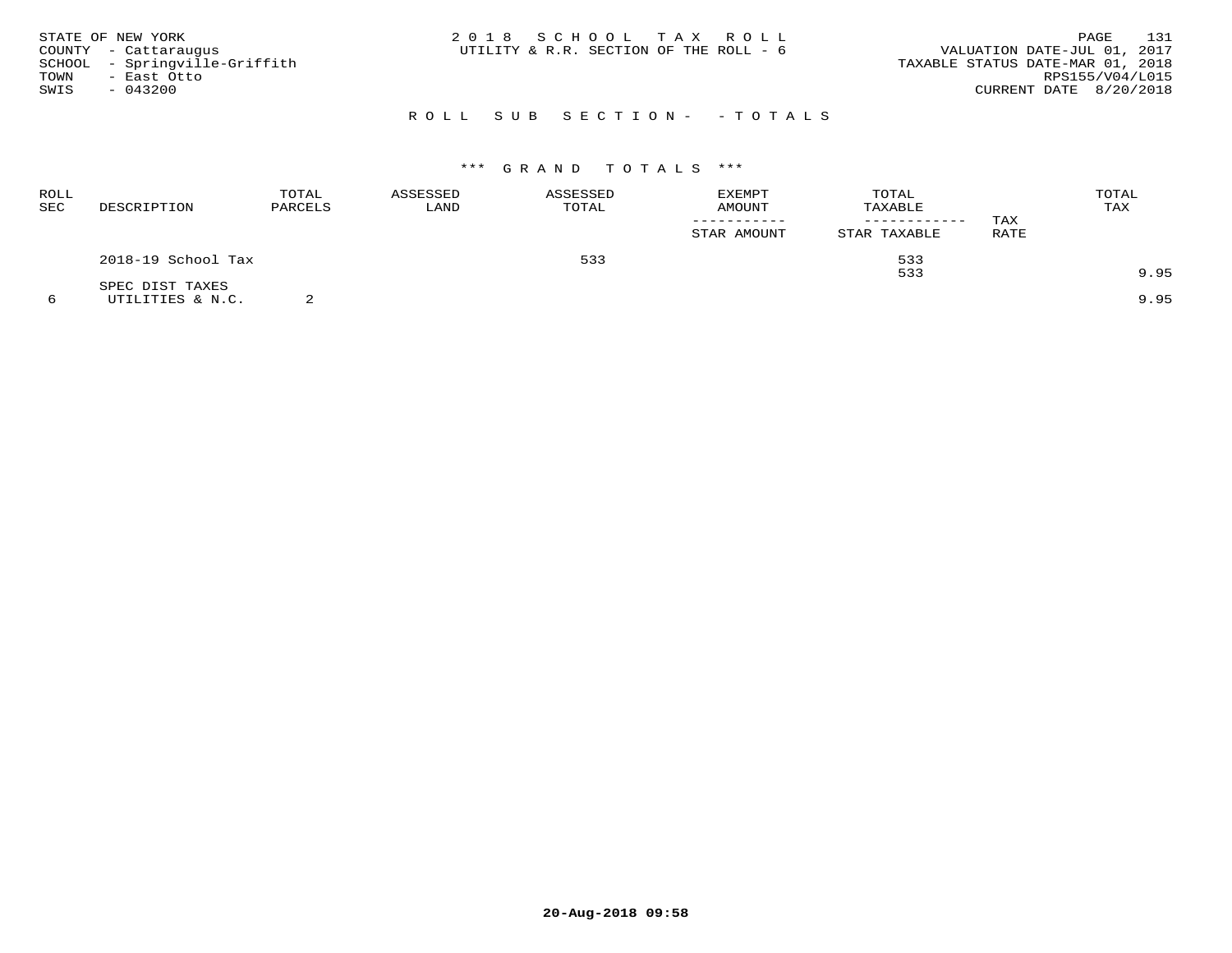| STATE OF NEW YORK             | 2018 SCHOOL TAX ROLL                   | 132<br>PAGE                      |
|-------------------------------|----------------------------------------|----------------------------------|
| COUNTY - Cattaraugus          | UTILITY & R.R. SECTION OF THE ROLL - 6 | VALUATION DATE-JUL 01, 2017      |
| SCHOOL - Springville-Griffith |                                        | TAXABLE STATUS DATE-MAR 01, 2018 |
| TOWN<br>– East Otto           |                                        | RPS155/V04/L015                  |
| SWIS<br>$-043200$             |                                        | CURRENT DATE 8/20/2018           |
|                               |                                        |                                  |
|                               |                                        |                                  |

# ROLL SECTION TOTALS

# \*\*\* SPECIAL DISTRICT SUMMARY \*\*\*

|      |               | m^m*<br><u>UIAI</u> | . v             | $\mathbf{H}$<br>– ∺'Ni≻⊺    | AL       | $T\rightarrow T\rightarrow T\rightarrow T\rightarrow T\rightarrow T$ | P      | $m \wedge m \wedge n$ |
|------|---------------|---------------------|-----------------|-----------------------------|----------|----------------------------------------------------------------------|--------|-----------------------|
| CODE | ∧T∆M™<br>⊥∙⊥⊥ | VAKU                | $m \tau \tau n$ | <b>TTT</b><br>اللالما للده. | TA T TTT | MOTIN'                                                               | تتتت ت | ГAX                   |

#### NO SPECIAL DISTRICTS AT THIS LEVEL

\*\*\* S C H O O L D I S T R I C T S U M M A R Y \*\*\*

| CODE   | DISTRICT NAME                    | TOTAL<br>PARCELS | ASSESSED<br>LAND | ASSESSED<br>TOTAL | EXEMPT<br>AMOUNT<br>------- | TOTAL<br>TAXABLE<br>-------- |           |
|--------|----------------------------------|------------------|------------------|-------------------|-----------------------------|------------------------------|-----------|
|        |                                  |                  |                  |                   | STAR AMOUNT                 | STAR TAXABLE                 | TOTAL TAX |
|        | Springville-Griffith             | 2                |                  | 533               |                             | 533                          |           |
| 143801 |                                  |                  |                  |                   |                             | 533                          | 9.95      |
|        | SUB-TOTAL                        | 2                |                  | 533               |                             | 533                          |           |
|        | $S \cup B - T \cup T A L (CONT)$ |                  |                  |                   |                             | 533                          | 9.95      |
|        | TOTAL                            | 2                |                  | 533               |                             | 533                          |           |
|        | TO TAL (CONT)                    |                  |                  |                   |                             | 533                          | 9.95      |

\*\*\* S Y S T E M C O D E S S U M M A R Y \*\*\*

NO SYSTEM EXEMPTIONS AT THIS LEVEL

\*\*\* E X E M P T I O N S U M M A R Y \*\*\*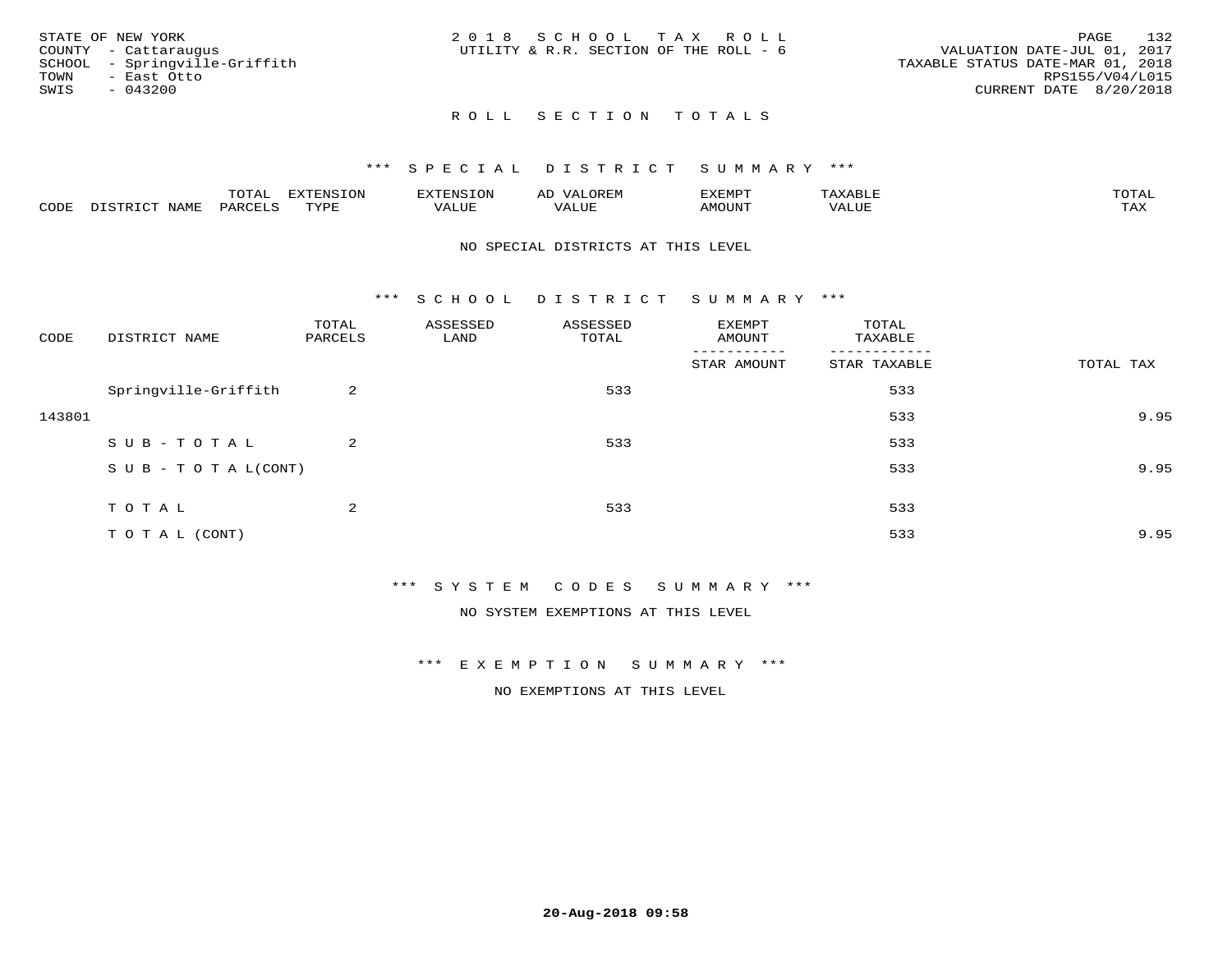| STATE OF NEW YORK<br>COUNTY - Cattaraugus<br>SCHOOL - Springville-Griffith<br>TOWN<br>- East Otto<br>SWIS<br>$-043200$ | 2018 SCHOOL TAX ROLL<br>UTILITY & R.R. SECTION OF THE ROLL - 6 | 133<br>PAGE<br>VALUATION DATE-JUL 01, 2017<br>TAXABLE STATUS DATE-MAR 01, 2018<br>RPS155/V04/L015<br>CURRENT DATE 8/20/2018 |
|------------------------------------------------------------------------------------------------------------------------|----------------------------------------------------------------|-----------------------------------------------------------------------------------------------------------------------------|
|                                                                                                                        | ROLL SECTION TOTALS                                            |                                                                                                                             |

| ROLL<br>SEC | DESCRIPTION        | TOTAL<br>PARCELS | ASSESSED<br>LAND | ASSESSED<br>TOTAL | <b>EXEMPT</b><br>AMOUNT | TOTAL<br>TAXABLE<br>--------- | TAX  | TOTAL<br>TAX |
|-------------|--------------------|------------------|------------------|-------------------|-------------------------|-------------------------------|------|--------------|
|             |                    |                  |                  |                   | STAR AMOUNT             | STAR TAXABLE                  | RATE |              |
|             | 2018-19 School Tax |                  |                  | 533               |                         | 533                           |      |              |
|             | SPEC DIST TAXES    |                  |                  |                   |                         | 533                           |      | 9.95         |
|             | UTILITIES & N.C.   |                  |                  |                   |                         |                               |      | 9.95         |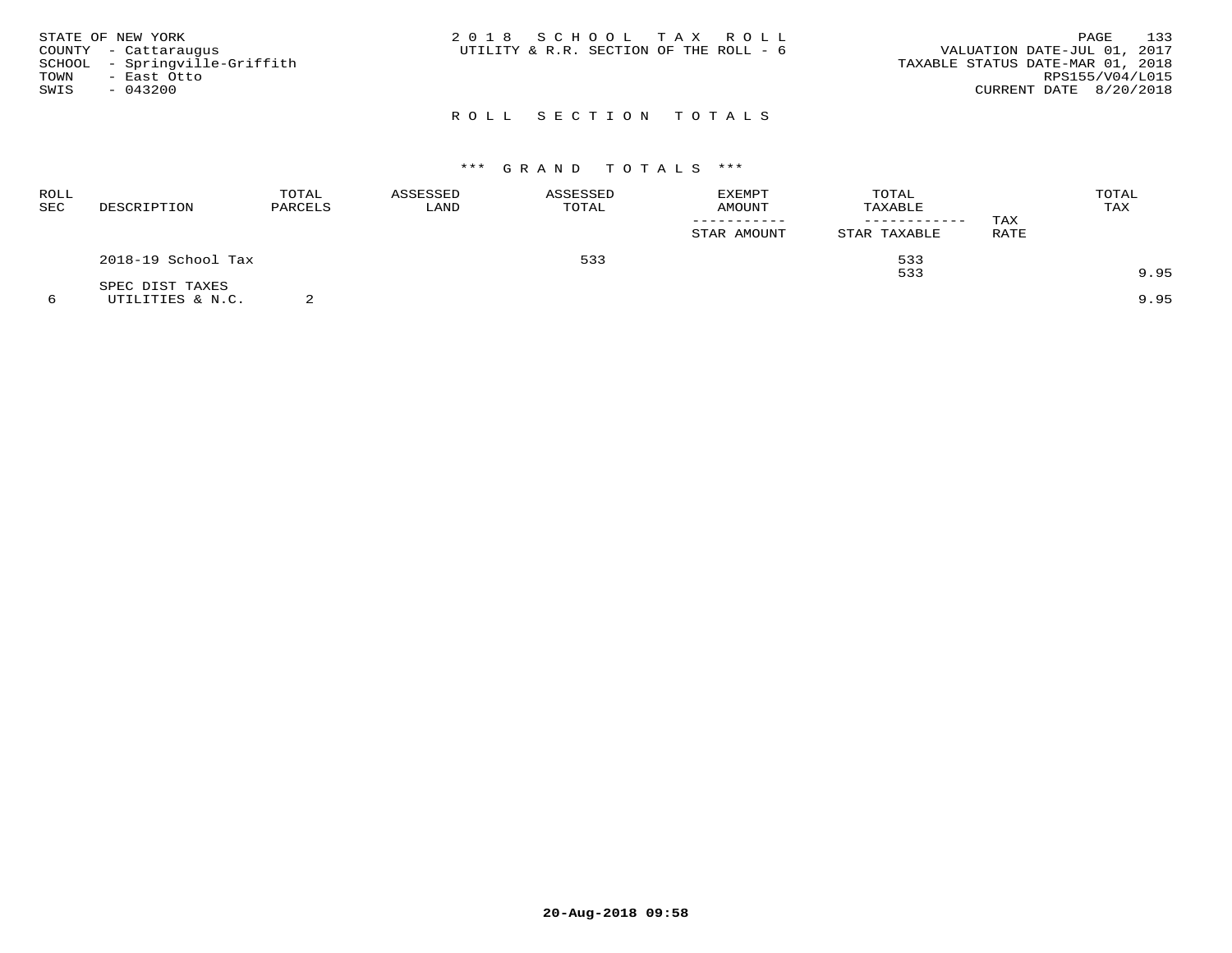| STATE OF NEW YORK             | 2018 SCHOOL TAX ROLL |             |                                  | PAGE                   | 134 |
|-------------------------------|----------------------|-------------|----------------------------------|------------------------|-----|
| COUNTY - Cattaraugus          |                      |             | VALUATION DATE-JUL 01, 2017      |                        |     |
| SCHOOL - Springville-Griffith |                      | SWIS TOTALS | TAXABLE STATUS DATE-MAR 01, 2018 |                        |     |
| TOWN<br>– East Otto           |                      |             |                                  | RPS155/V04/L015        |     |
| SWIS<br>- 043200              |                      |             |                                  | CURRENT DATE 8/20/2018 |     |

|      |                                  | "Ω"ΠΩ<br>⊥∪⊥⊓⊥ | <b>EXTENSION</b> |                         | A <sub>L</sub> | XEMPT:        |                        | 1 A A       |                     |
|------|----------------------------------|----------------|------------------|-------------------------|----------------|---------------|------------------------|-------------|---------------------|
| CODE | <b>NAMF</b><br><u>היה דפידים</u> | <b>PARC</b>    | TYPE             | $\mathcal{A}\text{LUF}$ |                | <b>AMOUNT</b> | , 7 7 T T T T<br>VALUE | הדרח ג<br>▵ | $m \times r$<br>⊥≞∆ |

#### NO SPECIAL DISTRICTS AT THIS LEVEL

\*\*\* S C H O O L D I S T R I C T S U M M A R Y \*\*\*

| CODE   | DISTRICT NAME                    | TOTAL<br>PARCELS | ASSESSED<br>LAND | ASSESSED<br>TOTAL | <b>EXEMPT</b><br>AMOUNT | TOTAL<br>TAXABLE |           |           |
|--------|----------------------------------|------------------|------------------|-------------------|-------------------------|------------------|-----------|-----------|
|        |                                  |                  |                  |                   | STAR AMOUNT             | STAR TAXABLE     | TAX RATE  | TOTAL TAX |
|        | Springville-Griffith             | 10               | 277,400          | 339,533           |                         | 339,533          |           |           |
| 143801 |                                  |                  |                  |                   |                         | 339,533          | 18.665801 | 6,337.66  |
|        | SUB-TOTAL                        | 10               | 277,400          | 339,533           |                         | 339,533          |           |           |
|        | $S \cup B - T \cup T A L (CONT)$ |                  |                  |                   |                         | 339,533          |           | 6,337.66  |
|        |                                  |                  |                  |                   |                         |                  |           |           |
|        | TOTAL                            | 10               | 277,400          | 339,533           |                         | 339,533          |           |           |
|        | T O T A L (CONT)                 |                  |                  |                   |                         | 339,533          |           | 6,337.66  |

## \*\*\* S Y S T E M C O D E S S U M M A R Y \*\*\*

#### NO SYSTEM EXEMPTIONS AT THIS LEVEL

\*\*\* E X E M P T I O N S U M M A R Y \*\*\*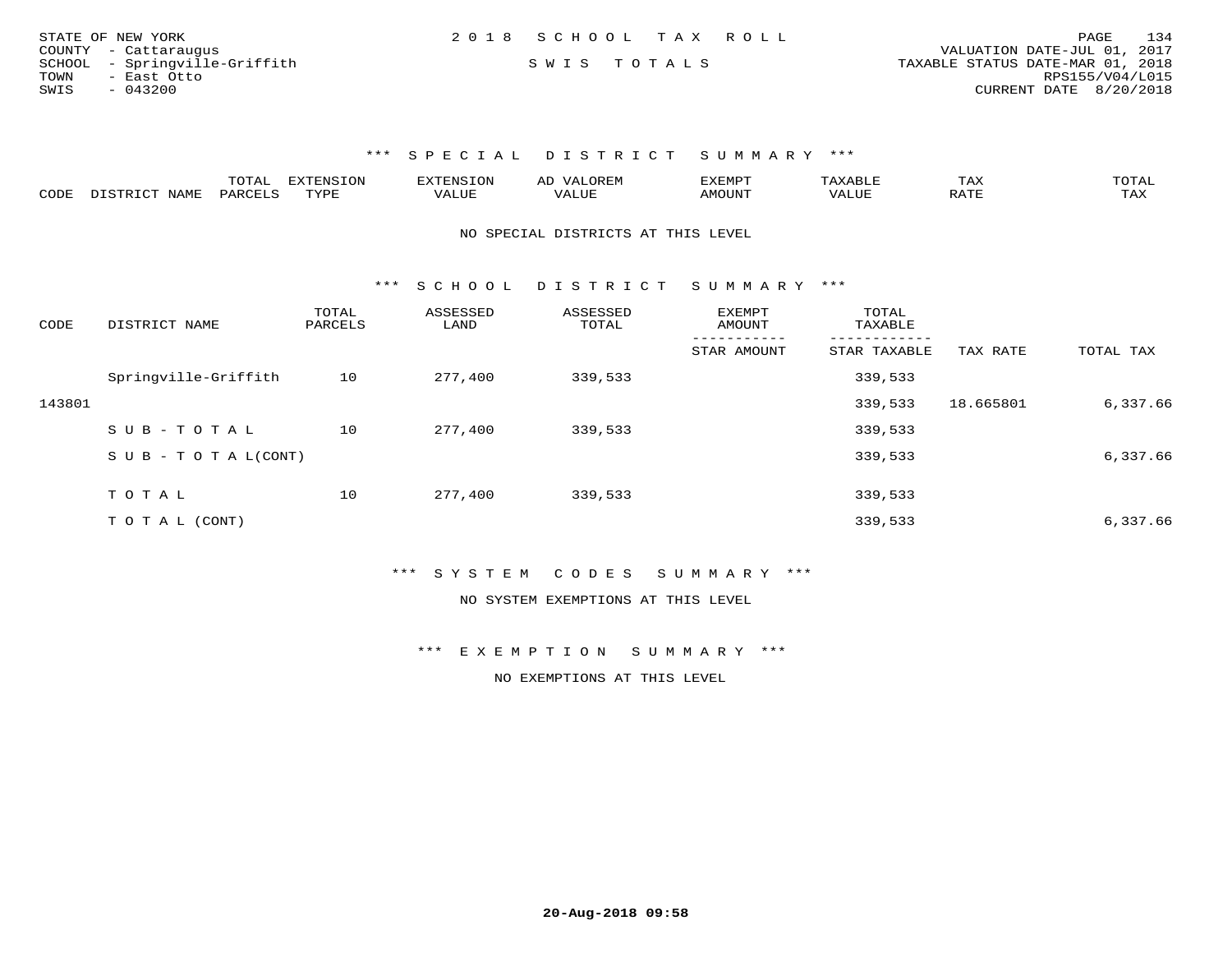| STATE OF NEW YORK |                        |
|-------------------|------------------------|
|                   | COUNTY - Cattarauqus   |
| SCHOOL            | - Springville-Griffith |
| TOWN              | - East Otto            |
| SWIS              | $-043200$              |

COUNTY - Cattaraugus<br>SCHOOL - Springville-Griffith S M I S N I S T O T A L S S SON S TAXABLE STATUS DATE-MAR 01, 2018 TOWN - East Otto RPS155/V04/L015SWIS - 043200 CURRENT DATE 8/20/2018

| ROLL<br>SEC<br>DESCRIPTION |                                     | TOTAL<br>PARCELS | ASSESSED<br>LAND | ASSESSED<br>TOTAL | EXEMPT<br>AMOUNT | TOTAL<br>TAXABLE   |             |          |
|----------------------------|-------------------------------------|------------------|------------------|-------------------|------------------|--------------------|-------------|----------|
|                            |                                     |                  |                  |                   | STAR AMOUNT      | STAR TAXABLE       | TAX<br>RATE |          |
|                            | 2018-19 School Tax                  |                  | 277,400          | 339,000           |                  | 339,000<br>339,000 | 18.665801   | 6,327.71 |
| 1                          | SPEC DIST TAXES<br>TAXABLE          | 8                |                  |                   |                  |                    |             | 6,327.71 |
|                            | 2018-19 School Tax                  |                  |                  | 533               |                  | 533<br>533         |             | 9.95     |
| 6                          | SPEC DIST TAXES<br>UTILITIES & N.C. | 2                |                  |                   |                  |                    | 18.665801   | 9.95     |
|                            | 2018-19 School Tax                  |                  | 277,400          | 339,533           |                  | 339,533<br>339,533 | 18.665801   | 6,337.66 |
|                            | SPEC DIST TAXES                     |                  |                  |                   |                  |                    |             |          |
| $\star$                    | SUB TOTAL                           | 10               |                  |                   |                  |                    |             | 6,337.66 |
|                            | 2018-19 School Tax                  |                  | 277,400          | 339,533           |                  | 339,533<br>339,533 | 18.665801   | 6,337.66 |
|                            | SPEC DIST TAXES                     |                  |                  |                   |                  |                    |             |          |
| $***$                      | GRAND TOTAL                         | 10               |                  |                   |                  |                    |             | 6,337.66 |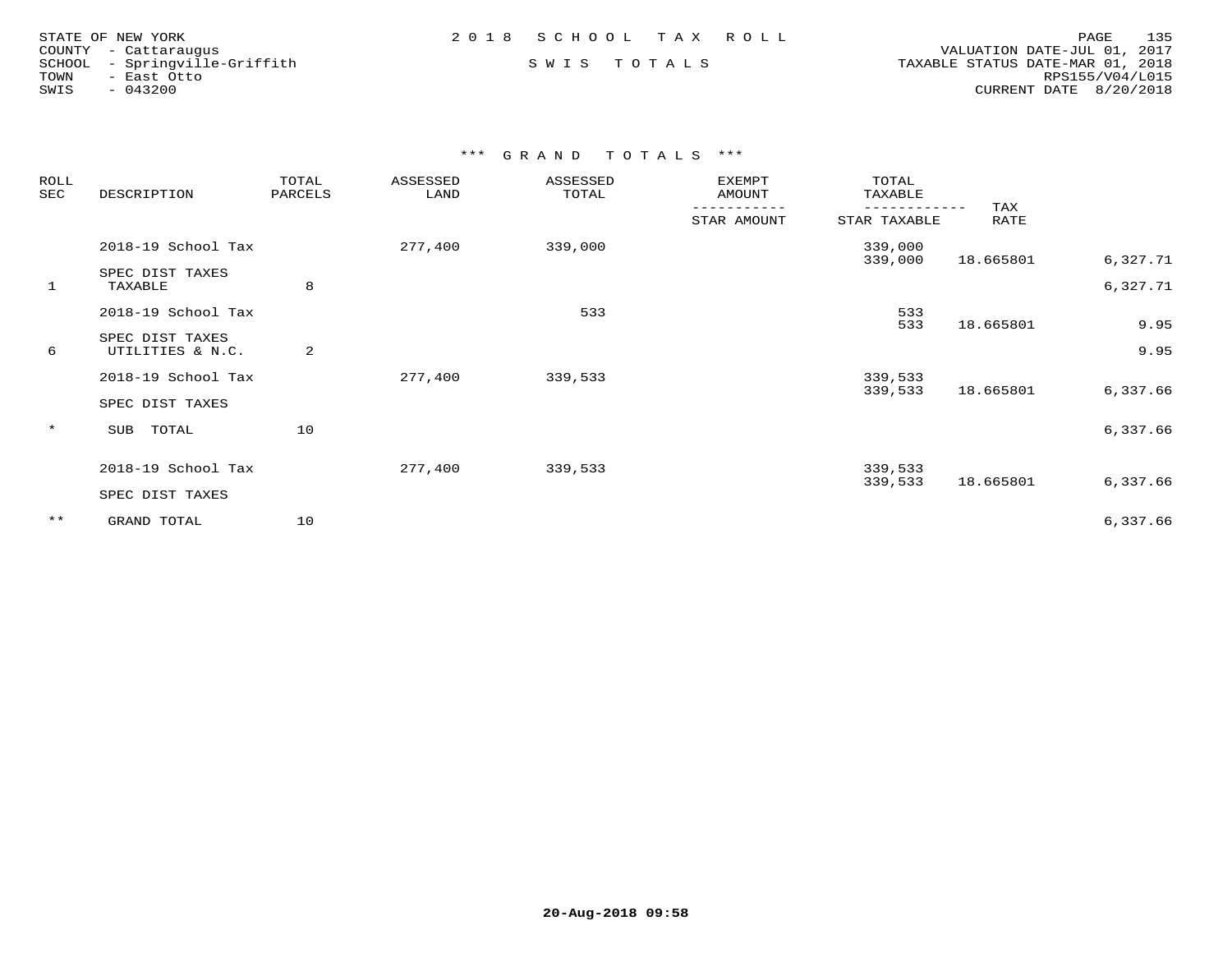| STATE OF NEW YORK<br>COUNTY - Cattaraugus<br>SCHOOL - Springville-Griffith<br>- Yorkshire<br>TOWN<br>$-048489$<br>SWIS | 2 0 1 8                                                                  | SCHOOL<br>TAXABLE SECTION OF THE ROLL - 1<br>OWNERS NAME SEOUENCE<br>UNIFORM PERCENT OF VALUE IS 015.00 |                 | TAX ROLL                             | TAXABLE STATUS DATE-MAR 01, 2018     | PAGE<br>136<br>VALUATION DATE-JUL 01, 2017 |
|------------------------------------------------------------------------------------------------------------------------|--------------------------------------------------------------------------|---------------------------------------------------------------------------------------------------------|-----------------|--------------------------------------|--------------------------------------|--------------------------------------------|
| TAX MAP PARCEL NUMBER                                                                                                  |                                                                          |                                                                                                         |                 |                                      |                                      |                                            |
| CURRENT OWNERS NAME<br>CURRENT OWNERS ADDRESS<br>**********************                                                | SCHOOL DISTRICT<br>PARCEL SIZE/GRID COORD                                | LAND<br>TOTAL                                                                                           |                 | TAX DESCRIPTION<br>SPECIAL DISTRICTS | TAXABLE VALUE                        | TAX AMOUNT                                 |
|                                                                                                                        | 4905 Gun Barrel Rd                                                       |                                                                                                         |                 |                                      | ACCT 1394                            | <b>BILL 60397</b>                          |
| $11.002 - 1 - 4.4$                                                                                                     | 210 1 Family Res                                                         |                                                                                                         | <b>BAS STAR</b> | 41854                                |                                      | 4,800                                      |
| Barth William<br>Barth Jeanette<br>PO Box 174                                                                          | Springville-Gri 143801<br>62<br>06<br>05<br>4.90<br>ACRES                | 1,250<br>34,125                                                                                         |                 | 2018-19 School Tax                   | 34,125                               | 4,246.47                                   |
| Yorkshire, NY 14173                                                                                                    | EAST-1149871 NRTH-0909957<br>DEED BOOK 1024 PG-682<br>FULL MARKET VALUE  | 227,500                                                                                                 |                 |                                      |                                      |                                            |
|                                                                                                                        |                                                                          |                                                                                                         |                 | TOTAL TAX ---                        |                                      | $3,670.47**$                               |
|                                                                                                                        |                                                                          | ********************************                                                                        |                 |                                      | DATE #1<br>AMT DUE                   | 10/15/18<br>3,670.47<br>***********        |
|                                                                                                                        | 11304 Bolton Rd                                                          |                                                                                                         |                 |                                      | **** 11.002-1-5 *****<br>ACCT 1144   | <b>BILL 60398</b>                          |
| $11.002 - 1 - 5$                                                                                                       | 240 Rural res                                                            |                                                                                                         | ENH STAR        | 41834                                |                                      | 10,690                                     |
| Beverlin Roy C<br>Beverlin Brenda K<br>11304 Bolton Rd                                                                 | Springville-Gri 143801<br>$-06$<br>62 —<br>$-0.5$<br>ACRES 23.48         | 6,940<br>33,550                                                                                         |                 | 2018-19 School Tax                   | 33,550                               | 4,174.92                                   |
| Springville, NY 14141                                                                                                  | EAST-1148939 NRTH-0907844<br>DEED BOOK 884<br>PG-00607                   |                                                                                                         |                 |                                      |                                      |                                            |
|                                                                                                                        | FULL MARKET VALUE                                                        | 223,667                                                                                                 |                 | TOTAL TAX ---                        |                                      | $2,916.92**$                               |
|                                                                                                                        |                                                                          |                                                                                                         |                 |                                      | DATE #1<br>AMT DUE                   | 10/15/18<br>2,916.92                       |
|                                                                                                                        | 11298 Bolton Rd                                                          |                                                                                                         |                 |                                      | ACCT 0335                            | <b>BILL 60399</b>                          |
| $11.002 - 1 - 6$                                                                                                       | 240 Rural res                                                            |                                                                                                         |                 | 2018-19 School Tax                   | 18,080                               | 2,249.85                                   |
| Beverlin Roy C Jr<br>C/O Vella & Vella                                                                                 | Springville-Gri 143801<br>62 06 05                                       | 7,250<br>18,080                                                                                         |                 |                                      |                                      |                                            |
| Attn: Chris<br>378 E Main St                                                                                           | ACRES<br>49.65 BANK<br>017<br>EAST-1150441 NRTH-0907141                  |                                                                                                         |                 |                                      |                                      |                                            |
| Springville, NY 14141                                                                                                  | DEED BOOK 11189 PG-4001<br>FULL MARKET VALUE                             | 120,533                                                                                                 |                 |                                      |                                      |                                            |
|                                                                                                                        |                                                                          |                                                                                                         |                 | TOTAL TAX ---                        |                                      | $2,249.85**$                               |
|                                                                                                                        |                                                                          |                                                                                                         |                 |                                      | DATE #1<br>AMT DUE                   | 10/15/18<br>2,249.85                       |
|                                                                                                                        |                                                                          |                                                                                                         |                 |                                      | ****************** 3.004-1-13 ****** | ***********                                |
| $3.004 - 1 - 13$                                                                                                       | 4929 Creek Rd<br>270 Mfg housing                                         |                                                                                                         | <b>BAS STAR</b> | 41854                                | ACCT 1169                            | <b>BILL 60400</b><br>4,800                 |
| Boldt Andrew R<br>Degolier Deborah                                                                                     | Springville-Gri 143801<br>63 06 05                                       | 4,750<br>30,937                                                                                         |                 | 2018-19 School Tax                   | 30,937                               | 3,849.76                                   |
| 4929 Creek Rd<br>Springville, NY 14141                                                                                 | 14.85<br>ACRES<br>EAST-1149584 NRTH-0914213<br>DEED BOOK 870<br>PG-00711 |                                                                                                         |                 |                                      |                                      |                                            |
|                                                                                                                        | FULL MARKET VALUE                                                        | 206,247                                                                                                 |                 |                                      |                                      |                                            |
|                                                                                                                        |                                                                          |                                                                                                         |                 | TOTAL TAX ---                        | DATE #1                              | $3,273.76**$<br>10/15/18                   |
|                                                                                                                        |                                                                          |                                                                                                         |                 |                                      | AMT DUE                              | 3,273.76<br><b>++++++++++</b>              |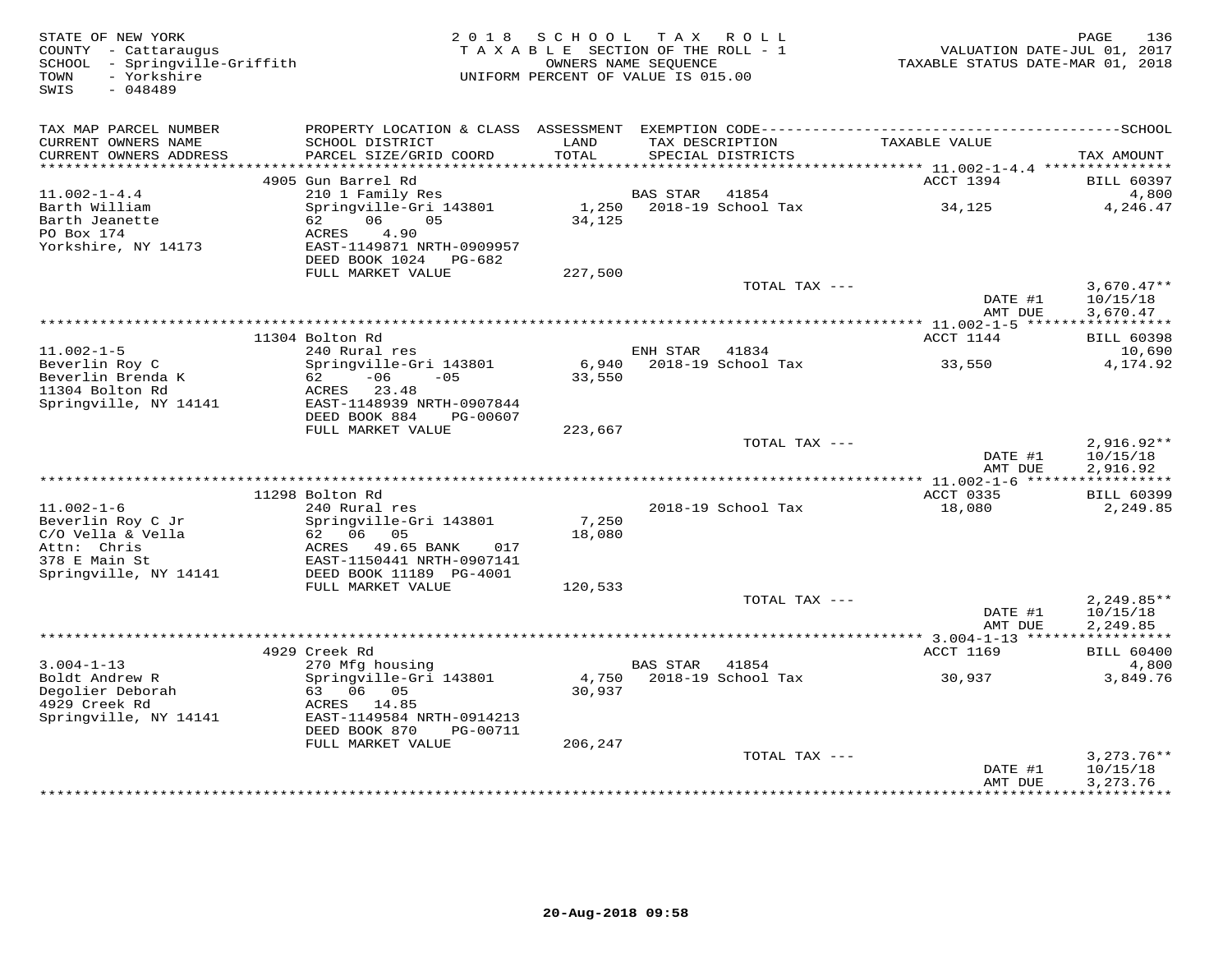| STATE OF NEW YORK<br>COUNTY - Cattaraugus<br>SCHOOL - Springville-Griffith<br>- Yorkshire<br>TOWN | 2018                                               | SCHOOL<br>TAXABLE SECTION OF THE ROLL - 1<br>UNIFORM PERCENT OF VALUE IS 015.00 | T A X<br>OWNERS NAME SEQUENCE | R O L L                     | VALUATION DATE-JUL 01, 2017<br>TAXABLE STATUS DATE-MAR 01, 2018 | 137<br>PAGE                |
|---------------------------------------------------------------------------------------------------|----------------------------------------------------|---------------------------------------------------------------------------------|-------------------------------|-----------------------------|-----------------------------------------------------------------|----------------------------|
| $-048489$<br>SWIS                                                                                 |                                                    |                                                                                 |                               |                             |                                                                 |                            |
| TAX MAP PARCEL NUMBER                                                                             |                                                    |                                                                                 |                               |                             |                                                                 |                            |
| CURRENT OWNERS NAME                                                                               | SCHOOL DISTRICT                                    | LAND                                                                            |                               | TAX DESCRIPTION             | TAXABLE VALUE                                                   |                            |
| CURRENT OWNERS ADDRESS                                                                            | PARCEL SIZE/GRID COORD                             | TOTAL                                                                           |                               | SPECIAL DISTRICTS           |                                                                 | TAX AMOUNT                 |
| ***********************                                                                           |                                                    |                                                                                 |                               |                             |                                                                 |                            |
|                                                                                                   | 4795 Gun Barrel Rd                                 |                                                                                 |                               |                             | ACCT 1574                                                       | <b>BILL 60401</b>          |
| $11.002 - 1 - 4.13$                                                                               | 270 Mfg housing<br>Springville-Gri 143801          | 4,200                                                                           | <b>BAS STAR</b>               | 41854<br>2018-19 School Tax | 7,700                                                           | 4,800<br>958.18            |
| Boundy John H<br>Boundy Christine L                                                               | 62 06 05                                           | 7,700                                                                           |                               |                             |                                                                 |                            |
| 129 Elk St                                                                                        | 5.85<br>ACRES                                      |                                                                                 |                               |                             |                                                                 |                            |
| Springville, NY 14141                                                                             | EAST-1151703 NRTH-0909964                          |                                                                                 |                               |                             |                                                                 |                            |
|                                                                                                   | DEED BOOK 877<br>PG-00016                          |                                                                                 |                               |                             |                                                                 |                            |
|                                                                                                   | FULL MARKET VALUE                                  | 51,333                                                                          |                               | TOTAL TAX ---               |                                                                 | 382.18**                   |
|                                                                                                   |                                                    |                                                                                 |                               |                             | DATE #1                                                         | 10/15/18                   |
|                                                                                                   |                                                    |                                                                                 |                               |                             | AMT DUE                                                         | 382.18                     |
|                                                                                                   |                                                    |                                                                                 |                               |                             | ********** 3.004-1-14.1 ****                                    | ***********                |
| $3.004 - 1 - 14.1$                                                                                | 4987 Creek Rd<br>220 2 Family Res                  |                                                                                 | <b>BAS STAR</b>               | 41854                       | ACCT 0416                                                       | <b>BILL 60402</b><br>4,800 |
| Breindel Daniel J                                                                                 | Springville-Gri 143801                             | 6,060                                                                           |                               | 2018-19 School Tax          | 55,600                                                          | 6,918.79                   |
| Breindel Lisa A                                                                                   | 63 06 05                                           | 55,600                                                                          |                               |                             |                                                                 |                            |
| 4987 Creek Rd                                                                                     | ACRES 57.20 BANK<br>055                            |                                                                                 |                               |                             |                                                                 |                            |
| Springville, NY 14141                                                                             | EAST-1149080 NRTH-0913685<br>DEED BOOK 1014 PG-997 |                                                                                 |                               |                             |                                                                 |                            |
|                                                                                                   | FULL MARKET VALUE                                  | 370,667                                                                         |                               |                             |                                                                 |                            |
|                                                                                                   |                                                    |                                                                                 |                               | TOTAL TAX ---               |                                                                 | $6,342.79**$               |
|                                                                                                   |                                                    |                                                                                 |                               |                             | DATE #1                                                         | 10/15/18                   |
|                                                                                                   |                                                    |                                                                                 |                               |                             | AMT DUE                                                         | 6,342.79                   |
|                                                                                                   | 4813 Gun Barrel Rd                                 |                                                                                 |                               |                             | ACCT 1502                                                       | <b>BILL 60403</b>          |
| $11.002 - 1 - 4.12$                                                                               | 210 1 Family Res                                   |                                                                                 | BAS STAR                      | 41854                       |                                                                 | 4,800                      |
| Breslin Brian                                                                                     | Springville-Gri 143801                             |                                                                                 |                               | 4,300 2018-19 School Tax    | 28,894                                                          | 3,595.53                   |
| Breslin Judy M<br>4813 Gunbarrel Rd                                                               | 05<br>62 06<br>6.20<br>ACRES                       | 28,894                                                                          |                               |                             |                                                                 |                            |
| Springville, NY 14141                                                                             | EAST-1151464 NRTH-0909969                          |                                                                                 |                               |                             |                                                                 |                            |
|                                                                                                   | DEED BOOK 858<br>PG-00937                          |                                                                                 |                               |                             |                                                                 |                            |
|                                                                                                   | FULL MARKET VALUE                                  | 192,627                                                                         |                               |                             |                                                                 |                            |
|                                                                                                   |                                                    |                                                                                 |                               | TOTAL TAX ---               | DATE #1                                                         | $3,019.53**$               |
|                                                                                                   |                                                    |                                                                                 |                               |                             | AMT DUE                                                         | 10/15/18<br>3,019.53       |
|                                                                                                   |                                                    |                                                                                 |                               |                             |                                                                 |                            |
|                                                                                                   | 4972 Creek Rd                                      |                                                                                 |                               |                             | ACCT 1527                                                       | BILL 60404                 |
| $3.004 - 1 - 14.2$                                                                                | 240 Rural res                                      |                                                                                 | <b>BAS STAR</b>               | 41854                       |                                                                 | 4,800                      |
| Brooks Gregory B<br>Brooks Julie M                                                                | Springville-Gri 143801<br>63<br>06 05              | 5,930<br>20,670                                                                 |                               | 2018-19 School Tax          | 20,670                                                          | 2,572.15                   |
| 4972 Creek Rd                                                                                     | ACRES 16.05 BANK<br>017                            |                                                                                 |                               |                             |                                                                 |                            |
| Springville, NY 14141                                                                             | EAST-1148961 NRTH-0915543                          |                                                                                 |                               |                             |                                                                 |                            |
|                                                                                                   | DEED BOOK 00963 PG-00056                           |                                                                                 |                               |                             |                                                                 |                            |
|                                                                                                   | FULL MARKET VALUE                                  | 137,800                                                                         |                               | TOTAL TAX ---               |                                                                 | $1,996.15**$               |
|                                                                                                   |                                                    |                                                                                 |                               |                             | DATE #1                                                         | 10/15/18                   |
|                                                                                                   |                                                    |                                                                                 |                               |                             | AMT DUE                                                         | 1,996.15                   |
|                                                                                                   |                                                    |                                                                                 |                               |                             | * * * * * * * * * * * * *                                       | **********                 |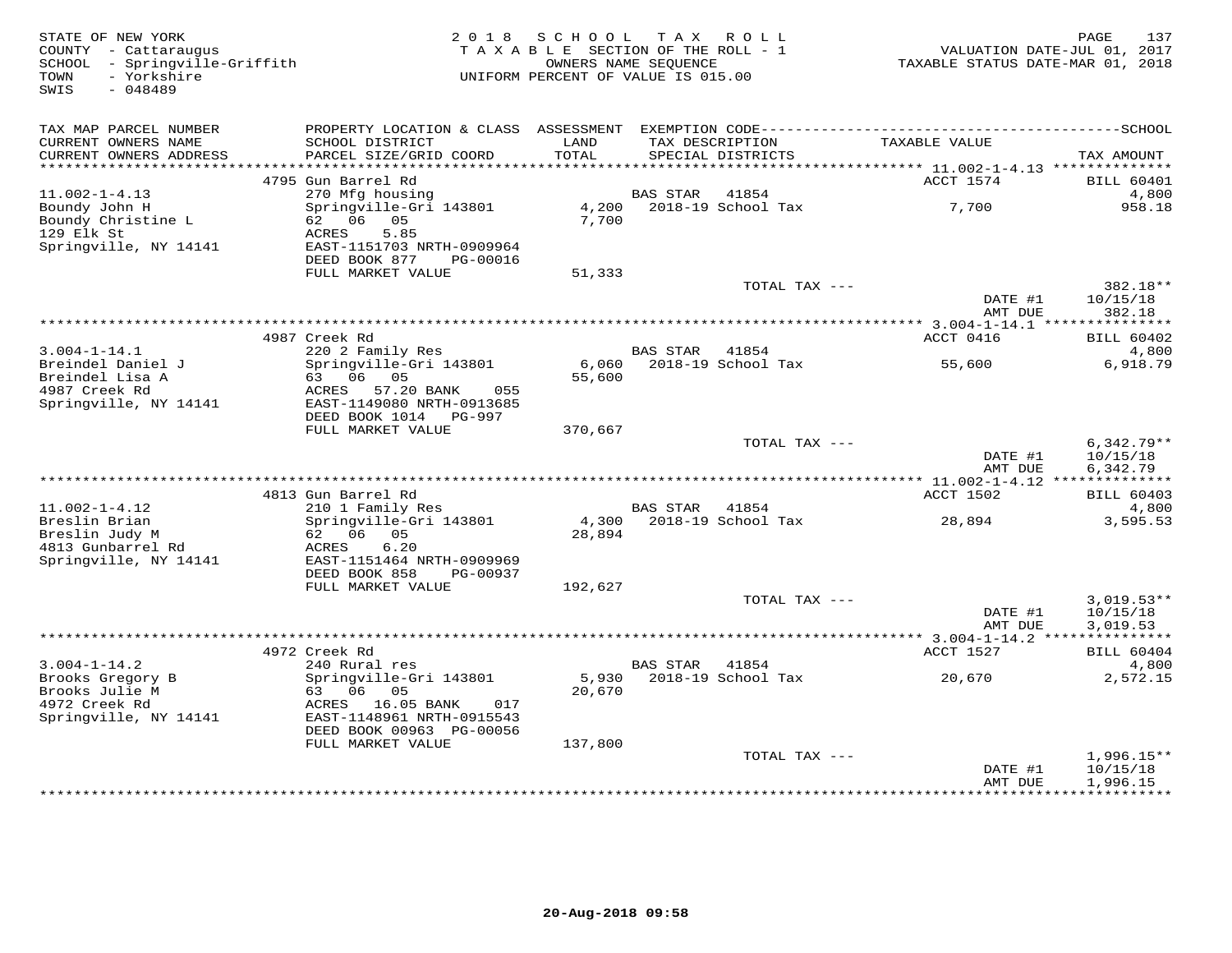| STATE OF NEW YORK<br>COUNTY - Cattaraugus<br>SCHOOL - Springville-Griffith<br>- Yorkshire<br>TOWN<br>SWIS<br>$-048489$ |                                                                                  | 2018 SCHOOL TAX ROLL<br>TAXABLE SECTION OF THE ROLL - 1<br>UNIFORM PERCENT OF VALUE IS 015.00 | OWNERS NAME SEQUENCE                 |                          | VALUATION DATE-JUL 01, 2017<br>TAXABLE STATUS DATE-MAR 01, 2018 | PAGE<br>138        |
|------------------------------------------------------------------------------------------------------------------------|----------------------------------------------------------------------------------|-----------------------------------------------------------------------------------------------|--------------------------------------|--------------------------|-----------------------------------------------------------------|--------------------|
| TAX MAP PARCEL NUMBER                                                                                                  |                                                                                  |                                                                                               |                                      |                          |                                                                 |                    |
| CURRENT OWNERS NAME<br>CURRENT OWNERS ADDRESS<br>***********************                                               | SCHOOL DISTRICT<br>PARCEL SIZE/GRID COORD                                        | LAND<br>TOTAL                                                                                 | TAX DESCRIPTION<br>SPECIAL DISTRICTS |                          | TAXABLE VALUE                                                   | TAX AMOUNT         |
|                                                                                                                        | 4837 Gun Barrel Rd                                                               |                                                                                               |                                      |                          | ACCT 1441                                                       | <b>BILL 60405</b>  |
| $11.002 - 1 - 4.8$                                                                                                     | 210 1 Family Res                                                                 |                                                                                               | VETWAR CTS 41120                     |                          |                                                                 | 1,920              |
| Bruscia Robert                                                                                                         | Springville-Gri 143801                                                           | 4,450 AGED S                                                                                  |                                      | 41804                    |                                                                 | 5,873              |
| 4837 Gunbarrel Rd                                                                                                      | 62 06 05                                                                         |                                                                                               | 18,700 ENH STAR 41834                |                          |                                                                 | 10,690             |
| Springville, NY 14141                                                                                                  | 017<br>ACRES<br>6.85 BANK<br>EAST-1151160 NRTH-0909992<br>DEED BOOK 8054 PG-4001 |                                                                                               |                                      | 2018-19 School Tax       | 10,907                                                          | 1,357.25           |
|                                                                                                                        | FULL MARKET VALUE                                                                | 124,667                                                                                       |                                      |                          |                                                                 |                    |
|                                                                                                                        |                                                                                  |                                                                                               |                                      | TOTAL TAX ---            |                                                                 | $99.25**$          |
|                                                                                                                        |                                                                                  |                                                                                               |                                      |                          | DATE #1<br>AMT DUE                                              | 10/15/18<br>99.25  |
|                                                                                                                        |                                                                                  |                                                                                               |                                      |                          |                                                                 |                    |
|                                                                                                                        | 11606 Bolton Rd                                                                  |                                                                                               |                                      |                          | ACCT 1186                                                       | <b>BILL 60406</b>  |
| $3.004 - 1 - 11.2$                                                                                                     | 210 1 Family Res                                                                 |                                                                                               | BAS STAR 41854                       |                          |                                                                 | 4,800              |
| Dunmire Robert J                                                                                                       | Springville-Gri 143801                                                           |                                                                                               |                                      | 3,300 2018-19 School Tax | 15,000                                                          | 1,866.58           |
| 11606 Bolton Rd                                                                                                        | 63 06 05<br>3.68                                                                 | 15,000                                                                                        |                                      |                          |                                                                 |                    |
| Springville, NY 14141                                                                                                  | ACRES<br>EAST-1148595 NRTH-0912336                                               |                                                                                               |                                      |                          |                                                                 |                    |
|                                                                                                                        | DEED BOOK 3031 PG-8001                                                           |                                                                                               |                                      |                          |                                                                 |                    |
|                                                                                                                        | FULL MARKET VALUE                                                                | 100,000                                                                                       |                                      |                          |                                                                 |                    |
|                                                                                                                        |                                                                                  |                                                                                               |                                      | TOTAL TAX ---            |                                                                 | $1,290.58**$       |
|                                                                                                                        |                                                                                  |                                                                                               |                                      |                          | DATE #1                                                         | 10/15/18           |
|                                                                                                                        |                                                                                  |                                                                                               |                                      |                          | AMT DUE                                                         | 1,290.58           |
|                                                                                                                        | Block Rd                                                                         |                                                                                               |                                      |                          | ACCT 0641                                                       | <b>BILL 60407</b>  |
| $11.002 - 1 - 17$                                                                                                      | 314 Rural vac<10                                                                 |                                                                                               |                                      | 2018-19 School Tax       | 1,750                                                           | 217.77             |
| Dunn Suzanne M                                                                                                         | Springville-Gri 143801                                                           | 1,750                                                                                         |                                      |                          |                                                                 |                    |
| 11242 Bolton Rd                                                                                                        | 62 06 05                                                                         | 1,750                                                                                         |                                      |                          |                                                                 |                    |
| Springville, NY 14141                                                                                                  | ACRES<br>5.58 BANK<br>081                                                        |                                                                                               |                                      |                          |                                                                 |                    |
|                                                                                                                        | EAST-1148658 NRTH-0906517                                                        |                                                                                               |                                      |                          |                                                                 |                    |
|                                                                                                                        | DEED BOOK 20204 PG-4002                                                          |                                                                                               |                                      |                          |                                                                 |                    |
|                                                                                                                        | FULL MARKET VALUE                                                                | 11,667                                                                                        |                                      | TOTAL TAX ---            |                                                                 | $217.77**$         |
|                                                                                                                        |                                                                                  |                                                                                               |                                      |                          | DATE #1                                                         | 10/15/18           |
|                                                                                                                        |                                                                                  |                                                                                               |                                      |                          | AMT DUE                                                         | 217.77             |
|                                                                                                                        |                                                                                  |                                                                                               |                                      |                          |                                                                 |                    |
|                                                                                                                        | 4914 Block Rd                                                                    |                                                                                               |                                      |                          | ACCT 0550                                                       | <b>BILL 60408</b>  |
| $11.002 - 1 - 8$                                                                                                       | 260 Seasonal res                                                                 |                                                                                               |                                      | 2018-19 School Tax       | 3,500                                                           | 435.54             |
| Durkin Michael R                                                                                                       | Springville-Gri 143801                                                           | 2,350                                                                                         |                                      |                          |                                                                 |                    |
| Durkin June A<br>3541 Bullis Rd                                                                                        | 62 6<br>$-06 -05$<br>Lot 61                                                      | 3,500                                                                                         |                                      |                          |                                                                 |                    |
| Elma, NY 14059-9701                                                                                                    | ACRES<br>6.41                                                                    |                                                                                               |                                      |                          |                                                                 |                    |
|                                                                                                                        | EAST-1149644 NRTH-0906452                                                        |                                                                                               |                                      |                          |                                                                 |                    |
|                                                                                                                        | DEED BOOK 761<br>PG-00949                                                        |                                                                                               |                                      |                          |                                                                 |                    |
|                                                                                                                        | FULL MARKET VALUE                                                                | 23,333                                                                                        |                                      |                          |                                                                 |                    |
|                                                                                                                        |                                                                                  |                                                                                               |                                      | TOTAL TAX ---            |                                                                 | 435.54**           |
|                                                                                                                        |                                                                                  |                                                                                               |                                      |                          | DATE #1                                                         | 10/15/18           |
|                                                                                                                        |                                                                                  |                                                                                               |                                      |                          | AMT DUE                                                         | 435.54<br>******** |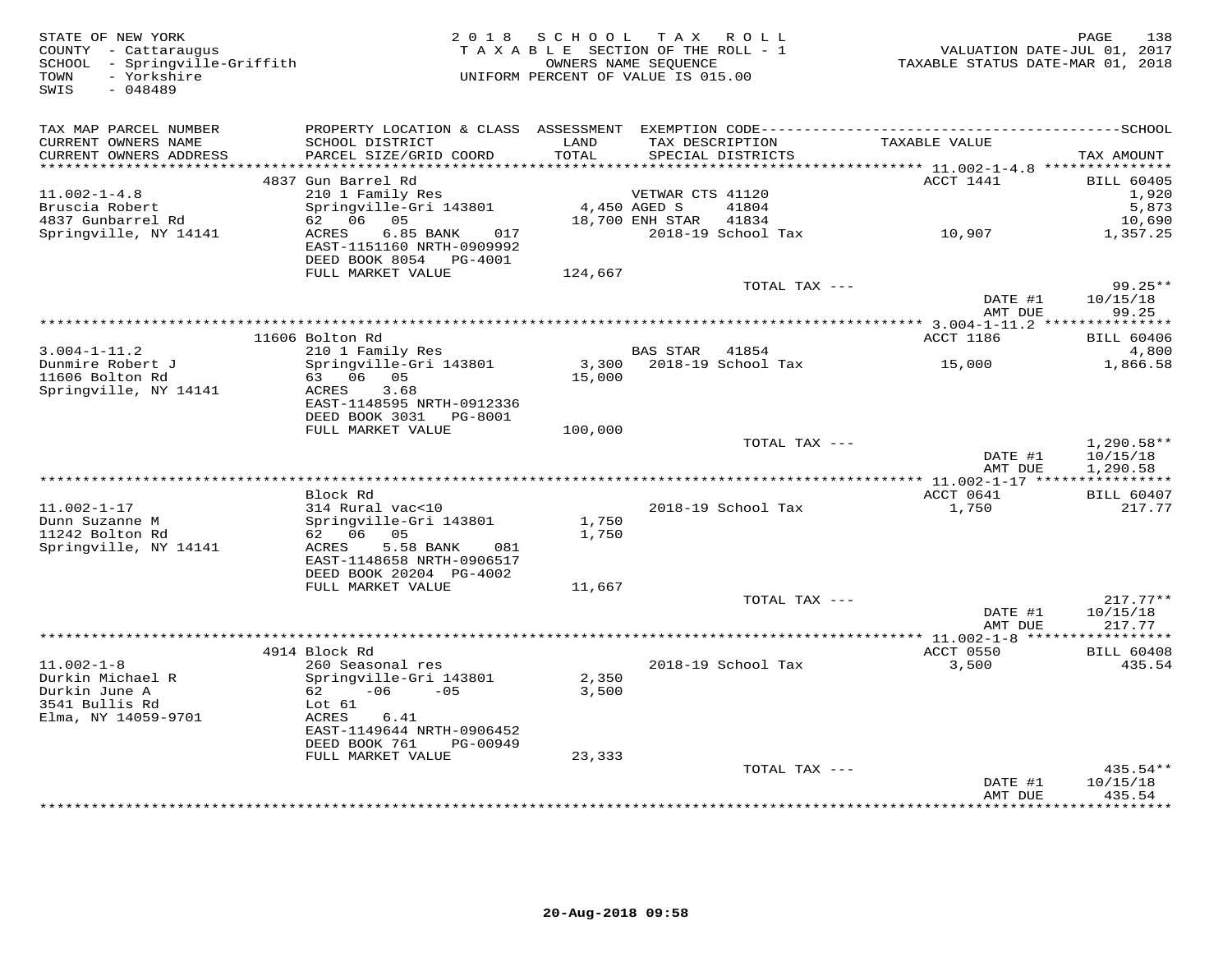STATE OF NEW YORK 2 0 1 8 S C H O O L T A X R O L L PAGE 139 COUNTY - Cattaraugus T A X A B L E SECTION OF THE ROLL - 1 VALUATION DATE-JUL 01, 2017 SCHOOL - Springville-Griffith OWNERS NAME SEQUENCE TAXABLE STATUS DATE-MAR 01, 2018 TOWN - Yorkshire UNIFORM PERCENT OF VALUE IS 015.00SWIS - 048489TAX MAP PARCEL NUMBER PROPERTY LOCATION & CLASS ASSESSMENT EXEMPTION CODE------------------------------------------SCHOOL CURRENT OWNERS NAME SCHOOL DISTRICT LAND TAX DESCRIPTION TAXABLE VALUE CURRENT OWNERS ADDRESS PARCEL SIZE/GRID COORD TOTAL SPECIAL DISTRICTS TAX AMOUNT \*\*\*\*\*\*\*\*\*\*\*\*\*\*\*\*\*\*\*\*\*\*\*\*\*\*\*\*\*\*\*\*\*\*\*\*\*\*\*\*\*\*\*\*\*\*\*\*\*\*\*\*\*\*\*\*\*\*\*\*\*\*\*\*\*\*\*\*\*\*\*\*\*\*\*\*\*\*\*\*\*\*\*\*\*\*\*\*\*\*\*\*\*\*\*\*\*\*\*\*\*\*\* 3.004-1-6 \*\*\*\*\*\*\*\*\*\*\*\*\*\*\*\*\*\* $\begin{array}{cccccccc} 3.004-1-6 & & & & 4888 & \text{Gun} & \text{Barrel} & \text{Rd} & & & & & & & & \text{ACGT 0295} & & & & & & \text{BILL} & 60409 & & & & & & & & \text{BILL} & 60409 & & & & & & & \text{BILL} & 60409 & & & & & & \text{BILL} & 60409 & & & & & & & \text{BILL} & 60409 & & & & & & \text{BILL} & 60409 & & & & & & \text{BILL} & 60409 & & & & & & & \text{BILL} &$  FULL MARKET VALUE 122,667 TOTAL TAX --- 0.00\*\* \*\*\*\*\*\*\*\*\*\*\*\*\*\*\*\*\*\*\*\*\*\*\*\*\*\*\*\*\*\*\*\*\*\*\*\*\*\*\*\*\*\*\*\*\*\*\*\*\*\*\*\*\*\*\*\*\*\*\*\*\*\*\*\*\*\*\*\*\*\*\*\*\*\*\*\*\*\*\*\*\*\*\*\*\*\*\*\*\*\*\*\*\*\*\*\*\*\*\*\*\*\*\* 11.002-1-13 \*\*\*\*\*\*\*\*\*\*\*\*\*\*\*\*ACCT 0503 BILL 60410 4849 Block Rd ACCT 0503 BILL 604103,307.58 11.002-1-13 240 Rural res 2018-19 School Tax 26,580 3,307.58Frankland Roger Springville-Gri 143801 5,250 Frankland Sondra M 61 06 05 26,580 4849 Block Rd ACRES 22.77 Springville, NY 14141-9506 EAST-1149760 NRTH-0905139 DEED BOOK 844 PG-01199 FULL MARKET VALUE 177,200TOTAL TAX  $---$  3,307.58\*\* DATE #1 10/15/18<br>2 MT DIE 2 207 59 AMT DUE 3,307.58 \*\*\*\*\*\*\*\*\*\*\*\*\*\*\*\*\*\*\*\*\*\*\*\*\*\*\*\*\*\*\*\*\*\*\*\*\*\*\*\*\*\*\*\*\*\*\*\*\*\*\*\*\*\*\*\*\*\*\*\*\*\*\*\*\*\*\*\*\*\*\*\*\*\*\*\*\*\*\*\*\*\*\*\*\*\*\*\*\*\*\*\*\*\*\*\*\*\*\*\*\*\*\* 11.002-1-14 \*\*\*\*\*\*\*\*\*\*\*\*\*\*\*\* Block Rd ACCT 0686 BILL 6041111.002-1-14 322 Rural vac>10 2018-19 School Tax 3,000 373.32Frankland Roger Springville-Gri 143801 3,000 Frankland Sondra M 62 06 05 3,000 4849 Block Rd ACRES 30.18 Springville, NY 14141-9506 EAST-1149746 NRTH-0903425 DEED BOOK 899 PG-00371 FULL MARKET VALUE 20,000 TOTAL TAX --- 373.32\*\* $\text{DATE}$ #1  $10/15/18$ AMT DUE 373.32 AMT DUE 373.32 \*\*\*\*\*\*\*\*\*\*\*\*\*\*\*\*\*\*\*\*\*\*\*\*\*\*\*\*\*\*\*\*\*\*\*\*\*\*\*\*\*\*\*\*\*\*\*\*\*\*\*\*\*\*\*\*\*\*\*\*\*\*\*\*\*\*\*\*\*\*\*\*\*\*\*\*\*\*\*\*\*\*\*\*\*\*\*\*\*\*\*\*\*\*\*\*\*\*\*\*\*\*\* 3.004-1-10.3 \*\*\*\*\*\*\*\*\*\*\*\*\*\*\* 11520 Bolton Rd ACCT 1300 BILL 604123.004-1-10.3 270 Mfg housing 2018-19 School Tax 18,000 2,239.90Fuller Gary R Springville-Gri 143801 2,650 Fuller Margaret 63 06 05 18,000 11389 Genesee Rd FRNT 167.00 DPTH 225.00 East Concord, NY 14055 BANK 017 EAST-1148538 NRTH-0910649 DEED BOOK 3042 PG-5001 FULL MARKET VALUE 120,000TOTAL TAX --- 2,239.90\*\* DATE #1 10/15/18 AMT DUE 2,239.90

\*\*\*\*\*\*\*\*\*\*\*\*\*\*\*\*\*\*\*\*\*\*\*\*\*\*\*\*\*\*\*\*\*\*\*\*\*\*\*\*\*\*\*\*\*\*\*\*\*\*\*\*\*\*\*\*\*\*\*\*\*\*\*\*\*\*\*\*\*\*\*\*\*\*\*\*\*\*\*\*\*\*\*\*\*\*\*\*\*\*\*\*\*\*\*\*\*\*\*\*\*\*\*\*\*\*\*\*\*\*\*\*\*\*\*\*\*\*\*\*\*\*\*\*\*\*\*\*\*\*\*\*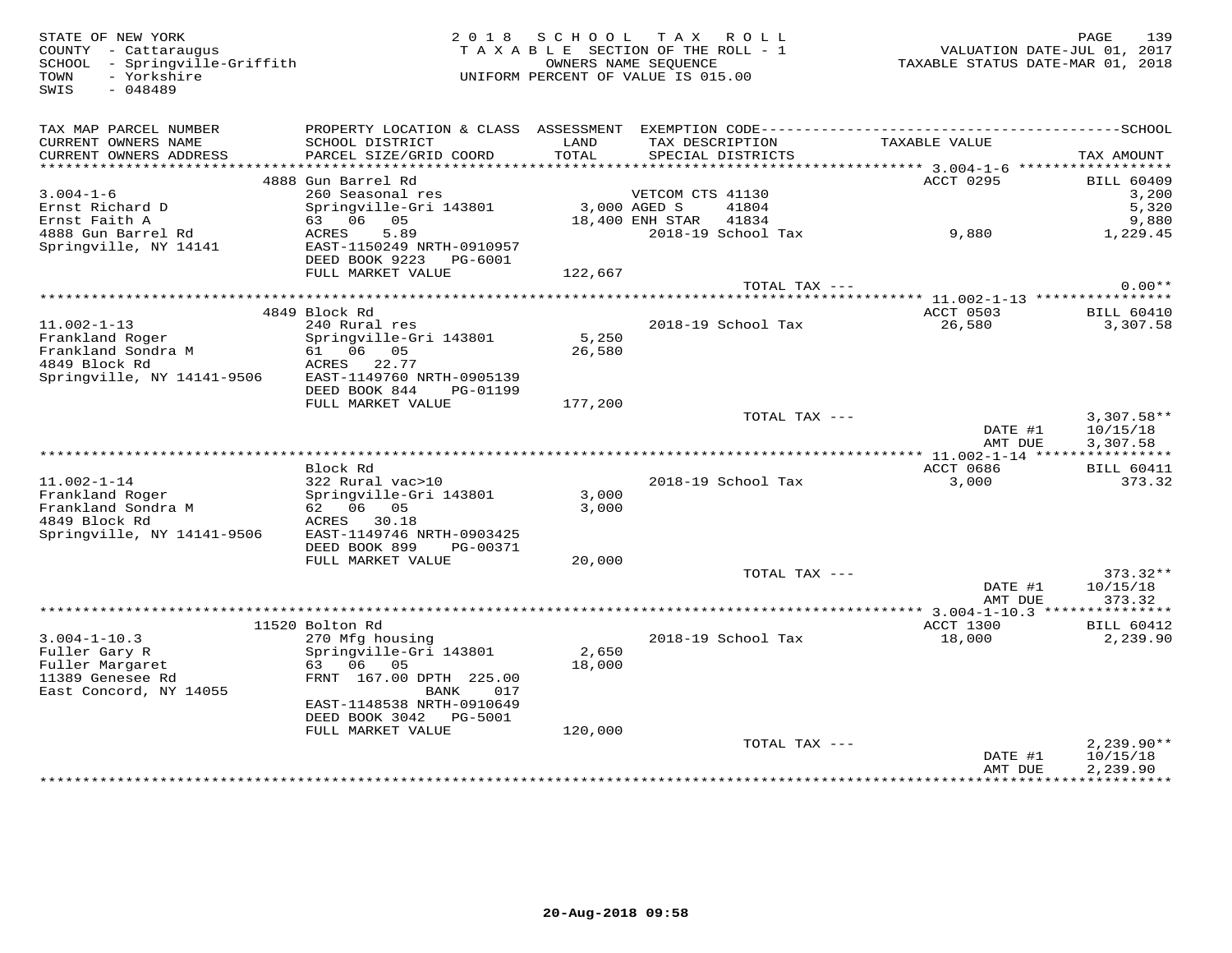| STATE OF NEW YORK<br>COUNTY - Cattaraugus<br>SCHOOL - Springville-Griffith<br>- Yorkshire<br>TOWN<br>$-048489$<br>SWIS | 2 0 1 8                                                                                                                                                                          | SCHOOL<br>TAXABLE SECTION OF THE ROLL - 1<br>UNIFORM PERCENT OF VALUE IS 015.00 | OWNERS NAME SEQUENCE | TAX ROLL                  | TAXABLE STATUS DATE-MAR 01, 2018 | 140<br>PAGE<br>VALUATION DATE-JUL 01, 2017 |
|------------------------------------------------------------------------------------------------------------------------|----------------------------------------------------------------------------------------------------------------------------------------------------------------------------------|---------------------------------------------------------------------------------|----------------------|---------------------------|----------------------------------|--------------------------------------------|
| TAX MAP PARCEL NUMBER                                                                                                  | PROPERTY LOCATION & CLASS ASSESSMENT EXEMPTION CODE-----------------------------------SCHOOL                                                                                     |                                                                                 |                      |                           |                                  |                                            |
| CURRENT OWNERS NAME<br>CURRENT OWNERS ADDRESS                                                                          | SCHOOL DISTRICT<br>PARCEL SIZE/GRID COORD                                                                                                                                        | LAND<br>TOTAL                                                                   | TAX DESCRIPTION      | SPECIAL DISTRICTS         | TAXABLE VALUE                    | TAX AMOUNT                                 |
|                                                                                                                        |                                                                                                                                                                                  |                                                                                 |                      |                           |                                  |                                            |
|                                                                                                                        | 4861 Gun Barrel Rd                                                                                                                                                               |                                                                                 |                      |                           | ACCT 1440                        | <b>BILL 60413</b>                          |
| $11.002 - 1 - 4.7$                                                                                                     | 240 Rural res                                                                                                                                                                    |                                                                                 | <b>BAS STAR</b>      | 41854                     |                                  | 4,800                                      |
| Georgi Harley<br>4861 Gun Barrel Rd<br>Springville, NY 14141                                                           | Springville-Gri 143801<br>62 06 05<br>ACRES<br>5.00 BANK<br>017<br>EAST-1150718 NRTH-0910232<br>DEED BOOK 18490 PG-7003                                                          | 23,600                                                                          |                      | 2,500 2018-19 School Tax  | 23,600                           | 2,936.75                                   |
|                                                                                                                        | FULL MARKET VALUE                                                                                                                                                                | 157,333                                                                         |                      |                           |                                  |                                            |
|                                                                                                                        |                                                                                                                                                                                  |                                                                                 |                      | TOTAL TAX ---             | DATE #1<br>AMT DUE               | $2,360.75**$<br>10/15/18<br>2,360.75       |
|                                                                                                                        |                                                                                                                                                                                  |                                                                                 |                      |                           |                                  |                                            |
|                                                                                                                        | 4962 Gun Barrel Rd                                                                                                                                                               |                                                                                 |                      |                           | ACCT 0199                        | <b>BILL 60414</b>                          |
| $3.004 - 1 - 10.1$                                                                                                     | 210 1 Family Res                                                                                                                                                                 |                                                                                 | AGED C/T/S 41800     |                           |                                  | 8,565                                      |
| Giroux Raynald J                                                                                                       | Springville-Gri 143801                                                                                                                                                           |                                                                                 | 3,050 ENH STAR       | 41834                     |                                  | 8,565                                      |
| Giroux Ronald J<br>4962 Gun Barrel Rd<br>Springville, NY 14141                                                         | 63 06 05<br>4.20<br>ACRES<br>EAST-1148885 NRTH-0910687<br>DEED BOOK 3151 PG-4002                                                                                                 |                                                                                 |                      | 17,130 2018-19 School Tax | 8,565                            | 1,065.82                                   |
|                                                                                                                        | FULL MARKET VALUE                                                                                                                                                                | 114,200                                                                         |                      | TOTAL TAX ---             |                                  | $0.00**$                                   |
|                                                                                                                        |                                                                                                                                                                                  |                                                                                 |                      |                           |                                  |                                            |
|                                                                                                                        | Bolton Rd                                                                                                                                                                        |                                                                                 |                      |                           | ACCT 1202                        | <b>BILL 60415</b>                          |
| $3.004 - 1 - 11.3$<br>Giroux Raynald J<br>4962 Gunbarrel Rd<br>Springville, NY 14141                                   | 311 Res vac land<br>Springville-Gri 143801<br>63 06 05<br>ACRES<br>3.30<br>EAST-1148796 NRTH-0911057<br>DEED BOOK 10283 PG-5001                                                  | 585<br>585                                                                      |                      | 2018-19 School Tax        | 585                              | 72.80                                      |
|                                                                                                                        | FULL MARKET VALUE                                                                                                                                                                | 3,900                                                                           |                      |                           |                                  |                                            |
|                                                                                                                        |                                                                                                                                                                                  |                                                                                 |                      | TOTAL TAX ---             | DATE #1<br>AMT DUE               | 72.80**<br>10/15/18<br>72.80               |
|                                                                                                                        |                                                                                                                                                                                  |                                                                                 |                      |                           |                                  |                                            |
| $3.004 - 1 - 10.4$<br>Giroux Ronald J<br>4982 Gun Barrel Rd<br>Springville, NY 14141-9504                              | Gun Barrel Rd<br>311 Res vac land<br>Springville-Gri 143801<br>63 06 05<br>FRNT 140.00 DPTH 142.00<br>EAST-1148718 NRTH-0910501<br>DEED BOOK 1021<br>PG-103<br>FULL MARKET VALUE | 1,000<br>1,000<br>6,667                                                         |                      | 2018-19 School Tax        | ACCT 1373<br>1,000               | <b>BILL 60416</b><br>124.44                |
|                                                                                                                        |                                                                                                                                                                                  |                                                                                 |                      | TOTAL TAX ---             |                                  | $124.44**$                                 |
|                                                                                                                        |                                                                                                                                                                                  |                                                                                 |                      |                           | DATE #1<br>AMT DUE               | 10/15/18<br>124.44                         |
|                                                                                                                        |                                                                                                                                                                                  |                                                                                 |                      |                           |                                  | ***********                                |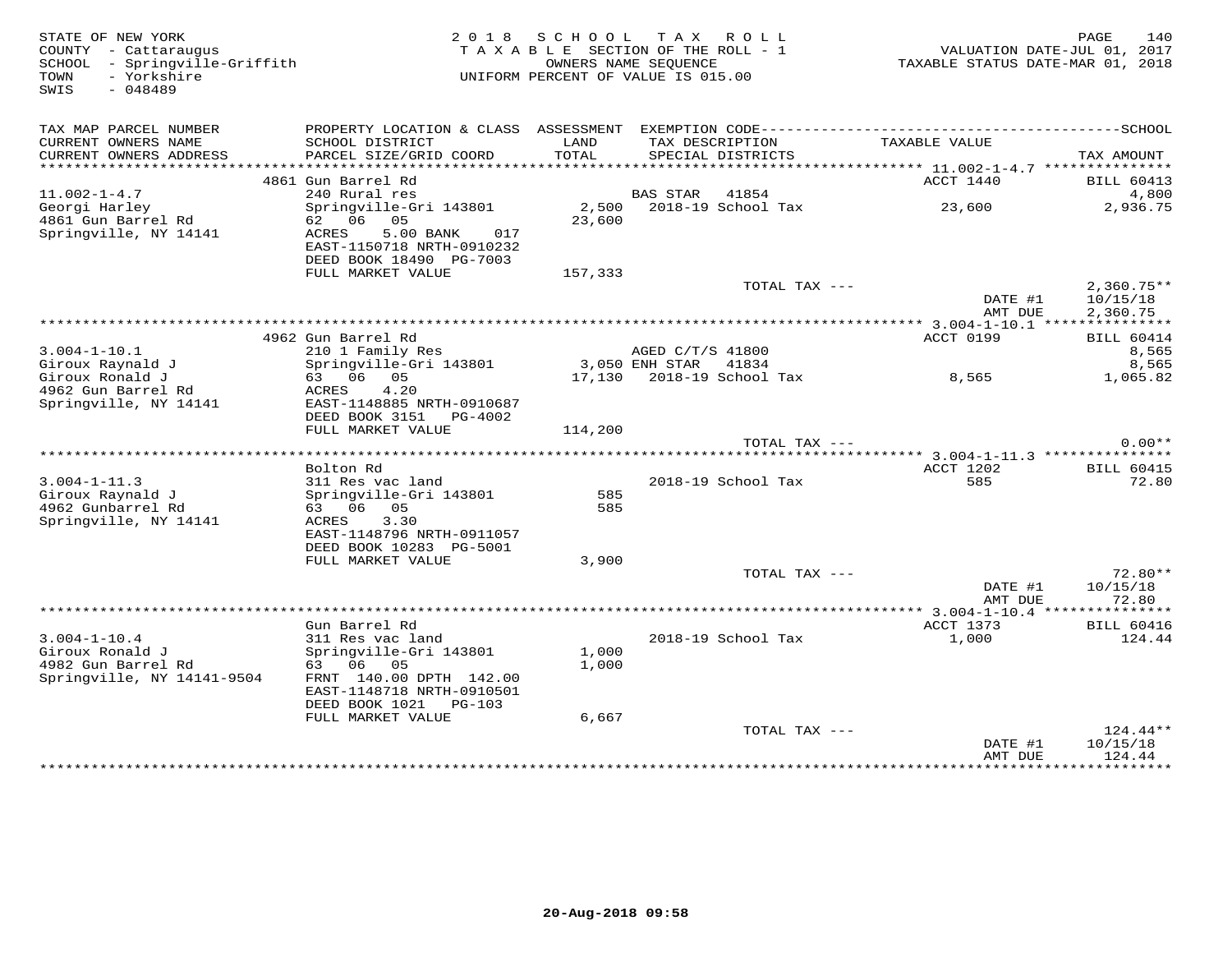| STATE OF NEW YORK<br>COUNTY - Cattaraugus<br>SCHOOL - Springville-Griffith<br>- Yorkshire<br>TOWN<br>SWIS<br>$-048489$ | 2 0 1 8                                                                                                                  | SCHOOL TAX ROLL<br>TAXABLE SECTION OF THE ROLL - 1<br>UNIFORM PERCENT OF VALUE IS 015.00 | OWNERS NAME SEOUENCE                |                             | TAXABLE STATUS DATE-MAR 01, 2018 | PAGE<br>141<br>VALUATION DATE-JUL 01, 2017    |
|------------------------------------------------------------------------------------------------------------------------|--------------------------------------------------------------------------------------------------------------------------|------------------------------------------------------------------------------------------|-------------------------------------|-----------------------------|----------------------------------|-----------------------------------------------|
| TAX MAP PARCEL NUMBER<br>CURRENT OWNERS NAME<br>CURRENT OWNERS ADDRESS<br>***********************                      | SCHOOL DISTRICT<br>PARCEL SIZE/GRID COORD                                                                                | LAND<br>TOTAL                                                                            | TAX DESCRIPTION                     | SPECIAL DISTRICTS           | TAXABLE VALUE                    | TAX AMOUNT                                    |
|                                                                                                                        | 4982 Gun Barrel Rd                                                                                                       |                                                                                          |                                     |                             | ACCT 1374                        | <b>BILL 60417</b>                             |
| $3.004 - 1 - 10.5$<br>Giroux Ronald J<br>4982 Gun Barrel Rd<br>Springville, NY 14141-9504                              | 210 1 Family Res<br>Springville-Gri 143801<br>63 06 05<br>FRNT 130.00 DPTH 225.00<br>BANK<br>081                         | 3,000<br>17,220                                                                          | BAS STAR                            | 41854<br>2018-19 School Tax | 17,220                           | 4,800<br>2,142.83                             |
|                                                                                                                        | EAST-1148540 NRTH-0910497<br>DEED BOOK 1021<br>$PG-103$<br>FULL MARKET VALUE                                             | 114,800                                                                                  |                                     |                             |                                  |                                               |
|                                                                                                                        |                                                                                                                          |                                                                                          |                                     | TOTAL TAX ---               | DATE #1<br>AMT DUE               | $1,566.83**$<br>10/15/18<br>1,566.83          |
|                                                                                                                        |                                                                                                                          |                                                                                          |                                     |                             |                                  |                                               |
| $3.004 - 1 - 5$<br>Hastreiter Jacob Jr<br>4784 Gun Barrel Rd                                                           | 4784 Gun Barrel Rd<br>240 Rural res<br>Springville-Gri 143801<br>63 06 05                                                | 6,400 AGED S                                                                             | VETWAR CTS 41120<br>19,000 ENH STAR | 41804<br>41834              | ACCT 0238                        | <b>BILL 60418</b><br>1,920<br>2,562<br>10,690 |
| Delevan, NY 14042                                                                                                      | ACRES 67.58<br>EAST-1151976 NRTH-0911797<br>DEED BOOK 862<br>PG-00446                                                    |                                                                                          |                                     | 2018-19 School Tax          | 14,518                           | 1,806.60                                      |
|                                                                                                                        | FULL MARKET VALUE                                                                                                        | 126,667                                                                                  |                                     | TOTAL TAX ---               | DATE #1<br>AMT DUE               | 548.60**<br>10/15/18<br>548.60                |
|                                                                                                                        |                                                                                                                          |                                                                                          |                                     |                             |                                  |                                               |
| $11.002 - 1 - 1$<br>Kavanagh Kevin<br>4985 Gunbarrel Rd<br>Springville, NY 14141                                       | 4985 Gun Barrel Rd<br>270 Mfg housing<br>Springville-Gri 143801<br>62 06 05<br>2.90<br>ACRES                             | 3,475<br>9,670                                                                           | <b>BAS STAR</b>                     | 41854<br>2018-19 School Tax | ACCT 1154<br>9,670               | <b>BILL 60419</b><br>4,800<br>1,203.32        |
|                                                                                                                        | EAST-1148572 NRTH-0910147<br>DEED BOOK 00942 PG-00603<br>FULL MARKET VALUE                                               | 64,467                                                                                   |                                     |                             |                                  |                                               |
|                                                                                                                        |                                                                                                                          |                                                                                          |                                     | TOTAL TAX ---               | DATE #1<br>AMT DUE               | 627.32**<br>10/15/18<br>627.32                |
|                                                                                                                        |                                                                                                                          |                                                                                          |                                     |                             |                                  |                                               |
| $3.004 - 1 - 11.5$                                                                                                     | 11558 Bolton Rd<br>270 Mfg housing                                                                                       |                                                                                          | BAS STAR                            | 41854                       | ACCT 1236                        | <b>BILL 60420</b><br>4,800                    |
| Kestner Rita K<br>11558 Bolton Rd<br>Springville, NY 14141-9503                                                        | Springville-Gri 143801<br>63 06 05<br>ACRES<br>5.10 BANK<br>017<br>EAST-1148603 NRTH-0911683<br>DEED BOOK 00966 PG-00975 | 3,400<br>17,310                                                                          |                                     | 2018-19 School Tax          | 17,310                           | 2,154.03                                      |
|                                                                                                                        | FULL MARKET VALUE                                                                                                        | 115,400                                                                                  |                                     | TOTAL TAX ---               | DATE #1<br>AMT DUE               | $1,578.03**$<br>10/15/18<br>1,578.03          |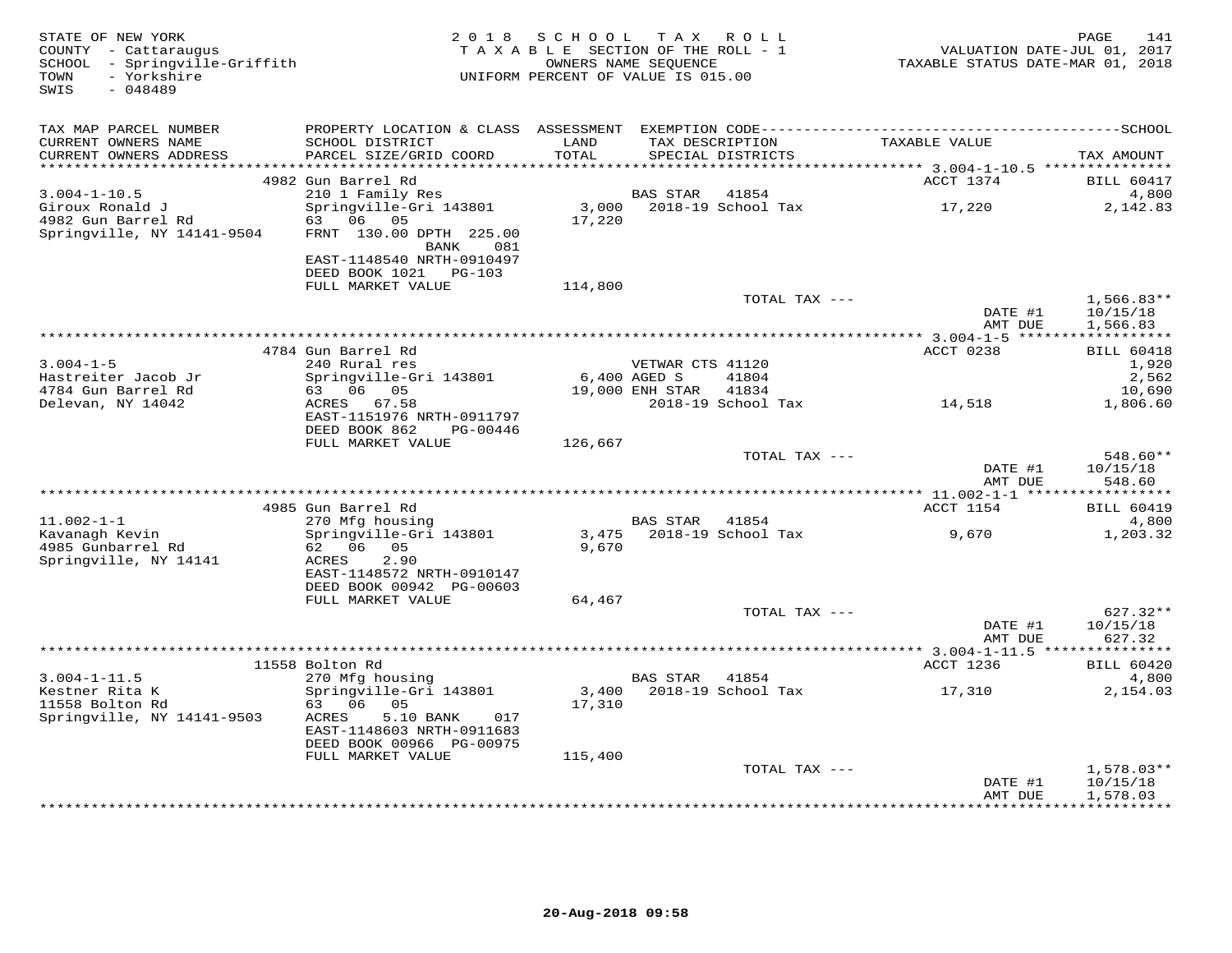| STATE OF NEW YORK<br>COUNTY - Cattaraugus<br>SCHOOL - Springville-Griffith<br>- Yorkshire<br>TOWN<br>SWIS<br>$-048489$ |                                                                                                                                                                                                                                | 2018 SCHOOL<br>TAXABLE SECTION OF THE ROLL - 1<br>UNIFORM PERCENT OF VALUE IS 015.00 | OWNERS NAME SEQUENCE | TAX ROLL                             | TAXABLE STATUS DATE-MAR 01, 2018 | PAGE<br>142<br>VALUATION DATE-JUL 01, 2017 |
|------------------------------------------------------------------------------------------------------------------------|--------------------------------------------------------------------------------------------------------------------------------------------------------------------------------------------------------------------------------|--------------------------------------------------------------------------------------|----------------------|--------------------------------------|----------------------------------|--------------------------------------------|
| TAX MAP PARCEL NUMBER<br>CURRENT OWNERS NAME<br>CURRENT OWNERS ADDRESS                                                 | SCHOOL DISTRICT<br>PARCEL SIZE/GRID COORD                                                                                                                                                                                      | LAND<br>TOTAL                                                                        |                      | TAX DESCRIPTION<br>SPECIAL DISTRICTS | TAXABLE VALUE                    | TAX AMOUNT                                 |
|                                                                                                                        | 4930 Block Rd                                                                                                                                                                                                                  |                                                                                      |                      |                                      | ACCT 1806                        | BILL 60421                                 |
| $11.002 - 1 - 7.2$<br>Kozma Robert J<br>4930 Block Rd                                                                  | 210 1 Family Res<br>Springville-Gri 143801<br>62 06 05                                                                                                                                                                         | 3,240<br>13,300                                                                      | BAS STAR             | 41854<br>2018-19 School Tax          | 13,300                           | 4,800<br>1,655.03                          |
| Springville, NY 14141                                                                                                  | 1.95<br>ACRES<br>EAST-1149365 NRTH-0906504<br>DEED BOOK 24901 PG-3001<br>FULL MARKET VALUE                                                                                                                                     |                                                                                      |                      |                                      |                                  |                                            |
|                                                                                                                        |                                                                                                                                                                                                                                | 88,667                                                                               |                      | TOTAL TAX ---                        | DATE #1<br>AMT DUE               | $1,079.03**$<br>10/15/18<br>1,079.03       |
|                                                                                                                        |                                                                                                                                                                                                                                |                                                                                      |                      |                                      |                                  |                                            |
| $11.002 - 1 - 7.3$                                                                                                     | 4940 Block Rd<br>210 1 Family Res                                                                                                                                                                                              |                                                                                      | VETWAR CTS 41120     |                                      | ACCT 1838                        | <b>BILL 60422</b><br>1,920                 |
| Kuwik Scott                                                                                                            | Springville-Gri 143801                                                                                                                                                                                                         |                                                                                      | 3,270 BAS STAR       | 41854                                |                                  | 4,800                                      |
| Kuwik Juanita<br>4940 Block Rd<br>Springville, NY 14141                                                                | 62 06 05<br>FRNT 125.00 DPTH<br>ACRES<br>1.90 BANK<br>089<br>EAST-1149218 NRTH-0906686<br>DEED BOOK 19555 PG-4002                                                                                                              |                                                                                      |                      | 14,940 2018-19 School Tax            | 13,020                           | 1,620.19                                   |
|                                                                                                                        | FULL MARKET VALUE                                                                                                                                                                                                              | 99,600                                                                               |                      |                                      |                                  |                                            |
|                                                                                                                        |                                                                                                                                                                                                                                |                                                                                      |                      | TOTAL TAX ---                        | DATE #1<br>AMT DUE               | 1,044.19**<br>10/15/18<br>1,044.19         |
|                                                                                                                        |                                                                                                                                                                                                                                |                                                                                      |                      |                                      |                                  |                                            |
| $11.002 - 1 - 2.1$                                                                                                     | 11456 Bolton Rd<br>210 1 Family Res                                                                                                                                                                                            |                                                                                      | BAS STAR             | 41854                                | ACCT 1156                        | <b>BILL 60423</b><br>4,800                 |
| Mertowski Richard R<br>Mertowski Susan<br>11456 Bolton Rd                                                              | Springville-Gri 143801<br>62 06 05<br>Ff 230.50                                                                                                                                                                                | 18,600                                                                               |                      | 3,900 2018-19 School Tax             | 18,600                           | 2,314.56                                   |
| Springville, NY 14141-9505                                                                                             | ACRES<br>4.65<br>EAST-1148865 NRTH-0909811<br>DEED BOOK 00985 PG-01193<br>FULL MARKET VALUE                                                                                                                                    | 124,000                                                                              |                      |                                      |                                  |                                            |
|                                                                                                                        |                                                                                                                                                                                                                                |                                                                                      |                      | TOTAL TAX ---                        |                                  | $1,738.56**$                               |
|                                                                                                                        |                                                                                                                                                                                                                                |                                                                                      |                      |                                      | DATE #1<br>AMT DUE               | 10/15/18<br>1,738.56                       |
|                                                                                                                        | 4871 Creek Rd                                                                                                                                                                                                                  |                                                                                      |                      |                                      | ACCT 0436                        | <b>BILL 60424</b>                          |
| $3.004 - 1 - 4.1$                                                                                                      | 270 Mfg housing                                                                                                                                                                                                                |                                                                                      | AG DIST              | 41720                                |                                  | $\Omega$                                   |
| Nason Gerald R Sr                                                                                                      | Springville-Gri 143801                                                                                                                                                                                                         |                                                                                      | 950 AGED C/T/S 41800 |                                      |                                  | 2,375                                      |
| Nason Rosemary<br>4871 Back Creek Rd                                                                                   | 63 06 05<br>ACRES 10.00                                                                                                                                                                                                        |                                                                                      | 4,750 ENH STAR       | 41834<br>2018-19 School Tax          | 2,375                            | 2,375<br>295.54                            |
| Springville, NY 14141                                                                                                  | EAST-1150899 NRTH-0914530<br>DEED BOOK 13341 PG-7001                                                                                                                                                                           |                                                                                      |                      |                                      |                                  |                                            |
| MAY BE SUBJECT TO PAYMENT<br>UNDER AGDIST LAW TIL 2022                                                                 | FULL MARKET VALUE                                                                                                                                                                                                              | 31,667                                                                               |                      |                                      |                                  | $0.00**$                                   |
|                                                                                                                        | والمناسبة والمناسبة والمناسبة والمناسبة والمتحاولة والمناسبة والمناسبة والمناسبة والمناسبة والمناسبة والمناسبة والمناسبة والمناسبة والمناسبة والمناسبة والمناسبة والمناسبة والمناسبة والمناسبة والمناسبة والمناسبة والمناسبة و |                                                                                      |                      | TOTAL TAX ---                        |                                  |                                            |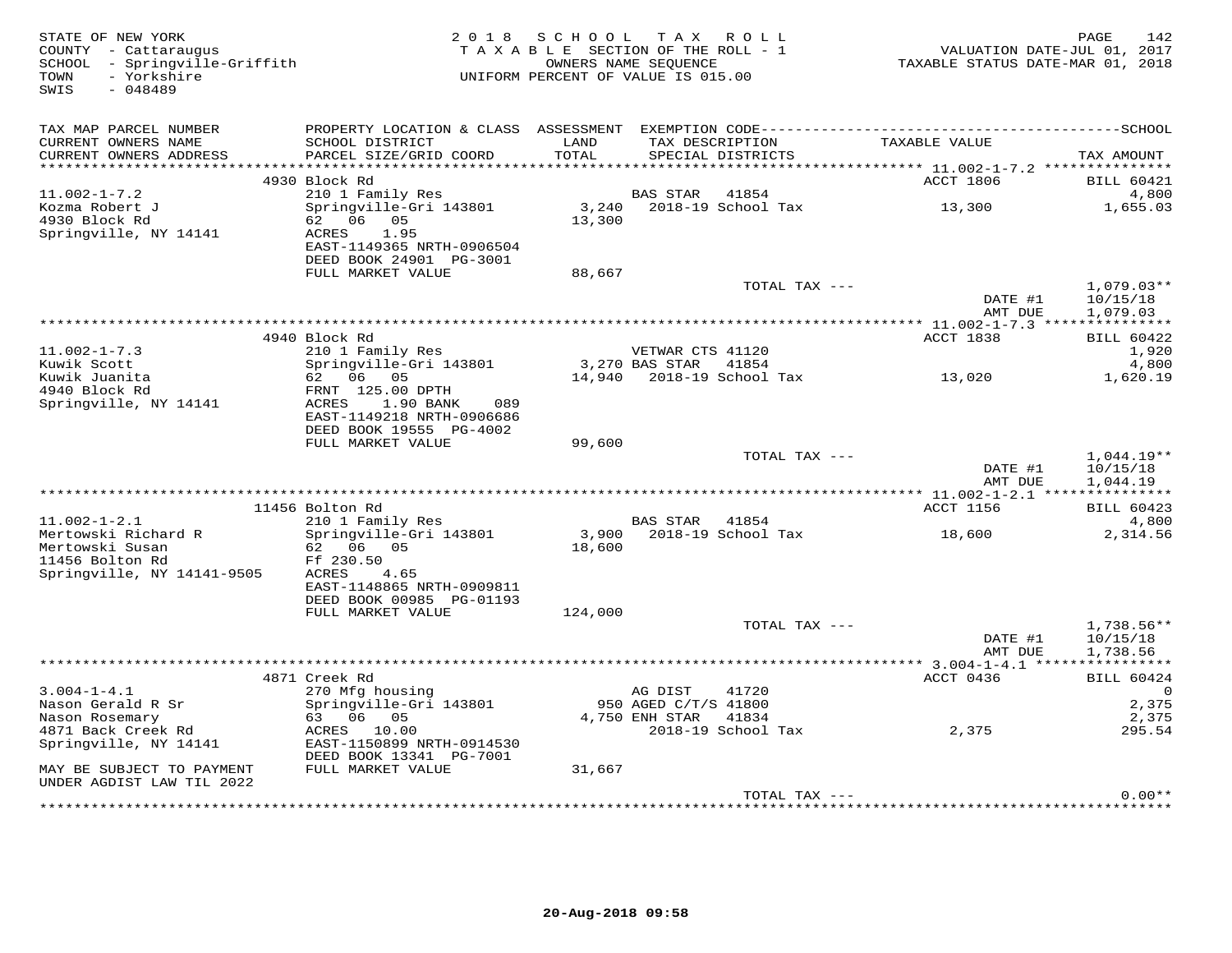STATE OF NEW YORK 2 0 1 8 S C H O O L T A X R O L L PAGE 143 COUNTY - Cattaraugus T A X A B L E SECTION OF THE ROLL - 1 VALUATION DATE-JUL 01, 2017 SCHOOL - Springville-Griffith OWNERS NAME SEQUENCE TAXABLE STATUS DATE-MAR 01, 2018 TOWN - Yorkshire UNIFORM PERCENT OF VALUE IS 015.00SWIS - 048489TAX MAP PARCEL NUMBER PROPERTY LOCATION & CLASS ASSESSMENT EXEMPTION CODE------------------------------------------SCHOOL CURRENT OWNERS NAME SCHOOL DISTRICT LAND TAX DESCRIPTION TAXABLE VALUE CURRENT OWNERS ADDRESS PARCEL SIZE/GRID COORD TOTAL SPECIAL DISTRICTS TAX AMOUNT \*\*\*\*\*\*\*\*\*\*\*\*\*\*\*\*\*\*\*\*\*\*\*\*\*\*\*\*\*\*\*\*\*\*\*\*\*\*\*\*\*\*\*\*\*\*\*\*\*\*\*\*\*\*\*\*\*\*\*\*\*\*\*\*\*\*\*\*\*\*\*\*\*\*\*\*\*\*\*\*\*\*\*\*\*\*\*\*\*\*\*\*\*\*\*\*\*\*\*\*\*\*\* 3.004-1-4.3 \*\*\*\*\*\*\*\*\*\*\*\*\*\*\*\* $\frac{3.001 \text{ m}}{2084}$  BILL 60425 3.004-1-4.3 Creek Rd<br>
Nason Gerald R Sr Springville-Gri 143801 as a community control of the St Springville of the BILL 60425<br>
Nason Rosemary ACRES 85.15 14,810 1,842.94<br>
A871 Creek Rd EAST-1156917 NRTH-0912468 14,810 1,84 MAY BE SUBJECT TO PAYMENT UNDER AGDIST LAW TIL 2022TOTAL TAX  $---$  1,842.94\*\* DATE #1 10/15/18<br>3 MT DIE 1949 04 AMT DUE 1,842.94 \*\*\*\*\*\*\*\*\*\*\*\*\*\*\*\*\*\*\*\*\*\*\*\*\*\*\*\*\*\*\*\*\*\*\*\*\*\*\*\*\*\*\*\*\*\*\*\*\*\*\*\*\*\*\*\*\*\*\*\*\*\*\*\*\*\*\*\*\*\*\*\*\*\*\*\*\*\*\*\*\*\*\*\*\*\*\*\*\*\*\*\*\*\*\*\*\*\*\*\*\*\*\* 3.004-1-12 \*\*\*\*\*\*\*\*\*\*\*\*\*\*\*\*\*3.004-1-12 4873 Creek Rd 210 1 Family Res and DIST 41720<br>
Nason Loralee Springville-Gri 143801 8,440 BAS STAR 41854 2018-19 School Tax 49,771 49,771 4,800<br>
4873 Creek Rd 63 06 05 52,480 2018-19 School Tax 49,771 6,193.44<br> DATE #1 10/15/18 TOTAL TAX ---AMT DUE 5,617.44  $\texttt{AMT} \texttt{DUE} \quad 5\, , 617\, .44$  \*\*\*\*\*\*\*\*\*\*\*\*\*\*\*\*\*\*\*\*\*\*\*\*\*\*\*\*\*\*\*\*\*\*\*\*\*\*\*\*\*\*\*\*\*\*\*\*\*\*\*\*\*\*\*\*\*\*\*\*\*\*\*\*\*\*\*\*\*\*\*\*\*\*\*\*\*\*\*\*\*\*\*\*\*\*\*\*\*\*\*\*\*\*\*\*\*\*\*\*\*\*\* 3.004-1-4.2 \*\*\*\*\*\*\*\*\*\*\*\*\*\*\*\* 4841 Creek Rd ACCT 6310 BILL 604273.004-1-4.2 210 1 Family Res BAS STAR 41854 4,800 3,608.72 Nason Steve Springville-Gri 143801 3,500 2018-19 School Tax 29,000 3,608.72Benz Catherine J ACRES 3.10 29,000 4841 Back Creek Rd EAST-1151277 NRTH-0914039 Springville, NY 14141 DEED BOOK 8302 PG-9002 FULL MARKET VALUE 193,333 TOTAL TAX --- 3,032.72\*\*DATE #1 10/15/18  $\texttt{DATE}$  #1  $\texttt{10/15/18}$ AMT DUE 3.032.72 AMT DUE 3,032.72 \*\*\*\*\*\*\*\*\*\*\*\*\*\*\*\*\*\*\*\*\*\*\*\*\*\*\*\*\*\*\*\*\*\*\*\*\*\*\*\*\*\*\*\*\*\*\*\*\*\*\*\*\*\*\*\*\*\*\*\*\*\*\*\*\*\*\*\*\*\*\*\*\*\*\*\*\*\*\*\*\*\*\*\*\*\*\*\*\*\*\*\*\*\*\*\*\*\*\*\*\*\*\* 11.002-1-2.2 \*\*\*\*\*\*\*\*\*\*\*\*\*\*\* 11450 Bolton Rd ACCT 1850 BILL 60428 11.002-1-2.2 210 1 Family Res BAS STAR 41854 4,800 Newman Lance E Springville-Gri 143801 4,230 2018-19 School Tax 24,330 3,027.59 Scharf-Newman Lois 62 06 05 24,330 11450 Bolton Rd Ff 225.00 Springville, NY 14141 ACRES 4.50 EAST-1148859 NRTH-0909588 DEED BOOK 00982 PG-00763 FULL MARKET VALUE 162,200TOTAL TAX ---  $2,451.59**$ <br>DATE #1  $10/15/18$ AMT DUE 2,451.59 \*\*\*\*\*\*\*\*\*\*\*\*\*\*\*\*\*\*\*\*\*\*\*\*\*\*\*\*\*\*\*\*\*\*\*\*\*\*\*\*\*\*\*\*\*\*\*\*\*\*\*\*\*\*\*\*\*\*\*\*\*\*\*\*\*\*\*\*\*\*\*\*\*\*\*\*\*\*\*\*\*\*\*\*\*\*\*\*\*\*\*\*\*\*\*\*\*\*\*\*\*\*\*\*\*\*\*\*\*\*\*\*\*\*\*\*\*\*\*\*\*\*\*\*\*\*\*\*\*\*\*\*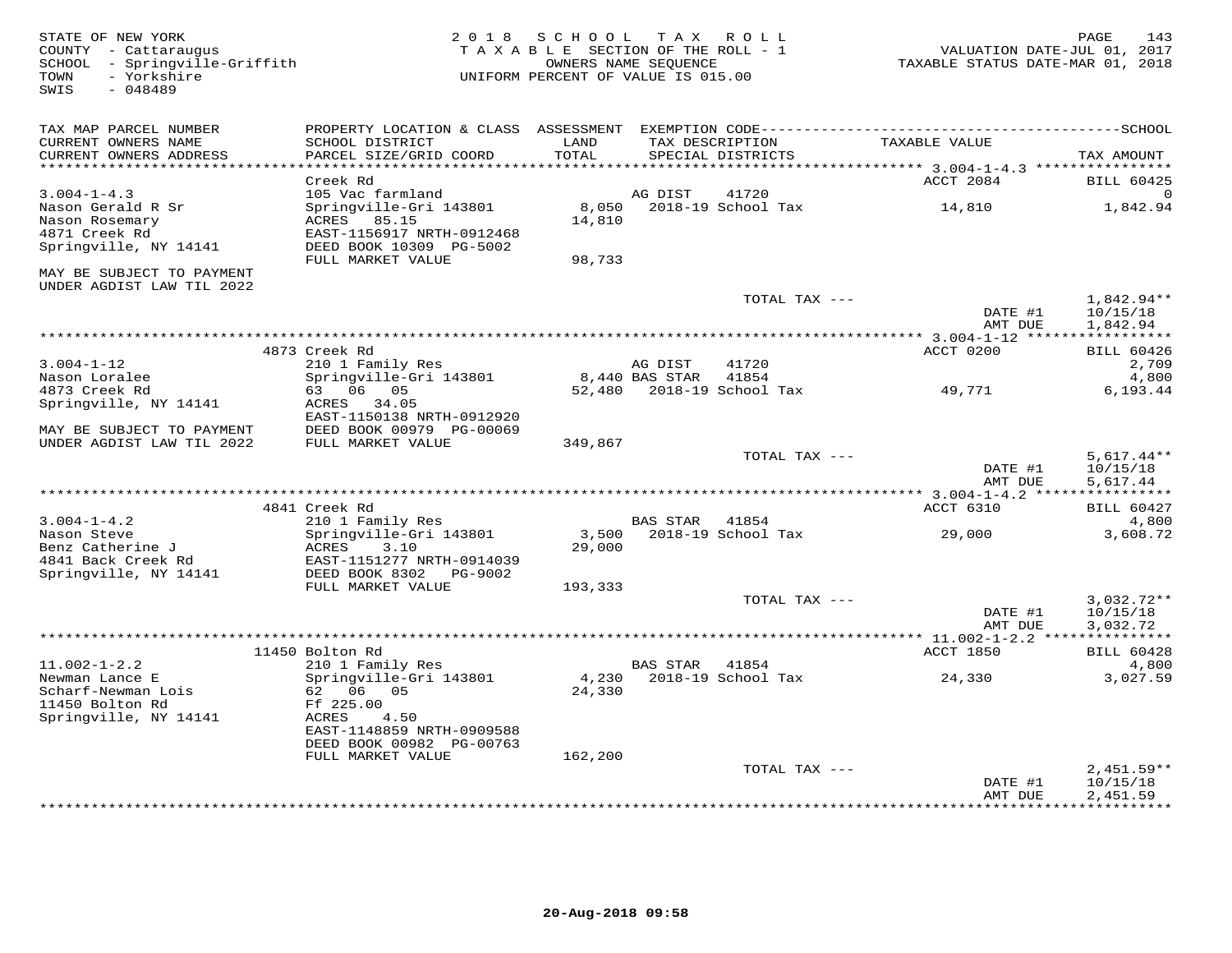| STATE OF NEW YORK<br>COUNTY - Cattaraugus<br>SCHOOL - Springville-Griffith<br>- Yorkshire<br>TOWN<br>SWIS<br>$-048489$ |                                                       | 2018 SCHOOL<br>TAXABLE SECTION OF THE ROLL - 1<br>OWNERS NAME SEOUENCE<br>UNIFORM PERCENT OF VALUE IS 015.00 |                | TAX ROLL                             | TAXABLE STATUS DATE-MAR 01, 2018          | PAGE<br>VALUATION DATE-JUL 01, 2017 | 144                           |
|------------------------------------------------------------------------------------------------------------------------|-------------------------------------------------------|--------------------------------------------------------------------------------------------------------------|----------------|--------------------------------------|-------------------------------------------|-------------------------------------|-------------------------------|
| TAX MAP PARCEL NUMBER                                                                                                  |                                                       |                                                                                                              |                |                                      |                                           |                                     |                               |
| CURRENT OWNERS NAME<br>CURRENT OWNERS ADDRESS                                                                          | SCHOOL DISTRICT<br>PARCEL SIZE/GRID COORD             | LAND<br>TOTAL                                                                                                |                | TAX DESCRIPTION<br>SPECIAL DISTRICTS | TAXABLE VALUE                             | TAX AMOUNT                          |                               |
|                                                                                                                        |                                                       |                                                                                                              |                |                                      |                                           |                                     |                               |
|                                                                                                                        | 11540 Bolton Rd                                       |                                                                                                              |                |                                      | ACCT 1219                                 |                                     | <b>BILL 60429</b>             |
| $3.004 - 1 - 11.4$                                                                                                     | 210 1 Family Res                                      |                                                                                                              | AGED S         | 41804                                |                                           |                                     | 2,730                         |
| Orsolits Norbert F                                                                                                     | Springville-Gri 143801                                |                                                                                                              | 2,250 ENH STAR | 41834                                |                                           |                                     | 2,730                         |
| PO Box 91                                                                                                              | 63 06 05                                              |                                                                                                              |                | 5,460 2018-19 School Tax             | 2,730                                     |                                     | 339.72                        |
| Springville, NY 14141                                                                                                  | 3.45<br>ACRES                                         |                                                                                                              |                |                                      |                                           |                                     |                               |
|                                                                                                                        | EAST-1148571 NRTH-0911226<br>DEED BOOK 00922 PG-00463 |                                                                                                              |                |                                      |                                           |                                     |                               |
|                                                                                                                        | FULL MARKET VALUE                                     | 36,400                                                                                                       |                |                                      |                                           |                                     |                               |
|                                                                                                                        |                                                       |                                                                                                              |                | TOTAL TAX ---                        |                                           |                                     | $0.00**$                      |
|                                                                                                                        |                                                       |                                                                                                              |                |                                      |                                           |                                     |                               |
|                                                                                                                        | 11522 Bolton Rd                                       |                                                                                                              |                |                                      | ACCT 1185                                 |                                     | <b>BILL 60430</b>             |
| $3.004 - 1 - 10.2$                                                                                                     | 210 1 Family Res                                      |                                                                                                              |                | 2018-19 School Tax                   | 12,000                                    |                                     | 1,493.26                      |
| Palmisano Frank L<br>299 Tremont Ave                                                                                   | Springville-Gri 143801<br>63 06 05                    | 3,000<br>12,000                                                                                              |                |                                      |                                           |                                     |                               |
| Kenmore, NY 14217                                                                                                      | FRNT 166.00 DPTH 225.00                               |                                                                                                              |                |                                      |                                           |                                     |                               |
|                                                                                                                        | BANK<br>017                                           |                                                                                                              |                |                                      |                                           |                                     |                               |
|                                                                                                                        | EAST-1148539 NRTH-0910814                             |                                                                                                              |                |                                      |                                           |                                     |                               |
|                                                                                                                        | DEED BOOK 26426 PG-3001                               |                                                                                                              |                |                                      |                                           |                                     |                               |
|                                                                                                                        | FULL MARKET VALUE                                     | 80,000                                                                                                       |                |                                      |                                           |                                     |                               |
|                                                                                                                        |                                                       |                                                                                                              |                | TOTAL TAX ---                        | DATE #1                                   |                                     | $1,493.26**$<br>10/15/18      |
|                                                                                                                        |                                                       |                                                                                                              |                |                                      | AMT DUE                                   |                                     | 1,493.26                      |
|                                                                                                                        |                                                       |                                                                                                              |                |                                      |                                           |                                     |                               |
|                                                                                                                        | 4895 Gun Barrel Rd                                    |                                                                                                              |                |                                      | ACCT 1930                                 |                                     | <b>BILL 60431</b>             |
| $11.002 - 1 - 4.15$                                                                                                    | 210 1 Family Res                                      |                                                                                                              |                | 2018-19 School Tax                   | 19,200                                    |                                     | 2,389.22                      |
| Papay Cristan L                                                                                                        | Springville-Gri 143801                                | 4,130                                                                                                        |                |                                      |                                           |                                     |                               |
| Papay Jacalyn K                                                                                                        | 62 06 05                                              | 19,200                                                                                                       |                |                                      |                                           |                                     |                               |
| 4895 Gun Barrel Rd                                                                                                     | ACRES<br>7.90<br>EAST-1150177 NRTH-0909958            |                                                                                                              |                |                                      |                                           |                                     |                               |
| Springville, NY 14141                                                                                                  | DEED BOOK 22414 PG-6002                               |                                                                                                              |                |                                      |                                           |                                     |                               |
|                                                                                                                        | FULL MARKET VALUE                                     | 128,000                                                                                                      |                |                                      |                                           |                                     |                               |
|                                                                                                                        |                                                       |                                                                                                              |                | TOTAL TAX ---                        |                                           |                                     | $2,389.22**$                  |
|                                                                                                                        |                                                       |                                                                                                              |                |                                      | DATE #1                                   |                                     | 10/15/18                      |
|                                                                                                                        |                                                       |                                                                                                              |                |                                      | AMT DUE                                   |                                     | 2,389.22                      |
|                                                                                                                        |                                                       |                                                                                                              |                |                                      | *********** 11.002-1-4.1 **************** |                                     |                               |
| $11.002 - 1 - 4.1$                                                                                                     | Gun Barrel Rd<br>311 Res vac land                     |                                                                                                              |                | 2018-19 School Tax                   | ACCT 0704<br>16,110                       |                                     | <b>BILL 60432</b><br>2,004.71 |
| Petri Larry D                                                                                                          | Springville-Gri 143801                                | 16,110                                                                                                       |                |                                      |                                           |                                     |                               |
| Petri Kimberly A                                                                                                       | 62 06 05                                              | 16,110                                                                                                       |                |                                      |                                           |                                     |                               |
| 4873 Gun Barrel Rd                                                                                                     | ACRES 107.77 BANK<br>017                              |                                                                                                              |                |                                      |                                           |                                     |                               |
| Springville, NY 14141                                                                                                  | EAST-1151003 NRTH-0908464                             |                                                                                                              |                |                                      |                                           |                                     |                               |
|                                                                                                                        | DEED BOOK 00976 PG-00346                              |                                                                                                              |                |                                      |                                           |                                     |                               |
|                                                                                                                        | FULL MARKET VALUE                                     | 107,400                                                                                                      |                |                                      |                                           |                                     |                               |
|                                                                                                                        |                                                       |                                                                                                              |                | TOTAL TAX ---                        | DATE #1                                   | 10/15/18                            | $2,004.71**$                  |
|                                                                                                                        |                                                       |                                                                                                              |                |                                      | AMT DUE                                   |                                     | 2,004.71                      |
|                                                                                                                        |                                                       |                                                                                                              |                |                                      | ******************************            |                                     |                               |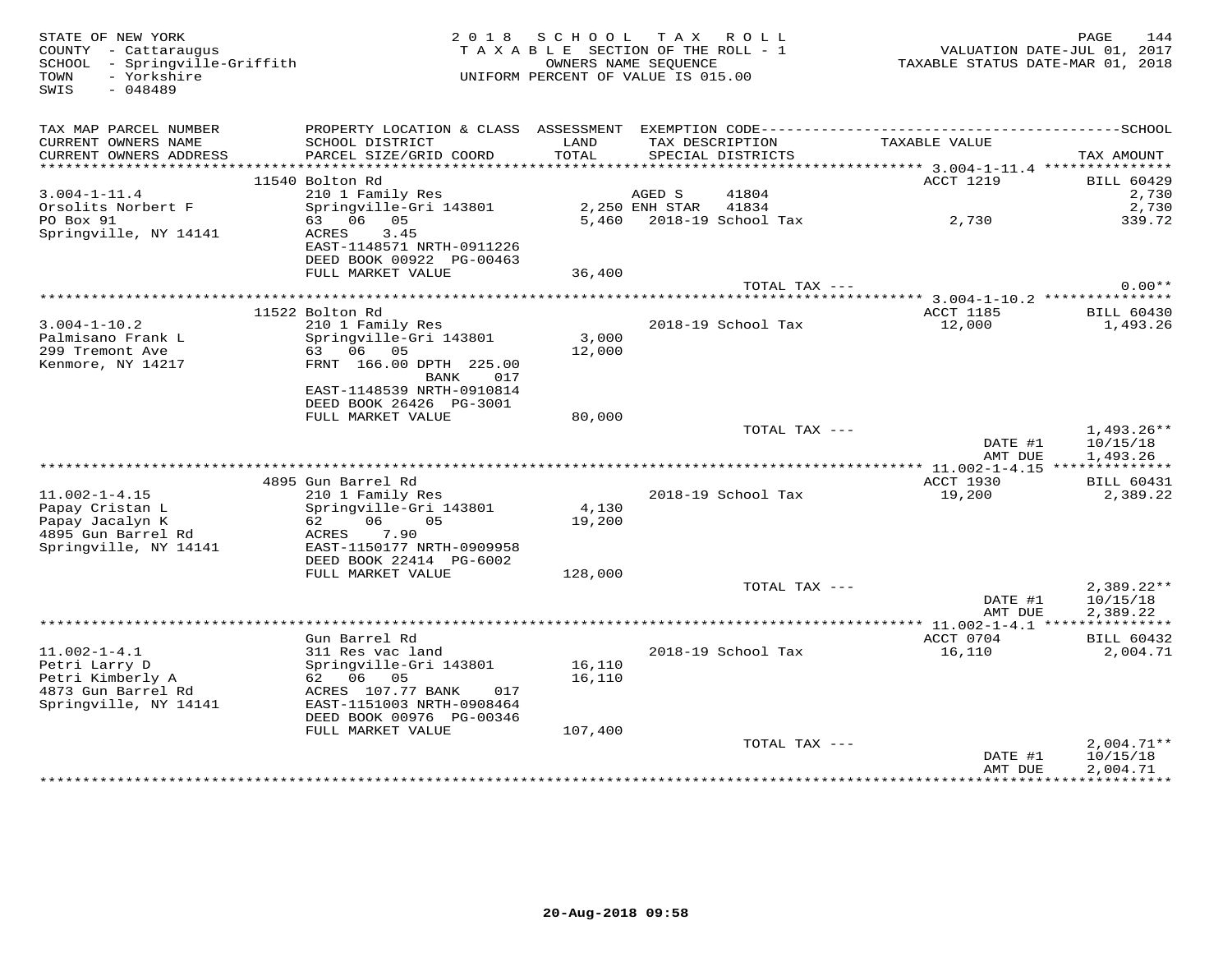| STATE OF NEW YORK<br>COUNTY - Cattaraugus<br>SCHOOL - Springville-Griffith<br>- Yorkshire<br>TOWN<br>$-048489$<br>SWIS |                                           |                | 2018 SCHOOL TAX ROLL<br>TAXABLE SECTION OF THE ROLL - 1<br>OWNERS NAME SEOUENCE<br>UNIFORM PERCENT OF VALUE IS 015.00 | VALUATION DATE-JUL 01, 2017<br>TAXABLE STATUS DATE-MAR 01, 2018 | 145<br>PAGE                 |
|------------------------------------------------------------------------------------------------------------------------|-------------------------------------------|----------------|-----------------------------------------------------------------------------------------------------------------------|-----------------------------------------------------------------|-----------------------------|
| TAX MAP PARCEL NUMBER                                                                                                  |                                           |                |                                                                                                                       |                                                                 |                             |
| CURRENT OWNERS NAME<br>CURRENT OWNERS ADDRESS                                                                          | SCHOOL DISTRICT<br>PARCEL SIZE/GRID COORD | LAND<br>TOTAL  | TAX DESCRIPTION<br>SPECIAL DISTRICTS                                                                                  | TAXABLE VALUE                                                   | TAX AMOUNT                  |
|                                                                                                                        |                                           |                |                                                                                                                       |                                                                 |                             |
|                                                                                                                        | 4873 Gunbarrel Rd                         |                |                                                                                                                       | ACCT 2122                                                       | <b>BILL 60433</b>           |
| $11.002 - 1 - 4.17$                                                                                                    | 240 Rural res                             |                | BAS STAR 41854                                                                                                        |                                                                 | 4,800                       |
| Petri Larry D Jr<br>Petri Kimbery A                                                                                    | Springville-Gri 143801<br>5.58<br>ACRES   | 20,310         |                                                                                                                       |                                                                 | 2,527.35                    |
| 4873 Gunbarrel Rd                                                                                                      | EAST-1150651 NRTH-0909271                 |                |                                                                                                                       |                                                                 |                             |
| Springville, NY 14141                                                                                                  | DEED BOOK 25871 PG-2001                   |                |                                                                                                                       |                                                                 |                             |
|                                                                                                                        | FULL MARKET VALUE                         | 135,400        |                                                                                                                       |                                                                 |                             |
|                                                                                                                        |                                           |                | TOTAL TAX ---                                                                                                         |                                                                 | 1,951.35**                  |
|                                                                                                                        |                                           |                |                                                                                                                       | DATE #1                                                         | 10/15/18                    |
|                                                                                                                        |                                           |                |                                                                                                                       | AMT DUE                                                         | 1,951.35                    |
|                                                                                                                        |                                           |                |                                                                                                                       |                                                                 |                             |
|                                                                                                                        | Gunbarrel Rd                              |                |                                                                                                                       | ACCT 2123                                                       | <b>BILL 60434</b>           |
| $11.002 - 1 - 4.18$                                                                                                    | 311 Res vac land                          | 3,110          | 2018-19 School Tax                                                                                                    | 3,110                                                           | 387.00                      |
| Petri Larry D Jr<br>Petri Kimberly A                                                                                   | Springville-Gri 143801<br>ACRES 1.95      | 3,110          |                                                                                                                       |                                                                 |                             |
| 4873 Gunbarrel Rd                                                                                                      | EAST-1150408 NRTH-0909970                 |                |                                                                                                                       |                                                                 |                             |
| Springville, NY 14141                                                                                                  | FULL MARKET VALUE                         | 20,733         |                                                                                                                       |                                                                 |                             |
|                                                                                                                        |                                           |                | TOTAL TAX ---                                                                                                         |                                                                 | 387.00**                    |
|                                                                                                                        |                                           |                |                                                                                                                       | DATE #1                                                         | 10/15/18                    |
|                                                                                                                        |                                           |                |                                                                                                                       | AMT DUE                                                         | 387.00                      |
|                                                                                                                        |                                           |                |                                                                                                                       |                                                                 |                             |
|                                                                                                                        | Gunbarrel Rd                              |                |                                                                                                                       | ACCT 6377                                                       | <b>BILL 60435</b>           |
| $11.002 - 1 - 4.16$                                                                                                    | 311 Res vac land                          | 900            | 2018-19 School Tax                                                                                                    | 900                                                             | 111.99                      |
| Petri Larry Jr<br>Petri Kimberly A                                                                                     | Springville-Gri 143801<br>ACRES<br>6.10   | 900            |                                                                                                                       |                                                                 |                             |
| 4873 Gunbarrel Rd                                                                                                      | EAST-1150723 NRTH-0909773                 |                |                                                                                                                       |                                                                 |                             |
| Springville, NY 14141                                                                                                  | DEED BOOK 15596 PG-8001                   |                |                                                                                                                       |                                                                 |                             |
|                                                                                                                        | FULL MARKET VALUE                         | 6,000          |                                                                                                                       |                                                                 |                             |
|                                                                                                                        |                                           |                | TOTAL TAX ---                                                                                                         |                                                                 | $111.99**$                  |
|                                                                                                                        |                                           |                |                                                                                                                       | DATE #1                                                         | 10/15/18<br>111.99          |
|                                                                                                                        |                                           |                |                                                                                                                       | AMT DUE                                                         |                             |
|                                                                                                                        | Petri 1                                   |                |                                                                                                                       | ACCT 2111                                                       | <b>BILL 60436</b>           |
| $11.002 - 1 - 4.1/1$                                                                                                   | 733 Gas well                              |                | 2018-19 School Tax                                                                                                    | 0.00                                                            | 0.00                        |
| PPP Future Development, Inc                                                                                            | Springville-Gri 143801                    | $\overline{0}$ |                                                                                                                       |                                                                 |                             |
| 9489 Alexander Rd                                                                                                      | ACRES<br>0.01                             | $\mathbf 0$    |                                                                                                                       |                                                                 |                             |
| Alexander, NY 14005                                                                                                    | FULL MARKET VALUE                         | $\overline{0}$ |                                                                                                                       |                                                                 |                             |
| *******************************                                                                                        | ***********************************       |                | TOTAL TAX ---                                                                                                         |                                                                 | $0.00**$                    |
|                                                                                                                        |                                           |                |                                                                                                                       | ******* 3.004-1-7 *******************                           |                             |
| $3.004 - 1 - 7$                                                                                                        | 4902 Gun Barrel Rd<br>260 Seasonal res    |                | VETCOM CTS 41130                                                                                                      | ACCT 0026                                                       | <b>BILL 60437</b><br>3,200  |
| Rathburn Daryll W                                                                                                      | Springville-Gri 143801                    |                | 4,000 VETDIS CTS 41140                                                                                                |                                                                 | 6,400                       |
| Rathburn Kathleen S                                                                                                    | 63 06 05                                  |                | 17,580 BAS STAR 41854                                                                                                 |                                                                 | 4,800                       |
| 4902 Gun Barrel Rd                                                                                                     | ACRES<br>5.45 BANK<br>017                 |                | 2018-19 School Tax                                                                                                    | 7,980                                                           | 993.02                      |
| Springville, NY 14141                                                                                                  | EAST-1150002 NRTH-0910963                 |                |                                                                                                                       |                                                                 |                             |
|                                                                                                                        | DEED BOOK 6991 PG-4001                    |                |                                                                                                                       |                                                                 |                             |
|                                                                                                                        | FULL MARKET VALUE                         | 117,200        |                                                                                                                       |                                                                 |                             |
|                                                                                                                        |                                           |                | TOTAL TAX ---                                                                                                         |                                                                 | $417.02**$                  |
|                                                                                                                        |                                           |                |                                                                                                                       | DATE #1                                                         | 10/15/18                    |
|                                                                                                                        |                                           |                |                                                                                                                       | AMT DUE                                                         | 417.02<br>* * * * * * * * * |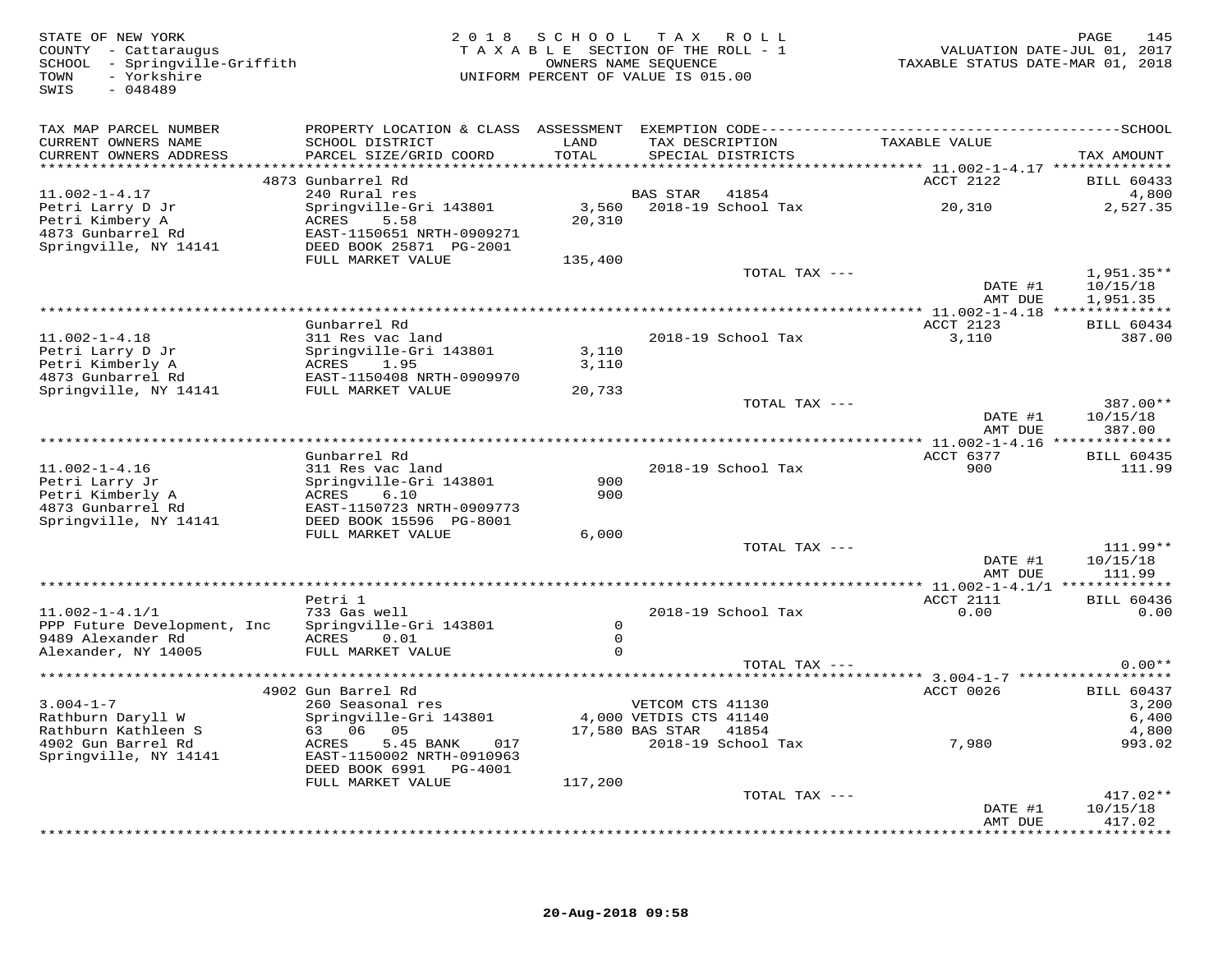| STATE OF NEW YORK<br>COUNTY - Cattaraugus<br>SCHOOL - Springville-Griffith<br>- Yorkshire<br>TOWN<br>SWIS<br>$-048489$ |                                                                                                                                 |                   | 2018 SCHOOL TAX ROLL<br>TAXABLE SECTION OF THE ROLL - 1<br>OWNERS NAME SEQUENCE<br>UNIFORM PERCENT OF VALUE IS 015.00 | VALUATION DATE-JUL 01, 2017<br>TAXABLE STATUS DATE-MAR 01, 2018 | 146<br>PAGE                    |
|------------------------------------------------------------------------------------------------------------------------|---------------------------------------------------------------------------------------------------------------------------------|-------------------|-----------------------------------------------------------------------------------------------------------------------|-----------------------------------------------------------------|--------------------------------|
| TAX MAP PARCEL NUMBER                                                                                                  | PROPERTY LOCATION & CLASS ASSESSMENT EXEMPTION CODE-----------------------------------SCHOOL                                    |                   |                                                                                                                       |                                                                 |                                |
| CURRENT OWNERS NAME<br>CURRENT OWNERS ADDRESS                                                                          | SCHOOL DISTRICT<br>PARCEL SIZE/GRID COORD                                                                                       | LAND<br>TOTAL     | TAX DESCRIPTION<br>SPECIAL DISTRICTS                                                                                  | TAXABLE VALUE                                                   | TAX AMOUNT                     |
|                                                                                                                        | 4876 Creek Rd                                                                                                                   |                   |                                                                                                                       | ACCT 1153                                                       | <b>BILL 60438</b>              |
| $3.004 - 1 - 3$<br>Rhoads David A<br>1520 North Creek Rd<br>Lakeview, NY 14085                                         | 311 Res vac land<br>Springville-Gri 143801<br>63 06 05<br>4.86<br>ACRES<br>EAST-1150262 NRTH-0914681<br>DEED BOOK 26077 PG-8001 | 3,460<br>3,460    | 2018-19 School Tax                                                                                                    | 3,460                                                           | 430.56                         |
|                                                                                                                        | FULL MARKET VALUE                                                                                                               | 23,067            |                                                                                                                       |                                                                 |                                |
|                                                                                                                        |                                                                                                                                 |                   | TOTAL TAX ---                                                                                                         | DATE #1<br>AMT DUE                                              | 430.56**<br>10/15/18<br>430.56 |
|                                                                                                                        |                                                                                                                                 |                   |                                                                                                                       |                                                                 |                                |
|                                                                                                                        | 11398 Bolton Rd                                                                                                                 |                   |                                                                                                                       | ACCT 0601                                                       | <b>BILL 60439</b>              |
| $11.002 - 1 - 3$                                                                                                       | 312 Vac w/imprv                                                                                                                 |                   | 41700<br>AG BLDG                                                                                                      |                                                                 | 16,560                         |
| Rosier John C<br>4939 Gunbarrel Rd                                                                                     | Springville-Gri 143801<br>62 06 05                                                                                              | 9,450 AG DIST     | 41720                                                                                                                 | 5,224                                                           | 5,426<br>650.07                |
| Springville, NY 14141                                                                                                  | ACRES 49.14<br>EAST-1149347 NRTH-0908924                                                                                        |                   |                                                                                                                       |                                                                 |                                |
| MAY BE SUBJECT TO PAYMENT<br>UNDER AGDIST LAW TIL 2026                                                                 | DEED BOOK 00970 PG-00093<br>FULL MARKET VALUE                                                                                   | 181,400           |                                                                                                                       |                                                                 |                                |
|                                                                                                                        |                                                                                                                                 |                   | TOTAL TAX ---                                                                                                         | DATE #1<br>AMT DUE                                              | 650.07**<br>10/15/18<br>650.07 |
|                                                                                                                        |                                                                                                                                 |                   |                                                                                                                       |                                                                 |                                |
|                                                                                                                        | Gun Barrel Rd                                                                                                                   |                   |                                                                                                                       | ACCT 1368                                                       | <b>BILL 60440</b>              |
| $11.002 - 1 - 4.2$<br>Rosier John C                                                                                    | 314 Rural vac<10<br>Springville-Gri 143801                                                                                      | 1,000             | 2018-19 School Tax                                                                                                    | 1,000                                                           | 124.44                         |
| 4939 Gun Barrel Rd                                                                                                     | 62 06 05                                                                                                                        | 1,000             |                                                                                                                       |                                                                 |                                |
| Springville, NY 14141                                                                                                  | ACRES<br>2.55<br>EAST-1148884 NRTH-0910132                                                                                      |                   |                                                                                                                       |                                                                 |                                |
|                                                                                                                        | DEED BOOK 1025 PG-700<br>FULL MARKET VALUE                                                                                      | 6,667             |                                                                                                                       |                                                                 |                                |
|                                                                                                                        |                                                                                                                                 |                   | TOTAL TAX ---                                                                                                         |                                                                 | $124.44**$                     |
|                                                                                                                        |                                                                                                                                 |                   |                                                                                                                       | DATE #1<br>AMT DUE                                              | 10/15/18<br>124.44             |
|                                                                                                                        |                                                                                                                                 |                   |                                                                                                                       |                                                                 |                                |
| $11.002 - 1 - 4.6$                                                                                                     | 4939 Gun Barrel Rd<br>210 1 Family Res                                                                                          |                   | 41854<br>BAS STAR                                                                                                     | ACCT 1396                                                       | <b>BILL 60441</b><br>4,800     |
| Rosier John C                                                                                                          | Springville-Gri 143801                                                                                                          | 4,180             | 2018-19 School Tax                                                                                                    | 26,810                                                          | 3,336.20                       |
| 4939 Gunbarrel Rd<br>Springville, NY 14141-9504                                                                        | 62 06 05<br>5.75<br>ACRES<br>EAST-1149303 NRTH-0910033<br>DEED BOOK 841<br>PG-00028<br>FULL MARKET VALUE                        | 26,810<br>178,733 |                                                                                                                       |                                                                 |                                |
|                                                                                                                        |                                                                                                                                 |                   | TOTAL TAX ---                                                                                                         |                                                                 | $2,760.20**$                   |
|                                                                                                                        |                                                                                                                                 |                   |                                                                                                                       | DATE #1<br>AMT DUE                                              | 10/15/18<br>2,760.20           |
|                                                                                                                        |                                                                                                                                 |                   |                                                                                                                       |                                                                 | ************                   |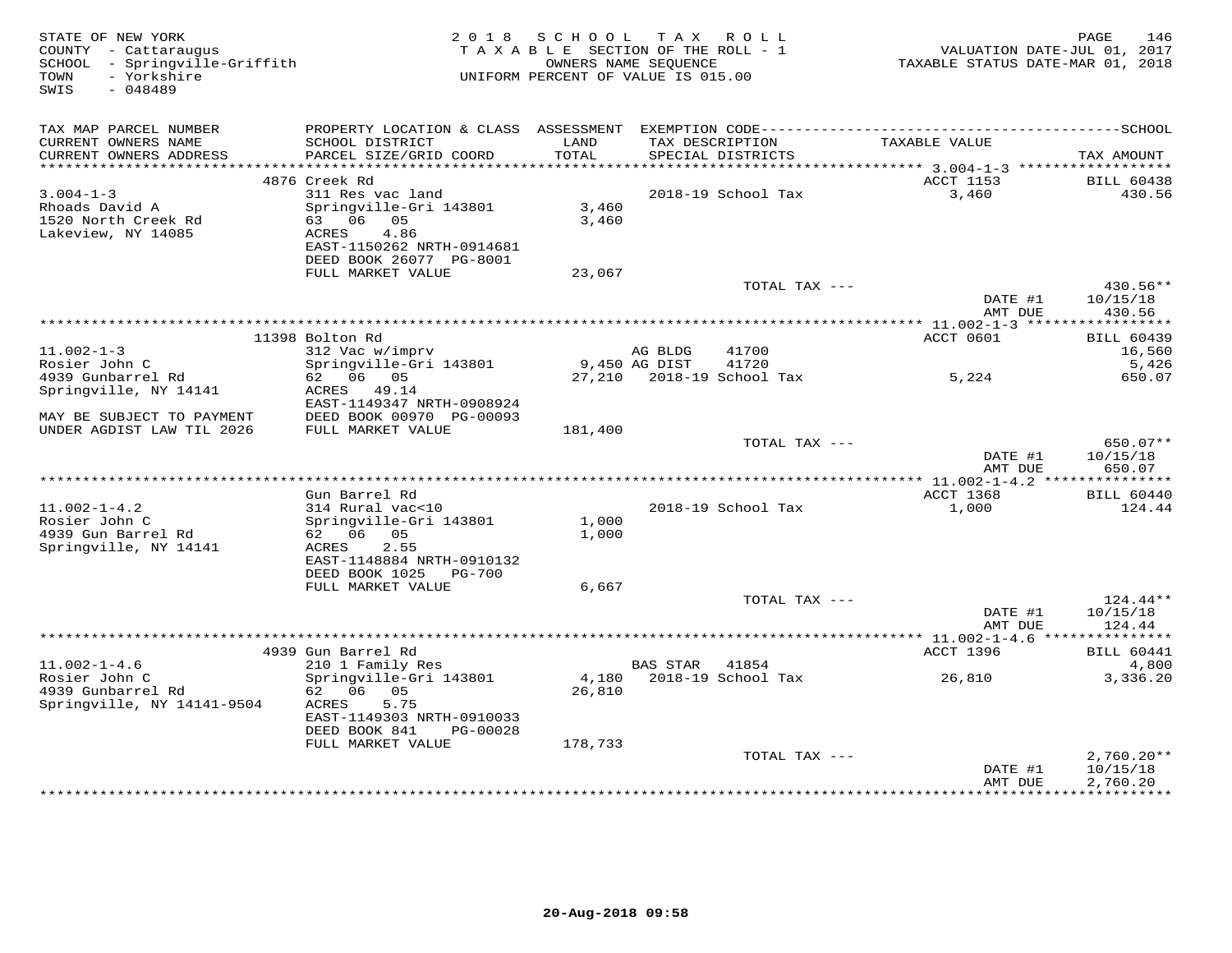| STATE OF NEW YORK<br>COUNTY - Cattaraugus<br>SCHOOL - Springville-Griffith<br>- Yorkshire<br>TOWN<br>SWIS<br>$-048489$ | 2 0 1 8                                                                          | SCHOOL          | TAX ROLL<br>TAXABLE SECTION OF THE ROLL - 1<br>OWNERS NAME SEQUENCE<br>UNIFORM PERCENT OF VALUE IS 015.00 | VALUATION DATE-JUL 01, 2017<br>TAXABLE STATUS DATE-MAR 01, 2018 | PAGE<br>147                         |
|------------------------------------------------------------------------------------------------------------------------|----------------------------------------------------------------------------------|-----------------|-----------------------------------------------------------------------------------------------------------|-----------------------------------------------------------------|-------------------------------------|
| TAX MAP PARCEL NUMBER                                                                                                  |                                                                                  |                 |                                                                                                           |                                                                 |                                     |
| CURRENT OWNERS NAME<br>CURRENT OWNERS ADDRESS<br>***********************                                               | SCHOOL DISTRICT<br>PARCEL SIZE/GRID COORD                                        | LAND<br>TOTAL   | TAX DESCRIPTION<br>SPECIAL DISTRICTS                                                                      | TAXABLE VALUE                                                   | TAX AMOUNT                          |
|                                                                                                                        | 4967 Gun Barrel Rd                                                               |                 |                                                                                                           | ACCT 1501                                                       | <b>BILL 60442</b>                   |
| $11.002 - 1 - 4.10$<br>Rosier John C<br>4939 Gun Barrel Rd<br>Springville, NY 14141                                    | 270 Mfg housing<br>Springville-Gri 143801<br>62 06 05<br>FRNT 150.00 DPTH 185.00 | 3,000<br>10,730 | 2018-19 School Tax                                                                                        | 10,730                                                          | 1,335.23                            |
|                                                                                                                        | EAST-1148924 NRTH-0910308<br>DEED BOOK 01016 PG-01062                            |                 |                                                                                                           |                                                                 |                                     |
|                                                                                                                        | FULL MARKET VALUE                                                                | 71,533          | TOTAL TAX ---                                                                                             |                                                                 | $1,335.23**$                        |
|                                                                                                                        |                                                                                  |                 |                                                                                                           | DATE #1<br>AMT DUE                                              | 10/15/18<br>1,335.23                |
|                                                                                                                        |                                                                                  |                 |                                                                                                           |                                                                 |                                     |
|                                                                                                                        | 4925 Gun Barrel Rd                                                               |                 |                                                                                                           | ACCT 1395                                                       | <b>BILL 60443</b>                   |
| $11.002 - 1 - 4.5$                                                                                                     | 210 1 Family Res<br>Springville-Gri 143801                                       | 3,970           | <b>BAS STAR</b><br>41854<br>2018-19 School Tax                                                            |                                                                 | 4,800<br>3, 163. 23                 |
| Sager Brent<br>Sager Heather                                                                                           | 62 06 05                                                                         | 25,420          |                                                                                                           | 25,420                                                          |                                     |
| 4925 Gun Barrel Rd                                                                                                     | ACRES<br>5.85                                                                    |                 |                                                                                                           |                                                                 |                                     |
| Springville, NY 14141                                                                                                  | EAST-1149611 NRTH-0909948<br>DEED BOOK 29880 PG-7002                             |                 |                                                                                                           |                                                                 |                                     |
| PRIOR OWNER ON 3/01/2018<br>Fusco June L                                                                               | FULL MARKET VALUE                                                                | 169,467         |                                                                                                           |                                                                 |                                     |
|                                                                                                                        |                                                                                  |                 | TOTAL TAX ---                                                                                             | DATE #1                                                         | $2,587.23**$<br>10/15/18            |
|                                                                                                                        |                                                                                  |                 |                                                                                                           | AMT DUE<br>********** 3.004-1-2 ******                          | 2,587.23<br>* * * * * * * * * * * * |
|                                                                                                                        | Creek Rd                                                                         |                 |                                                                                                           | ACCT 0524                                                       | <b>BILL 60444</b>                   |
| $3.004 - 1 - 2$                                                                                                        | 311 Res vac land                                                                 |                 | 2018-19 School Tax                                                                                        | 1,300                                                           | 161.77                              |
| Schaffer David                                                                                                         | Springville-Gri 143801                                                           | 1,300           |                                                                                                           |                                                                 |                                     |
| Schaffer Mary J<br>1222 Ridge Rd                                                                                       | 63 06 05<br>3.70<br>ACRES                                                        | 1,300           |                                                                                                           |                                                                 |                                     |
| Columbus, PA 16405                                                                                                     | EAST-1150012 NRTH-0914801                                                        |                 |                                                                                                           |                                                                 |                                     |
|                                                                                                                        | DEED BOOK 01014 PG-00104                                                         |                 |                                                                                                           |                                                                 |                                     |
|                                                                                                                        | FULL MARKET VALUE                                                                | 8,667           |                                                                                                           |                                                                 |                                     |
|                                                                                                                        |                                                                                  |                 | TOTAL TAX ---                                                                                             | DATE #1<br>AMT DUE                                              | $161.77**$<br>10/15/18<br>161.77    |
|                                                                                                                        |                                                                                  |                 |                                                                                                           | ***************** 3.004-1-9 **                                  |                                     |
|                                                                                                                        | 4936 Gun Barrel Rd                                                               |                 |                                                                                                           | ACCT 1137                                                       | <b>BILL 60445</b>                   |
| $3.004 - 1 - 9$                                                                                                        | 314 Rural vac<10                                                                 |                 | 2018-19 School Tax                                                                                        | 1,350                                                           | 167.99                              |
| Schichtel's Nursery, Inc.                                                                                              | Springville-Gri 143801                                                           | 1,350           |                                                                                                           |                                                                 |                                     |
| 7420 Peters Rd<br>Springville, NY 14141                                                                                | 63 06 05<br>4.50<br>ACRES                                                        | 1,350           |                                                                                                           |                                                                 |                                     |
|                                                                                                                        | EAST-1149322 NRTH-0910680<br>DEED BOOK 9893<br>PG-6003                           |                 |                                                                                                           |                                                                 |                                     |
|                                                                                                                        | FULL MARKET VALUE                                                                | 9,000           |                                                                                                           |                                                                 |                                     |
|                                                                                                                        |                                                                                  |                 | TOTAL TAX ---                                                                                             |                                                                 | $167.99**$                          |
|                                                                                                                        |                                                                                  |                 |                                                                                                           | DATE #1<br>AMT DUE                                              | 10/15/18<br>167.99                  |
|                                                                                                                        |                                                                                  |                 |                                                                                                           | ************                                                    | * * * * * * * *                     |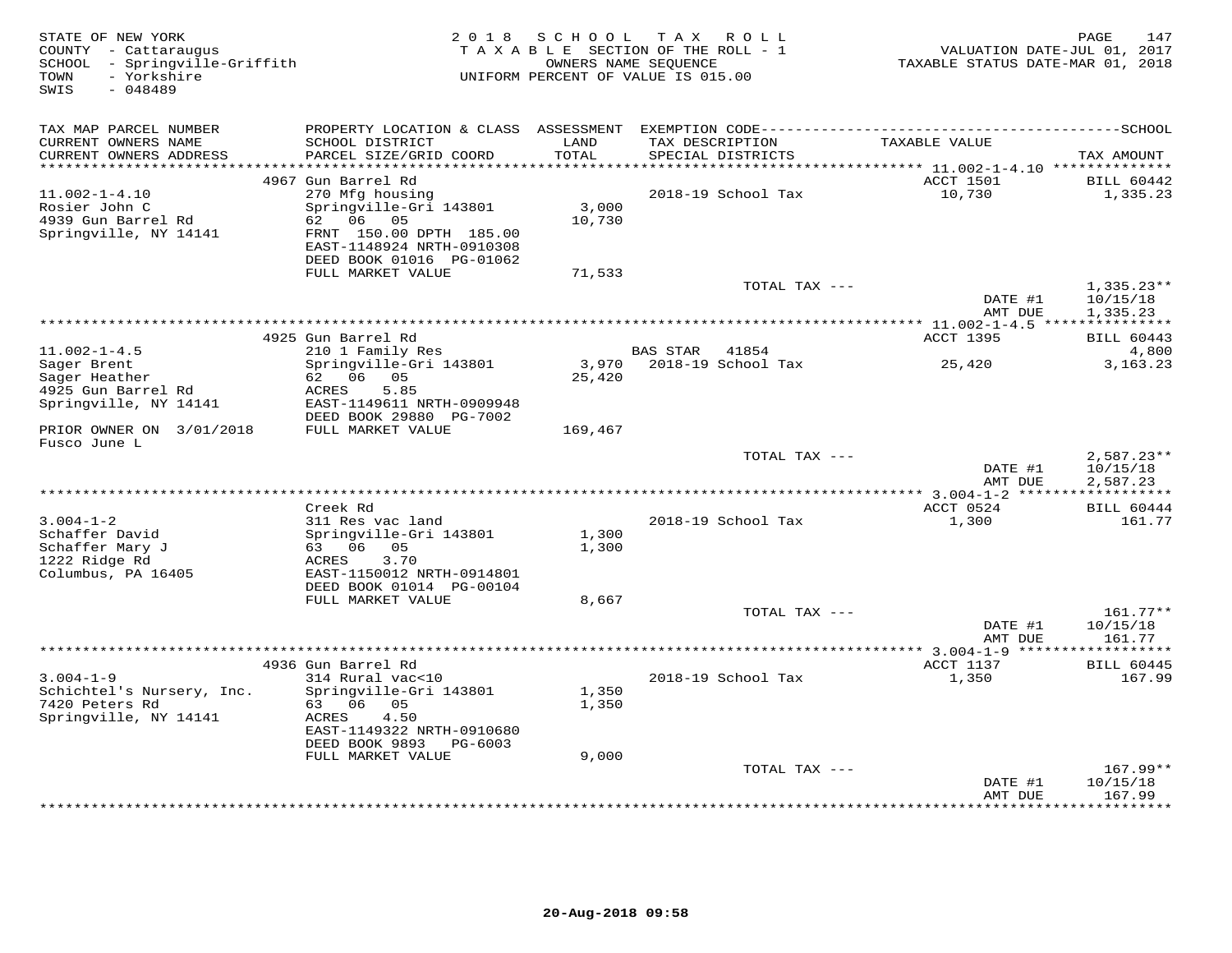| STATE OF NEW YORK<br>COUNTY - Cattaraugus<br>SCHOOL - Springville-Griffith<br>- Yorkshire<br>TOWN<br>SWIS<br>$-048489$ | 2 0 1 8                                                                            | S C H O O L<br>TAXABLE SECTION OF THE ROLL - 1<br>OWNERS NAME SEQUENCE<br>UNIFORM PERCENT OF VALUE IS 015.00 |                 | TAX ROLL                             | TAXABLE STATUS DATE-MAR 01, 2018 | PAGE<br>148<br>VALUATION DATE-JUL 01, 2017 |
|------------------------------------------------------------------------------------------------------------------------|------------------------------------------------------------------------------------|--------------------------------------------------------------------------------------------------------------|-----------------|--------------------------------------|----------------------------------|--------------------------------------------|
| TAX MAP PARCEL NUMBER                                                                                                  |                                                                                    |                                                                                                              |                 |                                      |                                  |                                            |
| CURRENT OWNERS NAME<br>CURRENT OWNERS ADDRESS                                                                          | SCHOOL DISTRICT<br>PARCEL SIZE/GRID COORD                                          | LAND<br>TOTAL                                                                                                |                 | TAX DESCRIPTION<br>SPECIAL DISTRICTS | TAXABLE VALUE                    | TAX AMOUNT                                 |
|                                                                                                                        | Gun Barrel Rd                                                                      |                                                                                                              |                 |                                      | ACCT 0703                        | <b>BILL 60446</b>                          |
| $3.004 - 1 - 11.1$                                                                                                     | 322 Rural vac>10                                                                   |                                                                                                              | AG DIST         | 41720                                |                                  | $\Omega$                                   |
| Schichtel's Nursery, Inc.                                                                                              | Springville-Gri 143801                                                             | 3,800                                                                                                        |                 | 2018-19 School Tax                   | 3,800                            | 472.87                                     |
| 7420 Peters Rd                                                                                                         | 63 06 05                                                                           | 3,800                                                                                                        |                 |                                      |                                  |                                            |
| Springville, NY 14141                                                                                                  | ACRES 37.99<br>EAST-1149316 NRTH-0911824                                           |                                                                                                              |                 |                                      |                                  |                                            |
| MAY BE SUBJECT TO PAYMENT                                                                                              | DEED BOOK 2920<br>PG-5003                                                          |                                                                                                              |                 |                                      |                                  |                                            |
| UNDER AGDIST LAW TIL 2022                                                                                              | FULL MARKET VALUE                                                                  | 25,333                                                                                                       |                 | TOTAL TAX ---                        |                                  | $472.87**$                                 |
|                                                                                                                        |                                                                                    |                                                                                                              |                 |                                      | DATE #1<br>AMT DUE               | 10/15/18<br>472.87                         |
|                                                                                                                        |                                                                                    |                                                                                                              |                 |                                      |                                  |                                            |
|                                                                                                                        | Creek Rd                                                                           |                                                                                                              |                 |                                      | ACCT 0204                        | <b>BILL 60447</b>                          |
| $4.003 - 1 - 2$                                                                                                        | 260 Seasonal res                                                                   |                                                                                                              |                 | 2018-19 School Tax                   | 15,220                           | 1,893.96                                   |
| Schmand Family Irrevocable<br>3250 NE 1st Ave Apt 1001<br>Miami, FL 33137                                              | Springville-Gri 143801<br>55/63 06 05<br>ACRES 185.04<br>EAST-1153227 NRTH-0913057 | 14,800<br>15,220                                                                                             |                 |                                      |                                  |                                            |
|                                                                                                                        | DEED BOOK 18312 PG-3001<br>FULL MARKET VALUE                                       | 101,467                                                                                                      |                 |                                      |                                  |                                            |
|                                                                                                                        |                                                                                    |                                                                                                              |                 | TOTAL TAX ---                        |                                  | $1.893.96**$                               |
|                                                                                                                        |                                                                                    |                                                                                                              |                 |                                      | DATE #1<br>AMT DUE               | 10/15/18<br>1,893.96                       |
|                                                                                                                        |                                                                                    |                                                                                                              |                 |                                      |                                  |                                            |
|                                                                                                                        | 4950 Block Rd                                                                      |                                                                                                              |                 |                                      | ACCT 0381                        | <b>BILL 60448</b>                          |
| $11.002 - 1 - 7.1$<br>Schultz Robert A                                                                                 | 210 1 Family Res<br>Springville-Gri 143801                                         | 3,300                                                                                                        | BAS STAR 41854  | 2018-19 School Tax                   | 21,830                           | 4,800<br>2,716.50                          |
| 4950 Block Rd<br>Springville, NY 14141                                                                                 | 62 06<br>05<br>2.55<br>ACRES<br>EAST-1148912 NRTH-0906740                          | 21,830                                                                                                       |                 |                                      |                                  |                                            |
|                                                                                                                        | DEED BOOK 2936<br>PG-8001<br>FULL MARKET VALUE                                     | 145,533                                                                                                      |                 |                                      |                                  |                                            |
|                                                                                                                        |                                                                                    |                                                                                                              |                 | TOTAL TAX ---                        |                                  | $2,140.50**$                               |
|                                                                                                                        |                                                                                    |                                                                                                              |                 |                                      | DATE #1                          | 10/15/18                                   |
|                                                                                                                        |                                                                                    |                                                                                                              |                 |                                      | AMT DUE                          | 2,140.50                                   |
|                                                                                                                        | 11624 Bolton Rd                                                                    |                                                                                                              |                 |                                      | ACCT 1600                        | <b>BILL 60449</b>                          |
| $3.004 - 1 - 14.3$                                                                                                     | 270 Mfg housing                                                                    |                                                                                                              | <b>BAS STAR</b> | 41854                                |                                  | 4,800                                      |
| Schutze Robin M<br>11624 Bolton Rd                                                                                     | Springville-Gri 143801<br>63 06 05                                                 | 3,950                                                                                                        |                 | 2018-19 School Tax                   | 12,060                           | 1,500.73                                   |
| Springville, NY 14141-9503                                                                                             | ACRES<br>4.80<br>EAST-1148625 NRTH-0912905                                         | 12,060                                                                                                       |                 |                                      |                                  |                                            |
|                                                                                                                        | DEED BOOK 00997 PG-00441                                                           |                                                                                                              |                 |                                      |                                  |                                            |
|                                                                                                                        | FULL MARKET VALUE                                                                  | 80,400                                                                                                       |                 |                                      |                                  |                                            |
|                                                                                                                        |                                                                                    |                                                                                                              |                 | TOTAL TAX ---                        | DATE #1                          | $924.73**$<br>10/15/18                     |
|                                                                                                                        |                                                                                    |                                                                                                              |                 |                                      | AMT DUE<br>*************         | 924.73<br>*********                        |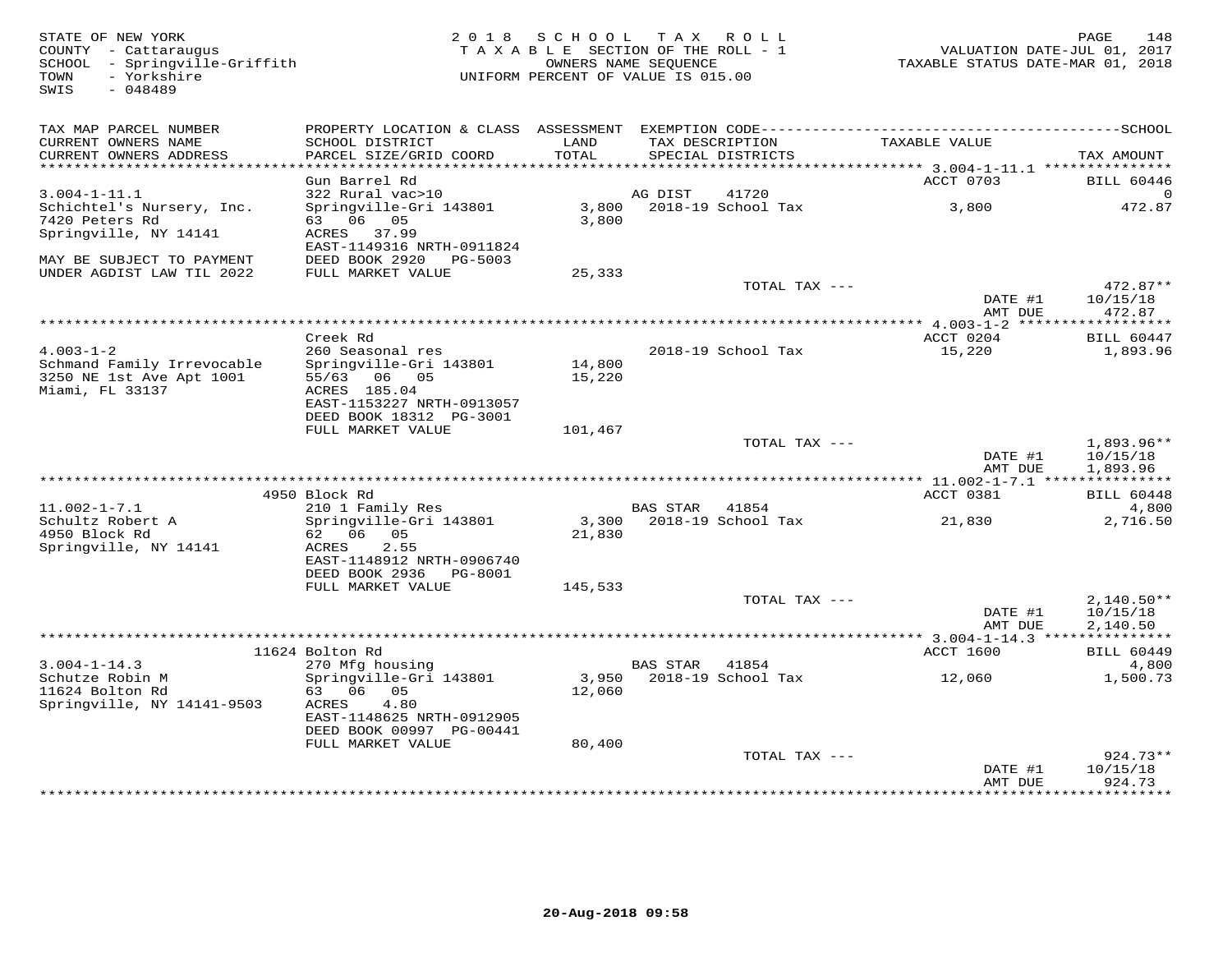SWIS - 048489

STATE OF NEW YORK PORT AND ROTE OF NEW YORK 199<br>
COUNTY - Cattaraugus TAXABLE SECTION OF THE ROLL - 1 WALUATION DATE-JUL 01, 2017<br>
SCHOOL - Springville-Griffith TAXABLE STATUS DATE-MAR 01, 2018<br>
TOWN - Yorkshire Portshire TAXABLE SECTION OF THE ROLL - 1 SCHOOL - Springville-Griffith OWNERS NAME SEQUENCE TAXABLE STATUS DATE-MAR 01, 2018UNIFORM PERCENT OF VALUE IS 015.00

| TAX MAP PARCEL NUMBER                      | PROPERTY LOCATION & CLASS ASSESSMENT       |              |                        |               |                   |
|--------------------------------------------|--------------------------------------------|--------------|------------------------|---------------|-------------------|
| CURRENT OWNERS NAME                        | SCHOOL DISTRICT                            | LAND         | TAX DESCRIPTION        | TAXABLE VALUE |                   |
| CURRENT OWNERS ADDRESS                     | PARCEL SIZE/GRID COORD                     | <b>TOTAL</b> | SPECIAL DISTRICTS      |               | TAX AMOUNT        |
| *************************                  |                                            |              |                        |               |                   |
|                                            | 4926 Creek Rd                              |              |                        | ACCT 0586     | <b>BILL 60450</b> |
| $3.004 - 1 - 1$                            | 270 Mfg housing                            |              | VETWAR CTS 41120       |               | 1,920             |
| Smithmeyer John                            | Springville-Gri 143801                     |              | 3,550 AGED C/T/S 41800 |               | 6,150             |
| Smithmeyer Diana                           | 63 06 05                                   |              | 14,220 ENH STAR 41834  |               | 6,150             |
| 62 Childs St<br>Springville, NY 14141-9502 | 5.02<br>ACRES<br>EAST-1149734 NRTH-0914943 |              | 2018-19 School Tax     | 6,150         | 765.30            |
|                                            | DEED BOOK 732<br>PG-00796                  |              |                        |               |                   |
|                                            | FULL MARKET VALUE                          | 94,800       |                        |               |                   |
|                                            |                                            |              | TOTAL TAX ---          |               | $0.00**$          |
|                                            |                                            |              |                        |               |                   |
|                                            | 4761 Gun Barrel Rd                         |              |                        | ACCT 1511     | <b>BILL 60451</b> |
| $11.002 - 1 - 4.11$                        | 210 1 Family Res                           |              | ENH STAR<br>41834      |               | 10,690            |
| Stinson Richard E                          | Springville-Gri 143801                     | 5,920        | 2018-19 School Tax     | 23,110        | 2,875.78          |
| 4761 Gunbarrel Rd                          | 62 06 05                                   | 23,110       |                        |               |                   |
| Delevan, NY 14042                          | ACRES<br>15.60                             |              |                        |               |                   |
|                                            | EAST-1152166 NRTH-0909986                  |              |                        |               |                   |
|                                            | DEED BOOK 858<br>PG-00231                  |              |                        |               |                   |
|                                            | FULL MARKET VALUE                          | 154,067      |                        |               |                   |
|                                            |                                            |              | TOTAL TAX ---          |               | $1,617.78**$      |
|                                            |                                            |              |                        | DATE #1       | 10/15/18          |
|                                            |                                            |              |                        | AMT DUE       | 1,617.78          |
|                                            |                                            |              |                        |               |                   |
|                                            | 4746 Gun Barrel Rd                         |              |                        | ACCT 0277     | BILL 60452        |
| $4.003 - 1 - 1$                            | 260 Seasonal res                           |              | 2018-19 School Tax     | 9,940         | 1,236.92          |
| Woodworth Michael                          | Springville-Gri 143801                     | 4,600        |                        |               |                   |
| 4718 GunBarrel Rd<br>Delevan, NY 14042     | 55 06 05<br>ACRES<br>26.75                 | 9,940        |                        |               |                   |
|                                            | EAST-1152875 NRTH-0911412                  |              |                        |               |                   |
|                                            | DEED BOOK 26903 PG-5003                    |              |                        |               |                   |
|                                            | FULL MARKET VALUE                          | 66,267       |                        |               |                   |
|                                            |                                            |              | TOTAL TAX ---          |               | $1,236.92**$      |
|                                            |                                            |              |                        | DATE #1       | 10/15/18          |
|                                            |                                            |              |                        | AMT DUE       | 1,236.92          |
|                                            |                                            |              |                        |               |                   |
|                                            | 4918 Gun Barrel Rd                         |              |                        | ACCT 1135     | BILL 60453        |
| $3.004 - 1 - 8$                            | 210 1 Family Res                           |              | 2018-19 School Tax     | 18,240        | 2,269.76          |
| Zimmer James A                             | Springville-Gri 143801                     | 3,965        |                        |               |                   |
| 4918 Gun Barrel Rd                         | 63 06 05                                   | 18,240       |                        |               |                   |
| Springville, NY 14141                      | 5.00 BANK<br>ACRES<br>017                  |              |                        |               |                   |
|                                            | EAST-1149739 NRTH-0910827                  |              |                        |               |                   |
|                                            | DEED BOOK 26341 PG-2002                    |              |                        |               |                   |
|                                            | FULL MARKET VALUE                          | 121,600      |                        |               |                   |
|                                            |                                            |              | TOTAL TAX ---          |               | $2.269.76**$      |
|                                            |                                            |              |                        | DATE #1       | 10/15/18          |
|                                            |                                            |              |                        | AMT DUE       | 2,269.76          |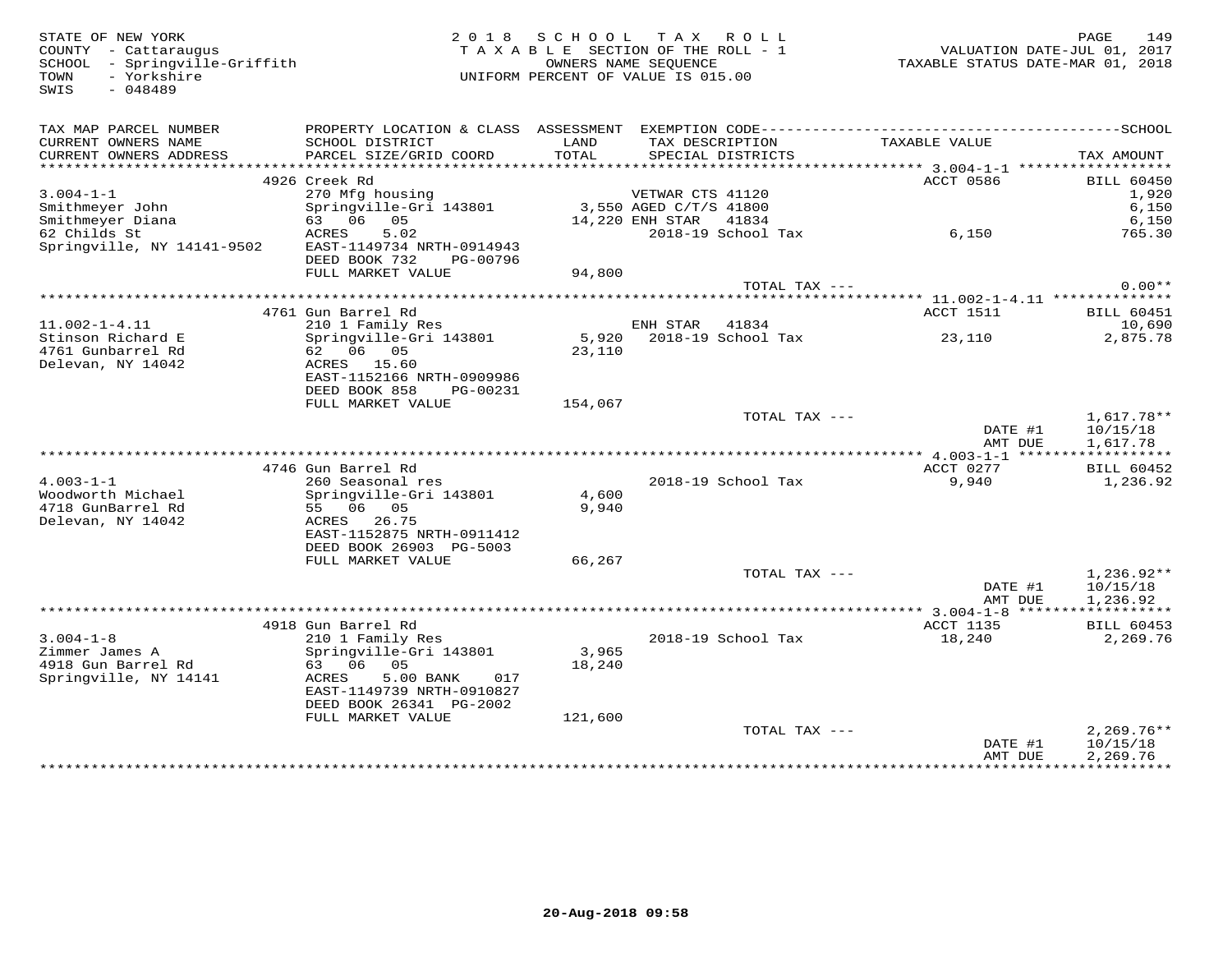|      | STATE OF NEW YORK             | 2018 SCHOOL TAX ROLL            |  |                                  |                        | PAGE | 150 |
|------|-------------------------------|---------------------------------|--|----------------------------------|------------------------|------|-----|
|      | COUNTY - Cattaraugus          | TAXABLE SECTION OF THE ROLL - 1 |  | VALUATION DATE-JUL 01, 2017      |                        |      |     |
|      | SCHOOL - Springville-Griffith |                                 |  | TAXABLE STATUS DATE-MAR 01, 2018 |                        |      |     |
| TOWN | - Yorkshire                   |                                 |  |                                  | RPS155/V04/L015        |      |     |
| SWIS | - 048489                      |                                 |  |                                  | CURRENT DATE 8/20/2018 |      |     |
|      |                               |                                 |  |                                  |                        |      |     |

## ROLL SUB SECTION - - TOTALS

## \*\*\* S P E C I A L D I S T R I C T S U M M A R Y \*\*\*

|      |      | momn.<br>.UIAL | <b>DIZODALO TOM</b><br><b>1115</b><br>LUP | ר את דר            | ΑL<br>$\cdots$      | EXEMPT        | 'ΔΧΔ<br>AAABLE | momn. |
|------|------|----------------|-------------------------------------------|--------------------|---------------------|---------------|----------------|-------|
| CODE | NAME | 'ARC           | TVDF<br>د د د                             | <b>TTT</b><br>ALUM | <b>TTT</b><br>7ALUE | <b>TNUOMA</b> | . ALUE         | TAX   |

#### NO SPECIAL DISTRICTS AT THIS LEVEL

\*\*\* S C H O O L D I S T R I C T S U M M A R Y \*\*\*

| CODE   | DISTRICT NAME                    | TOTAL<br>PARCELS | ASSESSED<br>LAND | ASSESSED<br>TOTAL | EXEMPT<br>AMOUNT | TOTAL<br>TAXABLE |           |
|--------|----------------------------------|------------------|------------------|-------------------|------------------|------------------|-----------|
|        |                                  |                  |                  |                   | STAR AMOUNT      | STAR TAXABLE     | TOTAL TAX |
|        | Springville-Griffith             | 57               | 234,075          | 922,581           | 78,750           | 843,831          |           |
| 143801 |                                  |                  |                  |                   | 182,860          | 660,971          | 82,250.37 |
|        | SUB-TOTAL                        | 57               | 234,075          | 922,581           | 78,750           | 843,831          |           |
|        | $S \cup B - T \cup T A L (CONT)$ |                  |                  |                   | 182,860          | 660,971          | 82,250.37 |
|        | TOTAL                            | 57               | 234,075          | 922,581           | 78,750           | 843,831          |           |
|        | T O T A L (CONT)                 |                  |                  |                   | 182,860          | 660,971          | 82,250.37 |

#### \*\*\* S Y S T E M C O D E S S U M M A R Y \*\*\*

## NO SYSTEM EXEMPTIONS AT THIS LEVEL

| TOTAL<br>DESCRIPTION<br>PARCELS<br>CODE | SCHOOL |
|-----------------------------------------|--------|
| 41120<br>VETWAR CTS<br>4                | 7,680  |
| 41130<br>2<br>VETCOM CTS                | 6,400  |
| 41140<br>VETDIS CTS                     | 6,400  |
| 41700<br>AG BLDG                        | 16,560 |
| 41720<br>5<br>AG DIST                   | 8,135  |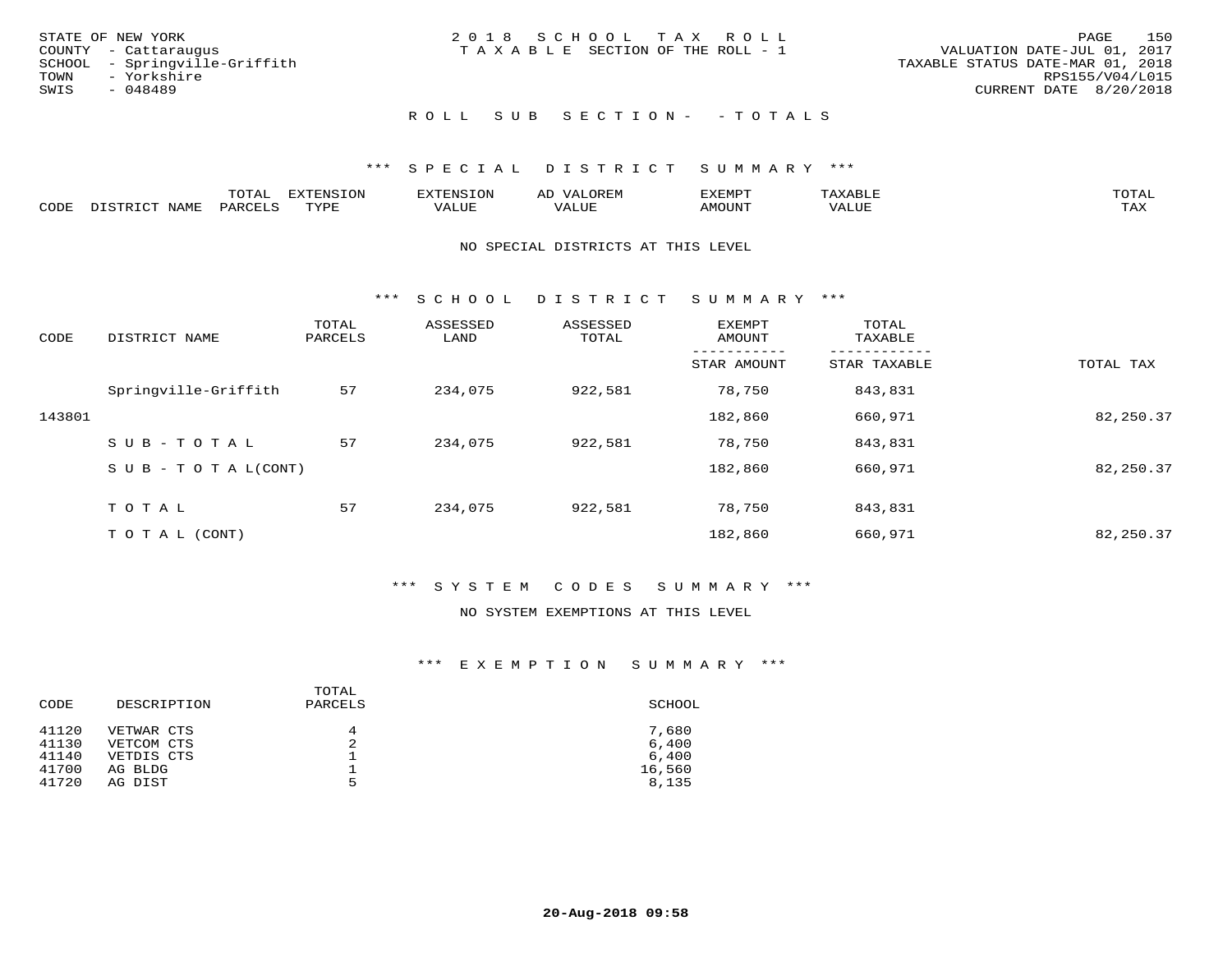| STATE OF NEW YORK<br>COUNTY - Cattaraugus<br>SCHOOL - Springville-Griffith<br>- Yorkshire<br>TOWN | 2018 SCHOOL TAX ROLL<br>TAXABLE SECTION OF THE ROLL - 1 | 151<br>PAGE<br>VALUATION DATE-JUL 01, 2017<br>TAXABLE STATUS DATE-MAR 01, 2018<br>RPS155/V04/L015 |
|---------------------------------------------------------------------------------------------------|---------------------------------------------------------|---------------------------------------------------------------------------------------------------|
| SWIS<br>- 048489                                                                                  | ROLL SUB SECTION- -TOTALS                               | CURRENT DATE 8/20/2018                                                                            |

| CODE  | DESCRIPTION     | TOTAL<br>PARCELS | SCHOOL  |
|-------|-----------------|------------------|---------|
| 41800 | AGED C/T/S      | 3                | 17,090  |
| 41804 | AGED S          | 4                | 16,485  |
| 41834 | ENH STAR        | 9                | 72,460  |
| 41854 | <b>BAS STAR</b> | 23               | 110,400 |
|       | TOTAL           | 52               | 261,610 |

| ROLL<br>SEC | DESCRIPTION                | TOTAL<br>PARCELS | ASSESSED<br>LAND | ASSESSED<br>TOTAL | <b>EXEMPT</b><br>AMOUNT<br>-----------<br>STAR AMOUNT | TOTAL<br>TAXABLE<br>------------<br>STAR TAXABLE | TAX<br>RATE | TOTAL<br>TAX |
|-------------|----------------------------|------------------|------------------|-------------------|-------------------------------------------------------|--------------------------------------------------|-------------|--------------|
|             | 2018-19 School Tax         |                  | 234,075          | 922,581           | 78,750<br>182,860                                     | 843,831<br>660,971                               |             | 82,250.37    |
|             | SPEC DIST TAXES<br>TAXABLE | 57               |                  |                   |                                                       |                                                  |             | 82,250.37    |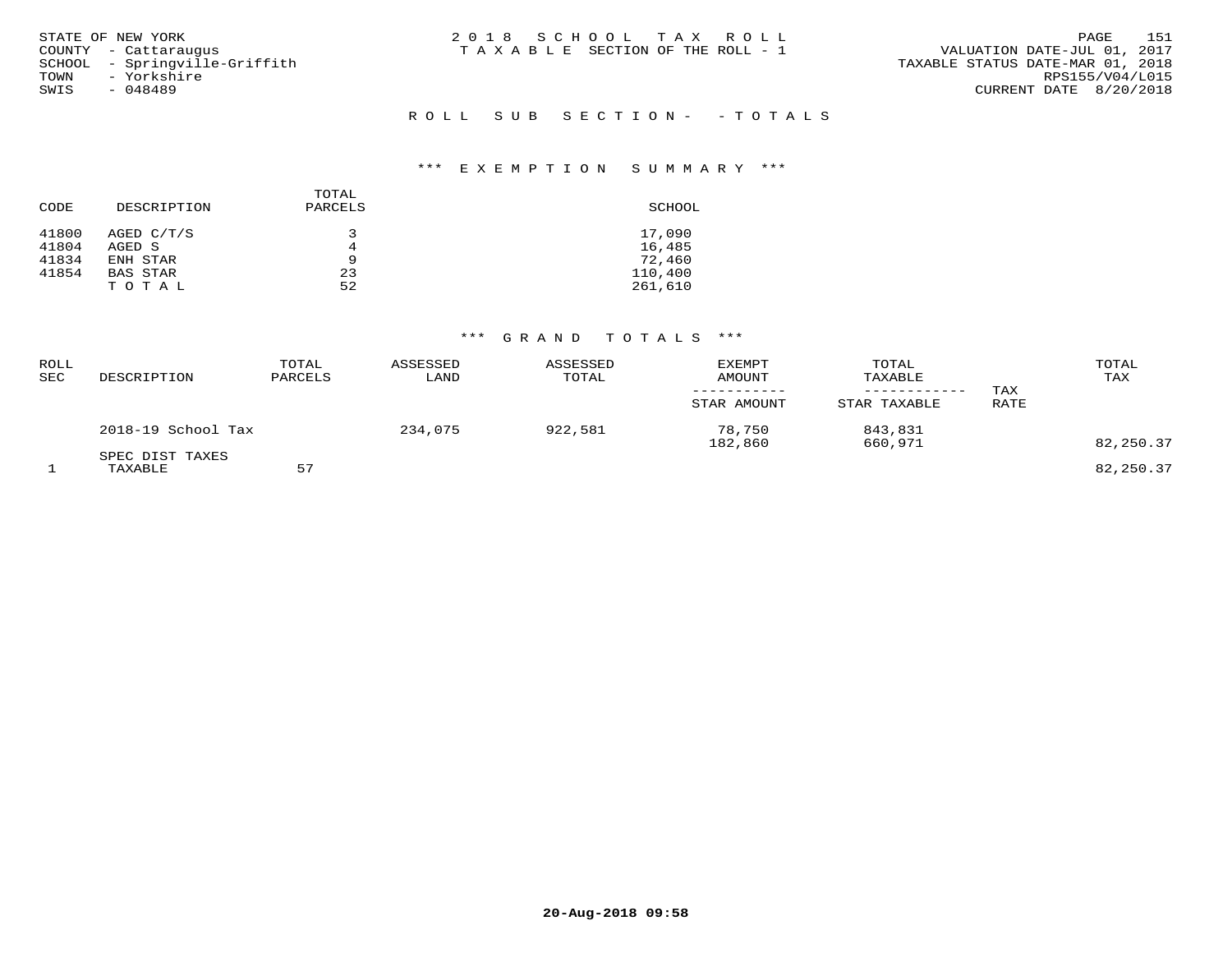| STATE OF NEW YORK             | 2018 SCHOOL TAX ROLL            | 152<br>PAGE                      |
|-------------------------------|---------------------------------|----------------------------------|
| COUNTY - Cattaraugus          | TAXABLE SECTION OF THE ROLL - 1 | VALUATION DATE-JUL 01, 2017      |
| SCHOOL - Springville-Griffith |                                 | TAXABLE STATUS DATE-MAR 01, 2018 |
| TOWN<br>- Yorkshire           |                                 | RPS155/V04/L015                  |
| SWIS<br>- 048489              |                                 | CURRENT DATE 8/20/2018           |
|                               |                                 |                                  |
|                               |                                 |                                  |

## ROLL SECTION TOTALS

#### \*\*\* S P E C I A L D I S T R I C T S U M M A R Y \*\*\*

|      |                  | momm <sup>.</sup><br>TOTAT | <b>ELIMENT OF ONT</b><br>T OTA | <b>FINS</b> | OREM                     | CXEMPT        | $max$ and $max$          | $m \wedge m \wedge n$ |
|------|------------------|----------------------------|--------------------------------|-------------|--------------------------|---------------|--------------------------|-----------------------|
| CODE | NAME<br>DISTRICT | PARCELS                    | TVDF<br>.                      | 7ALUE.      | . <del>.</del><br>. ALUF | <b>AMOUNT</b> | * * * * * * * *<br>'ALUL | <b>TAY</b><br>⊥⇔∆     |

#### NO SPECIAL DISTRICTS AT THIS LEVEL

\*\*\* S C H O O L D I S T R I C T S U M M A R Y \*\*\*

| CODE   | DISTRICT NAME                    | TOTAL<br>PARCELS | ASSESSED<br>LAND | ASSESSED<br>TOTAL | EXEMPT<br>AMOUNT | TOTAL<br>TAXABLE |           |
|--------|----------------------------------|------------------|------------------|-------------------|------------------|------------------|-----------|
|        |                                  |                  |                  |                   | STAR AMOUNT      | STAR TAXABLE     | TOTAL TAX |
|        | Springville-Griffith             | 57               | 234,075          | 922,581           | 78,750           | 843,831          |           |
| 143801 |                                  |                  |                  |                   | 182,860          | 660,971          | 82,250.37 |
|        | SUB-TOTAL                        | 57               | 234,075          | 922,581           | 78,750           | 843,831          |           |
|        | $S \cup B - T \cup T A L (CONT)$ |                  |                  |                   | 182,860          | 660,971          | 82,250.37 |
|        | TOTAL                            | 57               | 234,075          | 922,581           | 78,750           | 843,831          |           |
|        | T O T A L (CONT)                 |                  |                  |                   | 182,860          | 660,971          | 82,250.37 |

#### \*\*\* S Y S T E M C O D E S S U M M A R Y \*\*\*

## NO SYSTEM EXEMPTIONS AT THIS LEVEL

| CODE  | DESCRIPTION | TOTAL<br>PARCELS | SCHOOL |
|-------|-------------|------------------|--------|
| 41120 | VETWAR CTS  | 4                | 7,680  |
| 41130 | VETCOM CTS  | 2                | 6,400  |
| 41140 | VETDIS CTS  |                  | 6,400  |
| 41700 | AG BLDG     |                  | 16,560 |
| 41720 | AG DIST     | 5                | 8,135  |
|       |             |                  |        |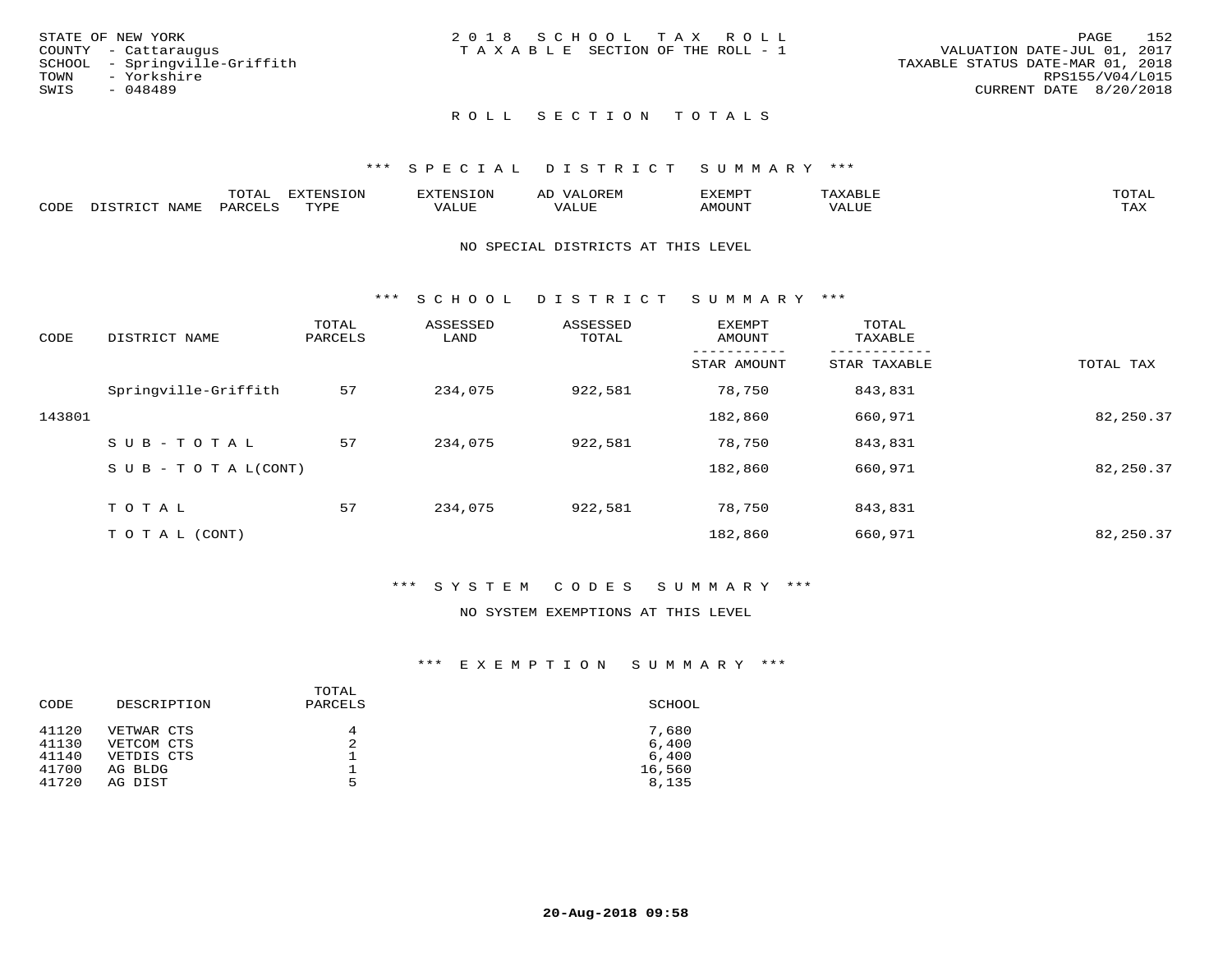| STATE OF NEW YORK<br>COUNTY - Cattaraugus<br>SCHOOL - Springville-Griffith<br>TOWN - Yorkshire<br>SWIS<br>- 048489 | 2018 SCHOOL TAX ROLL<br>T A X A B L E SECTION OF THE ROLL - 1 | 153<br>PAGE<br>VALUATION DATE-JUL 01, 2017<br>TAXABLE STATUS DATE-MAR 01, 2018<br>RPS155/V04/L015<br>CURRENT DATE 8/20/2018 |
|--------------------------------------------------------------------------------------------------------------------|---------------------------------------------------------------|-----------------------------------------------------------------------------------------------------------------------------|
|                                                                                                                    | ROLL SECTION TOTALS                                           |                                                                                                                             |

| CODE  | DESCRIPTION     | TOTAL<br>PARCELS | SCHOOL  |
|-------|-----------------|------------------|---------|
| 41800 | AGED C/T/S      | 3                | 17,090  |
| 41804 | AGED S          | 4                | 16,485  |
| 41834 | ENH STAR        | 9                | 72,460  |
| 41854 | <b>BAS STAR</b> | 23               | 110,400 |
|       | TOTAL           | 52               | 261,610 |

| ROLL<br>SEC | DESCRIPTION                | TOTAL<br>PARCELS | ASSESSED<br>LAND | ASSESSED<br>TOTAL | <b>EXEMPT</b><br>AMOUNT<br>STAR AMOUNT | TOTAL<br>TAXABLE<br>------------<br>STAR TAXABLE | TAX<br>RATE | TOTAL<br>TAX |
|-------------|----------------------------|------------------|------------------|-------------------|----------------------------------------|--------------------------------------------------|-------------|--------------|
|             | 2018-19 School Tax         |                  | 234,075          | 922,581           | 78,750<br>182,860                      | 843,831<br>660,971                               |             | 82,250.37    |
|             | SPEC DIST TAXES<br>TAXABLE | 57               |                  |                   |                                        |                                                  |             | 82,250.37    |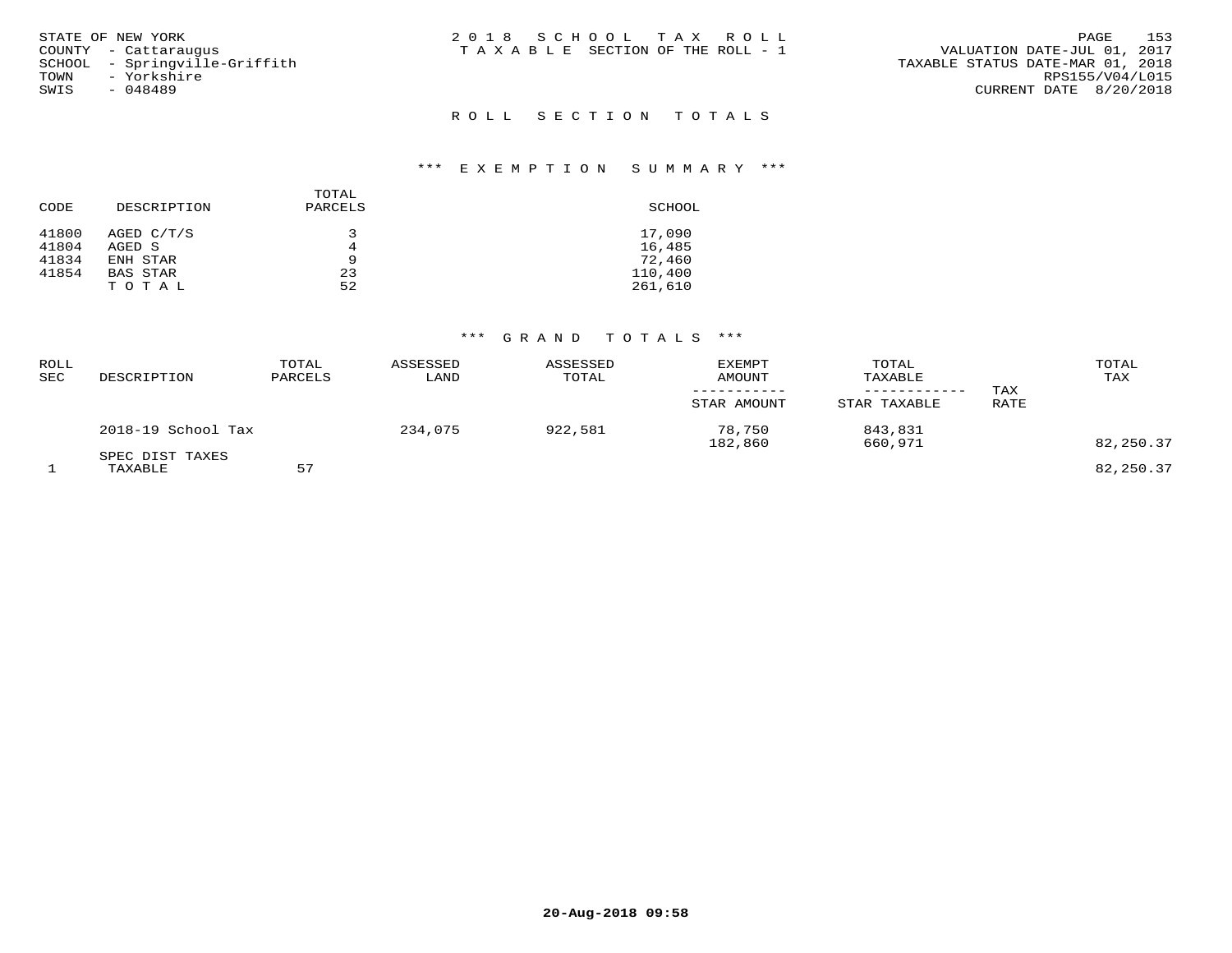| STATE OF NEW YORK<br>COUNTY<br>- Cattaraugus<br>- Springville-Griffith<br>SCHOOL<br>- Yorkshire<br>TOWN<br>$-048489$<br>SWIS | 2 0 1 8                              | S C H O O L<br>OWNERS NAME SEQUENCE | T A X<br>R O L L<br>SPECIAL FRANCHISE SECTION OF THE ROLL - 5<br>UNIFORM PERCENT OF VALUE IS 015.00 | VALUATION DATE-JUL 01, 2017<br>TAXABLE STATUS DATE-MAR 01, 2018 | 154<br>PAGE       |
|------------------------------------------------------------------------------------------------------------------------------|--------------------------------------|-------------------------------------|-----------------------------------------------------------------------------------------------------|-----------------------------------------------------------------|-------------------|
| TAX MAP PARCEL NUMBER                                                                                                        | PROPERTY LOCATION & CLASS ASSESSMENT |                                     | EXEMPTION CODE--------------------------                                                            |                                                                 | $---------SCHOOL$ |
| CURRENT OWNERS NAME                                                                                                          | SCHOOL DISTRICT                      | LAND                                | TAX DESCRIPTION                                                                                     | TAXABLE VALUE                                                   |                   |
| CURRENT OWNERS ADDRESS                                                                                                       | PARCEL SIZE/GRID COORD               | TOTAL                               | SPECIAL DISTRICTS                                                                                   |                                                                 | TAX AMOUNT        |
|                                                                                                                              |                                      |                                     |                                                                                                     | ****************** 584.089-9918-132.350/188 ***                 |                   |
|                                                                                                                              | Special Franchise                    |                                     |                                                                                                     | <b>ACCT 1325</b>                                                | <b>BILL 60454</b> |
| 584.089-9918-132.350/188                                                                                                     | 861 Elec & gas                       |                                     | 2018-19 School Tax                                                                                  | 3,855                                                           | 479.71            |
| National Grid                                                                                                                | Springville-Gri 143801               | $\circ$                             |                                                                                                     |                                                                 |                   |
| 300 Erie Blvd West                                                                                                           | Town of Yorkshire                    | 3,855                               |                                                                                                     |                                                                 |                   |
| Syracuse, NY 13202                                                                                                           | 0.0238 Springville (GI)              |                                     |                                                                                                     |                                                                 |                   |
|                                                                                                                              | ACRES<br>0.01<br>FULL MARKET VALUE   | 25,700                              |                                                                                                     |                                                                 |                   |
|                                                                                                                              |                                      |                                     | TOTAL TAX ---                                                                                       |                                                                 | $479.71**$        |
|                                                                                                                              |                                      |                                     |                                                                                                     | DATE #1                                                         | 10/15/18          |
|                                                                                                                              |                                      |                                     |                                                                                                     | AMT DUE                                                         | 479.71            |
|                                                                                                                              |                                      |                                     |                                                                                                     |                                                                 |                   |
|                                                                                                                              | Special Franchise                    |                                     |                                                                                                     | ACCT 1321                                                       | <b>BILL 60455</b> |
| 584.089-9918-631.900/188                                                                                                     | 866 Telephone                        |                                     | 2018-19 School Tax                                                                                  | 403                                                             | 50.15             |
| Verizon New York Inc                                                                                                         | Springville-Gri 143801               | $\overline{0}$                      |                                                                                                     |                                                                 |                   |
| C/O Duff & Phelps LLC                                                                                                        | Town Of Yorkshire                    | 403                                 |                                                                                                     |                                                                 |                   |
| PO Box 2629                                                                                                                  | 0.0200 Springville (Gi)              |                                     |                                                                                                     |                                                                 |                   |
| Addison, TX 75001                                                                                                            | ACRES<br>0.01                        |                                     |                                                                                                     |                                                                 |                   |
|                                                                                                                              | FULL MARKET VALUE                    | 2,687                               | TOTAL TAX ---                                                                                       |                                                                 | $50.15**$         |
|                                                                                                                              |                                      |                                     |                                                                                                     | DATE #1                                                         | 10/15/18          |
|                                                                                                                              |                                      |                                     |                                                                                                     | AMT DUE                                                         | 50.15             |
|                                                                                                                              |                                      |                                     |                                                                                                     |                                                                 |                   |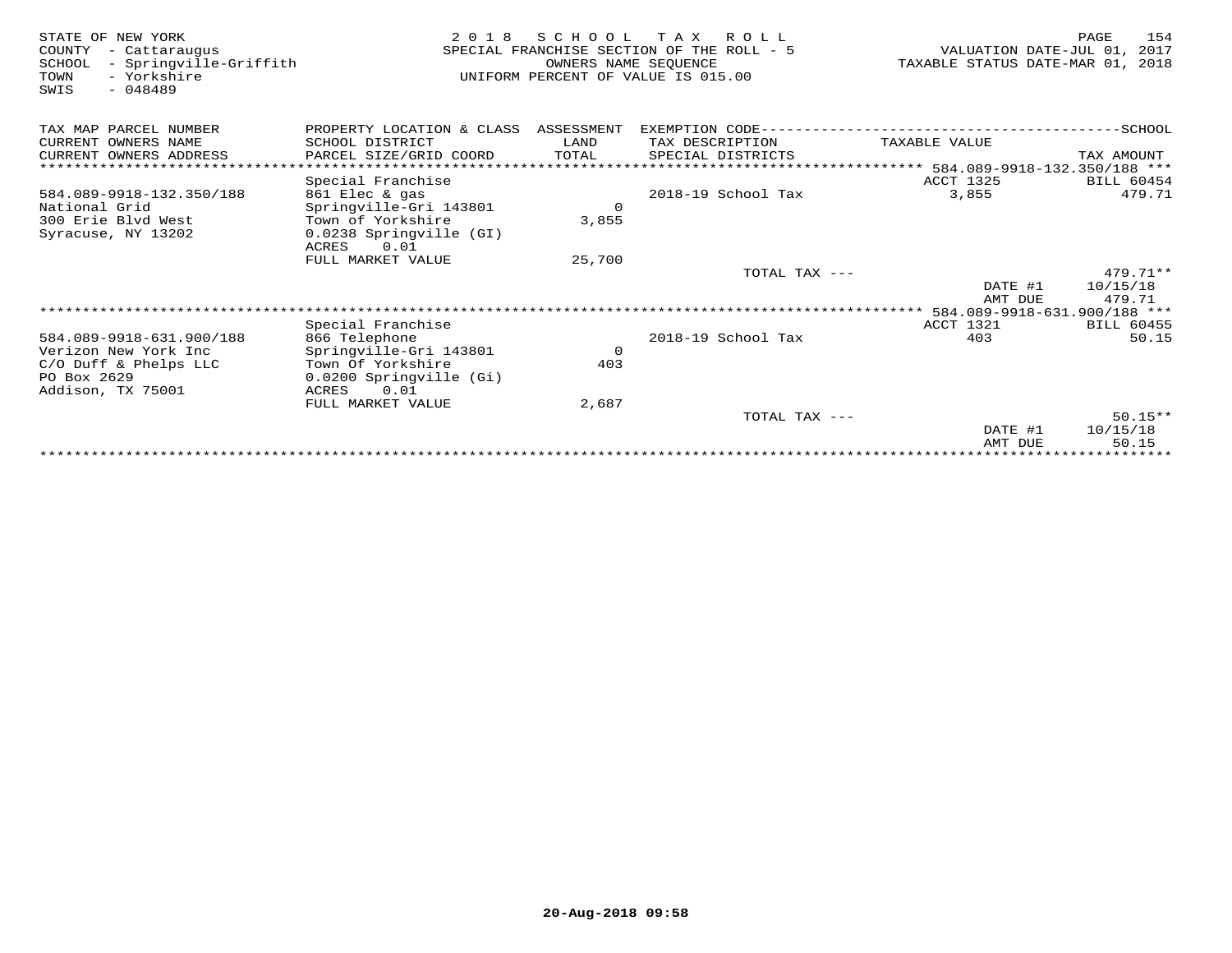|      | STATE OF NEW YORK             | 2018 SCHOOL TAX ROLL                      | PAGE                             | 155 |
|------|-------------------------------|-------------------------------------------|----------------------------------|-----|
|      | COUNTY - Cattaraugus          | SPECIAL FRANCHISE SECTION OF THE ROLL - 5 | VALUATION DATE-JUL 01, 2017      |     |
|      | SCHOOL - Springville-Griffith |                                           | TAXABLE STATUS DATE-MAR 01, 2018 |     |
|      | TOWN - Yorkshire              |                                           | RPS155/V04/L015                  |     |
| SWIS | - 048489                      |                                           | CURRENT DATE 8/20/2018           |     |
|      |                               |                                           |                                  |     |

## R O L L S U B S E C T I O N - - T O T A L S

## \*\*\* S P E C I A L D I S T R I C T S U M M A R Y \*\*\*

|      |        | m^m*<br><u>UIAI</u> | . v  | <b>FNC</b> |                   | :XEMPT | P<br>. | mom <sub>n</sub> |
|------|--------|---------------------|------|------------|-------------------|--------|--------|------------------|
| CODE | NTA MT | PARL                | mynn | 'ALUE      | $- - - -$<br>ALUP | MOUN.  | 'ALUE  | TAX              |

#### NO SPECIAL DISTRICTS AT THIS LEVEL

\*\*\* S C H O O L D I S T R I C T S U M M A R Y \*\*\*

| CODE   | DISTRICT NAME                    | TOTAL<br>PARCELS | ASSESSED<br>LAND | ASSESSED<br>TOTAL | EXEMPT<br>AMOUNT | TOTAL<br>TAXABLE |           |
|--------|----------------------------------|------------------|------------------|-------------------|------------------|------------------|-----------|
|        |                                  |                  |                  |                   | STAR AMOUNT      | STAR TAXABLE     | TOTAL TAX |
|        | Springville-Griffith             | 2                |                  | 4,258             |                  | 4,258            |           |
| 143801 |                                  |                  |                  |                   |                  | 4,258            | 529.86    |
|        | SUB-TOTAL                        | 2                |                  | 4,258             |                  | 4,258            |           |
|        | $S \cup B - T \cup T A L (CONT)$ |                  |                  |                   |                  | 4,258            | 529.86    |
|        | TOTAL                            | 2                |                  | 4,258             |                  | 4,258            |           |
|        |                                  |                  |                  |                   |                  |                  |           |
|        | TO TAL (CONT)                    |                  |                  |                   |                  | 4,258            | 529.86    |

\*\*\* S Y S T E M C O D E S S U M M A R Y \*\*\*

NO SYSTEM EXEMPTIONS AT THIS LEVEL

\*\*\* E X E M P T I O N S U M M A R Y \*\*\*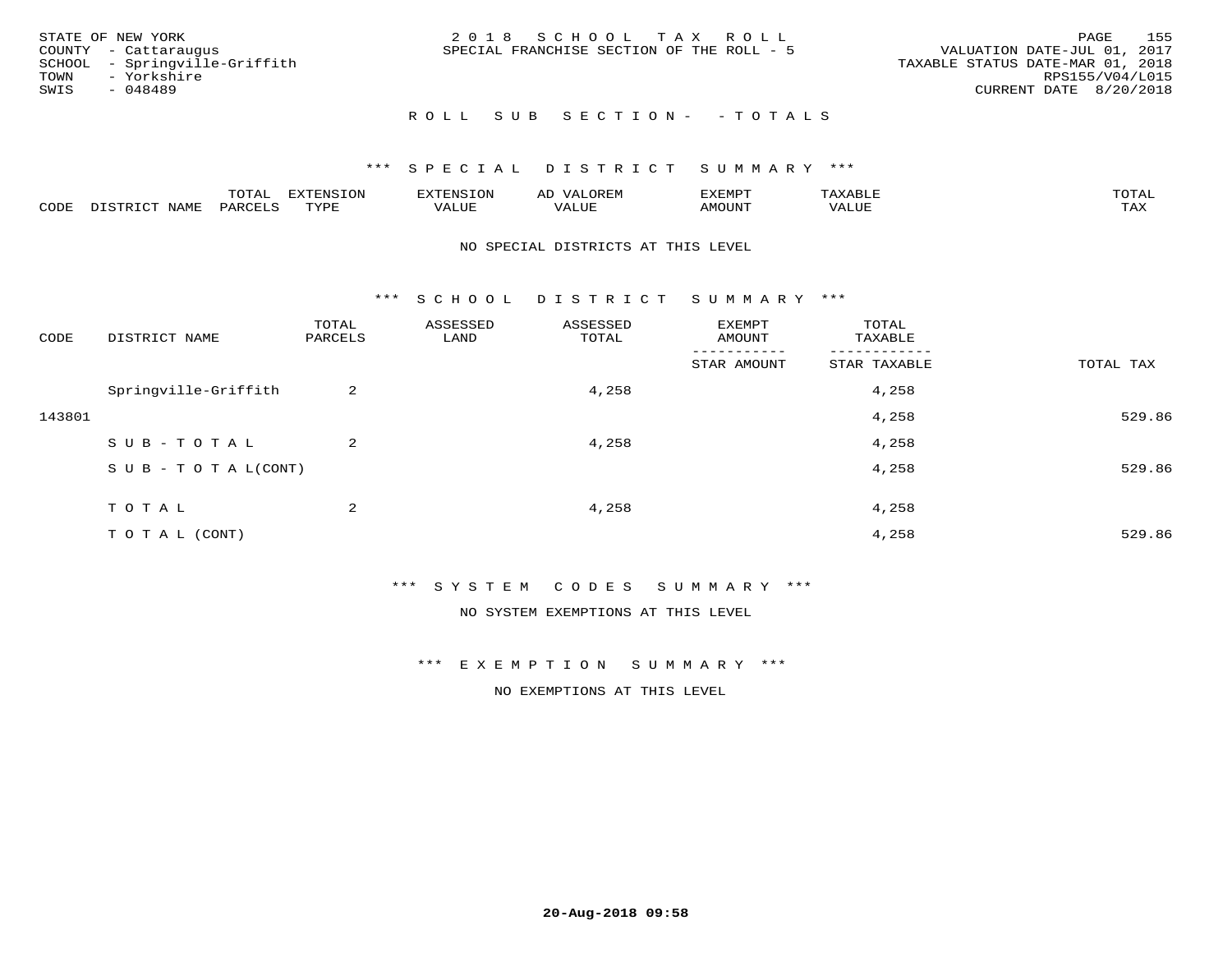| STATE OF NEW YORK<br>COUNTY - Cattaraugus<br>SCHOOL - Springville-Griffith<br>- Yorkshire<br>TOWN<br>SWIS<br>- 048489 | 2018 SCHOOL TAX ROLL<br>SPECIAL FRANCHISE SECTION OF THE ROLL - 5 | 156<br>PAGE<br>VALUATION DATE-JUL 01, 2017<br>TAXABLE STATUS DATE-MAR 01, 2018<br>RPS155/V04/L015<br>CURRENT DATE 8/20/2018 |
|-----------------------------------------------------------------------------------------------------------------------|-------------------------------------------------------------------|-----------------------------------------------------------------------------------------------------------------------------|
|                                                                                                                       | ROLL SUB SECTION- - TOTALS                                        |                                                                                                                             |

| ROLL<br>SEC | DESCRIPTION        | TOTAL<br>PARCELS | ASSESSED<br>LAND | ASSESSED<br>TOTAL | <b>EXEMPT</b><br>AMOUNT<br>STAR AMOUNT | TOTAL<br>TAXABLE<br>STAR TAXABLE | TAX<br>RATE | TOTAL<br>TAX |
|-------------|--------------------|------------------|------------------|-------------------|----------------------------------------|----------------------------------|-------------|--------------|
|             | 2018-19 School Tax |                  |                  | 4,258             |                                        | 4,258<br>4,258                   |             | 529.86       |
|             | SPEC DIST TAXES    |                  |                  |                   |                                        |                                  |             |              |

5 SPECIAL FRANCHISE 2 529.86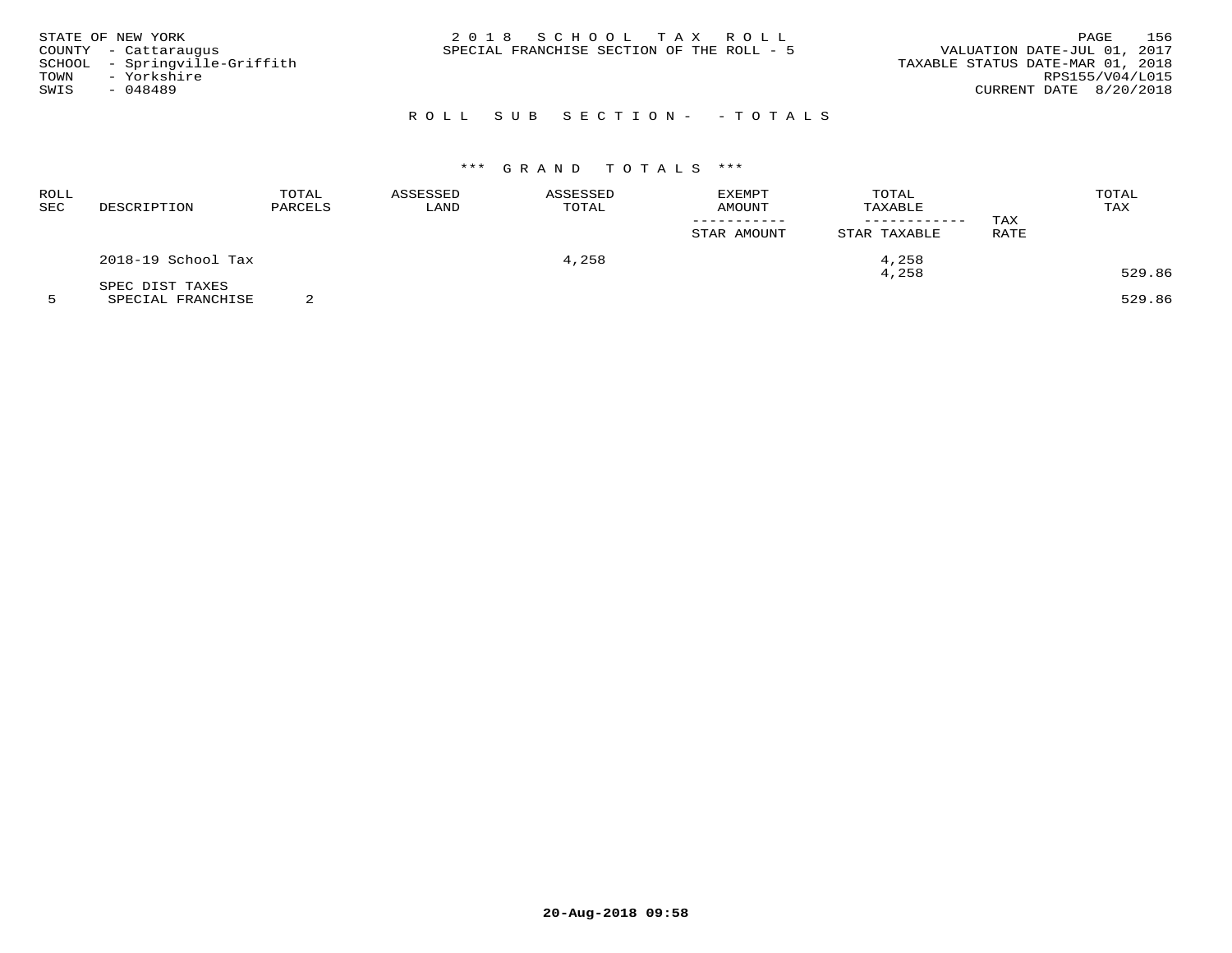|      | STATE OF NEW YORK             | 2018 SCHOOL TAX ROLL                      |  |                                  | PAGE                   | 157 |
|------|-------------------------------|-------------------------------------------|--|----------------------------------|------------------------|-----|
|      | COUNTY - Cattaraugus          | SPECIAL FRANCHISE SECTION OF THE ROLL - 5 |  | VALUATION DATE-JUL 01, 2017      |                        |     |
|      | SCHOOL - Springville-Griffith |                                           |  | TAXABLE STATUS DATE-MAR 01, 2018 |                        |     |
| TOWN | - Yorkshire                   |                                           |  |                                  | RPS155/V04/L015        |     |
| SWIS | $-048489$                     |                                           |  |                                  | CURRENT DATE 8/20/2018 |     |
|      |                               |                                           |  |                                  |                        |     |

## ROLL SECTION TOTALS

#### \*\*\* S P E C I A L D I S T R I C T S U M M A R Y \*\*\*

|      |                      | mom n | <b>ELIMENT CLOSE</b><br>LUP | ALS.               | ΑL            | ,,, <del>,</del> ,,, <del>,</del><br>، ب<br>- ۱٬۱۳۰ نالاند |                         |                    |
|------|----------------------|-------|-----------------------------|--------------------|---------------|------------------------------------------------------------|-------------------------|--------------------|
| CODE | <b>NAMT</b><br>11.17 | PARC  | TVDF                        | <b>TTT</b><br>ALUR | T T T<br>ALUE | TUUOMA                                                     | . <del>.</del><br>'ALUL | $m \times r$<br>∸⊷ |

#### NO SPECIAL DISTRICTS AT THIS LEVEL

\*\*\* S C H O O L D I S T R I C T S U M M A R Y \*\*\*

| CODE   | DISTRICT NAME                    | TOTAL<br>PARCELS | ASSESSED<br>LAND | ASSESSED<br>TOTAL | EXEMPT<br>AMOUNT       | TOTAL<br>TAXABLE |           |
|--------|----------------------------------|------------------|------------------|-------------------|------------------------|------------------|-----------|
|        |                                  |                  |                  |                   | -------<br>STAR AMOUNT | STAR TAXABLE     | TOTAL TAX |
|        | Springville-Griffith             | 2                |                  | 4,258             |                        | 4,258            |           |
| 143801 |                                  |                  |                  |                   |                        | 4,258            | 529.86    |
|        | SUB-TOTAL                        | 2                |                  | 4,258             |                        | 4,258            |           |
|        | $S \cup B - T \cup T A L (CONT)$ |                  |                  |                   |                        | 4,258            | 529.86    |
|        | TOTAL                            | 2                |                  | 4,258             |                        | 4,258            |           |
|        | TO TAL (CONT)                    |                  |                  |                   |                        | 4,258            | 529.86    |

\*\*\* S Y S T E M C O D E S S U M M A R Y \*\*\*

NO SYSTEM EXEMPTIONS AT THIS LEVEL

\*\*\* E X E M P T I O N S U M M A R Y \*\*\*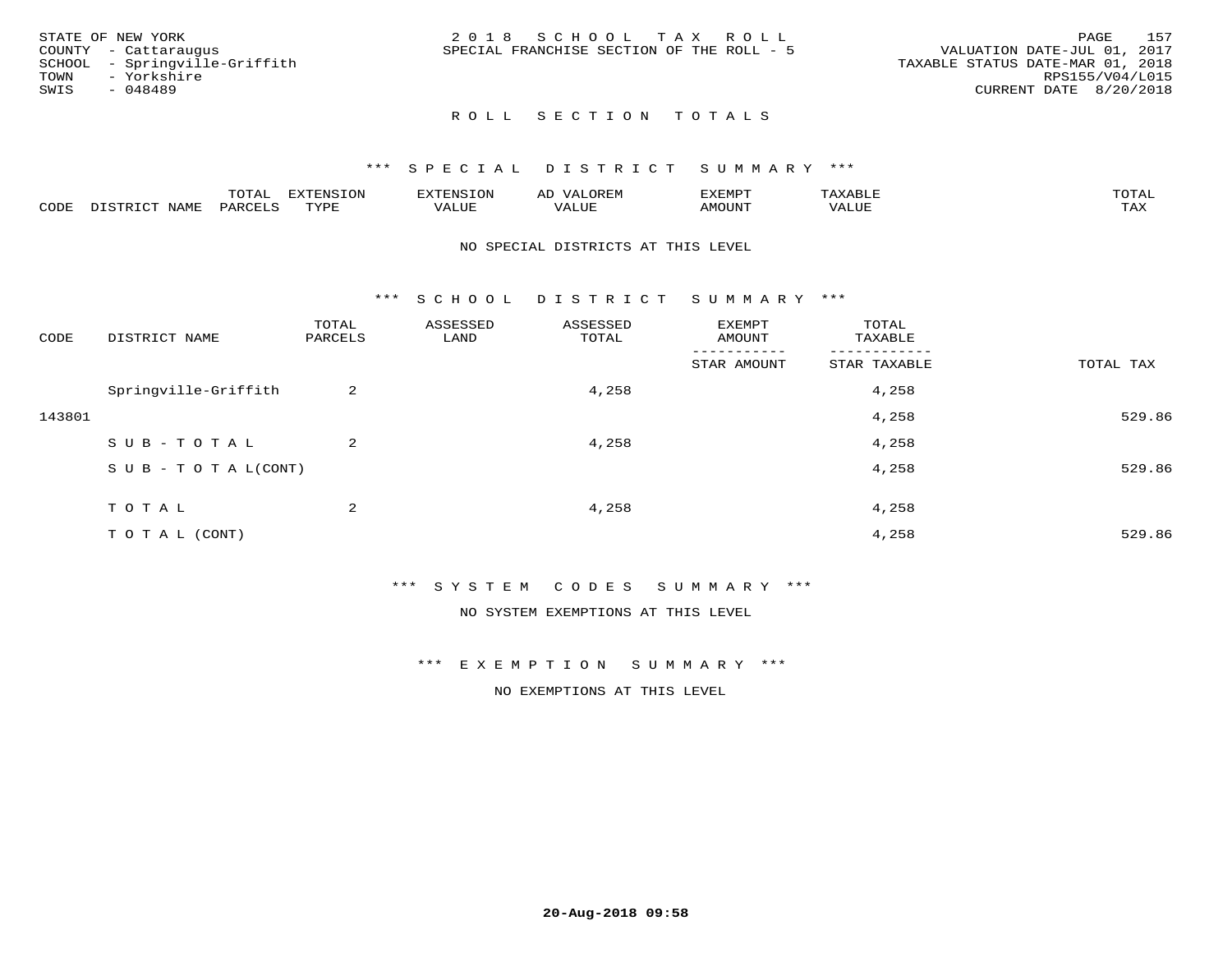| STATE OF NEW YORK<br>COUNTY - Cattaraugus<br>SCHOOL - Springville-Griffith<br>- Yorkshire<br>TOWN<br>SWIS<br>- 048489 | 2018 SCHOOL TAX ROLL<br>SPECIAL FRANCHISE SECTION OF THE ROLL - 5 | 158<br>PAGE<br>VALUATION DATE-JUL 01, 2017<br>TAXABLE STATUS DATE-MAR 01, 2018<br>RPS155/V04/L015<br>CURRENT DATE 8/20/2018 |
|-----------------------------------------------------------------------------------------------------------------------|-------------------------------------------------------------------|-----------------------------------------------------------------------------------------------------------------------------|
|                                                                                                                       | ROLL SECTION TOTALS                                               |                                                                                                                             |

| ROLL<br>SEC | DESCRIPTION        | TOTAL<br>PARCELS | ASSESSED<br>LAND | ASSESSED<br>TOTAL | <b>EXEMPT</b><br>AMOUNT<br>STAR AMOUNT | TOTAL<br>TAXABLE<br>------------<br>STAR TAXABLE | TAX<br>RATE | TOTAL<br>TAX |
|-------------|--------------------|------------------|------------------|-------------------|----------------------------------------|--------------------------------------------------|-------------|--------------|
|             | 2018-19 School Tax |                  |                  | 4,258             |                                        | 4,258                                            |             |              |
|             | SPEC DIST TAXES    |                  |                  |                   |                                        | 4,258                                            |             | 529.86       |

5 SPECIAL FRANCHISE 2 529.86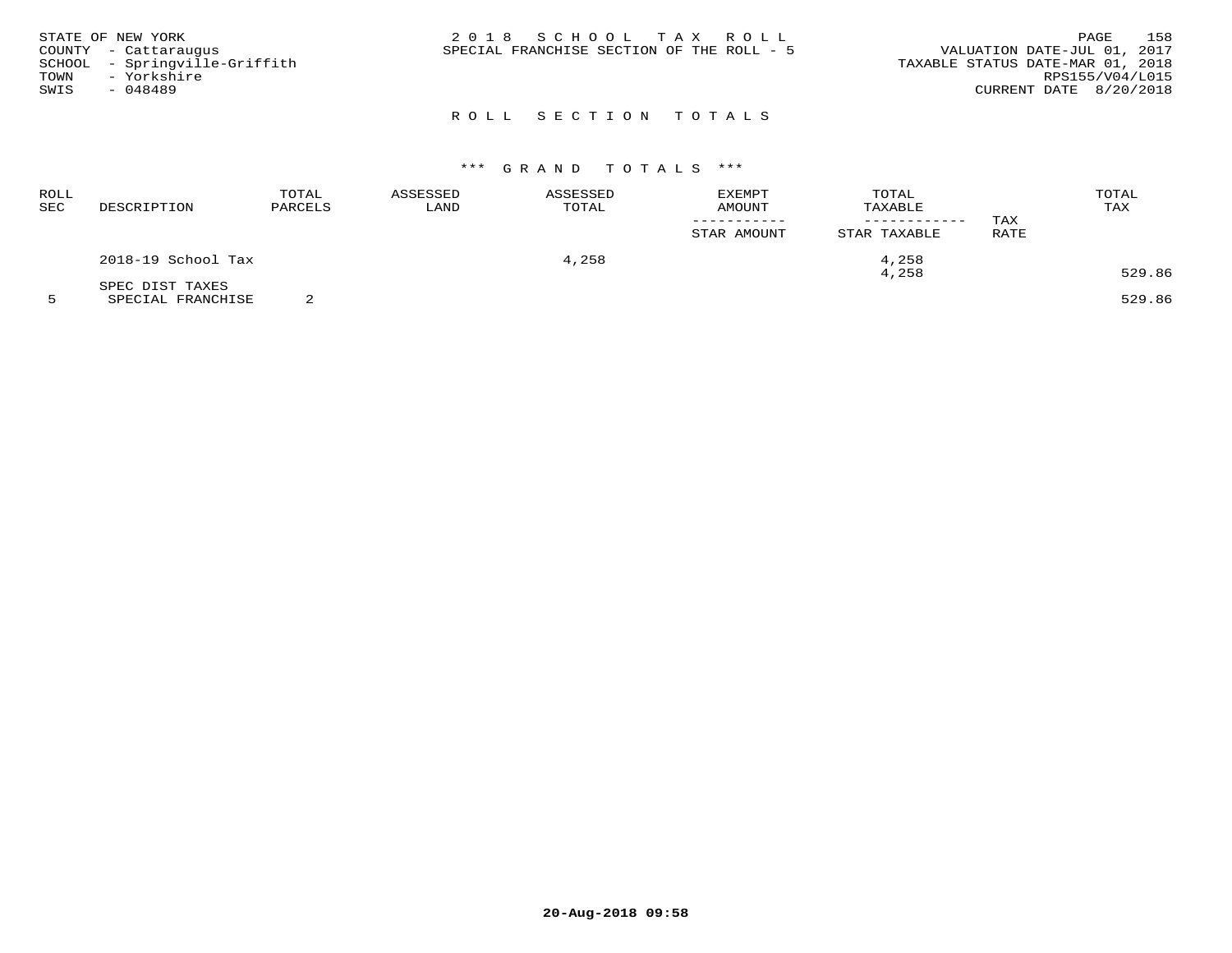| STATE OF NEW YORK<br>COUNTY - Cattaraugus<br>SCHOOL<br>- Springville-Griffith<br>TOWN<br>- Yorkshire<br>$-048489$<br>SWIS | 2 0 1 8                                   | SCHOOL<br>OWNERS NAME SEQUENCE | T A X<br>R O L L<br>UTILITY & R.R. SECTION OF THE ROLL - 6<br>UNIFORM PERCENT OF VALUE IS 015.00 | VALUATION DATE-JUL 01, 2017<br>TAXABLE STATUS DATE-MAR 01, 2018 | <b>PAGE</b><br>159        |
|---------------------------------------------------------------------------------------------------------------------------|-------------------------------------------|--------------------------------|--------------------------------------------------------------------------------------------------|-----------------------------------------------------------------|---------------------------|
| TAX MAP PARCEL NUMBER                                                                                                     | PROPERTY LOCATION & CLASS ASSESSMENT      |                                |                                                                                                  |                                                                 |                           |
| CURRENT OWNERS NAME<br>CURRENT OWNERS ADDRESS                                                                             | SCHOOL DISTRICT<br>PARCEL SIZE/GRID COORD | LAND<br>TOTAL                  | TAX DESCRIPTION<br>SPECIAL DISTRICTS                                                             | TAXABLE VALUE                                                   | TAX AMOUNT                |
| *************************                                                                                                 |                                           |                                |                                                                                                  |                                                                 |                           |
| 684.089-9905-618.750/1883                                                                                                 | Outside Plant<br>836 Telecom. eq.         |                                | 2018-19 School Tax                                                                               | ACCT 2117<br>18                                                 | <b>BILL 60456</b><br>2.24 |
| Citizens Telecom Services                                                                                                 | Springville-Gri 143801                    | $\Omega$                       |                                                                                                  |                                                                 |                           |
| $C/O$ Duff & Phelps                                                                                                       | 0.01<br>ACRES                             | 18                             |                                                                                                  |                                                                 |                           |
| PO Box 2629<br>Addison, TX 75001                                                                                          | FULL MARKET VALUE                         | 120                            |                                                                                                  |                                                                 |                           |
|                                                                                                                           |                                           |                                | TOTAL TAX ---                                                                                    |                                                                 | $2.24**$                  |
|                                                                                                                           |                                           |                                |                                                                                                  | DATE #1<br>AMT DUE                                              | 10/15/18<br>2.24          |
|                                                                                                                           |                                           |                                |                                                                                                  |                                                                 |                           |
|                                                                                                                           | Outside Plant                             |                                |                                                                                                  | ACCT 1337                                                       | BILL 60457                |
| 684.089-9918-132.350/188                                                                                                  | 884 Elec Dist Out                         |                                | 2018-19 School Tax                                                                               | 3,986                                                           | 496.01                    |
| National Grid                                                                                                             | Springville-Gri 143801                    | $\Omega$                       |                                                                                                  |                                                                 |                           |
| 300 Erie Blvd West                                                                                                        | Loc #888888                               | 3,986                          |                                                                                                  |                                                                 |                           |
| Syracuse, NY 13202                                                                                                        | 0.0215 Springville (Gi)<br>Elec Dist      |                                |                                                                                                  |                                                                 |                           |
|                                                                                                                           | 0.01<br>ACRES<br>FULL MARKET VALUE        | 26,573                         |                                                                                                  |                                                                 |                           |
|                                                                                                                           |                                           |                                | TOTAL TAX ---                                                                                    |                                                                 | $496.01**$                |
|                                                                                                                           |                                           |                                |                                                                                                  | DATE #1<br>AMT DUE                                              | 10/15/18<br>496.01        |
|                                                                                                                           |                                           |                                |                                                                                                  |                                                                 |                           |
|                                                                                                                           | Outside Plant                             |                                |                                                                                                  | <b>ACCT 1329</b>                                                | <b>BILL 60458</b>         |
| 684.089-9918-631.900/188                                                                                                  | 836 Telecom. eq.                          |                                | 2018-19 School Tax                                                                               | 824                                                             | 102.54                    |
| Verizon New York Inc                                                                                                      | Springville-Gri 143801                    | $\Omega$                       |                                                                                                  |                                                                 |                           |
| C/O Duff & Phelps LLC                                                                                                     | Loc #888888                               | 824                            |                                                                                                  |                                                                 |                           |
| PO Box 2629                                                                                                               | 0.0101 Springville (Gi)                   |                                |                                                                                                  |                                                                 |                           |
| Addison, TX 75001                                                                                                         | Poles, Wire, Cable, Etc<br>ACRES<br>0.01  |                                |                                                                                                  |                                                                 |                           |
|                                                                                                                           | FULL MARKET VALUE                         | 5,493                          |                                                                                                  |                                                                 |                           |
|                                                                                                                           |                                           |                                | TOTAL TAX ---                                                                                    |                                                                 | $102.54**$                |
|                                                                                                                           |                                           |                                |                                                                                                  | DATE #1                                                         | 10/15/18                  |
|                                                                                                                           |                                           |                                |                                                                                                  | AMT DUE                                                         | 102.54                    |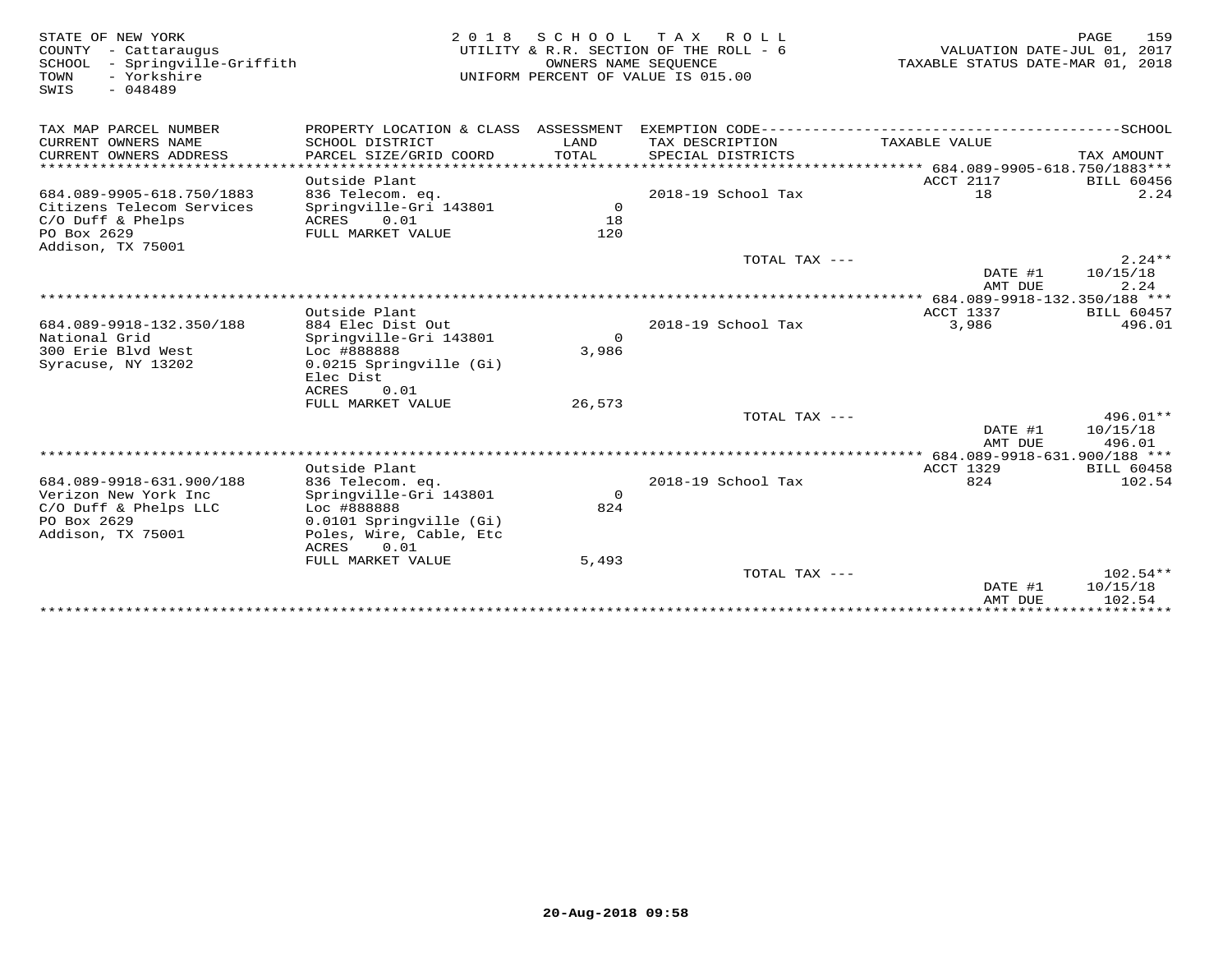| STATE OF NEW YORK             | 2018 SCHOOL TAX ROLL                   | 160<br>PAGE                      |
|-------------------------------|----------------------------------------|----------------------------------|
| COUNTY - Cattaraugus          | UTILITY & R.R. SECTION OF THE ROLL - 6 | VALUATION DATE-JUL 01, 2017      |
| SCHOOL - Springville-Griffith |                                        | TAXABLE STATUS DATE-MAR 01, 2018 |
| TOWN - Yorkshire              |                                        | RPS155/V04/L015                  |
| SWIS<br>- 048489              |                                        | CURRENT DATE 8/20/2018           |
|                               | ROLL SUB SECTION- - TOTALS             |                                  |

# \*\*\* S P E C I A L D I S T R I C T S U M M A R Y \*\*\*

|      |              | TOTAL   | EXTENSION   | $\n                                 <$ | $\Delta$ | <b>XEMPT</b> | ABLE. | TOTAI |
|------|--------------|---------|-------------|----------------------------------------|----------|--------------|-------|-------|
| CODE | <b>NLAME</b> | PARCELS | TVDF<br>ᆠᇊᅹ | <i>J</i> ALUE                          | VALUE    | MOUNT        | VALUE | TAX   |

#### NO SPECIAL DISTRICTS AT THIS LEVEL

\*\*\* S C H O O L D I S T R I C T S U M M A R Y \*\*\*

| CODE   | DISTRICT NAME                    | TOTAL<br>PARCELS | ASSESSED<br>LAND | ASSESSED<br>TOTAL | EXEMPT<br>AMOUNT       | TOTAL<br>TAXABLE |           |
|--------|----------------------------------|------------------|------------------|-------------------|------------------------|------------------|-----------|
|        |                                  |                  |                  |                   | -------<br>STAR AMOUNT | STAR TAXABLE     | TOTAL TAX |
|        | Springville-Griffith             | 3                |                  | 4,828             |                        | 4,828            |           |
| 143801 |                                  |                  |                  |                   |                        | 4,828            | 600.79    |
|        | SUB-TOTAL                        | 3                |                  | 4,828             |                        | 4,828            |           |
|        | $S \cup B - T \cup T A L (CONT)$ |                  |                  |                   |                        | 4,828            | 600.79    |
|        | TOTAL                            | 3                |                  | 4,828             |                        | 4,828            |           |
|        | TO TAL (CONT)                    |                  |                  |                   |                        | 4,828            | 600.79    |

\*\*\* S Y S T E M C O D E S S U M M A R Y \*\*\*

NO SYSTEM EXEMPTIONS AT THIS LEVEL

\*\*\* E X E M P T I O N S U M M A R Y \*\*\*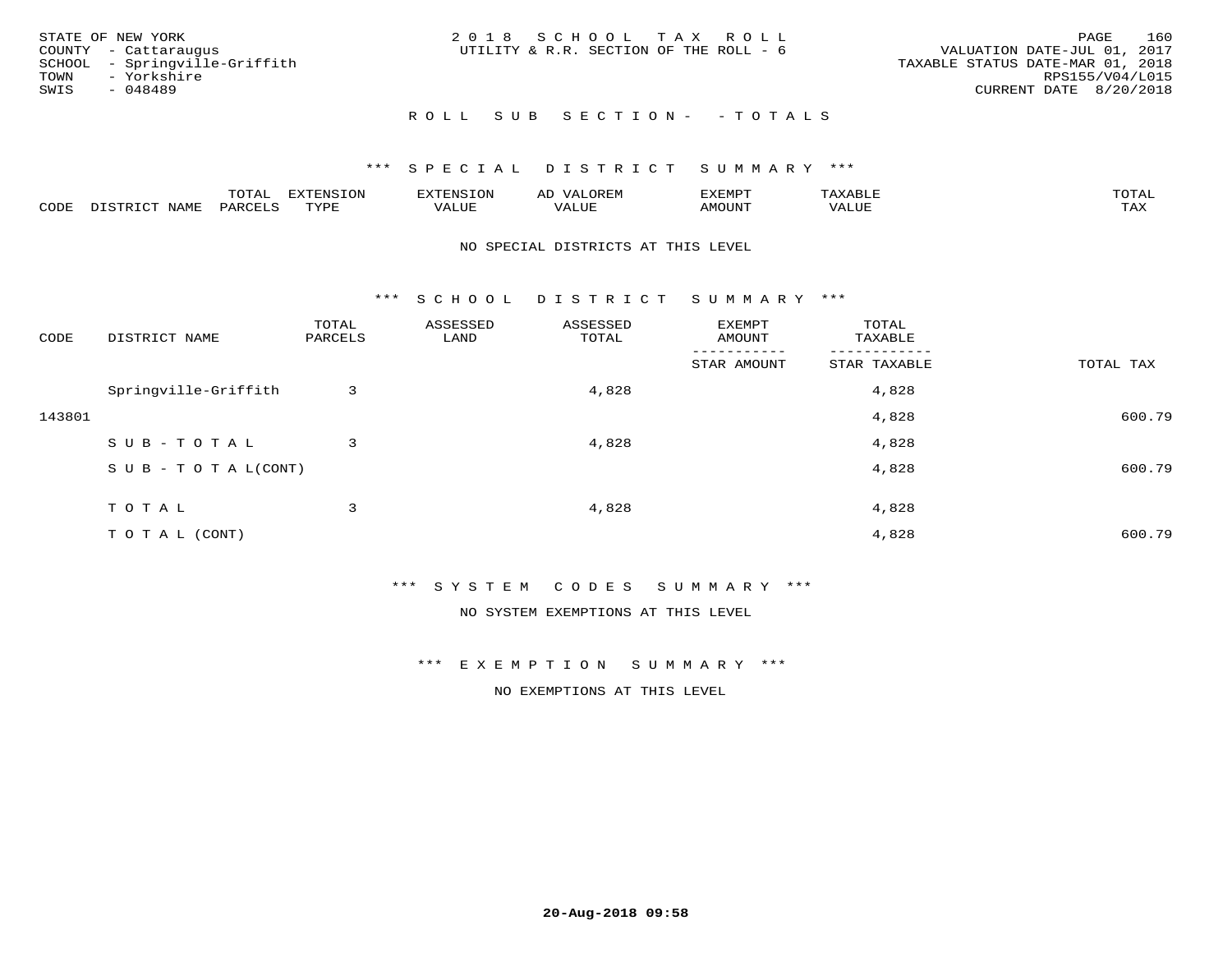| STATE OF NEW YORK |                               | 2018 SCHOOL TAX ROLL                   |  |                                  |                        | PAGE | 161 |
|-------------------|-------------------------------|----------------------------------------|--|----------------------------------|------------------------|------|-----|
|                   | COUNTY - Cattaraugus          | UTILITY & R.R. SECTION OF THE ROLL - 6 |  | VALUATION DATE-JUL 01, 2017      |                        |      |     |
|                   | SCHOOL - Springville-Griffith |                                        |  | TAXABLE STATUS DATE-MAR 01, 2018 |                        |      |     |
| TOWN              | - Yorkshire                   |                                        |  |                                  | RPS155/V04/L015        |      |     |
| SWIS              | - 048489                      |                                        |  |                                  | CURRENT DATE 8/20/2018 |      |     |
|                   |                               |                                        |  |                                  |                        |      |     |

# ROLL SUB SECTION- - TOTALS

## \*\*\* G R A N D T O T A L S \*\*\*

| ROLL<br>SEC | DESCRIPTION        | TOTAL<br>PARCELS | <b>EXEMPT</b><br>ASSESSED<br>ASSESSED<br><b>AMOUNT</b><br>TOTAL<br>LAND | TOTAL<br>TAXABLE<br>------------ | TAX         |              |      |        |
|-------------|--------------------|------------------|-------------------------------------------------------------------------|----------------------------------|-------------|--------------|------|--------|
|             |                    |                  |                                                                         |                                  | STAR AMOUNT | STAR TAXABLE | RATE |        |
|             | 2018-19 School Tax |                  |                                                                         | 4,828                            |             | 4,828        |      |        |
|             | SPEC DIST TAXES    |                  |                                                                         |                                  |             | 4,828        |      | 600.79 |
|             | UTILITIES & N.C.   |                  |                                                                         |                                  |             |              |      | 600.79 |

**20-Aug-2018 09:58**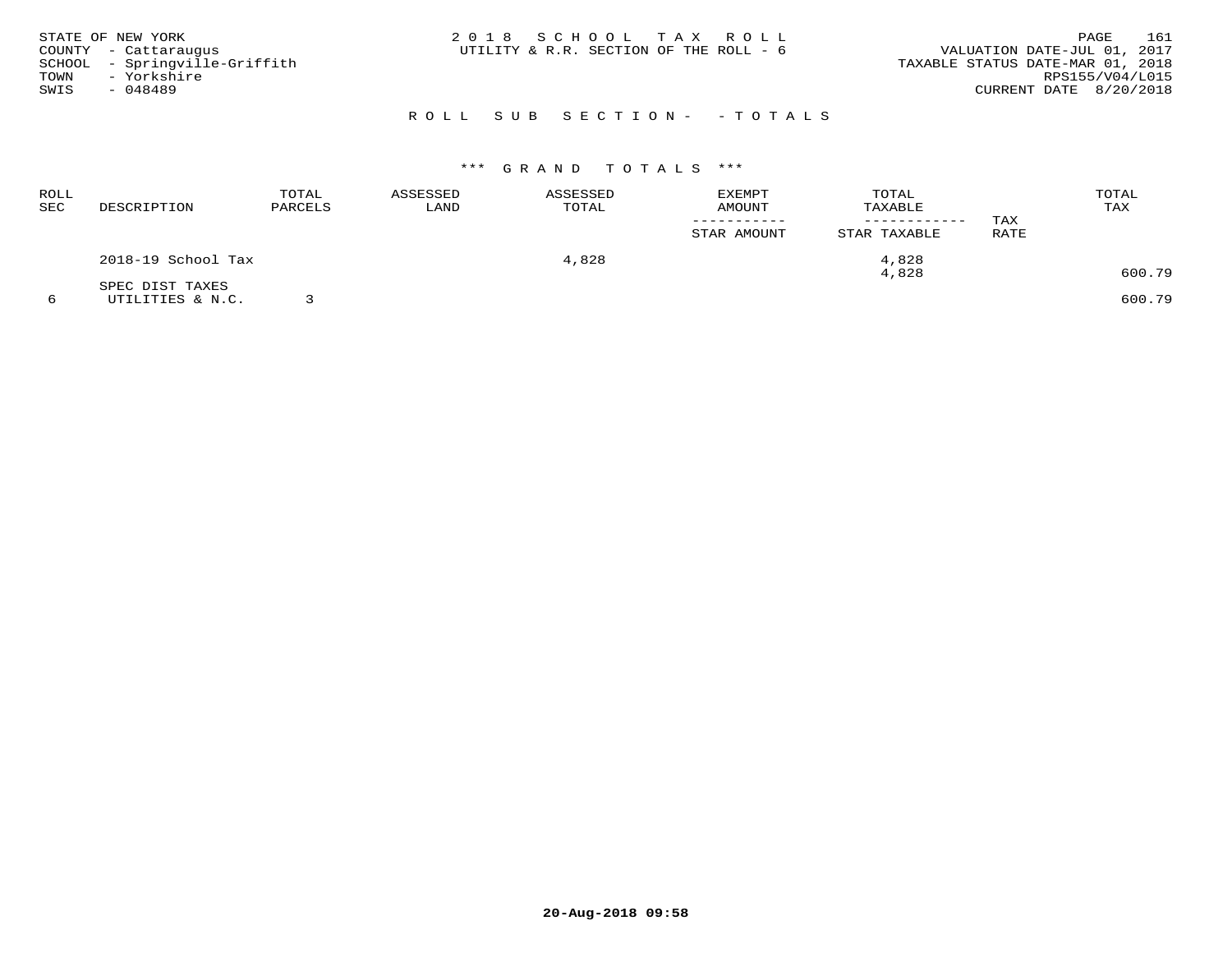|      | STATE OF NEW YORK             | 2018 SCHOOL TAX ROLL                   |  |  |                                  |                        | PAGE | 162 |
|------|-------------------------------|----------------------------------------|--|--|----------------------------------|------------------------|------|-----|
|      |                               |                                        |  |  |                                  |                        |      |     |
|      | COUNTY - Cattaraugus          | UTILITY & R.R. SECTION OF THE ROLL - 6 |  |  | VALUATION DATE-JUL 01, 2017      |                        |      |     |
|      | SCHOOL - Springville-Griffith |                                        |  |  | TAXABLE STATUS DATE-MAR 01, 2018 |                        |      |     |
| TOWN | - Yorkshire                   |                                        |  |  |                                  | RPS155/V04/L015        |      |     |
| SWIS | - 048489                      |                                        |  |  |                                  | CURRENT DATE 8/20/2018 |      |     |
|      |                               |                                        |  |  |                                  |                        |      |     |

## ROLL SECTION TOTALS

## \*\*\* SPECIAL DISTRICT SUMMARY \*\*\*

|      |      | mom n<br>.UIAL | <b>DIZPOILIC TONT</b><br>.UP | -------- |         | :XEMP' | $\Delta$<br>ו וכו | TOTAL |
|------|------|----------------|------------------------------|----------|---------|--------|-------------------|-------|
| CODE | NAME | AR             | TVDI                         | ALUI     | الاللطم | MOUN'I | ALUE              | TAX   |

#### NO SPECIAL DISTRICTS AT THIS LEVEL

\*\*\* S C H O O L D I S T R I C T S U M M A R Y \*\*\*

| CODE   | DISTRICT NAME                    | TOTAL<br>PARCELS | ASSESSED<br>LAND | ASSESSED<br>TOTAL | EXEMPT<br>AMOUNT | TOTAL<br>TAXABLE |           |
|--------|----------------------------------|------------------|------------------|-------------------|------------------|------------------|-----------|
|        |                                  |                  |                  |                   | STAR AMOUNT      | STAR TAXABLE     | TOTAL TAX |
|        | Springville-Griffith             | 3                |                  | 4,828             |                  | 4,828            |           |
| 143801 |                                  |                  |                  |                   |                  | 4,828            | 600.79    |
|        | SUB-TOTAL                        | 3                |                  | 4,828             |                  | 4,828            |           |
|        | $S \cup B - T \cup T A L (CONT)$ |                  |                  |                   |                  | 4,828            | 600.79    |
|        | TOTAL                            | 3                |                  | 4,828             |                  | 4,828            |           |
|        | T O T A L (CONT)                 |                  |                  |                   |                  | 4,828            | 600.79    |

\*\*\* S Y S T E M C O D E S S U M M A R Y \*\*\*

NO SYSTEM EXEMPTIONS AT THIS LEVEL

\*\*\* E X E M P T I O N S U M M A R Y \*\*\*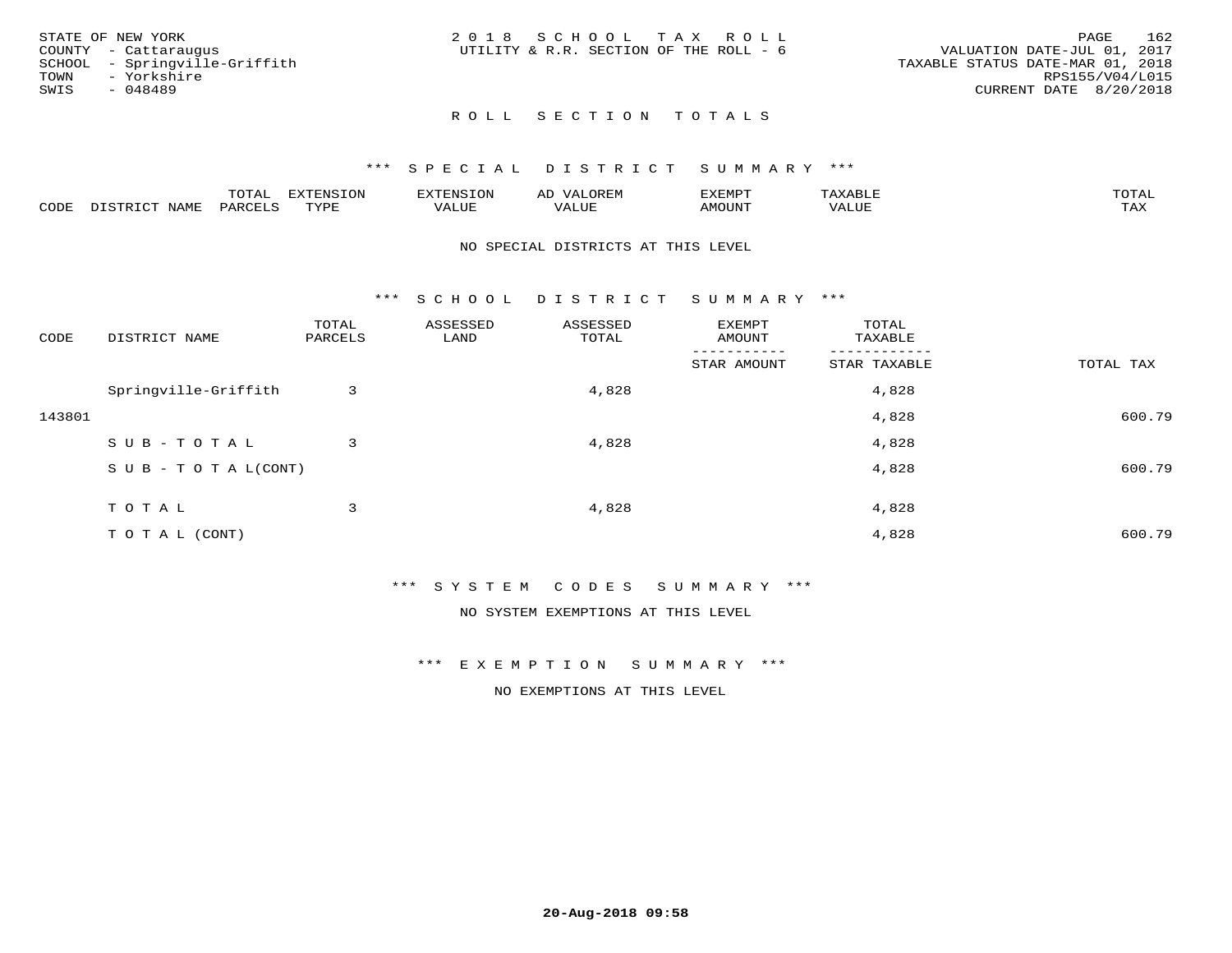| STATE OF NEW YORK<br>COUNTY - Cattaraugus<br>SCHOOL - Springville-Griffith<br>- Yorkshire<br>TOWN<br>SWIS<br>- 048489 | 2018 SCHOOL TAX ROLL<br>UTILITY & R.R. SECTION OF THE ROLL - 6 | 163<br>PAGE<br>VALUATION DATE-JUL 01, 2017<br>TAXABLE STATUS DATE-MAR 01, 2018<br>RPS155/V04/L015<br>CURRENT DATE 8/20/2018 |
|-----------------------------------------------------------------------------------------------------------------------|----------------------------------------------------------------|-----------------------------------------------------------------------------------------------------------------------------|
|                                                                                                                       | ROLL SECTION TOTALS                                            |                                                                                                                             |

| ROLL<br>SEC | DESCRIPTION        | TOTAL<br>PARCELS | ASSESSED<br>LAND | ASSESSED<br>TOTAL | <b>EXEMPT</b><br>AMOUNT | TOTAL<br>TAXABLE | TAX         | TOTAL<br>TAX |
|-------------|--------------------|------------------|------------------|-------------------|-------------------------|------------------|-------------|--------------|
|             |                    |                  |                  |                   | STAR AMOUNT             | STAR TAXABLE     | <b>RATE</b> |              |
|             | 2018-19 School Tax |                  |                  | 4,828             |                         | 4,828            |             |              |
|             | SPEC DIST TAXES    |                  |                  |                   |                         | 4,828            |             | 600.79       |
|             | UTILITIES & N.C.   |                  |                  |                   |                         |                  |             | 600.79       |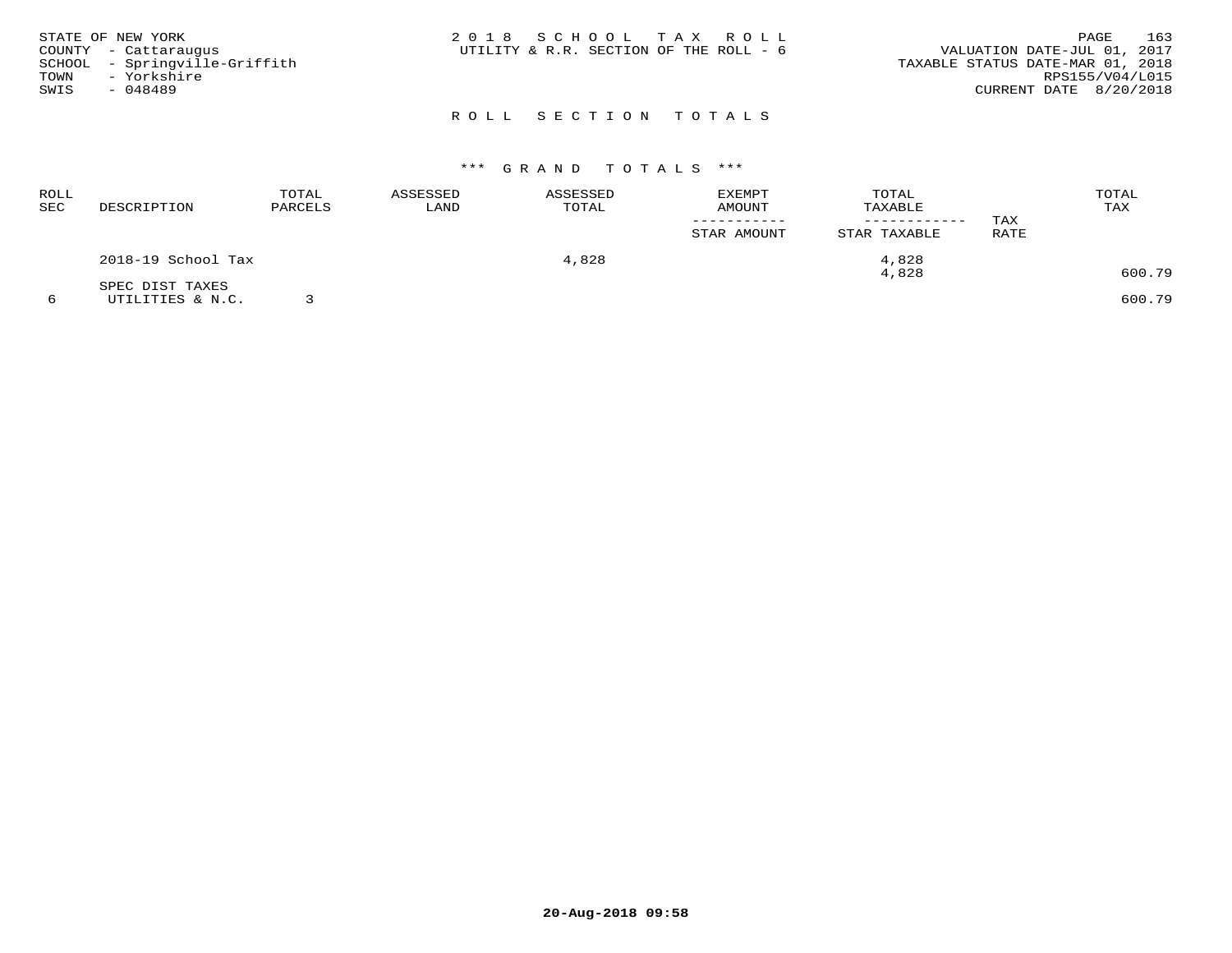| STATE OF NEW YORK             | 2018 SCHOOL TAX ROLL | 164<br>PAGE                      |
|-------------------------------|----------------------|----------------------------------|
| COUNTY - Cattaraugus          |                      | VALUATION DATE-JUL 01, 2017      |
| SCHOOL - Springville-Griffith | SWIS TOTALS          | TAXABLE STATUS DATE-MAR 01, 2018 |
| TOWN<br>- Yorkshire           |                      | RPS155/V04/L015                  |
| SWIS<br>- 048489              |                      | CURRENT DATE 8/20/2018           |

\*\*\* S P E C I A L D I S T R I C T S U M M A R Y \*\*\*

|      |                                  | "Ω"ΠΩ<br>⊥∪⊥ ∟ | <b>EXTENSION</b> |                         | A <sub>L</sub> | XEMPT:        |                        | 1 A A       |                     |
|------|----------------------------------|----------------|------------------|-------------------------|----------------|---------------|------------------------|-------------|---------------------|
| CODE | <b>NAMF</b><br><u>היה דפידים</u> | <b>PARC</b>    | TYPE             | $\mathcal{A}\text{LUF}$ |                | <b>AMOUNT</b> | , 7 7 T T T T<br>VALUE | הדרח ג<br>▵ | $m \times r$<br>⊥≞∆ |

#### NO SPECIAL DISTRICTS AT THIS LEVEL

\*\*\* S C H O O L D I S T R I C T S U M M A R Y \*\*\*

| CODE   | DISTRICT NAME             | TOTAL<br>PARCELS | ASSESSED<br>LAND | ASSESSED<br>TOTAL | <b>EXEMPT</b><br>AMOUNT | TOTAL<br>TAXABLE |            |           |
|--------|---------------------------|------------------|------------------|-------------------|-------------------------|------------------|------------|-----------|
|        |                           |                  |                  |                   | STAR AMOUNT             | STAR TAXABLE     | TAX RATE   | TOTAL TAX |
|        | Springville-Griffith      | 62               | 234,075          | 931,667           | 78,750                  | 852,917          |            |           |
| 143801 |                           |                  |                  |                   | 182,860                 | 670,057          | 124.438672 | 83,381.02 |
|        | SUB-TOTAL                 | 62               | 234,075          | 931,667           | 78,750                  | 852,917          |            |           |
|        | S U B - T O T A $L(CONT)$ |                  |                  |                   | 182,860                 | 670,057          |            | 83,381.02 |
|        | TOTAL                     | 62               | 234,075          |                   | 78,750                  |                  |            |           |
|        |                           |                  |                  | 931,667           |                         | 852,917          |            |           |
|        | T O T A L (CONT)          |                  |                  |                   | 182,860                 | 670,057          |            | 83,381.02 |

## \*\*\* S Y S T E M C O D E S S U M M A R Y \*\*\*

#### NO SYSTEM EXEMPTIONS AT THIS LEVEL

| CODE  | DESCRIPTION | TOTAL<br>PARCELS | SCHOOL |
|-------|-------------|------------------|--------|
| 41120 | VETWAR CTS  | 4                | 7,680  |
| 41130 | VETCOM CTS  | 2                | 6,400  |
| 41140 | VETDIS CTS  | ᅩ                | 6.400  |
| 41700 | AG BLDG     |                  | 16,560 |
| 41720 | AG DIST     | 5                | 8,135  |
|       |             |                  |        |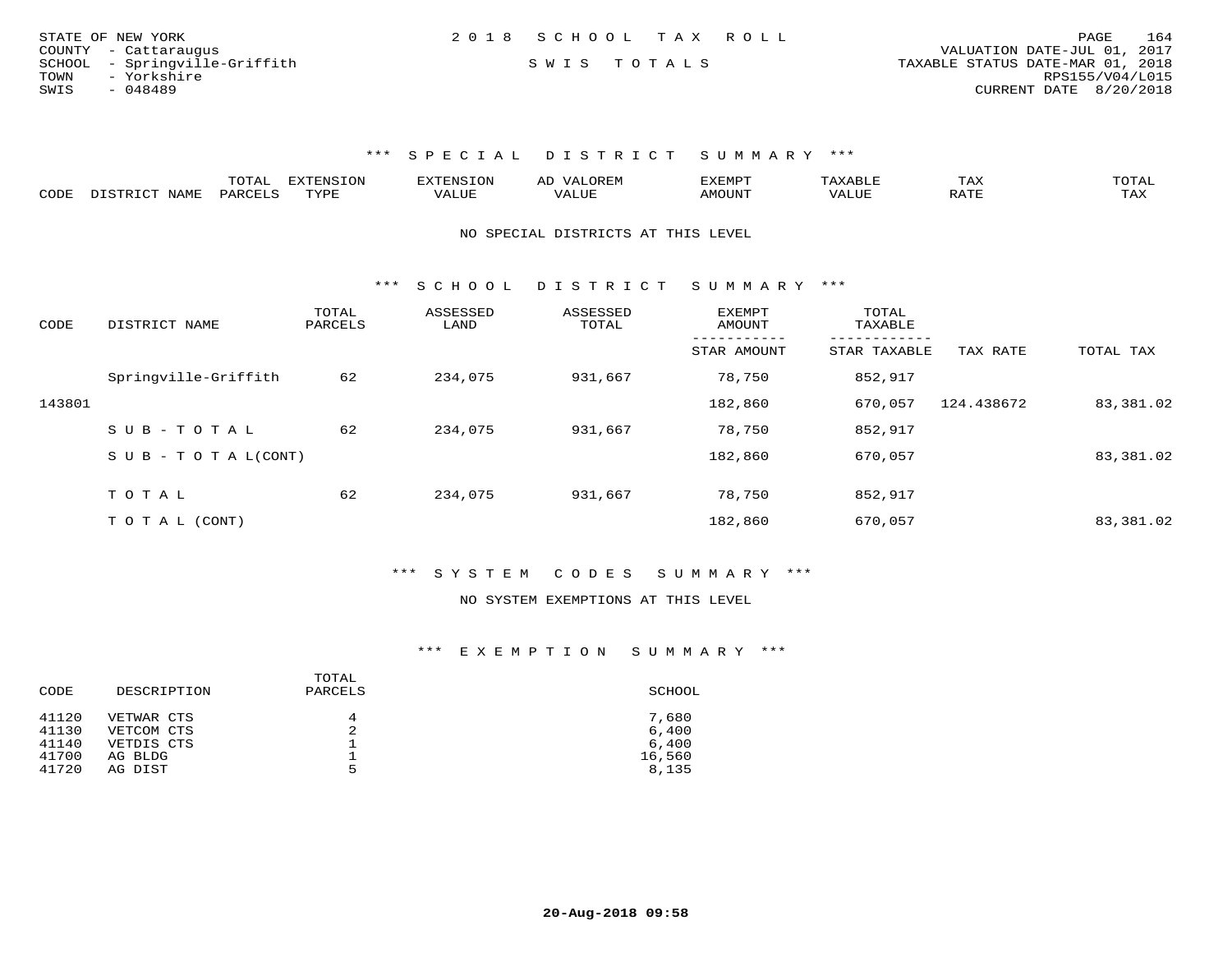| STATE OF NEW YORK             | 2018 SCHOOL TAX ROLL | 165<br>PAGE                      |
|-------------------------------|----------------------|----------------------------------|
| COUNTY - Cattaraugus          |                      | VALUATION DATE-JUL 01, 2017      |
| SCHOOL - Springville-Griffith | SWIS TOTALS          | TAXABLE STATUS DATE-MAR 01, 2018 |
| TOWN<br>- Yorkshire           |                      | RPS155/V04/L015                  |
| SWIS<br>$-048489$             |                      | CURRENT DATE 8/20/2018           |
|                               |                      |                                  |

|       |                 | TOTAL   |         |
|-------|-----------------|---------|---------|
| CODE  | DESCRIPTION     | PARCELS | SCHOOL  |
| 41800 | AGED C/T/S      | 3       | 17,090  |
| 41804 | AGED S          | 4       | 16,485  |
| 41834 | ENH STAR        | 9       | 72,460  |
| 41854 | <b>BAS STAR</b> | 23      | 110,400 |
|       | TOTAL           | 52      | 261,610 |

| ROLL<br>SEC  | DESCRIPTION                          | TOTAL<br>ASSESSED<br>LAND<br>PARCELS |         | ASSESSED<br>TOTAL | <b>EXEMPT</b><br>AMOUNT | TOTAL<br>TAXABLE   |            |                  |
|--------------|--------------------------------------|--------------------------------------|---------|-------------------|-------------------------|--------------------|------------|------------------|
|              |                                      |                                      |         | STAR AMOUNT       | STAR TAXABLE            | TAX<br><b>RATE</b> |            |                  |
|              | 2018-19 School Tax                   |                                      | 234,075 | 922,581           | 78,750<br>182,860       | 843,831<br>660,971 | 124.438672 | 82,250.37        |
| $\mathbf{1}$ | SPEC DIST TAXES<br>TAXABLE           | 57                                   |         |                   |                         |                    |            | 82,250.37        |
|              | 2018-19 School Tax                   |                                      |         | 4,258             |                         | 4,258              |            |                  |
| 5            | SPEC DIST TAXES<br>SPECIAL FRANCHISE | 2                                    |         |                   |                         | 4,258              | 124.438672 | 529.86<br>529.86 |
|              | 2018-19 School Tax                   |                                      |         | 4,828             |                         | 4,828<br>4,828     | 124.438672 | 600.79           |
| 6            | SPEC DIST TAXES<br>UTILITIES & N.C.  | 3                                    |         |                   |                         |                    |            | 600.79           |
|              | 2018-19 School Tax                   |                                      | 234,075 | 931,667           | 78,750                  | 852,917            |            |                  |
|              | SPEC DIST TAXES                      |                                      |         |                   | 182,860                 | 670,057            | 124.438672 | 83,381.02        |
| $\star$      | TOTAL<br>SUB                         | 62                                   |         |                   |                         |                    |            | 83,381.02        |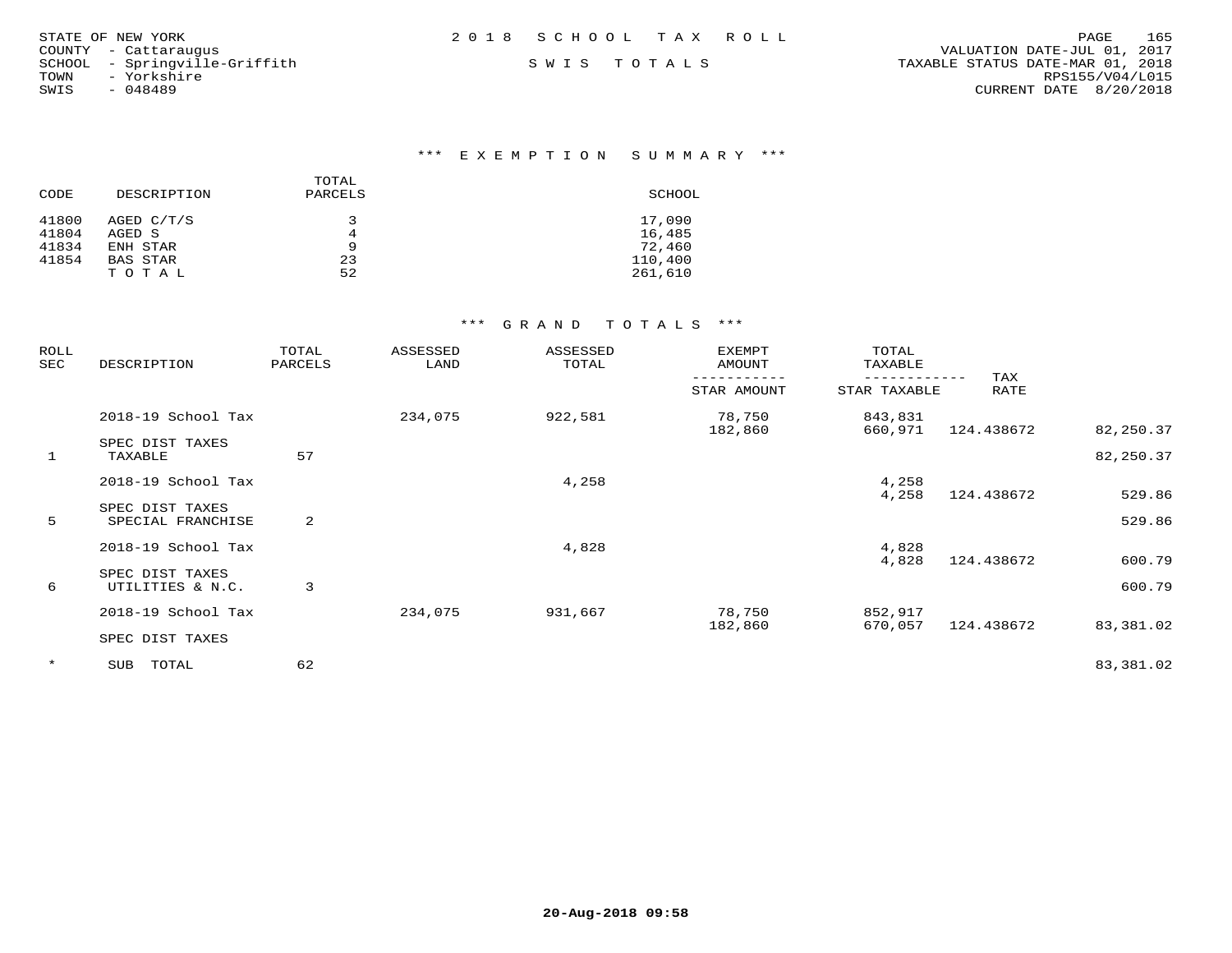| STATE OF NEW YORK             | 2018 SCHOOL TAX ROLL | 166<br>PAGE                      |
|-------------------------------|----------------------|----------------------------------|
| COUNTY - Cattaraugus          |                      | VALUATION DATE-JUL 01, 2017      |
| SCHOOL - Springville-Griffith | SWIS TOTALS          | TAXABLE STATUS DATE-MAR 01, 2018 |
| - Yorkshire<br>TOWN           |                      | RPS155/V04/L015                  |
| SWIS<br>- 048489              |                      | CURRENT DATE 8/20/2018           |

| ROLL<br>SEC | DESCRIPTION        | TOTAL<br>PARCELS | ASSESSED<br>LAND | ASSESSED<br>TOTAL | <b>EXEMPT</b><br>AMOUNT<br>STAR AMOUNT | TOTAL<br>TAXABLE<br>STAR TAXABLE | TAX<br>RATE |           |
|-------------|--------------------|------------------|------------------|-------------------|----------------------------------------|----------------------------------|-------------|-----------|
|             | 2018-19 School Tax |                  | 234,075          | 931,667           | 78,750                                 | 852,917                          | 124.438672  | 83,381.02 |
|             | SPEC DIST TAXES    |                  |                  |                   | 182,860                                | 670,057                          |             |           |
| $***$       | GRAND TOTAL        | 62               |                  |                   |                                        |                                  |             | 83,381.02 |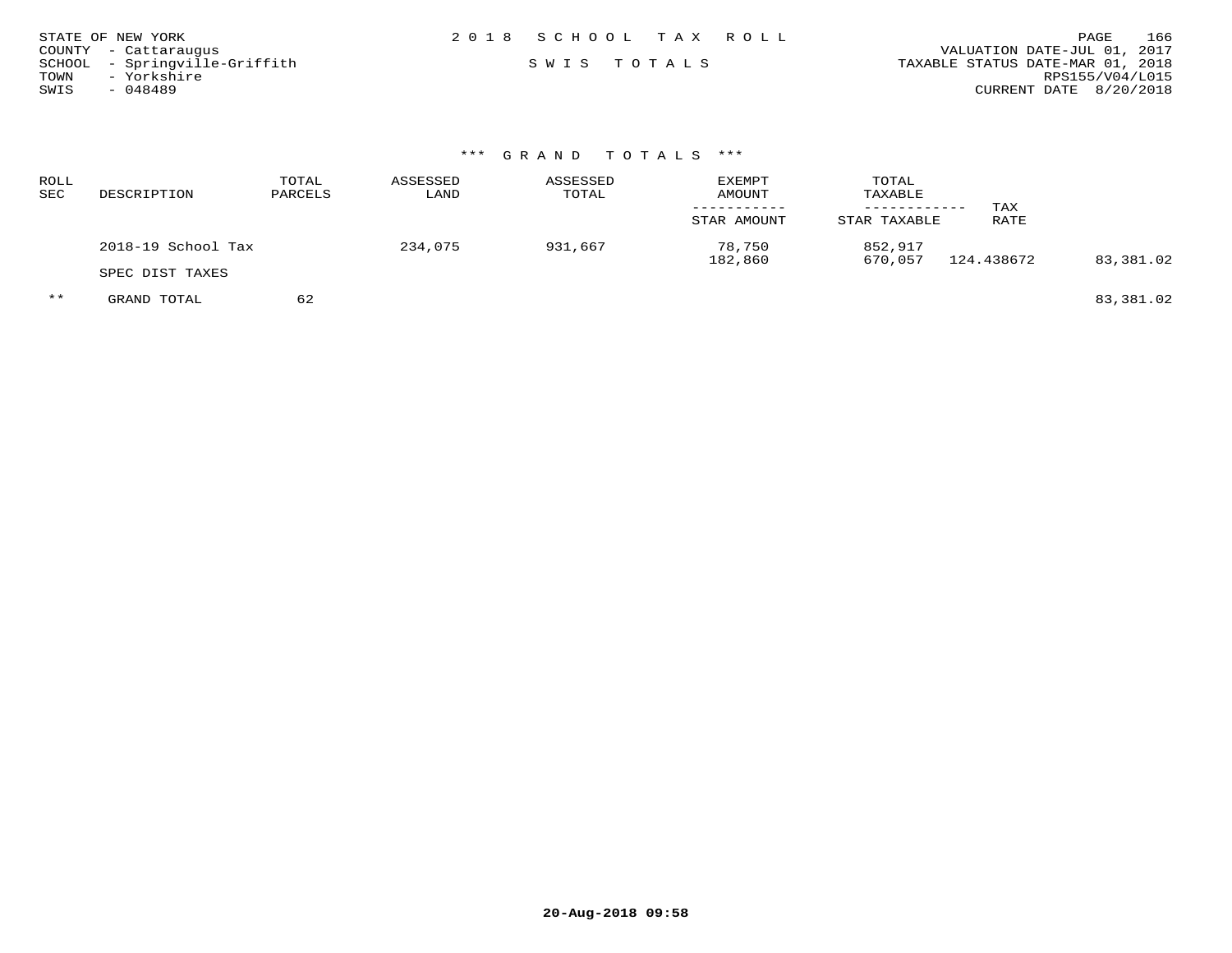#### \*\*\* S P E C I A L D I S T R I C T S U M M A R Y \*\*\*

|      |            | ----  | ----<br>ם הרשי |       | $\cdots$                |     | ጦ∩ጥ⊼<br>---- |
|------|------------|-------|----------------|-------|-------------------------|-----|--------------|
| CODE | <b>BAT</b> | ''∆ ∽ | <b>TITT.</b>   | للنسا | $^{\prime}$ $\Lambda$ . | / Δ |              |

#### NO SPECIAL DISTRICTS AT THIS LEVEL

\*\*\* S C H O O L D I S T R I C T S U M M A R Y \*\*\*

| CODE   | DISTRICT NAME                    | TOTAL<br>PARCELS | ASSESSED<br>LAND | ASSESSED<br>TOTAL | <b>EXEMPT</b><br>AMOUNT | TOTAL<br>TAXABLE |          |            |
|--------|----------------------------------|------------------|------------------|-------------------|-------------------------|------------------|----------|------------|
|        |                                  |                  |                  |                   | STAR AMOUNT             | STAR TAXABLE     | TAX RATE | TOTAL TAX  |
|        | Springville-Griffith             | 465              | 6888,302         | 25148,942         | 1855,016                | 23, 293, 926     |          |            |
| 143801 |                                  |                  |                  |                   | 4071,866                | 19,222,060       |          | 731,134.47 |
|        | $SUB - TO TAL$                   | 465              | 6888,302         | 25148,942         | 1855,016                | 23, 293, 926     |          |            |
|        | $S \cup B - T \cup T A L (CONT)$ |                  |                  |                   | 4071,866                | 19,222,060       |          | 731,134.47 |
|        |                                  |                  |                  |                   |                         |                  |          |            |
|        | TOTAL                            | 465              | 6888,302         | 25148,942         | 1855,016                | 23, 293, 926     |          |            |
|        | T O T A L (CONT)                 |                  |                  |                   | 4071,866                | 19,222,060       |          | 731,134.47 |

#### \*\*\* S Y S T E M C O D E S S U M M A R Y \*\*\*

#### NO SYSTEM EXEMPTIONS AT THIS LEVEL

| SCHOOL |
|--------|
| 89,300 |
| 4,600  |
| 86,600 |
| 22,700 |
| 4,600  |
|        |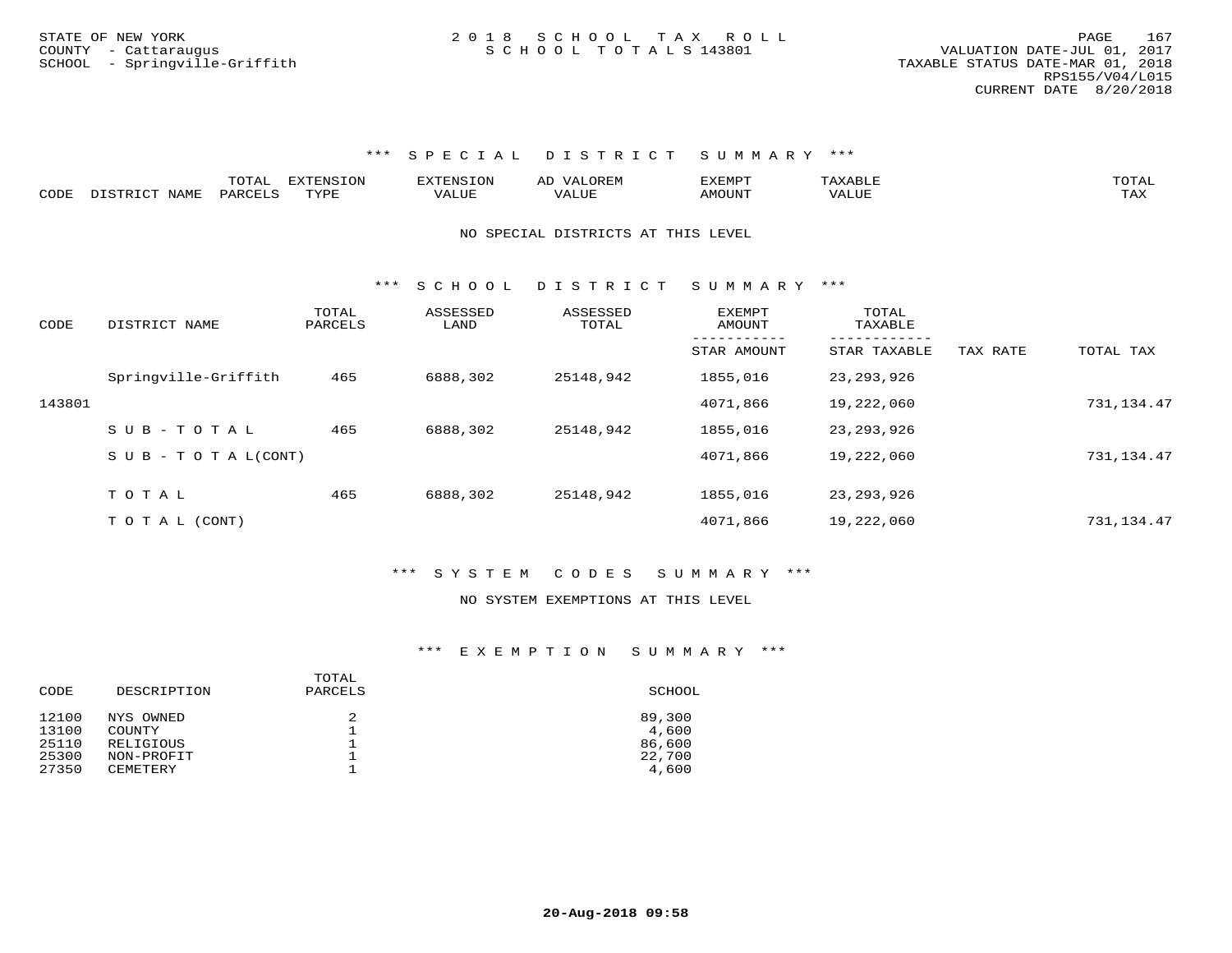|                     |                 | TOTAL   |          |
|---------------------|-----------------|---------|----------|
| CODE<br>DESCRIPTION |                 | PARCELS | SCHOOL   |
| 41120               | VETWAR CTS      | 28      | 157,021  |
| 41130               | VETCOM CTS      | 18      | 168,463  |
| 41140               | VETDIS CTS      | 14      | 221,665  |
| 41700               | AG BLDG         |         | 16,560   |
| 41720               | AG DIST         | 35      | 604,143  |
| 41730               | AG DISTOUT      |         | 2,334    |
| 41800               | AGED C/T/S      | 6       | 123,249  |
| 41804               | AGED S          | 18      | 328,581  |
| 41834               | ENH STAR        | 72      | 2231,579 |
| 41854               | <b>BAS STAR</b> | 130     | 1840,287 |
| 42100               | SILO T/C/S      | 3       | 12,000   |
| 49500               | SOLR $C/T/S$    |         | 13,200   |
|                     | TOTAL           | 333     | 5926,882 |

| ROLL<br><b>SEC</b> | DESCRIPTION | TOTAL<br>PARCELS | ASSESSED<br>LAND | ASSESSED<br>TOTAL | EXEMPT<br>AMOUNT<br>STAR AMOUNT | TOTAL<br>TAXABLE<br>------------<br>STAR TAXABLE | TAX<br>RATE | TOTAL<br>TAX |
|--------------------|-------------|------------------|------------------|-------------------|---------------------------------|--------------------------------------------------|-------------|--------------|
| $***$              | GRAND TOTAL | 465              | 6888,302         | 25148,942         | 1,855,016                       | 23,293,926                                       |             |              |
|                    |             |                  |                  |                   | 4071,866                        | 19,222,060                                       |             | 731,134.47   |

| *COPYRIGHT * * * * * * * * * * * * * NEW YORK STATE REAL PROPERTY SYSTEM* * * * * * * *<br>PROPRIETARY PROGRAM MATERIAL<br>THIS MATERIAL IS PROPRIETARY TO THE NEW YORK STATE OFFICE OF REAL PROPERTY SERVICES (OFFICE)<br>AND IS NOT TO BE REPRODUCED, USED OR DISCLOSED EXCEPT IN ACCORDANCE WITH PROGRAM LICENSE OR<br>UPON WRITTEN AUTHORIZATION OF THE NEW YORK STATE REAL PROPERTY INFORMATION SYSTEM SECTION OF<br>THE OFFICE, SHERIDAN HOLLOW PLAZA, 16 SHERIDAN AVENUE, ALBANY, NEW YORK 12210-2714.<br>COPYRIGHT (C) 1999<br>NEW YORK STATE OFFICE OF REAL PROPERTY SERVICES |  |
|----------------------------------------------------------------------------------------------------------------------------------------------------------------------------------------------------------------------------------------------------------------------------------------------------------------------------------------------------------------------------------------------------------------------------------------------------------------------------------------------------------------------------------------------------------------------------------------|--|
| THE OFFICE BELIEVES THAT THE SOFTWARE FURNISHED HEREWITH IS ACCURATE AND RELIABLE, AND MUCH<br>CARE HAS BEEN TAKEN IN ITS PREPARATION. HOWEVER, NO RESPONSIBILITY, FINANCIAL OR OTHERWISE,<br>CAN BE ACCEPTED FROM ANY CONSEOUENCES ARISING OUT OF THE USE OF THIS MATERIAL, INCLUDING<br>LOSS OF PROFIT, INDIRECT, SPECIAL OR CONSEQUENTIAL DAMAGES. THERE ARE NO WARRANTIES WHICH<br>EXTEND BEYOND THE PROGRAM SPECIFICATION.                                                                                                                                                        |  |